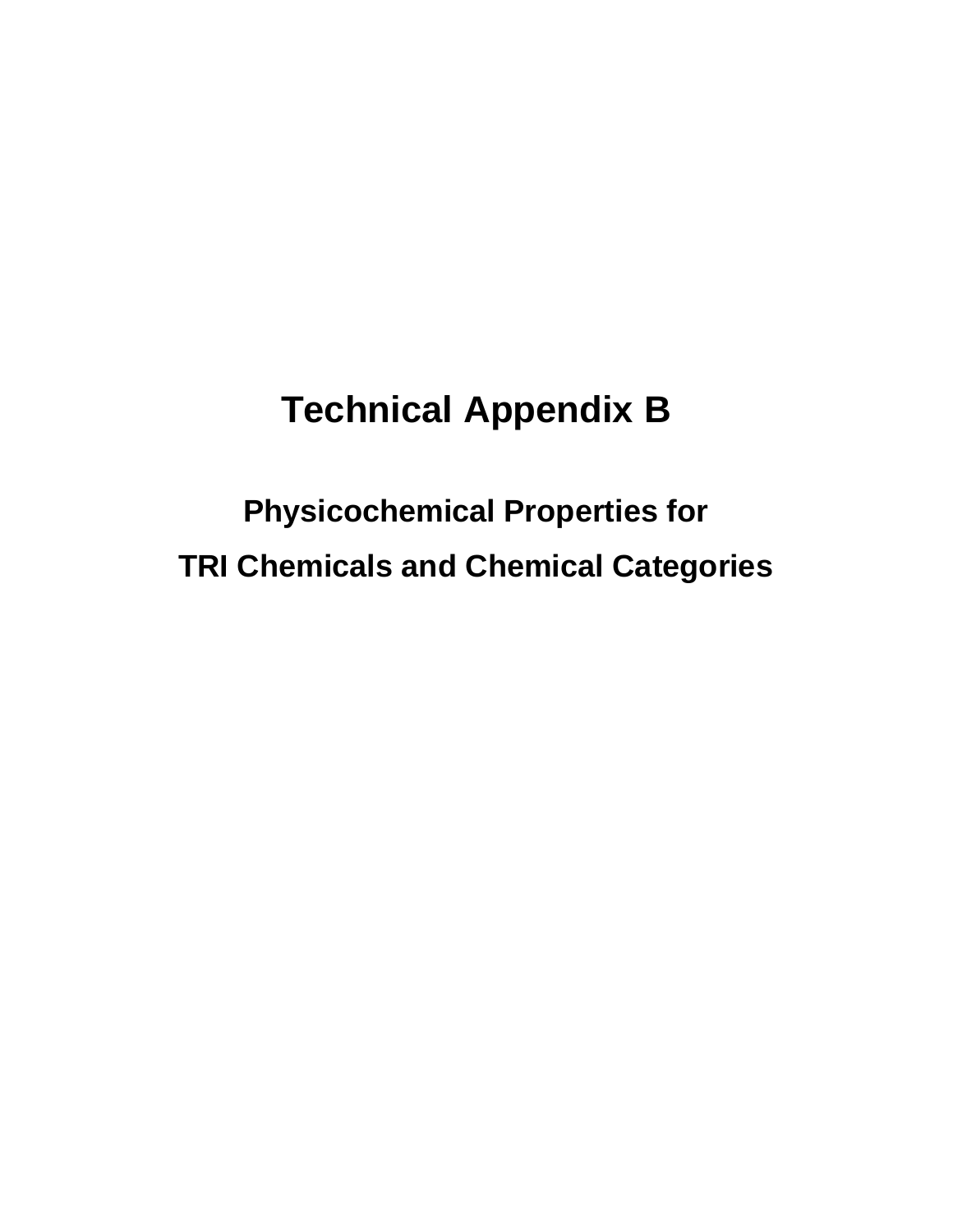## **Table of Contents**

| $\mathbf{1}$            |      |                                                                       |  |
|-------------------------|------|-----------------------------------------------------------------------|--|
| $\overline{2}$          |      | Physicochemical Properties of Chemicals Included in the RSEI Model  3 |  |
|                         | 2.1  |                                                                       |  |
|                         | 2.2  |                                                                       |  |
|                         | 2.3  |                                                                       |  |
|                         | 2.4  |                                                                       |  |
|                         | 2.5  |                                                                       |  |
|                         | 2.6  |                                                                       |  |
|                         | 2.7  | POTW Removal Efficiencies and Within-POTW Partitioning Percentages  5 |  |
|                         | 2.8  |                                                                       |  |
|                         | 2.9  |                                                                       |  |
|                         | 2.10 |                                                                       |  |
|                         | 2.11 |                                                                       |  |
|                         | 2.12 |                                                                       |  |
| $\overline{\mathbf{3}}$ |      |                                                                       |  |
|                         | 3.1  |                                                                       |  |
|                         | 3.2  |                                                                       |  |
|                         | 3.3  |                                                                       |  |
|                         | 3.4  |                                                                       |  |
|                         | 3.5  |                                                                       |  |
|                         | 3.6  |                                                                       |  |
|                         | 3.7  |                                                                       |  |
|                         | 3.8  |                                                                       |  |
|                         | 3.9  |                                                                       |  |
|                         | 3.10 |                                                                       |  |
|                         | 3.11 |                                                                       |  |
|                         | 3.12 |                                                                       |  |
|                         | 3.13 |                                                                       |  |
|                         | 3.14 |                                                                       |  |
| 4                       |      |                                                                       |  |
|                         | 4.1  |                                                                       |  |
|                         | 4.2  |                                                                       |  |
| 5                       |      |                                                                       |  |
| 6                       |      |                                                                       |  |
|                         |      |                                                                       |  |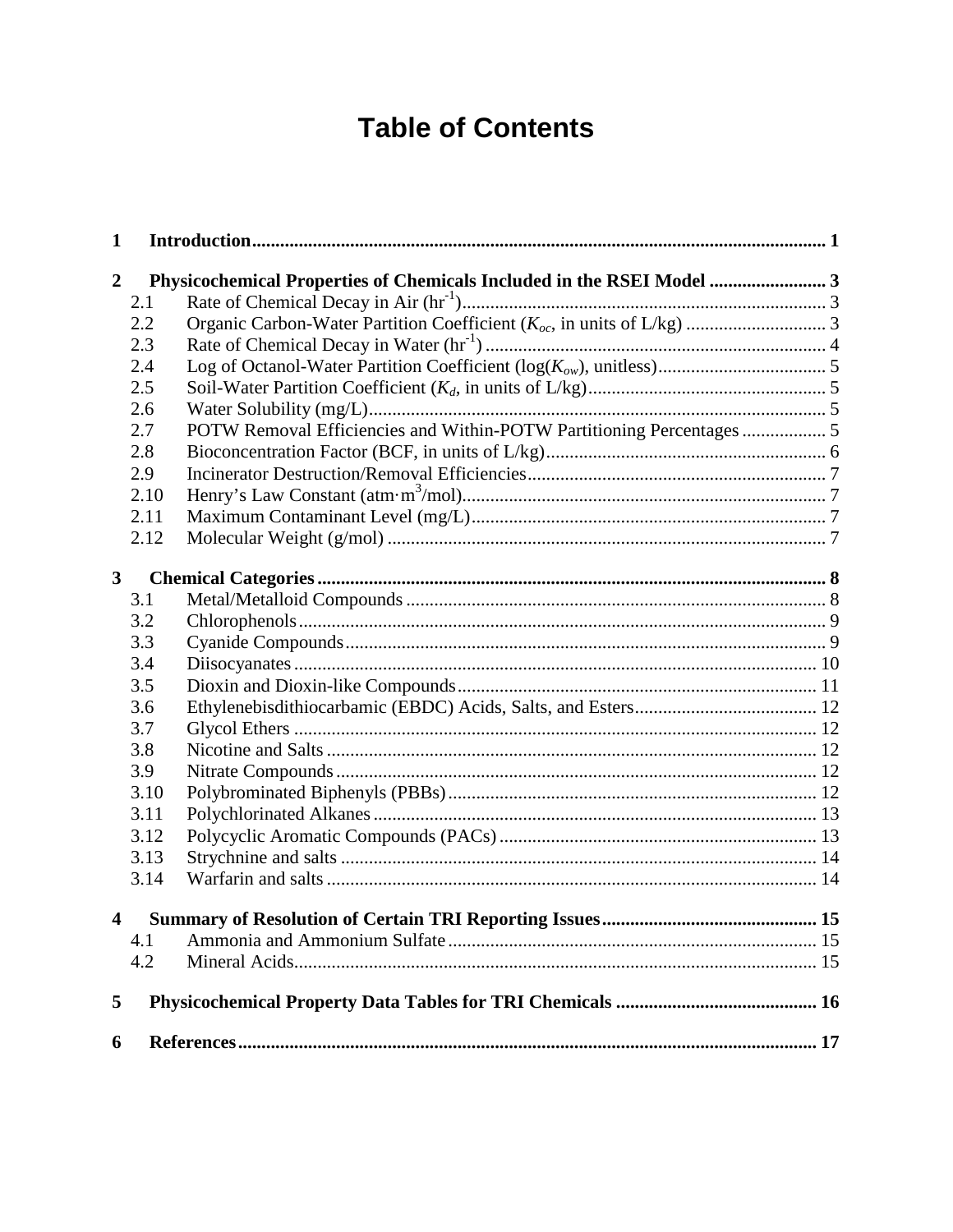## <span id="page-2-0"></span>**1 Introduction**

To predict the fate and transport of the reportable TRI chemicals and chemical categories, the RSEI model relies on a database called "Chemical.db," which contains physicochemical properties and estimates of chemical removal efficiencies at incinerators and at publicly owned treatment works (POTWs). The physicochemical properties in the database include rates of chemical decay in air and water; organic carbon-water, octanol-water, and soil-water partition coefficients (*Koc*, *Kow*, and *Kd*, respectively); water solubilities; bioconcentration factors; Henry's Law constants  $(K_H)$ ; and molecular weights. To evaluate the effects of treatment and disposal, the model also requires incinerator destruction and removal efficiencies (DREs) as well as removal efficiencies for POTWs, including estimates of the percent of chemical removed due to volatilization, biodegradation, and sorption to sludge within a POTW. However, not all of the properties included in the model are currently used for modeling. Maximum Contaminant Levels (MCLs) for chemicals in drinking water also are included in the database.

The sources of values in this database were originally documented in November, 1992. Since that time, the data have been significantly updated, with several new sources being used. The most significant new data sources are the experimental and estimation databases from Syracuse Research Corporation (PHYSPROP, CHEMFATE, and the EPI Suite) and the RREL Treatability Database Version 5.0, maintained by the U.S. EPA Risk Reduction Engineering Laboratory (U.S. EPA, 1994). Table B-1 lists each parameter, its field name in Chemical.db, and the main data sources or estimation methods used to obtain chemical-specific values.

| <b>Property</b>                                                  | <b>Field Name in Chemical.db</b> | <b>Main Data Source(s)</b>                                  |  |  |  |
|------------------------------------------------------------------|----------------------------------|-------------------------------------------------------------|--|--|--|
| Rate of Chemical Decay in Air                                    | AirDecay                         | <b>AOPWIN (SRC)</b><br>PHYSPROP (SRC)                       |  |  |  |
| Organic Carbon-Water Partition<br>Coefficient $(K_{oc})$         | Koc                              | <b>CHEMFATE (SRC)</b><br>Lyman et al. (1990)<br>PCKOC (SRC) |  |  |  |
| Rate of Chemical Decay in Water                                  | H <sub>2</sub> ODecay            | <b>HYDROWIN (SRC)</b>                                       |  |  |  |
| Log of Octanol-Water Partition<br>Coefficient<br>$(\log K_{ow})$ | LogKow                           | PHYSPROP (SRC)                                              |  |  |  |
| Soil-Water Partition Coefficient $(K_d)$                         | Kd                               | Gerritse et al. (1982)                                      |  |  |  |
| Water Solubility                                                 | WaterSolubility                  | PHYSPROP (SRC)                                              |  |  |  |
| <b>Total Removal Efficiency for POTWs</b>                        | POTWPartition(Removal)           | RREL (U.S. EPA, 1994)<br>STPWIN (SRC)                       |  |  |  |
| Within-POTW Sorption to Sludge                                   | POTWPartition(Sludge)            | EFDB (SRC)<br>STPWIN (SRC)                                  |  |  |  |
| Within-POTW Volatilization to Air                                | POTWPartition(Volatil)           | EFDB (SRC)<br>STPWIN (SRC)                                  |  |  |  |
| Within-POTW Biodegradation                                       | POTWPartition(Biod)              | EFDB (SRC)<br>STPWIN (SRC)                                  |  |  |  |

**Table B-1. Physicochemical Properties and Data Sources**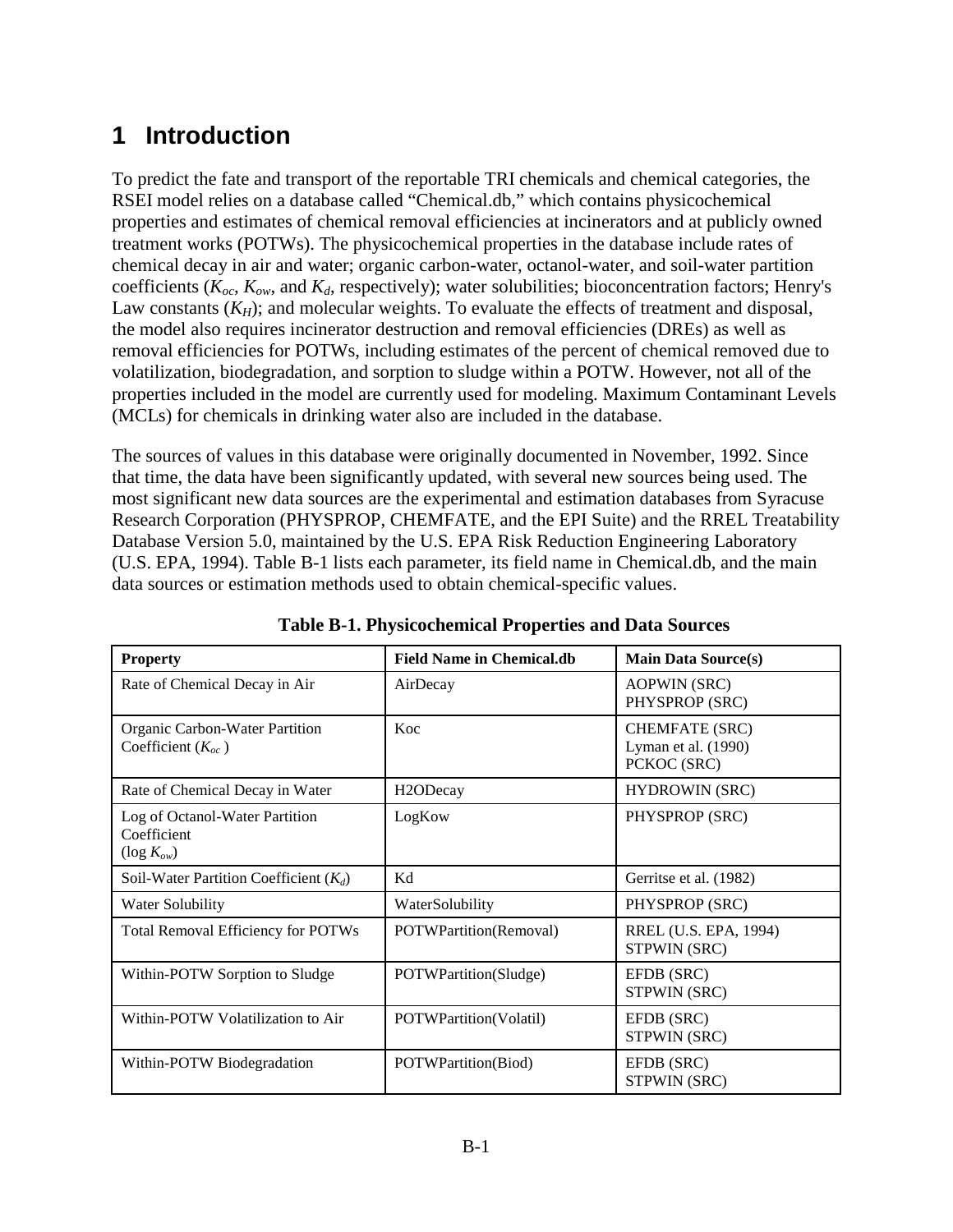| <b>Property</b>                                          | <b>Field Name in Chemical.db</b> | <b>Main Data Source(s)</b>                     |
|----------------------------------------------------------|----------------------------------|------------------------------------------------|
| <b>Incinerator Destruction and Removal</b><br>Efficiency | <b>IncineratorDRE</b>            | Assumed                                        |
| <b>Bioconcentration Factor</b>                           | <b>BCF</b>                       | <b>CHEMFATE (SRC)</b><br>Lyman et al. $(1990)$ |
| Henry's Law Constant                                     | <b>Henrys</b>                    | PHYSPROP (SRC)                                 |
| <b>Maximum Contaminant Level</b>                         | <b>MCL</b>                       | U.S. EPA                                       |
| Molecular Weight                                         | Molecular Weight                 | PHYSPROP (SRC)                                 |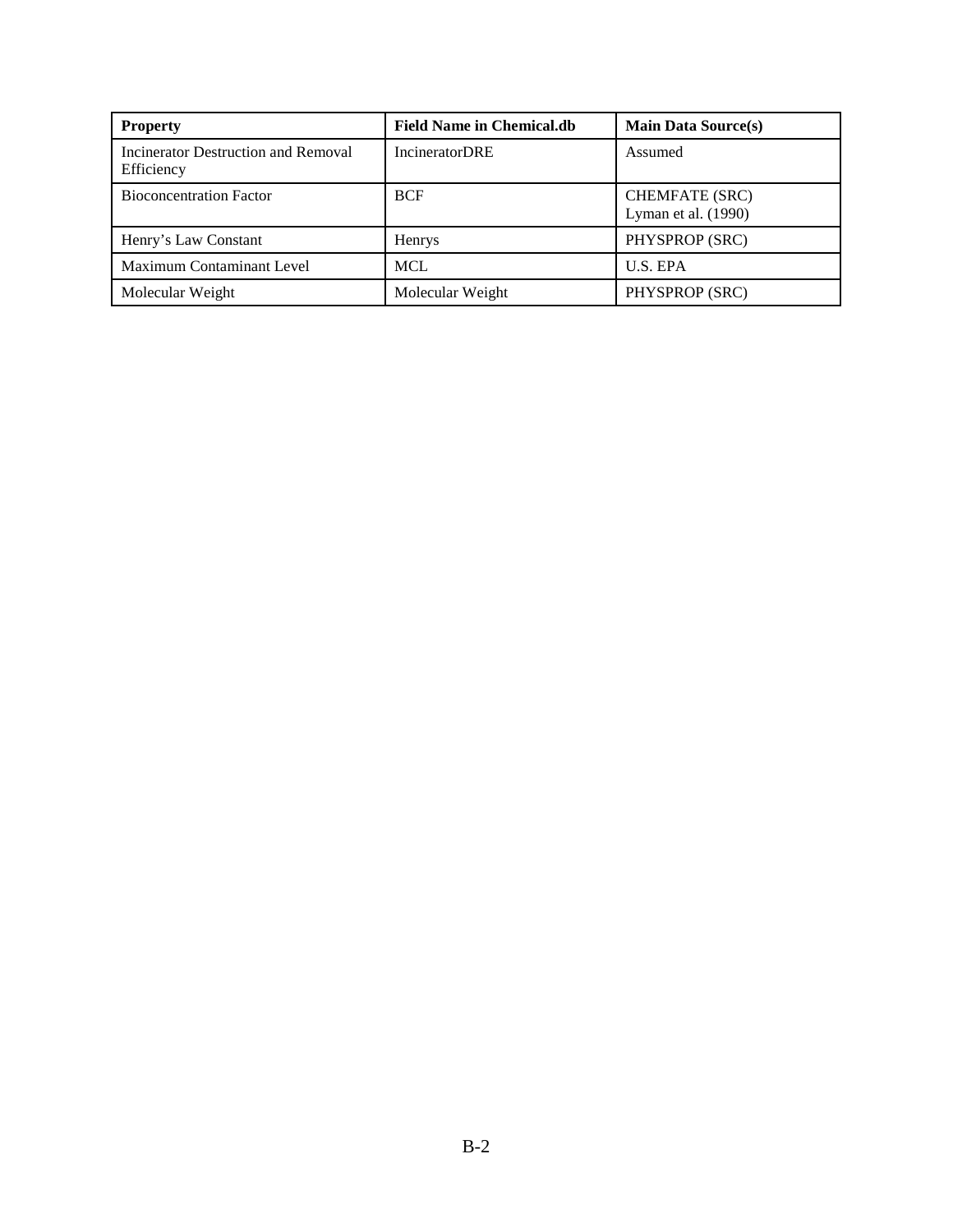#### <span id="page-4-0"></span>**2 Physicochemical Properties of Chemicals Included in the RSEI Model**

This Appendix describes the methods used to update Chemical.db and provides the sources for all of the data. Values for the physicochemical parameters for the TRI chemicals and chemical categories are divided between two tables (Tables B-6 and B-7) provided at the end of this Appendix. The chemicals in each table are listed in order by Chemical Abstract Service (CAS) number. Table B-6 shows values and reference codes for all chemicals for the parameters air decay, *Koc*, water decay, log *Kow*, *Kd*, and water solubility. Table B-7 shows values and reference codes for all chemicals for POTW removal rates and within-POTW partitioning percentages, incinerator DREs, BCFs, Henry's Law constants, MCLs (if applicable), and molecular weights. Explanations for the reference codes and full citations for the data sources can be found in Table B-8. All three tables can be found at the end of this Appendix; however, the following sections discuss the data sources and special issues for each physicochemical parameter presented. The methods for treating chemical categories are also presented, followed by a summary of the resolution of certain TRI reporting issues which affect the exposure modeling.

#### <span id="page-4-1"></span>**2.1 Rate of Chemical Decay in Air (hr-1)**

This parameter describes how fast a chemical degrades in air, primarily due to photooxidation by hydroxyl radicals. The daughter products of photodegradation are not modeled further; that is, it is assumed that all chemicals are photodegraded into nontoxic compounds. The main source for decay rates is SRC's Atmospheric Oxidation Program (AOPWIN), which estimates the secondorder rate constant for the atmospheric, gas-phase reaction between photochemically produced hydroxyl radicals and organic chemicals. For the RSEI model, a concentration of hydroxyl radicals of 1.5 x  $10^6$  molecules/cm<sup>3</sup> is used to convert the second-order rate constant provided in AOPWIN to a first-order rate constant. Furthermore, the rate is divided by a factor of two to reflect an assumed average day length of 12 hours:

AirDecay 
$$
(hr^{-1}) = AOPWIN
$$
 estimate  $\left(\frac{cm^3}{molecule} \cdot sec\right) * 1.5 * 10^6 \left(\frac{molecules}{cm^3}\right) * 3600 \frac{sec}{hr} * 1/2$ 

For details on the methodology used in AOPWIN, see Meylan and Howard (1993).

#### <span id="page-4-2"></span>**2.2 Organic Carbon-Water Partition Coefficient (***Koc***, in units of L/kg)**

 $K_{oc}$  is "the ratio of the amount of chemical adsorbed per unit weight of organic carbon (oc) in the soil or sediment to the concentration of the chemical in solution at equilibrium" (Lyman et al., 1990; p. 4-1). *Koc* provides an indication of the extent to which a chemical partitions between solid and solution phases in soil, or between water and sediment in aquatic systems. The *Koc* values have units of L/kg.

Several sources were used for *Koc* values. CHEMFATE, part of SRC's Environmental Fate Database, is an online database that presents experimental and estimated values for various parameters. CHEMFATE was the preferred data source. If an appropriate value from CHEMFATE was not available, regression equations from Lyman et al. (1990) were used to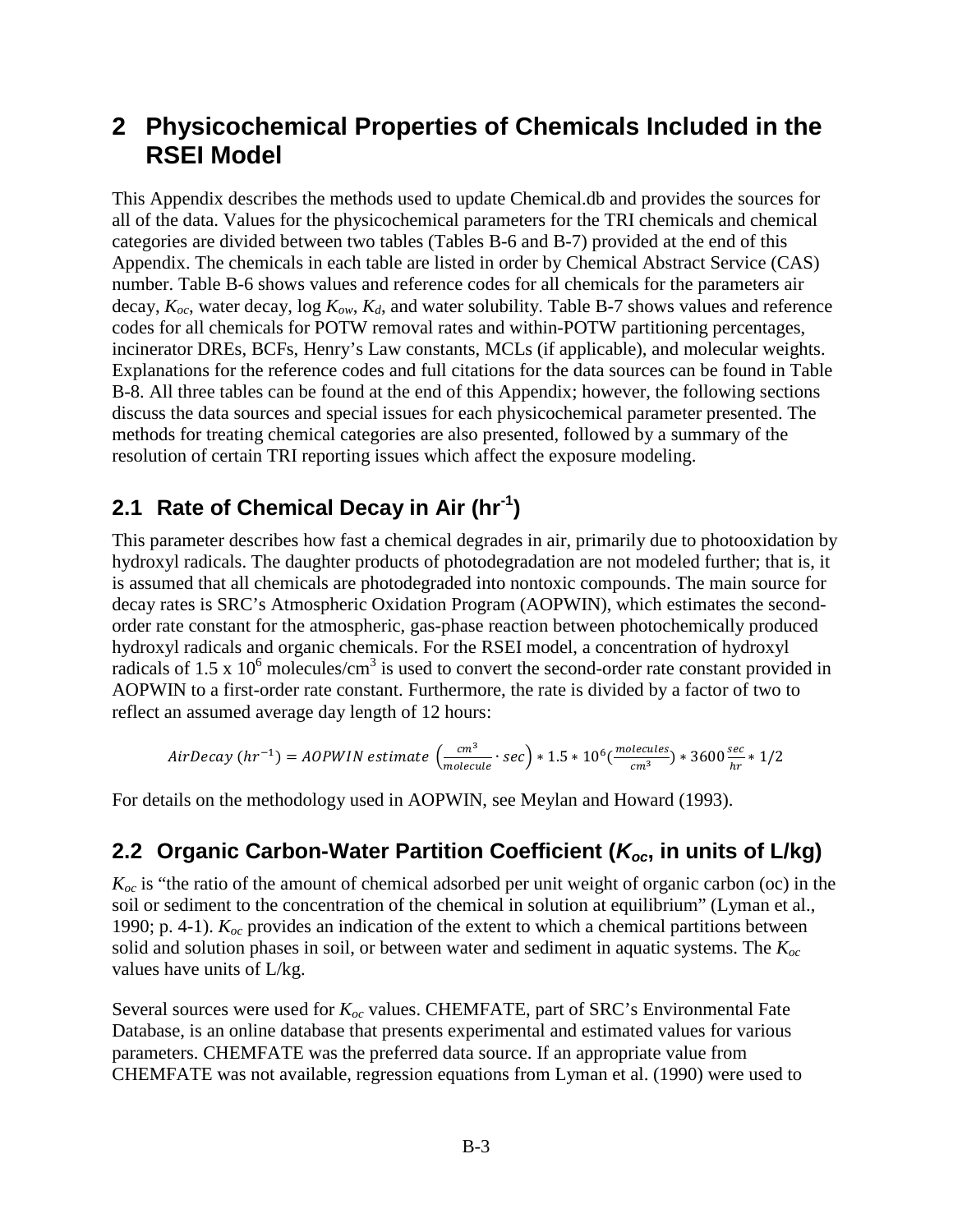estimate  $K_{oc}$ . If a solubility value was available, the following equation (Eq. 4-5 in Lyman et al., 1990) was used to estimate *Koc*:

$$
\log(K_{oc}) = -0.55 \log(S) + 3.64
$$

Note that in this equation, solubility (*S*) must be entered in units of milligrams per liter (mg/L). In total, 261 chemicals were used to obtain this regression equation, which has an  $r^2$  of 0.71. Solubility values ranged between approximately  $5 \times 10^{-4}$  mg/L to 1,000,000 mg/L.

If a solubility value was not available, or it did not fall within the range of solubility values used to develop the regression equation, then another equation, based on  $log(K_{ow})$ , was used. If a log( $K_{ow}$ ) value was available, Eq. 4-8 in Lyman et al. (1990) was used to estimate  $K_{oc}$ :

$$
\log(K_{oc}) = 0.544 \log(K_{ow}) + 1.377
$$

Fifty chemicals were used to obtain this regression equation, which has an  $r^2$  of 0.74. Values of  $log(K_{ow})$  ranged between approximately -3 and 6.6.

If a  $log(K_{ow})$  value was not available, or it did not fall within the range of  $log(K_{ow})$  values used to develop the regression equation, then CHEMFATE or SRC's estimation program PCKOC was used. PCKOC uses an estimation method based on a first-order molecular conductivity index and a series of statistically derived fragment contribution factors for polar compounds to predict *Koc* values. For details on the methodology used in this program, see Meylan et al. (1992).

#### <span id="page-5-0"></span>**2.3 Rate of Chemical Decay in Water (hr-1)**

The primary source of water decay rates was SRC's estimation program HYDROWIN, which was developed for EPA. The program estimates abiotic hydrolysis rate constants and half-lives for esters, carbamates, epoxides, halomethanes, and selected alkyl halides. For the RSEI model, the half-life estimated for a pH of 7 was converted to a rate using the following equation:

$$
k = -\ln(0.5)/t_{1/2}
$$

For some chemicals, HYDROWIN stated that "Even at low pH, the hydrolysis rate is very fast:  $t_{1/2}$  < 10 minutes." For these chemicals, a first-order decay rate of 4.2/hr was used.

For details on the methodology used in HYDROWIN, see Mill et al. (1987). A few decay rates were obtained from the Office of Pesticide Program's OneLiner database, as included in PIRANHA (U.S. EPA, 1991).

For a few chemicals which do not undergo hydrolysis, a water decay rate was estimated based on information in CHEMFATE on photodegradation. Twelve hours of sunlight per day were assumed, and thus the rates provided in CHEMFATE for photodegradation in water were halved to estimate an average rate over a 24 hour period.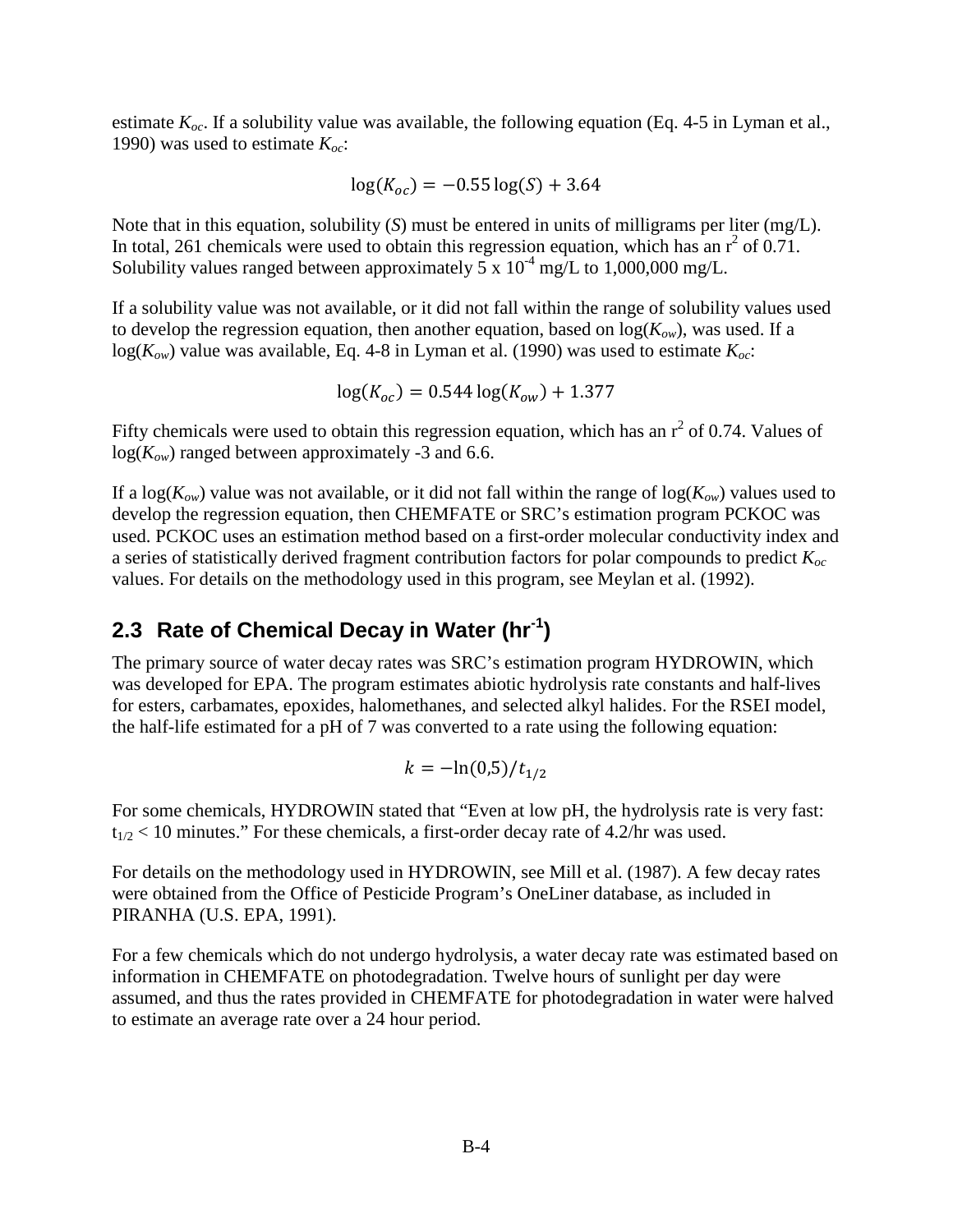#### <span id="page-6-0"></span>**2.4 Log of Octanol-Water Partition Coefficient (log(***Kow***), unitless)**

 $Log(K_{ow})$  describes a chemical's lipophilic or hydrophobic properties. It is the ratio of a chemical's concentration in the octanol phase to its concentration in the aqueous phase of a twophase system at equilibrium. It has been strongly correlated with environmental fate and transport parameters such as *Koc* and BCF and therefore is often used to estimate values for those two parameters.

The primary source for values of log (*Kow*) was SRC's PHYSPROP database, which contains experimental and estimated values. A few values were estimated using SRC's program KOWWIN. KOWWIN uses a fragment constant methodology, in which a compound's structure is divided into functional fragments, and the coefficients for all groups are summed to obtain the compound's coefficient. Coefficients for individual fragments are derived from multiple regression of more than 2400 reliably measured values. For details on the methodology used, see Meylan and Howard (1995). Note that the parameter  $log(K_{ow})$  has no units because it is the ratio of two concentrations.

#### <span id="page-6-1"></span>**2.5 Soil-Water Partition Coefficient (***Kd***, in units of L/kg)**

In the RSEI chemical database, explicit values for this parameter are provided only for inorganic compounds. Organic compounds are modeled by combining chemical-specific *Koc* values, as listed in Chemical.db, with an estimate of the fraction of organic carbon, *foc*, to obtain a soilwater partition coefficient. For all the metals except aluminum,  $K_d$  values were estimated from column studies by Gerritse et al. (1982) using sand with an *foc* value of 0.0355 g/g, a cation exchangecapacity of 0[.](#page-6-4)22 meq/g, zero clay content, and a solution pH of  $5<sup>1</sup>$ . The median of the range of *K<sup>d</sup>* values for each metal was taken, assuming a log-normal distribution. For classes of inorganic compounds, the same values were used as for the elemental inorganic compound. For aluminum, the  $K_d$  value is based on Langmuir isotherm data presented in Bodek et al. (1988). The  $K_d$  values presented have units of  $L/kg$ .

#### <span id="page-6-2"></span>**2.6 Water Solubility (mg/L)**

Water solubility values were primarily obtained from SRC's PHYSPROP database. The water solubility values have units of mg/L.

#### <span id="page-6-3"></span>**2.7 POTW Removal Efficiencies and Within-POTW Partitioning Percentages**

The POTW removal efficiency and the three within-POTW partitioning percentages describe the fate of chemicals during treatment at POTWs. The 'POTW Partition Removal' is the total POTW removal efficiency, or the total percentage of the chemical removed by the POTW (influent concentration minus effluent concentration divided by influent concentration). The

<span id="page-6-4"></span><sup>&</sup>lt;sup>1</sup>The assumption that the waste in landfills is similar to the above conditions results in a conservative estimate of the leachate concentration of metals, because low clay content and relatively low pH tend to increase the mobility of metals.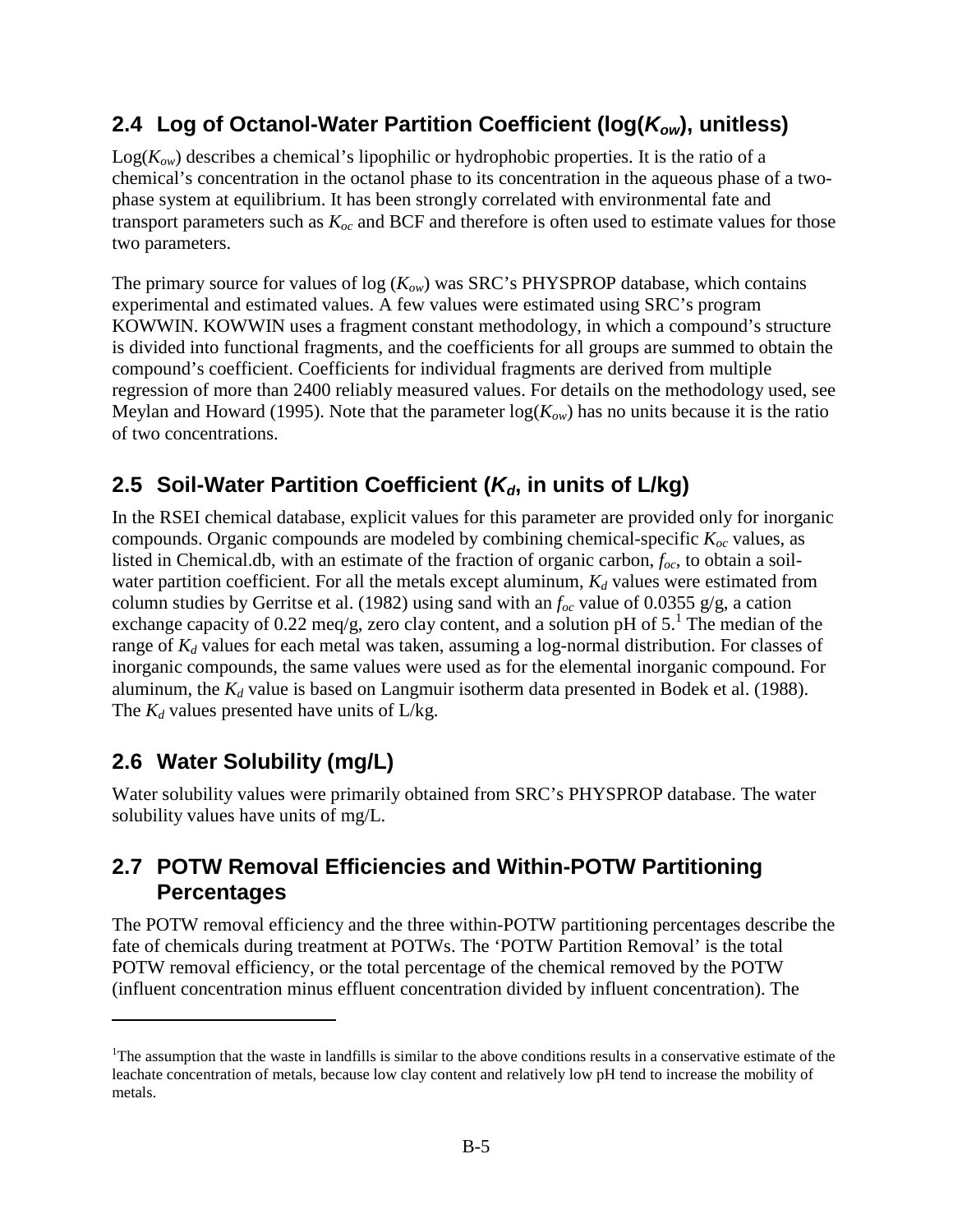three within-POTW partitioning percentages describe the fate of the total amount of chemical removed by the POTW; the chemical may be removed by sorbing to sludge (POTW Partition Sludge), by volatilizing into the air (POTW Partition Volatil) or by being biodegraded by microorganisms (POTW Partition Biodeg). Note that the within-POTW partitioning percentages sum to 100 percent.

POTW removal efficiencies were available from the RREL Treatability Database maintained by the U.S. EPA Risk Reduction Engineering Laboratory (U.S. EPA, 1994). For any given chemical, the RREL Treatability Database provides a list of removal efficiencies published in the scientific literature. Each value is characterized by the technology used, the type of influent, and the scale of the experiment. For all values associated with activated sediment and full scale experiments, a geometric mean was derived and used as the POTW removal efficiency. Within-POTW partitioning values for most organic chemicals were supplied by David Lynch of the Exposure Assessment Branch of Office of Pollution Prevention and Toxics. Inorganic chemicals, except for ammonia, were assumed to partition 100 percent to sludge.

For those chemicals without data provided by David Lynch, SRC's STPWIN program was used to estimate total removal efficiency and within-POTW partitioning values. Details on the methodology used in STPWIN can be found in Clark et al. (1995). One value was obtained from Howard et al. (1991).

#### <span id="page-7-0"></span>**2.8 Bioconcentration Factor (BCF, in units of L/kg)**

Bioconcentration factors (BCFs) are used to describe the equilibrium concentrations of chemicals in aquatic organisms living in contaminated water. The BCF is defined as the ratio of the chemical concentration in the organism (mg/kg) to that in the surrounding water (mg/L). Many experimental and estimated BCF values were obtained from SRC's CHEMFATE database. If an appropriate BCF value from CHEMFATE was not available, regression equations from Lyman et al. (1990) were used to estimate BCF values, as described below.

If a  $log(K_{ow})$  value was available for a chemical and was within the range used to develop the regression equation (0.90 to 6.9), Eq. 5-2 in Lyman et al. (1990) was used to estimate a BCF:

$$
logBCF = 0.76 log(K_{ow}) - 0.23
$$

Two hundred and fifty-five chemicals used this regression equation, which has an  $r^2$  of 0.823.

If a log  $(K_{ow})$  value was not available, or it did not fall within the range of values used to develop the regression equation, then another equation, based on water solubility, was used. If a water solubility value was available and within the range of 0.001 to 50,000 mg/L, Eq. 5-3 in Lyman et al. (1990) was used to estimate a BCF:

$$
logBCF=2.791-0.564\;log(S)
$$

Thirty-nine chemicals were used to obtain this regression equation, which has an  $r^2$  of 0.49.

If the above two equations could not be applied to estimate BCF values, then Chemfate or SRC's BCFWIN program was used.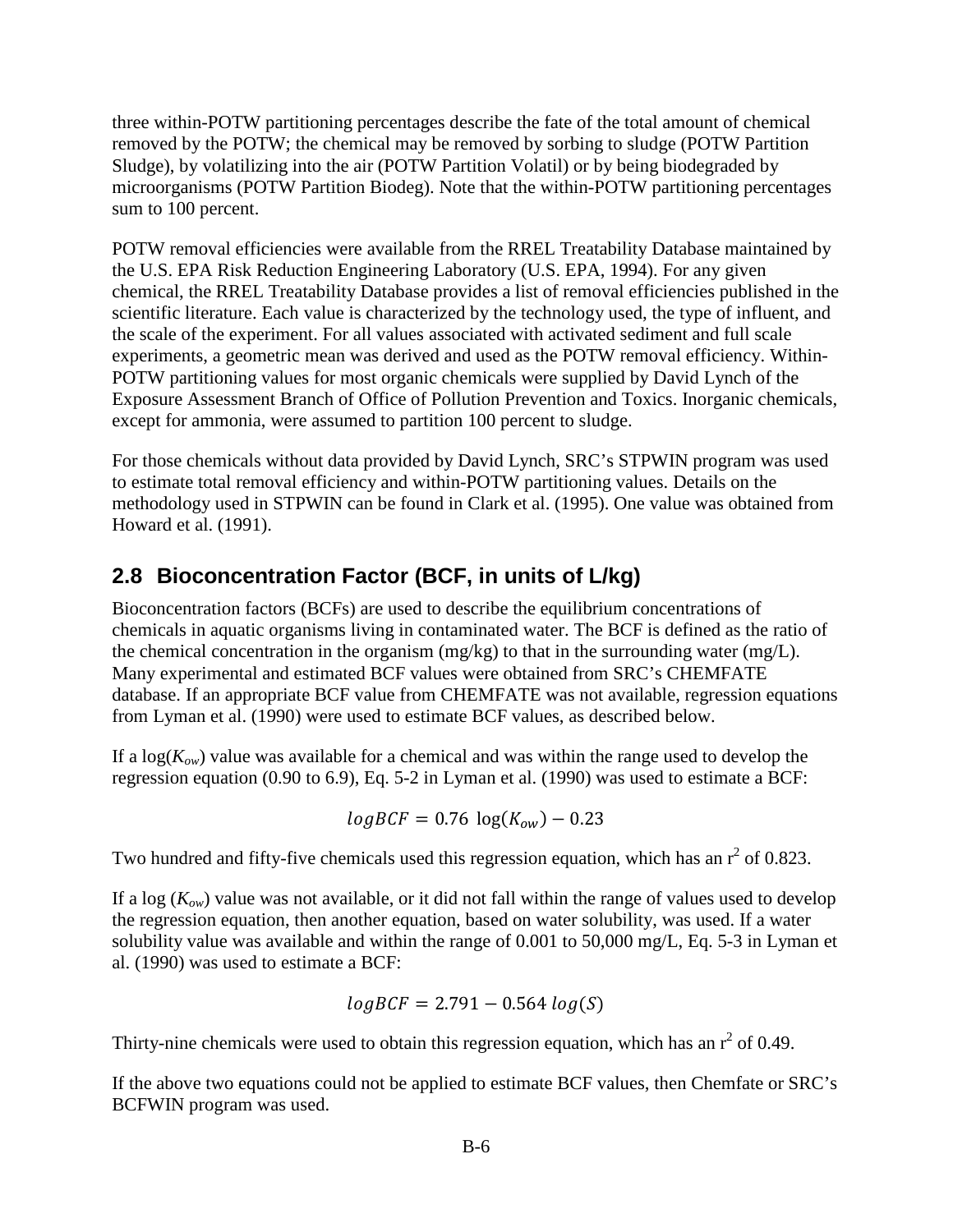#### <span id="page-8-0"></span>**2.9 Incinerator Destruction/Removal Efficiencies**

This parameter describes the percentage of a chemical removed or destroyed during combustion in an incinerator. We assume that the typical municipal waste combustor destruction/removal efficiency for organics is 99 percent. This assumption ignores the fact that chemicals of concern, such as dioxins, may be formed during the incineration process. The exceptions to the 99 percent removal assumption are PCBs and dioxin and dioxin-like compounds, both of which are assumed to have a DRE of 99.9999 percent, as required by TSCA regulation.

For incinerator destruction/removal efficiencies for inorganic chemicals, values were taken from multiple hearth sludge incinerator studies, as reported in U.S. EPA, 1992.

## <span id="page-8-1"></span>**2.10 Henry's Law Constant (atm·m<sup>3</sup> /mol)**

The Henry's Law constant is defined as the ratio of a chemical concentration in air (often expressed as a partial pressure with units of atmospheres) to the chemical concentration in water (often expressed as moles per cubic meter) under equilibrium conditions. This constant is used to model volatilization from off-site landfills. The primary source for this parameter is SRC's PHYSPROP database. The units of the Henry's Law constants are atm $\equiv m^3$ /mol.

#### <span id="page-8-2"></span>**2.11 Maximum Contaminant Level (mg/L)**

Maximum Contaminant Levels (MCLs) are enforceable standards for chemicals in drinking water and are to be set as close to the Maximum Contaminant Level Goals (MCLGs), which are based on health effects, as is feasible. MCLs are based upon the availability of analytical methods, treatment technologies, and costs for achieving various levels of removal. MCLs have not been set for most TRI chemicals. For those chemicals that do have MCLs, the RSEI model limits the concentrations in drinking water so that they cannot exceed the appropriate MCLs.

### <span id="page-8-3"></span>**2.12 Molecular Weight (g/mol)**

The molecular weight is not specifically used in the RSEI model, but values are provided as part of the physicochemical database. The primary source for molecular weights is SRC's PHYSPROP database.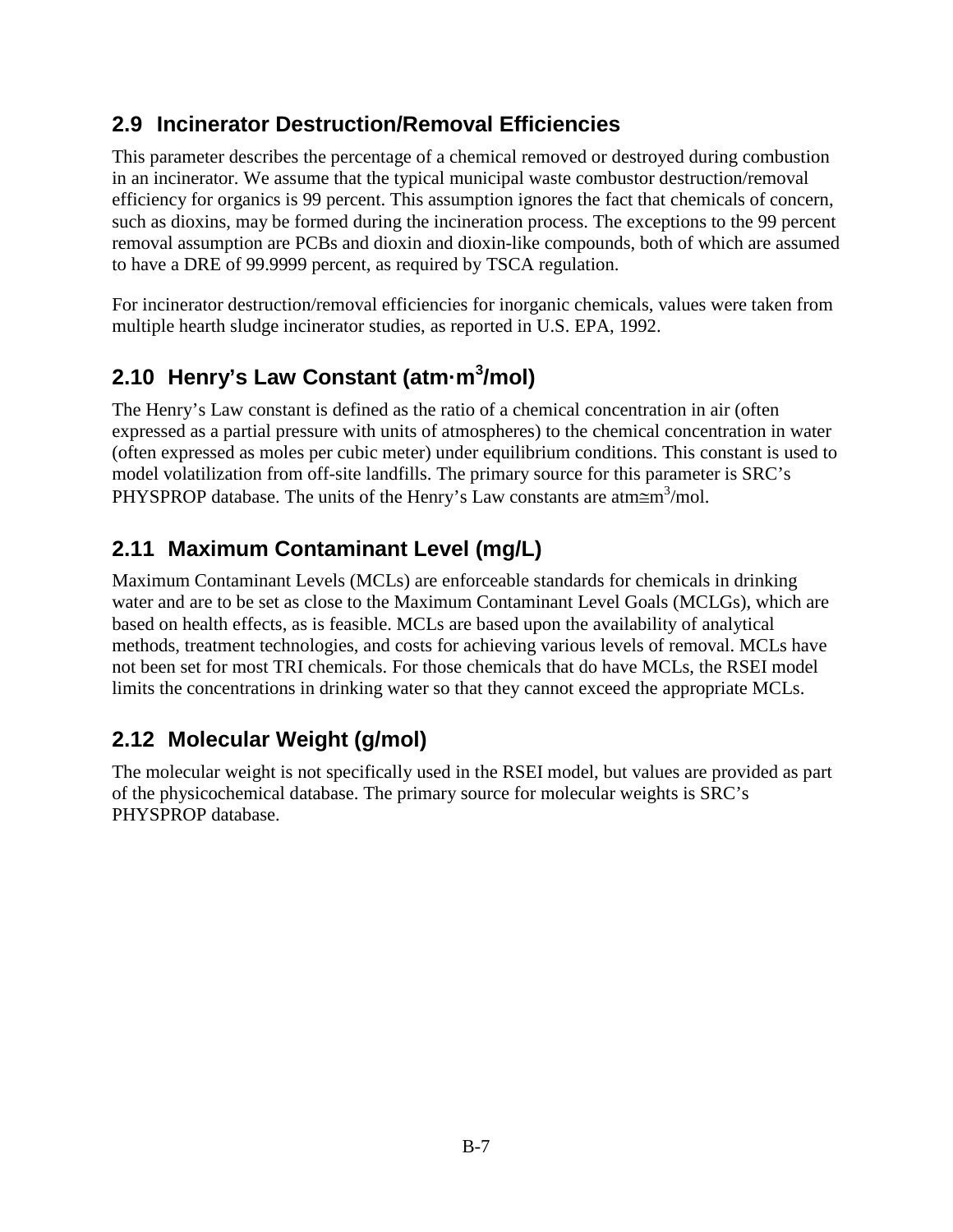## <span id="page-9-0"></span>**3 Chemical Categories**

EPA's annual 'Reporting Form R and Instructions' describes the reporting requirements for several categories that combine similar chemicals into one release report. For these categories, facilities are not required to report the pounds released of each individual chemical in the category, but only the total pounds released for the entire category. Because it is not known in what proportion individual chemicals within each category are released, professional judgment was used to assign surrogate values for the various physicochemical properties to each category. In most cases, the most toxic chemical of each category, based on the calculated toxicity weight, was selected, and the toxicity and physicochemical data for that chemical were assigned to the entire chemical category. In these cases, the actual risk for the chemical category would be less than or equal to the modeled risk.

The rest of this section describes the decisions made for each chemical category. Note that a chemical category does not have a CAS number in Chemical.db; instead, it has a three digit numberpreceded by an 'N.<sup>'2</sup>

#### <span id="page-9-1"></span>**3.1 Metal/Metalloid Compounds**

Metal/metalloid compounds are reported separately in TRI, but in RSEI each compound category is combined with the metal/metalloid elemental form. The physicochemical properties from the elemental form are used to represent the combined category. Table B-2 shows the metal compound categories included in TRI. Most categories include any unique chemical substance that contains the metal as part of that chemical's infrastructure. Any additional restrictions are noted in the table.

<span id="page-9-2"></span> $2$  The only exception is the category polychlorinated biphenyls (PCBs), which has been assigned a CAS number. Physicochemical data are readily available for this category, and therefore this category is not discussed further here.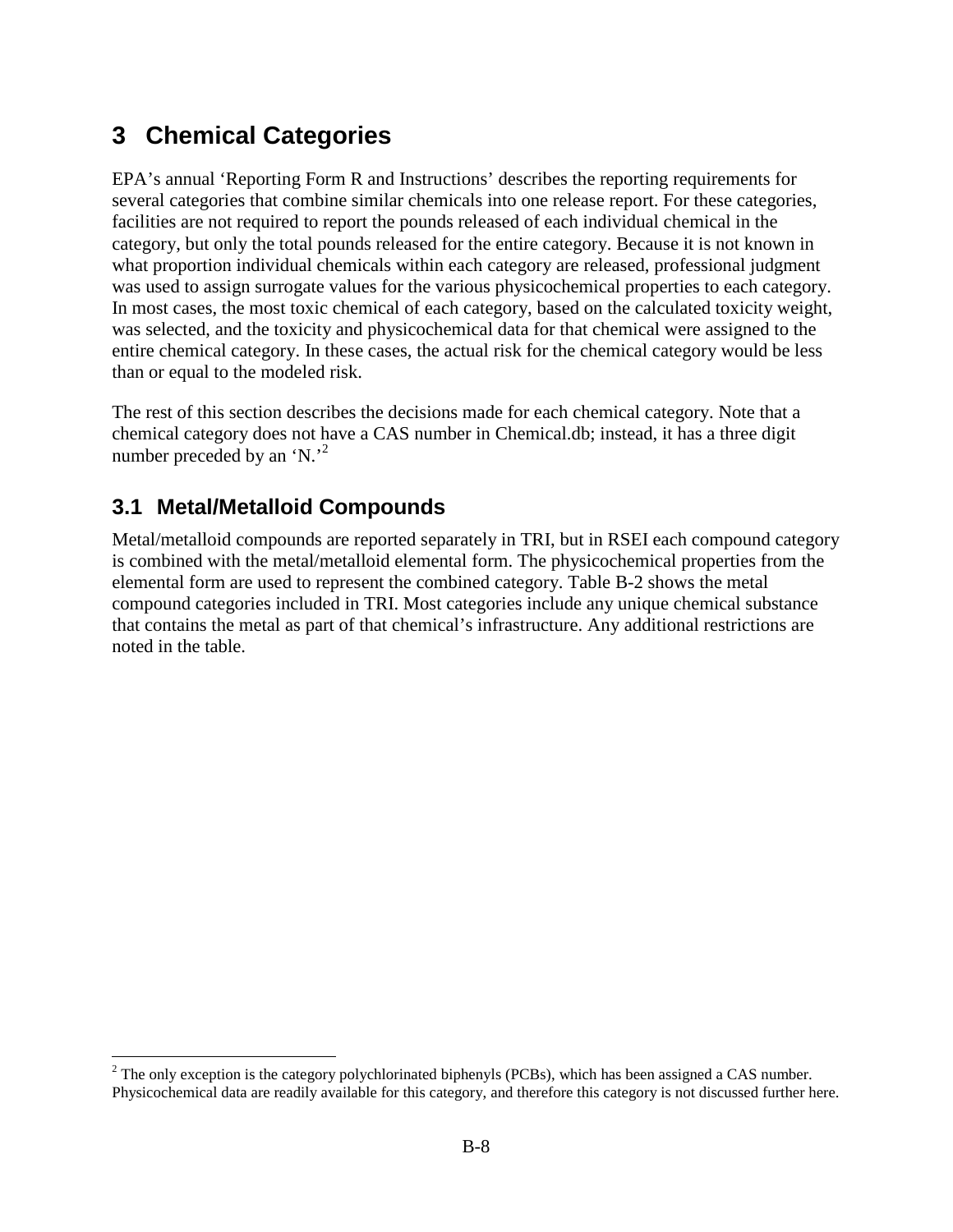| <b>CAS</b><br><b>Number</b> | <b>Name</b>         | <b>Exclusions</b>                                                                                                                   |
|-----------------------------|---------------------|-------------------------------------------------------------------------------------------------------------------------------------|
| N <sub>0</sub> 10           | Antimony compounds  | None.                                                                                                                               |
| N <sub>0</sub> 20           | Arsenic compounds   | None.                                                                                                                               |
| N <sub>04</sub> 0           | Barium compounds    | Does not include Barium sulfate<br>(CAS# 7727-43-7).                                                                                |
| N <sub>050</sub>            | Beryllium compounds | None.                                                                                                                               |
| N <sub>078</sub>            | Cadmium compounds   | None.                                                                                                                               |
| N <sub>090</sub>            | Chromium compounds  | None.                                                                                                                               |
| N <sub>096</sub>            | Cobalt compounds    | None.                                                                                                                               |
| N <sub>100</sub>            | Copper compounds    | Does not include copper phthalocyanine<br>compounds that are substituted with<br>only hydrogen, and/or chlorine, and/or<br>bromine. |
| N420                        | Lead compounds      | None.                                                                                                                               |
| N450                        | Manganese compounds | None.                                                                                                                               |
| N458                        | Mercury compounds   | None.                                                                                                                               |
| N495                        | Nickel compounds    | None.                                                                                                                               |
| N725                        | Selenium compounds  | None.                                                                                                                               |
| N740                        | Silver compounds    | None.                                                                                                                               |
| N760                        | Thallium compounds  | None.                                                                                                                               |
| N770                        | Vanadium compounds  | None.                                                                                                                               |
| N982                        | Zinc compounds      | None.                                                                                                                               |

#### **Table B-2. Metal Categories**

#### <span id="page-10-0"></span>**3.2 Chlorophenols**

Of the 19 chlorophenols which have the formula  $C_6OHCl_xH_{(5-x)}$ , where x = 1 to 5, toxicity data were available for six. Pentachlorophenol (CAS# 87-86-5) had the highest toxicity value, so that chemical was used as a surrogate for the category for both toxicity and physicochemical data.

#### <span id="page-10-1"></span>**3.3 Cyanide Compounds**

This category includes only chemicals that can be represented by the formula  $X^{y+}$ (CN)<sub>y</sub>, where  $X = H^+$  or any other ion where a formal dissociation may occur, for example, KCN or Ca(CN)<sub>2</sub>. Because cyanide compounds in a gaseous state exhibit markedly different properties than compounds in solution, two surrogate compounds were used for toxicity scores and physicochemical data for the chemical category. For the inhalation toxicity score, the air decay rate, and the Henry's Law constant, the properties of hydrogen cyanide, the most toxic gaseous compound, were used. For the oral exposure pathway, toxicity data were collected for metal cyanide compounds, the most toxic group of nongaseous cyanide compounds. Copper cyanide  $(Cu(CN)<sub>2</sub>)$  was found to be the most toxic metal cyanide compound. Thus, for the oral toxicity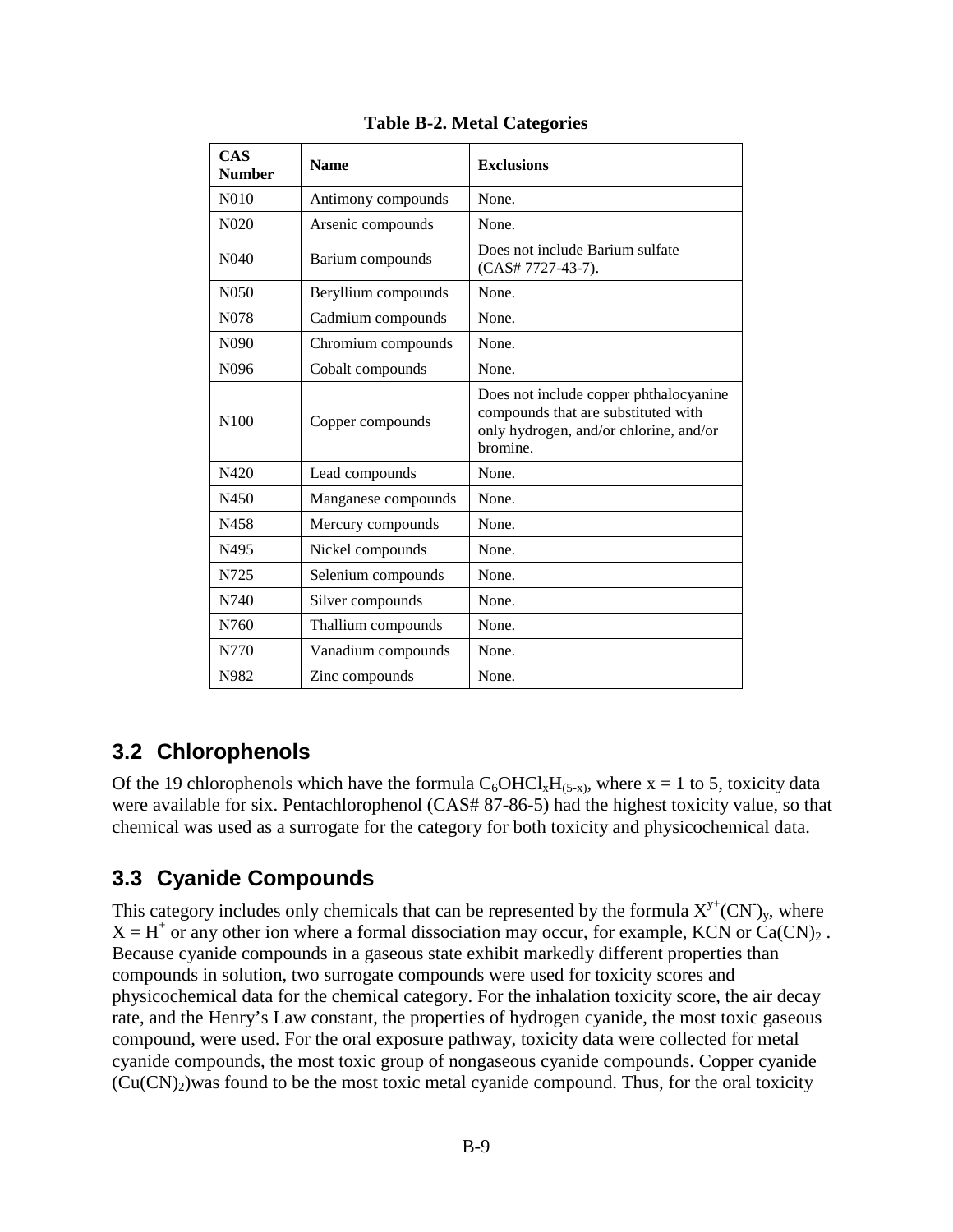score and for all physicochemical properties other than the air decay rate and the Henry's Law constant, the properties of  $(Cu(CN)<sub>2</sub>)$  were used for this chemical category.

#### <span id="page-11-0"></span>**3.4 Diisocyanates**

This category only includes those chemicals listed in Table B-3. At this time, toxicity and physicochemical data have not been obtained or estimated for this category.

| <b>CAS Number</b> | <b>Chemical</b>                                         |
|-------------------|---------------------------------------------------------|
| 822-06-0          | 1,6-Hexamethylene diisocyanate                          |
| $101 - 68 - 8$    | Methylene bis(phenylisocyanate) (MDI) and polymeric MDI |
| 38661-72-2        | 1,3-Bis(methylisocyanate)-cyclohexane                   |
| 10347-54-3        | 1,4-Bis(methylisocyanate)-cyclohexane                   |
| 2556-36-7         | 1,4-Cyclohexane diisocyanate                            |
| 134190-37-7       | Diethyldiisocyanatobenzene                              |
| 4128-73-8         | 4,4'-Diisocyanatodiphenyl ether                         |
| 75790-87-3        | 2,4'-Diisocyanatodiphenyl sulfide                       |
| 91-93-0           | 3,3'-Dimethoxybenzidene-4,4'-diisocyanate               |
| 91-97-4           | 3,3'-Dimethyl-4,4'-diphenylene diisocyanate             |
| 139-25-3          | 3,3'-Dimethyldiphenylmethane-4,4'-diisocyanate          |
| 4098-71-9         | Isophorone diisocyanate                                 |
| 75790-84-0        | 4-Methyldiphenylmethane-3,4-diisocyanate                |
| 5124-30-1         | 1,1-Methylene bis(4-isocyanatocyclohexane)              |
| 3173-72-6         | 1,5-Naphthalene diisocyanate                            |
| 123-61-5          | 1,3-Phenylene diisocyanate                              |
| 104-49-4          | 1,4-Phenylene diisocyanate                              |
| 9016-87-9         | Polymeric diphenylmethane diisocyanate                  |
| 16938-22-0        | 2,2,4-Trimethylhexamethylene diisocyanate               |
| 15646-96-5        | 2,4,4-Trimethylhexamethylene diisocyanate               |

**Table B-3. Members of Diisocyanates Category**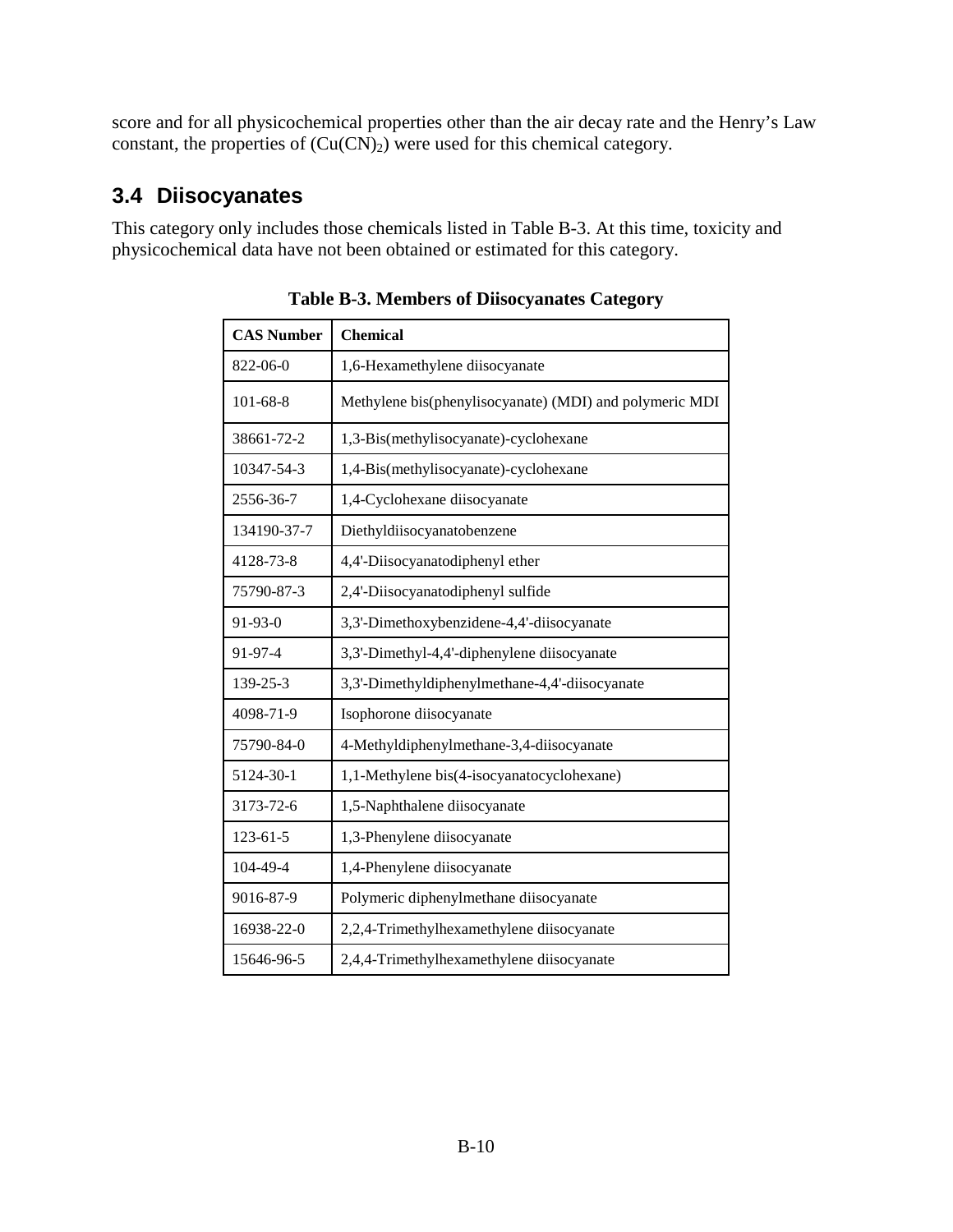#### <span id="page-12-0"></span>**3.5 Dioxin and Dioxin-like Compounds**

This category includes manufacturing and the processing or otherwise use of dioxin and dioxinlike compounds if the dioxin and dioxin-like compounds are present as contaminants in a chemical and if they were created during the manufacture of that chemical. Of the 17 congeners reportable under this category and shown below in Table B-4, physicochemical data were available only for TCDD (2,3,7,8-Tetrachlorodibenzo-p-dioxin), which was used as a surrogate for the entire category. However, POTW removal rates were not available, so dioxin transfers to POTWs are not currently modeled in RSEI. Fugitive and stack air releases, direct releases to water and transfers off-site to incineration are modeled. The incineration destruction removal efficiency is assumed to be 99.9999, as required by TSCA.

| <b>CAS</b>       | <b>Dioxin and Dioxin-like Compounds Name</b> |
|------------------|----------------------------------------------|
| $01746 - 01 - 6$ | 2,3,7,8-Tetrachlorodibenzo- p-dioxin         |
| $40321 - 76 - 4$ | 1,2,3,7,8-Pentachlorodibenzo- p-dioxin       |
| $39227 - 28 - 6$ | 1,2,3,4,7,8-Hexachlorodibenzo-p-dioxin       |
| 57653-85-7       | 1,2,3,6,7,8-Hexachlorodibenzo-p-dioxin       |
| 19408-74-3       | 1,2,3,7,8,9-Hexachlorodibenzo-p-dioxin       |
| 35822-46-9       | 1,2,3,4,6,7,8-Heptachlorodibenzo-p-dioxin    |
| 03268-87-9       | 1,2,3,4,6,7,8,9-Octachlorodibenzo- p-dioxin  |
| 51207-31-9       | 2,3,7,8-Tetrachlorodibenzofuran              |
| $57117 - 41 - 6$ | 1,2,3,7,8-Pentachlorodibenzofuran            |
| 57117-31-4       | 2,3,4,7,8-Pentachlorodibenzofuran            |
| 70648-26-9       | 1,2,3,4,7,8-Hexachlorodibenzofuran           |
| 57117-44-9       | 1,2,3,6,7,8-Hexachlorodibenzofuran           |
| 72918-21-9       | 1,2,3,7,8,9-Hexachlorodibenzofuran           |
| $60851 - 34 - 5$ | 2,3,4,6,7,8-Hexachlorodibenzofuran           |
| 67562-39-4       | 1,2,3,4,6,7,8-Heptachlorodibenzofuran        |
| 55673-89-7       | 1,2,3,4,7,8,9-Heptachlorodibenzofuran        |
| $39001 - 02 - 0$ | 1,2,3,4,6,7,8,9-Octachlorodibenzofuran       |

**Table B-4. Members of the Dioxin and Dioxin-like Compounds Category**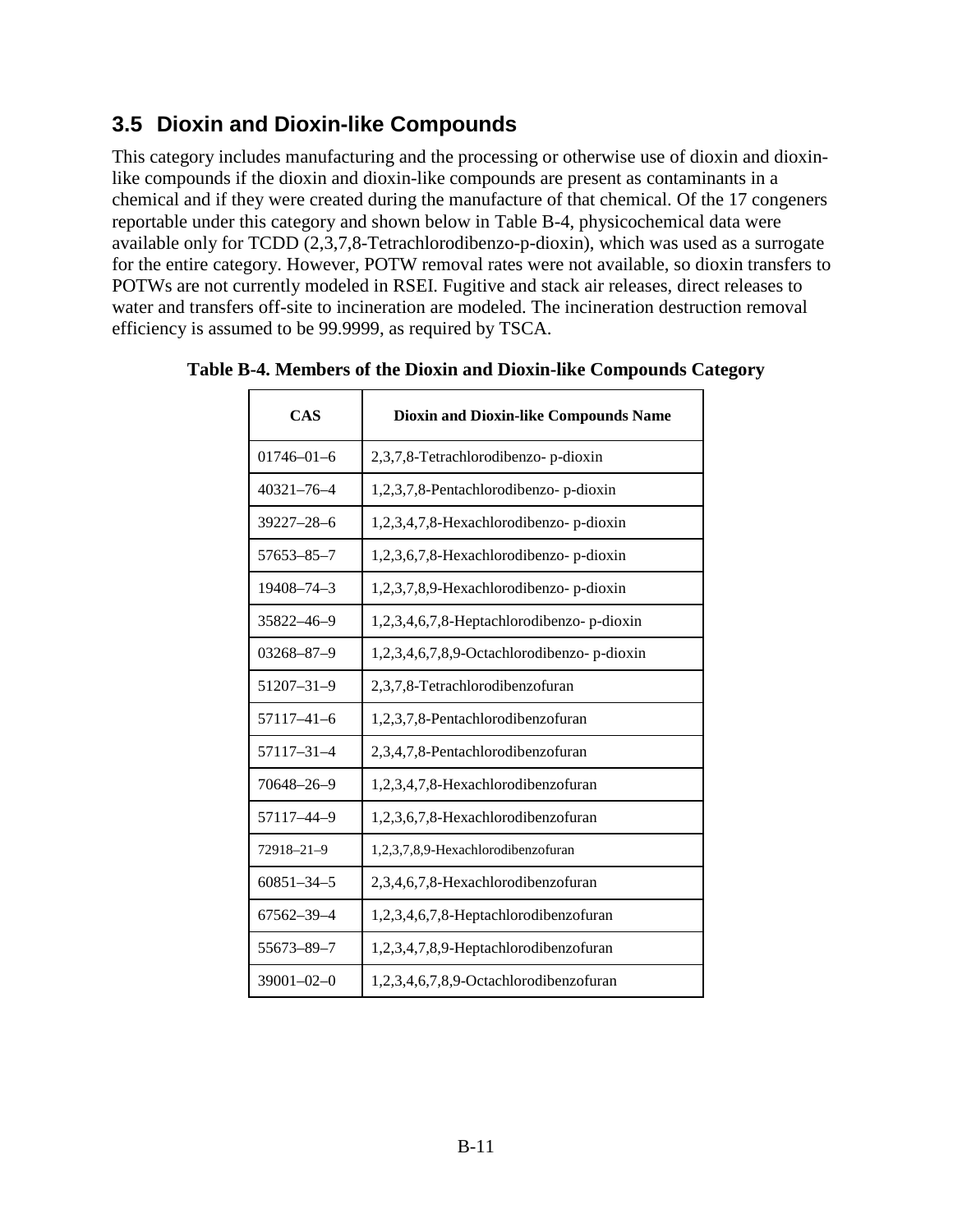#### <span id="page-13-0"></span>**3.6 Ethylenebisdithiocarbamic (EBDC) Acids, Salts, and Esters**

This category contains any unique chemical substance that contains an EBDC or an EBDC salt as a part of that chemical's infrastructure. According to EPA's 1998 Status of Pesticides in Registration, Reregistration, and Special Review (The Rainbow Report), chemicals regulated in the category EBDCs include maneb, mancozeb, metiram, nabam, zineb, and amobam. Maneb, metiram, nabam, and zineb are separately reported in TRI. Toxicity data were available for four compounds (mancozeb, maneb, metiram, and zineb); of these, metiram had the highest toxicity weight. Therefore, metiram was selected as the surrogate for both toxicity and physicochemical data.

#### <span id="page-13-1"></span>**3.7 Glycol Ethers**

This category includes chemicals that can be represented by the formula  $R\text{-}(\text{OCH}_2\text{CH}_2)$ <sub>n</sub> $\text{-}OR\text{'}$ where  $n = 1, 2$ , or 3;  $R = \text{alkyl C7}$  or less, or,  $R = \text{phenyl or alkyl substituted phenyl; } R' = H$ , or alkyl C7 or less; or, OR' consists of carboxylic acid ester, sulfate, phosphate, nitrate, or sulfonate. Eight common glycol ethers were identified: ethylene glycol monobutyl ether (CAS#111-76-2), dipropylene glycol monomethyl ether (CAS#34590-94-8), ethylene glycol diethyl ether (CAS#629-14-1), ethylene glycol monoethyl ether acetate (CAS#11-15-9), ethylene glycol monoethyl ether (CAS#110-80-5), monomethyl ether acetate (CAS#110-49-6), ethylene glycol monomethyl ether (CAS#109-86-4), and propylene glycol monomethyl ether (CAS#107- 98-2). Of these, four chemicals had available toxicity data. Ethylene glycol monomethyl ether had the highest toxicity weight of the four and therefore was used as a surrogate for the category for both the toxicity data and the physicochemical data.

#### <span id="page-13-2"></span>**3.8 Nicotine and Salts**

This category includes any unique chemical substance that contains nicotine or a nicotine salt as part of that chemical's infrastructure. Nicotine was selected as a surrogate for both toxicity and physicochemical values. However, no toxicity values were available for nicotine.

#### <span id="page-13-3"></span>**3.9 Nitrate Compounds**

This category only includes compounds that are water dissociable and are reportable only when in an aqueous solution. Toxicity data for nitrate were available from IRIS; however, at this time, physicochemical data have not been determined for this category.

#### <span id="page-13-4"></span>**3.10 Polybrominated Biphenyls (PBBs)**

This category includes chemicals that can be represented by the formula  $C_{12}Br_xH_{(10-x)}$ , where x = 1 to 10. Toxicity data for a PBB mixture were available from HEAST. However, no physicochemical data was available for PBB mixtures. According to the Consumer Product Safety Commission, hexabromobiphenyl (CAS#36355-01-8) was the major component in the most widely used mixture of PBBs. Therefore, this chemical was selected as a surrogate for the entire class for physicochemical data.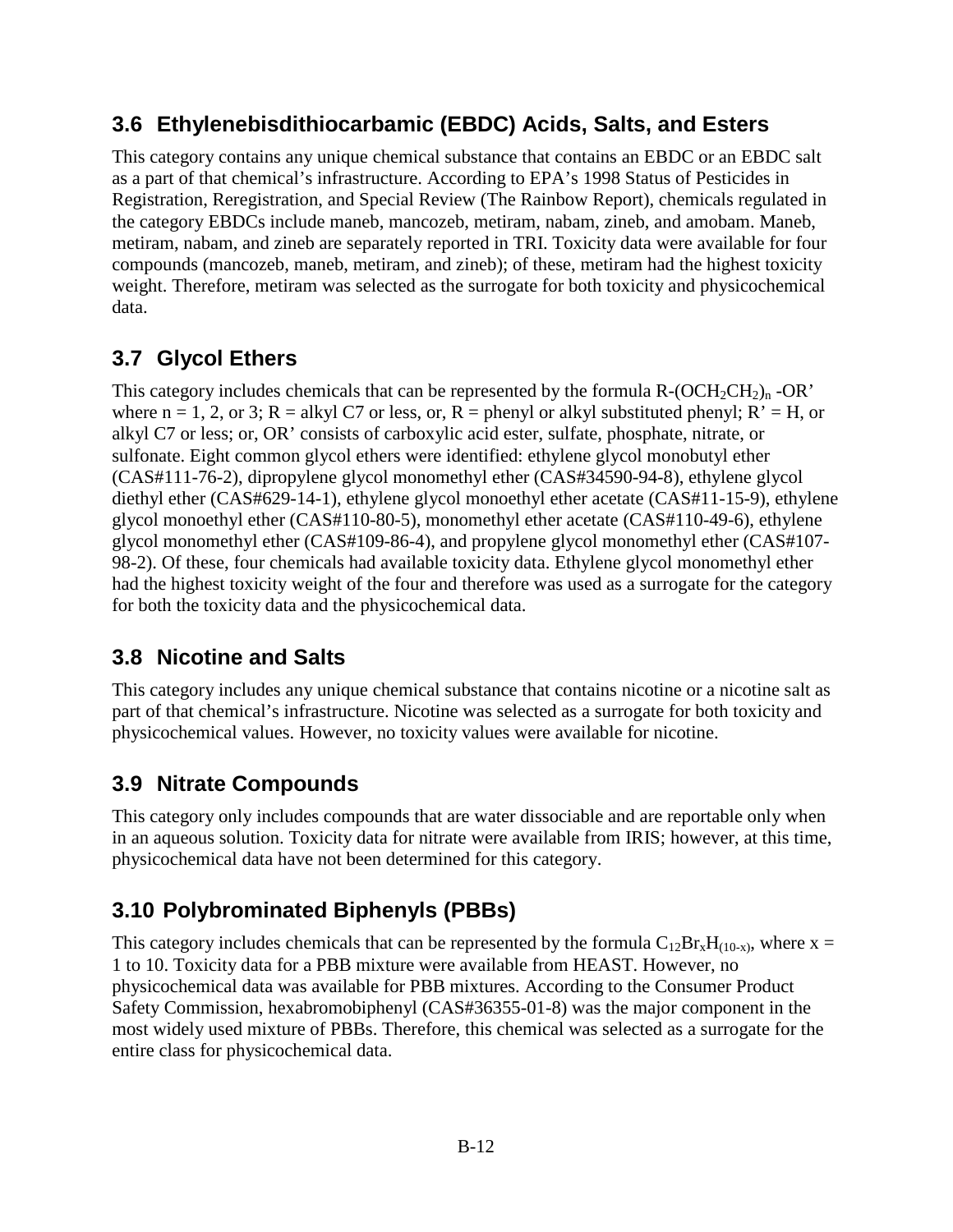#### <span id="page-14-0"></span>**3.11 Polychlorinated Alkanes**

This category includes chemicals that can be represented by the formula  $C_xH_{2x+2-y}Cl_y$ , where x = 10 to 13 and  $y = 3$  to 12, and the average chlorine content ranges from 40 to 70 percent, with the limiting molecular formulas  $C_{10}H_{19}Cl_3$  and  $C_{13}H_{16}Cl_{12}$ . At this time, toxicity and physicochemical data have not been determined for this category.

#### <span id="page-14-1"></span>**3.12 Polycyclic Aromatic Compounds (PACs)**

There are 21 members of this class listed in the Form R instructions as reportable under TRI, as shown in Table B-5. Of these 21 chemicals, only benzo(a)pyrene (CAS# 50-32-8) and benzo(j,k)fluorene (CAS#206-44-0) had available toxicity data. The toxicity weight for benzo(*j*,k)fluorene (tox weight = 13) is approximately 1,000-fold lower than that for benzo(a) pyrene (tox weight  $= 15,000$ ). However, absent information on the composition of the total PAC emissions, the model uses a conservative approach and uses the benzo(a)pyrene value to represent the group. This chemical was selected as a surrogate for the entire class for physicochemical data. For toxicity data, the toxicity of this group is assumed to be 18% of the toxicity for benzo(a)pyrene. This approach follows that used in EPA's National-Scale Air Toxics Assessment (NATA) evaluation for polycyclic organic matter (POM).

| <b>CAS Number</b> | <b>Chemical</b>                |
|-------------------|--------------------------------|
| $56 - 55 - 3$     | Benz(a)anthracene              |
| 205-99-2          | Benzo(b)fluoranthene           |
| $205 - 82 - 3$    | Benzo(j)fluoranthene           |
| 207-08-9          | Benzo(k)fluoranthene           |
| 189-55-9          | Benzo(rst) pentaphene          |
| 218-01-9          | Benzo(a)phenanthrene           |
| $50 - 32 - 8$     | Benzo(a)pyrene                 |
| $226 - 36 - 8$    | Dibenzo(a,h)acridine           |
| $224 - 42 - 0$    | Dibenzo(a,j)acridine           |
| $53 - 70 - 3$     | $Dibenz(a,h)$ anthracene       |
| 194-59-2          | 7H-Dibenzo(c,g)carbazole       |
| 5385-75-1         | Dibenzo(a,e)fluoranthene       |
| 192-65-4          | Dibenzo(a,e)pyrene             |
| 189-64-0          | Dibenzo(a,h)pyrene             |
| $191 - 30 - 0$    | Dibenzo(a,l)pyrene             |
| 57-97-6           | 7,12-Dimethylbenz(a)anthracene |
| 193-39-5          | $Indenol[1,2,3-cd]pyrene$      |

#### **Table B-5. Members of Polycyclic Aromatic Compounds Category**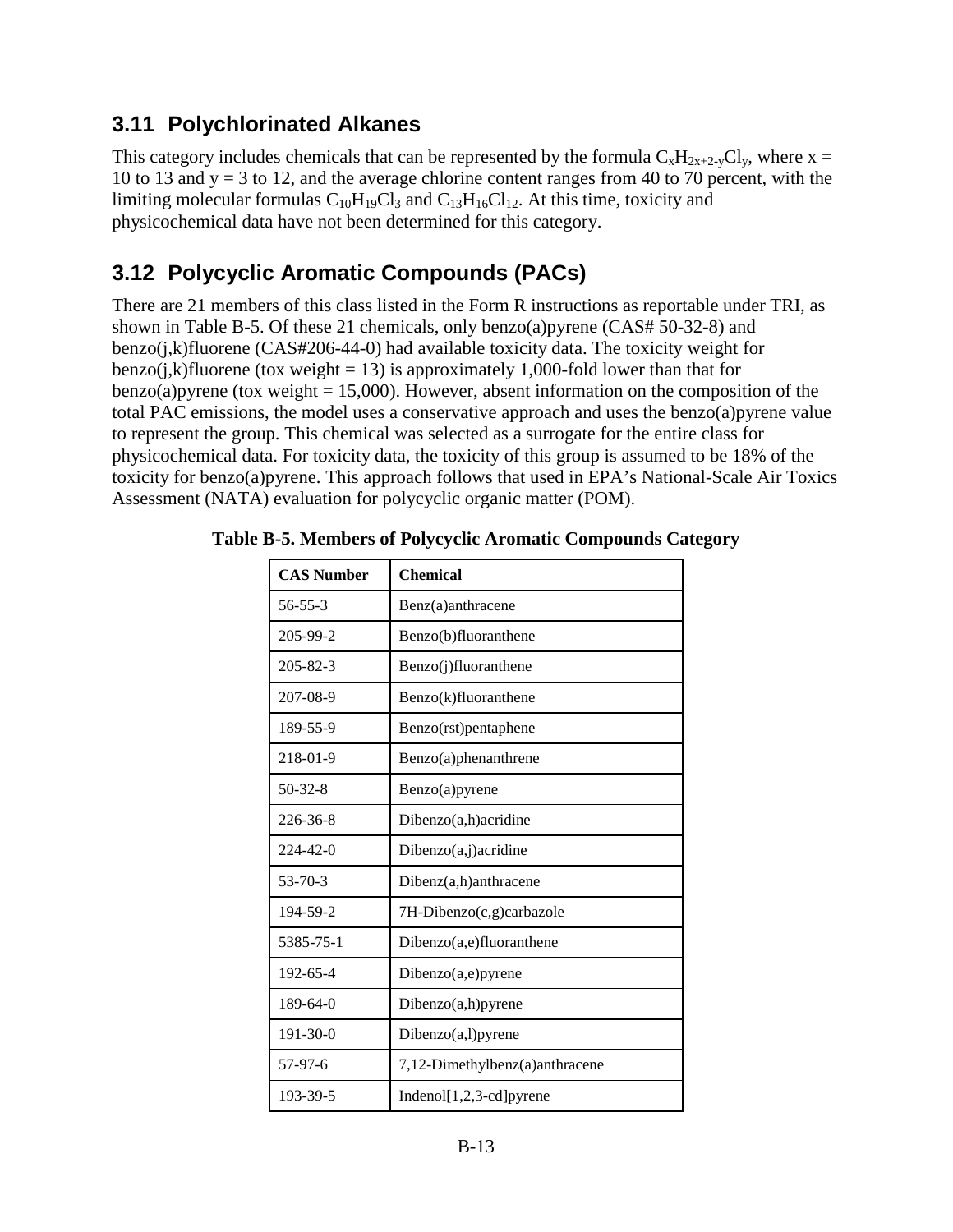| <b>CAS Number</b> | <b>Chemical</b>       |
|-------------------|-----------------------|
| 3697-24-3         | 5-Methylchrysene      |
| 5522-43-0         | 1-Nitropyrene         |
| $206 - 44 - 0$    | $Benzo(j,k)$ fluorene |
| 56-49-5           | 3-Methylcholanthrene  |

#### <span id="page-15-0"></span>**3.13 Strychnine and salts**

This category includes any unique chemical substance that contains strychnine or a strychnine salt as part of that chemical's infrastructure. Strychnine (CAS#57-24-9) was used as a surrogate for both toxicity and physicochemical data for this category.

#### <span id="page-15-1"></span>**3.14 Warfarin and salts**

This category includes any unique chemical substance that contains warfarin or a warfarin salt as part of that chemical's infrastructure. Warfarin (CAS# 81-81-2) was used as a surrogate for both toxicity and physicochemical data for this category.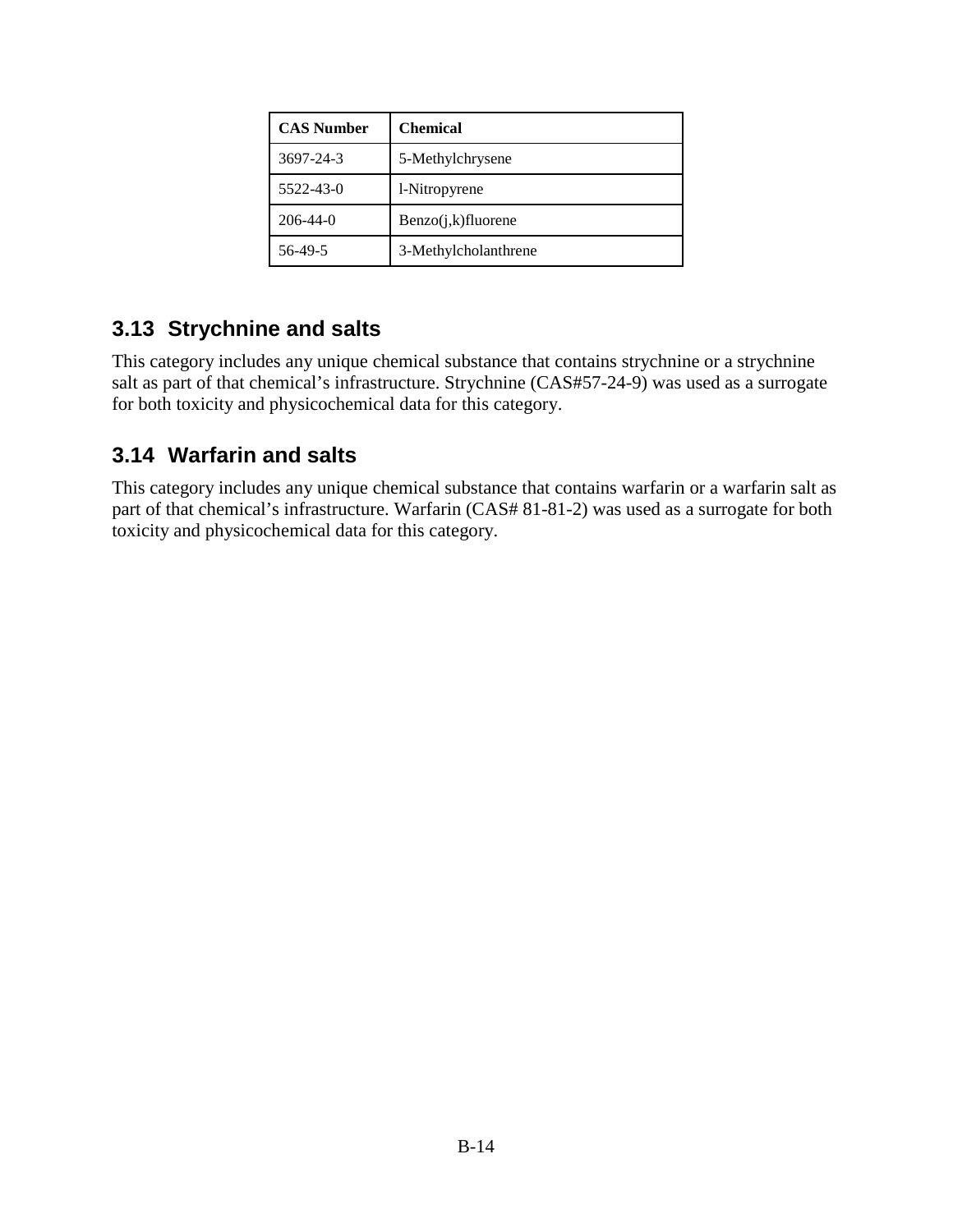## <span id="page-16-0"></span>**4 Summary of Resolution of Certain TRI Reporting Issues**

In March 1996, several reporting issues pertaining to the TRI chemicals ammonia, ammonium sulfate, and mineral acids were resolved. These issues and the corresponding modifications or recommendations which were agreed upon are summarized below.

#### <span id="page-16-1"></span>**4.1 Ammonia and Ammonium Sulfate**

Effective for the 1994 reporting year, only the ammonia or a fraction of the water-dissociable portion of ammonia in a compound will be reportable to TRI. This includes anhydrous ammonia, aqueous ammonia, and ammonia from water-dissociable ammonium salts and other sources (the latter includes ammonium sulfate). The total quantity of ammonia is calculated, but only 10% of this quantity counts towards threshold levels for reporting and it is this 10% which is actually reported. To re-calculate the original quantity of ammonia, one must multiply the reported quantity of releases and transfers (e.g., POTW) to water and land by 10 (air emissions are reported at 100%).

Because of these reporting changes, comparisons should not be made between ammonia reporting before 1995 and after 1995.

#### <span id="page-16-2"></span>**4.2 Mineral Acids**

Mineral acids include sulfuric and hydrochloric acid. The Agency has made the decision to modify reporting to include only the more highly toxic exposures to aerosol releases of certain of these acids. The acid aerosols include mists, vapors, gas, fog and other airborne forms of any particle size. For sulfuric acid, this change in reporting takes place in 1994, while for hydrochloric acid the change takes place for reporting year 1995. The very high decay rate in water of these acids will greatly reduce any risk-based impacts associated with releases or transfers to water.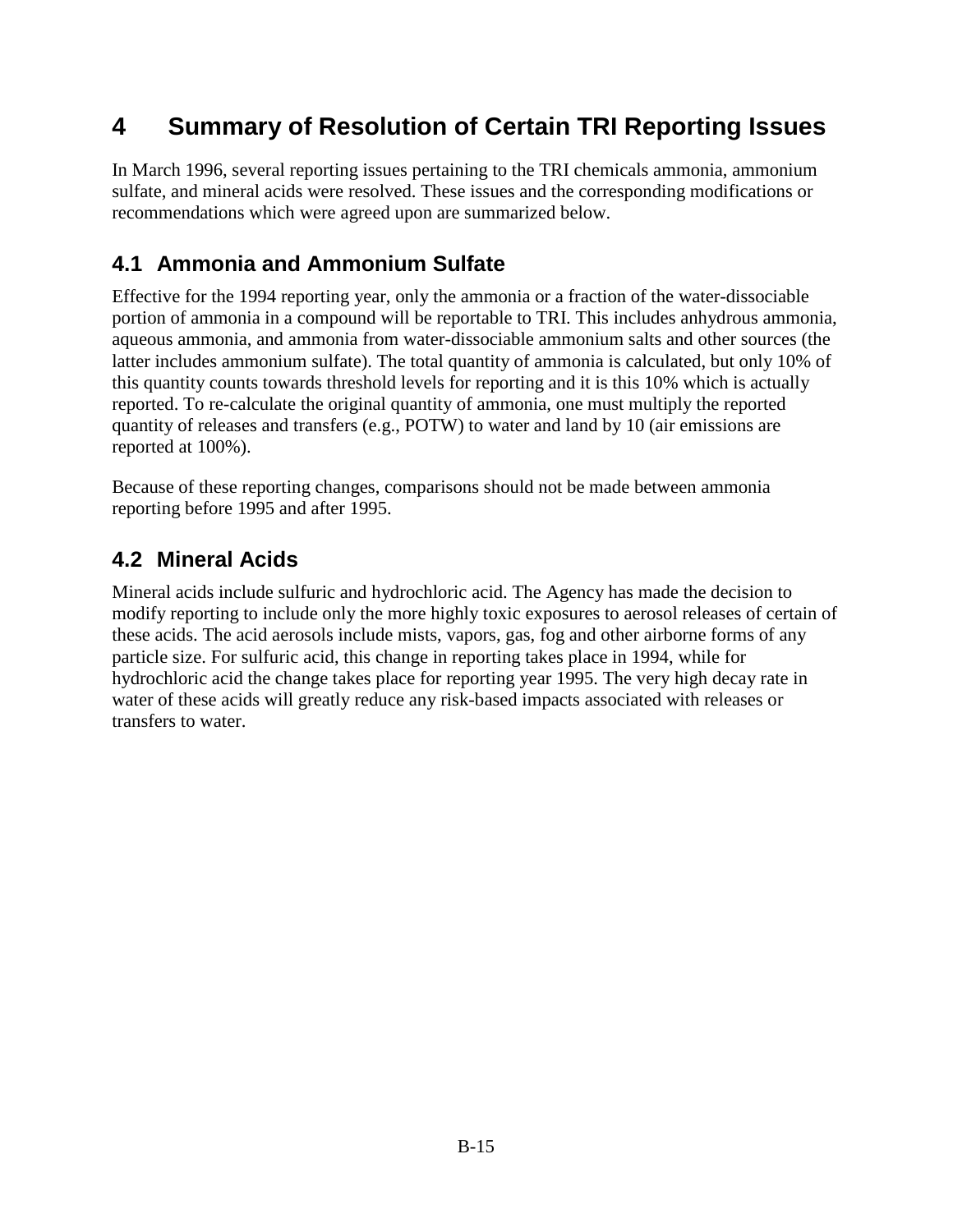## <span id="page-17-0"></span>**5 Physicochemical Property Data Tables for TRI Chemicals**

The following two tables present the physicochemical properties used for the chemicals currently included in the RSEI Model and the references for those properties. Table B-6 provides the following seven physicochemical parameters and references:

- Chemical Name:
- CAS Number:
- $\bullet$  Air Decay (hr-<sup>1</sup>): decay rate in air due to photooxidation (and in rare instances hydrolysis in air);
- Koc (milliliters/gram): organic carbon-water partition coefficient;
- $\bullet$  H2O Decay (hr-<sup>1</sup>): decay rate in water due to hydrolysis or aerobic biodegradation;
- LOG Kow: base 10 log of the octanol-water partition coefficient;
- Kd (liter/kilogram): soil-water partition coefficient;
- Water Solubility (milligrams/liter): water solubility
- Inciner. DRE (percent): incinerator destruction/removal efficiency.

Table B-7 provides the remaining eight physicochemical parameters with references:

- Chemical Name:
- CAS number;
- 4 POTW Partition Rates:
	- o Total Removal: percent of the chemical that is removed by a POTW;
	- o Part. to Sludge: percent of the chemical removed by a POTW that partitions to sludge;
	- o Part. to Volat.: percent of the chemical removed by a POTW that volatilizes to the air;
	- o Part. to Biodeg.: percent of the chemical removed by a POTW that biodegrades;
- BCF (liter/kilogram): bioconcentration factor;
- $\bullet$  Henry's Law (atm-m<sup>3</sup>/mol): Henry's Law Constant;
- MCL (milligram/liter): Maximum Contaminant Level for drinking water;
- Mol. Weight (gram/mole): molecular weight.

Table B-8 provides explanations for the reference codes found in tables B-6 and B-7.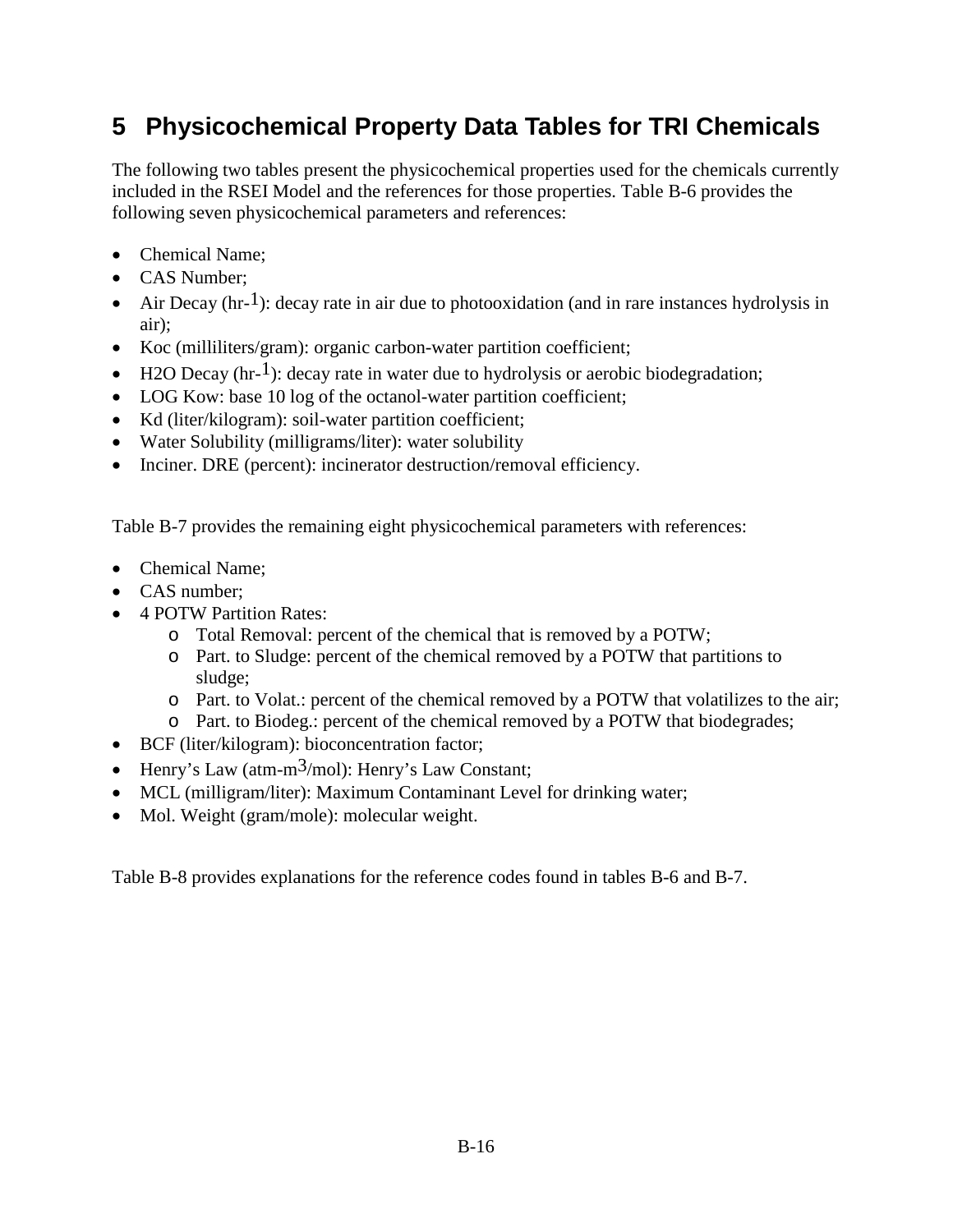#### <span id="page-18-0"></span>**6 References**

- Bodek, I., W. J. Lyman, W. F. Reehl, and D. H. Rosenblatt (eds.). 1988. Environmental Inorganic Chemistry: Properties, Processes and Estimation Methods. Pergamon Press, New York.
- Budavari, S. (ed.). 1989. The Merck Index. Merck & Co., Inc., Rahway, NJ.
- Clark, B., Henry, J.G., and D. Mackay. 1995. Fugacity analysis and model of organic chemical fate in a sewage treatment plant. Environ. Sci. Technol. 29: 1488-1494.
- Gerritse, R. G., R. Vriesema, J. W. Dalenberg, and H. P. De Roos (1982). Effect of sewage sludge on trace element mobility in soils. J. Environ. Qual. 11(3):359-364.
- Hine, J. and P. K. Mookerjee (1975). The intrinsic hydrophilic character of organic compounds. Correlations in terms of structural contributions. J. Org. Chem. 40(3):292-298.
- Howard, P. H., R. S. Boethling, W. F. Jarvis, W. M. Meylan, and E. M. Michalenko. 1991. Handbook of Environmental Degradation Rates. Chelsea, MI. Lewis Publishers, Inc.
- Jørgensen, S. E. and I. Johnsen. 1981. Principles of Environmental Science and Technology. Elsevier, New York.
- Lyman, W. J., W. F. Reehl, and D. H. Rosenblatt. 1990. Handbook of Chemical Property Estimation Methods. American Chemical Society. Washington, D.C.
- Mabey, W. R., J. H. Smith, R. T. Podoll, H. L. Johnson, T. Mill, T.-W. Chou, J. Gates, I. W. Partridge, H. Jaber, and D. Vandenberg. 1982. Aquatic Fate Process Data for Organic Priority Pollutants, Chapter 4, EPA Report No. 440/4-81-014.
- Mackay, D. and W. Y. Shiu. 1981. A critical review of Henry's Law constants for chemicals of environmental interest. J. Phys. Chem. Ref. Data 10:1175-1199.
- Meylan, W.M. and P.H. Howard. 1993. Computer estimation of the atmospheric gas-phase reaction rate of organic chemicals with hydroxyl radicals and ozone. Chemosphere 26: 2293-99.
- Meylan, W.M. and P.H. Howard. 1995. Atom/fragment contribution method for estimating octanol-water partition coefficients. J. Pharm. Sci. 84: 83-92.
- Meylan, W., P.H. Howard, and R.S. Boethling. 1992. Molecular topology/ fragment contribution method for predicting soil sorption coefficients. Environ. Sci. Technol. 26:1560-1567.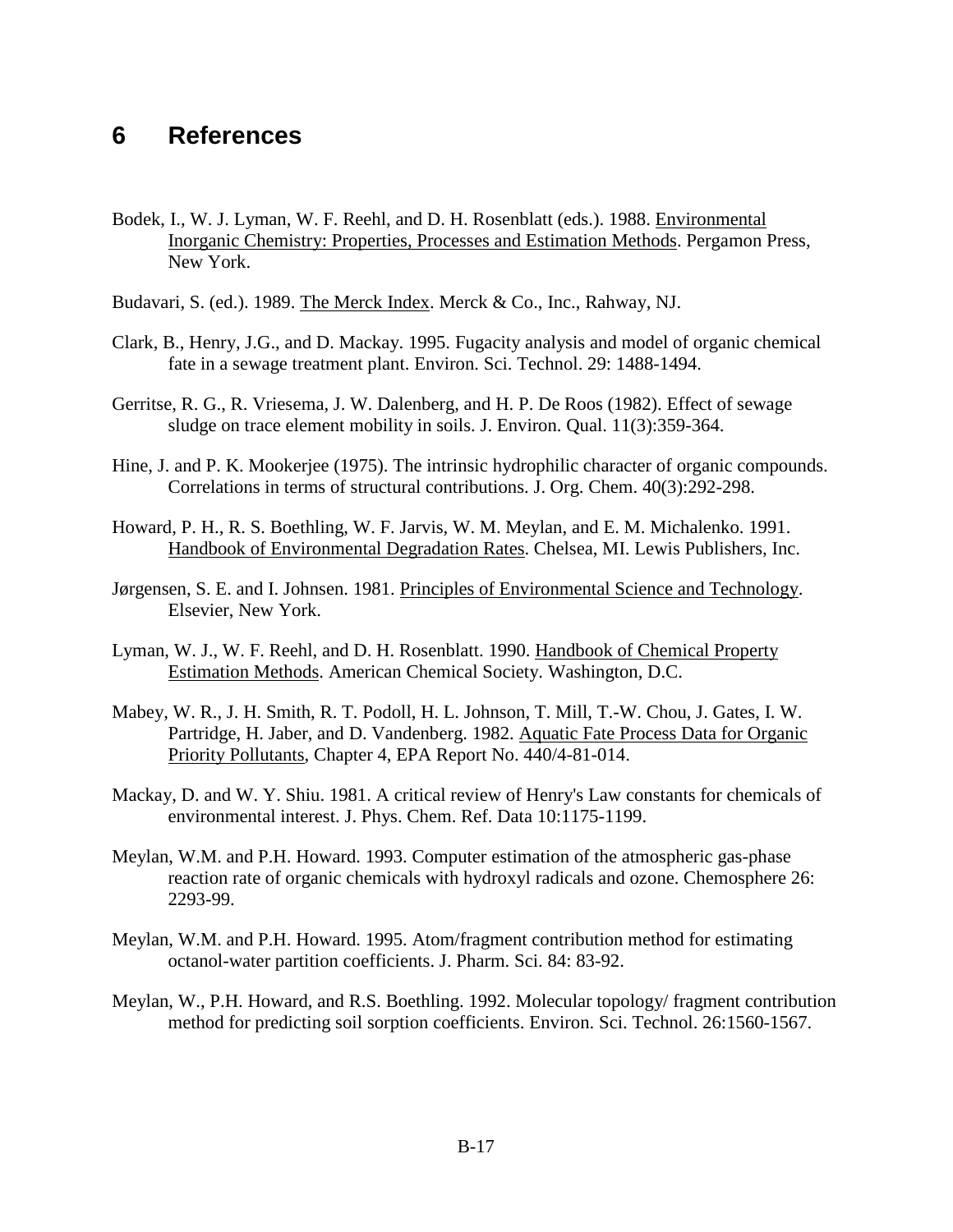- Mill, T., W. Haag, P. Penwell, T. Pettit, and H. Johnson. 1987. Environmental fate and exposure studies development of a PC-SAR for hydrolysis: Esters, alkyl halides and epoxides. EPA Contract Number 68-02-4254. Menlo Park, CA. SRI International.
- Morel, F.M.M. 1983. Principles of Aquatic Chemistry. John Wiley & Sons. New York.
- O'Connor, G. 1992. Professor and Chairman, Soil and Water Science Dept., University of Florida. Personal Communication.
- Syracuse Research Corporation. 1995. Environmental Fate Data Base. Syracuse, New York.
- Tetra Tech. 1985. Bioaccumulation Monitoring Guidance: 1. Estimating the Potential for Bioaccumulation of Priority Pollutants and 301(h) Pesticides Discharged into Marine and Estuarine Waters. Final Report. Office of Marine and Estuary Protection, U.S. EPA.
- U.S. EPA. 1986. Report to Congress on the Discharge of Hazardous Wastes to Publicly Owned Treatment Works. Office of Water Regulations and Standards. EPA/530-SW-86-004. February.
- U.S. EPA. 1987. Ambient Aquatic Life Water Quality Criteria for Silver. Draft. Environmental Research Laboratories, Duluth, MN and Narragansett, RI. September.
- U.S. EPA. 1988a. Ambient Water Quality Criteria for Aluminum--1988. EPA 440/5-86-008. August.
- U.S. EPA. 1988b. Ambient Aquatic Life Water Quality Criteria for Antimony (III). Draft. Environmental Research Laboratories, Duluth, MN and Narragansett, RI. August.
- U.S. EPA. 1991. PIRANHA, Pesticide and Industrial Chemical Risk Analysis and Hazard Assessment, Version 2.0. Environmental Research Laboratory, Office of Research and Development.
- U.S. EPA. 1992. Human Health Risk Assessment for the Use and Disposal of Sewage Sludge: Benefits of Regulation. Prepared by Abt Associates Inc., Cambridge, MA, for the U.S. EPA Office of Water.
- U.S. EPA. 1994. RREL Treatability Database, Version 5.0. Risk Reduction Engineering Laboratory. U.S. EPA, Cincinnati, OH.
- Weast, R.C. (ed.). 1990. CRC Handbook of Chemistry and Physics. CRC Press, Inc. Boca Raton, FL.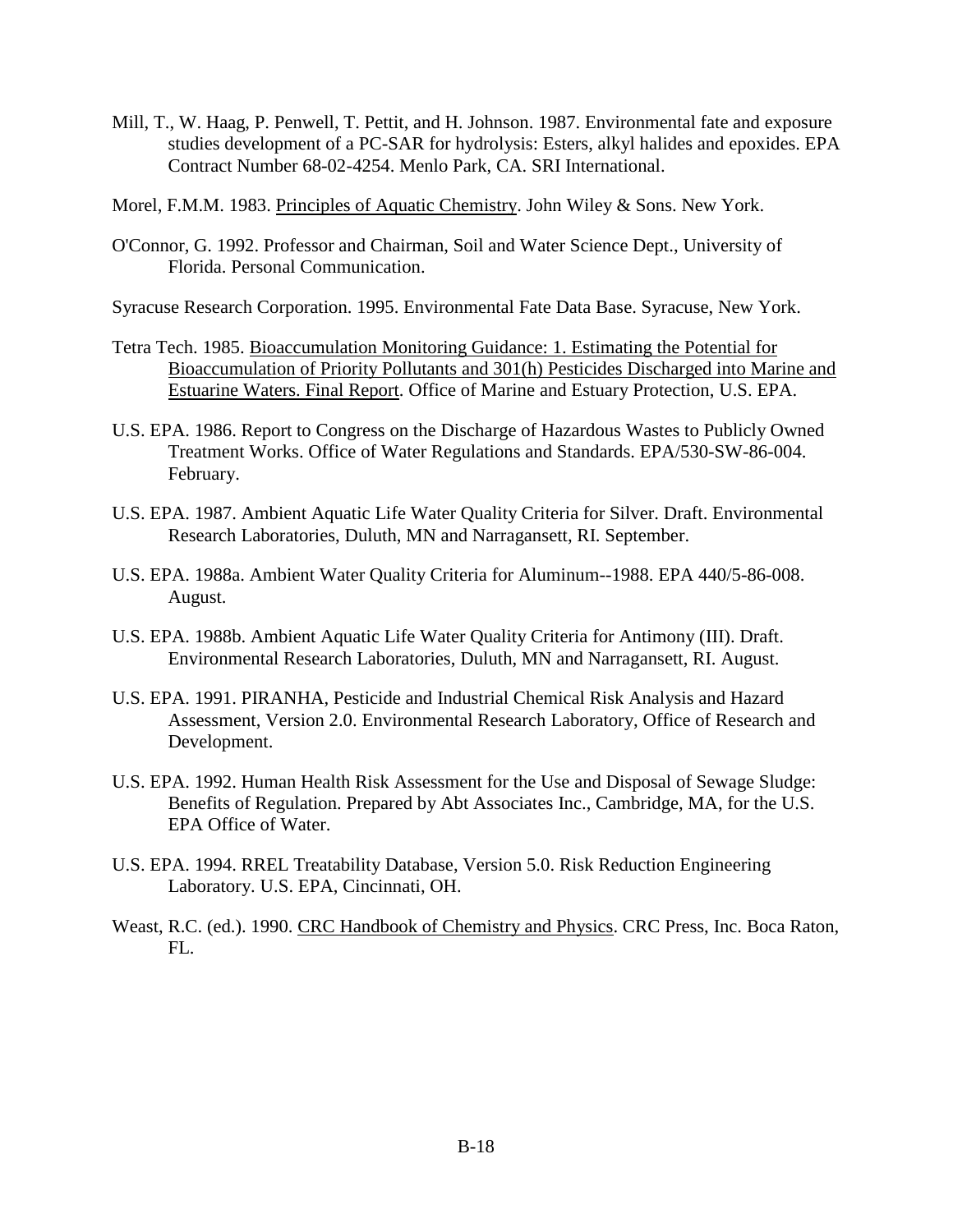| Table B-6. Physicochemical Properties for TRI Chemicals and Chemical Categories, in Alphabetical Order<br>DATE: July 2013 |               |           |                   |                |              |              |                                   |                |                        |    |              |                     |                             |              |                      |
|---------------------------------------------------------------------------------------------------------------------------|---------------|-----------|-------------------|----------------|--------------|--------------|-----------------------------------|----------------|------------------------|----|--------------|---------------------|-----------------------------|--------------|----------------------|
| <b>Chemical Name</b>                                                                                                      | CAS<br>Number | Air Decay | Air Decay<br>Ref. | Koc            | Koc Ref.     | H2O<br>Decay | H <sub>2</sub> O<br>Decay<br>Ref. | <b>LOG Kow</b> | <b>LOG Kow</b><br>Ref. | Kd | Kd Ref.      | Water<br>Solubility | Water<br>Solubility<br>Ref. | Inciner, DRE | Inciner.<br>DRE Ref. |
| Abamectin                                                                                                                 | 71751412      | 3.45      | <b>AOPWIN</b>     | 1800           | Lyman, 4-5   |              |                                   | 4.98           | HL.                    |    |              | 5                   | HL.                         | 99           | Assump.              |
| Acephate                                                                                                                  | 30560191      | 0.0302    | <b>AOPWIN</b>     | 2.4            | Lyman, 4-5   |              |                                   | $-0.85$        | <b>PHYS</b>            |    |              | 818000              | <b>PHYS</b>                 | 99           | Assump.              |
| Acetaldehyde                                                                                                              | 75070         | 0.0427    | AOPWIN:<br>exp    | $\overline{2}$ | Lyman, 4-5   |              |                                   | $-0.34$        | <b>PHYS</b>            |    |              | 1000000             | <b>PHYS</b>                 | 99           | Assump.              |
| Acetamide                                                                                                                 | 60355         | 0.00568   | <b>AOPWIN</b>     | 4.9            | Lyman, 4-8   | 2E-08        | <b>CHMF</b>                       | $-1.26$        | <b>PHYS</b>            |    |              | 2250000             | <b>PHYS</b>                 | 99           | Assump.              |
| $2,4-D$ ((2,4-<br>dichlorophenoxy) acetic acid)                                                                           | 94757         | 0.0179    | <b>AOPWIN</b>     | 84             | <b>CHMF</b>  | 0.0018       | <b>PRNA</b>                       | 2.81           | <b>PHYS</b>            |    |              | 677                 | <b>PHYS</b>                 | 99           | Assump.              |
| Acetonitrile                                                                                                              | 75058         | 0.000071  | AOPWIN;<br>exp    | $\overline{2}$ | Lyman, 4-5   | 5.8E-10      | <b>CHMF</b>                       | $-0.34$        | <b>PHYS</b>            |    |              | 1000000             | <b>PHYS</b>                 | 99           | Assump.              |
| Acetophenone                                                                                                              | 98862         | 0.0074    | AOPWIN;<br>exp    | 57             | <b>CHMF</b>  |              |                                   | 1.58           | <b>PHYS</b>            |    |              | 6130                | <b>PHYS</b>                 | 99           | Assump.              |
| 2-Acetylaminofluorene                                                                                                     | 53963         | 0.0729    | <b>AOPWIN</b>     | 1700           | Lyman, 4-5   | 0.0000023    | <b>CHMF</b>                       | 3.12           | <b>PHYS</b>            |    |              | 5.534               | <b>PHYS</b>                 | 99           | Assump.              |
| Acifluorfen, sodium salt                                                                                                  | 62476599      | 0.00148   | <b>AOPWIN</b>     | 38             | Lyman, 4-8   |              |                                   | 0.37           | <b>PHYS</b>            |    |              | 250000              | <b>PHYS</b>                 | 99           | Assump.              |
| Acrolein                                                                                                                  | 107028        | 0.0537    | AOPWIN;<br>exp    | 5              | <b>CHMF</b>  | 0.019        | <b>PRNA</b>                       | $-0.01$        | <b>PHYS</b>            |    |              | 212000              | <b>PHYS</b>                 | 99           | Assump.              |
| Acrylamide                                                                                                                | 79061         | 0.0303    | <b>AOPWIN</b>     | 50             | <b>CHMF</b>  | 0.0000021    | <b>CHMF</b>                       | $-0.67$        | <b>PHYS</b>            |    |              | 640000              | <b>PHYS</b>                 | 99           | Assump.              |
| Acrylic acid                                                                                                              | 79107         | 0.0263    | <b>AOPWIN</b>     |                | lon          |              |                                   | 0.35           | <b>PHYS</b>            |    |              | 1000000             | <b>PHYS</b>                 | 99           | Assump.              |
| Acrylonitrile                                                                                                             | 107131        | 0.0111    | AOPWIN:<br>exp    | 9              | <b>CHMF</b>  | $6.1E-08$    | <b>CHMF</b>                       | 0.25           | <b>PHYS</b>            |    |              | 74500               | <b>PHYS</b>                 | 99           | Assump.              |
| Alachlor                                                                                                                  | 15972608      | 0.122     | <b>AOPWIN</b>     | 191            | <b>CHMF</b>  |              |                                   | 3.52           | <b>PHYS</b>            |    |              | 240                 | <b>PHYS</b>                 | 99           | Assump.              |
| Aldicarb                                                                                                                  | 116063        | 0.0249    | <b>AOPWIN</b>     | 21             | <b>CHMF</b>  | 6.31E-07     | <b>HYDRO</b>                      | 1.13           | <b>PHYS</b>            |    |              | 6030                | <b>PHYS</b>                 | 99           | Assump.              |
| Aldrin                                                                                                                    | 309002        | 0.174     | <b>AOPWIN</b>     | 8220           | <b>CHMF</b>  | 0.000038     | <b>CHMF</b>                       | 6.5            | <b>PHYS</b>            |    |              | 0.017               | <b>PHYS</b>                 | 99           | Assump.              |
| Allyl alcohol                                                                                                             | 107186        | 0.07      | AOPWIN;<br>exp    | $\overline{2}$ | Lyman, 4-5   |              |                                   | 0.17           | <b>PHYS</b>            |    |              | 1000000             | <b>PHYS</b>                 | 99           | Assump.              |
| Allyl chloride                                                                                                            | 107051        | 0.0459    | AOPWIN;<br>exp    | 50             | <b>CHMF</b>  |              |                                   | 1.93           | <b>PHYS</b>            |    |              | 3370                | <b>PHYS</b>                 | 99           | Assump.              |
| Allylamine                                                                                                                | 107119        | 0.151     | <b>AOPWIN</b>     | $\overline{2}$ | Lyman, 4-5   |              |                                   | 0.03           | <b>PHYS</b>            |    |              | 1000000             | <b>PHYS</b>                 | 99           | Assump.              |
| Aluminum (fume or dust)                                                                                                   | 7429905       |           |                   | 14             | <b>PCKOC</b> |              |                                   | 0.33           | <b>KOWWIN</b>          | 4  | <b>Bodek</b> | 59400               | <b>WSKOW</b>                |              |                      |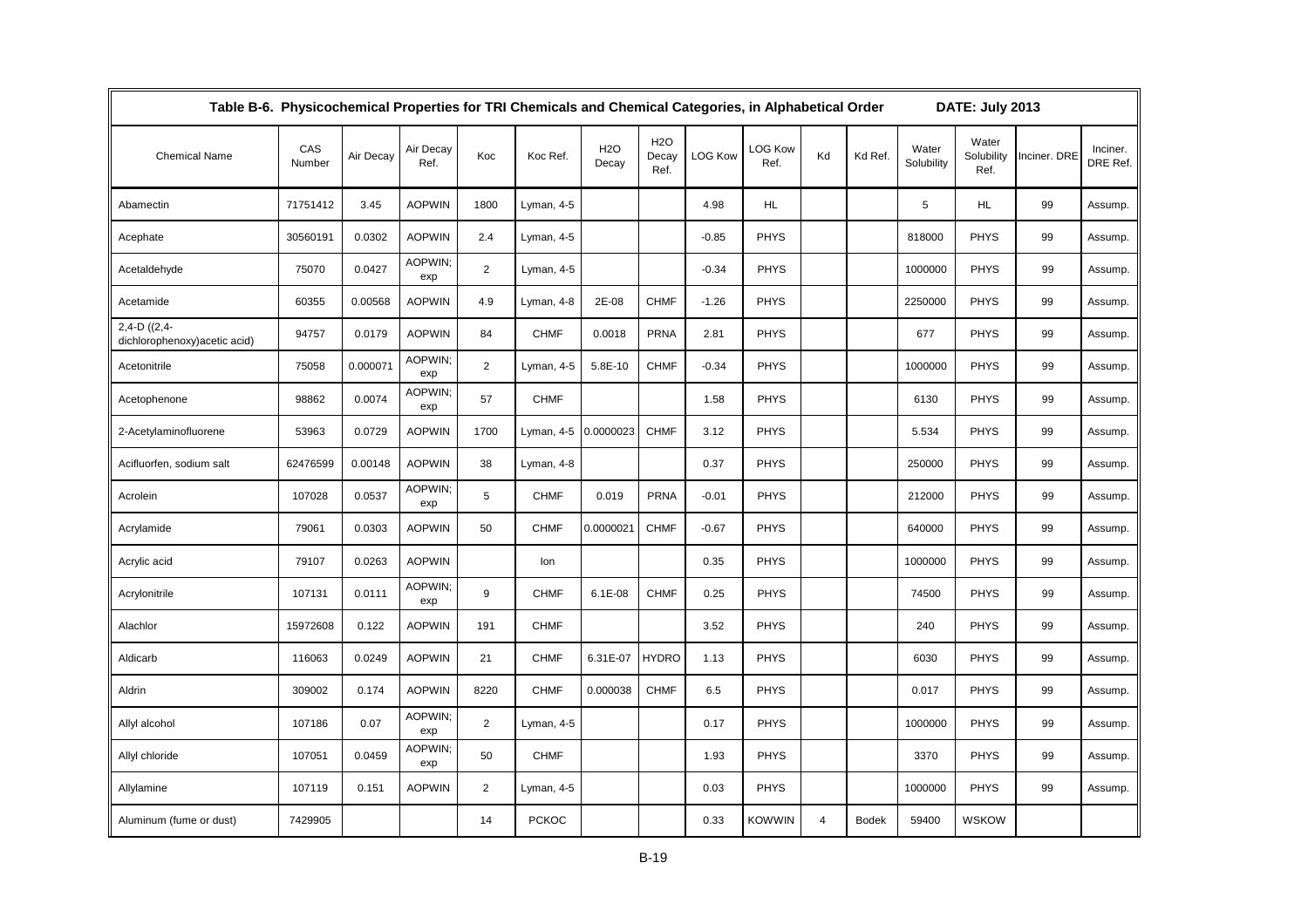| Table B-6. Physicochemical Properties for TRI Chemicals and Chemical Categories, in Alphabetical Order<br>DATE: July 2013 |               |           |                   |       |              |              |                                   |                |                        |    |          |                     |                             |              |                      |
|---------------------------------------------------------------------------------------------------------------------------|---------------|-----------|-------------------|-------|--------------|--------------|-----------------------------------|----------------|------------------------|----|----------|---------------------|-----------------------------|--------------|----------------------|
| <b>Chemical Name</b>                                                                                                      | CAS<br>Number | Air Decay | Air Decay<br>Ref. | Koc   | Koc Ref.     | H2O<br>Decay | H <sub>2</sub> O<br>Decay<br>Ref. | <b>LOG Kow</b> | <b>LOG Kow</b><br>Ref. | Kd | Kd Ref.  | Water<br>Solubility | Water<br>Solubility<br>Ref. | Inciner. DRE | Inciner.<br>DRE Ref. |
| Aluminum oxide (fibrous forms)                                                                                            | 1344281       |           |                   | 81    | <b>PCKOC</b> |              |                                   | $-0.83$        | <b>KOWWIN</b>          |    |          |                     |                             |              |                      |
| Aluminum phosphide                                                                                                        | 20859738      |           |                   | 14    | <b>PCKOC</b> |              |                                   | $-0.17$        | <b>PHYS</b>            |    |          | 192000              | <b>PHYS</b>                 |              |                      |
| Ametryn                                                                                                                   | 834128        | 0.077     | <b>AOPWIN</b>     | 389   | <b>CHMF</b>  |              |                                   | 2.98           | PHYS                   |    |          | 209                 | <b>PHYS</b>                 | 99           | Assump.              |
| 1-Amino-2,4-<br>dibromoanthraquinone                                                                                      | 81492         |           |                   |       |              |              |                                   | 5.68           | Chem<br>Spider         |    |          | 0.00442             | EPI                         | 99           | Assump.              |
| 1-Amino-2-methyl-anthraquinone                                                                                            | 82280         | 0.139     | <b>AOPWIN</b>     | 8000  | <b>CHMF</b>  |              |                                   | 4.07           | <b>PHYS</b>            |    |          | 0.332               | <b>PHYS</b>                 | 99           | Assump.              |
| 2-Aminoanthraquinone                                                                                                      | 117793        | 0.114     | <b>AOPWIN</b>     | 11800 | <b>CHMF</b>  |              |                                   | 3.31           | <b>PHYS</b>            |    |          | 0.163               | <b>PHYS</b>                 | 99           | Assump.              |
| 4-Aminoazobenzene                                                                                                         | 60093         | 0.117     | <b>AOPWIN</b>     | 650   | Lyman, 4-5   |              |                                   | 3.41           | <b>PHYS</b>            |    |          | 32                  | <b>PHYS</b>                 | 99           | Assump.              |
| 4-Aminodiphenyl                                                                                                           | 92671         | 0.217     | <b>AOPWIN</b>     | 223   | Lyman, 4-5   |              |                                   | 2.86           | <b>PHYS</b>            |    |          | 223.9               | <b>PHYS</b>                 | 99           | Assump.              |
| Amitraz                                                                                                                   | 33089611      | 0.36      | <b>AOPWIN</b>     | 4400  | Lyman, 4-5   |              |                                   | 5.5            | <b>PHYS</b>            |    |          | $\overline{1}$      | <b>PHYS</b>                 | 99           | Assump.              |
| Amitrole                                                                                                                  | 61825         | 0.0149    | <b>AOPWIN</b>     | 4.4   | <b>CHMF</b>  |              |                                   | $-0.86$        | <b>PHYS</b>            |    |          | 280000              | <b>PHYS</b>                 | 99           | Assump.              |
| Ammonia                                                                                                                   | 7664417       |           |                   | 14    | <b>PCKOC</b> |              |                                   | 0.23           | <b>PHYS</b>            |    |          | 482000              | <b>PHYS</b>                 |              |                      |
| Ammonium Nitrate                                                                                                          | 6484522       | 0.000972  | <b>AOPWIN</b>     | 14    | <b>PCKOC</b> |              |                                   | $-4.39$        | <b>KOWWIN</b>          |    |          | 2000000             | Merck                       | 99           | Assump.              |
| Ammonium sulfate                                                                                                          | 7783202       |           |                   | 24    | <b>PCKOC</b> |              |                                   | 0.48           | <b>KOWWIN</b>          |    |          | 434700              | Merck                       |              |                      |
| Anilazine                                                                                                                 | 101053        | 0.116     | <b>AOPWIN</b>     | 1400  | Lyman, 4-5   |              |                                   | 3.88           | <b>PHYS</b>            |    |          | 8                   | <b>PHYS</b>                 | 99           | Assump.              |
| Aniline                                                                                                                   | 62533         | 0.3       | AOPWIN;<br>exp    | 240   | <b>CHMF</b>  |              |                                   | 0.9            | <b>PHYS</b>            |    |          | 36000               | PHYS                        | 99           | Assump.              |
| p-Anisidine                                                                                                               | 104949        | 0.254     | <b>AOPWIN</b>     | 22    | Lyman, 4-5   |              |                                   | 0.95           | <b>PHYS</b>            |    |          | 15400               | <b>PHYS</b>                 | 99           | Assump.              |
| o-Anisidine hydrochloride                                                                                                 | 134292        | 0.0147    | <b>AOPWIN</b>     | 104   | Lyman, 4-8   |              |                                   | $-1.28$        | <b>KOWWIN</b>          |    |          | 845000              | <b>WSKOW</b>                | 99           | Assump.              |
| o-Anisidine                                                                                                               | 90040         | 0.254     | <b>AOPWIN</b>     |       | lon          |              |                                   | 1.18           | <b>PHYS</b>            |    |          | 9598                | <b>PHYS</b>                 | 99           | Assump.              |
| Anthracene                                                                                                                | 120127        | 0.108     | AOPWIN;<br>exp    | 25000 | <b>CHMF</b>  | 0.6          | CHMF:<br>photo                    | 4.45           | <b>PHYS</b>            |    |          | 0.0434              | <b>PHYS</b>                 | 99           | Assump.              |
| Antimony and antimony<br>compounds                                                                                        | 7440360       |           |                   | 14    | <b>PCKOC</b> |              |                                   | 0.73           | <b>PHYS</b>            | 9  | Gerritse | 22970               | <b>PHYS</b>                 |              |                      |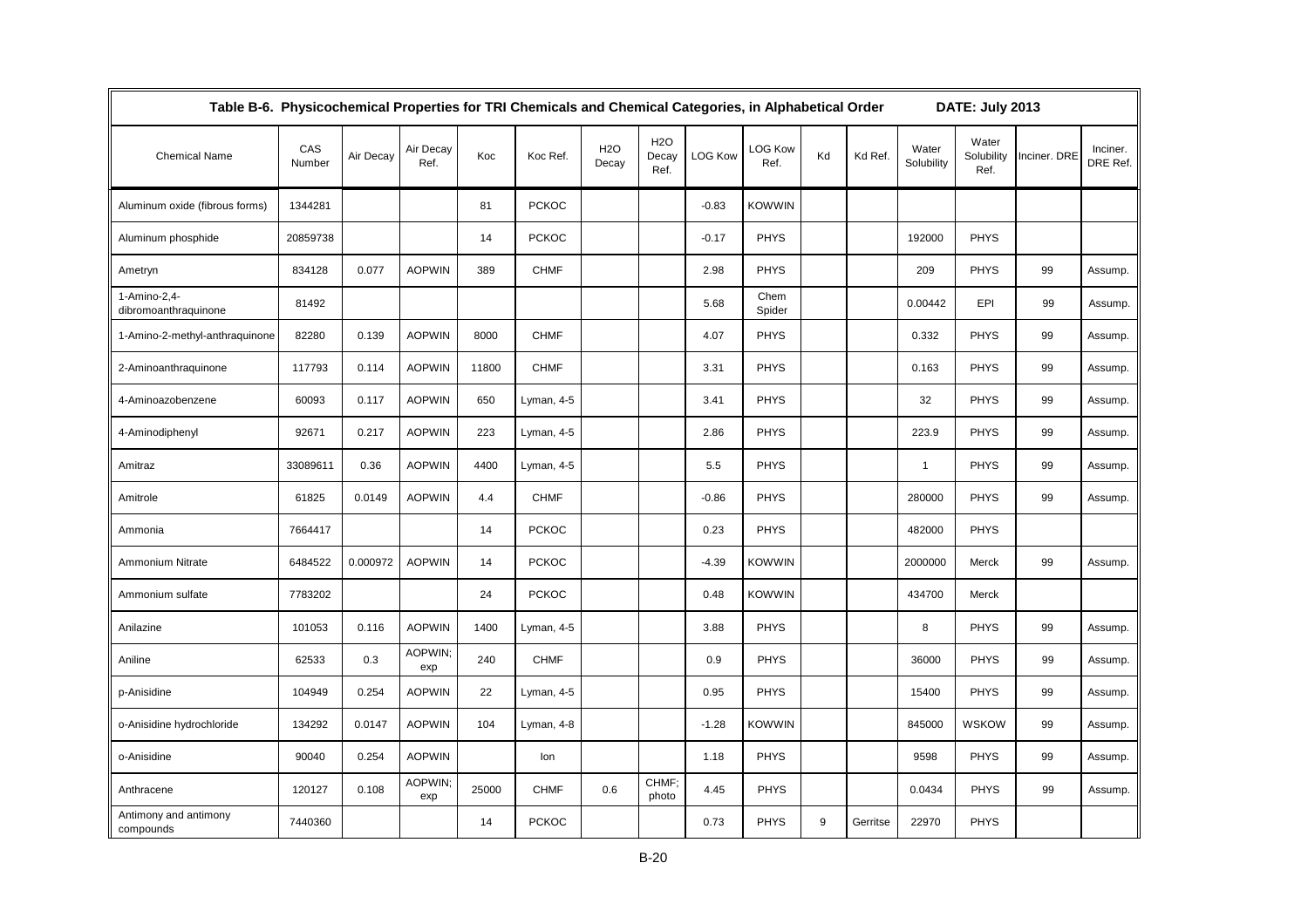| Table B-6. Physicochemical Properties for TRI Chemicals and Chemical Categories, in Alphabetical Order<br><b>DATE: July 2013</b> |               |           |                   |        |              |                     |                                   |                |                        |     |          |                     |                             |              |                      |
|----------------------------------------------------------------------------------------------------------------------------------|---------------|-----------|-------------------|--------|--------------|---------------------|-----------------------------------|----------------|------------------------|-----|----------|---------------------|-----------------------------|--------------|----------------------|
| <b>Chemical Name</b>                                                                                                             | CAS<br>Number | Air Decay | Air Decay<br>Ref. | Koc    | Koc Ref.     | <b>H2O</b><br>Decay | H <sub>2</sub> O<br>Decay<br>Ref. | <b>LOG Kow</b> | <b>LOG Kow</b><br>Ref. | Kd  | Kd Ref.  | Water<br>Solubility | Water<br>Solubility<br>Ref. | Inciner. DRE | Inciner.<br>DRE Ref. |
| Arsenic and arsenic compounds                                                                                                    | 7440382       |           |                   | 14     | <b>PCKOC</b> |                     |                                   | 0.68           | <b>PHYS</b>            | 38  | Gerritse | 34710               | <b>PHYS</b>                 | 97.5         | EPA, 92              |
| Asbestos (friable)                                                                                                               | 1332214       |           |                   |        |              |                     |                                   |                |                        |     |          |                     |                             |              |                      |
| Atrazine                                                                                                                         | 1912249       | 0.074     | <b>AOPWIN</b>     | 570    | <b>CHMF</b>  | 0.0000033           | <b>CHMF</b>                       | 2.61           | <b>PHYS</b>            |     |          | 34.7                | <b>PHYS</b>                 | 99           | Assump.              |
| Barium and barium compounds                                                                                                      | 7440393       |           |                   | 14     | <b>PCKOC</b> |                     |                                   | 0.23           | <b>PHYS</b>            | 31  | Gerritse | 54760               | <b>PHYS</b>                 |              |                      |
| Bendiocarb                                                                                                                       | 22781233      | 0.0644    | <b>AOPWIN</b>     | 210    | Lyman, 4-5   | 0.00233             | <b>HYDRO</b>                      | 1.7            | <b>PHYS</b>            |     |          | 260                 | <b>PHYS</b>                 | 99           | Assump.              |
| Benfluralin                                                                                                                      | 1861401       | 0.06      | <b>AOPWIN</b>     | 10700  | <b>CHMF</b>  |                     |                                   | 5.29           | <b>PHYS</b>            |     |          | 0.1                 | <b>PHYS</b>                 | 99           | Assump.              |
| Benomyl                                                                                                                          | 17804352      | 0.575     | <b>AOPWIN</b>     | 2100   | Lyman, 4-5   | 9.43E-08            | <b>HYDRO</b>                      | 2.12           | <b>PHYS</b>            |     |          | 3.8                 | <b>PHYS</b>                 | 99           | Assump.              |
| Benzal chloride                                                                                                                  | 98873         | 0.00619   | <b>AOPWIN</b>     |        | Fast Hyd     | 5.62                | <b>CHMF</b>                       | 2.97           | <b>PHYS</b>            |     |          | 250                 | <b>PHYS</b>                 | 99           | Assump.              |
| Benzamide                                                                                                                        | 55210         | 0.0102    | <b>AOPWIN</b>     | 23     | Lyman, 4-5   |                     |                                   | 0.64           | <b>PHYS</b>            |     |          | 13500               | <b>PHYS</b>                 | 99           | Assump.              |
| Benzene                                                                                                                          | 71432         | 0.00332   | AOPWIN;<br>exp    | 29     | <b>CHMF</b>  |                     |                                   | 2.13           | <b>PHYS</b>            |     |          | 1790                | PHYS                        | 99           | Assump.              |
| Benzidine                                                                                                                        | 92875         | 0.415     | <b>AOPWIN</b>     | 174000 | <b>CHMF</b>  |                     |                                   | 1.34           | <b>PHYS</b>            |     |          | 322                 | <b>PHYS</b>                 | 99           | Assump.              |
| Benzo(g,h,i)perylene**                                                                                                           | 191242        | 0.235     | <b>AOPWIN</b>     |        |              | 0.00026             | <b>PHYS</b>                       |                |                        |     |          | #REF!               | #REF!                       | 99           | Assump.              |
| Benzotrichloride                                                                                                                 | 98077         | 0.000965  | <b>AOPWIN</b>     |        | Fast Hyd     | 130                 | <b>CHMF</b>                       | 3.9            | <b>PHYS</b>            |     |          | 53                  | <b>PHYS</b>                 | 99           | Assump.              |
| Benzoyl chloride                                                                                                                 | 98884         | 0.0048    | <b>AOPWIN</b>     |        | Fast Hyd     | 150                 | <b>CHMF</b>                       | 1.44           | <b>PHYS</b>            |     |          | 4941                | <b>PHYS</b>                 | 99           | Assump.              |
| Benzoyl peroxide                                                                                                                 | 94360         | 0.0096    | <b>AOPWIN</b>     |        | Fast Hyd     | 19.6                | <b>HYDRO</b>                      | 3.46           | <b>PHYS</b>            |     |          | 9.1                 | <b>PHYS</b>                 | 99           | Assump.              |
| Benzyl chloride                                                                                                                  | 100447        | 0.00783   | AOPWIN:<br>exp    | 139    | <b>CHMF</b>  | 0.0461              | <b>CHMF</b>                       | 2.3            | <b>PHYS</b>            |     |          | 525                 | PHYS                        | 99           | Assump.              |
| Beryllium and beryllium<br>compounds                                                                                             | 7440417       |           |                   | 14     | <b>PCKOC</b> |                     |                                   | $-0.57$        | <b>PHYS</b>            | 170 | Gerritse | 148900              | <b>PHYS</b>                 | 97.3         | EPA, 92              |
| Bifenthrin                                                                                                                       | 82657043      | 0.08      | <b>AOPWIN</b>     | 15000  | Lyman, 4-5   | 0.0000145 HYDRO     |                                   | 6              | <b>PHYS</b>            |     |          | 0.1                 | <b>PHYS</b>                 | 99           | Assump.              |
| Biphenyl                                                                                                                         | 92524         | 0.0194    | AOPWIN;<br>exp    | 12000  | <b>CHMF</b>  |                     |                                   | 3.98           | <b>PHYS</b>            |     |          | 6.94                | PHYS                        | 99           | Assump.              |
| Bis(2-chloro-1-methethyl)ether                                                                                                   | 108601        | 0.00703   | <b>AOPWIN</b>     | 52     | <b>CHMF</b>  |                     |                                   | 2.48           | <b>PHYS</b>            |     |          | 1700                | <b>PHYS</b>                 | 99           | Assump.              |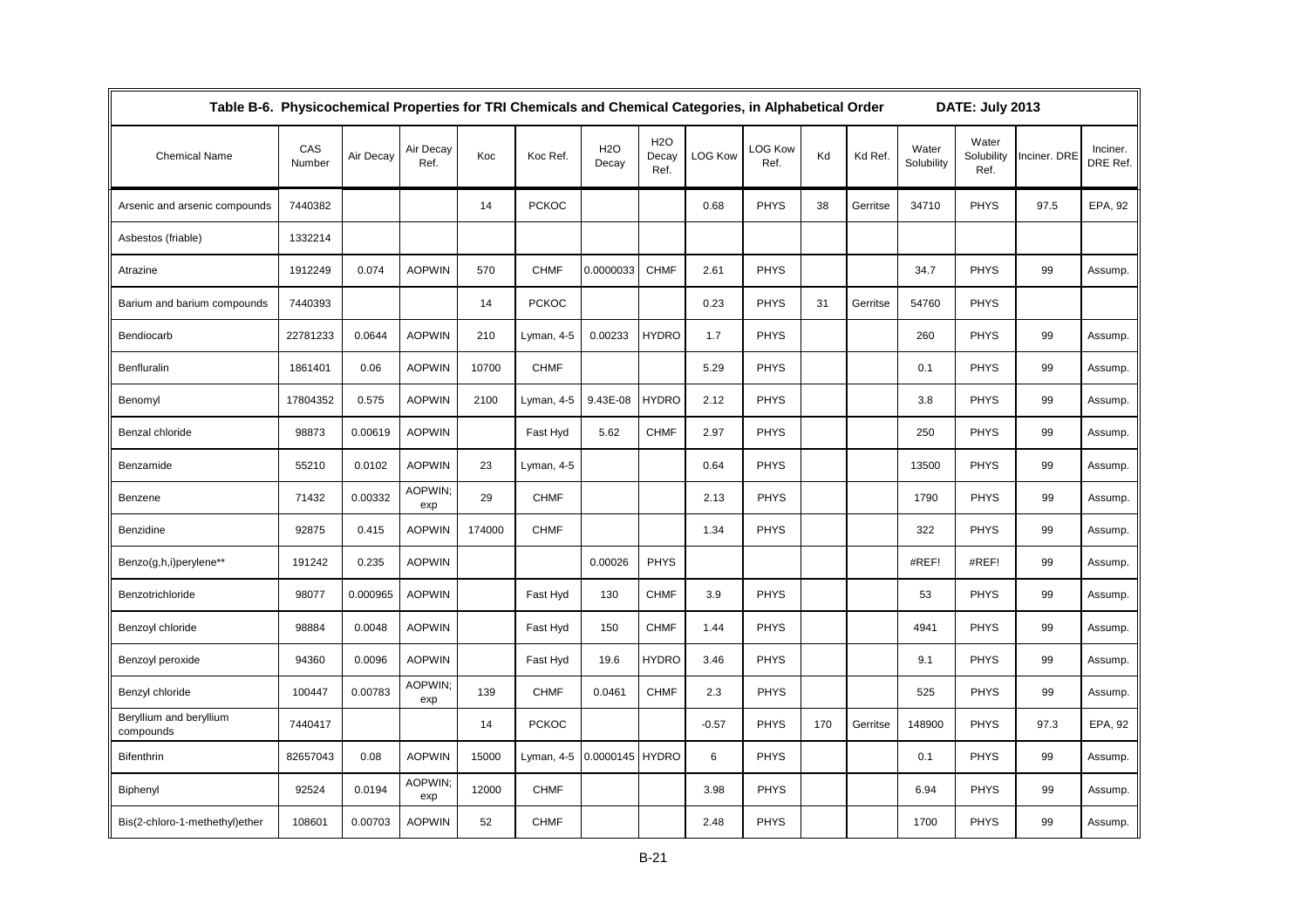| Table B-6. Physicochemical Properties for TRI Chemicals and Chemical Categories, in Alphabetical Order<br>DATE: July 2013 |               |           |                   |       |              |                           |                                   |                |                        |    |         |                     |                             |              |                      |
|---------------------------------------------------------------------------------------------------------------------------|---------------|-----------|-------------------|-------|--------------|---------------------------|-----------------------------------|----------------|------------------------|----|---------|---------------------|-----------------------------|--------------|----------------------|
| <b>Chemical Name</b>                                                                                                      | CAS<br>Number | Air Decay | Air Decay<br>Ref. | Koc   | Koc Ref.     | H <sub>2</sub> O<br>Decay | H <sub>2</sub> O<br>Decay<br>Ref. | <b>LOG Kow</b> | <b>LOG Kow</b><br>Ref. | Kd | Kd Ref. | Water<br>Solubility | Water<br>Solubility<br>Ref. | Inciner. DRE | Inciner.<br>DRE Ref. |
| Bis(2-chloroethoxy)methane                                                                                                | 111911        | 0.0203    | <b>AOPWIN</b>     | 32    | Lyman, 4-5   |                           |                                   | 1.3            | <b>PHYS</b>            |    |         | 7800                | <b>PHYS</b>                 | 99           | Assump.              |
| Bis(2-chloroethyl)ether                                                                                                   | 111444        | 0.00852   | <b>AOPWIN</b>     | 79    | <b>CHMF</b>  | 0.000026                  | <b>CHMF</b>                       | 1.29           | <b>PHYS</b>            |    |         | 17200               | <b>PHYS</b>                 | 99           | Assump.              |
| 2,2-Bis(Bromomethyl)-1,3-<br>propanediol                                                                                  | 329600        |           |                   |       |              |                           |                                   | 0.411          | <b>ACD</b>             |    |         | 38000               | <b>PHYS</b>                 | 99           | Assump.              |
| Bis(chloromethyl)ether                                                                                                    | 542881        | 0.00192   | <b>AOPWIN</b>     |       | Fast Hyd     | 4.2                       | CHMF*                             | 0.57           | <b>PHYS</b>            |    |         | 22000               | <b>PHYS</b>                 | 99           | Assump.              |
| Bis(tributyltin) oxide                                                                                                    | 56359         | 0.231     | <b>AOPWIN</b>     | 300   | Lyman, 4-5   |                           |                                   | 4.05           | <b>PHYS</b>            |    |         | 100                 | <b>PHYS</b>                 |              |                      |
| Boron trichloride                                                                                                         | 10294345      |           |                   | 35    | <b>PCKOC</b> |                           |                                   | 1.16           | <b>PHYS</b>            |    |         | 10510               | <b>PHYS</b>                 |              |                      |
| Boron trifluoride                                                                                                         | 7637072       |           |                   | 35    | <b>PCKOC</b> |                           |                                   | 0.22           | <b>PHYS</b>            |    |         | 3320000             | <b>PHYS</b>                 |              |                      |
| <b>Bromacil</b>                                                                                                           | 314409        | 0.0525    | <b>AOPWIN</b>     | 69    | <b>CHMF</b>  |                           |                                   | 2.11           | <b>PHYS</b>            |    |         | 815                 | <b>PHYS</b>                 | 99           | Assump.              |
| Bromacil lithium salt                                                                                                     | 53404196      |           |                   | 120   | Lyman, 4-5   |                           |                                   | 1.87           | HL.                    |    |         | 700                 | <b>HL</b>                   | 99           | Assump.              |
| <b>Bromine</b>                                                                                                            | 7726956       |           |                   | 14    | <b>PCKOC</b> |                           |                                   | 1.03           | <b>PHYS</b>            |    |         | 35000               | <b>PHYS</b>                 |              |                      |
| 1-Bromo-1-(bromomethyl)-1,3-<br>propanedicarbonitrile                                                                     | 35691657      | 0.0016    | <b>AOPWIN</b>     | 184   | Lyman, 4-8   |                           |                                   | 1.63           | <b>PHYS</b>            |    |         | 424                 | <b>WSKOW</b>                | 99           | Assump.              |
| Bromochlorodifluoro-methane                                                                                               | 353593        | 0.0000054 | <b>AOPWIN</b>     | 198   | Lyman, 4-5   |                           |                                   | 1.9            | <b>PHYS</b>            |    |         | 276.5               | <b>PHYS</b>                 | 99           | Assump.              |
| Bromoform (Tribromomethane)                                                                                               | 75252         | 0.000115  | <b>AOPWIN</b>     | 52    | <b>CHMF</b>  | 1.31E-08                  | <b>HYDRO</b>                      | 2.4            | <b>PHYS</b>            |    |         | 3100                | <b>PHYS</b>                 | 99           | Assump.              |
| Bromomethane (Methyl bromide)                                                                                             | 74839         | 0.000109  | AOPWIN;<br>exp    | 9.9   | <b>CHMF</b>  | 0.00147                   | <b>CHMF</b>                       | 1.19           | <b>PHYS</b>            |    |         | 15200               | <b>PHYS</b>                 | 99           | Assump.              |
| Bromotrifluoromethane (Halon<br>1301)                                                                                     | 75638         | 5.4E-07   | <b>AOPWIN</b>     | 180   | Lyman, 4-5   |                           |                                   | 1.86           | <b>PHYS</b>            |    |         | 320                 | <b>PHYS</b>                 | 99           | Assump.              |
| Bromoxynil                                                                                                                | 1689845       | 0.000566  | <b>AOPWIN</b>     | 300   | Lyman, 4-5   |                           |                                   | 2.8            | <b>PHYS</b>            |    |         | 130                 | <b>PHYS</b>                 | 99           | Assump.              |
| Bromoxynil octanoate                                                                                                      | 1689992       | 0.02      | <b>AOPWIN</b>     | 18000 | Lyman, 4-5   | 0.00183                   | <b>HYDRO</b>                      | 6.1            | <b>PHYS</b>            |    |         | 0.08                | <b>PHYS</b>                 | 99           | Assump.              |
| <b>Brucine</b>                                                                                                            | 357573        | 0.866     | <b>AOPWIN</b>     | 52    | Lyman, 4-5   | 2.1E-08                   | <b>CHMF</b>                       | 0.98           | <b>PHYS</b>            |    |         | 3200                | <b>PHYS</b>                 | 99           | Assump.              |
| 1,3-Butadiene                                                                                                             | 106990        | 0.18      | AOPWIN;<br>exp    | 116   | <b>CHMF</b>  |                           |                                   | 1.99           | PHYS                   |    |         | 735                 | <b>PHYS</b>                 | 99           | Assump.              |
| 2,4-D butoxyethyl ester                                                                                                   | 1929733       | 0.067     | <b>AOPWIN</b>     | 1100  | Lyman, 4-5   | 0.0033                    | <b>HYDRO</b>                      | 4.1            | <b>PHYS</b>            |    |         | 12                  | <b>PHYS</b>                 | 99           | Assump.              |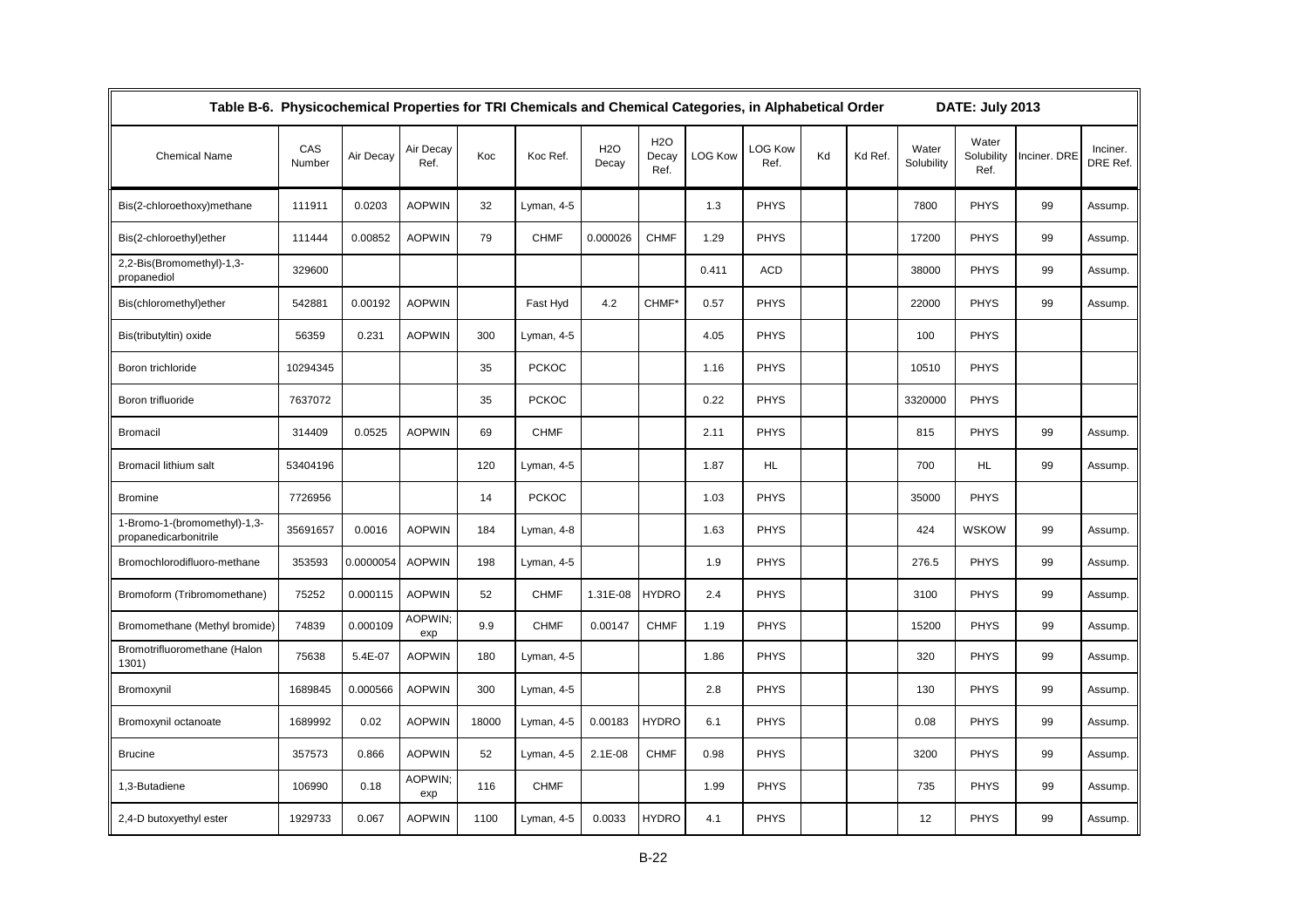| Table B-6. Physicochemical Properties for TRI Chemicals and Chemical Categories, in Alphabetical Order |               |           |                   |                |                     |                     |                                   |                |                        |    |         |                     | DATE: July 2013             |              |                      |
|--------------------------------------------------------------------------------------------------------|---------------|-----------|-------------------|----------------|---------------------|---------------------|-----------------------------------|----------------|------------------------|----|---------|---------------------|-----------------------------|--------------|----------------------|
| <b>Chemical Name</b>                                                                                   | CAS<br>Number | Air Decay | Air Decay<br>Ref. | Koc            | Koc Ref.            | <b>H2O</b><br>Decay | H <sub>2</sub> O<br>Decay<br>Ref. | <b>LOG Kow</b> | <b>LOG Kow</b><br>Ref. | Kd | Kd Ref. | Water<br>Solubility | Water<br>Solubility<br>Ref. | Inciner. DRE | Inciner.<br>DRE Ref. |
| Butyl acrylate                                                                                         | 141322        | 0.0372    | <b>AOPWIN</b>     | 67             | <b>CHMF</b>         | 7.46E-06            | <b>HYDRO</b>                      | 2.36           | <b>PHYS</b>            |    |         | 2000                | <b>PHYS</b>                 | 99           | Assump.              |
| n-Butyl alcohol                                                                                        | 71363         | 0.023     | AOPWIN;<br>exp    | 10             | Lyman, 4-5          |                     |                                   | 0.88           | <b>PHYS</b>            |    |         | 63200               | <b>PHYS</b>                 | 99           | Assump.              |
| sec-Butyl alcohol                                                                                      | 78922         | 0.0259    | AOPWIN:<br>exp    | 5.6            | <b>CHMF</b>         |                     |                                   | 0.61           | <b>PHYS</b>            |    |         | 181000              | <b>PHYS</b>                 | 99           | Assump.              |
| tert-Butyl alcohol                                                                                     | 75650         | 0.00302   | AOPWIN;<br>exp    | $\overline{2}$ | Lyman, 4-5          |                     |                                   | 0.35           | <b>PHYS</b>            |    |         | 1000000             | <b>PHYS</b>                 | 99           | Assump.              |
| 2,4-D butyl ester                                                                                      | 94804         | 0.022     | <b>AOPWIN</b>     | 530            | Lyman, 4-5          | 0.00128             | <b>HYDRO</b>                      | 4.38           | <b>PHYS</b>            |    |         | 46                  | <b>PHYS</b>                 | 99           | Assump.              |
| 1,2-Butylene oxide                                                                                     | 106887        | 0.00516   | AOPWIN;<br>exp    | 8              | <b>CHMF</b>         | 0.000026            | <b>HYDRO</b>                      | 0.86           | <b>PHYS</b>            |    |         | 95000               | <b>PHYS</b>                 | 99           | Assump.              |
| Butyraldehyde                                                                                          | 123728        | 0.0635    | AOPWIN:<br>exp    | 9.4            | <b>CHMF</b>         | 0.049               | CHMF:<br>photo                    | 0.88           | <b>PHYS</b>            |    |         | 71000               | <b>PHYS</b>                 | 99           | Assump.              |
| C.I. Acid Green 3                                                                                      | 4680788       | 1.11      | <b>AOPWIN</b>     | 3.45E+09       | <b>PCKOC</b>        |                     |                                   | $-3.2$         | <b>PHYS</b>            |    |         | 217                 | <b>WSKOW</b>                | 99           | Assump.              |
| C.I. Acid Red 114                                                                                      | 6459945       | 0.0492    | <b>AOPWIN</b>     | 450000         | Lyman, 4-8;<br>C.I. |                     |                                   | 7.86           | <b>PHYS</b>            |    |         | 2.517E-06           | <b>PHYS</b>                 | 99           | Assump.              |
| C.I. Basic Green 4                                                                                     | 569642        | 1.19      | <b>AOPWIN</b>     | 13             | Lyman, 4-5          |                     |                                   | 0.62           | <b>PHYS</b>            |    |         | 40000               | <b>PHYS</b>                 | 99           | Assump.              |
| C.I. Basic Red 1                                                                                       | 989388        | 0.803     | <b>AOPWIN</b>     | 38100          | Lyman, 4-8          | 0.0000136 HYDRO     |                                   | 0.72           | KOWWIN                 |    |         | 238                 | <b>WSKOW</b>                | 99           | Assump.              |
| C.I. Direct Black 38                                                                                   | 1937377       | 0.546     | <b>AOPWIN</b>     | 53             | Lyman, 4-5          |                     |                                   | 4.9            | <b>PHYS</b>            |    |         | 3000                | <b>PHYS</b>                 | 99           | Assump.              |
| C.I. Direct Blue 218                                                                                   | 28407376      | 0.168     | <b>AOPWIN</b>     | $1E + 10$      | <b>PCKOC</b>        |                     |                                   | 3.39           | <b>KOWWIN</b>          |    |         | 3.15E-06            | <b>WSKOW</b>                | 99           | Assump.              |
| C.I. Direct Blue 6                                                                                     | 2602462       | 0.04      | <b>AOPWIN</b>     | 620            | Lyman, 4-8          |                     |                                   | 2.6            | <b>PHYS</b>            |    |         | 0.0001366           | <b>PHYS</b>                 | 99           | Assump.              |
| C.I. Direct Brown 95                                                                                   | 16071866      | 0.13      | <b>AOPWIN</b>     | 1080000        | <b>PCKOC</b>        |                     |                                   | $-6.53$        | KOWWIN                 |    |         | 1000000             | <b>WSKOW</b>                | 99           | Assump.              |
| C.I. Disperse Yellow 3                                                                                 | 2832408       | 0.058     | <b>AOPWIN</b>     | 3990           | Lyman, 4-5          |                     |                                   | 3.98           | <b>PHYS</b>            |    |         | 1.18                | <b>PHYS</b>                 | 99           | Assump.              |
| C.I. Food Red 15                                                                                       | 81889         | 0.64      | <b>AOPWIN</b>     | 25             | Lyman, 4-5          |                     |                                   | 1.95           | <b>PHYS</b>            |    |         | 12000               | <b>PHYS</b>                 | 99           | Assump.              |
| C.I. Food Red 5                                                                                        | 3761533       | 0.0175    | <b>AOPWIN</b>     | 550            | Lyman, 4-8          |                     |                                   | 2.5            | HL.                    |    |         | 1580                | <b>WSKOW</b>                | 99           | Assump.              |
| C.I. Solvent Orange 7                                                                                  | 3118976       | 0.0622    | <b>AOPWIN</b>     | 21600          | Lyman, 4-5          |                     |                                   | 6.6            | <b>PHYS</b>            |    |         | 0.05445             | <b>PHYS</b>                 | 99           | Assump.              |
| C.I. Solvent Yellow 14                                                                                 | 842079        | 0.0494    | <b>AOPWIN</b>     | 5400           | Lyman, 4-5          |                     |                                   | 5.51           | <b>PHYS</b>            |    |         | 0.6738              | <b>PHYS</b>                 | 99           | Assump.              |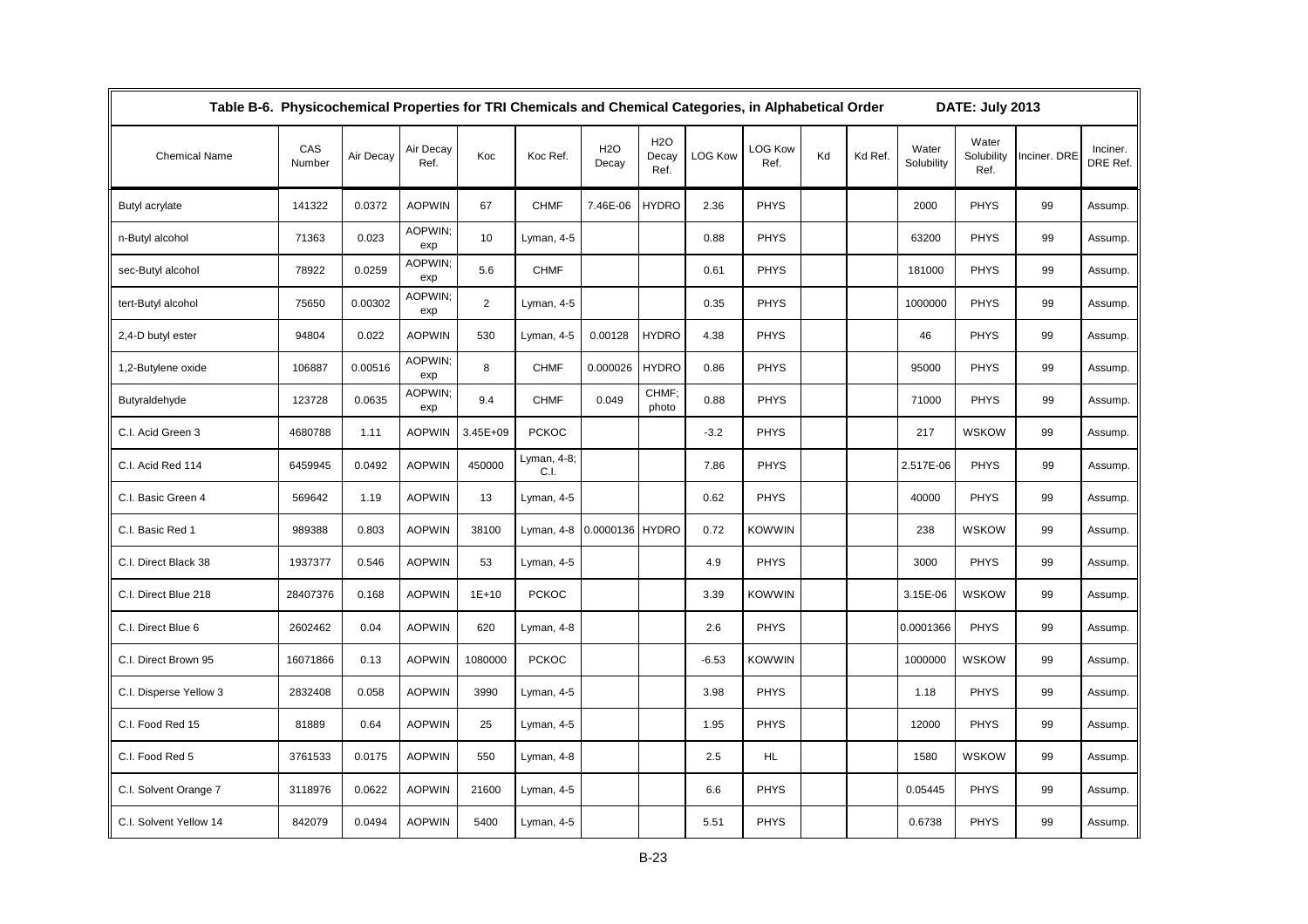| Table B-6. Physicochemical Properties for TRI Chemicals and Chemical Categories, in Alphabetical Order |               |           |                   |        |              |              |                                   |                |                 | DATE: July 2013 |          |                     |                             |              |                      |
|--------------------------------------------------------------------------------------------------------|---------------|-----------|-------------------|--------|--------------|--------------|-----------------------------------|----------------|-----------------|-----------------|----------|---------------------|-----------------------------|--------------|----------------------|
| <b>Chemical Name</b>                                                                                   | CAS<br>Number | Air Decay | Air Decay<br>Ref. | Koc    | Koc Ref.     | H2O<br>Decay | H <sub>2</sub> O<br>Decay<br>Ref. | <b>LOG Kow</b> | LOG Kow<br>Ref. | Kd              | Kd Ref.  | Water<br>Solubility | Water<br>Solubility<br>Ref. | Inciner. DRE | Inciner.<br>DRE Ref. |
| C.I. Solvent Yellow 3                                                                                  | 97563         | 0.147     | <b>AOPWIN</b>     | 1500   | Lyman, 4-5   |              |                                   | 4.29           | <b>PHYS</b>     |                 |          | $\overline{7}$      | <b>PHYS</b>                 | 99           | Assump.              |
| Auramine                                                                                               | 492808        | 0.554     | <b>AOPWIN</b>     | 489    | Lyman, 4-5   | 0.00039      | <b>CHMF</b>                       | 2.98           | <b>PHYS</b>     |                 |          | 53.54               | <b>PHYS</b>                 | 99           | Assump.              |
| C.I. Vat Yellow 4                                                                                      | 128665        | 0.0445    | <b>AOPWIN</b>     | 114000 | Lyman, 4-5   |              |                                   | 6.28           | <b>PHYS</b>     |                 |          | 0.002637            | <b>PHYS</b>                 | 99           | Assump.              |
| Cadmium and cadmium<br>compounds                                                                       | 7440439       |           |                   | 14     | <b>PCKOC</b> |              |                                   | $-0.07$        | <b>PHYS</b>     | 32              | Gerritse | 122800              | <b>PHYS</b>                 | 88.5         | EPA, 92              |
| Calcium cyanamide                                                                                      | 156627        |           |                   | 5.4    | Lyman, 4-5   |              |                                   | $-0.2$         | <b>PHYS</b>     |                 |          | 193400              | <b>PHYS</b>                 |              |                      |
| Captan                                                                                                 | 133062        | 0.239     | <b>AOPWIN</b>     | 200    | <b>CHMF</b>  | 0.23         | <b>CHMF</b>                       | 2.8            | <b>PHYS</b>     |                 |          | 5.1                 | <b>PHYS</b>                 | 99           | Assump.              |
| Carbaryl                                                                                               | 63252         | 0.0702    | <b>AOPWIN</b>     | 210    | <b>CHMF</b>  | 0.0021       | <b>CHMF</b>                       | 2.36           | <b>PHYS</b>     |                 |          | 110                 | <b>PHYS</b>                 | 99           | Assump.              |
| Carbofuran                                                                                             | 1563662       | 0.0715    | <b>AOPWIN</b>     | 62     | <b>CHMF</b>  | 0.000726     | <b>HYDRO</b>                      | 2.32           | <b>PHYS</b>     |                 |          | 320                 | <b>PHYS</b>                 | 99           | Assump.              |
| Carbon disulfide                                                                                       | 75150         |           |                   | 89     | Lyman, 4-5   |              |                                   | 1.94           | <b>PHYS</b>     |                 |          | 1180                | <b>PHYS</b>                 | 99           | Assump.              |
| Carbon tetrachloride                                                                                   | 56235         | 3.24E-07  | <b>AOPWIN</b>     | 71     | <b>CHMF</b>  |              |                                   | 2.83           | <b>PHYS</b>     |                 |          | 793                 | <b>PHYS</b>                 | 99           | Assump.              |
| Carbonyl sulfide                                                                                       | 463581        |           |                   | 88     | <b>CHMF</b>  |              |                                   | $-1.33$        | <b>PHYS</b>     |                 |          | 1220                | <b>PHYS</b>                 | 99           | Assump.              |
| Carboxin                                                                                               | 5234684       | 0.343     | <b>AOPWIN</b>     | 237    | Lyman, 4-5   |              |                                   | 2.14           | <b>PHYS</b>     |                 |          | 199                 | <b>PHYS</b>                 | 99           | Assump.              |
| Catechol                                                                                               | 120809        | 0.0627    | <b>AOPWIN</b>     | 118    | <b>CHMF</b>  |              |                                   | 0.88           | <b>PHYS</b>     |                 |          | 461000              | <b>PHYS</b>                 | 99           | Assump.              |
| CFC 114 (1,2-dichloro, 1, 1, 2, 2-<br>tetrafluoroethane)                                               | 76142         |           |                   | 300    | Lyman, 4-5   |              |                                   | 2.82           | <b>PHYS</b>     |                 |          | 130                 | <b>PHYS</b>                 | 99           | Assump.              |
| CFC 115 (chloropenta-<br>fluoroethane)                                                                 | 76153         |           |                   | 470    | Lyman, 4-5   |              |                                   | 2.47           | <b>PHYS</b>     |                 |          | 58                  | <b>PHYS</b>                 | 99           | Assump.              |
| CFC-11 (trichlorofluoromethane)                                                                        | 75694         | 0.000003  | <b>AOPWIN</b>     | 93     | <b>CHMF</b>  |              |                                   | 2.53           | <b>PHYS</b>     |                 |          | 1100                | <b>PHYS</b>                 | 99           | Assump.              |
| CFC-12 (dichlorodi-<br>fluoromethane)                                                                  | 75718         | 0.00018   | <b>AOPWIN</b>     | 200    | <b>CHMF</b>  |              |                                   | 2.16           | <b>PHYS</b>     |                 |          | 280                 | <b>PHYS</b>                 | 99           | Assump.              |
| Chinomethionat (6-methyl-1,3-<br>dithiolo[4,5-b]quinoxalin-2-one)                                      | 2439012       | 0.00905   | <b>AOPWIN</b>     | 4400   | Lyman, 4-5   |              |                                   | 3.78           | <b>PHYS</b>     |                 |          | $\mathbf{1}$        | <b>PHYS</b>                 | 99           | Assump.              |
| Chloramben                                                                                             | 133904        | 0.0177    | <b>AOPWIN</b>     | 130    | <b>CHMF</b>  |              |                                   | 1.9            | <b>PHYS</b>     |                 |          | 700                 | <b>PHYS</b>                 | 99           | Assump.              |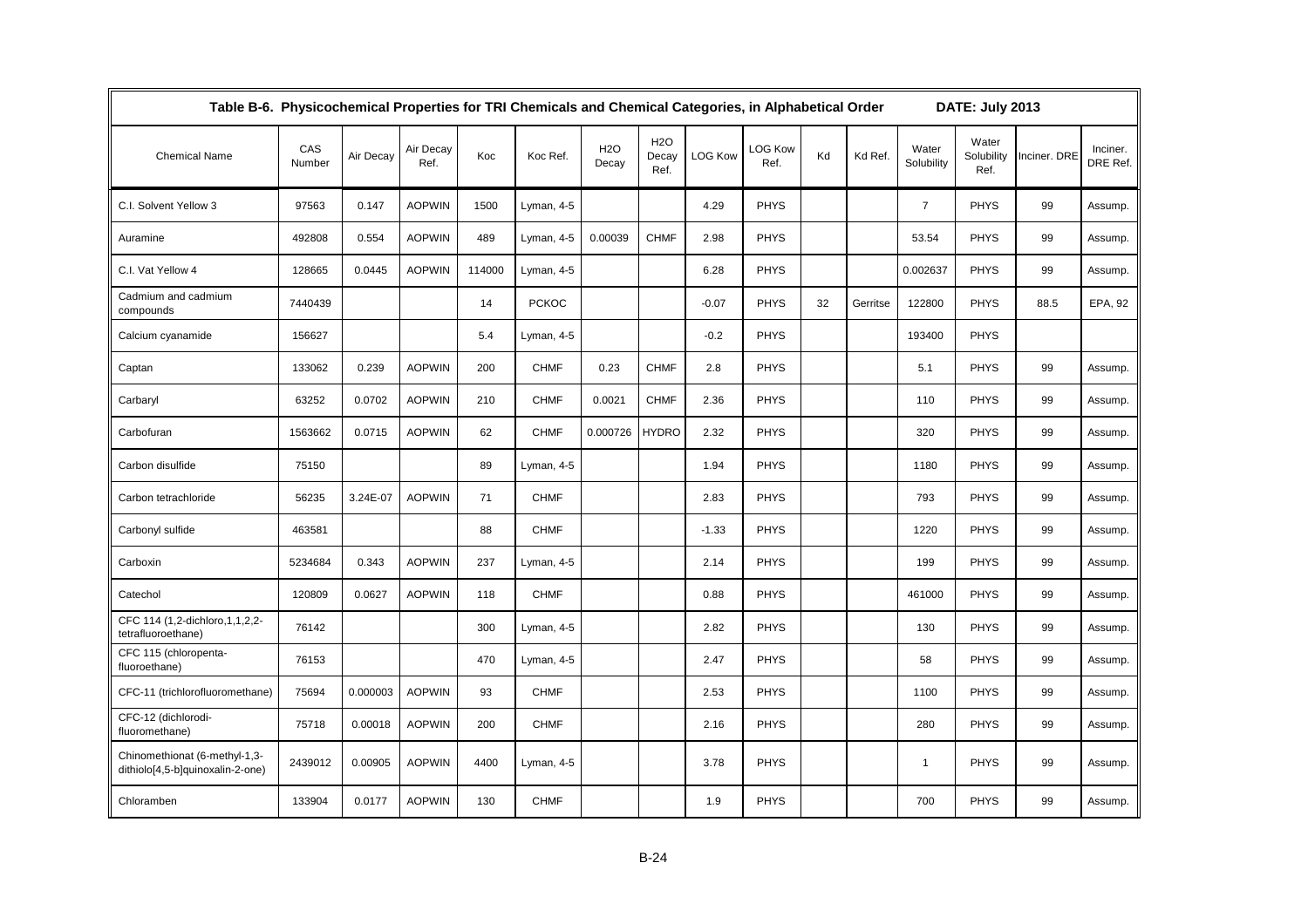| Table B-6. Physicochemical Properties for TRI Chemicals and Chemical Categories, in Alphabetical Order |               |           |                   |                |              |              |                             |                |                        |    |         |                     | DATE: July 2013             |              |                      |
|--------------------------------------------------------------------------------------------------------|---------------|-----------|-------------------|----------------|--------------|--------------|-----------------------------|----------------|------------------------|----|---------|---------------------|-----------------------------|--------------|----------------------|
| <b>Chemical Name</b>                                                                                   | CAS<br>Number | Air Decay | Air Decay<br>Ref. | Koc            | Koc Ref.     | H2O<br>Decay | <b>H2O</b><br>Decay<br>Ref. | <b>LOG Kow</b> | <b>LOG Kow</b><br>Ref. | Kd | Kd Ref. | Water<br>Solubility | Water<br>Solubility<br>Ref. | Inciner. DRE | Inciner.<br>DRE Ref. |
| Chlordane                                                                                              | 57749         | 0.0143    | <b>AOPWIN</b>     | 38000          | <b>CHMF</b>  | 4.3E-10      | <b>CHMF</b>                 | 6.16           | <b>PHYS</b>            |    |         | 0.056               | <b>PHYS</b>                 | 99           | Assump.              |
| Chlorendic acid                                                                                        | 115286        | 0.0221    | <b>AOPWIN</b>     | 49             | Lyman, 4-5   |              |                             | 3.14           | <b>PHYS</b>            |    |         | 3500                | <b>PHYS</b>                 | 99           | Assump.              |
| Chlorimuron ethyl*                                                                                     | 90982324      | 0.115     | <b>AOPWIN</b>     | 88             | Lyman, 4-5   | 0.0000136    | <b>HYDRO</b>                | 2.5            | <b>PHYS</b>            |    |         | 1200                | <b>PHYS</b>                 | 99           | Assump.              |
| Chlorine                                                                                               | 7782505       |           |                   | 14             | <b>PCKOC</b> |              |                             | 0.85           | <b>PHYS</b>            |    |         | 6300                | <b>PHYS</b>                 |              |                      |
| Chlorine dioxide                                                                                       | 10049044      |           |                   | 24             | <b>PCKOC</b> |              |                             | $-3.22$        | <b>KOWWIN</b>          |    |         | 1000000             | <b>WSKOW</b>                |              |                      |
| 2-Chloro-1,1,1,2-<br>tetrafluoroethane                                                                 | 2837890       | 0.0000257 | AOPWIN:<br>exp    | 245            | Lyman, 4-8   | 3.82E-06     | <b>HYDRO</b>                | 1.86           | <b>PHYS</b>            |    |         | 404                 | <b>WSKOW</b>                | 99           | Assump.              |
| 2-Chloro-1,1,1-trifluoroethane                                                                         | 75887         | 0.0000437 | AOPWIN:<br>exp    | 29             | Lyman, 4-5   | 1.47E-11     | <b>HYDRO</b>                | 1.99           | <b>PHYS</b>            |    |         | 9203                | <b>PHYS</b>                 | 99           | Assump.              |
| 3-Chloro-1,1,1-trifluoropropane<br>(HCFC-253fb)                                                        | 460355        | 0.00124   | <b>AOPWIN</b>     | 532            | Lyman, 4-8   | 1.33E-11     | <b>HYDRO</b>                | 2.48           | <b>PHYS</b>            |    |         | 123                 | <b>WSKOW</b>                | 99           | Assump.              |
| 1-Chloro-1,1,2,2-<br>tetrafluoroethane                                                                 | 354256        | 1.43E-06  | <b>AOPWIN</b>     | 245            | Lyman, 4-8   | 0.0569       | <b>HYDRO</b>                | 1.86           | <b>PHYS</b>            |    |         | 404                 | <b>WSKOW</b>                | 99           | Assump.              |
| 1-Chloro-1,1-difluoroethane                                                                            | 75683         | 0.0000083 | AOPWIN;<br>exp    | 81             | Lyman, 4-5   | 8.44E-13     | <b>HYDRO</b>                | 2.05           | <b>PHYS</b>            |    |         | 1400                | <b>PHYS</b>                 | 99           | Assump.              |
| 3-Chloro-2-methyl-1-propene                                                                            | 563473        | 0.107     | <b>AOPWIN</b>     | 81             | Lyman, 4-5   |              |                             | 2.48           | PHYS                   |    |         | 1400                | <b>PHYS</b>                 | 99           | Assump.              |
| Chloroacetic acid                                                                                      | 79118         | 0.00212   | <b>AOPWIN</b>     |                | lon          |              |                             | 0.22           | PHYS                   |    |         | 858000              | <b>PHYS</b>                 | 99           | Assump.              |
| 2-Chloroacetophenone                                                                                   | 532274        | 0.00552   | <b>AOPWIN</b>     | 75             | Lyman, 4-5   |              |                             | 1.93           | <b>PHYS</b>            |    |         | 1635                | <b>PHYS</b>                 | 99           | Assump.              |
| 1-(3-chloroallyl)-3,5,7-triaza-1-<br>azoniaadamantane chloride                                         | 4080313       | 1.43      | AOPWIN:<br>ave    | $\overline{2}$ | Lyman, 4-5   |              |                             | $-5.92$        | <b>PHYS</b>            |    |         | 1000000             | <b>PHYS</b>                 | 99           | Assump.              |
| p-Chloroaniline                                                                                        | 106478        | 0.115     | AOPWIN;<br>exp    | 410            | <b>CHMF</b>  | 0.047        | CHMF:<br>photo              | 1.83           | <b>PHYS</b>            |    |         | 3900                | <b>PHYS</b>                 | 99           | Assump.              |
| Chlorobenzene                                                                                          | 108907        | 0.00208   | AOPWIN;<br>exp    | 430            | <b>CHMF</b>  | 9E-08        | <b>CHMF</b>                 | 2.84           | <b>PHYS</b>            |    |         | 498                 | <b>PHYS</b>                 | 99           | Assump.              |
| Chlorobenzilate                                                                                        | 510156        | 0.0138    | <b>AOPWIN</b>     | 1100           | <b>CHMF</b>  | 9.66E-08     | <b>HYDRO</b>                | 4.74           | <b>PHYS</b>            |    |         | 13                  | <b>PHYS</b>                 | 99           | Assump.              |
| 2,4-D chlorocrotyl ester                                                                               | 2971382       | 0.0788    | AOPWIN:<br>ave    | 6050           | Lyman, 4-8   | 0.00434      | <b>HYDRO</b>                | 4.42           | <b>KOWWIN</b>          |    |         | 1.83                | <b>WSKOW</b>                | 99           | Assump.              |
| Chlorodifluoromethane (HCFC-<br>22)                                                                    | 75456         | 0.0000126 | AOPWIN;<br>exp    | 56             | Lyman, 4-5   | 0.000325     | <b>HYDRO</b>                | 1.08           | <b>PHYS</b>            |    |         | 2770                | PHYS                        | 99           | Assump.              |
| Chloroethane (Ethyl chloride)                                                                          | 75003         | 0.00105   | AOPWIN:<br>exp    | 38             | <b>CHMF</b>  | 4.22E-15     | <b>HYDRO</b>                | 1.43           | <b>PHYS</b>            |    |         | 5680                | <b>PHYS</b>                 | 99           | Assump.              |
| Chloroform                                                                                             | 67663         | 0.000278  | AOPWIN;<br>exp    | 45             | <b>CHMF</b>  | 2.48E-08     | <b>CHMF</b>                 | 1.97           | <b>PHYS</b>            |    |         | 7950                | <b>PHYS</b>                 | 99           | Assump.              |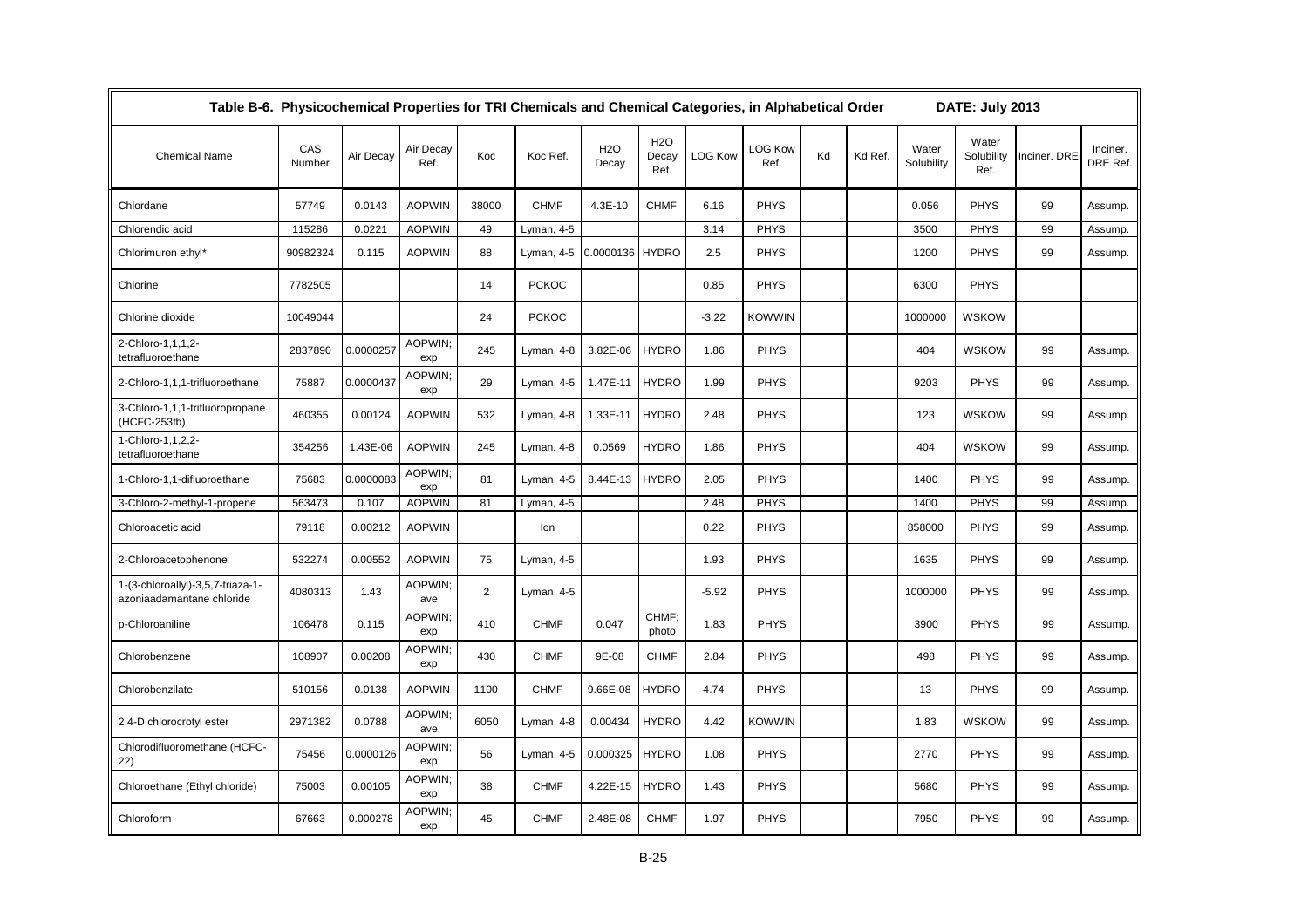| Table B-6. Physicochemical Properties for TRI Chemicals and Chemical Categories, in Alphabetical Order |               |           |                   |      |                |                     |                                   |                |                        |     |          |                     | DATE: July 2013             |              |                      |
|--------------------------------------------------------------------------------------------------------|---------------|-----------|-------------------|------|----------------|---------------------|-----------------------------------|----------------|------------------------|-----|----------|---------------------|-----------------------------|--------------|----------------------|
| <b>Chemical Name</b>                                                                                   | CAS<br>Number | Air Decay | Air Decay<br>Ref. | Koc  | Koc Ref.       | <b>H2O</b><br>Decay | H <sub>2</sub> O<br>Decay<br>Ref. | <b>LOG Kow</b> | <b>LOG Kow</b><br>Ref. | Kd  | Kd Ref.  | Water<br>Solubility | Water<br>Solubility<br>Ref. | Inciner. DRE | Inciner.<br>DRE Ref. |
| Chloromethane                                                                                          | 74873         | 0.000118  | AOPWIN;<br>exp    | 39   | Lyman, 4-5     | 0.0000853           | <b>CHMF</b>                       | 0.91           | <b>PHYS</b>            |     |          | 5320                | <b>PHYS</b>                 | 99           | Assump.              |
| Chloromethyl methyl ether                                                                              | 107302        | 0.00621   | <b>AOPWIN</b>     |      | Fast Hyd       | 21                  | <b>CHMF</b>                       | 0.32           | <b>PHYS</b>            |     |          | 69440               | <b>PHYS</b>                 | 99           | Assump.              |
| p-Chloro-o-toluidine                                                                                   | 95692         | 0.104     | <b>AOPWIN</b>     | 100  | Lyman, 4-5     |                     |                                   | 2.27           | <b>PHYS</b>            |     |          | 953.9               | <b>PHYS</b>                 | 99           | Assump.              |
| Chlorophenols                                                                                          | N084          | 0.0015    | PHYS:<br>penta    | 4800 | CHMF:<br>penta |                     |                                   | 5.12           | PHYS:<br>penta         |     |          | 14                  | PHYS:<br>penta              | 99           | Assump.              |
| Chloropicrin                                                                                           | 76062         | 0.000351  | <b>AOPWIN</b>     | 81   | <b>CHMF</b>    | 0.000007            | <b>CHMF</b>                       | 2.09           | <b>PHYS</b>            |     |          | 1620                | <b>PHYS</b>                 | 99           | Assump.              |
| Chloroprene                                                                                            | 126998        | 0.0595    | <b>AOPWIN</b>     | 105  | Lyman, 4-5     | $\mathsf 0$         | <b>CHMF</b>                       | 2.53           | <b>PHYS</b>            |     |          | 874.9               | <b>PHYS</b>                 | 99           | Assump.              |
| 3-Chloropropionitrile                                                                                  | 542767        | 0.000288  | <b>AOPWIN</b>     | 12   | Lyman, 4-5     | 0.0013              | <b>CHMF</b>                       | 0.18           | <b>PHYS</b>            |     |          | 47590               | <b>PHYS</b>                 | 99           | Assump.              |
| Chlorotetrafluoroethane                                                                                | 63938103      | 0.0136    | <b>AOPWIN</b>     | 245  | Lyman, 4-8     | 0.0569              | <b>HYDRO</b>                      | 1.86           | HL.                    |     |          | 0.00917             | <b>WSKOW</b>                | 99           | Assump.              |
| Chlorothalonil                                                                                         | 1897456       | 0.0000167 | <b>AOPWIN</b>     | 1820 | <b>CHMF</b>    |                     |                                   | 3.05           | <b>PHYS</b>            |     |          | 0.6                 | <b>PHYS</b>                 | 99           | Assump.              |
| Chlorotrifluoromethane                                                                                 | 75729         | 3.78E-06  | <b>AOPWIN</b>     | 370  | Lyman, 4-5     |                     |                                   | 1.65           | <b>PHYS</b>            |     |          | 90                  | <b>PHYS</b>                 | 99           | Assump.              |
| Chlorpyrifos methyl                                                                                    | 5598130       | 0.159     | <b>AOPWIN</b>     | 3311 | <b>CHMF</b>    |                     |                                   | 4.31           | <b>PHYS</b>            |     |          | 4.76                | <b>PHYS</b>                 | 99           | Assump.              |
| Chlorsulfuron                                                                                          | 64902723      | 0.0068    | <b>AOPWIN</b>     | 16   | Lyman, 4-5     |                     |                                   | $\overline{2}$ | <b>PHYS</b>            |     |          | 28000               | <b>PHYS</b>                 | 99           | Assump.              |
| Chromium and chromium<br>compounds                                                                     | 7440473       |           |                   | 14   | <b>PCKOC</b>   |                     |                                   | 0.23           | <b>PHYS</b>            | 340 | Gerritse | 86670               | <b>PHYS</b>                 | 99           | EPA, 92              |
| Cobalt and cobalt compounds                                                                            | 7440484       |           |                   | 14   | <b>PCKOC</b>   |                     |                                   | 0.23           | <b>PHYS</b>            | 10  | Gerritse | 87450               | <b>PHYS</b>                 |              |                      |
| Copper and copper compounds                                                                            | 7440508       | 0.0264    | <b>AOPWIN</b>     | 14   | <b>PCKOC</b>   |                     |                                   | $-0.57$        | <b>PHYS</b>            | 150 | Gerritse | 420800              | <b>PHYS</b>                 | 99.9         | EPA, 92              |
| Creosote, coal tar                                                                                     | 8001589       |           |                   |      |                |                     |                                   |                |                        |     |          | 0                   | Merck                       | 99           | Assump.              |
| p-Cresidine                                                                                            | 120718        | 0.543     | <b>AOPWIN</b>     | 55   | Lyman, 4-5     |                     |                                   | 1.74           | <b>PHYS</b>            |     |          | 2810                | <b>PHYS</b>                 | 99           | Assump.              |
| Cresol (mixed isomers)                                                                                 | 1319773       | 0.113     | <b>AOPWIN</b>     | 29   | Lyman, 4-5     |                     |                                   | 1.95           | <b>PHYS</b>            |     |          | 9066                | <b>PHYS</b>                 | 99           | Assump.              |
| m-Cresol                                                                                               | 108394        | 0.173     | AOPWIN;<br>exp    | 35   | <b>CHMF</b>    |                     |                                   | 1.96           | <b>PHYS</b>            |     |          | 22700               | <b>PHYS</b>                 | 99           | Assump.              |
| o-Cresol                                                                                               | 95487         | 0.113     | AOPWIN:<br>exp    | 47   | <b>CHMF</b>    |                     |                                   | 1.95           | <b>PHYS</b>            |     |          | 25900               | <b>PHYS</b>                 | 99           | Assump.              |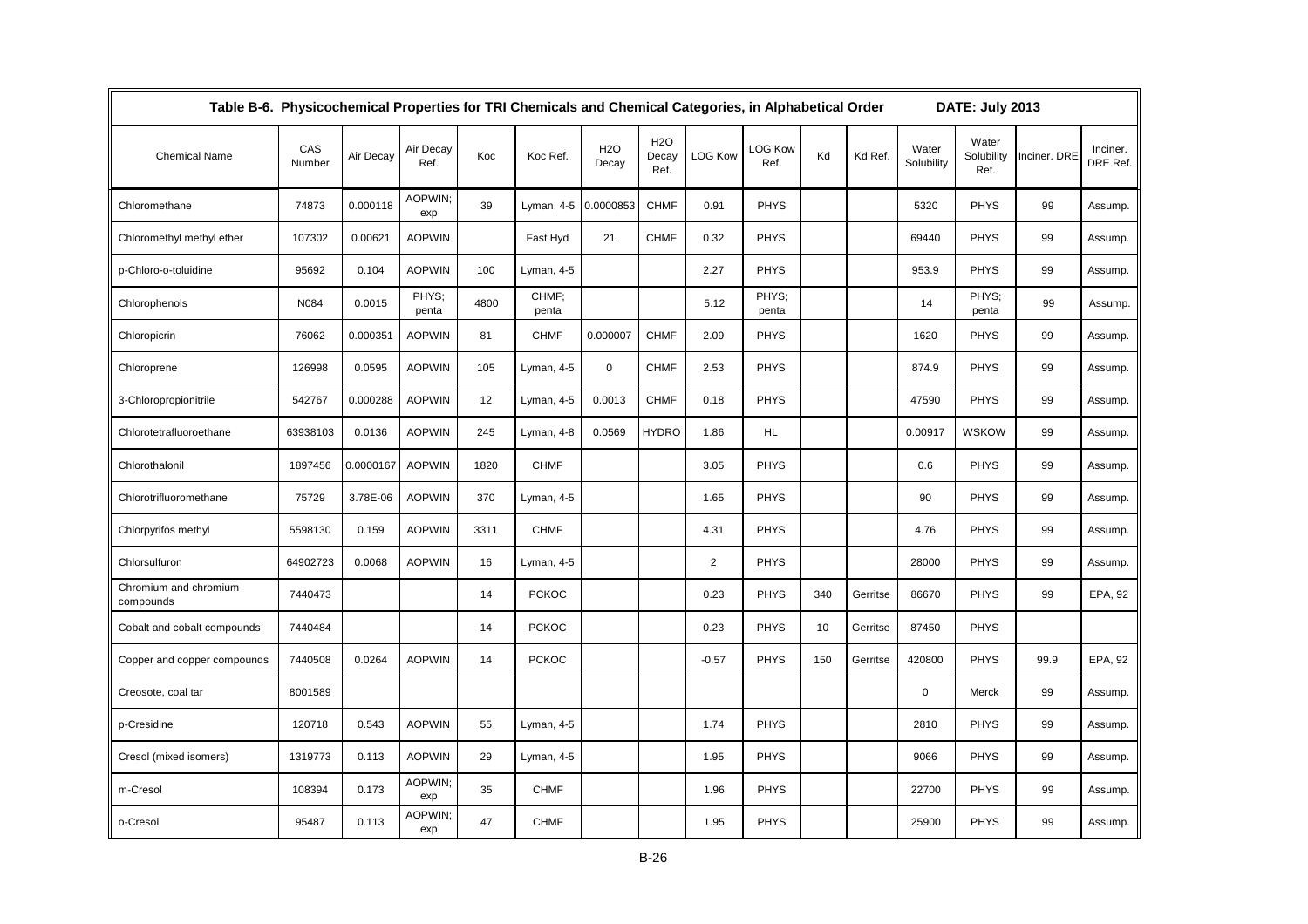|                            | Table B-6. Physicochemical Properties for TRI Chemicals and Chemical Categories, in Alphabetical Order<br><b>DATE: July 2013</b> |           |                       |        |                   |                           |                             |                |                        |    |         |                     |                             |              |                      |
|----------------------------|----------------------------------------------------------------------------------------------------------------------------------|-----------|-----------------------|--------|-------------------|---------------------------|-----------------------------|----------------|------------------------|----|---------|---------------------|-----------------------------|--------------|----------------------|
| <b>Chemical Name</b>       | CAS<br>Number                                                                                                                    | Air Decay | Air Decay<br>Ref.     | Koc    | Koc Ref.          | H <sub>2</sub> O<br>Decay | <b>H2O</b><br>Decay<br>Ref. | <b>LOG Kow</b> | <b>LOG Kow</b><br>Ref. | Kd | Kd Ref. | Water<br>Solubility | Water<br>Solubility<br>Ref. | Inciner. DRE | Inciner.<br>DRE Ref. |
| p-Cresol                   | 106445                                                                                                                           | 0.127     | AOPWIN;<br>exp        | 940    | <b>CHMF</b>       |                           |                             | 1.94           | <b>PHYS</b>            |    |         | 21500               | <b>PHYS</b>                 | 99           | Assump.              |
| Crotonaldehyde             | 4170303                                                                                                                          | 0.095     | AOPWIN;<br>exp        | 5.6    | Lyman, 4-5        |                           |                             | 0.6            | <b>PHYS</b>            |    |         | 181000              | PHYS                        | 99           | Assump.              |
| Cumene                     | 98828                                                                                                                            | 0.0176    | AOPWIN:<br>exp        | 454    | <b>CHMF</b>       |                           |                             | 3.66           | <b>PHYS</b>            |    |         | 61.3                | <b>PHYS</b>                 | 99           | Assump.              |
| Cumene hydroperoxide       | 80159                                                                                                                            | 0.0233    | <b>AOPWIN</b>         | 23     | <b>CHMF</b>       |                           |                             | 2.16           | <b>PHYS</b>            |    |         | 13900               | <b>PHYS</b>                 | 99           | Assump.              |
| Cupferron                  | 135206                                                                                                                           | 0.0902    | <b>AOPWIN</b>         | 2.9    | Lyman, 4-5        |                           |                             | $-1.73$        | <b>PHYS</b>            |    |         | 608000              | <b>PHYS</b>                 | 99           | Assump.              |
| Cyanazine                  | 21725462                                                                                                                         | 0.0252    | <b>AOPWIN</b>         | 191    | <b>CHMF</b>       |                           |                             | 2.22           | <b>PHYS</b>            |    |         | 170                 | <b>PHYS</b>                 | 99           | Assump.              |
| Cyanide compounds          | N106                                                                                                                             | 0.000081  | AOPWIN;<br><b>HCN</b> | 4.5    | PCKOC:<br>Cu(CN)2 |                           |                             | $-1.49$        | PHYS:<br>Cu(CN)2       |    |         | 1000000             | WSKOW;<br>Cu(CN)2           |              |                      |
| Cycloate                   | 1134232                                                                                                                          | 0.0955    | AOPWIN:<br>exp        | 347    | <b>CHMF</b>       |                           |                             | 3.88           | <b>PHYS</b>            |    |         | 85                  | PHYS                        | 99           | Assump.              |
| Cyclohexane                | 110827                                                                                                                           | 0.0202    | <b>AOPWIN</b>         | 480    | Lyman, 4-5        |                           |                             | 3.44           | <b>PHYS</b>            |    |         | 55                  | <b>PHYS</b>                 | 99           | Assump.              |
| Cyclohexanol               | 108930                                                                                                                           | 0.0472    | <b>AOPWIN</b>         | 13     | Lyman, 4-5        |                           |                             | 1.23           | PHYS                   |    |         | 42000               | <b>PHYS</b>                 | 99           | Assump.              |
| Cyfluthrin                 | 68359375                                                                                                                         | 0.037     | <b>AOPWIN</b>         | 110000 | Lyman, 4-5        | 2.21E-06                  | <b>HYDRO</b>                | 5.95           | <b>PHYS</b>            |    |         | 0.003               | <b>PHYS</b>                 | 99           | Assump.              |
| Cyhalothrin                | 68085858                                                                                                                         | 0.085     | <b>AOPWIN</b>         | 80000  | Lyman, 4-5        | 2.21E-06                  | <b>HYDRO</b>                | 6.8            | <b>PHYS</b>            |    |         | 0.005               | <b>PHYS</b>                 | 99           | Assump.              |
| Dazomet                    | 533744                                                                                                                           | 0.77      | <b>AOPWIN</b>         | 53     | Lyman, 4-5        |                           |                             | 1.4            | <b>PHYS</b>            |    |         | 3000                | <b>PHYS</b>                 | 99           | Assump.              |
| Dazomet, sodium salt       | 53404607                                                                                                                         |           |                       | 53     | Lyman, 4-5        |                           |                             | 1.4            | <b>HL</b>              |    |         | 3000                | <b>HL</b>                   | 99           | Assump.              |
| 2,4-DB                     | 94826                                                                                                                            | 0.0385    | <b>AOPWIN</b>         | 530    | <b>CHMF</b>       |                           |                             | 3.53           | <b>PHYS</b>            |    |         | 46                  | <b>PHYS</b>                 | 99           | Assump.              |
| Decabromodiphenyl ether    | 1163195                                                                                                                          | 0.000248  | <b>AOPWIN</b>         | 33000  | Lyman, 4-5        |                           |                             | 12.11          | <b>PHYS</b>            |    |         | 0.025               | <b>PHYS</b>                 | 99           | Assump.              |
| Desmedipham                | 13684565                                                                                                                         | 0.247     | <b>AOPWIN</b>         | 1500   | Lyman, 4-5        | 0.0894                    | <b>HYDRO</b>                | 3.39           | <b>PHYS</b>            |    |         | $\overline{7}$      | <b>PHYS</b>                 | 99           | Assump.              |
| Di(2-ethylhexyl) phthalate | 117817                                                                                                                           | 0.0593    | <b>AOPWIN</b>         | 87400  | <b>CHMF</b>       | 0.0000148                 | <b>HYDRO</b>                | 7.6            | <b>PHYS</b>            |    |         | 0.27                | <b>PHYS</b>                 | 99           | Assump.              |
| Diallate                   | 2303164                                                                                                                          | 0.0976    | <b>AOPWIN</b>         | 720    | <b>CHMF</b>       | 0.000012                  | <b>CHMF</b>                 | 4.49           | <b>PHYS</b>            |    |         | 14                  | <b>PHYS</b>                 | 99           | Assump.              |
| 2,4-Diaminoanisole sulfate | 39156417                                                                                                                         | 0.0564    | <b>AOPWIN</b>         | 16     | Lyman, 4-8        |                           |                             | $-4.2$         | <b>KOWWIN</b>          |    |         | 1000000             | <b>WSKOW</b>                | 99           | Assump.              |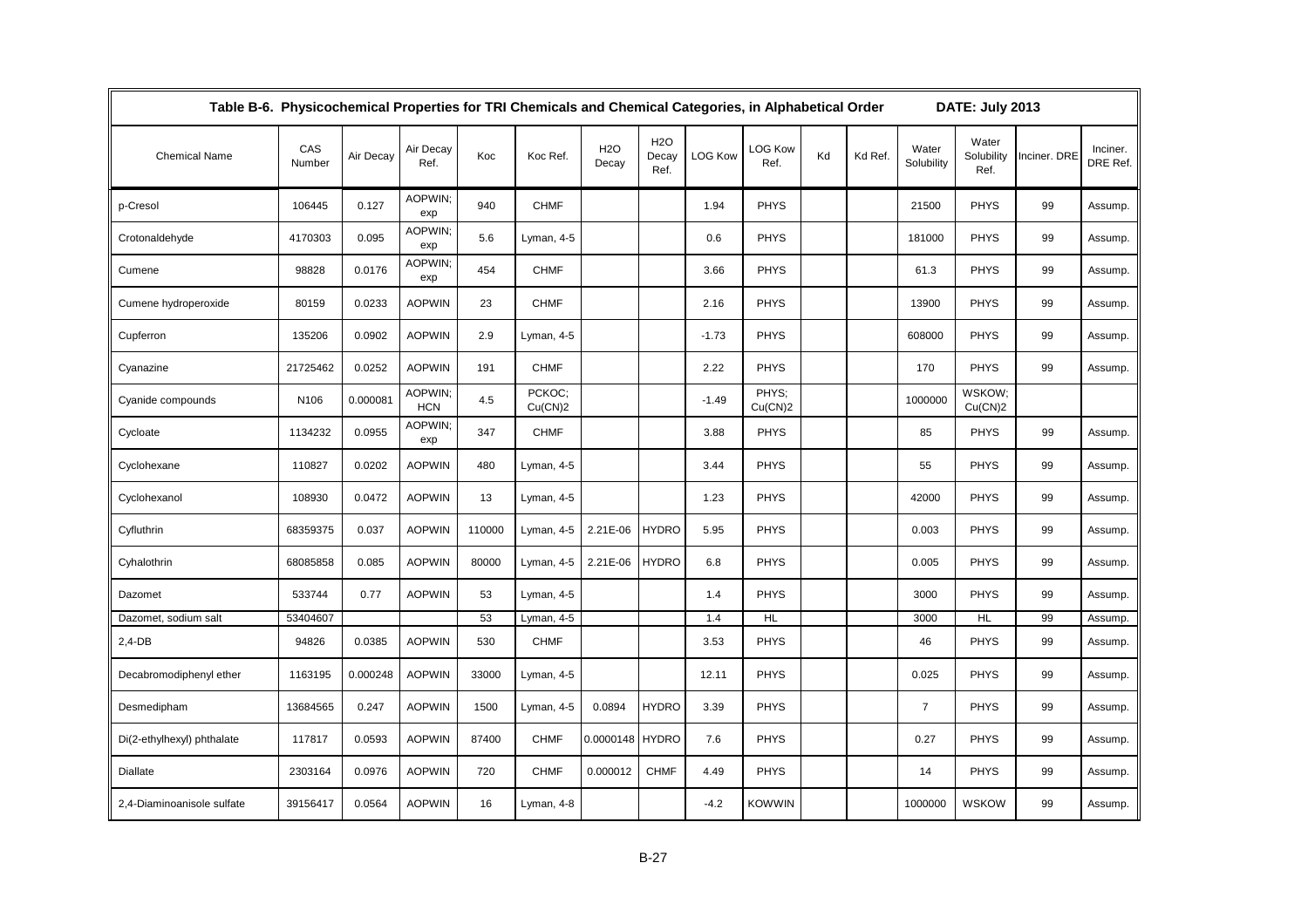| Table B-6. Physicochemical Properties for TRI Chemicals and Chemical Categories, in Alphabetical Order<br>DATE: July 2013 |                     |           |                       |      |             |                           |                                   |                |                        |    |         |                     |                             |              |                      |
|---------------------------------------------------------------------------------------------------------------------------|---------------------|-----------|-----------------------|------|-------------|---------------------------|-----------------------------------|----------------|------------------------|----|---------|---------------------|-----------------------------|--------------|----------------------|
| <b>Chemical Name</b>                                                                                                      | CAS<br>Number       | Air Decay | Air Decay<br>Ref.     | Koc  | Koc Ref.    | H <sub>2</sub> O<br>Decay | H <sub>2</sub> O<br>Decay<br>Ref. | <b>LOG Kow</b> | <b>LOG Kow</b><br>Ref. | Kd | Kd Ref. | Water<br>Solubility | Water<br>Solubility<br>Ref. | Inciner. DRE | Inciner.<br>DRE Ref. |
| 2,4-Diaminoanisole                                                                                                        | 615054              | 0.542     | <b>AOPWIN</b>         | 19   | Lyman, 4-5  |                           |                                   | $-0.31$        | <b>PHYS</b>            |    |         | 19500               | <b>PHYS</b>                 | 99           | Assump.              |
| 4,4'-Diaminodiphenylether                                                                                                 | 101804              | 0.54      | <b>AOPWIN</b>         | 134  | Lyman, 4-5  |                           |                                   | 1.36           | <b>PHYS</b>            |    |         | 559.7               | <b>PHYS</b>                 | 99           | Assump.              |
| Diaminotoluene (mixed isomers)                                                                                            | 25376458            | 0.518     | <b>AOPWIN</b>         | 9.1  | Lyman, 4-5  |                           |                                   | 0.16           | <b>PHYS</b>            |    |         | 74820               | <b>PHYS</b>                 | 99           | Assump.              |
| 2,4-Diaminotoluene                                                                                                        | 95807               | 0.518     | AOPWIN:<br>exp        | 9.1  | Lyman, 4-5  |                           |                                   | 0.14           | <b>PHYS</b>            |    |         | 74820               | <b>PHYS</b>                 | 99           | Assump.              |
| Diazinon                                                                                                                  | 333415              | 0.261     | <b>AOPWIN</b>         | 534  | <b>CHMF</b> |                           |                                   | 3.81           | <b>PHYS</b>            |    |         | 40                  | <b>PHYS</b>                 | 99           | Assump.              |
| Diazomethane                                                                                                              | 334883              | 0.00252   | <b>AOPWIN</b>         | 58   | Lyman, 4-5  |                           |                                   | $\overline{2}$ | <b>PHYS</b>            |    |         | 2549                | <b>PHYS</b>                 | 99           | Assump.              |
| Dibenzofuran                                                                                                              | 132649              | 0.0105    | <b>AOPWIN:</b><br>exp | 8100 | <b>CHMF</b> |                           |                                   | 4.12           | <b>PHYS</b>            |    |         | 3.1                 | <b>PHYS</b>                 | 99           | Assump.              |
| 1,2-Dibromo-3-chloropropane<br>(DBCP)                                                                                     | 96128               | 0.00117   | AOPWIN:<br>exp        | 130  | <b>CHMF</b> | 2.06E-06                  | <b>CHMF</b>                       | 2.96           | <b>PHYS</b>            |    |         | 1230                | <b>PHYS</b>                 | 99           | Assump.              |
| 1,2-Dibromoethane                                                                                                         | 106934              | 0.000675  | AOPWIN:<br>exp        | 58   | <b>CHMF</b> | 0.0000099                 | <b>CHMF</b>                       | 1.96           | <b>PHYS</b>            |    |         | 4150                | <b>PHYS</b>                 | 99           | Assump.              |
| 1,2-Dibromotetrafluoroethane                                                                                              | 124732              | 7.02E-07  | <b>AOPWIN</b>         | 1200 | Lyman, 4-5  |                           |                                   | 2.96           | <b>PHYS</b>            |    |         | 11.19               | <b>PHYS</b>                 | 99           | Assump.              |
| Dibutyl phthalate                                                                                                         | 84742               | 0.025     | <b>AOPWIN</b>         | 3400 | <b>CHMF</b> | 0.0000079                 | <b>CHMF</b>                       | 4.5            | <b>PHYS</b>            |    |         | 11.2                | <b>PHYS</b>                 | 99           | Assump.              |
| Dicamba                                                                                                                   | 1918009             | 0.00805   | <b>AOPWIN</b>         | 5.5  | <b>CHMF</b> |                           |                                   | 2.21           | <b>PHYS</b>            |    |         | 8310                | <b>PHYS</b>                 | 99           | Assump.              |
| Dichloran                                                                                                                 | 99309               | 0.000373  | <b>AOPWIN</b>         | 5000 | <b>CHMF</b> |                           |                                   | 2.8            | <b>PHYS</b>            |    |         | $\overline{7}$      | <b>PHYS</b>                 | 99           | Assump.              |
| 3,3-Dichloro-1,1,1,2,2-<br>pentafluoropropane (HCFC-<br>225ca)                                                            | 422560              | 0.0000135 | <b>AOPWIN</b>         | 1220 | Lyman, 4-8  | 1.87E-07                  | <b>HYDRO</b>                      | 3.14           | <b>KOWWIN</b>          |    |         | 15.9                | <b>WSKOW</b>                | 99           | Assump.              |
| 2,3-Dichloro-1,1,1,2,3-<br>pentafluoropropane (HCFC-<br>225ba)                                                            | 422480              |           |                       | 1220 | Lyman, 4-8  |                           |                                   | 3.14           | HL.                    |    |         |                     |                             | 99           | Assump.              |
| 2,2-Dichloro-1,1,1,3,3-<br>pentafluoropropane (HCFC-<br>225aa)                                                            | 128903219 0.0000116 |           | <b>AOPWIN</b>         | 1220 | Lyman, 4-8  | 0.0223                    | <b>HYDRO</b>                      | 3.14           | <b>KOWWIN</b>          |    |         | 15.9                | <b>WSKOW</b>                | 99           | Assump.              |
| 2,2-Dichloro-1,1,1-trifluoroethane                                                                                        | 306832              | 0.0000983 | AOPWIN:<br>exp        | 79   | Lyman, 4-5  | 5.88E-07                  | <b>HYDRO</b>                      | 2.17           | <b>PHYS</b>            |    |         | 1488                | <b>PHYS</b>                 | 99           | Assump.              |
| 1,3-Dichloro-1,1,2,2,3-<br>pentafluoropropane                                                                             | 507551              | 3.37E-06  | <b>AOPWIN</b>         | 1220 | Lyman, 4-8  | 4.34E-07                  | <b>HYDRO</b>                      | 3.14           | <b>KOWWIN</b>          |    |         | 15.9                | <b>WSKOW</b>                | 99           | Assump.              |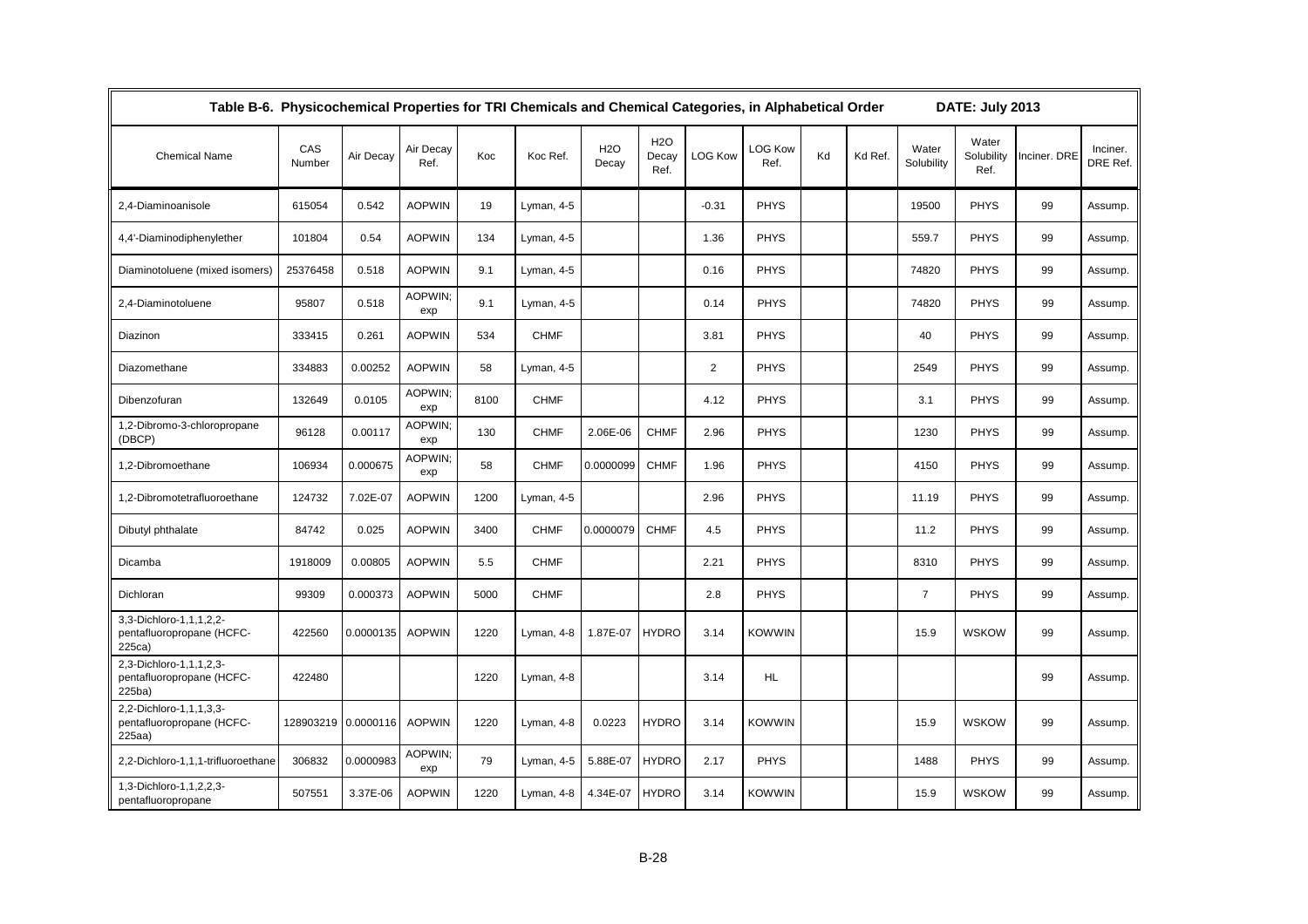| Table B-6. Physicochemical Properties for TRI Chemicals and Chemical Categories, in Alphabetical Order<br>DATE: July 2013 |               |           |                   |       |             |                     |                             |                |                        |    |         |                     |                             |              |                      |
|---------------------------------------------------------------------------------------------------------------------------|---------------|-----------|-------------------|-------|-------------|---------------------|-----------------------------|----------------|------------------------|----|---------|---------------------|-----------------------------|--------------|----------------------|
| <b>Chemical Name</b>                                                                                                      | CAS<br>Number | Air Decay | Air Decay<br>Ref. | Koc   | Koc Ref.    | <b>H2O</b><br>Decay | <b>H2O</b><br>Decay<br>Ref. | <b>LOG Kow</b> | <b>LOG Kow</b><br>Ref. | Kd | Kd Ref. | Water<br>Solubility | Water<br>Solubility<br>Ref. | Inciner. DRE | Inciner.<br>DRE Ref. |
| 1,2-Dichloro-1,1,2,3,3-<br>pentafluoropropane (HCFC-<br>225bb)                                                            | 422446        | 0.0000116 | <b>AOPWIN</b>     | 1220  | Lyman, 4-8  | 0.0223              | <b>HYDRO</b>                | 3.14           | <b>KOWWIN</b>          |    |         | 15.9                | <b>WSKOW</b>                | 99           | Assump.              |
| 1,3-Dichloro-1,1,2,3,3-<br>pentafluoropropane (HCFC-<br>225ea)                                                            | 136013791     | 4.73E-07  | <b>AOPWIN</b>     | 1220  | Lyman, 4-8  | 0.0000879 HYDRO     |                             | 3.14           | HL.                    |    |         | 15.9                | <b>WSKOW</b>                | 99           | Assump.              |
| Dichloro-1,1,2-trifluoroethane                                                                                            | 90454185      |           |                   | 361   | Lyman, 4-8  |                     |                             | 2.17           | HL.                    |    |         |                     |                             | 99           | Assump.              |
| 1,2-Dichloro-1,1,2-trifluoroethane                                                                                        | 354234        | 0.0000332 | AOPWIN;<br>exp    | 361   | Lyman, 4-8  | 0.00877             | <b>HYDRO</b>                | 2.17           | <b>PHYS</b>            |    |         | 186                 | <b>WSKOW</b>                | 99           | Assump.              |
| 1,2-Dichloro-1,1,3,3,3-<br>pentafluoropropane (HCFC-<br>225da)                                                            | 431867        |           |                   | 1220  | Lyman, 4-8  |                     |                             | 3.14           | <b>HL</b>              |    |         |                     |                             | 99           | Assump.              |
| 1,2-Dichloro-1,1-difluoroethane                                                                                           | 1649087       | 0.0000432 | AOPWIN:<br>exp    | 98    | Lyman, 4-5  | 3.38E-08            | <b>HYDRO</b>                | 2.31           | <b>PHYS</b>            |    |         | 999                 | <b>PHYS</b>                 | 99           | Assump.              |
| 1,1-Dichloro-1,2,2,3,3-<br>pentafluoropropane (HCFC-<br>225cc)                                                            | 13474889      | 8.34E-07  | <b>AOPWIN</b>     | 1220  | Lyman, 4-8  | 2.82E-06            | <b>HYDRO</b>                | 3.14           | <b>KOWWIN</b>          |    |         | 15.9                | <b>WSKOW</b>                | 99           | Assump.              |
| 1,1-Dichloro-1,2,2-trifluoroethane<br>(HCFC-123b)                                                                         | 812044        |           |                   | 361   | Lyman, 4-8  |                     |                             | 2.17           | HL                     |    |         |                     |                             | 99           | Assump.              |
| 1,1-Dichloro-1,2,3,3,3-<br>pentafluoropropane (HCFC-<br>225eb)                                                            | 111512562     | 1.54E-06  | <b>AOPWIN</b>     | 1220  | Lyman, 4-8  | 0.00219             | <b>HYDRO</b>                | 3.14           | <b>KOWWIN</b>          |    |         | 15.9                | <b>WSKOW</b>                | 99           | Assump.              |
| 1,1-Dichloro-1-fluoroethane                                                                                               | 1717006       | 0.0000189 | AOPWIN:<br>exp    | 57    | Lyman, 4-5  | 2.68E-12            | <b>HYDRO</b>                | 2.37           | <b>PHYS</b>            |    |         | 2632                | <b>PHYS</b>                 | 99           | Assump.              |
| 1,4-Dichloro-2-butene                                                                                                     | 764410        | 0.096     | <b>AOPWIN</b>     | 130   | Lyman, 4-5  | 0.009               | <b>CHMF</b>                 | 2.6            | <b>PHYS</b>            |    |         | 580                 | <b>PHYS</b>                 | 99           | Assump.              |
| Dichlorobenzene (mixed<br>isomers)                                                                                        | 25321226      | 0.00113   | <b>AOPWIN</b>     | 390   | Lyman, 4-5  |                     |                             | 3.28           | <b>PHYS</b>            |    |         | 80                  | <b>PHYS</b>                 | 99           | Assump.              |
| 1,2-Dichlorobenzene                                                                                                       | 95501         | 0.00113   | AOPWIN;<br>exp    | 290   | <b>CHMF</b> | 9E-08               | <b>CHMF</b>                 | 3.43           | <b>PHYS</b>            |    |         | 156                 | <b>PHYS</b>                 | 99           | Assump.              |
| 1,3-Dichlorobenzene                                                                                                       | 541731        | 0.00194   | AOPWIN:<br>exp    | 375   | <b>CHMF</b> | 9E-09               | <b>CHMF</b>                 | 3.53           | <b>PHYS</b>            |    |         | 125                 | <b>PHYS</b>                 | 99           | Assump.              |
| 1,4-Dichlorobenzene                                                                                                       | 106467        | 0.000864  | AOPWIN:<br>exp    | 900   | <b>CHMF</b> | 9E-08               | <b>CHMF</b>                 | 3.44           | <b>PHYS</b>            |    |         | 81.3                | <b>PHYS</b>                 | 99           | Assump.              |
| 3,3'-Dichlorobenzidine<br>dihydrochloride                                                                                 | 612839        | 0.00151   | <b>AOPWIN</b>     | 1930  | Lyman, 4-8  |                     |                             | 0.45           | <b>KOWWIN</b>          |    |         | 3590                | <b>WSKOW</b>                | 99           | Assump.              |
| 3,3'-Dichlorobenzidine sulfate                                                                                            | 64969342      | 0.107     | <b>AOPWIN</b>     | 1930  | Lyman, 4-8  |                     |                             | 3.21           | <b>KOWWIN</b>          |    |         | 22.9                | <b>WSKOW</b>                | 99           | Assump.              |
| 3,3'-Dichlorobenzidine                                                                                                    | 91941         | 0.107     | <b>AOPWIN</b>     | 47000 | <b>CHMF</b> |                     |                             | 3.51           | <b>PHYS</b>            |    |         | 3.1                 | <b>PHYS</b>                 | 99           | Assump.              |
| Dichlorobromomethane                                                                                                      | 75274         | 0.000212  | <b>AOPWIN</b>     | 53    | Lyman, 4-5  | 5.8E-07             | <b>CHMF</b>                 | $\overline{2}$ | <b>PHYS</b>            |    |         | 3032                | <b>PHYS</b>                 | 99           | Assump.              |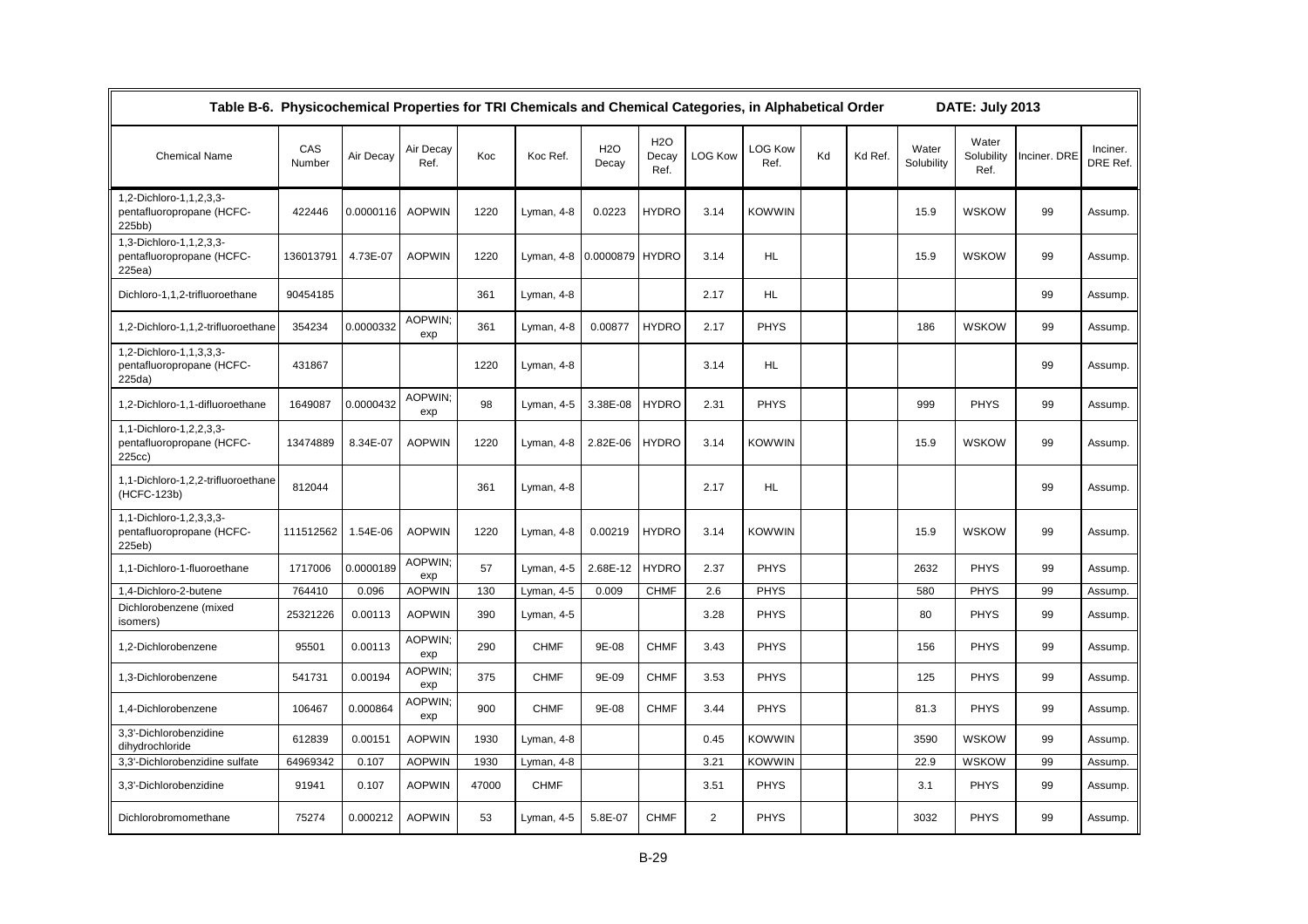|                             | Table B-6. Physicochemical Properties for TRI Chemicals and Chemical Categories, in Alphabetical Order |           |                   |                |             |                           |                                   |                |                        |    |         |                     |                             |              |                      |
|-----------------------------|--------------------------------------------------------------------------------------------------------|-----------|-------------------|----------------|-------------|---------------------------|-----------------------------------|----------------|------------------------|----|---------|---------------------|-----------------------------|--------------|----------------------|
| <b>Chemical Name</b>        | CAS<br>Number                                                                                          | Air Decay | Air Decay<br>Ref. | Koc            | Koc Ref.    | H <sub>2</sub> O<br>Decay | H <sub>2</sub> O<br>Decay<br>Ref. | <b>LOG Kow</b> | <b>LOG Kow</b><br>Ref. | Kd | Kd Ref. | Water<br>Solubility | Water<br>Solubility<br>Ref. | Inciner. DRE | Inciner.<br>DRE Ref. |
| 1,2-Dichloroethane          | 107062                                                                                                 | 0.00067   | AOPWIN:<br>exp    | 37             | <b>CHMF</b> | 1.69E-10                  | <b>HYDRO</b>                      | 1.48           | <b>PHYS</b>            |    |         | 8520                | <b>PHYS</b>                 | 99           | Assump.              |
| 1,2-Dichloroethylene        | 540590                                                                                                 | 0.00717   | AOPWIN;<br>ave    | 49             | Lyman, 4-5  |                           |                                   | 1.86           | <b>PHYS</b>            |    |         | 3500                | <b>PHYS</b>                 | 99           | Assump.              |
| Dichlorofluoromethane       | 75434                                                                                                  | 0.0000818 | AOPWIN;<br>exp    | 19             | Lyman, 4-5  | 6.49E-06                  | <b>HYDRO</b>                      | 1.55           | <b>PHYS</b>            |    |         | 18800               | <b>PHYS</b>                 | 99           | Assump.              |
| Dichloromethane             | 75092                                                                                                  | 0.000383  | AOPWIN:<br>exp    | 28             | <b>CHMF</b> | 1.2E-07                   | <b>CHMF</b>                       | 1.25           | <b>PHYS</b>            |    |         | 13000               | <b>PHYS</b>                 | 99           | Assump.              |
| Dichloropentafluoro-propane | 127564925                                                                                              |           |                   | 1220           | Lyman, 4-8  |                           |                                   | 3.14           | HL.                    |    |         |                     |                             | 99           | Assump.              |
| Dichlorophene               | 97234                                                                                                  | 0.0673    | <b>AOPWIN</b>     | 670            | Lyman, 4-5  |                           |                                   | 4.26           | <b>PHYS</b>            |    |         | 30                  | <b>PHYS</b>                 | 99           | Assump.              |
| 2,4-Dichlorophenol          | 120832                                                                                                 | 0.00286   | AOPWIN;<br>exp    | 1570           | <b>CHMF</b> |                           |                                   | 3.06           | <b>PHYS</b>            |    |         | 4500                | <b>PHYS</b>                 | 99           | Assump.              |
| 1,2-Dichloropropane         | 78875                                                                                                  | 0.00119   | <b>AOPWIN</b>     | 27             | <b>CHMF</b> | 0.000005                  | <b>CHMF</b>                       | 1.98           | <b>PHYS</b>            |    |         | 2800                | <b>PHYS</b>                 | 99           | Assump.              |
| 2,3-Dichloropropene         | 78886                                                                                                  | 0.0231    | <b>AOPWIN</b>     | 64             | Lyman, 4-5  |                           |                                   | 2.42           | <b>PHYS</b>            |    |         | 2150                | <b>PHYS</b>                 | 99           | Assump.              |
| 1,3-Dichloropropylene       | 542756                                                                                                 | 0.0269    | AOPWIN;<br>ave    | 110            | <b>CHMF</b> |                           |                                   | 2.29           | <b>PHYS</b>            |    |         | 2800                | <b>PHYS</b>                 | 99           | Assump.              |
| Dichlorotrifluoroethane     | 34077877                                                                                               |           |                   | 361            | Lyman, 4-8  |                           |                                   | 2.17           | <b>HL</b>              |    |         |                     |                             | 99           | Assump.              |
| Dichlorvos                  | 62737                                                                                                  | 0.0254    | <b>AOPWIN</b>     | 47             | <b>CHMF</b> | 0.0027                    | <b>CHMF</b>                       | 1.47           | <b>PHYS</b>            |    |         | 8000                | <b>PHYS</b>                 | 99           | Assump.              |
| Diclofop methyl             | 51338273                                                                                               | 0.0716    | <b>AOPWIN</b>     | 4900           | Lyman, 4-5  | 0.0000456 HYDRO           |                                   | 4.62           | <b>PHYS</b>            |    |         | 0.8                 | <b>PHYS</b>                 | 99           | Assump.              |
| Dicofol                     | 115322                                                                                                 | 0.00925   | <b>AOPWIN</b>     | 4900           | Lyman, 4-5  |                           |                                   | 5.02           | <b>PHYS</b>            |    |         | 0.8                 | <b>PHYS</b>                 | 99           | Assump.              |
| Dicyclopentadiene           | 77736                                                                                                  | 0.326     | <b>AOPWIN</b>     | 720            | Lyman, 4-5  |                           |                                   | 3.16           | <b>PHYS</b>            |    |         | 26.47               | <b>PHYS</b>                 | 99           | Assump.              |
| Diepoxybutane               | 1464535                                                                                                | 0.00269   | <b>AOPWIN</b>     | $\overline{2}$ | Lyman, 4-5  | 7.4E-07                   | <b>HYDRO</b>                      | $-0.28$        | <b>PHYS</b>            |    |         | 1000000             | <b>PHYS</b>                 | 99           | Assump.              |
| Diethanolamine              | 111422                                                                                                 | 0.25      | <b>AOPWIN</b>     | $\overline{2}$ | Lyman, 4-5  |                           |                                   | $-1.43$        | <b>PHYS</b>            |    |         | 1000000             | <b>PHYS</b>                 | 99           | Assump.              |
| Diethatyl ethyl             | 38727558                                                                                               | 0.0641    | <b>AOPWIN</b>     | 338            | Lyman, 4-5  | 0.000207                  | <b>HYDRO</b>                      | 3.6            | <b>PHYS</b>            |    |         | 105                 | <b>PHYS</b>                 | 99           | Assump.              |
| Diethyl sulfate             | 64675                                                                                                  | 0.00486   | AOPWIN;<br>exp    | 34             | <b>CHMF</b> |                           |                                   | 1.14           | <b>PHYS</b>            |    |         | 7000                | <b>PHYS</b>                 | 99           | Assump.              |
| Diflubenzuron               | 35367385                                                                                               | 0.0439    | <b>AOPWIN</b>     | 6760           | <b>CHMF</b> |                           |                                   | 3.88           | <b>PHYS</b>            |    |         | 0.08                | <b>PHYS</b>                 | 99           | Assump.              |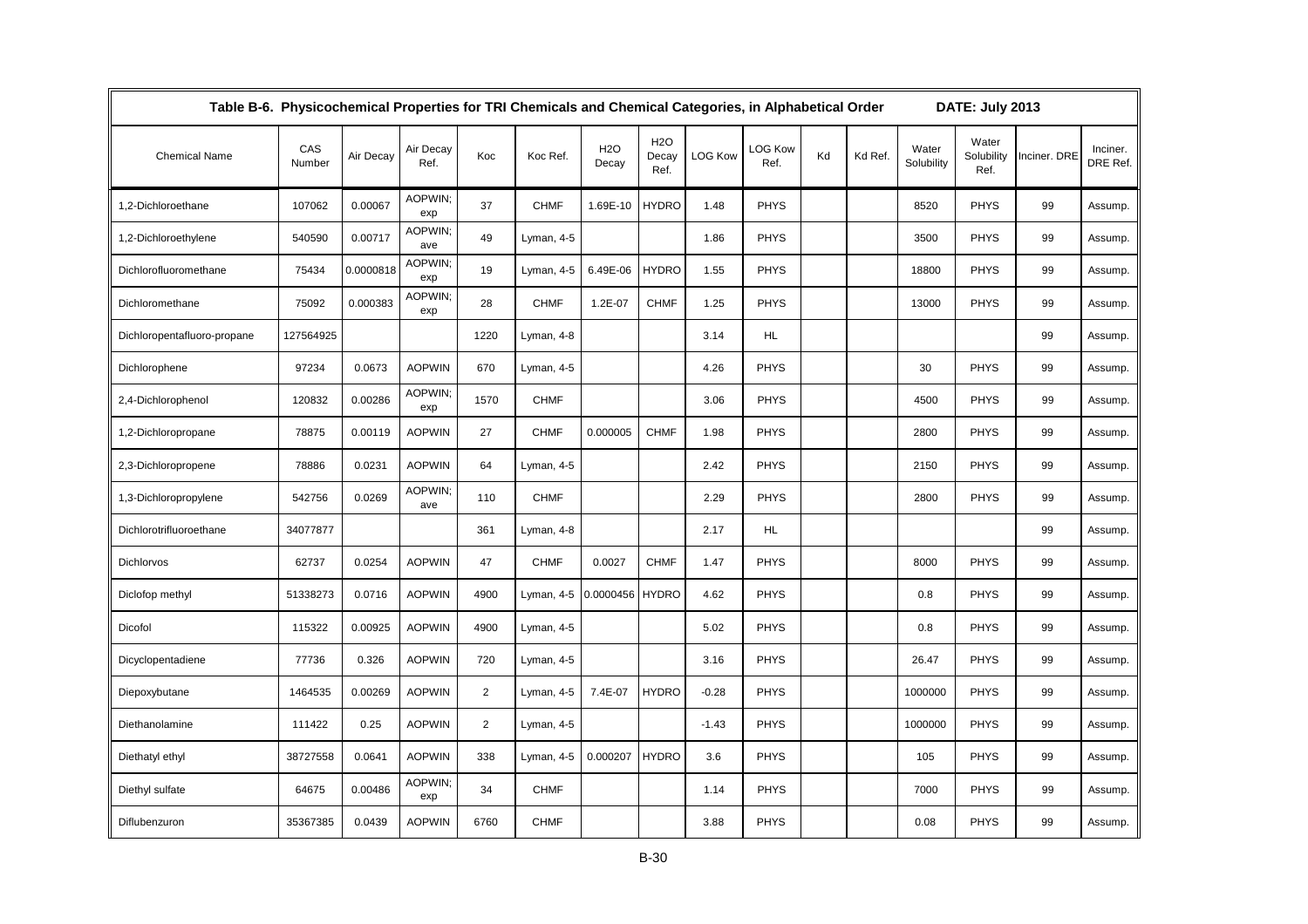| Table B-6. Physicochemical Properties for TRI Chemicals and Chemical Categories, in Alphabetical Order |               |           |                   |                |             |                           |                                   |                |                        |    |         |                     | DATE: July 2013             |              |                      |
|--------------------------------------------------------------------------------------------------------|---------------|-----------|-------------------|----------------|-------------|---------------------------|-----------------------------------|----------------|------------------------|----|---------|---------------------|-----------------------------|--------------|----------------------|
| <b>Chemical Name</b>                                                                                   | CAS<br>Number | Air Decay | Air Decay<br>Ref. | Koc            | Koc Ref.    | H <sub>2</sub> O<br>Decay | H <sub>2</sub> O<br>Decay<br>Ref. | <b>LOG Kow</b> | <b>LOG Kow</b><br>Ref. | Kd | Kd Ref. | Water<br>Solubility | Water<br>Solubility<br>Ref. | Inciner. DRE | Inciner.<br>DRE Ref. |
| Diglycidyl resorcinol ether                                                                            | 101906        | 0.581     | <b>AOPWIN</b>     | 111            | Lyman, 4-8  | 6.33E-07                  | <b>HYDRO</b>                      | 1.23           | <b>PHYS</b>            |    |         | 2960                | <b>WSKOW</b>                | 99           | Assump.              |
| Dihydrosafrole                                                                                         | 94586         | 0.139     | <b>AOPWIN</b>     | 470            | Lyman, 4-5  |                           |                                   | 3.58           | <b>PHYS</b>            |    |         | 56.87               | <b>PHYS</b>                 | 99           | Assump.              |
| Diisocyanates                                                                                          | N120          |           |                   |                |             |                           |                                   |                |                        |    |         |                     |                             |              |                      |
| Dimethipin                                                                                             | 55290647      | 0.346     | <b>AOPWIN</b>     | 42             | Lyman, 4-5  |                           |                                   | $-0.17$        | <b>PHYS</b>            |    |         | 4600                | <b>PHYS</b>                 | 99           | Assump.              |
| Dimethoate                                                                                             | 60515         | 0.214     | <b>AOPWIN</b>     | 11             | <b>CHMF</b> | 0.0000756                 | <b>CHMF</b>                       | 0.78           | <b>PHYS</b>            |    |         | 25000               | <b>PHYS</b>                 | 99           | Assump.              |
| 3,3'-Dimethoxybenzidine<br>dihydrochloride                                                             | 20325400      | 0.364     | <b>AOPWIN</b>     | 93             | Lyman, 4-8  |                           |                                   | 2.08           | <b>KOWWIN</b>          |    |         | 724                 | <b>WSKOW</b>                | 99           | Assump.              |
| 3,3'-Dimethoxybenzidine<br>hydrochloride                                                               | 111984099     |           |                   |                |             |                           |                                   |                |                        |    |         |                     |                             | 99           | Assump.              |
| 3,3'-Dimethoxybenzidine                                                                                | 119904        | 0.364     | <b>AOPWIN</b>     | 460            | Lyman, 4-5  |                           |                                   | 1.81           | <b>PHYS</b>            |    |         | 60                  | <b>PHYS</b>                 | 99           | Assump.              |
| Dimethyl chlorothiophosphate                                                                           | 2524030       | 0.16      | AOPWIN;<br>exp    | 43             | Lyman, 4-5  |                           |                                   | 1.39           | <b>PHYS</b>            |    |         | 4400                | <b>PHYS</b>                 | 99           | Assump.              |
| 1,1-Dimethyl hydrazine                                                                                 | 57147         | 0.00683   | <b>AOPWIN</b>     | $\overline{2}$ | Lyman, 4-5  |                           |                                   | $-1.19$        | <b>PHYS</b>            |    |         | 1000000             | <b>PHYS</b>                 | 99           | Assump.              |
| Dimethyl phthalate                                                                                     | 131113        | 0.00155   | <b>AOPWIN</b>     | 40             | <b>CHMF</b> | 0.0000288 HYDRO           |                                   | 1.6            | <b>PHYS</b>            |    |         | 4000                | <b>PHYS</b>                 | 99           | Assump.              |
| Dimethyl sulfate                                                                                       | 77781         | 0.000514  | <b>AOPWIN</b>     | 16             | <b>CHMF</b> | 0.6                       | <b>CHMF</b>                       | 0.16           | <b>PHYS</b>            |    |         | 28000               | <b>PHYS</b>                 | 99           | Assump.              |
| Dimethylamine                                                                                          | 124403        | 0.177     | AOPWIN;<br>exp    | 435            | <b>CHMF</b> |                           |                                   | $-0.38$        | <b>PHYS</b>            |    |         | 1630000             | <b>PHYS</b>                 | 99           | Assump.              |
| Dimethylamine dicamba                                                                                  | 2300665       | 0.0199    | <b>AOPWIN</b>     | 2.6            | Lyman, 4-5  | 0.00331                   | <b>HYDRO</b>                      | 1.13           | <b>KOWWIN</b>          |    |         | 720000              | <b>HL</b>                   | 99           | Assump.              |
| 4-Dimethyl-aminoazobenzene                                                                             | 60117         | 0.405     | <b>AOPWIN</b>     | 9800           | Lyman, 4-5  |                           |                                   | 4.58           | <b>PHYS</b>            |    |         | 0.23                | <b>PHYS</b>                 | 99           | Assump.              |
| N,N-Dimethylaniline                                                                                    | 121697        | 0.4       | AOPWIN:<br>exp    | 80             | <b>CHMF</b> |                           |                                   | 2.31           | <b>PHYS</b>            |    |         | 1450                | <b>PHYS</b>                 | 99           | Assump.              |
| 3,3'-Dimethylbenzidine<br>dihydrochloride                                                              | 612828        | 0.51      | <b>AOPWIN</b>     | 1050           | Lyman, 4-8  |                           |                                   | 3.02           | <b>KOWWIN</b>          |    |         | 379                 | <b>WSKOW</b>                | 99           | Assump.              |
| 3,3'-Dimethylbenzidine<br>dihydrofluoride                                                              | 41766750      |           |                   | 447            | Lyman, 4-8  |                           |                                   | 2.34           | HL.                    |    |         |                     |                             | 99           | Assump.              |
| 3,3'-Dimethylbenzidine                                                                                 | 119937        | 0.51      | <b>AOPWIN</b>     | 85             | Lyman, 4-5  |                           |                                   | 2.34           | <b>PHYS</b>            |    |         | 1300                | <b>PHYS</b>                 | 99           | Assump.              |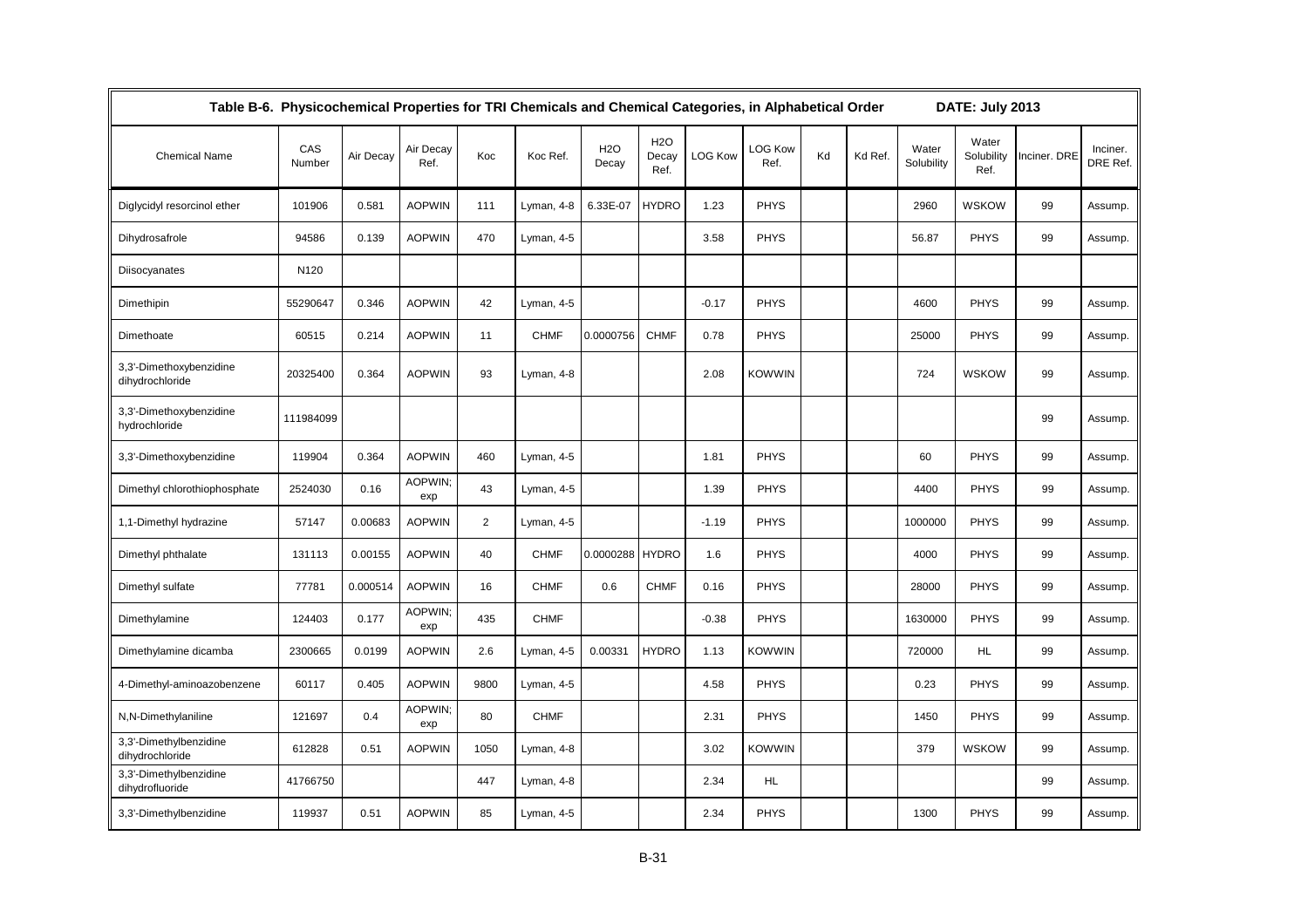| Table B-6. Physicochemical Properties for TRI Chemicals and Chemical Categories, in Alphabetical Order |                  |           |                   |                |             |                     |                                   |                |                        |    |         |                     | DATE: July 2013             |              |                      |
|--------------------------------------------------------------------------------------------------------|------------------|-----------|-------------------|----------------|-------------|---------------------|-----------------------------------|----------------|------------------------|----|---------|---------------------|-----------------------------|--------------|----------------------|
| <b>Chemical Name</b>                                                                                   | CAS<br>Number    | Air Decay | Air Decay<br>Ref. | Koc            | Koc Ref.    | <b>H2O</b><br>Decay | H <sub>2</sub> O<br>Decay<br>Ref. | <b>LOG Kow</b> | <b>LOG Kow</b><br>Ref. | Kd | Kd Ref. | Water<br>Solubility | Water<br>Solubility<br>Ref. | Inciner. DRE | Inciner.<br>DRE Ref. |
| Dimethylcarbamyl chloride                                                                              | 79447            | 0.0435    | <b>AOPWIN</b>     |                | Fast Hyd    | 4.2                 | <b>HYDRO</b>                      | $-0.72$        | <b>PHYS</b>            |    |         | 458500              | <b>PHYS</b>                 | 99           | Assump.              |
| N,N-Dimethylformamide                                                                                  | 68122            | 0.0474    | <b>AOPWIN</b>     | $\overline{2}$ | Lyman, 4-5  |                     |                                   | $-1.01$        | <b>PHYS</b>            |    |         | 1000000             | <b>PHYS</b>                 | 99           | Assump.              |
| 2,4-Dimethylphenol                                                                                     | 105679           | 0.193     | AOPWIN:<br>exp    | 31             | Lyman, 4-5  |                     |                                   | 2.3            | <b>PHYS</b>            |    |         | 7870                | <b>PHYS</b>                 | 99           | Assump.              |
| m-Dinitrobenzene                                                                                       | 99650            | 0.0000824 | <b>AOPWIN</b>     | 138            | Lyman, 4-5  |                     |                                   | 1.49           | <b>PHYS</b>            |    |         | 533                 | <b>PHYS</b>                 | 99           | Assump.              |
| o-Dinitrobenzene                                                                                       | 528290           | 0.0000575 | <b>AOPWIN</b>     | 296            | Lyman, 4-5  |                     |                                   | 1.69           | <b>PHYS</b>            |    |         | 133                 | <b>PHYS</b>                 | 99           | Assump.              |
| p-Dinitrobenzene                                                                                       | 100254           | 0.0000575 | <b>AOPWIN</b>     | 430            | Lyman, 4-5  |                     |                                   | 1.46           | <b>PHYS</b>            |    |         | 69                  | <b>PHYS</b>                 | 99           | Assump.              |
| Dinitrobutyl phenol (Dinoseb)                                                                          | 88857            | 0.0109    | <b>AOPWIN</b>     | 124            | <b>CHMF</b> |                     |                                   | 3.56           | <b>PHYS</b>            |    |         | 52                  | <b>PHYS</b>                 | 99           | Assump.              |
| 4,6-Dinitro-o-cresol                                                                                   | 534521           | 0.000818  | <b>AOPWIN</b>     | 257            | <b>CHMF</b> |                     |                                   | 2.12           | <b>PHYS</b>            |    |         | 198                 | <b>PHYS</b>                 | 99           | Assump.              |
| 2,4-Dinitrophenol                                                                                      | 51285            | 0.00178   | <b>AOPWIN</b>     |                | lon         |                     |                                   | 1.67           | <b>PHYS</b>            |    |         | 2790                | <b>PHYS</b>                 | 99           | Assump.              |
| Dinitrotoluene (mixed isomers)                                                                         | 25321146         | 0.000517  | <b>AOPWIN</b>     | 200            | Lyman, 4-5  |                     |                                   | 2.18           | <b>PHYS</b>            |    |         | 270                 | <b>PHYS</b>                 | 99           | Assump.              |
| 2,4-Dinitrotoluene                                                                                     | 121142           | 0.000582  | <b>AOPWIN</b>     | 200            | Lyman, 4-5  |                     |                                   | 1.98           | <b>PHYS</b>            |    |         | 270                 | <b>PHYS</b>                 | 99           | Assump.              |
| 2,6-Dinitrotoluene                                                                                     | 606202           | 0.000582  | <b>AOPWIN</b>     | 100            | <b>CHMF</b> |                     |                                   | 2.1            | <b>PHYS</b>            |    |         | 182                 | <b>PHYS</b>                 | 99           | Assump.              |
| Dinocap                                                                                                | 39300453         | 0.0831    | AOPWIN:<br>ave    | 2000           | Lyman, 4-5  | 0.0000223           | <b>HYDRO</b>                      | 5.98           | <b>PHYS</b>            |    |         | $\overline{4}$      | <b>PHYS</b>                 | 99           | Assump.              |
| Dioxane                                                                                                | 123911           | 0.0294    | AOPWIN;<br>exp    | $\overline{2}$ | Lyman, 4-5  |                     |                                   | $-0.27$        | <b>PHYS</b>            |    |         | 1000000             | <b>PHYS</b>                 | 99           | Assump.              |
| Dioxin and dioxin-like<br>compounds                                                                    | N <sub>150</sub> | 0.00203   | <b>AOPWIN</b>     |                |             |                     |                                   |                |                        |    |         | 0.0002              | <b>PHYS</b>                 | 99.9999      | by law               |
| Diphenamid                                                                                             | 957517           | 0.0724    | <b>AOPWIN</b>     | 210            | Lyman, 4-5  |                     |                                   | 2.17           | <b>PHYS</b>            |    |         | 260                 | <b>PHYS</b>                 | 99           | Assump.              |
| Diphenylamine                                                                                          | 122394           | 0.525     | AOPWIN;<br>exp    | 600            | <b>CHMF</b> |                     |                                   | 3.5            | <b>PHYS</b>            |    |         | 53                  | <b>PHYS</b>                 | 99           | Assump.              |
| 1,2-Diphenylhydrazine                                                                                  | 122667           | 0.23      | <b>AOPWIN</b>     | 224            | Lyman, 4-5  |                     |                                   | 2.94           | <b>PHYS</b>            |    |         | 221                 | <b>PHYS</b>                 | 99           | Assump.              |
| Dipotassium endothall                                                                                  | 2164070          | 0.0772    | <b>AOPWIN</b>     | 330            | Lyman, 4-5  |                     |                                   | 1.89           | <b>KOWWIN</b>          |    |         | 110                 | HL.                         | 99           | Assump.              |
| Dipropyl isocinchomeronate                                                                             | 136458           | 0.0171    | <b>AOPWIN</b>     | 822            | Lyman, 4-5  | 0.0000231 HYDRO     |                                   | 3.57           | <b>PHYS</b>            |    |         | 20.8                | <b>PHYS</b>                 | 99           | Assump.              |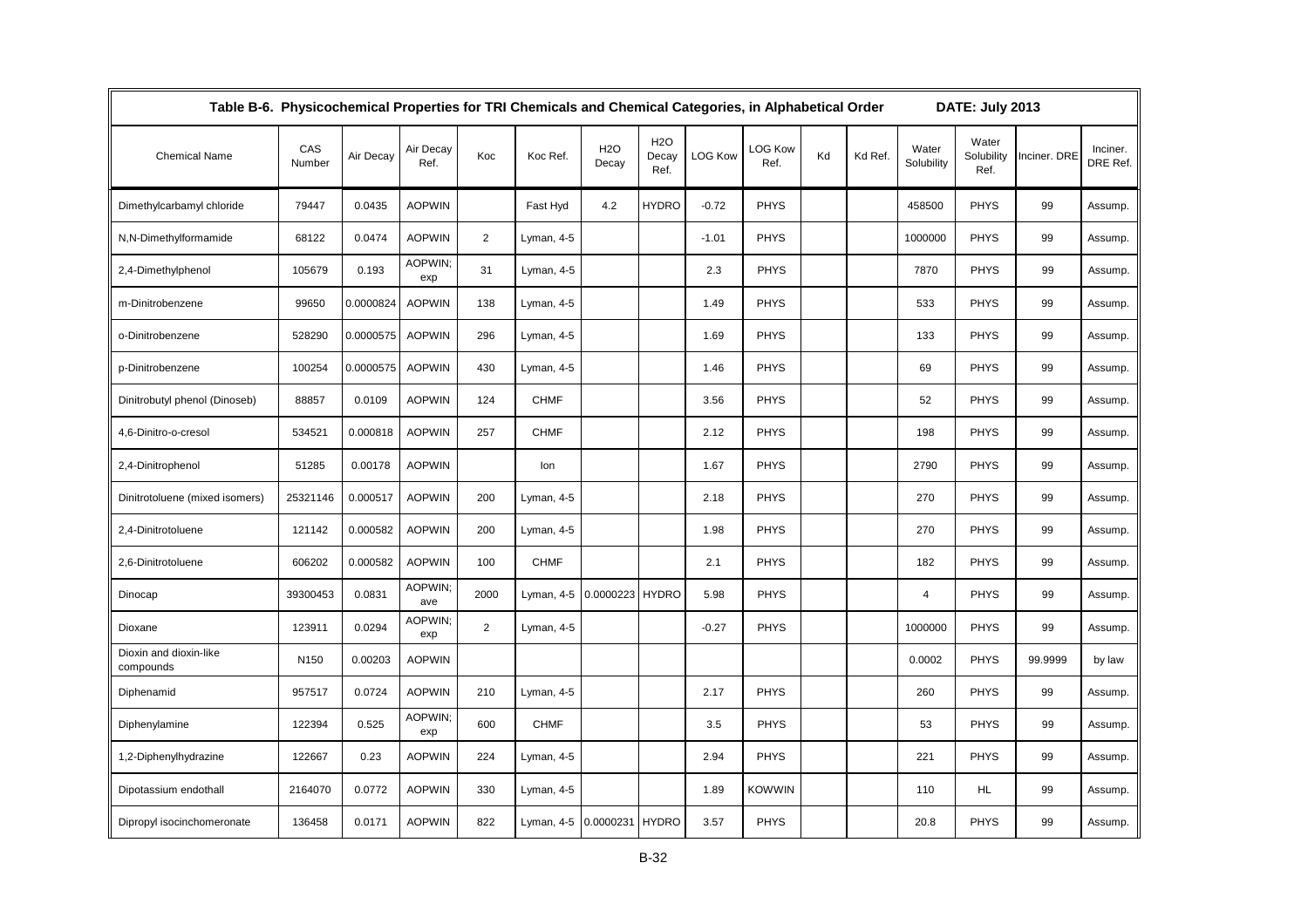| Table B-6. Physicochemical Properties for TRI Chemicals and Chemical Categories, in Alphabetical Order |               |           |                   |                |                    |                     |                      |                |                        |    |         |                     | DATE: July 2013             |              |                      |
|--------------------------------------------------------------------------------------------------------|---------------|-----------|-------------------|----------------|--------------------|---------------------|----------------------|----------------|------------------------|----|---------|---------------------|-----------------------------|--------------|----------------------|
| <b>Chemical Name</b>                                                                                   | CAS<br>Number | Air Decay | Air Decay<br>Ref. | Koc            | Koc Ref.           | <b>H2O</b><br>Decay | H2O<br>Decay<br>Ref. | <b>LOG Kow</b> | <b>LOG Kow</b><br>Ref. | Kd | Kd Ref. | Water<br>Solubility | Water<br>Solubility<br>Ref. | Inciner. DRE | Inciner.<br>DRE Ref. |
| Disodium cyanodithio-<br>imidocarbonate                                                                | 138932        | 0.0878    | <b>AOPWIN</b>     | 35             | Lyman, 4-8         |                     |                      | 0.31           | <b>KOWWIN</b>          |    |         | 2740                | <b>WSKOW</b>                | 99           | Assump.              |
| 2,4-Dithiobiuret                                                                                       | 541537        | 0.284     | <b>AOPWIN</b>     | 57             | Lyman, 4-5         | 0.0071              | <b>CHMF</b>          | $-1.52$        | <b>PHYS</b>            |    |         | 2700                | <b>PHYS</b>                 | 99           | Assump.              |
| Diuron                                                                                                 | 330541        | 0.0294    | <b>AOPWIN</b>     | 350            | <b>CHMF</b>        |                     |                      | 2.68           | <b>PHYS</b>            |    |         | 42                  | <b>PHYS</b>                 | 99           | Assump.              |
| Dodine                                                                                                 | 2439103       | 0.294     | <b>AOPWIN</b>     | 130            | Lyman, 4-5         | 0.00177             | <b>HYDRO</b>         | $-0.88$        | <b>PHYS</b>            |    |         | 630                 | <b>PHYS</b>                 | 99           | Assump.              |
| 2,4-DP (Dichlorprop)                                                                                   | 120365        | 0.0308    | <b>AOPWIN</b>     | 170            | Lyman, 4-5         |                     |                      | 3.43           | <b>PHYS</b>            |    |         | 350                 | <b>PHYS</b>                 | 99           | Assump.              |
| D-trans-allethrin (D-trans-<br>chrysanthemic acid of D-<br>allethrone)                                 | 28057489      |           |                   | 9490           | Lyman, 4-8         |                     |                      | 4.78           | HL.                    |    |         |                     |                             | 99           | Assump.              |
| Epichlorohydrin                                                                                        | 106898        | 0.00119   | AOPWIN:<br>exp    | 10             | <b>CHMF</b>        | 0.0035              | <b>CHMF</b>          | 0.45           | <b>PHYS</b>            |    |         | 65900               | <b>PHYS</b>                 | 99           | Assump.              |
| Ethoprop                                                                                               | 13194484      | 0.187     | <b>AOPWIN</b>     | 110            | Lyman, 4-5         |                     |                      | 3.59           | <b>PHYS</b>            |    |         | 750                 | <b>PHYS</b>                 | 99           | Assump.              |
| 2-Ethoxyethanol                                                                                        | 110805        | 0.0416    | <b>AOPWIN</b>     | $\overline{2}$ | Lyman, 4-5         |                     |                      | $-0.32$        | <b>PHYS</b>            |    |         | 1000000             | <b>PHYS</b>                 | 99           | Assump.              |
| Ethyl acrylate                                                                                         | 140885        | 0.0432    | AOPWIN:<br>exp    | 22             | <b>CHMF</b>        | 0.000023            | <b>CHMF</b>          | 1.32           | <b>PHYS</b>            |    |         | 15000               | <b>PHYS</b>                 | 99           | Assump.              |
| Ethyl chloroformate                                                                                    | 541413        | 0.00449   | <b>AOPWIN</b>     | 15             | Lyman, 4-5         |                     |                      | 0.63           | <b>PHYS</b>            |    |         | 32060               | <b>PHYS</b>                 | 99           | Assump.              |
| Ethyl dipropylthiocarbamate                                                                            | 759944        | 0.086     | AOPWIN:<br>exp    | 200            | <b>CHMF</b>        |                     |                      | 3.21           | <b>PHYS</b>            |    |         | 375                 | <b>PHYS</b>                 | 99           | Assump.              |
| 2,4-D 2-ethyl-4-methylpentyl<br>ester                                                                  | 53404378      |           |                   | 24900          | Lyman, 4-5         |                     |                      | 5.55           | HL.                    |    |         |                     |                             | 99           | Assump.              |
| Ethylbenzene                                                                                           | 100414        | 0.0192    | AOPWIN:<br>exp    | 190            | <b>CHMF</b>        |                     |                      | 3.15           | <b>PHYS</b>            |    |         | 169                 | <b>PHYS</b>                 | 99           | Assump.              |
| Ethylene                                                                                               | 74851         | 0.023     | AOPWIN;<br>exp    | 299            | Lyman, 4-5         |                     |                      | 1.13           | <b>PHYS</b>            |    |         | 131                 | <b>PHYS</b>                 | 99           | Assump.              |
| Ethylene glycol                                                                                        | 107211        | 0.0208    | AOPWIN;<br>exp    | $\overline{2}$ | Lyman, 4-5         |                     |                      | $-1.36$        | <b>PHYS</b>            |    |         | 1000000             | <b>PHYS</b>                 | 99           | Assump.              |
| Ethylene oxide                                                                                         | 75218         | 0.000205  | AOPWIN;<br>exp    | $\overline{2}$ | Lyman, 4-5         | 0.0025              | <b>CHMF</b>          | $-0.3$         | <b>PHYS</b>            |    |         | 1000000             | <b>PHYS</b>                 | 99           | Assump.              |
| Ethylene thiourea                                                                                      | 96457         | 0.386     | <b>AOPWIN</b>     | 19             | Lyman, 4-5         | $\pmb{0}$           | <b>CHMF</b>          | $-0.66$        | <b>PHYS</b>            |    |         | 20000               | <b>PHYS</b>                 | 99           | Assump.              |
| Ethylenebisdithiocarbamic acid,<br>salts and esters (EBDCs)                                            | N171          | 0.971     | AOPWIN;<br>met    | 22             | Lyman, 4-5;<br>met |                     |                      | 0.3            | PHYS; met              |    |         | 14530               | PHYS; met                   | 99           | Assump.;<br>met      |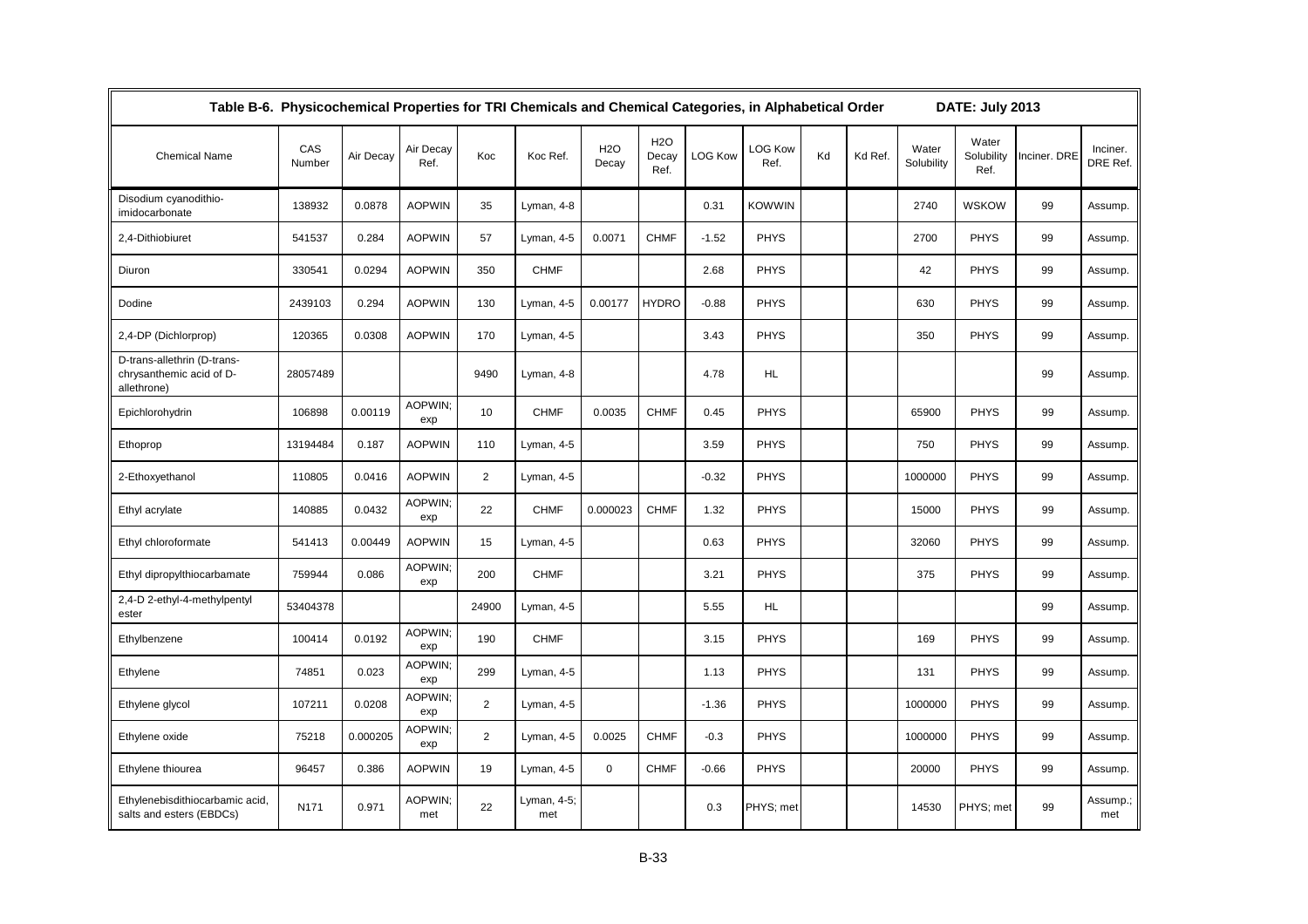|                                                       | Table B-6. Physicochemical Properties for TRI Chemicals and Chemical Categories, in Alphabetical Order |           |                   |                |              |                     |                                   |                |                        |    |         |                     |                             | DATE: July 2013 |                      |
|-------------------------------------------------------|--------------------------------------------------------------------------------------------------------|-----------|-------------------|----------------|--------------|---------------------|-----------------------------------|----------------|------------------------|----|---------|---------------------|-----------------------------|-----------------|----------------------|
| <b>Chemical Name</b>                                  | CAS<br>Number                                                                                          | Air Decay | Air Decay<br>Ref. | Koc            | Koc Ref.     | <b>H2O</b><br>Decay | H <sub>2</sub> O<br>Decay<br>Ref. | <b>LOG Kow</b> | <b>LOG Kow</b><br>Ref. | Kd | Kd Ref. | Water<br>Solubility | Water<br>Solubility<br>Ref. | Inciner. DRE    | Inciner.<br>DRE Ref. |
| Ethyleneimine (Aziridine)                             | 151564                                                                                                 | 0.0165    | AOPWIN:<br>exp    | $\overline{2}$ | Lyman, 4-5   | 0.000188            | <b>CHMF</b>                       | $-0.28$        | <b>PHYS</b>            |    |         | 1000000             | <b>PHYS</b>                 | 99              | Assump.              |
| 2,4-D 2-ethylhexyl ester                              | 1928434                                                                                                | 0.0392    | <b>AOPWIN</b>     | 61400          | Lyman, 4-8   | 0.000825            | <b>HYDRO</b>                      | 6.27           | <b>KOWWIN</b>          |    |         | 0.0347              | <b>WSKOW</b>                | 99              | Assump.              |
| Ethylidene dichloride                                 | 75343                                                                                                  | 0.00074   | AOPWIN;<br>exp    | 40             | <b>CHMF</b>  | $3.3E-13$           | <b>HYDRO</b>                      | 1.79           | <b>PHYS</b>            |    |         | 5060                | <b>PHYS</b>                 | 99              | Assump.              |
| Famphur                                               | 52857                                                                                                  | 0.167     | <b>AOPWIN</b>     | 332            | Lyman, 4-5   | 0.00025             | <b>CHMF</b>                       | 2.23           | <b>PHYS</b>            |    |         | 108.5               | <b>PHYS</b>                 | 99              | Assump.              |
| Fenarimol                                             | 60168889                                                                                               | 0.0107    | <b>AOPWIN</b>     | 1000           | Lyman, 4-5   |                     |                                   | 3.6            | <b>PHYS</b>            |    |         | 14                  | <b>PHYS</b>                 | 99              | Assump.              |
| Fenbutatin oxide (Vendex)                             | 13356086                                                                                               | 1.64      | <b>AOPWIN</b>     | 48000          | Lyman, 4-5   |                     |                                   | 5.2            | <b>PHYS</b>            |    |         | 0.0127              | <b>PHYS</b>                 |                 |                      |
| Fenoxaprop ethyl                                      | 66441234                                                                                               | 0.0904    | <b>AOPWIN</b>     | 4600           | Lyman, 4-5   | 0.0000431           | <b>HYDRO</b>                      | 4.95           | <b>PHYS</b>            |    |         | 0.9                 | <b>PHYS</b>                 | 99              | Assump.              |
| Fenoxycarb                                            | 72490018                                                                                               | 0.176     | <b>AOPWIN</b>     | 1600           | Lyman, 4-5   | 6.33E-09            | <b>HYDRO</b>                      | 4.3            | <b>PHYS</b>            |    |         | 6                   | <b>PHYS</b>                 | 99              | Assump.              |
| Fenpropathrin                                         | 39515418                                                                                               | 0.0483    | <b>AOPWIN</b>     | 8000           | Lyman, 4-5   | 2.21E-06            | <b>HYDRO</b>                      | 5.7            | <b>PHYS</b>            |    |         | 0.33                | <b>PHYS</b>                 | 99              | Assump.              |
| Fenthion                                              | 55389                                                                                                  | 0.192     | <b>AOPWIN</b>     | 1400           | Lyman, 4-5   | 0.000251            | <b>HYDRO</b>                      | 4.09           | <b>PHYS</b>            |    |         | 7.5                 | <b>PHYS</b>                 | 99              | Assump.              |
| Fenvalerate                                           | 51630581                                                                                               | 0.0602    | <b>AOPWIN</b>     | 34000          | Lyman, 4-5   | 1.65E-06            | <b>HYDRO</b>                      | 6.2            | <b>PHYS</b>            |    |         | 0.024               | <b>PHYS</b>                 | 99              | Assump.              |
| Ferbam (Tris(dimethylcarba-<br>modithioato-S,S')iron) | 14484641                                                                                               | 0.555     | <b>AOPWIN</b>     | 300            | Lyman, 4-5   |                     |                                   | $-1.6$         | <b>PHYS</b>            |    |         | 130                 | <b>PHYS</b>                 | 99              | Assump.              |
| Fluazifop butyl                                       | 69806504                                                                                               | 0.0813    | <b>AOPWIN</b>     | 4400           | Lyman, 4-5   | 0.0000366 HYDRO     |                                   | 4.5            | <b>PHYS</b>            |    |         | $\mathbf{1}$        | <b>PHYS</b>                 | 99              | Assump.              |
| Fluometuron                                           | 2164172                                                                                                | 0.0205    | <b>AOPWIN</b>     | 175            | <b>CHMF</b>  |                     |                                   | 2.42           | <b>PHYS</b>            |    |         | 110                 | <b>PHYS</b>                 | 99              | Assump.              |
| Fluorine                                              | 7782414                                                                                                |           |                   | 14             | <b>PCKOC</b> |                     |                                   | 0.22           | <b>PHYS</b>            |    |         | 1.69                | <b>PHYS</b>                 |                 |                      |
| Fluorouracil (5-fluorouracil)                         | 51218                                                                                                  | 0.0157    | <b>AOPWIN</b>     | 26             | Lyman, 4-5   |                     |                                   | $-0.89$        | <b>PHYS</b>            |    |         | 11100               | <b>PHYS</b>                 | 99              | Assump.              |
| Fluvalinate                                           | 69409945                                                                                               | 0.0791    | <b>AOPWIN</b>     | 80000          | Lyman, 4-5   | 5.97E-09            | <b>HYDRO</b>                      | 6.81           | <b>PHYS</b>            |    |         | 0.005               | <b>PHYS</b>                 | 99              | Assump.              |
| Folpet                                                | 133073                                                                                                 | 0.0425    | <b>AOPWIN</b>     | 1860           | <b>CHMF</b>  |                     |                                   | 2.85           | <b>PHYS</b>            |    |         | $\overline{1}$      | <b>PHYS</b>                 | 99              | Assump.              |
| Fomesafen                                             | 72178020                                                                                               | 0.00434   | <b>AOPWIN</b>     | 510            | Lyman, 4-5   |                     |                                   | 2.9            | <b>PHYS</b>            |    |         | 50                  | <b>PHYS</b>                 | 99              | Assump.              |
| Formaldehyde                                          | 50000                                                                                                  | 0.0253    | AOPWIN;<br>exp    | 3.6            | Lyman, 4-5   |                     |                                   | 0.35           | <b>PHYS</b>            |    |         | 400000              | <b>PHYS</b>                 | 99              | Assump.              |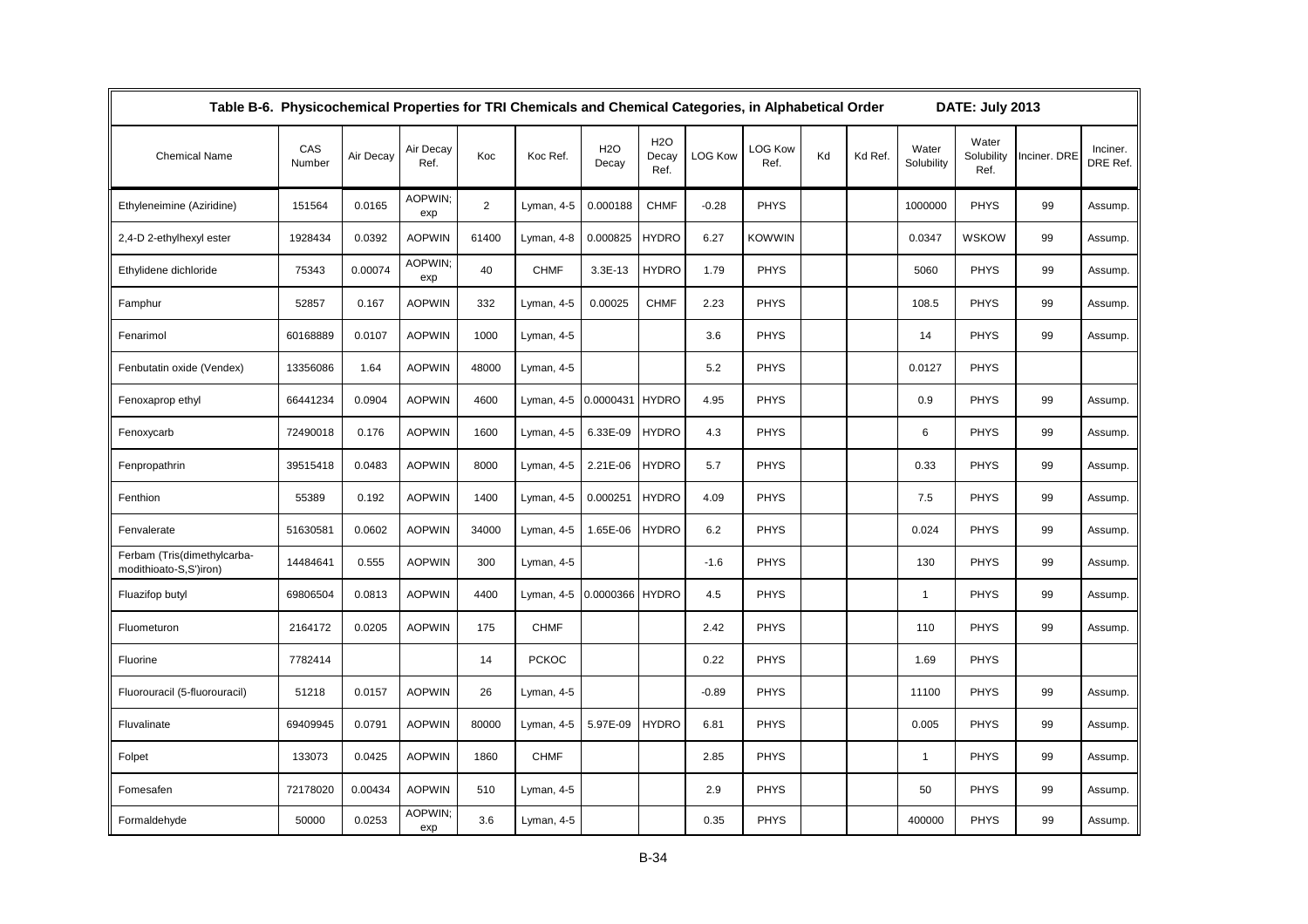| Table B-6. Physicochemical Properties for TRI Chemicals and Chemical Categories, in Alphabetical Order |               |           |                   |                |                        |                     |                                   |                |                        |    |         |                     | DATE: July 2013             |              |                      |
|--------------------------------------------------------------------------------------------------------|---------------|-----------|-------------------|----------------|------------------------|---------------------|-----------------------------------|----------------|------------------------|----|---------|---------------------|-----------------------------|--------------|----------------------|
| <b>Chemical Name</b>                                                                                   | CAS<br>Number | Air Decay | Air Decay<br>Ref. | Koc            | Koc Ref.               | <b>H2O</b><br>Decay | H <sub>2</sub> O<br>Decay<br>Ref. | <b>LOG Kow</b> | <b>LOG Kow</b><br>Ref. | Kd | Kd Ref. | Water<br>Solubility | Water<br>Solubility<br>Ref. | Inciner. DRE | Inciner.<br>DRE Ref. |
| Formic acid                                                                                            | 64186         | 0.00122   | AOPWIN:<br>exp    |                | lon                    |                     |                                   | $-0.54$        | <b>PHYS</b>            |    |         | 1000000             | <b>PHYS</b>                 | 99           | Assump.              |
| Freon 113                                                                                              | 76131         | 0.000001  | <b>AOPWIN</b>     | 260            | Lyman, 4-5             |                     |                                   | 3.16           | <b>PHYS</b>            |    |         | 170                 | <b>PHYS</b>                 | 99           | Assump.              |
| Furan                                                                                                  | 110009        |           |                   |                |                        |                     |                                   | 1.32           | Reaxys                 |    |         | 1000                | <b>PHYS</b>                 | 99           | Assump.              |
| Glycidol                                                                                               | 556525        |           |                   |                |                        |                     |                                   | $-0.96$        | Reaxys                 |    |         | 1000000             | <b>PHYS</b>                 | 99           | Assump.              |
| Glycol ethers                                                                                          | N230          | 0.034     | PHYS;<br>methoxy  | $\overline{2}$ | Lyman, 4-5;<br>methoxy |                     |                                   | $-0.77$        | PHYS:<br>methoxy       |    |         | 1000000             | PHYS:<br>methoxy            | 99           | Assump.              |
| Heptachlor                                                                                             | 76448         | 0.166     | <b>AOPWIN</b>     | 11000          | Lyman, 4-5             | 0.00536             | EPA, 99                           | 6.1            | <b>PHYS</b>            |    |         | 0.18                | <b>PHYS</b>                 | 99           | Assump.              |
| Hexachloro-1,3-butadiene                                                                               | 87683         | 0.000081  | <b>AOPWIN</b>     | 2300           | <b>CHMF</b>            |                     |                                   | 4.78           | <b>PHYS</b>            |    |         | 3.2                 | <b>PHYS</b>                 | 99           | Assump.              |
| Hexachlorobenzene                                                                                      | 118741        | 0.0000456 | <b>AOPWIN</b>     | 16300          | <b>CHMF</b>            | $\mathbf 0$         | <b>CHMF</b>                       | 5.73           | <b>PHYS</b>            |    |         | 0.0062              | <b>PHYS</b>                 | 99           | Assump.              |
| alpha-Hexachlorocyclohexane                                                                            | 319846        | 0.00155   | <b>AOPWIN</b>     | 2000           | <b>CHMF</b>            | 2.22E-15            | <b>HYDRO</b>                      | 3.8            | <b>PHYS</b>            |    |         | $\overline{2}$      | <b>PHYS</b>                 | 99           | Assump.              |
| Hexachlorocyclo-pentadiene                                                                             | 77474         | 0.00106   | <b>AOPWIN</b>     | 2000           | <b>CHMF</b>            | 0.002               | <b>CHMF</b>                       | 5.04           | <b>PHYS</b>            |    |         | 1.8                 | <b>PHYS</b>                 | 99           | Assump.              |
| Hexachloroethane                                                                                       | 67721         |           |                   | 2188           | <b>CHMF</b>            | $\mathbf 0$         | <b>CHMF</b>                       | 4.14           | <b>PHYS</b>            |    |         | 50                  | <b>PHYS</b>                 | 99           | Assump.              |
| Hexachloronaphthalene                                                                                  | 1335871       | 0.000505  | <b>AOPWIN</b>     | 160000         | Lyman, 4-5             |                     |                                   | 7.04           | <b>PHYS</b>            |    |         | 0.0015              | <b>PHYS</b>                 | 99           | Assump.              |
| Hexachlorophene                                                                                        | 70304         | 0.00588   | <b>AOPWIN</b>     | 5000           | <b>CHMF</b>            |                     |                                   | 7.54           | <b>PHYS</b>            |    |         | 140                 | <b>PHYS</b>                 | 99           | Assump.              |
| Hexamethyl-phosphoramide                                                                               | 680319        | 0.243     | <b>AOPWIN</b>     | $\overline{2}$ | Lyman, 4-5             |                     |                                   | 0.28           | <b>PHYS</b>            |    |         | 1000000             | <b>PHYS</b>                 | 99           | Assump.              |
| n-Hexane                                                                                               | 110543        | 0.0152    | AOPWIN;<br>exp    | 1300           | Lyman, 4-5             |                     |                                   | 3.9            | <b>PHYS</b>            |    |         | 9.5                 | PHYS                        | 99           | Assump.              |
| Hexazinone                                                                                             | 51235042      | 0.244     | <b>AOPWIN</b>     | 14             | Lyman, 4-5             |                     |                                   | 1.85           | <b>PHYS</b>            |    |         | 33000               | <b>PHYS</b>                 | 99           | Assump.              |
| Hydramethylnon                                                                                         | 67485294      | 0.386     | AOPWIN;<br>ave    | 73000          | Lyman, 4-5             |                     |                                   | 2.31           | <b>PHYS</b>            |    |         | 0.006               | <b>PHYS</b>                 | 99           | Assump.              |
| Hydrazine                                                                                              | 302012        | 0.18      | <b>PHYS</b>       |                | lon                    |                     |                                   | $-2.07$        | <b>PHYS</b>            |    |         | 1000000             | <b>PHYS</b>                 | 99           | Assump.              |
| Hydrazine sulfate                                                                                      | 10034932      | 0.171     | <b>AOPWIN</b>     | 15             | Lyman, 4-5             |                     |                                   | $-4.05$        | <b>KOWWIN</b>          |    |         | 30303               | Merck                       |              |                      |
| Hydrochloric acid                                                                                      | 7647010       |           |                   | 14             | <b>PCKOC</b>           | 3.52E-09            | <b>HYDRO</b>                      | 0.54           | <b>KOWWIN</b>          |    |         | 823000              | CRC; 0<br>degrees C         |              |                      |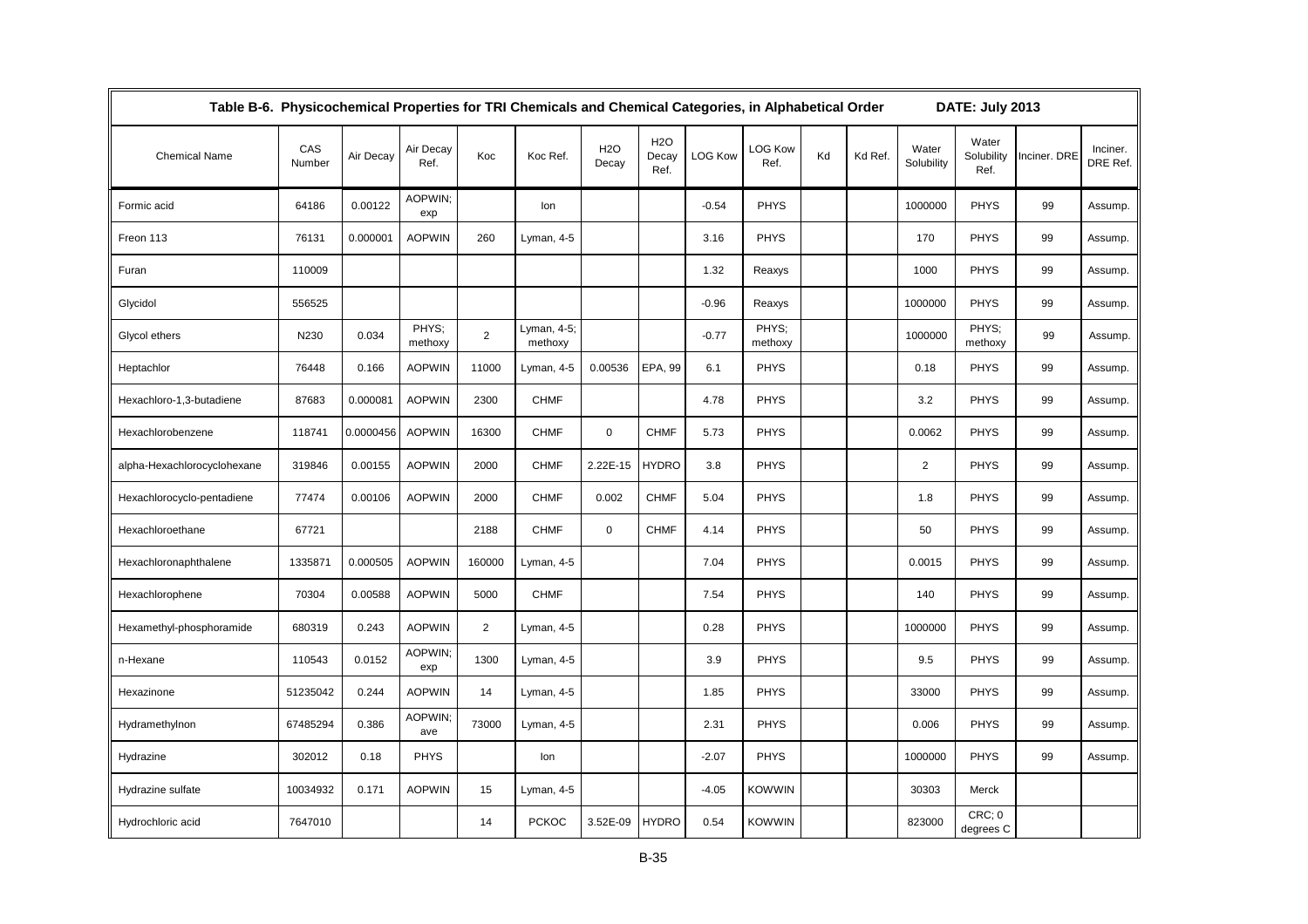| Table B-6. Physicochemical Properties for TRI Chemicals and Chemical Categories, in Alphabetical Order |               |           |                   |                |              |                 |                                   | DATE: July 2013 |                        |     |          |                     |                             |              |                      |
|--------------------------------------------------------------------------------------------------------|---------------|-----------|-------------------|----------------|--------------|-----------------|-----------------------------------|-----------------|------------------------|-----|----------|---------------------|-----------------------------|--------------|----------------------|
| <b>Chemical Name</b>                                                                                   | CAS<br>Number | Air Decay | Air Decay<br>Ref. | Koc            | Koc Ref.     | H2O<br>Decay    | H <sub>2</sub> O<br>Decay<br>Ref. | <b>LOG Kow</b>  | <b>LOG Kow</b><br>Ref. | Kd  | Kd Ref.  | Water<br>Solubility | Water<br>Solubility<br>Ref. | Inciner. DRE | Inciner.<br>DRE Ref. |
| Hydrogen cyanide                                                                                       | 74908         | 0.000081  | AOPWIN:<br>exp    | $\overline{2}$ | Lyman, 4-5   |                 |                                   | $-0.25$         | <b>PHYS</b>            |     |          | 1000000             | PHYS                        | 99           | Assump.              |
| Hydrogen fluoride                                                                                      | 7664393       |           |                   | 14             | <b>PCKOC</b> |                 |                                   | 0.23            | <b>PHYS</b>            |     |          | 922                 | <b>PHYS</b>                 |              |                      |
| Hydroquinone                                                                                           | 123319        | 0.0627    | <b>AOPWIN</b>     | 9.3            | <b>CHMF</b>  |                 |                                   | 0.59            | <b>PHYS</b>            |     |          | 72000               | <b>PHYS</b>                 | 99           | Assump.              |
| Imazalil                                                                                               | 35554440      | 0.229     | <b>AOPWIN</b>     | 250            | Lyman, 4-5   |                 |                                   | 3.82            | <b>PHYS</b>            |     |          | 180                 | <b>PHYS</b>                 | 99           | Assump.              |
| 3-lodo-2-propynyl<br>butylcarbamate                                                                    | 55406536      | 0.069     | <b>AOPWIN</b>     | 513            | Lyman, 4-8   | 0.00507         | <b>HYDRO</b>                      | 2.45            | <b>KOWWIN</b>          |     |          | 127                 | <b>WSKOW</b>                | 99           | Assump.              |
| Iron pentacarbonyl                                                                                     | 13463406      |           |                   |                |              |                 |                                   |                 |                        |     |          |                     |                             | 99           | Assump.              |
| Isobutyraldehyde                                                                                       | 78842         | 0.071     | AOPWIN:<br>exp    | 8              | <b>CHMF</b>  |                 |                                   | 0.74            | <b>PHYS</b>            |     |          | 89000               | <b>PHYS</b>                 | 99           | Assump.              |
| Isodrin                                                                                                | 465736        | 0.18      | <b>AOPWIN</b>     | 45400          | Lyman, 4-5   | 0.0000017       | <b>CHMF</b>                       | 6.75            | <b>PHYS</b>            |     |          | 0.01415             | <b>PHYS</b>                 | 99           | Assump.              |
| Isofenphos                                                                                             | 25311711      | 0.745     | <b>AOPWIN</b>     | 795            | Lyman, 4-5   | 0.0000102 HYDRO |                                   | 4.12            | <b>PHYS</b>            |     |          | 22.1                | PHYS                        | 99           | Assump.              |
| Isoprene                                                                                               | 78795         |           |                   |                |              |                 |                                   | 2.3             | Reaxys                 |     |          | 642                 | PHYS                        | 99           | Assump.              |
| Isopropyl alcohol                                                                                      | 67630         | 0.0137    | AOPWIN:<br>exp    | 2              | Lyman, 4-5   |                 |                                   | 0.05            | <b>PHYS</b>            |     |          | 1000000             | <b>PHYS</b>                 | 99           | Assump.              |
| 2,4-D isopropyl ester                                                                                  | 94111         | 0.019     | <b>AOPWIN</b>     | 600            | Lyman, 4-5   | 0.00114         | <b>HYDRO</b>                      | 3.81            | <b>PHYS</b>            |     |          | 37.34               | <b>PHYS</b>                 | 99           | Assump.              |
| 4,4'-Isopropylidenediphenol                                                                            | 80057         | 0.218     | <b>AOPWIN</b>     | 310            | Lyman, 4-5   |                 |                                   | 3.32            | <b>PHYS</b>            |     |          | 120                 | <b>PHYS</b>                 | 99           | Assump.              |
| Isosafrole                                                                                             | 120581        | 0.218     | AOPWIN;<br>ave    | 283            | Lyman, 4-5   |                 |                                   | 3.37            | <b>PHYS</b>            |     |          | 144.3               | <b>PHYS</b>                 | 99           | Assump.              |
| Lactofen                                                                                               | 77501634      | 0.009     | <b>AOPWIN</b>     | 15000          | Lyman, 4-5   | 0.0000773 HYDRO |                                   | 4.81            | <b>PHYS</b>            |     |          | 0.1                 | PHYS                        | 99           | Assump.              |
| Lead and lead compounds                                                                                | 7439921       |           |                   | 14             | <b>PCKOC</b> |                 |                                   | 0.73            | <b>PHYS</b>            | 580 | Gerritse | 9581                | <b>PHYS</b>                 | 91.6         | EPA, 92              |
| Lindane                                                                                                | 58899         | 0.00155   | <b>AOPWIN</b>     | 1290           | <b>CHMF</b>  | 0.00012         | <b>CHMF</b>                       | 3.72            | <b>PHYS</b>            |     |          | 7.3                 | <b>PHYS</b>                 | 99           | Assump.              |
| Linuron                                                                                                | 330552        | 0.028     | <b>AOPWIN</b>     | 1510           | <b>CHMF</b>  |                 |                                   | 3.2             | <b>PHYS</b>            |     |          | 75                  | PHYS                        | 99           | Assump.              |
| Lithium carbonate                                                                                      | 554132        |           |                   | 24             | Lyman, 4-5   |                 |                                   | $-6.19$         | <b>PHYS</b>            |     |          | 12800               | <b>PHYS</b>                 |              |                      |
| Malathion                                                                                              | 121755        | 0.209     | <b>AOPWIN</b>     | 1800           | <b>CHMF</b>  | 0.0000218 HYDRO |                                   | 2.36            | <b>PHYS</b>            |     |          | 143                 | <b>PHYS</b>                 | 99           | Assump.              |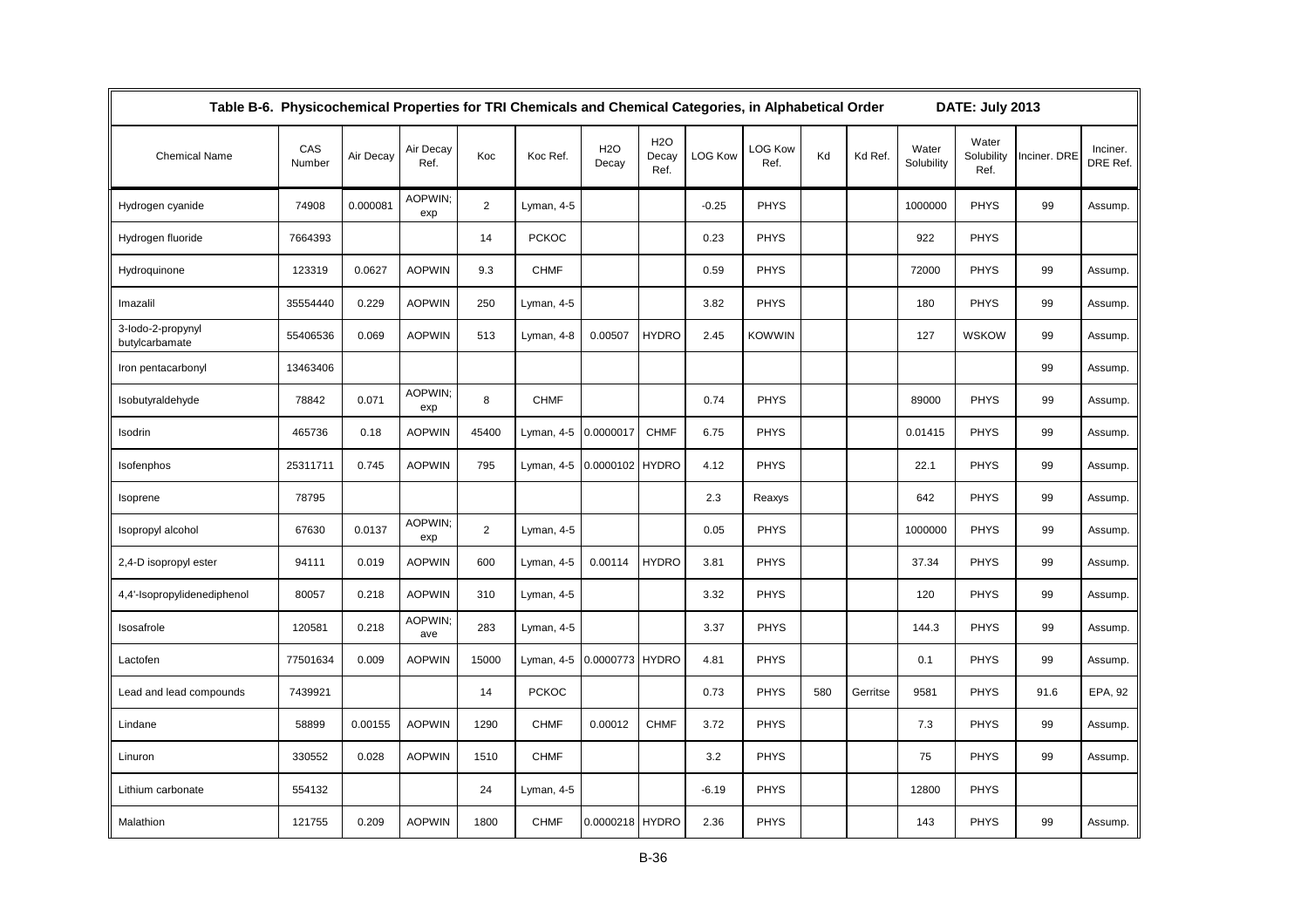| Table B-6. Physicochemical Properties for TRI Chemicals and Chemical Categories, in Alphabetical Order |               |           |                   |                |              |                     |                             |                |                        |      |          |                     | DATE: July 2013             |              |                      |
|--------------------------------------------------------------------------------------------------------|---------------|-----------|-------------------|----------------|--------------|---------------------|-----------------------------|----------------|------------------------|------|----------|---------------------|-----------------------------|--------------|----------------------|
| <b>Chemical Name</b>                                                                                   | CAS<br>Number | Air Decay | Air Decay<br>Ref. | Koc            | Koc Ref.     | <b>H2O</b><br>Decay | <b>H2O</b><br>Decay<br>Ref. | <b>LOG Kow</b> | <b>LOG Kow</b><br>Ref. | Kd   | Kd Ref.  | Water<br>Solubility | Water<br>Solubility<br>Ref. | Inciner. DRE | Inciner.<br>DRE Ref. |
| Maleic anhydride                                                                                       | 108316        | 0.00392   | AOPWIN;<br>exp    |                | Fast Hyd     | 113                 | <b>CHMF</b>                 | 1.62           | <b>PHYS</b>            |      |          | 4912                | <b>PHYS</b>                 | 99           | Assump.              |
| Malonitrile                                                                                            | 109773        | 0.000091  | <b>AOPWIN</b>     | 6.6            | Lyman, 4-5   | 0.00135             | <b>CHMF</b>                 | $-0.6$         | <b>PHYS</b>            |      |          | 133000              | <b>PHYS</b>                 | 99           | Assump.              |
| Maneb                                                                                                  | 12427382      | 0.575     | <b>AOPWIN</b>     | 550            | <b>CHMF</b>  |                     |                             | 0.62           | <b>PHYS</b>            |      |          | 6                   | <b>PHYS</b>                 | 99           | Assump.              |
| Manganese and manganese<br>compounds                                                                   | 7439965       |           |                   | 14             | <b>PCKOC</b> |                     |                             | 0.23           | <b>PHYS</b>            | 5    | Gerritse | 87170               | <b>PHYS</b>                 |              |                      |
| Mecoprop                                                                                               | 93652         | 0.0939    | <b>AOPWIN</b>     | 130            | Lyman, 4-5   |                     |                             | 3.13           | <b>PHYS</b>            |      |          | 620                 | <b>PHYS</b>                 | 99           | Assump.              |
| 2-Mercaptobenzothiazole                                                                                | 149304        | 0.11      | <b>AOPWIN</b>     | 310            | Lyman, 4-5   |                     |                             | 2.42           | <b>PHYS</b>            |      |          | 120                 | <b>PHYS</b>                 | 99           | Assump.              |
| Mercury and mercury<br>compounds                                                                       | 7439976       |           |                   | 14             | <b>PCKOC</b> |                     |                             | 0.62           | <b>PHYS</b>            | 4100 | Gerritse | 0.06                | <b>PHYS</b>                 |              |                      |
| Merphos                                                                                                | 150505        | 0.213     | <b>AOPWIN</b>     | 98000          | Lyman, 4-5   |                     |                             | 7.67           | <b>PHYS</b>            |      |          | 0.0035              | <b>PHYS</b>                 | 99           | Assump.              |
| Methacrylonitrile                                                                                      | 126987        | 0.0226    | <b>AOPWIN</b>     | 16             | Lyman, 4-5   |                     |                             | 0.68           | <b>PHYS</b>            |      |          | 25400               | <b>PHYS</b>                 | 99           | Assump.              |
| Metham sodium                                                                                          | 137428        | 0.174     | <b>AOPWIN</b>     | 2.6            | Lyman, 4-5   |                     |                             | $-2.62$        | <b>PHYS</b>            |      |          | 722000              | <b>PHYS</b>                 | 99           | Assump.              |
| Methanol                                                                                               | 67561         | 0.00255   | AOPWIN;<br>exp    | $\overline{2}$ | Lyman, 4-5   |                     |                             | $-0.77$        | <b>PHYS</b>            |      |          | 1000000             | <b>PHYS</b>                 | 99           | Assump.              |
| Methazole                                                                                              | 20354261      | 0.0111    | <b>AOPWIN</b>     | 2630           | <b>CHMF</b>  |                     |                             | 3.22           | <b>PHYS</b>            |      |          | 1.5                 | <b>PHYS</b>                 | 99           | Assump.              |
| Methiocarb                                                                                             | 2032657       | 0.0364    | <b>AOPWIN</b>     | 209            | <b>CHMF</b>  | 0.000775            | <b>HYDRO</b>                | 2.92           | <b>PHYS</b>            |      |          | 27                  | <b>PHYS</b>                 | 99           | Assump.              |
| Methoxone (MCPA)                                                                                       | 94746         | 0.0341    | <b>AOPWIN</b>     | 130            | Lyman, 4-5   |                     |                             | 3.25           | <b>PHYS</b>            |      |          | 630                 | <b>PHYS</b>                 | 99           | Assump.              |
| Methoxone sodium salt                                                                                  | 3653483       | 0.0341    | <b>AOPWIN</b>     | 4.5            | Lyman, 4-5   |                     |                             | $-1.29$        | <b>PHYS</b>            |      |          | 270000              | <b>PHYS</b>                 | 99           | Assump.              |
| Methoxychlor                                                                                           | 72435         | 0.145     | <b>AOPWIN</b>     | 63000          | <b>CHMF</b>  | 0.0000787           | <b>PRNA</b>                 | 5.08           | <b>PHYS</b>            |      |          | 0.1                 | <b>PHYS</b>                 | 99           | Assump.              |
| 2-Methoxyethanol                                                                                       | 109864        | 0.034     | <b>PHYS</b>       | $\overline{2}$ | Lyman, 4-5   |                     |                             | $-0.77$        | <b>PHYS</b>            |      |          | 1000000             | <b>PHYS</b>                 | 99           | Assump.              |
| Methyl acrylate                                                                                        | 96333         | 0.0254    | <b>AOPWIN</b>     | 11             | <b>CHMF</b>  | 9.31E-06            | <b>HYDRO</b>                | 0.8            | <b>PHYS</b>            |      |          | 49400               | <b>PHYS</b>                 | 99           | Assump.              |
| Methyl chlorocarbonate                                                                                 | 79221         | 0.000588  | <b>AOPWIN</b>     |                | Fast Hyd     | 2.03                | <b>CHMF</b>                 | 0.14           | <b>PHYS</b>            |      |          | 92750               | <b>PHYS</b>                 | 99           | Assump.              |
| Methyl ethyl ketone                                                                                    | 78933         | 0.00311   | AOPWIN:<br>exp    | 5              | Lyman, 4-5   |                     |                             | 0.29           | <b>PHYS</b>            |      |          | 223000              | <b>PHYS</b>                 | 99           | Assump.              |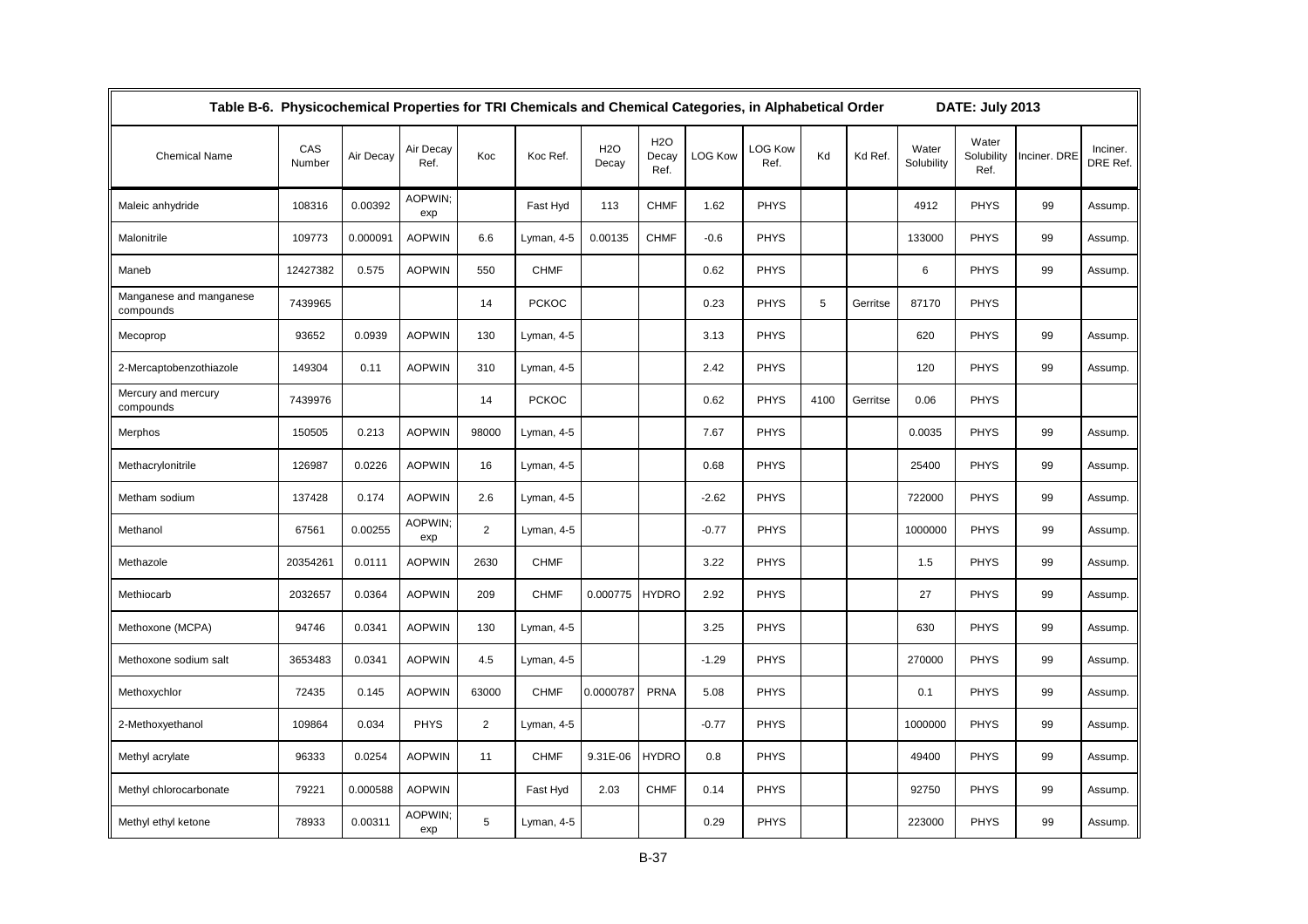| Table B-6. Physicochemical Properties for TRI Chemicals and Chemical Categories, in Alphabetical Order |               |           |                   |                |             |                     |                             |                |                        |    |         |                     | DATE: July 2013             |              |                      |
|--------------------------------------------------------------------------------------------------------|---------------|-----------|-------------------|----------------|-------------|---------------------|-----------------------------|----------------|------------------------|----|---------|---------------------|-----------------------------|--------------|----------------------|
| <b>Chemical Name</b>                                                                                   | CAS<br>Number | Air Decay | Air Decay<br>Ref. | Koc            | Koc Ref.    | <b>H2O</b><br>Decay | <b>H2O</b><br>Decay<br>Ref. | <b>LOG Kow</b> | <b>LOG Kow</b><br>Ref. | Kd | Kd Ref. | Water<br>Solubility | Water<br>Solubility<br>Ref. | Inciner. DRE | Inciner.<br>DRE Ref. |
| Methyl hydrazine                                                                                       | 60344         | 0.176     | AOPWIN;<br>exp    | $\overline{2}$ | Lyman, 4-5  | $\mathbf 0$         | <b>CHMF</b>                 | $-1.05$        | <b>PHYS</b>            |    |         | 1000000             | <b>PHYS</b>                 | 99           | Assump.              |
| Methyl iodide                                                                                          | 74884         | 0.000194  | AOPWIN;<br>exp    | 23             | Lyman, 4-5  | 0.000262            | <b>CHMF</b>                 | 1.51           | <b>PHYS</b>            |    |         | 13800               | <b>PHYS</b>                 | 99           | Assump.              |
| Methyl isobutyl ketone                                                                                 | 108101        | 0.0381    | AOPWIN:<br>exp    | 19             | <b>CHMF</b> |                     |                             | 1.31           | <b>PHYS</b>            |    |         | 19000               | <b>PHYS</b>                 | 99           | Assump.              |
| Methyl isocyanate                                                                                      | 624839        | 0.000367  | <b>AOPWIN</b>     |                | Fast Hyd    | 4.2                 | <b>HYDRO</b>                | 0.79           | <b>PHYS</b>            |    |         | 29200               | <b>PHYS</b>                 | 99           | Assump.              |
| Methyl isothiocyanate                                                                                  | 556616        | 0.000367  | <b>AOPWIN</b>     | 6              | <b>CHMF</b> | 0.000676            | <b>HYDRO</b>                | 0.94           | <b>PHYS</b>            |    |         | 7600                | <b>PHYS</b>                 | 99           | Assump.              |
| Methyl methacrylate                                                                                    | 80626         | 0.0702    | AOPWIN;<br>exp    | 22             | <b>CHMF</b> | 0.00002             | <b>CHMF</b>                 | 1.38           | <b>PHYS</b>            |    |         | 15000               | <b>PHYS</b>                 | 99           | Assump.              |
| Methyl parathion                                                                                       | 298000        | 0.16      | <b>AOPWIN</b>     | 5100           | <b>CHMF</b> | 0.0004              | <b>CHMF</b>                 | 2.86           | <b>PHYS</b>            |    |         | 37.7                | <b>PHYS</b>                 | 99           | Assump.              |
| Methyl tert-butyl ether                                                                                | 1634044       | 0.00794   | AOPWIN:<br>exp    | 11             | <b>CHMF</b> |                     |                             | 0.94           | <b>PHYS</b>            |    |         | 51000               | <b>PHYS</b>                 | 99           | Assump.              |
| Methylene bromide                                                                                      | 74953         | 0.000305  | AOPWIN;<br>exp    | 25             | <b>CHMF</b> | 8.94E-12            | <b>HYDRO</b>                | 1.7            | <b>PHYS</b>            |    |         | 11900               | <b>PHYS</b>                 | 99           | Assump.              |
| 4,4'-Methylenebis(2-<br>chloroaniline)                                                                 | 101144        | 0.209     | <b>AOPWIN</b>     | 8000           | <b>CHMF</b> | 9E-08               | <b>CHMF</b>                 | 3.91           | <b>PHYS</b>            |    |         | 13.9                | <b>PHYS</b>                 | 99           | Assump.              |
| 4,4'-Methylenebis(N,N-<br>dimethylbenzenamine)                                                         | 101611        | 0.556     | <b>AOPWIN</b>     | 2000           | Lyman, 4-5  |                     |                             | 4.37           | <b>PHYS</b>            |    |         | 4.14                | <b>PHYS</b>                 | 99           | Assump.              |
| Methylenebis(phenyl-isocyanate)<br>(MDI)                                                               | 101688        | 0.0312    | <b>AOPWIN</b>     |                | Fast Hyd    | 4.2                 | <b>HYDRO</b>                | 5.22           | <b>PHYS</b>            |    |         | 0.8288              | <b>PHYS</b>                 | 99           | Assump.              |
| 4,4'-Methylenedianiline                                                                                | 101779        | 0.543     | AOPWIN:<br>exp    | 98             | <b>CHMF</b> |                     |                             | 1.59           | <b>PHYS</b>            |    |         | 1000                | <b>PHYS</b>                 | 99           | Assump.              |
| Methyleugenol                                                                                          | 93152         |           |                   |                |             |                     |                             | 2.97           | Reaxys                 |    |         | 500                 | <b>PHYS</b>                 | 99           | Assump.              |
| 2-Methyllactonitrile                                                                                   | 75865         | 0.00317   | <b>AOPWIN</b>     |                | Fast Hyd    | 4.47                | <b>CHMF</b>                 | $-0.03$        | <b>PHYS</b>            |    |         | 1000000             | <b>PHYS</b>                 | 99           | Assump.              |
| 2-Methylpyridine                                                                                       | 109068        | 0.00298   | <b>AOPWIN</b>     | $\overline{2}$ | Lyman, 4-5  |                     |                             | 1.11           | <b>PHYS</b>            |    |         | 1000000             | <b>PHYS</b>                 | 99           | Assump.              |
| Metiram                                                                                                | 9006422       | 0.971     | <b>AOPWIN</b>     | 22             | Lyman, 4-5  |                     |                             | 0.3            | <b>PHYS</b>            |    |         | 14530               | <b>PHYS</b>                 | 99           | Assump.              |
| Metribuzin                                                                                             | 21087649      | 0.0493    | <b>AOPWIN</b>     | 95             | <b>CHMF</b> |                     |                             | 1.7            | <b>PHYS</b>            |    |         | 1050                | <b>PHYS</b>                 | 99           | Assump.              |
| Mevinphos                                                                                              | 7786347       | 0.0981    | <b>AOPWIN</b>     | 200            | <b>CHMF</b> | 2.38E-06            | <b>HYDRO</b>                | 0.13           | <b>PHYS</b>            |    |         | 600000              | <b>PHYS</b>                 | 99           | Assump.              |
| <b>Michlers Ketone</b>                                                                                 | 90948         | 0.554     | <b>AOPWIN</b>     | 162            | <b>CHMF</b> |                     |                             | 3.87           | <b>PHYS</b>            |    |         | 400                 | <b>PHYS</b>                 | 99           | Assump.              |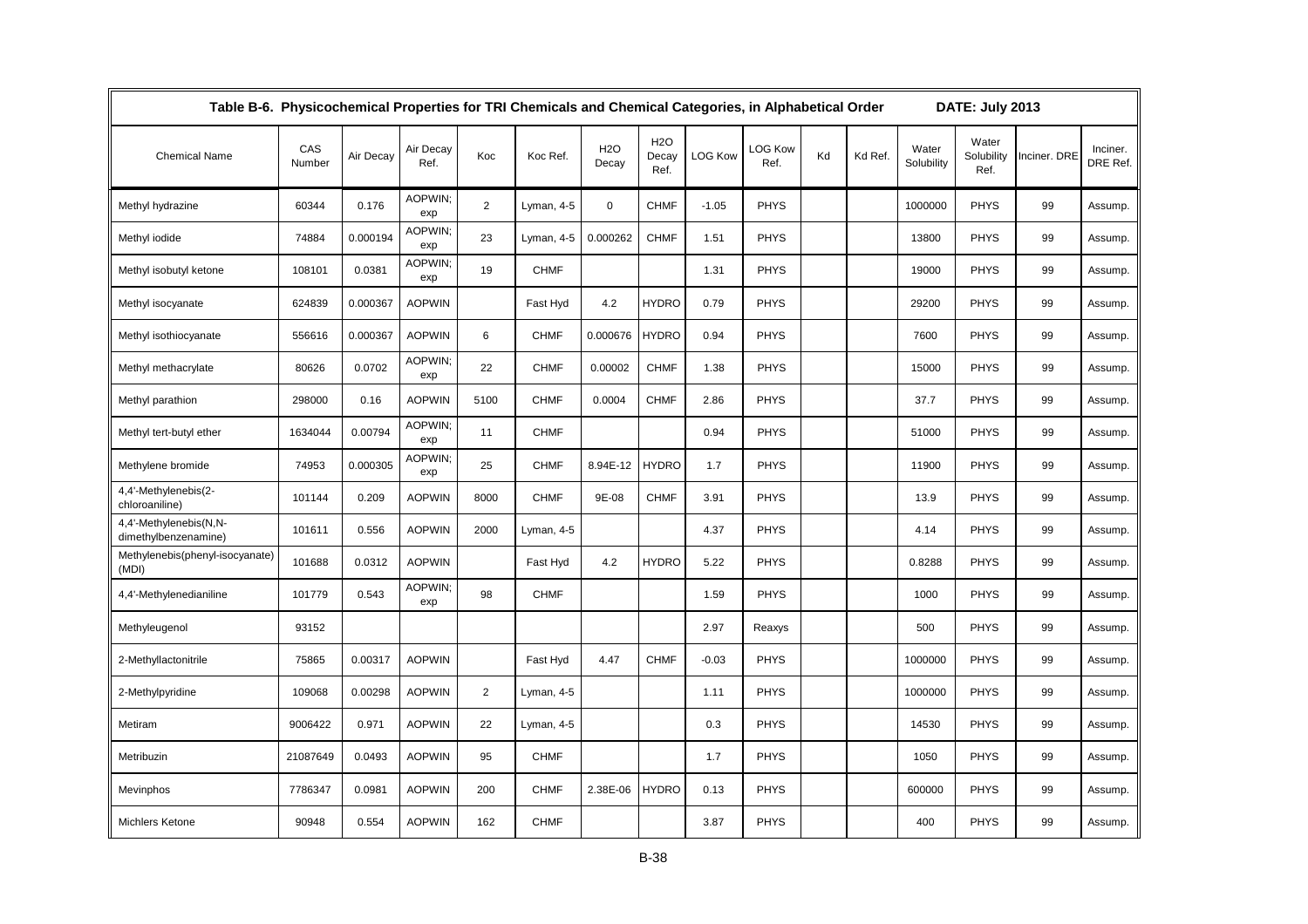| Table B-6. Physicochemical Properties for TRI Chemicals and Chemical Categories, in Alphabetical Order |               |           |                   |                |                    |                     |                                   |                |                        |    |          |                     | DATE: July 2013             |              |                      |
|--------------------------------------------------------------------------------------------------------|---------------|-----------|-------------------|----------------|--------------------|---------------------|-----------------------------------|----------------|------------------------|----|----------|---------------------|-----------------------------|--------------|----------------------|
| <b>Chemical Name</b>                                                                                   | CAS<br>Number | Air Decay | Air Decay<br>Ref. | Koc            | Koc Ref.           | <b>H2O</b><br>Decay | H <sub>2</sub> O<br>Decay<br>Ref. | <b>LOG Kow</b> | <b>LOG Kow</b><br>Ref. | Kd | Kd Ref.  | Water<br>Solubility | Water<br>Solubility<br>Ref. | Inciner. DRE | Inciner.<br>DRE Ref. |
| Molinate                                                                                               | 2212671       | 0.0835    | <b>AOPWIN</b>     | 83             | <b>CHMF</b>        |                     |                                   | 3.21           | <b>PHYS</b>            |    |          | 970                 | <b>PHYS</b>                 | 99           | Assump.              |
| Molybdenum trioxide                                                                                    | 1313275       |           |                   | 35             | <b>PCKOC</b>       |                     |                                   | 2.23           | <b>KOWWIN</b>          |    |          | 490                 | Merck                       |              |                      |
| Monuron                                                                                                | 150685        | 0.0393    | <b>AOPWIN</b>     | 110            | <b>CHMF</b>        |                     |                                   | 1.94           | <b>PHYS</b>            |    |          | 230                 | <b>PHYS</b>                 | 99           | Assump.              |
| Mustard gas                                                                                            | 505602        | 0.0211    | <b>AOPWIN</b>     | 120            | <b>CHMF</b>        |                     |                                   | 2.41           | <b>PHYS</b>            |    |          | 684                 | <b>PHYS</b>                 | 99           | Assump.              |
| Myclobutanil                                                                                           | 88671890      | 0.019     | <b>AOPWIN</b>     | 286            | Lyman, 4-5         |                     |                                   | 2.94           | <b>PHYS</b>            |    |          | 142                 | <b>PHYS</b>                 | 99           | Assump.              |
| Nabam                                                                                                  | 142596        | 0.398     | <b>AOPWIN</b>     | 5.3            | Lyman, 4-5         | 0.693               | <b>PRNA</b>                       | $-4.24$        | <b>PHYS</b>            |    |          | 200000              | <b>PHYS</b>                 | 99           | Assump.              |
| Naled                                                                                                  | 300765        | 0.0172    | <b>AOPWIN</b>     | 3500           | Lyman, 4-5         | 0.021               | <b>HYDRO</b>                      | 1.38           | <b>PHYS</b>            |    |          | 1.5                 | PHYS                        | 99           | Assump.              |
| Naphthalene                                                                                            | 91203         | 0.0583    | AOPWIN:<br>exp    | 1500           | <b>CHMF</b>        | 0.0019              | CHMF:<br>photo                    | 3.3            | <b>PHYS</b>            |    |          | 31                  | <b>PHYS</b>                 | 99           | Assump.              |
| beta-Naphthylamine                                                                                     | 91598         | 0.54      | <b>AOPWIN</b>     | 1600           | Lyman, 4-5         |                     |                                   | 2.28           | <b>PHYS</b>            |    |          | 6.4                 | <b>PHYS</b>                 | 99           | Assump.              |
| alpha-Naphthylamine                                                                                    | 134327        | 0.54      | <b>AOPWIN</b>     | 3210           | <b>CHMF</b>        |                     |                                   | 2.25           | <b>PHYS</b>            |    |          | 1700                | <b>PHYS</b>                 | 99           | Assump.              |
| Nickel and nickel compounds                                                                            | 7440020       |           |                   | 14             | <b>PCKOC</b>       |                     |                                   | $-0.57$        | <b>PHYS</b>            | 27 | Gerritse | 421600              | <b>PHYS</b>                 | 99           | EPA, 92              |
| Nicotine and salts                                                                                     | N503          | 0.25      | AOPWIN:<br>nic    | $\overline{2}$ | Lyman, 4-5;<br>nic |                     |                                   | 1.17           | PHYS; nic              |    |          | 1000000             | PHYS; nic                   | 99           | Assump.              |
| Nitrapyrin                                                                                             | 1929824       | 0.0000945 | <b>AOPWIN</b>     | 321            | <b>CHMF</b>        |                     |                                   | 3.41           | <b>PHYS</b>            |    |          | 72                  | <b>PHYS</b>                 | 99           | Assump.              |
| Nitrate compounds (water<br>dissociable)                                                               | N511          | 0.000972  | <b>AOPWIN</b>     |                |                    |                     |                                   |                |                        |    |          | 90900               | <b>PHYS</b>                 |              |                      |
| Nitric acid                                                                                            | 7697372       | 0.000972  | <b>AOPWIN</b>     | 14             | <b>PCKOC</b>       |                     |                                   | 0.21           | <b>PHYS</b>            |    |          | 90900               | <b>PHYS</b>                 |              |                      |
| Nitrilotriacetic acid                                                                                  | 139139        | 0.235     | <b>AOPWIN</b>     | 280            | <b>CHMF</b>        |                     |                                   | $-3.81$        | <b>PHYS</b>            |    |          | 59060               | <b>PHYS</b>                 | 99           | Assump.              |
| o-Nitroanisole                                                                                         | 91236         |           |                   |                |                    |                     |                                   | 1.73           | Reaxys                 |    |          | 1690                | <b>PHYS</b>                 | 99           | Assump.              |
| Nitrobenzene                                                                                           | 98953         | 0.000402  | AOPWIN;<br>exp    | 150            | <b>CHMF</b>        |                     |                                   | 1.85           | <b>PHYS</b>            |    |          | 2090                | <b>PHYS</b>                 | 99           | Assump.              |
| 4-Nitrobiphenyl                                                                                        | 92933         | 0.00788   | <b>AOPWIN</b>     | 1240           | Lyman, 4-5         |                     |                                   | 3.82           | <b>PHYS</b>            |    |          | 9.835               | <b>PHYS</b>                 | 99           | Assump.              |
| Nitrofen                                                                                               | 1836755       | 0.00427   | <b>AOPWIN</b>     | 4400           | <b>CHMF</b>        |                     |                                   | 4.64           | <b>PHYS</b>            |    |          | $\mathbf{1}$        | <b>PHYS</b>                 | 99           | Assump.              |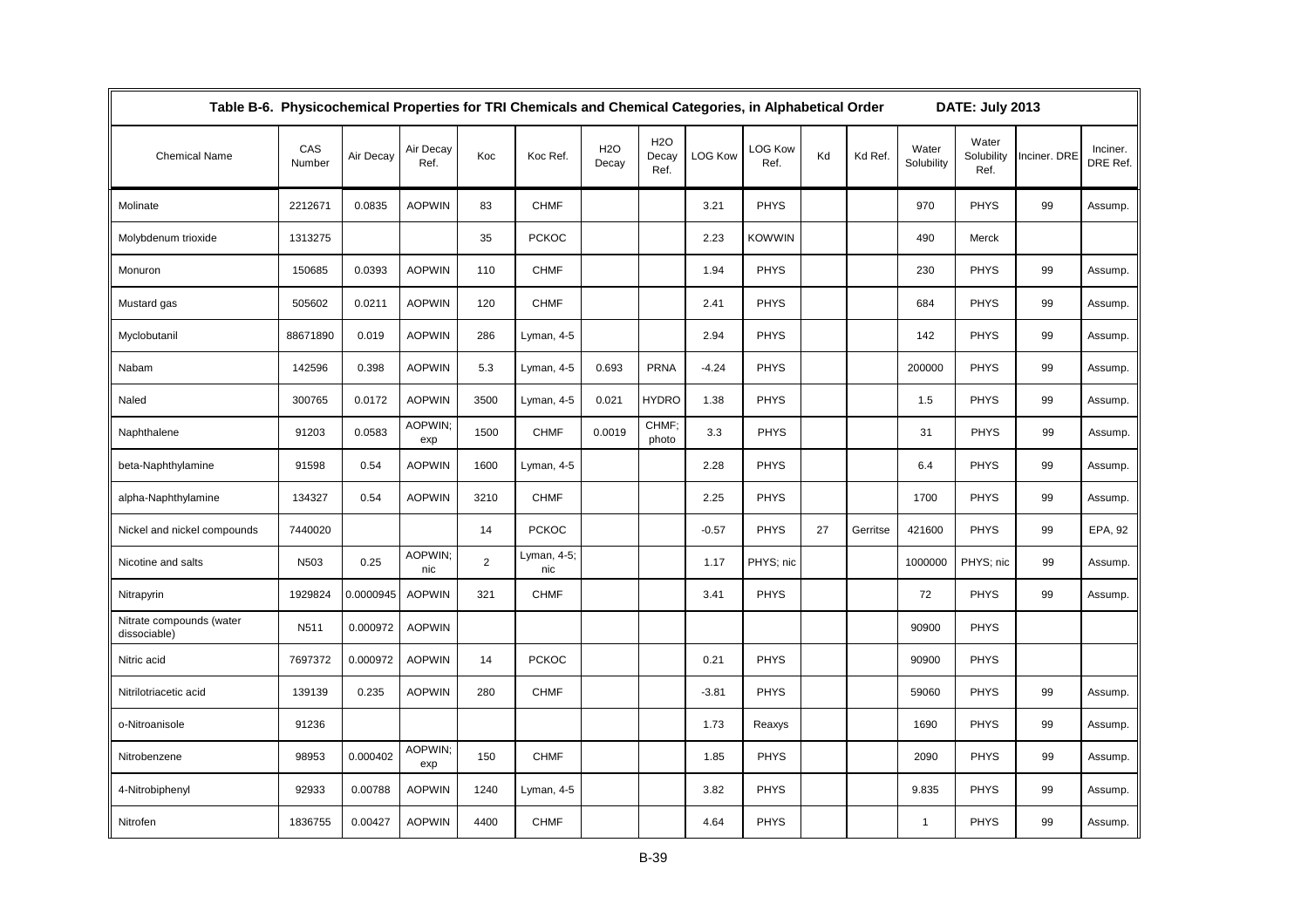| Table B-6. Physicochemical Properties for TRI Chemicals and Chemical Categories, in Alphabetical Order |               |           |                   |                |             |                     |                             |                |                        |    |         |                     | DATE: July 2013             |              |                      |
|--------------------------------------------------------------------------------------------------------|---------------|-----------|-------------------|----------------|-------------|---------------------|-----------------------------|----------------|------------------------|----|---------|---------------------|-----------------------------|--------------|----------------------|
| <b>Chemical Name</b>                                                                                   | CAS<br>Number | Air Decay | Air Decay<br>Ref. | Koc            | Koc Ref.    | <b>H2O</b><br>Decay | <b>H2O</b><br>Decay<br>Ref. | <b>LOG Kow</b> | <b>LOG Kow</b><br>Ref. | Kd | Kd Ref. | Water<br>Solubility | Water<br>Solubility<br>Ref. | Inciner. DRE | Inciner.<br>DRE Ref. |
| Nitrogen mustard                                                                                       | 51752         | 0.0227    | <b>AOPWIN</b>     | 25             | Lyman, 4-5  |                     |                             | 0.91           | <b>PHYS</b>            |    |         | 12000               | <b>PHYS</b>                 | 99           | Assump.              |
| Nitroglycerin                                                                                          | 55630         | 0.00297   | <b>AOPWIN</b>     | 468            | <b>CHMF</b> | 0.0000077           | <b>CHMF</b>                 | 1.62           | <b>PHYS</b>            |    |         | 1380                | <b>PHYS</b>                 | 99           | Assump.              |
| Nitromethane                                                                                           | 75525         |           |                   |                |             |                     |                             | $-0.284$       | Reaxys                 |    |         | 11100               | Physprop                    | 99           | Assump.              |
| 5-Nitro-o-anisidine                                                                                    | 99592         | 0.0242    | <b>AOPWIN</b>     | 321            | Lyman, 4-5  |                     |                             | 1.47           | <b>PHYS</b>            |    |         | 115                 | <b>PHYS</b>                 | 99           | Assump.              |
| 5-Nitro-o-toluidine                                                                                    | 99558         | 0.0315    | <b>AOPWIN</b>     | 69             | Lyman, 4-5  |                     |                             | 1.87           | <b>PHYS</b>            |    |         | 1878                | <b>PHYS</b>                 | 99           | Assump.              |
| 2-Nitrophenol                                                                                          | 88755         | 0.00243   | AOPWIN;<br>exp    | 113            | <b>CHMF</b> |                     |                             | 1.79           | <b>PHYS</b>            |    |         | 2500                | <b>PHYS</b>                 | 99           | Assump.              |
| 4-Nitrophenol                                                                                          | 100027        | 0.0116    | <b>AOPWIN</b>     | 141            | <b>CHMF</b> | 0.0021              | CHMF:<br>photo              | 1.91           | <b>PHYS</b>            |    |         | 11600               | <b>PHYS</b>                 | 99           | Assump.              |
| 2-Nitropropane                                                                                         | 79469         | 0.000702  | AOPWIN:<br>exp    | 21             | Lyman, 4-5  |                     |                             | 0.93           | <b>PHYS</b>            |    |         | 17000               | <b>PHYS</b>                 | 99           | Assump.              |
| N-Nitrosodiethylamine                                                                                  | 55185         | 0.0478    | <b>AOPWIN</b>     | 7.5            | Lyman, 4-5  |                     |                             | 0.48           | <b>PHYS</b>            |    |         | 106000              | <b>PHYS</b>                 | 99           | Assump.              |
| N-Nitrosodimethylamine                                                                                 | 62759         | 0.00683   | AOPWIN;<br>exp    | $\overline{2}$ | Lyman, 4-5  |                     |                             | $-0.57$        | <b>PHYS</b>            |    |         | 1000000             | PHYS                        | 99           | Assump.              |
| N-Nitrosodi-n-butylamine                                                                               | 924163        | 0.0724    | <b>AOPWIN</b>     | 86             | <b>CHMF</b> |                     |                             | 2.63           | <b>PHYS</b>            |    |         | 1270                | <b>PHYS</b>                 | 99           | Assump.              |
| N-Nitrosodi-n-propylamine                                                                              | 621647        | 0.0648    | <b>AOPWIN</b>     | 24             | Lyman, 4-5  |                     |                             | 1.36           | <b>PHYS</b>            |    |         | 13000               | <b>PHYS</b>                 | 99           | Assump.              |
| N-Nitrosodiphenylamine                                                                                 | 86306         | 0.067     | <b>AOPWIN</b>     | 620            | Lyman, 4-5  |                     |                             | 3.13           | <b>PHYS</b>            |    |         | 35                  | <b>PHYS</b>                 | 99           | Assump.              |
| p-Nitrosodiphenylamine                                                                                 | 156105        | 0.54      | <b>AOPWIN</b>     | 910            | Lyman, 4-5  |                     |                             | 3.16           | <b>PHYS</b>            |    |         | 17.3                | <b>PHYS</b>                 | 99           | Assump.              |
| N-Nitrosomethylvinylamine                                                                              | 4549400       | 0.046     | <b>AOPWIN</b>     | 15             | Lyman, 4-5  |                     |                             | $-0.28$        | <b>PHYS</b>            |    |         | 30000               | <b>PHYS</b>                 | 99           | Assump.              |
| N-Nitrosomorpholine                                                                                    | 59892         | 0.202     | <b>AOPWIN</b>     | $\overline{2}$ | Lyman, 4-5  |                     |                             | $-0.44$        | <b>PHYS</b>            |    |         | 1000000             | <b>PHYS</b>                 | 99           | Assump.              |
| N-Nitroso-N-ethylurea                                                                                  | 759739        | 0.0135    | <b>AOPWIN</b>     | 24             | Lyman, 4-5  | 0.0000063           | <b>CHMF</b>                 | 0.23           | <b>PHYS</b>            |    |         | 13000               | <b>PHYS</b>                 | 99           | Assump.              |
| N-Nitroso-N-methylurea                                                                                 | 684935        | 0.00421   | <b>AOPWIN</b>     | 23             | Lyman, 4-5  |                     |                             | $-0.03$        | <b>PHYS</b>            |    |         | 14400               | <b>PHYS</b>                 | 99           | Assump.              |
| Nitrosonornicotine                                                                                     | 16543558      | 0.0795    | <b>AOPWIN</b>     | $\overline{2}$ | Lyman, 4-5  |                     |                             | 0.32           | <b>PHYS</b>            |    |         | 1000000             | <b>PHYS</b>                 | 99           | Assump.              |
| N-Nitrosopiperidine                                                                                    | 100754        | 0.0691    | <b>AOPWIN</b>     | 9              | <b>CHMF</b> |                     |                             | 0.36           | <b>PHYS</b>            |    |         | 76500               | <b>PHYS</b>                 | 99           | Assump.              |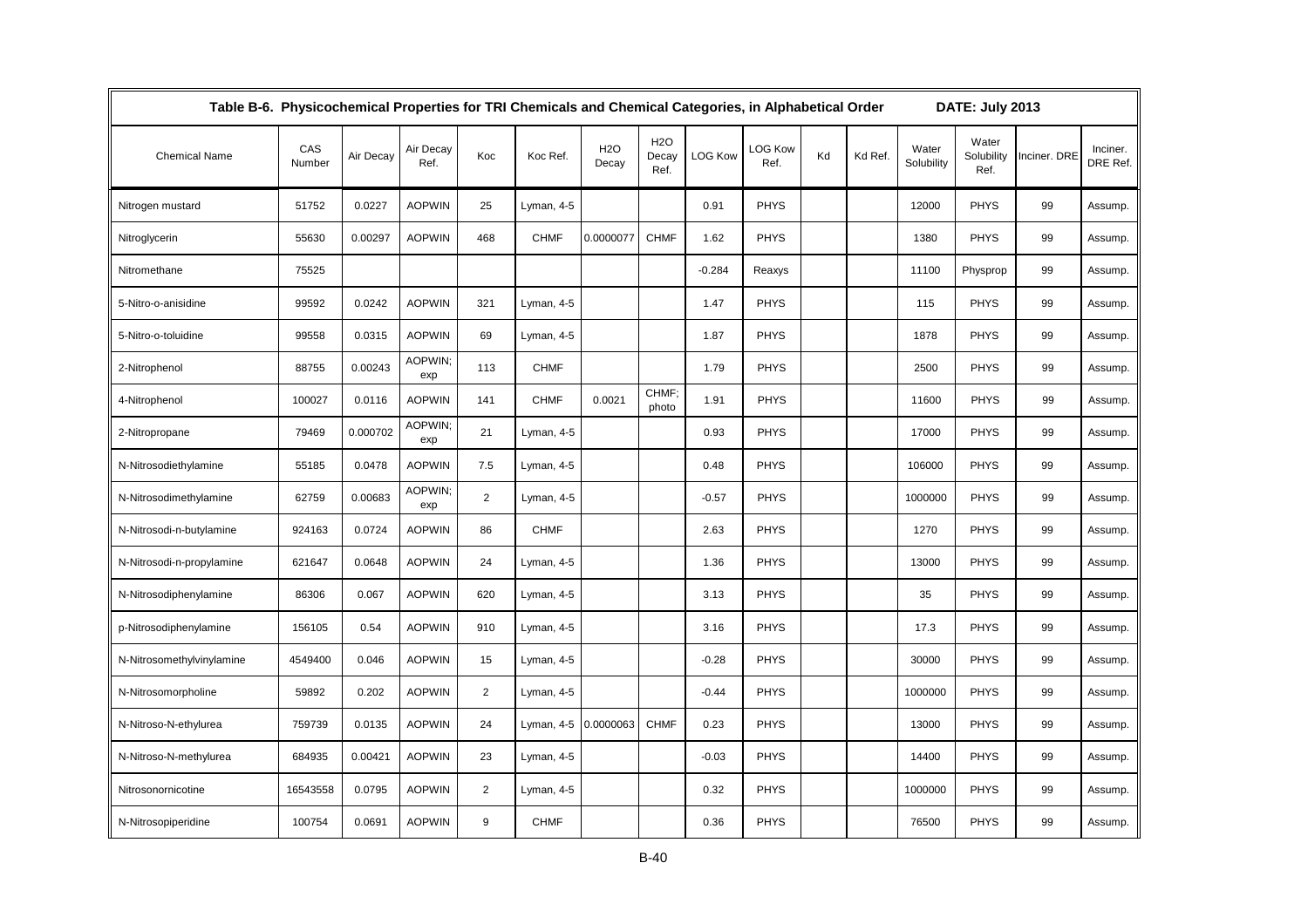| Table B-6. Physicochemical Properties for TRI Chemicals and Chemical Categories, in Alphabetical Order<br>DATE: July 2013 |               |           |                   |                |              |                     |                             |                |                        |    |         |                     |                             |              |                      |
|---------------------------------------------------------------------------------------------------------------------------|---------------|-----------|-------------------|----------------|--------------|---------------------|-----------------------------|----------------|------------------------|----|---------|---------------------|-----------------------------|--------------|----------------------|
| <b>Chemical Name</b>                                                                                                      | CAS<br>Number | Air Decay | Air Decay<br>Ref. | Koc            | Koc Ref.     | <b>H2O</b><br>Decay | <b>H2O</b><br>Decay<br>Ref. | <b>LOG Kow</b> | <b>LOG Kow</b><br>Ref. | Kd | Kd Ref. | Water<br>Solubility | Water<br>Solubility<br>Ref. | Inciner. DRE | Inciner.<br>DRE Ref. |
| N-methyl-2-pyrrolidone                                                                                                    | 872504        | 0.0637    | <b>AOPWIN</b>     | $\overline{2}$ | Lyman, 4-5   |                     |                             | $-0.38$        | <b>PHYS</b>            |    |         | 1000000             | <b>PHYS</b>                 | 99           | Assump.              |
| N-methylolacrylamide                                                                                                      | 924425        | 0.0763    | <b>AOPWIN</b>     | $\mathbf{1}$   | <b>PCKOC</b> |                     |                             | $-1.81$        | <b>KOWWIN</b>          |    |         | 1000000             | <b>WSKOW</b>                | 99           | Assump.              |
| Norflurazon                                                                                                               | 27314132      | 0.0268    | <b>AOPWIN</b>     | 1905           | <b>CHMF</b>  |                     |                             | 2.3            | <b>PHYS</b>            |    |         | 33.7                | <b>PHYS</b>                 | 99           | Assump.              |
| Octachloronaphthalene                                                                                                     | 2234131       | 0.000104  | <b>AOPWIN</b>     | 780000         | CHMF; octa   |                     |                             | 8.24           | <b>PHYS</b>            |    |         | 0.00008             | <b>PHYS</b>                 | 99           | Assump.              |
| Octochlorostyrene                                                                                                         | 29082744      | 0.00305   | <b>AOPWIN</b>     |                |              |                     |                             |                |                        |    |         | 0.00174             | <b>WSKOW</b>                | 99           | Assump.              |
| Oryzalin (4-(dipropylamino)-3,5-<br>dinitro-benzenesulfonamide)                                                           | 19044883      | 0.0648    | <b>AOPWIN</b>     | 2600           | Lyman, 4-5   |                     |                             | 2.73           | <b>PHYS</b>            |    |         | 2.5                 | <b>PHYS</b>                 | 99           | Assump.              |
| Osmium tetroxide                                                                                                          | 20816120      |           |                   | 49             | <b>PCKOC</b> |                     |                             | 2.23           | <b>KOWWIN</b>          |    |         | 72400               | Merck                       |              |                      |
| Oxadiazon                                                                                                                 | 19666309      | 0.0657    | <b>AOPWIN</b>     | 1480           | <b>CHMF</b>  |                     |                             | 4.8            | <b>PHYS</b>            |    |         | 0.7                 | <b>PHYS</b>                 | 99           | Assump.              |
| Oxydemeton methyl                                                                                                         | 301122        | 0.285     | <b>AOPWIN</b>     | $\overline{2}$ | Lyman, 4-5   |                     |                             | $-0.74$        | PHYS                   |    |         | 1000000             | <b>PHYS</b>                 | 99           | Assump.              |
| Oxyfluorfen                                                                                                               | 42874033      | 0.0358    | <b>AOPWIN</b>     | 14300          | Lyman, 4-5   |                     |                             | 4.73           | <b>PHYS</b>            |    |         | 0.116               | <b>PHYS</b>                 | 99           | Assump.              |
| Ozone                                                                                                                     | 10028156      |           |                   | 2.6            | Lyman, 4-5   |                     |                             | $-0.87$        | <b>PHYS</b>            |    |         | 744100              | <b>PHYS</b>                 |              |                      |
| Paraldehyde                                                                                                               | 123637        | 0.0589    | <b>AOPWIN</b>     | 7.3            | Lyman, 4-5   |                     |                             | 0.67           | PHYS                   |    |         | 112000              | <b>PHYS</b>                 | 99           | Assump.              |
| Paraquat dichloride                                                                                                       | 1910425       | 0.0575    | <b>AOPWIN</b>     | 2.7            | Lyman, 4-5   |                     |                             | $-2.71$        | <b>PHYS</b>            |    |         | 700000              | <b>PHYS</b>                 | 99           | Assump.              |
| Parathion                                                                                                                 | 56382         | 0.249     | <b>AOPWIN</b>     | 1900           | <b>CHMF</b>  | 0.000355            | <b>HYDRO</b>                | 3.83           | <b>PHYS</b>            |    |         | 11                  | <b>PHYS</b>                 | 99           | Assump.              |
| p-Chlorophenyl isocyanate                                                                                                 | 104121        | 0.00406   | <b>AOPWIN</b>     | 306            | Lyman, 4-5   | 4.2                 | <b>HYDRO</b>                | 3.24           | <b>PHYS</b>            |    |         | 125.7               | <b>PHYS</b>                 | 99           | Assump.              |
| Pebulate                                                                                                                  | 1114712       | 0.0795    | <b>AOPWIN</b>     | 631            | <b>CHMF</b>  |                     |                             | 3.83           | <b>PHYS</b>            |    |         | 100                 | <b>PHYS</b>                 | 99           | Assump.              |
| Pendimethalin                                                                                                             | 40487421      | 0.082     | <b>AOPWIN</b>     | 8880           | Lyman, 4-5   |                     |                             | 5.18           | <b>PHYS</b>            |    |         | 0.275               | <b>PHYS</b>                 | 99           | Assump.              |
| Pentachlorobenzene                                                                                                        | 608935        | 0.000156  | <b>PHYS</b>       | 8800           | <b>CHMF</b>  | 9E-08               | <b>CHMF</b>                 | 5.17           | <b>PHYS</b>            |    |         | 0.831               | <b>PHYS</b>                 | 99           | Assump.              |
| Pentachloroethane                                                                                                         | 76017         | 0.0000521 | <b>AOPWIN</b>     | 146            | <b>CHMF</b>  | 0.00429             | <b>HYDRO</b>                | 3.22           | <b>PHYS</b>            |    |         | 480                 | <b>PHYS</b>                 | 99           | Assump.              |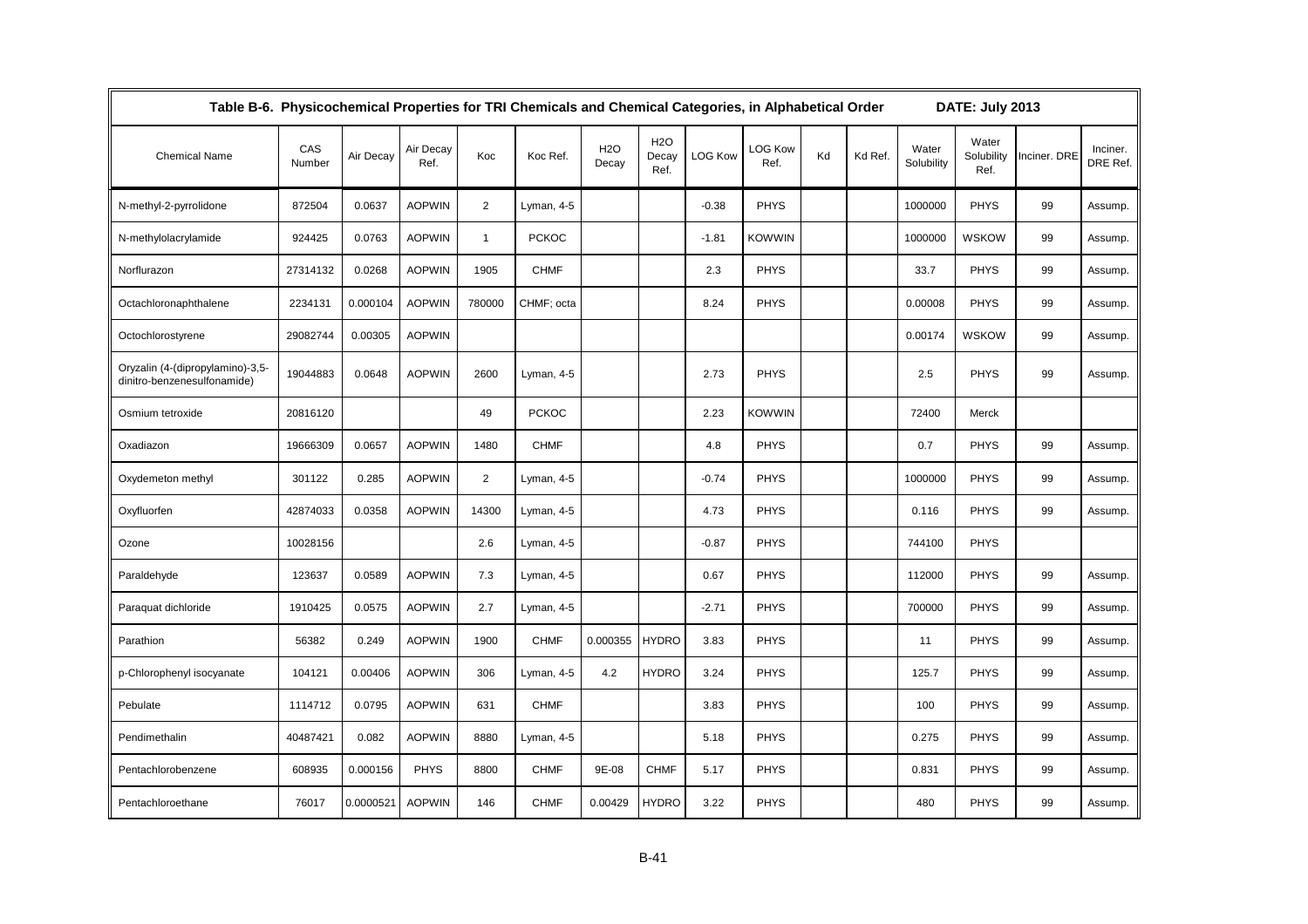| Table B-6. Physicochemical Properties for TRI Chemicals and Chemical Categories, in Alphabetical Order |               |           |                   |                |              |                     |                             |                |                        |    |         |                     | DATE: July 2013             |              |                      |
|--------------------------------------------------------------------------------------------------------|---------------|-----------|-------------------|----------------|--------------|---------------------|-----------------------------|----------------|------------------------|----|---------|---------------------|-----------------------------|--------------|----------------------|
| <b>Chemical Name</b>                                                                                   | CAS<br>Number | Air Decay | Air Decay<br>Ref. | Koc            | Koc Ref.     | <b>H2O</b><br>Decay | <b>H2O</b><br>Decay<br>Ref. | <b>LOG Kow</b> | <b>LOG Kow</b><br>Ref. | Kd | Kd Ref. | Water<br>Solubility | Water<br>Solubility<br>Ref. | Inciner. DRE | Inciner.<br>DRE Ref. |
| Pentachlorophenol                                                                                      | 87865         | 0.0015    | <b>PHYS</b>       | 2400           | <b>CHMF</b>  | 0.0032              | CHMF:<br>photo              | 5.12           | <b>PHYS</b>            |    |         | 14                  | <b>PHYS</b>                 | 99           | Assump.              |
| Pentobarbital sodium                                                                                   | 57330         | 0.0486    | <b>AOPWIN</b>     | 330            | Lyman, 4-8   |                     |                             | $\overline{2}$ | <b>KOWWIN</b>          |    |         | 513                 | <b>WSKOW</b>                | 99           | Assump.              |
| Perchloromethyl mercaptan                                                                              | 594423        |           |                   | 475            | Lyman, 4-5   |                     |                             | 3.47           | <b>PHYS</b>            |    |         | 56.32               | <b>PHYS</b>                 | 99           | Assump.              |
| Permethrin                                                                                             | 52645531      | 0.062     | <b>AOPWIN</b>     | 63100          | <b>CHMF</b>  | 0.0000145           | <b>HYDRO</b>                | 6.5            | <b>PHYS</b>            |    |         | 0.006               | <b>PHYS</b>                 | 99           | Assump.              |
| Peroxyacetic acid                                                                                      | 79210         | 0.0109    | <b>AOPWIN</b>     | $\overline{2}$ | Lyman, 4-5   | 0.0836              | <b>HYDRO</b>                | $-1.07$        | <b>PHYS</b>            |    |         | 1000000             | <b>PHYS</b>                 | 99           | Assump.              |
| Phenanthrene                                                                                           | 85018         | 0.0351    | AOPWIN;<br>exp    | 8300           | <b>CHMF</b>  |                     |                             | 4.46           | <b>PHYS</b>            |    |         | 1.15                | <b>PHYS</b>                 | 99           | Assump.              |
| Phenol                                                                                                 | 108952        | 0.071     | AOPWIN:<br>exp    | 160            | <b>CHMF</b>  |                     |                             | 1.46           | <b>PHYS</b>            |    |         | 82800               | <b>PHYS</b>                 | 99           | Assump.              |
| Phenolphthalein                                                                                        | 77098         |           |                   |                |              |                     |                             | 3.06           | EPI                    |    |         | 400                 | <b>PHYS</b>                 | 99           | Assump.              |
| Phenothrin                                                                                             | 26002802      | 0.287     | <b>AOPWIN</b>     | 56000          | Lyman, 4-5   | 0.0000145 HYDRO     |                             | 7.54           | <b>PHYS</b>            |    |         | 0.0097              | <b>PHYS</b>                 | 99           | Assump.              |
| 1,2-Phenylenediamine<br>dihydrochloride                                                                | 615281        | 0.476     | <b>AOPWIN</b>     | 29             | Lyman, 4-8   |                     |                             | 0.16           | <b>KOWWIN</b>          |    |         | 82200               | <b>WSKOW</b>                | 99           | Assump.              |
| 1,4-Phenylenediamine<br>dihydrochloride                                                                | 624180        | 0.476     | <b>AOPWIN</b>     | 16             | Lyman, 4-8   |                     |                             | $-0.39$        | <b>KOWWIN</b>          |    |         | 199000              | <b>WSKOW</b>                | 99           | Assump.              |
| 1,2-Phenylenediamine                                                                                   | 95545         | 0.476     | <b>AOPWIN</b>     | 13             | Lyman, 4-5   |                     |                             | 0.15           | <b>PHYS</b>            |    |         | 40400               | <b>PHYS</b>                 | 99           | Assump.              |
| 1,3-Phenylenediamine                                                                                   | 108452        | 0.54      | <b>AOPWIN</b>     | 4.8            | Lyman, 4-5   |                     |                             | $-0.33$        | <b>PHYS</b>            |    |         | 238000              | <b>PHYS</b>                 | 99           | Assump.              |
| p-Phenylenediamine                                                                                     | 106503        | 0.476     | <b>AOPWIN</b>     | 13             | Lyman, 4-5   |                     |                             | $-0.3$         | <b>PHYS</b>            |    |         | 37000               | <b>PHYS</b>                 | 99           | Assump.              |
| 2-Phenylphenol                                                                                         | 90437         | 0.0738    | <b>AOPWIN</b>     | 119            | <b>CHMF</b>  |                     |                             | 3.09           | <b>PHYS</b>            |    |         | 700                 | <b>PHYS</b>                 | 99           | Assump.              |
| Phenytoin                                                                                              | 57410         | 0.0286    | <b>AOPWIN</b>     | 650            | Lyman, 4-5   |                     |                             | 2.47           | <b>PHYS</b>            |    |         | 32                  | <b>PHYS</b>                 | 99           | Assump.              |
| Phosgene                                                                                               | 75445         | 0.0000027 | <b>AOPWIN</b>     |                | Fast Hyd     | 4.2                 | <b>HYDRO</b>                | $-0.71$        | <b>PHYS</b>            |    |         | 475100              | <b>PHYS</b>                 | 99           | Assump.              |
| Phosphine                                                                                              | 7803512       |           |                   |                | Gas          |                     |                             | $-0.27$        | <b>PHYS</b>            |    |         | 204800              | <b>PHYS</b>                 |              |                      |
| Phosphorus (yellow or white)                                                                           | 7723140       |           |                   | 14             | <b>PCKOC</b> |                     |                             | $-0.27$        | <b>PHYS</b>            |    |         | 204800              | <b>PHYS</b>                 |              |                      |
| Phthalic anhydride                                                                                     | 85449         | 0.00202   | <b>AOPWIN</b>     |                | Fast Hyd     | 1.23                | <b>CHMF</b>                 | 1.6            | <b>PHYS</b>            |    |         | 6200                | <b>PHYS</b>                 | 99           | Assump.              |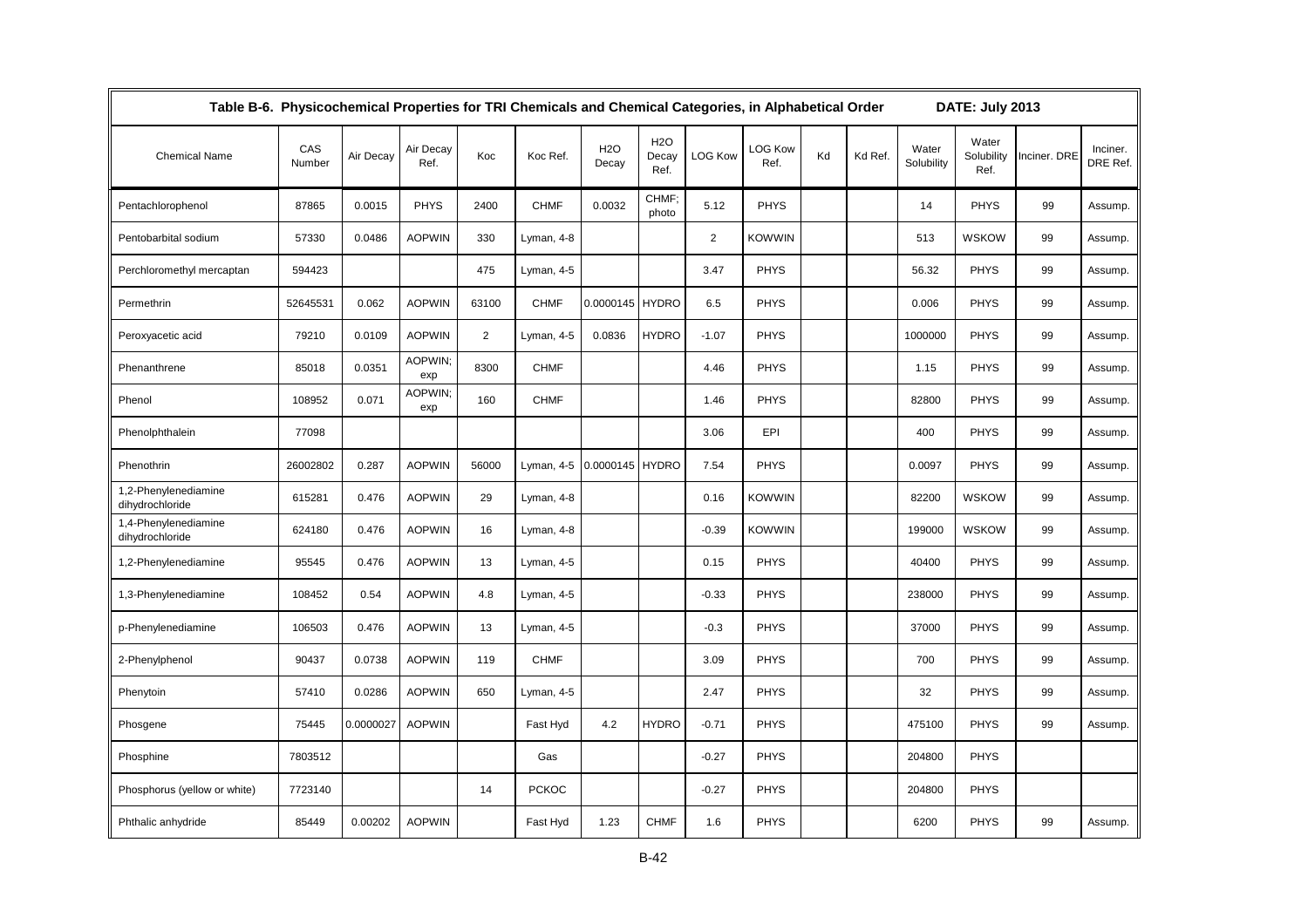| Table B-6. Physicochemical Properties for TRI Chemicals and Chemical Categories, in Alphabetical Order |               |           |                   |                |                |                     |                             |                |                        |    |         |                     | DATE: July 2013             |              |                      |
|--------------------------------------------------------------------------------------------------------|---------------|-----------|-------------------|----------------|----------------|---------------------|-----------------------------|----------------|------------------------|----|---------|---------------------|-----------------------------|--------------|----------------------|
| <b>Chemical Name</b>                                                                                   | CAS<br>Number | Air Decay | Air Decay<br>Ref. | Koc            | Koc Ref.       | <b>H2O</b><br>Decay | <b>H2O</b><br>Decay<br>Ref. | <b>LOG Kow</b> | <b>LOG Kow</b><br>Ref. | Kd | Kd Ref. | Water<br>Solubility | Water<br>Solubility<br>Ref. | Inciner. DRE | Inciner.<br>DRE Ref. |
| Picloram                                                                                               | 1918021       | 0.00231   | <b>AOPWIN</b>     | 21             | <b>CHMF</b>    |                     |                             | 0.3            | <b>PHYS</b>            |    |         | 430                 | <b>PHYS</b>                 | 99           | Assump.              |
| Picric acid                                                                                            | 88891         | 0.00038   | <b>AOPWIN</b>     |                | lon            |                     |                             | 1.33           | <b>PHYS</b>            |    |         | 12700               | <b>PHYS</b>                 | 99           | Assump.              |
| Piperonyl butoxide                                                                                     | 51036         | 0.291     | <b>AOPWIN</b>     | 1010           | Lyman, 4-5     |                     |                             | 4.75           | <b>PHYS</b>            |    |         | 14.3                | <b>PHYS</b>                 | 99           | Assump.              |
| Pirimiphos methyl                                                                                      | 29232937      | 0.432     | <b>AOPWIN</b>     | 1300           | Lyman, 4-5     |                     |                             | 4.2            | <b>PHYS</b>            |    |         | 8.6                 | <b>PHYS</b>                 | 99           | Assump.              |
| p-Nitroaniline                                                                                         | 100016        | 0.0363    | <b>AOPWIN</b>     | 76             | <b>CHMF</b>    |                     |                             | 1.39           | <b>PHYS</b>            |    |         | 728                 | <b>PHYS</b>                 | 99           | Assump.              |
| Polybrominated biphenyls<br>(PBBs)                                                                     | N575          | 0.00076   | AOPWIN;<br>hex    | 363            | CHMF; hex      |                     |                             | 6.39           | PHYS; hex              |    |         | 0.011               | PHYS; hex                   | 99           | Assump.              |
| Polychlorinated alkanes                                                                                | N583          |           |                   |                |                |                     |                             |                |                        |    |         |                     |                             | 99           | Assump.              |
| Polychlorinated biphenyls<br>(PCBs)                                                                    | 1336363       | 0.0027    | AOPWIN:<br>exp    | 48000          | <b>CHMF</b>    |                     |                             | 7.1            | <b>PHYS</b>            |    |         | 0.7                 | <b>PHYS</b>                 | 99.9999      | By law               |
| Polycyclic aromatic compounds                                                                          | N590          | 0.29      | EPA, 99;<br>B(a)p | 2130000        | CHMF;<br>B(a)p |                     |                             | 6.13           | PHYS;<br>B(a)p         |    |         | 0.00162             | PHYS;<br>B(a)p              | 99           | Assump.              |
| Potassium bromate                                                                                      | 7758012       |           |                   | 35             | <b>PCKOC</b>   |                     |                             | $-7.18$        | <b>PHYS</b>            |    |         | 69000               | <b>PHYS</b>                 |              |                      |
| Potassium<br>dimethyldithiocarbamate                                                                   | 128030        | 0.314     | <b>AOPWIN</b>     | 57             | Lyman, 4-8     |                     |                             | 1.67           | <b>KOWWIN</b>          |    |         | 29000               | <b>WSKOW</b>                | 99           | Assump.              |
| Potassium N-<br>methyldithiocarbamate                                                                  | 137417        | 0.261     | <b>AOPWIN</b>     | 43             | Lyman, 4-8     |                     |                             | 0.48           | <b>KOWWIN</b>          |    |         | 440000              | <b>WSKOW</b>                | 99           | Assump.              |
| Profenofos                                                                                             | 41198087      | 0.121     | <b>AOPWIN</b>     | 700            | Lyman, 4-5     |                     |                             | 4.68           | <b>PHYS</b>            |    |         | 28                  | <b>PHYS</b>                 | 99           | Assump.              |
| Prometryn                                                                                              | 7287196       | 0.103     | <b>AOPWIN</b>     | 708            | <b>CHMF</b>    |                     |                             | 3.51           | <b>PHYS</b>            |    |         | 33                  | <b>PHYS</b>                 | 99           | Assump.              |
| Pronamide                                                                                              | 23950585      | 0.0358    | <b>AOPWIN</b>     | 200            | <b>CHMF</b>    | 7.4E-09             | <b>CHMF</b>                 | 3.43           | <b>PHYS</b>            |    |         | 15                  | <b>PHYS</b>                 | 99           | Assump.              |
| Propachlor                                                                                             | 1918167       | 0.0565    | <b>AOPWIN</b>     | 263            | <b>CHMF</b>    |                     |                             | 2.18           | <b>PHYS</b>            |    |         | 700                 | <b>PHYS</b>                 | 99           | Assump.              |
| Propane sultone                                                                                        | 1120714       | 0.00727   | <b>AOPWIN</b>     | 5.8            | Lyman, 4-5     | 0.082               | <b>CHMF</b>                 | $-0.28$        | <b>PHYS</b>            |    |         | 170700              | <b>PHYS</b>                 | 99           | Assump.              |
| Propanil                                                                                               | 709988        | 0.0102    | <b>AOPWIN</b>     | 275            | Lyman, 4-5     | 0.0011              | CHMF;<br>photo              | 3.07           | <b>PHYS</b>            |    |         | 152                 | <b>PHYS</b>                 | 99           | Assump.              |
| Propargite                                                                                             | 2312358       | 0.161     | <b>AOPWIN</b>     | 6400           | Lyman, 4-5     |                     |                             | 5              | <b>PHYS</b>            |    |         | 0.5                 | <b>PHYS</b>                 | 99           | Assump.              |
| Propargyl alcohol                                                                                      | 107197        | 0.0281    | <b>AOPWIN</b>     | $\overline{2}$ | Lyman, 4-5     |                     |                             | $-0.38$        | <b>PHYS</b>            |    |         | 1000000             | <b>PHYS</b>                 | 99           | Assump.              |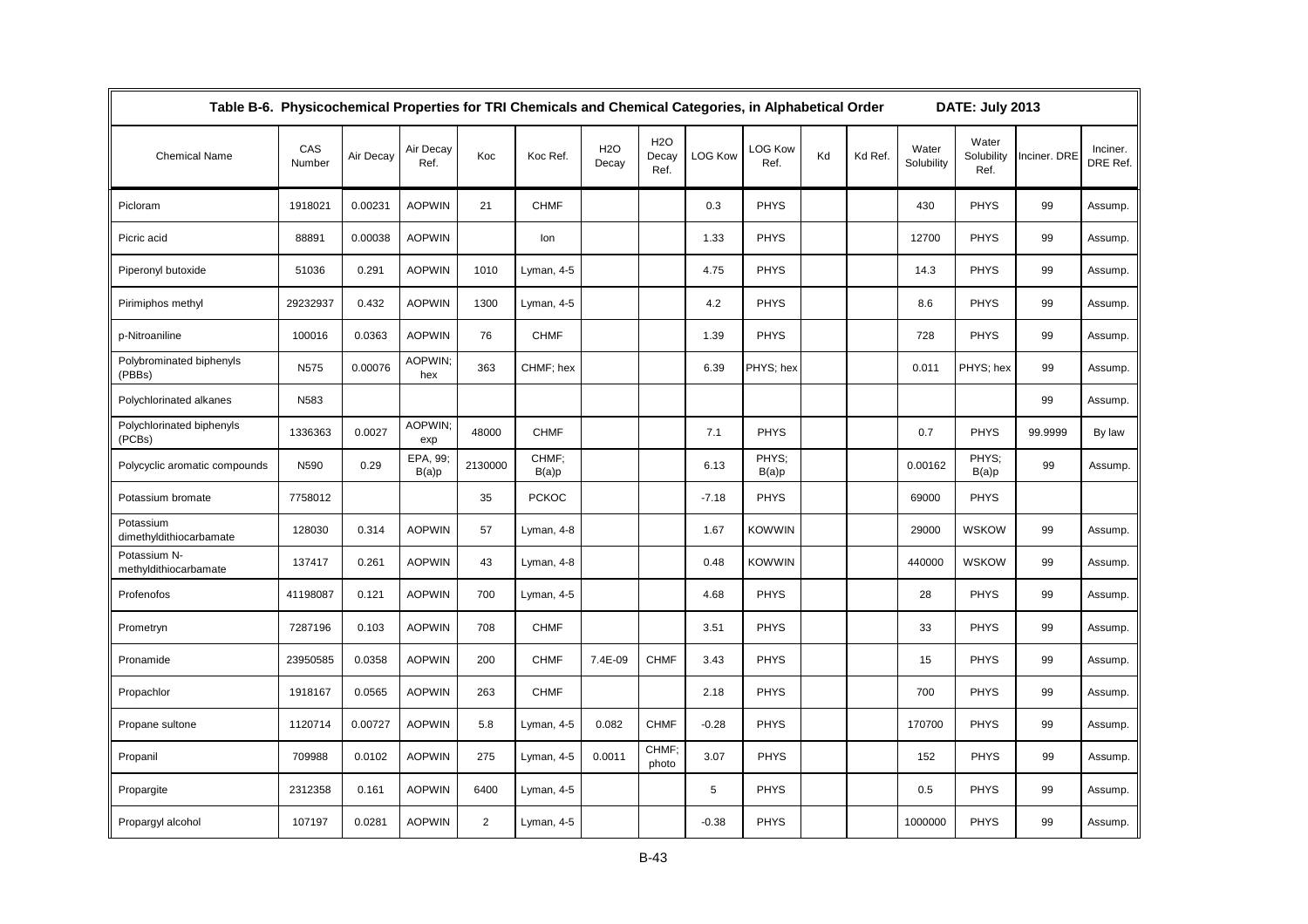| Table B-6. Physicochemical Properties for TRI Chemicals and Chemical Categories, in Alphabetical Order |               |           |                   |                |              |                     |                                   |                | DATE: July 2013        |     |          |                     |                             |              |                      |
|--------------------------------------------------------------------------------------------------------|---------------|-----------|-------------------|----------------|--------------|---------------------|-----------------------------------|----------------|------------------------|-----|----------|---------------------|-----------------------------|--------------|----------------------|
| <b>Chemical Name</b>                                                                                   | CAS<br>Number | Air Decay | Air Decay<br>Ref. | Koc            | Koc Ref.     | <b>H2O</b><br>Decay | H <sub>2</sub> O<br>Decay<br>Ref. | <b>LOG Kow</b> | <b>LOG Kow</b><br>Ref. | Kd  | Kd Ref.  | Water<br>Solubility | Water<br>Solubility<br>Ref. | Inciner. DRE | Inciner.<br>DRE Ref. |
| Propetamphos                                                                                           | 31218834      | 0.745     | <b>AOPWIN</b>     | 330            | Lyman, 4-5   | 1.69E-06            | <b>HYDRO</b>                      | 3.82           | <b>PHYS</b>            |     |          | 110                 | <b>PHYS</b>                 | 99           | Assump.              |
| Propiconazole                                                                                          | 60207901      | 0.0735    | <b>AOPWIN</b>     | 330            | Lyman, 4-5   |                     |                                   | 3.72           | <b>PHYS</b>            |     |          | 110                 | <b>PHYS</b>                 | 99           | Assump.              |
| beta-Propiolactone                                                                                     | 57578         | 0.00166   | <b>AOPWIN</b>     | 3.8            | Lyman, 4-5   |                     |                                   | $-0.8$         | <b>PHYS</b>            |     |          | 370000              | <b>PHYS</b>                 | 99           | Assump.              |
| Propionaldehyde                                                                                        | 123386        | 0.0529    | AOPWIN;<br>exp    | $\overline{4}$ | <b>CHMF</b>  |                     |                                   | 0.59           | <b>PHYS</b>            |     |          | 306000              | <b>PHYS</b>                 | 99           | Assump.              |
| Propoxur                                                                                               | 114261        | 0.0855    | <b>AOPWIN</b>     | 47             | <b>CHMF</b>  | 0.00168             | <b>HYDRO</b>                      | 1.52           | <b>PHYS</b>            |     |          | 1860                | <b>PHYS</b>                 | 99           | Assump.              |
| Propylene (Propene)                                                                                    | 115071        | 0.071     | AOPWIN;<br>exp    | 240            | Lyman, 4-5   |                     |                                   | 1.77           | <b>PHYS</b>            |     |          | 200                 | <b>PHYS</b>                 | 99           | Assump.              |
| 2,4-D, propylene glycol<br>butylether ester                                                            | 1320189       | 0.03      | <b>AOPWIN</b>     | 5400           | Lyman, 4-8   | 0.00331             | <b>HYDRO</b>                      | 4.34           | <b>KOWWIN</b>          |     |          | 1.24                | <b>WSKOW</b>                | 99           | Assump.              |
| Propylene oxide                                                                                        | 75569         | 0.0014    | AOPWIN;<br>exp    | 2.9            | Lyman, 4-5   | 0.002               | <b>CHMF</b>                       | 0.03           | <b>PHYS</b>            |     |          | 590000              | <b>PHYS</b>                 | 99           | Assump.              |
| Propyleneimine                                                                                         | 75558         | 0.0184    | <b>AOPWIN</b>     | 2              | Lyman, 4-5   | 0.008               | <b>CHMF</b>                       | 0.13           | <b>PHYS</b>            |     |          | 1000000             | <b>PHYS</b>                 | 99           | Assump.              |
| Pyridine                                                                                               | 110861        | 0.000999  | <b>AOPWIN</b>     | 14             | <b>CHMF</b>  |                     |                                   | 0.65           | <b>PHYS</b>            |     |          | 1000000             | <b>PHYS</b>                 | 99           | Assump.              |
| Quinoline                                                                                              | 91225         | 0.0313    | AOPWIN;<br>exp    | 320            | <b>CHMF</b>  | 0.0014              | CHMF:<br>photo                    | 2.03           | <b>PHYS</b>            |     |          | 6110                | <b>PHYS</b>                 | 99           | Assump.              |
| Quinone                                                                                                | 106514        | 0.0122    | <b>AOPWIN</b>     | 26             | <b>CHMF</b>  |                     |                                   | 0.2            | <b>PHYS</b>            |     |          | 11100               | <b>PHYS</b>                 | 99           | Assump.              |
| Quintozene                                                                                             | 82688         | 0.0000194 | <b>AOPWIN</b>     | 26600          | <b>CHMF</b>  | 0.000028            | <b>CHMF</b>                       | 4.64           | <b>PHYS</b>            |     |          | 0.44                | <b>PHYS</b>                 | 99           | Assump.              |
| Quizalofop-ethyl                                                                                       | 76578148      | 0.0768    | <b>AOPWIN</b>     | 8500           | Lyman, 4-5   | 0.0000431           | <b>HYDRO</b>                      | 4.28           | <b>PHYS</b>            |     |          | 0.3                 | <b>PHYS</b>                 | 99           | Assump.              |
| Resmethrin                                                                                             | 10453868      | 0.783     | <b>AOPWIN</b>     | 26000          | Lyman, 4-5   | 0.0000614 HYDRO     |                                   | 7.11           | <b>PHYS</b>            |     |          | 0.0379              | <b>PHYS</b>                 | 99           | Assump.              |
| Saccharin (manufacturing)                                                                              | 81072         | 0.0159    | <b>AOPWIN</b>     | 46             | <b>CHMF</b>  |                     |                                   | 0.91           | <b>PHYS</b>            |     |          | 4000                | <b>PHYS</b>                 | 99           | Assump.              |
| Safrole                                                                                                | 94597         | 0.206     | <b>AOPWIN</b>     | 310            | Lyman, 4-5   | $\mathbf 0$         | <b>CHMF</b>                       | 3.45           | <b>PHYS</b>            |     |          | 121                 | <b>PHYS</b>                 | 99           | Assump.              |
| Selenium and selenium<br>compounds                                                                     | 7782492       | 0.176     | <b>AOPWIN</b>     | 14             | <b>PCKOC</b> |                     |                                   | 0.24           | <b>PHYS</b>            | 22  | Gerritse | 2063                | <b>PHYS</b>                 | 99.8         | EPA, 92              |
| Sethoxydim                                                                                             | 74051802      | 0.392     | <b>AOPWIN</b>     | 740            | Lyman, 4-5   |                     |                                   | 4.38           | <b>PHYS</b>            |     |          | 25                  | <b>PHYS</b>                 | 99           | Assump.              |
| Silver and silver compounds                                                                            | 7440224       |           |                   | 14             | <b>PCKOC</b> |                     |                                   | 0.23           | <b>PHYS</b>            | 540 | Gerritse | 70480               | <b>PHYS</b>                 |              |                      |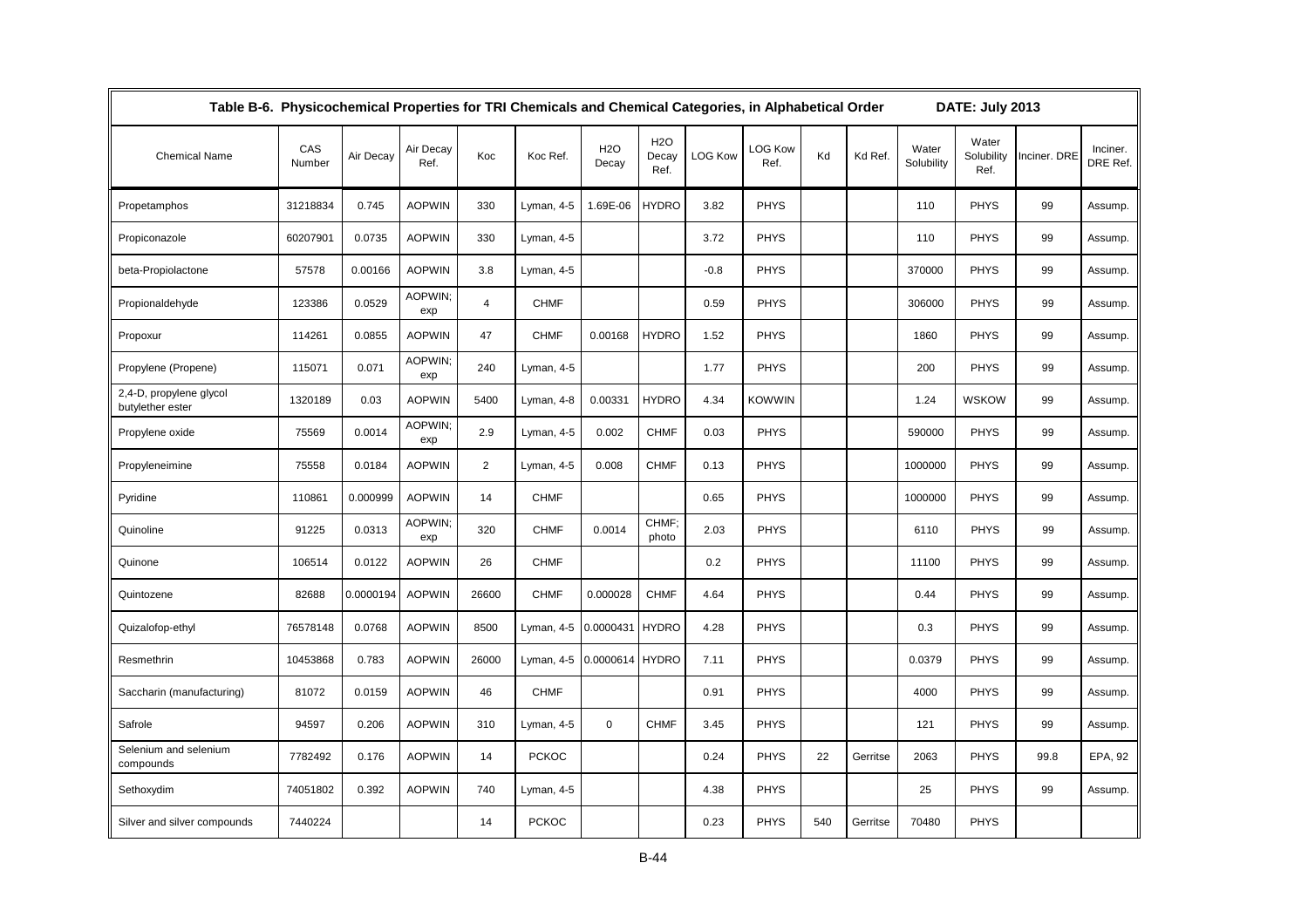| Table B-6. Physicochemical Properties for TRI Chemicals and Chemical Categories, in Alphabetical Order |               |           |                   |                |              |                     |                                   |                |                        |    |         |                     | DATE: July 2013             |              |                      |
|--------------------------------------------------------------------------------------------------------|---------------|-----------|-------------------|----------------|--------------|---------------------|-----------------------------------|----------------|------------------------|----|---------|---------------------|-----------------------------|--------------|----------------------|
| <b>Chemical Name</b>                                                                                   | CAS<br>Number | Air Decay | Air Decay<br>Ref. | Koc            | Koc Ref.     | <b>H2O</b><br>Decay | H <sub>2</sub> O<br>Decay<br>Ref. | <b>LOG Kow</b> | <b>LOG Kow</b><br>Ref. | Kd | Kd Ref. | Water<br>Solubility | Water<br>Solubility<br>Ref. | Inciner. DRE | Inciner.<br>DRE Ref. |
| Simazine                                                                                               | 122349        | 0.0482    | <b>AOPWIN</b>     | 120            | <b>CHMF</b>  |                     |                                   | 2.18           | <b>PHYS</b>            |    |         | 6.2                 | <b>PHYS</b>                 | 99           | Assump.              |
| Sodium azide                                                                                           | 26628228      |           |                   | 13             | Lyman, 4-5   |                     |                                   | 0.16           | <b>KOWWIN</b>          |    |         | 36700               | <b>WSKOW</b>                | 99           | Assump.              |
| Sodium dicamba                                                                                         | 1982690       | 0.0131    | <b>AOPWIN</b>     | 3.8            | Lyman, 4-5   |                     |                                   | $-0.9$         | <b>KOWWIN</b>          |    |         | 360000              | HL                          | 99           | Assump.              |
| Sodium dimethyldithiocarbamate                                                                         | 128041        | 0.185     | <b>AOPWIN</b>     | 2              | Lyman, 4-5   |                     |                                   | $-2.41$        | <b>PHYS</b>            |    |         | 1000000             | <b>PHYS</b>                 | 99           | Assump.              |
| Sodium fluoroacetate                                                                                   | 62748         | 0.0000734 | <b>AOPWIN</b>     | 1.2            | <b>PCKOC</b> |                     |                                   | $-3.78$        | <b>PHYS</b>            |    |         | 1110000             | <b>PHYS</b>                 | 99           | Assump.              |
| Sodium nitrite                                                                                         | 7632000       | 0.000351  | <b>AOPWIN</b>     | 24             | <b>PCKOC</b> |                     |                                   | $-2.37$        | <b>KOWWIN</b>          |    |         | 1000000             | <b>WSKOW</b>                |              |                      |
| Sodium o-phenylphenoxide                                                                               | 132274        | 0.0506    | <b>AOPWIN</b>     | 2              | Lyman, 4-5   |                     |                                   | 0.59           | <b>PHYS</b>            |    |         | 1000000             | <b>PHYS</b>                 | 99           | Assump.              |
| Sodium pentachlorophenate                                                                              | 131522        | 0.00715   | <b>AOPWIN</b>     | $\overline{4}$ | Lyman, 4-5   |                     |                                   | 2.05           | <b>PHYS</b>            |    |         | 330000              | <b>PHYS</b>                 | 99           | Assump.              |
| 2,4-D sodium salt                                                                                      | 2702729       | 0.00972   | <b>AOPWIN</b>     | 4              | Lyman, 4-5   |                     |                                   | $-1.19$        | <b>PHYS</b>            |    |         | 335000              | <b>PHYS</b>                 | 99           | Assump.              |
| Strychnine and salts                                                                                   | N746          | 0.6       | AOPWIN;<br>str    |                | lon; str     |                     |                                   | 1.93           | PHYS; str              |    |         | 160                 | PHYS; str                   | 99           | Assump.              |
| Styrene                                                                                                | 100425        | 0.157     | AOPWIN:<br>exp    | 920            | <b>CHMF</b>  |                     |                                   | 2.95           | <b>PHYS</b>            |    |         | 310                 | <b>PHYS</b>                 | 99           | Assump.              |
| Styrene oxide                                                                                          | 96093         | 0.0137    | <b>AOPWIN</b>     | 53             | <b>CHMF</b>  | 0.00322             | <b>HYDRO</b>                      | 1.61           | <b>PHYS</b>            |    |         | 3000                | <b>PHYS</b>                 | 99           | Assump.              |
| Sulfuric acid                                                                                          | 7664939       | 0.000756  | <b>AOPWIN</b>     | 6.1            | <b>PCKOC</b> |                     |                                   | $-2.2$         | <b>PHYS</b>            |    |         | 1000000             | <b>PHYS</b>                 |              |                      |
| Sulfuryl fluoride (Vikane)                                                                             | 2699798       |           |                   | 110            | Lyman, 4-5   |                     |                                   | 0.41           | <b>PHYS</b>            |    |         | 750                 | <b>PHYS</b>                 | 99           | Assump.              |
| Sulprofos                                                                                              | 35400432      | 0.29      | <b>AOPWIN</b>     | 8300           | Lyman, 4-5   |                     |                                   | 5.48           | <b>PHYS</b>            |    |         | 0.31                | <b>PHYS</b>                 | 99           | Assump.              |
| Tebuthiuron                                                                                            | 34014181      | 0.00895   | <b>AOPWIN</b>     | 617            | <b>CHMF</b>  |                     |                                   | 1.79           | <b>PHYS</b>            |    |         | 2500                | <b>PHYS</b>                 | 99           | Assump.              |
| Temephos                                                                                               | 3383968       | 0.366     | <b>AOPWIN</b>     | 9000           | Lyman, 4-5   |                     |                                   | 5.96           | <b>PHYS</b>            |    |         | 0.27                | <b>PHYS</b>                 | 99           | Assump.              |
| Terbacil                                                                                               | 5902512       | 0.0202    | <b>AOPWIN</b>     | 48             | <b>CHMF</b>  |                     |                                   | 1.89           | <b>PHYS</b>            |    |         | 710                 | <b>PHYS</b>                 | 99           | Assump.              |
| Tetrabromobisphenol A (TBBPA)                                                                          | 79947         | 0.00799   | <b>AOPWIN</b>     |                |              |                     |                                   |                |                        |    |         | 0.001               | <b>WSKOW</b>                | 99           | Assump.              |
| 1,1,2,2-Tetrachloro-1-<br>fluoroethane (HCFC-121)                                                      | 354143        | 0.0000332 | <b>AOPWIN</b>     | 790            | Lyman, 4-8   | 0.00429             | <b>HYDRO</b>                      | 2.8            | <b>PHYS</b>            |    |         | 209                 | <b>WSKOW</b>                | 99           | Assump.              |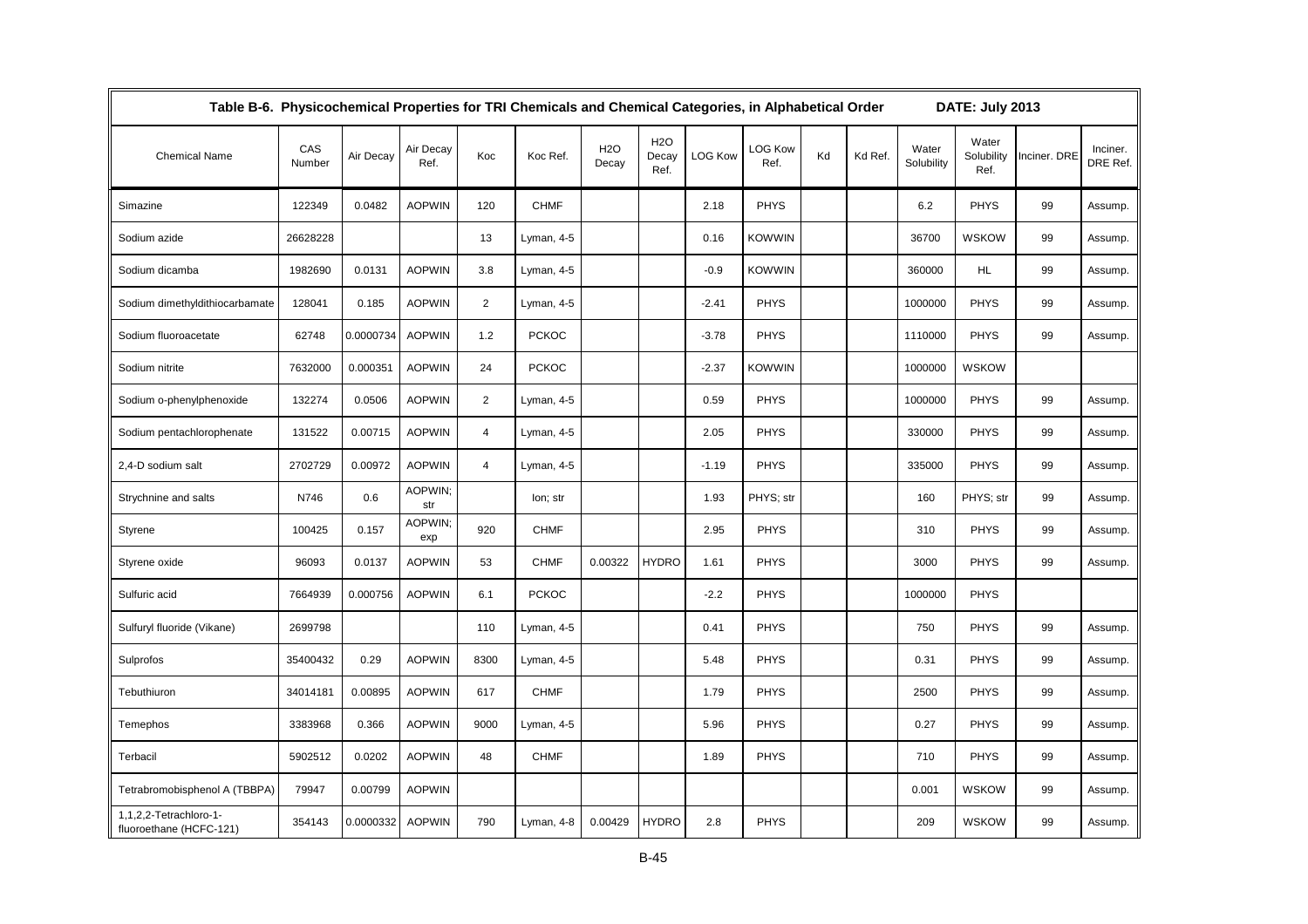| Table B-6. Physicochemical Properties for TRI Chemicals and Chemical Categories, in Alphabetical Order |               |           |                   |      |              |                     |                                   |                |                        |    |         |                     | DATE: July 2013             |              |                      |
|--------------------------------------------------------------------------------------------------------|---------------|-----------|-------------------|------|--------------|---------------------|-----------------------------------|----------------|------------------------|----|---------|---------------------|-----------------------------|--------------|----------------------|
| <b>Chemical Name</b>                                                                                   | CAS<br>Number | Air Decay | Air Decay<br>Ref. | Koc  | Koc Ref.     | <b>H2O</b><br>Decay | H <sub>2</sub> O<br>Decay<br>Ref. | <b>LOG Kow</b> | <b>LOG Kow</b><br>Ref. | Kd | Kd Ref. | Water<br>Solubility | Water<br>Solubility<br>Ref. | Inciner. DRE | Inciner.<br>DRE Ref. |
| 1,1,1,2-Tetrachloro-2-<br>fluoroethane (HCFC-121a)                                                     | 354110        | 0.0000129 | <b>AOPWIN</b>     | 790  | Lyman, 4-8   | 0.0279              | <b>HYDRO</b>                      | 2.8            | <b>PHYS</b>            |    |         | 209                 | <b>WSKOW</b>                | 99           | Assump.              |
| 1,1,1,2-Tetrachloroethane                                                                              | 630206        | 0.0000486 | AOPWIN;<br>exp    | 93   | <b>CHMF</b>  | 1.07E-07            | <b>HYDRO</b>                      | 2.93           | <b>PHYS</b>            |    |         | 1100                | <b>PHYS</b>                 | 99           | Assump.              |
| 1,1,2,2-Tetrachloroethane                                                                              | 79345         | 0.000675  | AOPWIN:<br>exp    | 79   | <b>CHMF</b>  | 0.000529            | <b>HYDRO</b>                      | 2.39           | <b>PHYS</b>            |    |         | 2960                | <b>PHYS</b>                 | 99           | Assump.              |
| Tetrachloroethylene<br>(Perchloroethylene)                                                             | 127184        | 0.000451  | AOPWIN:<br>exp    | 230  | <b>CHMF</b>  |                     |                                   | 3.4            | <b>PHYS</b>            |    |         | 200                 | <b>PHYS</b>                 | 99           | Assump.              |
| Tetrachlorvinphos                                                                                      | 961115        | 0.065     | <b>AOPWIN</b>     | 1200 | <b>CHMF</b>  | 0.000351            | <b>HYDRO</b>                      | 3.53           | <b>PHYS</b>            |    |         | 11                  | <b>PHYS</b>                 | 99           | Assump.              |
| Tetracycline hydrochloride                                                                             | 64755         | 0.525     | <b>AOPWIN</b>     | 4.7  | Lyman, 4-8   |                     |                                   | $-3.7$         | <b>KOWWIN</b>          |    |         | 249000              | <b>WSKOW</b>                | 99           | Assump.              |
| Tetrafluoroethylene                                                                                    | 116143        |           |                   |      |              |                     |                                   | 1.35           | <b>ACD</b>             |    |         | 159                 | <b>PHYS</b>                 | 99           | Assump.              |
| Tetramethrin                                                                                           | 7696120       | 0.405     | <b>AOPWIN</b>     | 3100 | Lyman, 4-5   | 0.0000318 HYDRO     |                                   | 4.73           | <b>PHYS</b>            |    |         | 1.83                | <b>PHYS</b>                 | 99           | Assump.              |
| Tetranitromethane                                                                                      | 509148        |           |                   |      |              |                     |                                   | 8.49           | <b>ACD</b>             |    |         | 900                 | <b>PHYS</b>                 | 99           | Assump.              |
| Thallium and thallium<br>compounds                                                                     | 7440280       |           |                   | 14   | <b>PCKOC</b> |                     |                                   | 0.23           | <b>PHYS</b>            |    |         | 26480               | <b>PHYS</b>                 |              |                      |
| Thiabendazole                                                                                          | 148798        | 0.176     | <b>AOPWIN</b>     | 1738 | <b>CHMF</b>  |                     |                                   | 2.47           | <b>PHYS</b>            |    |         | 50                  | <b>PHYS</b>                 | 99           | Assump.              |
| Thioacetamide                                                                                          | 62555         | 0.0572    | <b>AOPWIN</b>     | 5.9  | Lyman, 4-5   | 0.000086            | <b>CHMF</b>                       | $-0.26$        | <b>PHYS</b>            |    |         | 163000              | <b>PHYS</b>                 | 99           | Assump.              |
| Thiobencarb                                                                                            | 28249776      | 0.0685    | <b>AOPWIN</b>     | 1840 | <b>CHMF</b>  |                     |                                   | 3.4            | <b>PHYS</b>            |    |         | 28                  | <b>PHYS</b>                 | 99           | Assump.              |
| 4,4'-Thiodianiline                                                                                     | 139651        | 0.357     | <b>AOPWIN</b>     | 190  | Lyman, 4-5   |                     |                                   | 2.18           | <b>PHYS</b>            |    |         | 310                 | <b>PHYS</b>                 | 99           | Assump.              |
| Thiodicarb                                                                                             | 59669260      | 0.0359    | <b>AOPWIN</b>     | 620  | Lyman, 4-5   | 2.54E-12            | <b>HYDRO</b>                      | 1.7            | <b>PHYS</b>            |    |         | 35                  | <b>PHYS</b>                 | 99           | Assump.              |
| Thiophanate ethyl                                                                                      | 23564069      | 0.228     | <b>AOPWIN</b>     | 322  | Lyman, 4-8   | 3.55E-09            | <b>HYDRO</b>                      | 2.08           | <b>PHYS</b>            |    |         | 5.47                | <b>WSKOW</b>                | 99           | Assump.              |
| Thiophanate-methyl                                                                                     | 23564058      | 0.207     | <b>AOPWIN</b>     | 154  | Lyman, 4-5   | 3.55E-09            | <b>HYDRO</b>                      | 1.4            | <b>PHYS</b>            |    |         | 438.9               | <b>PHYS</b>                 | 99           | Assump.              |
| Thiosemicarbazide                                                                                      | 79196         | 0.227     | <b>AOPWIN</b>     | 28   | Lyman, 4-5   |                     |                                   | $-1.67$        | <b>PHYS</b>            |    |         | 10020               | <b>PHYS</b>                 | 99           | Assump.              |
| Thiourea                                                                                               | 62566         | 0.113     | <b>AOPWIN</b>     | 6.4  | Lyman, 4-5   | 5.3E-07             | <b>CHMF</b>                       | $-1.08$        | <b>PHYS</b>            |    |         | 142000              | <b>PHYS</b>                 | 99           | Assump.              |
| Thiram                                                                                                 | 137268        | 0.98      | <b>AOPWIN</b>     | 670  | <b>CHMF</b>  | 0.006               | <b>CHMF</b>                       | 1.73           | <b>PHYS</b>            |    |         | 30                  | <b>PHYS</b>                 | 99           | Assump.              |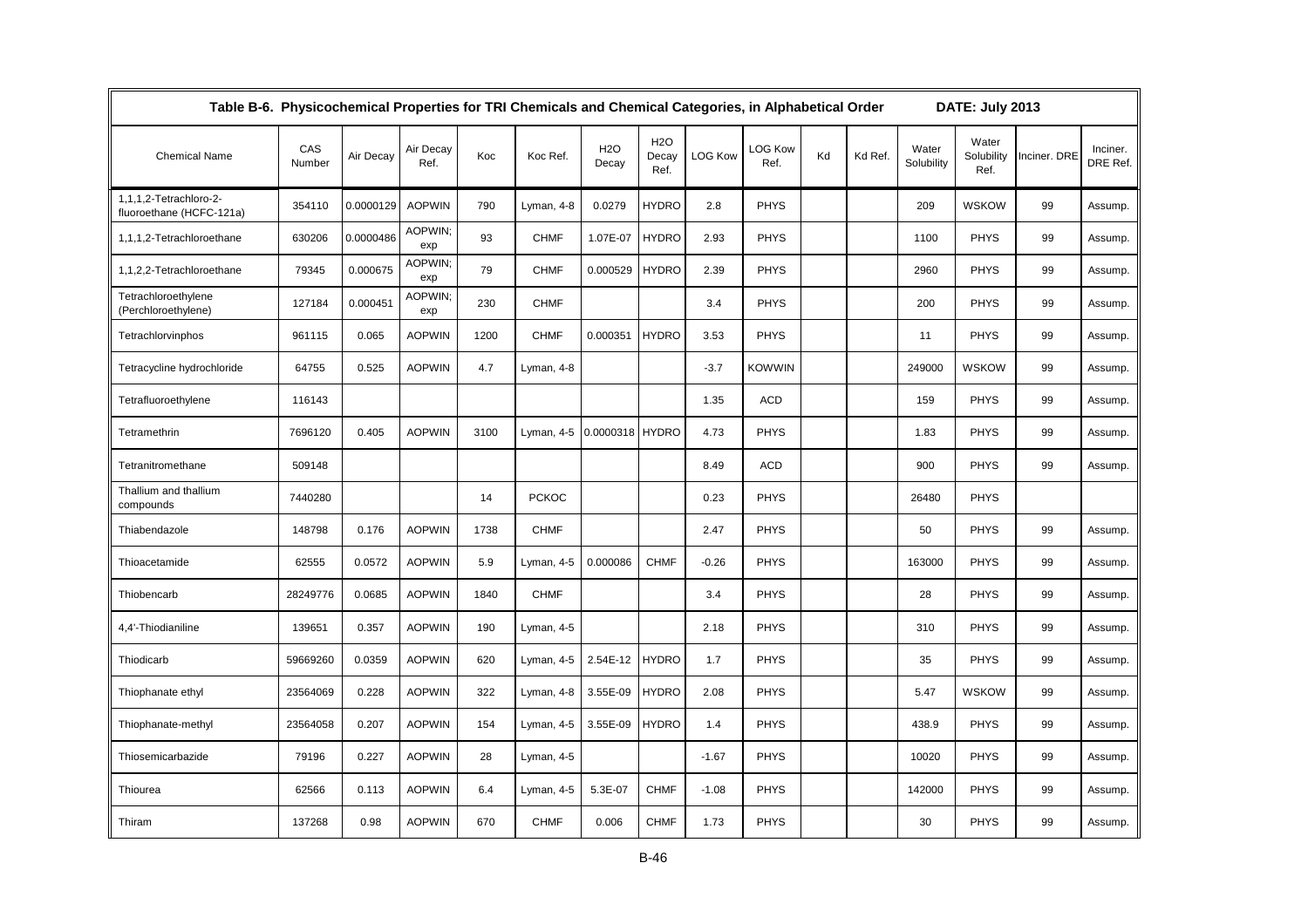| Table B-6. Physicochemical Properties for TRI Chemicals and Chemical Categories, in Alphabetical Order |               |           |                   |        |              |                           |                                   |                |                        |    |         |                     | DATE: July 2013             |              |                      |
|--------------------------------------------------------------------------------------------------------|---------------|-----------|-------------------|--------|--------------|---------------------------|-----------------------------------|----------------|------------------------|----|---------|---------------------|-----------------------------|--------------|----------------------|
| <b>Chemical Name</b>                                                                                   | CAS<br>Number | Air Decay | Air Decay<br>Ref. | Koc    | Koc Ref.     | H <sub>2</sub> O<br>Decay | H <sub>2</sub> O<br>Decay<br>Ref. | <b>LOG Kow</b> | <b>LOG Kow</b><br>Ref. | Kd | Kd Ref. | Water<br>Solubility | Water<br>Solubility<br>Ref. | Inciner. DRE | Inciner.<br>DRE Ref. |
| Thorium dioxide                                                                                        | 1314201       |           |                   | 24     | <b>PCKOC</b> |                           |                                   | 2.23           | <b>KOWWIN</b>          |    |         | $\mathbf 0$         | Merck                       |              |                      |
| Titanium tetrachloride                                                                                 | 7550450       | 276       | Assump.;<br>TiCl4 | 49     | <b>PCKOC</b> | 276                       | Assump.<br>: TiCl4                | 1.47           | <b>KOWWIN</b>          |    |         | 2740                | <b>WSKOW</b>                |              |                      |
| Toluene                                                                                                | 108883        | 0.0161    | AOPWIN:<br>exp    | 110    | <b>CHMF</b>  |                           |                                   | 2.73           | <b>PHYS</b>            |    |         | 526                 | <b>PHYS</b>                 | 99           | Assump.              |
| Toluenediisocyanate                                                                                    | 26471625      | 0.0191    | AOPWIN:<br>exp    |        | Fast Hyd     | 4.2                       | <b>HYDRO</b>                      | 3.74           | <b>PHYS</b>            |    |         | 37.57               | <b>PHYS</b>                 | 99           | Assump.              |
| Toluene-2,4-diisocyanate                                                                               | 584849        | 0.0191    | AOPWIN;<br>exp    |        | Fast Hyd     | 4.2                       | <b>HYDRO</b>                      | 3.74           | <b>PHYS</b>            |    |         | 37.57               | <b>PHYS</b>                 | 99           | Assump.              |
| Toluene-2,6-diisocyanate                                                                               | 91087         | 0.019     | AOPWIN;<br>exp    |        | Fast Hyd     | 4.2                       | <b>HYDRO</b>                      | 3.74           | <b>PHYS</b>            |    |         | 37.57               | <b>PHYS</b>                 | 99           | Assump.              |
| o-Toluidine hydrochloride                                                                              | 636215        | 0.357     | <b>AOPWIN</b>     | 31     | Lyman, 4-5   |                           |                                   | 1.62           | <b>PHYS</b>            |    |         | 8292                | <b>PHYS</b>                 | 99           | Assump.              |
| o-Toluidine                                                                                            | 95534         | 0.357     | <b>AOPWIN</b>     | 100    | <b>CHMF</b>  |                           |                                   | 1.32           | <b>PHYS</b>            |    |         | 16600               | <b>PHYS</b>                 | 99           | Assump.              |
| Toxaphene                                                                                              | 8001352       | 0.00674   | <b>AOPWIN</b>     | 210000 | <b>CHMF</b>  | 0.000008                  | <b>CHMF</b>                       | 5.9            | <b>PHYS</b>            |    |         | 0.55                | <b>PHYS</b>                 | 99           | Assump.              |
| trans-1,3-Dichloropropene                                                                              | 10061026      | 0.0269    | AOPWIN;<br>ave    | 67     | Lyman, 4-5   |                           |                                   | 2.03           | <b>PHYS</b>            |    |         | 1994                | <b>PHYS</b>                 | 99           | Assump.              |
| trans-1,4-Dichloro-2-butene                                                                            | 110576        | 0.0958    | AOPWIN;<br>ave    | 110    | Lyman, 4-5   | 0.009                     | <b>CHMF</b>                       | 2.6            | <b>PHYS</b>            |    |         | 850                 | <b>PHYS</b>                 | 99           | Assump.              |
| Triadimefon                                                                                            | 43121433      | 0.0455    | <b>AOPWIN</b>     | 417    | Lyman, 4-5   |                           |                                   | 2.77           | <b>PHYS</b>            |    |         | 71.5                | <b>PHYS</b>                 | 99           | Assump.              |
| Triallate                                                                                              | 2303175       | 0.09      | <b>AOPWIN</b>     | 2239   | <b>CHMF</b>  |                           |                                   | 4.6            | <b>PHYS</b>            |    |         | $\overline{4}$      | <b>PHYS</b>                 | 99           | Assump.              |
| Triaziquone                                                                                            | 68768         | 0.0824    | <b>AOPWIN</b>     | 3.7    | Lyman, 4-5   |                           |                                   | $-0.13$        | <b>PHYS</b>            |    |         | 394100              | <b>PHYS</b>                 | 99           | Assump.              |
| Tribenuron methyl                                                                                      | 101200480     | 0.008     | <b>AOPWIN</b>     | 510    | Lyman, 4-5   | 0.0000144 HYDRO           |                                   | $-0.44$        | <b>PHYS</b>            |    |         | 50                  | <b>PHYS</b>                 | 99           | Assump.              |
| Tributyltin fluoride                                                                                   | 1983104       | 0.115     | <b>AOPWIN</b>     | 15000  | <b>PCKOC</b> |                           |                                   | 4.39           | <b>PHYS</b>            |    |         | 1.945               | <b>PHYS</b>                 |              |                      |
| Tributyltin methacrylate                                                                               | 2155706       | 0.164     | <b>AOPWIN</b>     | 16400  | <b>PCKOC</b> |                           |                                   | 4.14           | <b>KOWWIN</b>          |    |         | 1.27                | <b>WSKOW</b>                |              |                      |
| S,S,S-tributyltrithiophosphate                                                                         | 78488         | 0.213     | <b>AOPWIN</b>     | 2800   | Lyman, 4-5   | 0.0000506                 | <b>HYDRO</b>                      | 5.7            | <b>PHYS</b>            |    |         | 2.3                 | <b>PHYS</b>                 | 99           | Assump.              |
| Trichlorfon                                                                                            | 52686         | 0.0167    | <b>AOPWIN</b>     | 79     | <b>CHMF</b>  | 0.01                      | <b>CHMF</b>                       | 0.51           | <b>PHYS</b>            |    |         | 120000              | <b>PHYS</b>                 | 99           | Assump.              |
| Trichloroacetyl chloride                                                                               | 76028         |           |                   |        | Fast Hyd     | 4.2                       | <b>HYDRO</b>                      | 0.88           | <b>PHYS</b>            |    |         | 9493                | <b>PHYS</b>                 | 99           | Assump.              |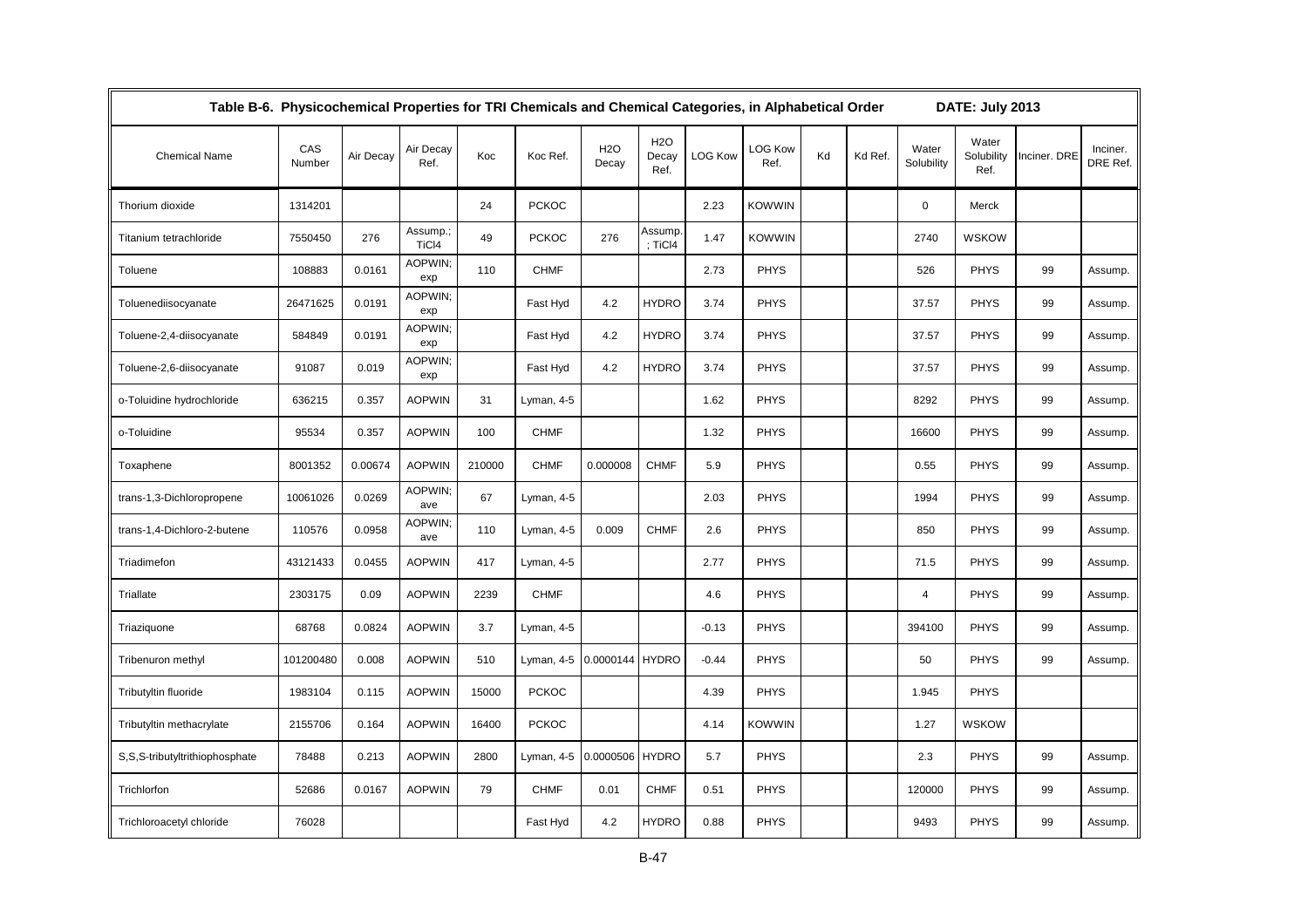| Table B-6. Physicochemical Properties for TRI Chemicals and Chemical Categories, in Alphabetical Order |               |           |                   |      |              |                           |                                   |                |                        |    |                 |                     | <b>DATE: July 2013</b>      |              |                      |
|--------------------------------------------------------------------------------------------------------|---------------|-----------|-------------------|------|--------------|---------------------------|-----------------------------------|----------------|------------------------|----|-----------------|---------------------|-----------------------------|--------------|----------------------|
| <b>Chemical Name</b>                                                                                   | CAS<br>Number | Air Decay | Air Decay<br>Ref. | Koc  | Koc Ref.     | H <sub>2</sub> O<br>Decay | H <sub>2</sub> O<br>Decay<br>Ref. | <b>LOG Kow</b> | <b>LOG Kow</b><br>Ref. | Kd | Kd Ref.         | Water<br>Solubility | Water<br>Solubility<br>Ref. | Inciner. DRE | Inciner.<br>DRE Ref. |
| 1.2.4-Trichlorobenzene                                                                                 | 120821        | 0.00149   | AOPWIN;<br>exp    | 2200 | <b>CHMF</b>  | 0.000023                  | <b>CHMF</b>                       | 4.02           | <b>PHYS</b>            |    |                 | 49                  | <b>PHYS</b>                 | 99           | Assump.              |
| 1,1,1-Trichloroethane                                                                                  | 71556         | 0.0000252 | <b>AOPWIN</b>     | 90   | <b>CHMF</b>  | 2.68E-12                  | <b>HYDRO</b>                      | 2.49           | <b>PHYS</b>            |    |                 | 1490                | <b>PHYS</b>                 | 99           | Assump.              |
| 1,1,2-Trichloroethane                                                                                  | 79005         | 0.000529  | AOPWIN:<br>exp    | 79   | <b>CHMF</b>  | 6.76E-06                  | <b>HYDRO</b>                      | 1.89           | <b>PHYS</b>            |    |                 | 4420                | <b>PHYS</b>                 | 99           | Assump.              |
| Trichloroethylene                                                                                      | 79016         | 0.00637   | AOPWIN:<br>exp    | 87   | <b>CHMF</b>  |                           |                                   | 2.42           | <b>PHYS</b>            |    |                 | 1100                | <b>PHYS</b>                 | 99           | Assump.              |
| 2,4,5-Trichlorophenol                                                                                  | 95954         | 0.00577   | <b>AOPWIN</b>     | 1100 | <b>CHMF</b>  |                           |                                   | 3.72           | <b>PHYS</b>            |    |                 | 1200                | <b>PHYS</b>                 | 99           | Assump.              |
| 2,4,6-Trichlorophenol                                                                                  | 88062         | 0.00164   | <b>AOPWIN</b>     | 604  | <b>CHMF</b>  | 2.3E-07                   | <b>CHMF</b>                       | 3.69           | <b>PHYS</b>            |    |                 | 800                 | <b>PHYS</b>                 | 99           | Assump.              |
| 1,2,3-Trichloropropane                                                                                 | 96184         | 0.00095   | <b>AOPWIN</b>     | 72   | <b>CHMF</b>  | 0.0000018                 | <b>CHMF</b>                       | 2.27           | <b>PHYS</b>            |    |                 | 1750                | <b>PHYS</b>                 | 99           | Assump.              |
| Triclopyr triethylammonium salt                                                                        | 57213691      | 0.08      | <b>AOPWIN</b>     | 160  | Lyman, 4-8   | 0.0615                    | <b>HYDRO</b>                      | 1.5            | KOWWIN                 |    |                 | 299                 | <b>WSKOW</b>                | 99           | Assump.              |
| Triethylamine                                                                                          | 121448        | 0.25      | <b>AOPWIN</b>     | 9.2  | Lyman, 4-5   |                           |                                   | 1.45           | <b>PHYS</b>            |    |                 | 73670               | <b>PHYS</b>                 | 99           | Assump.              |
| Trifluralin                                                                                            | 1582098       | 0.217     | EPA, 99           | 7080 | <b>CHMF</b>  | $\mathbf 0$               | <b>PRNA</b>                       | 5.34           | <b>PHYS</b>            |    |                 | 0.184               | <b>PHYS</b>                 | 99           | Assump.              |
| Triforine                                                                                              | 26644462      | 0.178     | <b>AOPWIN</b>     | 670  | Lyman, 4-5   |                           |                                   | 2.2            | <b>PHYS</b>            |    |                 | 30                  | <b>PHYS</b>                 | 99           | Assump.              |
| 1,2,4-Trimethylbenzene                                                                                 | 95636         | 0.0878    | AOPWIN:<br>exp    | 470  | Lyman, 4-5   |                           |                                   | 3.63           | <b>PHYS</b>            |    |                 | 57                  | <b>PHYS</b>                 | 99           | Assump.              |
| 2,3,5-trimethylphenyl<br>methylcarbamate                                                               | 2655154       | 0.0565    | <b>AOPWIN</b>     | 470  | Lyman, 4-5   | 0.000775                  | <b>HYDRO</b>                      | 2.56           | <b>KOWWIN</b>          |    |                 | 58                  | <b>HL</b>                   | 99           | Assump.              |
| Triphenyltin chloride                                                                                  | 639587        | 0.0158    | <b>AOPWIN</b>     | 4380 | Lyman, 4-5   |                           |                                   | 4.19           | <b>PHYS</b>            |    |                 | 0.9941              | <b>PHYS</b>                 |              |                      |
| Triphenyltin hydroxide                                                                                 | 76879         | 0.0161    | <b>AOPWIN</b>     | 7200 | Lyman, 4-5   |                           |                                   | 3.53           | <b>PHYS</b>            |    |                 | 0.4                 | <b>PHYS</b>                 |              |                      |
| Tris(2,3-dibromopropyl)-<br>phosphate                                                                  | 126727        | 0.0748    | <b>AOPWIN</b>     | 1400 | <b>CHMF</b>  | 0.000018                  | <b>CHMF</b>                       | 4.29           | <b>PHYS</b>            |    |                 | 8                   | <b>PHYS</b>                 | 99           | Assump.              |
| Trypan blue                                                                                            | 72571         | 0.061     | <b>AOPWIN</b>     | 20   | Lyman, 4-8   |                           |                                   | $-0.12$        | <b>PHYS</b>            |    |                 | 0.0835              | <b>WSKOW</b>                | 99           | Assump.              |
| Urethane (Ethyl carbamate)                                                                             | 51796         | 0.0198    | <b>AOPWIN</b>     | 3.3  | Lyman, 4-5   | 2.6E-07                   | <b>CHMF</b>                       | $-0.15$        | <b>PHYS</b>            |    |                 | 480000              | <b>PHYS</b>                 | 99           | Assump.              |
| Vanadium and vanadium<br>compounds                                                                     | 7440622       |           |                   | 14   | <b>PCKOC</b> |                           |                                   | 0.23           | <b>KOWWIN</b>          | 68 | Gerritse;<br>el | 0                   | Merck                       | 90           | EPA, 92              |
| Vinclozolin                                                                                            | 50471448      | 0.089     | <b>AOPWIN</b>     | 2600 | Lyman, 4-5   |                           |                                   | 3.1            | <b>PHYS</b>            |    |                 | 2.6                 | <b>PHYS</b>                 | 99           | Assump.              |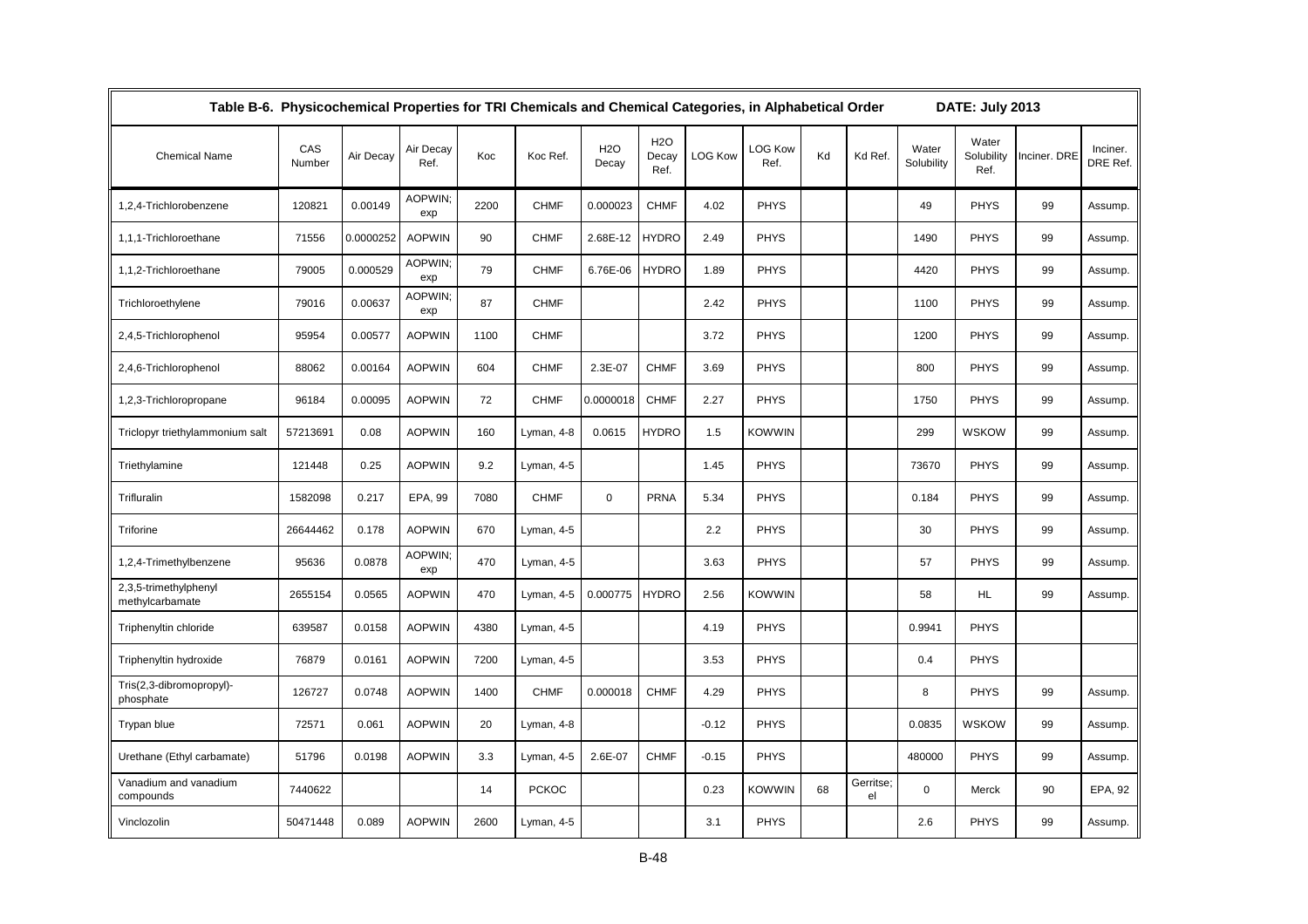| Table B-6. Physicochemical Properties for TRI Chemicals and Chemical Categories, in Alphabetical Order |               |           |                   |      |              |                     |                                   |                |                        |    |          |                     | DATE: July 2013             |              |                      |
|--------------------------------------------------------------------------------------------------------|---------------|-----------|-------------------|------|--------------|---------------------|-----------------------------------|----------------|------------------------|----|----------|---------------------|-----------------------------|--------------|----------------------|
| <b>Chemical Name</b>                                                                                   | CAS<br>Number | Air Decay | Air Decay<br>Ref. | Koc  | Koc Ref.     | <b>H2O</b><br>Decay | H <sub>2</sub> O<br>Decay<br>Ref. | <b>LOG Kow</b> | <b>LOG Kow</b><br>Ref. | Kd | Kd Ref.  | Water<br>Solubility | Water<br>Solubility<br>Ref. | Inciner. DRE | Inciner.<br>DRE Ref. |
| Vinyl acetate                                                                                          | 108054        | 0.07      | AOPWIN:<br>exp    | 19   | <b>CHMF</b>  | 0.004               | <b>CHMF</b>                       | 0.73           | <b>PHYS</b>            |    |          | 20000               | <b>PHYS</b>                 | 99           | Assump.              |
| Vinyl bromide                                                                                          | 593602        | 0.0184    | AOPWIN:<br>exp    | 38   | Lyman, 4-5   |                     |                                   | 1.57           | <b>PHYS</b>            |    |          | 5679                | PHYS                        | 99           | Assump.              |
| Vinyl chloride                                                                                         | 75014         | 0.0188    | AOPWIN:<br>exp    | 30   | <b>CHMF</b>  |                     |                                   | 1.62           | <b>PHYS</b>            |    |          | 8800                | <b>PHYS</b>                 | 99           | Assump.              |
| Vinyl Fluoride                                                                                         | 75025         |           |                   |      |              |                     |                                   | 1.62           | <b>ACD Labs</b>        |    |          | 5480                | EPI                         | 99           | Assump.              |
| Vinylidene chloride (1,1-<br>dichloroethylene)                                                         | 75354         | 0.0294    | AOPWIN:<br>exp    | 63   | Lyman, 4-5   |                     |                                   | 2.13           | <b>PHYS</b>            |    |          | 2250                | PHYS                        | 99           | Assump.              |
| Warfarin and salts                                                                                     | N874          | 0.14      | AOPWIN;<br>wrf    | 920  | CHMF; wrf    | 0.0000049           | CHMF:<br>wrf                      | 2.6            | PHYS; wrf              |    |          | 17                  | PHYS; wrf                   | 99           | Assump.              |
| Xylene (mixed isomers)                                                                                 | 1330207       | 0.037     | <b>AOPWIN</b>     | 336  | Lyman, 4-5   |                     |                                   | 3.16           | <b>PHYS</b>            |    |          | 106                 | <b>PHYS</b>                 | 99           | Assump.              |
| m-Xylene                                                                                               | 108383        | 0.0637    | AOPWIN:<br>exp    | 178  | <b>CHMF</b>  |                     |                                   | 3.2            | <b>PHYS</b>            |    |          | 161                 | <b>PHYS</b>                 | 99           | Assump.              |
| o-Xylene                                                                                               | 95476         | 0.037     | AOPWIN:<br>exp    | 93   | <b>CHMF</b>  |                     |                                   | 3.12           | <b>PHYS</b>            |    |          | 178                 | <b>PHYS</b>                 | 99           | Assump.              |
| p-Xylene                                                                                               | 106423        | 0.0386    | AOPWIN:<br>exp    | 260  | <b>CHMF</b>  |                     |                                   | 3.15           | <b>PHYS</b>            |    |          | 162                 | <b>PHYS</b>                 | 99           | Assump.              |
| 2,6-Xylidine                                                                                           | 87627         | 0.437     | <b>AOPWIN</b>     |      | lon          |                     |                                   | 1.84           | <b>PHYS</b>            |    |          | 8240                | <b>PHYS</b>                 | 99           | Assump.              |
| Zinc and zinc compounds                                                                                | 7440666       |           |                   | 14   | <b>PCKOC</b> |                     |                                   | $-0.47$        | <b>PHYS</b>            | 31 | Gerritse | 343700              | <b>PHYS</b>                 | 99.9         | EPA, 92              |
| Zineb                                                                                                  | 12122677      | 0.398     | <b>AOPWIN</b>     | 1200 | <b>CHMF</b>  |                     |                                   | 1.3            | <b>PHYS</b>            |    |          | 10                  | <b>PHYS</b>                 | 99           | Assump.              |

\* When chlorine dioxide dissolves in water, it rapidly reacts to form chlorate, chlorite, and chloride ions. The IRIS oral toxicity data for chlorine dioxide is largely based on the toxicity of sodium chlorite. The water decay term for chlorine dioxide used in the RSEI model reflects rapid hydrolysis to sodium chlorite, which is toxic and does not decay rapidly in water.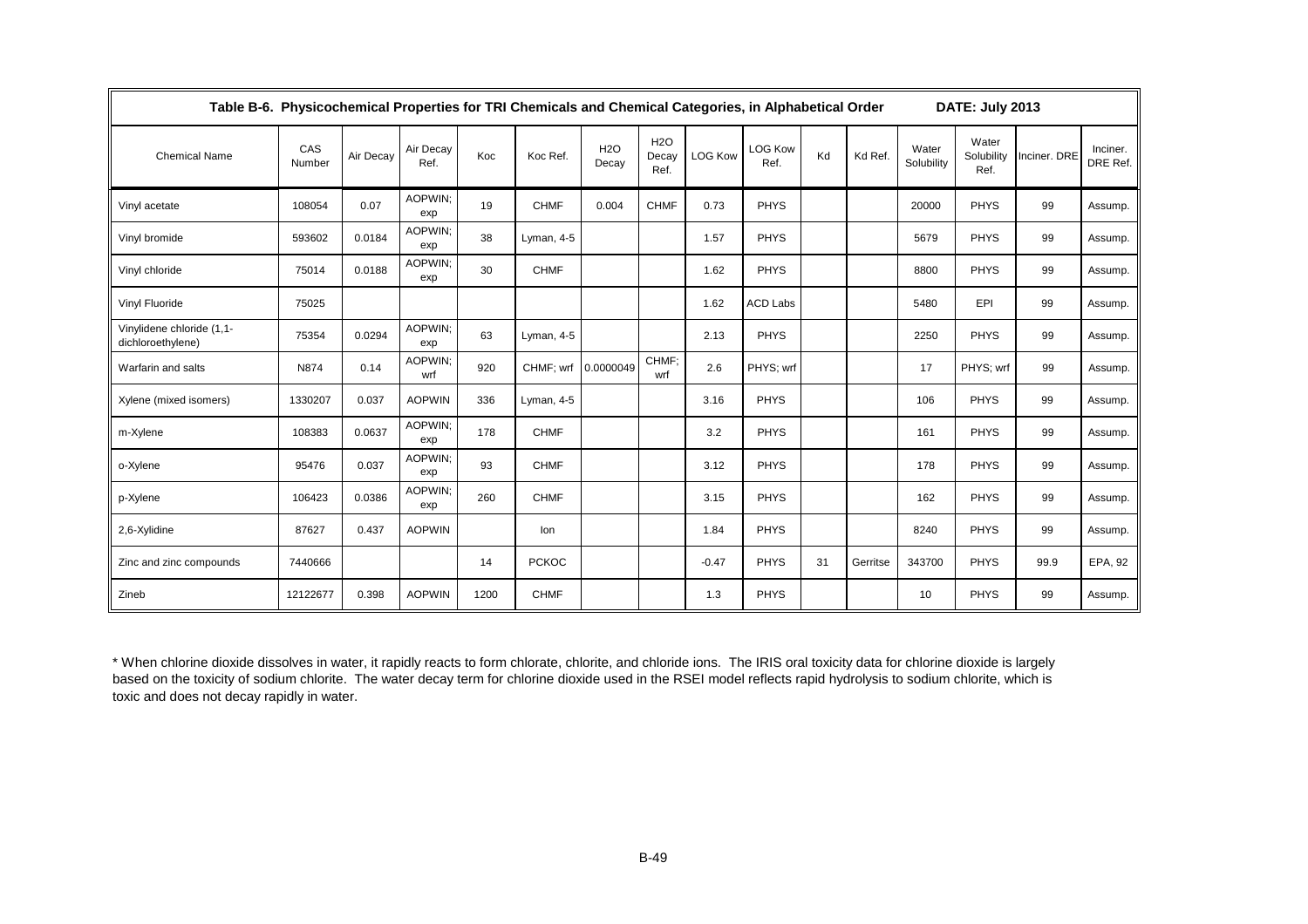|                                                 | Table B-7. Physicochemical Properties for TRI Chemicals and Chemical Categories, in Alphabetical Order |                          |                          |                    |                             |                    |                            |                     |                             |              |                            |                      |                            |            | DATE: July 2013        |                |                        |
|-------------------------------------------------|--------------------------------------------------------------------------------------------------------|--------------------------|--------------------------|--------------------|-----------------------------|--------------------|----------------------------|---------------------|-----------------------------|--------------|----------------------------|----------------------|----------------------------|------------|------------------------|----------------|------------------------|
|                                                 |                                                                                                        |                          |                          |                    | <b>POTW Partition Rates</b> |                    |                            |                     |                             |              |                            |                      |                            |            |                        |                |                        |
| <b>Chemical Name</b>                            | CAS<br>Number                                                                                          | <b>Total Re</b><br>moval | Total<br>Removal<br>Ref. | Part. to<br>Sludge | Part. to<br>Sludge<br>Ref.  | Part. to<br>Volat. | Part. to<br>Volat.<br>Ref. | Part. to<br>Biodeg. | Part. to<br>Biodeg.<br>Ref. | <b>BCF</b>   |                            | BCF Ref. Henry's Lav | Henry's<br>aw Ref.         | <b>MCL</b> | <b>MCL Ref</b>         | Mol.<br>Weight | Mol.<br>Weight<br>Ref. |
| Abamectin                                       | 71751412                                                                                               | 98.23                    | <b>RREL</b>              | 44.67              | <b>EFDB</b>                 | $\mathbf{0}$       | <b>EFDB</b>                | 55.33               | <b>EFDB</b>                 | 3600         | Lyman, 5<br>2              | 2.26E-10             | HL.                        |            |                        | 870.29         | Merck;<br>calc.        |
| Acephate                                        | 30560191                                                                                               | 45.42                    | <b>RREL</b>              | 2.38               | <b>EFDB</b>                 | $\mathbf 0$        | <b>EFDB</b>                | 97.62               | <b>EFDB</b>                 | 3.2          | <b>BCFWIN</b>              | 5.01E-13             | PHYS                       |            |                        | 183.17         | <b>PHYS</b>            |
| Acetaldehyde                                    | 75070                                                                                                  | 92.13                    | EPI                      | 0.36               | EPI                         | 0.61               | EPI                        | 99.03               | EPI                         | 3.2          | <b>BCFWIN</b>              | 0.0000667            | PHYS                       |            |                        | 44.05          | <b>PHYS</b>            |
| Acetamide                                       | 60355                                                                                                  | 92.06                    | <b>RREL</b>              | 0.36               | <b>EFDB</b>                 | $\mathbf 0$        | <b>EFDB</b>                | 99.63               | <b>EFDB</b>                 | 3.2          | <b>BCFWIN</b>              | 1.12E-08             | <b>PHYS</b>                |            |                        | 59.07          | <b>PHYS</b>            |
| $2,4-D$ ((2,4-<br>dichlorophenoxy) acetic acid) | 94757                                                                                                  | 93.8                     | <b>RREL</b>              | 1.71               | <b>EFDB</b>                 | $\mathbf 0$        | <b>EFDB</b>                | 98.29               | <b>EFDB</b>                 | 10           | <b>CHMF</b>                | 3.54E-08             | <b>PHYS</b>                | 0.07       | <b>NPDWS</b>           | 221.04         | <b>PHYS</b>            |
| Acetonitrile                                    | 75058                                                                                                  | 75.27                    | <b>RREL</b>              | 0.82               | <b>EFDB</b>                 | 0.82               | <b>EFDB</b>                | 98.35               | <b>EFDB</b>                 | 3.2          | <b>BCFWIN</b>              | 0.0000345            | <b>PHYS</b>                |            |                        | 41.05          | <b>PHYS</b>            |
| Acetophenone                                    | 98862                                                                                                  | 92.2                     | <b>RREL</b>              | 0.44               | <b>EFDB</b>                 | 0.11               | <b>EFDB</b>                | 99.44               | <b>EFDB</b>                 | 9.3          | Lyman, 5<br>$\overline{2}$ | 0.0000104            | <b>PHYS</b>                |            |                        | 120.15         | <b>PHYS</b>            |
| 2-Acetylaminofluorene                           | 53963                                                                                                  | 57.53                    | <b>RREL</b>              | 8.26               | <b>EFDB</b>                 | $\mathbf 0$        | <b>EFDB</b>                | 91.76               | <b>EFDB</b>                 | 140          | Lyman, 5<br>2              | 1.92E-10             | <b>PHYS</b>                |            |                        | 223.28         | <b>PHYS</b>            |
| Acifluorfen, sodium salt                        | 62476599                                                                                               | 74.69                    | <b>SUM</b>               | 16.43              | <b>EFDB</b>                 | 0.013              | <b>EFDB</b>                | 83.56               | <b>EFDB</b>                 | 3.2          | <b>BCFWIN</b>              | 2.97E-07             | <b>HL</b>                  |            |                        | 384.65         | <b>PHYS</b>            |
| Acrolein                                        | 107028                                                                                                 | 92.18                    | EPI                      | 0.36               | EPI                         | 1.01               | EPI                        | 98.62               | EPI                         | 350          | <b>CHMF</b>                | 0.000122             | <b>PHYS</b>                |            |                        | 56.06          | <b>PHYS</b>            |
| Acrylamide                                      | 79061                                                                                                  | 92.06                    | EPI                      | 0.36               | EPI                         | $\mathbf 0$        | EPI                        | 99.64               | EPI                         | $\mathbf{1}$ | <b>CHMF</b>                | 1E-09                | <b>PHYS</b>                |            | <b>NPDWS</b><br>TTreg. | 71.08          | <b>PHYS</b>            |
| Acrylic acid                                    | 79107                                                                                                  | 92.07                    | <b>RREL</b>              | 0.37               | <b>EFDB</b>                 | 0.011              | <b>EFDB</b>                | 99.62               | <b>EFDB</b>                 | 3.2          | <b>BCFWIN</b>              | 3.7E-07              | PHYS                       |            |                        | 72.06          | <b>PHYS</b>            |
| Acrylonitrile                                   | 107131                                                                                                 | 92.19                    | <b>RREL</b>              | 0.36               | <b>EFDB</b>                 | 1.12               | <b>EFDB</b>                | 98.51               | <b>EFDB</b>                 | 48           | <b>CHMF</b>                | 0.000138             | <b>PHYS</b>                |            |                        | 53.06          | <b>PHYS</b>            |
| Alachlor                                        | 15972608                                                                                               | 88.75                    | <b>RREL</b>              | 8.17               | <b>EFDB</b>                 | $\mathbf 0$        | <b>EFDB</b>                | 91.83               | <b>EFDB</b>                 | 280          | Lyman, 5<br>2              | 2.23E-08             | <b>HENRY</b><br><b>WIN</b> | 0.002      | <b>NPDWS</b>           | 269.77         | <b>PHYS</b>            |
| Aldicarb                                        | 116063                                                                                                 | 45.58                    | <b>RREL</b>              | 2.46               | <b>EFDB</b>                 | $\mathbf 0$        | <b>EFDB</b>                | 97.52               | <b>EFDB</b>                 | 42           | <b>CHMF</b>                | 1.44E-09             | <b>PHYS</b>                | 0.003      | <b>NPDWS</b>           | 190.27         | <b>PHYS</b>            |
| Aldrin                                          | 309002                                                                                                 | 98.96                    | <b>RREL</b>              | 62.16              | <b>EFDB</b>                 | 0.03               | <b>EFDB</b>                | 37.81               | <b>EFDB</b>                 | 3715         | EPA, 99                    | 0.000044             | <b>PHYS</b>                |            |                        | 364.92         | <b>PHYS</b>            |
| Allyl alcohol                                   | 107186                                                                                                 | 92.07                    | <b>RREL</b>              | 0.37               | <b>EFDB</b>                 | 0.054              | <b>EFDB</b>                | 99.59               | <b>EFDB</b>                 | 3.2          | <b>BCFWIN</b>              | 4.99E-06             | PHYS                       |            |                        | 58.08          | <b>PHYS</b>            |
| Allyl chloride                                  | 107051                                                                                                 | 84.36                    | <b>RREL</b>              | 0.83               | <b>EFDB</b>                 | 81.86              | <b>EFDB</b>                | 17.31               | <b>EFDB</b>                 | 17           | Lyman, 5<br>2              | 0.011                | <b>PHYS</b>                |            |                        | 76.53          | <b>PHYS</b>            |
| Allylamine                                      | 107119                                                                                                 | 75.18                    | <b>RREL</b>              | 0.82               | <b>EFDB</b>                 | 0.43               | <b>EFDB</b>                | 98.74               | <b>EFDB</b>                 | 3.2          | <b>BCFWIN</b>              | 0.0000182            | <b>PHYS</b>                |            |                        | 57.1           | <b>PHYS</b>            |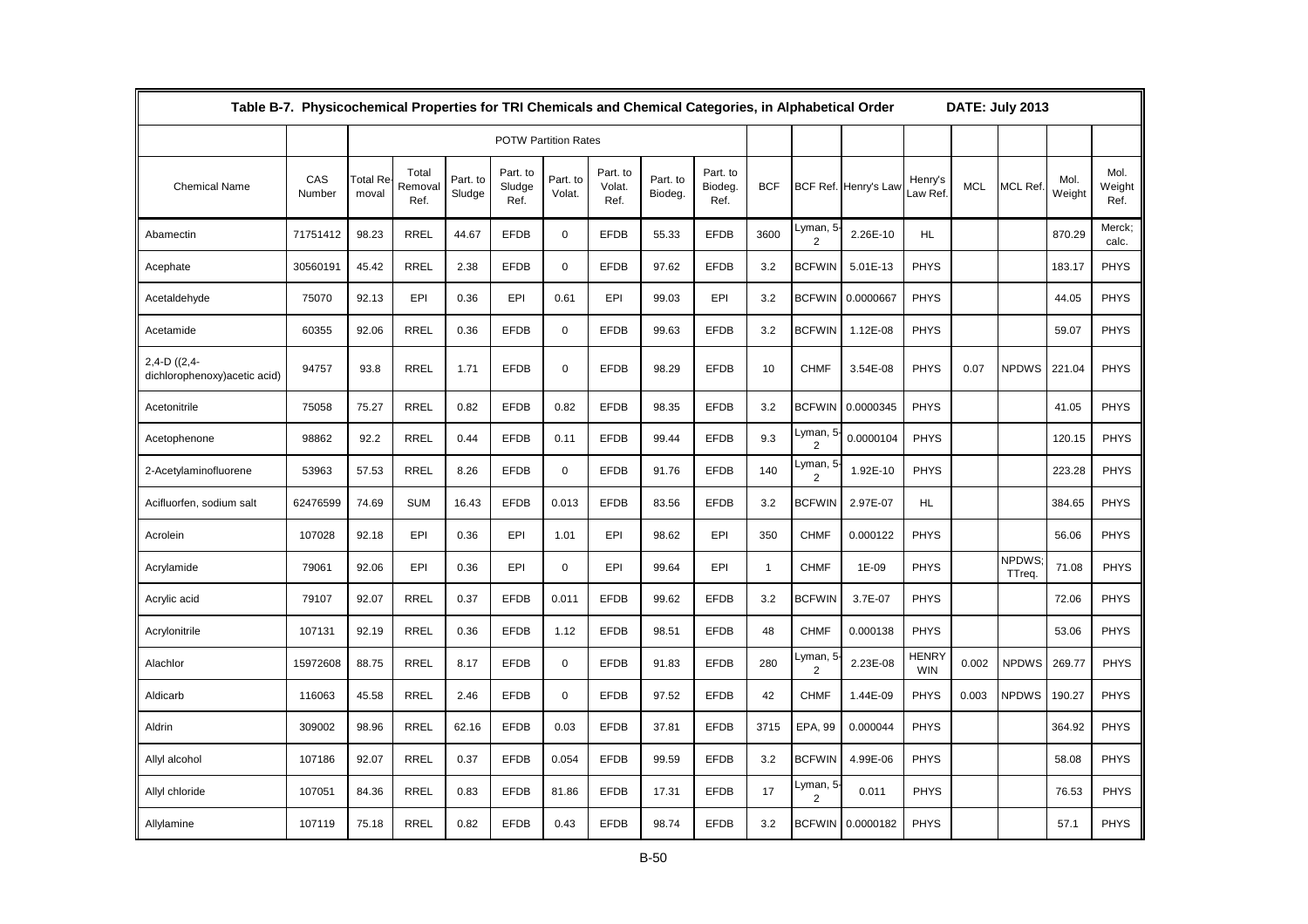|                                      | Table B-7. Physicochemical Properties for TRI Chemicals and Chemical Categories, in Alphabetical Order |                                |                          |                    |                             |                    |                            |                     |                             |            |                            |                      |                            |            | DATE: July 2013 |                |                        |
|--------------------------------------|--------------------------------------------------------------------------------------------------------|--------------------------------|--------------------------|--------------------|-----------------------------|--------------------|----------------------------|---------------------|-----------------------------|------------|----------------------------|----------------------|----------------------------|------------|-----------------|----------------|------------------------|
|                                      |                                                                                                        |                                |                          |                    | <b>POTW Partition Rates</b> |                    |                            |                     |                             |            |                            |                      |                            |            |                 |                |                        |
| <b>Chemical Name</b>                 | CAS<br>Number                                                                                          | Γotal Re <sup>.</sup><br>moval | Total<br>Removal<br>Ref. | Part. to<br>Sludge | Part. to<br>Sludge<br>Ref.  | Part. to<br>Volat. | Part. to<br>Volat.<br>Ref. | Part. to<br>Biodeg. | Part. to<br>Biodeg.<br>Ref. | <b>BCF</b> |                            | BCF Ref. Henry's Law | Henry's<br>aw Ref          | <b>MCL</b> | <b>MCL Ref</b>  | Mol.<br>Weight | Mol.<br>Weight<br>Ref. |
| Aluminum (fume or dust)              | 7429905                                                                                                | 66.39                          | <b>RREL</b>              | 100                | Assump.                     | $\mathbf 0$        | Assump.                    | $\mathbf 0$         | Assump                      | 231        | EPA, 97                    | 0.0245               | <b>HENRY</b><br><b>WIN</b> |            |                 | 26.98          | Merck                  |
| Aluminum oxide (fibrous<br>forms)    | 1344281                                                                                                | 1.85                           | EPI                      | 95.14              | EPI                         | $\mathbf 0$        | EPI                        | 4.86                | EPI                         | 3.2        | <b>BCFWIN</b>              |                      |                            |            |                 | 101.96         | <b>AOPWIN</b>          |
| Aluminum phosphide                   | 20859738                                                                                               | 1.85                           | EPI                      | 95.14              | EPI                         | $\mathbf 0$        | EPI                        | 4.86                | EPI                         | 3.2        | <b>BCFWIN</b>              |                      |                            |            |                 | 57.96          | <b>PHYS</b>            |
| Ametryn                              | 834128                                                                                                 | 54.71                          | <b>RREL</b>              | 6.96               | <b>EFDB</b>                 | $\mathbf 0$        | <b>EFDB</b>                | 93.04               | <b>EFDB</b>                 | 110        | Lyman, 5<br>$\overline{2}$ | 2.43E-09             | <b>PHYS</b>                |            |                 | 227.33         | <b>PHYS</b>            |
| 1-Amino-2,4-<br>dibromoanthraquinone | 81492                                                                                                  |                                |                          |                    |                             |                    |                            |                     |                             | 12000      | Lyman, 5<br>$\overline{2}$ | 1.78E-13             | ChemSp<br>ider             |            |                 | 381.02         | Reaxys                 |
| 1-Amino-2-methyl-<br>anthraquinone   | 82280                                                                                                  | 86.22                          | <b>RREL</b>              | 24.3               | <b>EFDB</b>                 | $\mathbf 0$        | <b>EFDB</b>                | 75.7                | <b>EFDB</b>                 | 730        | Lyman, 5<br>$\overline{2}$ | 1.24E-12             | <b>PHYS</b>                |            |                 | 237.26         | <b>PHYS</b>            |
| 2-Aminoanthraquinone                 | 117793                                                                                                 | 48.36                          | <b>RREL</b>              | 3.91               | <b>EFDB</b>                 | $\mathbf 0$        | <b>EFDB</b>                | 96.09               | <b>EFDB</b>                 | 190        | Lyman, 5<br>2              | 9.19E-11             | <b>PHYS</b>                |            |                 | 223.23         | <b>PHYS</b>            |
| 4-Aminoazobenzene                    | 60093                                                                                                  | 65.22                          | <b>RREL</b>              | 11.73              | <b>EFDB</b>                 | $\mathbf 0$        | <b>EFDB</b>                | 88.27               | <b>EFDB</b>                 | 230        | Lyman, 5<br>$\overline{2}$ | 8.7E-11              | <b>PHYS</b>                |            |                 | 197.24         | <b>PHYS</b>            |
| 4-Aminodiphenyl                      | 92671                                                                                                  | 52.74                          | <b>RREL</b>              | 6.05               | <b>EFDB</b>                 | $\mathbf 0$        | <b>EFDB</b>                | 93.95               | <b>EFDB</b>                 | 88         | Lyman, 5<br>$\overline{2}$ | 1.46E-07             | <b>PHYS</b>                |            |                 | 169.23         | <b>PHYS</b>            |
| Amitraz                              | 33089611                                                                                               | 99.3                           | <b>RREL</b>              | 50.05              | <b>EFDB</b>                 | $\mathbf 0$        | <b>EFDB</b>                | 49.95               | <b>EFDB</b>                 | 8900       | Lyman, 5<br>$\overline{2}$ | 9.87E-06             | <b>PHYS</b>                |            |                 | 293.42         | <b>PHYS</b>            |
| Amitrole                             | 61825                                                                                                  | 45.42                          | <b>RREL</b>              | 2.38               | <b>EFDB</b>                 | $\mathbf 0$        | <b>EFDB</b>                | 97.62               | <b>EFDB</b>                 | 3.2        | <b>BCFWIN</b>              | 2.21E-13             | <b>PHYS</b>                |            |                 | 84.08          | <b>PHYS</b>            |
| Ammonia                              | 7664417                                                                                                | 59.9                           | <b>RREL</b>              | 0                  | Assump.                     | $\mathbf 0$        | Assump.                    | 100                 | Assump                      | 3.2        | <b>BCFWIN</b>              | 0.0000161            | <b>PHYS</b>                |            |                 | 17.03          | <b>PHYS</b>            |
| Ammonium Nitrate                     | 6484522                                                                                                | 1.85                           | EPI                      | 94.59              | EPI                         | $\mathbf 0$        | EPI                        | 4.86                | EPI                         | 3.2        | <b>BCFWIN</b>              | 1.23E-14             | <b>HENRY</b><br><b>WIN</b> |            |                 | 80.04          | <b>AOPWIN</b>          |
| Ammonium sulfate                     | 7783202                                                                                                | 1.86                           | EPI                      | 95.16              | EPI                         | $\mathbf 0$        | EPI                        | 4.84                | EPI                         | 3.2        | <b>BCFWIN</b>              | 5.87E-22             | <b>HENRY</b><br><b>WIN</b> |            |                 | 132.14         | Merck                  |
| Anilazine                            | 101053                                                                                                 | 80.63                          | <b>RREL</b>              | 20                 | <b>EFDB</b>                 | $\mathbf 0$        | <b>EFDB</b>                | 80                  | <b>EFDB</b>                 | 520        | Lyman, 5<br>$\overline{2}$ | 2.81E-10             | <b>PHYS</b>                |            |                 | 275.53         | <b>PHYS</b>            |
| Aniline                              | 62533                                                                                                  | 92.09                          | <b>RREL</b>              | 0.38               | <b>EFDB</b>                 | 0.022              | <b>EFDB</b>                | 99.6                | <b>EFDB</b>                 | 9.3        | <b>CHMF</b>                | 2.02E-06             | <b>PHYS</b>                |            |                 | 93.13          | <b>PHYS</b>            |
| p-Anisidine                          | 104949                                                                                                 | 92.09                          | <b>RREL</b>              | 0.38               | <b>EFDB</b>                 | $\mathbf 0$        | <b>EFDB</b>                | 99.61               | <b>EFDB</b>                 | 3.1        | <b>CHMF</b>                | 6.6E-08              | <b>PHYS</b>                |            |                 | 123.16         | <b>PHYS</b>            |
| o-Anisidine hydrochloride            | 134292                                                                                                 | 45.63                          | <b>RREL</b>              | 2.48               | <b>EFDB</b>                 | 0.13               | <b>EFDB</b>                | 97.39               | <b>EFDB</b>                 | 4.6        | Lyman, 5<br>$\overline{2}$ | 1.04E-14             | <b>HENRY</b><br><b>WIN</b> |            |                 | 159.62         | <b>AOPWIN</b>          |
| o-Anisidine                          | 90040                                                                                                  | 75.19                          | <b>RREL</b>              | 0.88               | <b>EFDB</b>                 | $\Omega$           | <b>EFDB</b>                | 99.12               | <b>EFDB</b>                 | 4.6        | <b>CHMF</b>                | 1.77E-06             | <b>PHYS</b>                |            |                 | 123.16         | <b>PHYS</b>            |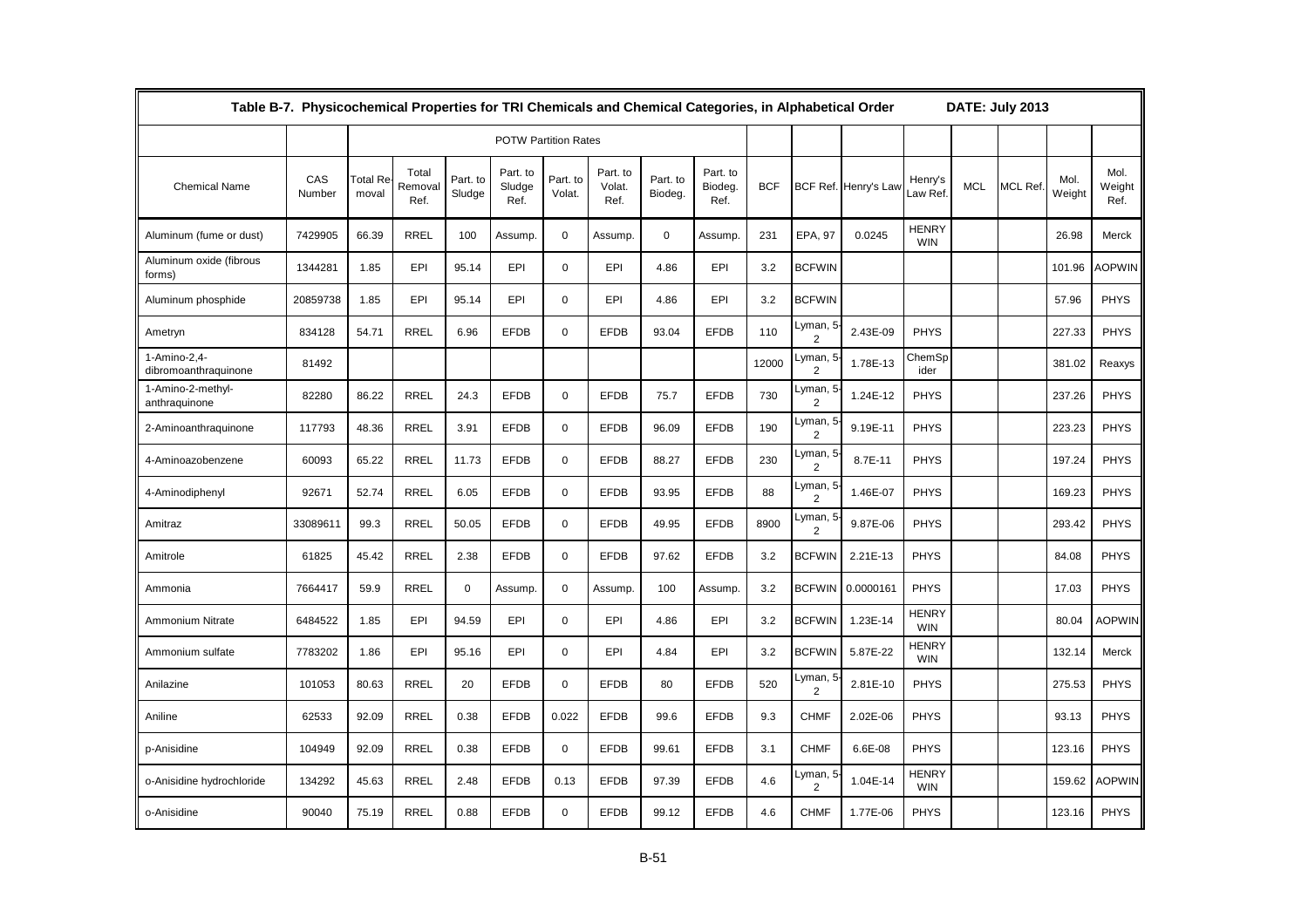|                                      | Table B-7. Physicochemical Properties for TRI Chemicals and Chemical Categories, in Alphabetical Order |                          |                          |                    |                             |                    |                            |                     |                             |              |                            |                      |                    |                | DATE: July 2013     |                |                        |
|--------------------------------------|--------------------------------------------------------------------------------------------------------|--------------------------|--------------------------|--------------------|-----------------------------|--------------------|----------------------------|---------------------|-----------------------------|--------------|----------------------------|----------------------|--------------------|----------------|---------------------|----------------|------------------------|
|                                      |                                                                                                        |                          |                          |                    | <b>POTW Partition Rates</b> |                    |                            |                     |                             |              |                            |                      |                    |                |                     |                |                        |
| <b>Chemical Name</b>                 | CAS<br>Number                                                                                          | <b>Total Re</b><br>moval | Total<br>Removal<br>Ref. | Part. to<br>Sludge | Part. to<br>Sludge<br>Ref.  | Part. to<br>Volat. | Part. to<br>Volat.<br>Ref. | Part. to<br>Biodeg. | Part. to<br>Biodeg.<br>Ref. | <b>BCF</b>   |                            | BCF Ref. Henry's Law | Henry's<br>aw Ref. | <b>MCL</b>     | <b>MCL Ref</b>      | Mol.<br>Weight | Mol.<br>Weight<br>Ref. |
| Anthracene                           | 120127                                                                                                 | 94.15                    | <b>RREL</b>              | 33.45              | <b>EFDB</b>                 | 2.19               | <b>EFDB</b>                | 64.37               | <b>EFDB</b>                 | 1900         | <b>CHMF</b>                | 0.0000556            | <b>PHYS</b>        |                |                     | 178.24         | <b>PHYS</b>            |
| Antimony and antimony<br>compounds   | 7440360                                                                                                | 31.51                    | <b>RREL</b>              | 100                | Assump.                     | $\mathbf 0$        | Assump.                    | $\mathbf 0$         | Assump.                     | $\mathbf{1}$ | <b>EPA, 97</b>             | 0.0245               | <b>PHYS</b>        | 0.006          | <b>NPDWS</b>        | 124.77         | <b>PHYS</b>            |
| Arsenic and arsenic<br>compounds     | 7440382                                                                                                | 48.57                    | <b>RREL</b>              | 100                | Assump.                     | $\mathbf 0$        | Assump.                    | $\mathbf 0$         | Assump.                     | 44           | <b>EPA, 97</b>             | 0.773                | <b>PHYS</b>        | 0.05           | <b>NPDWS</b>        | 77.95          | <b>PHYS</b>            |
| Asbestos (friable)                   | 1332214                                                                                                |                          |                          |                    |                             |                    |                            |                     |                             |              |                            |                      |                    | $\overline{7}$ | <b>NPDWS</b><br>fpl | 554.22         | Merck:<br>est.         |
| Atrazine                             | 1912249                                                                                                | 25.68                    | <b>RREL</b>              | 11.21              | <b>EFDB</b>                 | $\mathbf 0$        | <b>EFDB</b>                | 88.79               | <b>EFDB</b>                 | 8.8          | <b>CHMF</b>                | 2.36E-09             | <b>PHYS</b>        | 0.003          | <b>NPDWS</b>        | 215.69         | <b>PHYS</b>            |
| Barium and barium<br>compounds       | 7440393                                                                                                | 69.02                    | <b>RREL</b>              | 100                | Assump.                     | $\mathbf 0$        | Assump.                    | $\mathbf 0$         | Assump.                     | 3.2          | <b>BCFWIN</b>              |                      |                    | $\overline{2}$ | <b>NPDWS</b>        | 139.36         | <b>PHYS</b>            |
| Bendiocarb                           | 22781233                                                                                               | 76.54                    | <b>RREL</b>              | 0.94               | <b>EFDB</b>                 | 0.026              | <b>EFDB</b>                | 99.05               | <b>EFDB</b>                 | 12           | Lyman, 5<br>2              | 3.9E-08              | <b>PHYS</b>        |                |                     | 223.23         | <b>PHYS</b>            |
| Benfluralin                          | 1861401                                                                                                | 97.2                     | <b>RREL</b>              | 57.94              | <b>EFDB</b>                 | 0.32               | <b>EFDB</b>                | 41.74               | <b>EFDB</b>                 | 6200         | Lyman, 5<br>$\overline{2}$ | 0.000291             | <b>PHYS</b>        |                |                     | 335.29         | <b>PHYS</b>            |
| Benomyl                              | 17804352                                                                                               | 51.31                    | <b>RREL</b>              | 2.71               | <b>EFDB</b>                 | $\mathbf 0$        | <b>EFDB</b>                | 97.29               | <b>EFDB</b>                 | 24           | Lyman, 5<br>2              | 4.93E-12             | <b>PHYS</b>        |                |                     | 290.32         | <b>PHYS</b>            |
| Benzal chloride                      | 98873                                                                                                  | 99.99                    | <b>RREL</b>              | 0.1                | <b>EFDB</b>                 | 0.04               | <b>EFDB</b>                | 99.86               | <b>EFDB</b>                 |              | Fast Hyd                   | 0.000398             | <b>PHYS</b>        |                |                     | 161.03         | <b>PHYS</b>            |
| Benzamide                            | 55210                                                                                                  | 92.07                    | <b>RREL</b>              | 0.37               | <b>EFDB</b>                 | $\mathbf 0$        | <b>EFDB</b>                | 99.63               | <b>EFDB</b>                 | 2.9          | Lyman, 5<br>3              | 2.45E-10             | <b>PHYS</b>        |                |                     | 121.14         | <b>PHYS</b>            |
| Benzene                              | 71432                                                                                                  | 94.09                    | <b>RREL</b>              | 0.62               | <b>EFDB</b>                 | 18.34              | <b>EFDB</b>                | 81.04               | <b>EFDB</b>                 | 5            | <b>CHMF</b>                | 0.00555              | <b>PHYS</b>        | 0.005          | <b>NPDWS</b>        | 78.12          | <b>PHYS</b>            |
| Benzidine                            | 92875                                                                                                  | 75.24                    | <b>RREL</b>              | 0.89               | <b>EFDB</b>                 | 0                  | <b>EFDB</b>                | 99.11               | <b>EFDB</b>                 | 93           | <b>CHMF</b>                | 3.88E-11             | <b>PHYS</b>        |                |                     | 184.24         | <b>PHYS</b>            |
| Benzo(g,h,i)perylene**               | 191242                                                                                                 |                          |                          |                    |                             |                    |                            |                     |                             | 11000        | <b>BCFWIN</b>              |                      |                    |                |                     |                |                        |
| Benzotrichloride                     | 98077                                                                                                  | 100                      | <b>RREL</b>              | 0.03               | <b>EFDB</b>                 | 0                  | <b>EFDB</b>                | 99.97               | <b>EFDB</b>                 |              | Fast Hyd                   | 0.00026              | <b>PHYS</b>        |                |                     | 195.48         | <b>PHYS</b>            |
| Benzoyl chloride                     | 98884                                                                                                  | 100                      | <b>RREL</b>              | 0.01               | <b>EFDB</b>                 | 0.01               | <b>EFDB</b>                | 99.98               | <b>EFDB</b>                 |              | Fast Hyd                   | 0.000123             | <b>PHYS</b>        |                |                     | 140.57         | <b>PHYS</b>            |
| Benzoyl peroxide                     | 94360                                                                                                  | 96.7                     | <b>RREL</b>              | 5.18               | <b>EFDB</b>                 | 0.021              | <b>EFDB</b>                | 94.8                | <b>EFDB</b>                 |              | Fast Hyd                   | 3.54E-06             | <b>PHYS</b>        |                |                     | 242.23         | <b>PHYS</b>            |
| Benzyl chloride                      | 100447                                                                                                 | 78.03                    | <b>RREL</b>              | 1.38               | <b>EFDB</b>                 | 6.43               | <b>EFDB</b>                | 92.17               | <b>EFDB</b>                 | 33           | <b>CHMF</b>                | 0.000412             | <b>PHYS</b>        |                |                     | 126.59         | <b>PHYS</b>            |
| Beryllium and beryllium<br>compounds | 7440417                                                                                                | 37.44                    | <b>RREL</b>              | 100                | Assump.                     | $\Omega$           | Assump.                    | $\mathbf 0$         | Assump.                     | 19           | <b>EPA, 97</b>             | 0.0154               | <b>PHYS</b>        | 0.004          | <b>NPDWS</b>        | 9.01           | <b>CRC</b>             |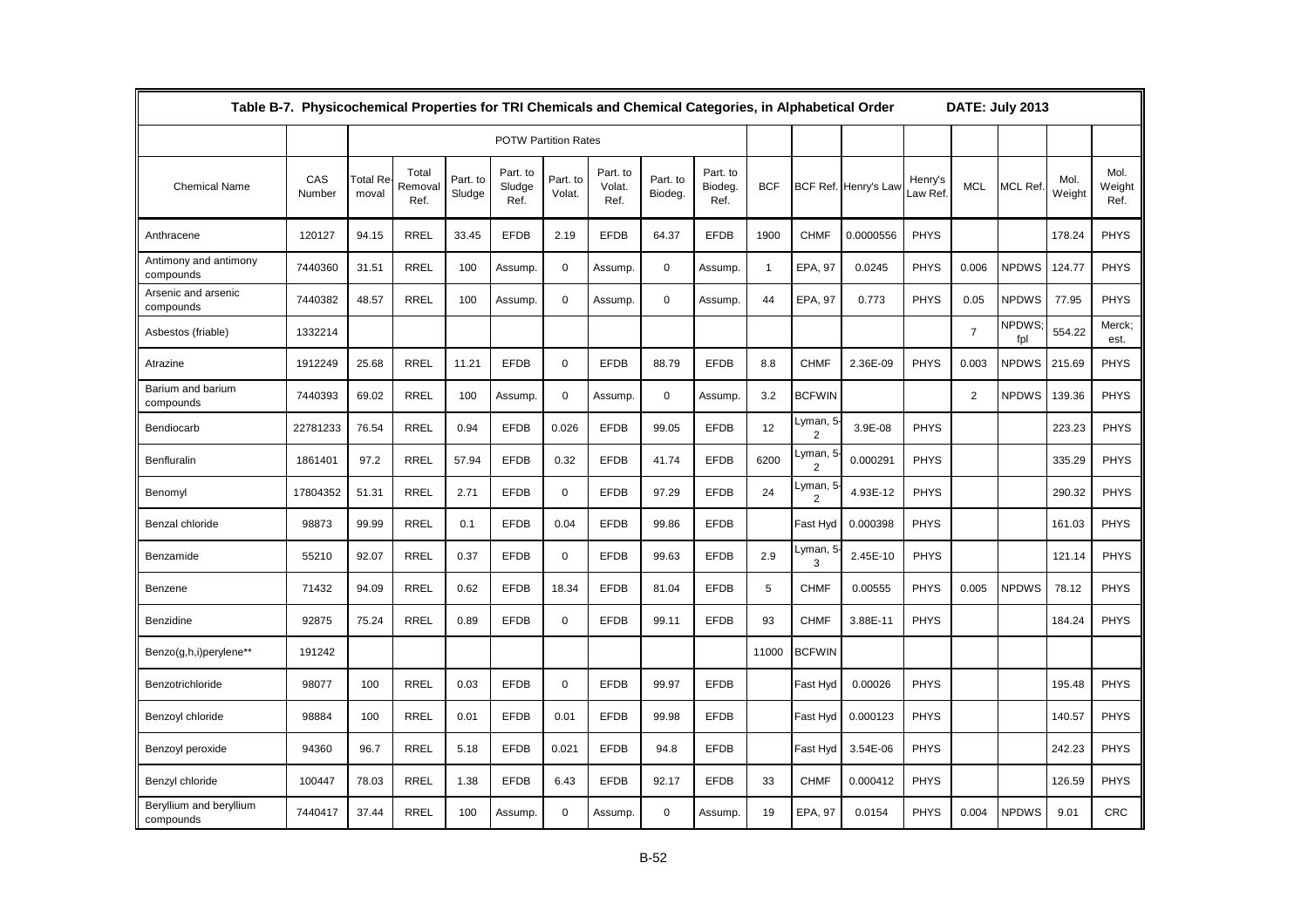|                                                       | Table B-7. Physicochemical Properties for TRI Chemicals and Chemical Categories, in Alphabetical Order |                          |                          |                    |                             |                    |                            |                     |                             |            |                            |                      |                            |            | DATE: July 2013 |                |                        |
|-------------------------------------------------------|--------------------------------------------------------------------------------------------------------|--------------------------|--------------------------|--------------------|-----------------------------|--------------------|----------------------------|---------------------|-----------------------------|------------|----------------------------|----------------------|----------------------------|------------|-----------------|----------------|------------------------|
|                                                       |                                                                                                        |                          |                          |                    | <b>POTW Partition Rates</b> |                    |                            |                     |                             |            |                            |                      |                            |            |                 |                |                        |
| <b>Chemical Name</b>                                  | CAS<br>Number                                                                                          | <b>Total Re</b><br>moval | Total<br>Removal<br>Ref. | Part. to<br>Sludge | Part. to<br>Sludge<br>Ref.  | Part. to<br>Volat. | Part. to<br>Volat.<br>Ref. | Part. to<br>Biodeg. | Part. to<br>Biodeg.<br>Ref. | <b>BCF</b> |                            | BCF Ref. Henry's Law | Henry's<br>aw Ref.         | <b>MCL</b> | <b>MCL Ref</b>  | Mol.<br>Weight | Mol.<br>Weight<br>Ref. |
| <b>Bifenthrin</b>                                     | 82657043                                                                                               | 99.93                    | <b>RREL</b>              | 38.26              | <b>EFDB</b>                 | 0                  | <b>EFDB</b>                | 61.74               | <b>EFDB</b>                 | 21000      | Lyman, 5<br>2              | 0.000001             | <b>PHYS</b>                |            |                 | 422.88         | <b>PHYS</b>            |
| Biphenyl                                              | 92524                                                                                                  | 98.86                    | <b>RREL</b>              | 10.67              | <b>EFDB</b>                 | 0.62               | <b>EFDB</b>                | 88.71               | <b>EFDB</b>                 | 377        | <b>CHMF</b>                | 0.000308             | PHYS                       |            |                 | 154.21         | <b>PHYS</b>            |
| Bis(2-chloro-1-<br>methethyl) ether                   | 108601                                                                                                 | 50.47                    | <b>RREL</b>              | 3.86               | <b>EFDB</b>                 | 6.2                | <b>EFDB</b>                | 89.93               | <b>EFDB</b>                 | 45         | <b>CHMF</b>                | 0.0000742            | <b>PHYS</b>                |            |                 | 171.07         | <b>PHYS</b>            |
| Bis(2-chloroethoxy)methane                            | 111911                                                                                                 | 22.57                    | <b>RREL</b>              | 6.69               | <b>EFDB</b>                 | 2.26               | <b>EFDB</b>                | 91.05               | <b>EFDB</b>                 | 5.7        | Lyman, 5<br>2              | 1.7E-07              | <b>PHYS</b>                |            |                 | 173.04         | <b>PHYS</b>            |
| Bis(2-chloroethyl)ether                               | 111444                                                                                                 | 22.77                    | <b>RREL</b>              | 6.59               | <b>EFDB</b>                 | 3.38               | <b>EFDB</b>                | 90.03               | <b>EFDB</b>                 | 11         | <b>CHMF</b>                | 0.000017             | PHYS                       |            |                 | 143.01         | <b>PHYS</b>            |
| 2,2-Bis(Bromomethyl)-1,3-<br>propanediol              | 329600                                                                                                 |                          |                          |                    |                             |                    |                            |                     |                             | 1.6        | Lyman, 5<br>3              | 4.06E-09             | <b>ACD</b>                 |            |                 | 261.94         | Reaxys                 |
| Bis(chloromethyl)ether                                | 542881                                                                                                 | 100                      | <b>RREL</b>              | $\mathbf 0$        | <b>EFDB</b>                 | 0                  | <b>EFDB</b>                | 100                 | <b>EFDB</b>                 |            | Fast Hyd                   | 0.00436              | PHYS                       |            |                 | 114.96         | <b>PHYS</b>            |
| Bis(tributyltin) oxide                                | 56359                                                                                                  | 91.16                    | EPI                      | 98.74              | EPI                         | 0.43               | EPI                        | 0.83                | EPI                         | 700        | Lyman, 5<br>2              | 94.5                 | <b>HENRY</b><br><b>WIN</b> |            |                 | 596.08         | <b>PHYS</b>            |
| Boron trichloride                                     | 10294345                                                                                               | 1.9                      | EPI                      | 95.26              | EPI                         | $\mathbf 0$        | EPI                        | 4.74                | EPI                         | 1.6        | <b>BCFWIN</b>              | 0.0183               | PHYS                       |            |                 | 117.17         | <b>PHYS</b>            |
| Boron trifluoride                                     | 7637072                                                                                                | 1.85                     | EPI                      | 94.59              | EPI                         | $\mathbf 0$        | EPI                        | 4.86                | EPI                         | 3.2        | <b>BCFWIN</b>              |                      |                            |            |                 | 67.81          | <b>PHYS</b>            |
| <b>Bromacil</b>                                       | 314409                                                                                                 | 46.87                    | <b>RREL</b>              | 3.14               | <b>EFDB</b>                 | $\mathbf 0$        | <b>EFDB</b>                | 96.84               | <b>EFDB</b>                 | 24         | Lyman, 5<br>2              | 1.05E-10             | <b>PHYS</b>                |            |                 | 261.12         | <b>PHYS</b>            |
| Bromacil lithium salt                                 | 53404196                                                                                               | 46.26                    | <b>RREL</b>              | 2.83               | <b>EFDB</b>                 | 0                  | <b>EFDB</b>                | 97.17               | <b>EFDB</b>                 | 16         | Lyman, 5<br>$\overline{2}$ | 1.51E-16             | <b>HL</b>                  |            |                 |                |                        |
| <b>Bromine</b>                                        | 7726956                                                                                                | 1.89                     | EPI                      | 95.24              | EPI                         | $\Omega$           | EPI                        | 4.76                | EPI                         | 1.2        | <b>BCFWIN</b>              | 0.0245               | <b>PHYS</b>                |            |                 | 159.82         | <b>PHYS</b>            |
| 1-Bromo-1-(bromomethyl)-<br>1,3-propanedicarbonitrile | 35691657                                                                                               | 45.91                    | <b>RREL</b>              | 2.64               | <b>EFDB</b>                 | $\mathbf 0$        | <b>EFDB</b>                | 97.34               | <b>EFDB</b>                 | 10         | Lyman, 5<br>2              | 3.94E-10             | <b>HENRY</b><br><b>WIN</b> |            |                 | 265.94         | <b>PHYS</b>            |
| Bromochlorodifluoro-<br>methane                       | 353593                                                                                                 | 97.39                    | <b>RREL</b>              | 0.48               | <b>EFDB</b>                 | 98.18              | <b>EFDB</b>                | 1.32                | <b>EFDB</b>                 | 16         | Lyman, 5<br>$\overline{2}$ | 0.094                | <b>PHYS</b>                |            |                 | 165.36         | <b>PHYS</b>            |
| Bromoform<br>(Tribromomethane)                        | 75252                                                                                                  | 54.51                    | <b>RREL</b>              | 3.14               | <b>EFDB</b>                 | 21.06              | <b>EFDB</b>                | 75.8                | <b>EFDB</b>                 | 3.2        | <b>CHMF</b>                | 0.000535             | <b>PHYS</b>                | 0.1        | <b>NPDWS</b>    | 252.73         | <b>PHYS</b>            |
| Bromomethane (Methyl<br>bromide)                      | 74839                                                                                                  | 77.45                    | RREL                     | 0.81               | <b>EFDB</b>                 | 73.7               | <b>EFDB</b>                | 25.49               | <b>EFDB</b>                 | 4.7        | <b>CHMF</b>                | 0.00624              | <b>PHYS</b>                |            |                 | 94.94          | <b>PHYS</b>            |
| Bromotrifluoromethane<br>(Halon 1301)                 | 75638                                                                                                  | 99.46                    | RREL                     | 0.42               | <b>EFDB</b>                 | 98.83              | <b>EFDB</b>                | 0.74                | <b>EFDB</b>                 | 15         | Lyman, 5<br>$\overline{2}$ | 0.499                | <b>PHYS</b>                |            |                 | 148.91         | <b>PHYS</b>            |
| Bromoxynil                                            | 1689845                                                                                                | 86.74                    | <b>RREL</b>              | 6.69               | <b>EFDB</b>                 | $\Omega$           | <b>EFDB</b>                | 93.31               | <b>EFDB</b>                 | 79         | Lyman, 5<br>$\overline{2}$ | 1.32E-10             | <b>PHYS</b>                |            |                 | 276.92         | <b>PHYS</b>            |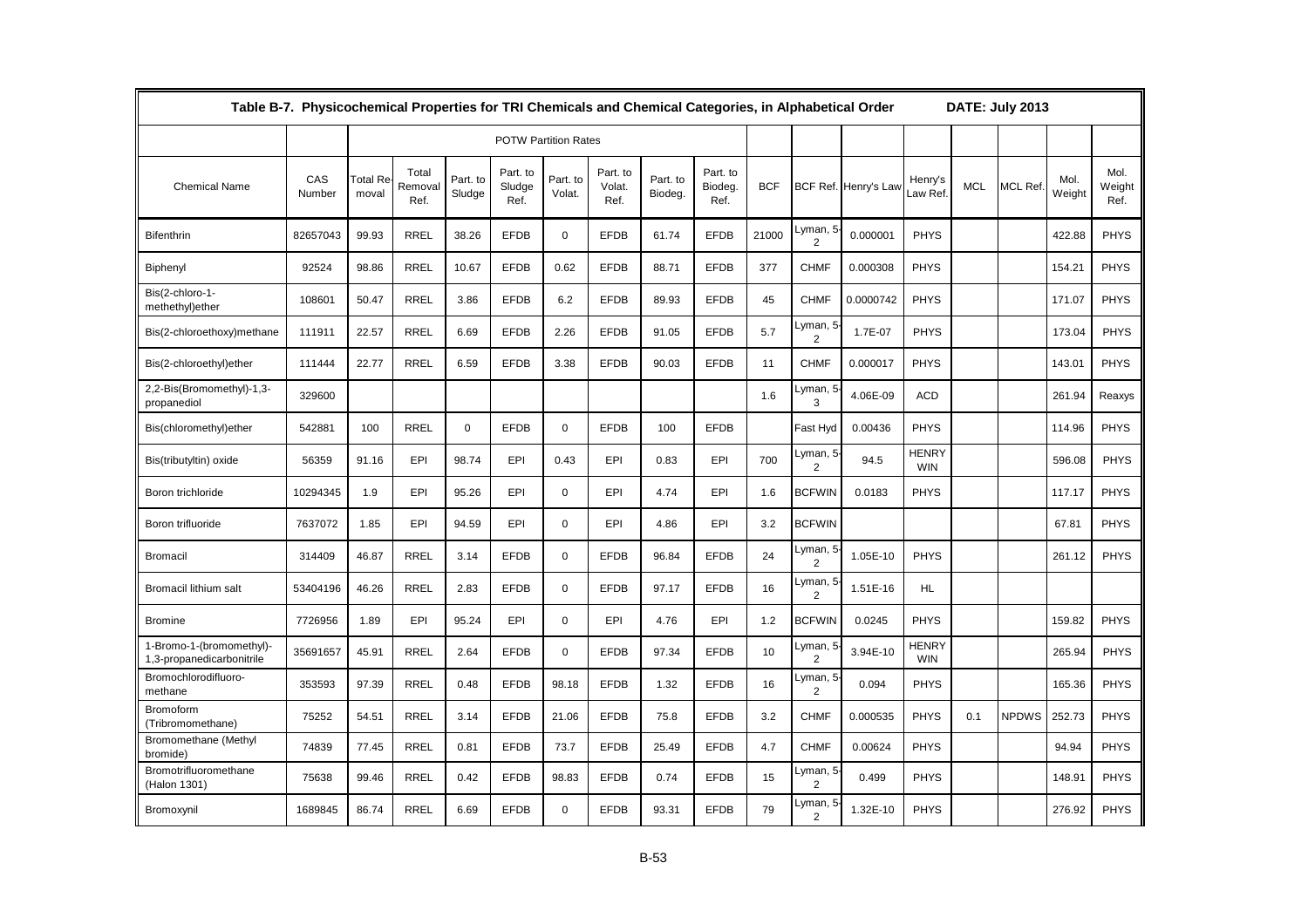|                         | Table B-7. Physicochemical Properties for TRI Chemicals and Chemical Categories, in Alphabetical Order |                   |                          |                    |                             |                    |                            |                     |                             |            |                            |                      |                            |            | <b>DATE: July 2013</b> |                |                        |
|-------------------------|--------------------------------------------------------------------------------------------------------|-------------------|--------------------------|--------------------|-----------------------------|--------------------|----------------------------|---------------------|-----------------------------|------------|----------------------------|----------------------|----------------------------|------------|------------------------|----------------|------------------------|
|                         |                                                                                                        |                   |                          |                    | <b>POTW Partition Rates</b> |                    |                            |                     |                             |            |                            |                      |                            |            |                        |                |                        |
| <b>Chemical Name</b>    | CAS<br>Number                                                                                          | Total Re<br>moval | Total<br>Removal<br>Ref. | Part. to<br>Sludge | Part. to<br>Sludge<br>Ref.  | Part. to<br>Volat. | Part. to<br>Volat.<br>Ref. | Part. to<br>Biodeg. | Part. to<br>Biodeg.<br>Ref. | <b>BCF</b> |                            | BCF Ref. Henry's Law | Henry's<br>aw Ref.         | <b>MCL</b> | MCL Ref                | Mol.<br>Weight | Mol.<br>Weight<br>Ref. |
| Bromoxynil octanoate    | 1689992                                                                                                | 99.91             | <b>RREL</b>              | 37.78              | <b>EFDB</b>                 | $\mathbf 0$        | <b>EFDB</b>                | 62.21               | <b>EFDB</b>                 | 25000      | Lyman, 5<br>$\overline{2}$ | 0.0000319            | <b>PHYS</b>                |            |                        | 403.12         | <b>PHYS</b>            |
| <b>Brucine</b>          | 357573                                                                                                 | 45.53             | <b>RREL</b>              | 2.44               | <b>EFDB</b>                 | $\Omega$           | <b>EFDB</b>                | 97.56               | <b>EFDB</b>                 | 3.3        | Lyman, 5<br>$\overline{2}$ | 2.09E-16             | <b>PHYS</b>                |            |                        | 394.47         | <b>PHYS</b>            |
| 1,3-Butadiene           | 106990                                                                                                 | 97.32             | <b>RREL</b>              | 0.5                | <b>EFDB</b>                 | 85.67              | <b>EFDB</b>                | 13.83               | <b>EFDB</b>                 | 19         | <b>CHMF</b>                | 0.0736               | <b>PHYS</b>                |            |                        | 54.09          | <b>PHYS</b>            |
| 2,4-D butoxyethyl ester | 1929733                                                                                                | 99.15             | <b>RREL</b>              | 12.17              | <b>EFDB</b>                 | $\mathbf 0$        | <b>EFDB</b>                | 87.84               | <b>EFDB</b>                 | 770        | Lyman, 5<br>$\overline{2}$ | 1.59E-07             | <b>PHYS</b>                |            |                        | 321.2          | <b>PHYS</b>            |
| Butyl acrylate          | 141322                                                                                                 | 93.02             | <b>RREL</b>              | 0.85               | <b>EFDB</b>                 | 2.62               | <b>EFDB</b>                | 96.52               | <b>EFDB</b>                 | 37         | Lyman, 5<br>2              | 0.000657             | <b>PHYS</b>                |            |                        | 128.17         | <b>PHYS</b>            |
| n-Butyl alcohol         | 71363                                                                                                  | 92.09             | <b>RREL</b>              | 0.38               | <b>EFDB</b>                 | 0.087              | <b>EFDB</b>                | 99.53               | <b>EFDB</b>                 | 2.7        | <b>CHMF</b>                | 8.81E-06             | <b>PHYS</b>                |            |                        | 74.12          | <b>PHYS</b>            |
| sec-Butyl alcohol       | 78922                                                                                                  | 92.08             | <b>RREL</b>              | 0.37               | <b>EFDB</b>                 | 0.098              | <b>EFDB</b>                | 99.54               | <b>EFDB</b>                 | 3.2        | <b>BCFWIN</b>              | 9.06E-06             | <b>PHYS</b>                |            |                        | 74.12          | <b>PHYS</b>            |
| tert-Butyl alcohol      | 75650                                                                                                  | 45.74             | <b>RREL</b>              | 2.36               | <b>EFDB</b>                 | 1.05               | <b>EFDB</b>                | 96.57               | <b>EFDB</b>                 | 3.2        | <b>BCFWIN</b>              | 9.05E-06             | <b>PHYS</b>                |            |                        | 74.12          | <b>PHYS</b>            |
| 2,4-D butyl ester       | 94804                                                                                                  | 99.61             | <b>RREL</b>              | 15.35              | <b>EFDB</b>                 | $\mathbf 0$        | <b>EFDB</b>                | 84.65               | <b>EFDB</b>                 | 1300       | Lyman, 5<br>$\overline{2}$ | 4.88E-07             | <b>PHYS</b>                |            |                        | 277.15         | <b>PHYS</b>            |
| 1,2-Butylene oxide      | 106887                                                                                                 | 75.95             | <b>RREL</b>              | 0.82               | <b>EFDB</b>                 | 3.54               | <b>EFDB</b>                | 95.64               | <b>EFDB</b>                 | 3.2        | <b>BCFWIN</b>              | 0.00018              | <b>PHYS</b>                |            |                        | 72.11          | <b>PHYS</b>            |
| Butyraldehyde           | 123728                                                                                                 | 92.2              | <b>RREL</b>              | 0.38               | <b>EFDB</b>                 | 0.97               | <b>EFDB</b>                | 98.66               | <b>EFDB</b>                 | 3.2        | <b>BCFWIN</b>              | 0.000115             | <b>PHYS</b>                |            |                        | 72.11          | <b>PHYS</b>            |
| C.I. Acid Green 3       | 4680788                                                                                                | 45.49             | <b>RREL</b>              | 2.42               | <b>EFDB</b>                 | $\mathbf{0}$       | <b>EFDB</b>                | 97.58               | <b>EFDB</b>                 | 3.2        | <b>BCFWIN</b>              | 4.83E-29             | HL.                        |            |                        | 690.82         | <b>PHYS</b>            |
| C.I. Acid Red 114       | 6459945                                                                                                | 99.93             | <b>RREL</b>              | 0.25               | <b>EFDB</b>                 | 97.99              | <b>EFDB</b>                | 1.76                | <b>EFDB</b>                 | 550000     | Lyman, {<br>2; C.I.        | 5.08E-31             | <b>PHYS</b>                |            |                        | 830.83         | <b>PHYS</b>            |
| C.I. Basic Green 4      | 569642                                                                                                 | 45.49             | <b>RREL</b>              | 2.42               | <b>EFDB</b>                 | $\mathbf 0$        | <b>EFDB</b>                | 97.58               | <b>EFDB</b>                 | 1.6        | Lyman, 5<br>3              | 1.93E-14             | <b>PHYS</b>                |            |                        | 364.92         | <b>PHYS</b>            |
| C.I. Basic Red 1        | 989388                                                                                                 | 99.54             | <b>RREL</b>              | 51.71              | <b>EFDB</b>                 | $\mathbf 0$        | <b>EFDB</b>                | 48.29               | <b>EFDB</b>                 | 18000      | Lyman, 5<br>$\overline{2}$ | 2.56E-18             | <b>HENRY</b><br><b>WIN</b> |            |                        | 479.02         | <b>AOPWIN</b>          |
| C.I. Direct Black 38    | 1937377                                                                                                | 97.89             | <b>RREL</b>              | 43.38              | <b>EFDB</b>                 | $\mathbf 0$        | <b>EFDB</b>                | 56.62               | <b>EFDB</b>                 | 3100       | Lyman, 5<br>$\overline{2}$ | 8.23E-40             | <b>HENRY</b><br><b>WIN</b> |            |                        | 779.77         | <b>PHYS</b>            |
| C.I. Direct Blue 218    | 28407376                                                                                               |                   |                          |                    |                             |                    |                            |                     |                             | 3.2        | <b>BCFWIN</b>              |                      |                            |            |                        | 876.82         | <b>AOPWIN</b>          |
| C.I. Direct Blue 6      | 2602462                                                                                                | 54.18             | <b>RREL</b>              | 6.72               | <b>EFDB</b>                 | $\mathbf 0$        | <b>EFDB</b>                | 93.28               | <b>EFDB</b>                 | 56         | Lyman, 5<br>$\overline{2}$ | 9.11E-44             | <b>PHYS</b>                |            |                        | 932.76         | <b>PHYS</b>            |
| C.I. Direct Brown 95    | 16071866                                                                                               | 99.68             | <b>RREL</b>              | 52.87              | <b>EFDB</b>                 | $\Omega$           | <b>EFDB</b>                | 47.13               | <b>EFDB</b>                 | 3.2        | <b>BCFWIN</b>              | 1E-24                | HL                         |            |                        | 760.11         | <b>AOPWIN</b>          |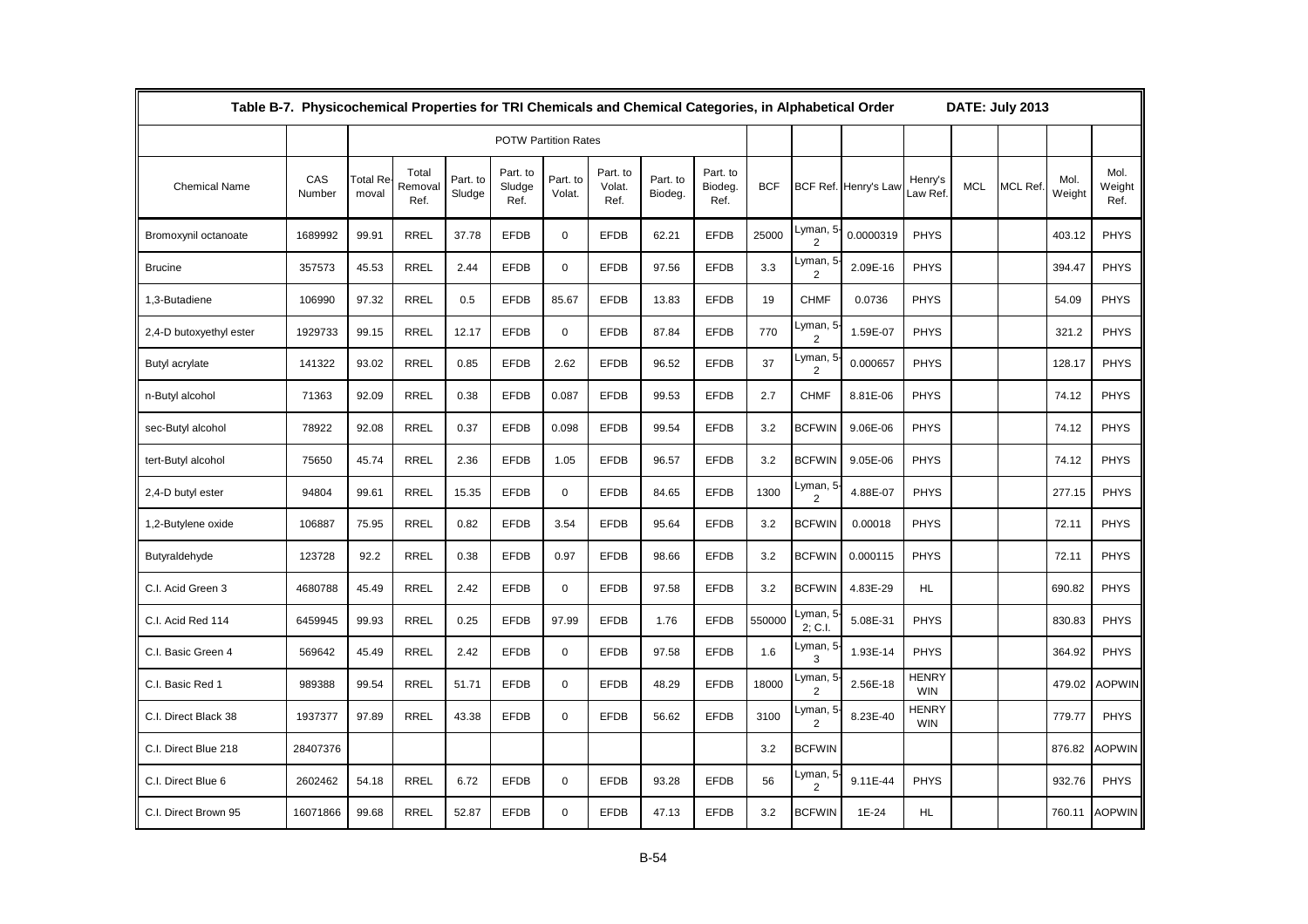|                                                              | Table B-7. Physicochemical Properties for TRI Chemicals and Chemical Categories, in Alphabetical Order |                          |                          |                    |                             |                    |                            |                     |                             |            |                            |                      |                    |            | DATE: July 2013 |                |                        |
|--------------------------------------------------------------|--------------------------------------------------------------------------------------------------------|--------------------------|--------------------------|--------------------|-----------------------------|--------------------|----------------------------|---------------------|-----------------------------|------------|----------------------------|----------------------|--------------------|------------|-----------------|----------------|------------------------|
|                                                              |                                                                                                        |                          |                          |                    | <b>POTW Partition Rates</b> |                    |                            |                     |                             |            |                            |                      |                    |            |                 |                |                        |
| <b>Chemical Name</b>                                         | CAS<br>Number                                                                                          | <b>Total Re</b><br>moval | Total<br>Removal<br>Ref. | Part. to<br>Sludge | Part. to<br>Sludge<br>Ref.  | Part. to<br>Volat. | Part. to<br>Volat.<br>Ref. | Part. to<br>Biodeg. | Part. to<br>Biodeg.<br>Ref. | <b>BCF</b> |                            | BCF Ref. Henry's Lav | Henry's<br>aw Ref. | <b>MCL</b> | <b>MCL Ref</b>  | Mol.<br>Weight | Mol.<br>Weight<br>Ref. |
| C.I. Disperse Yellow 3                                       | 2832408                                                                                                | 83.69                    | <b>RREL</b>              | 22.2               | <b>EFDB</b>                 | $\mathbf 0$        | <b>EFDB</b>                | 77.8                | <b>EFDB</b>                 | 620        | Lyman, 5<br>$\overline{2}$ | 1.5E-11              | <b>PHYS</b>        |            |                 | 269.31         | <b>PHYS</b>            |
| C.I. Food Red 15                                             | 81889                                                                                                  | 46.43                    | <b>RREL</b>              | 2.91               | <b>EFDB</b>                 | $\mathbf 0$        | <b>EFDB</b>                | 97.07               | <b>EFDB</b>                 | 18         | Lyman, 5<br>2              | 2.4E-24              | HL.                |            |                 | 480.03         | <b>PHYS</b>            |
| C.I. Food Red 5                                              | 3761533                                                                                                | 48.85                    | <b>RREL</b>              | 4.16               | <b>EFDB</b>                 | $\mathbf 0$        | <b>EFDB</b>                | 95.84               | <b>EFDB</b>                 | 47         | Lyman, 5<br>2              | 3.97E-23             | <b>HL</b>          |            |                 | 482.43         | <b>AOPWIN</b>          |
| C.I. Solvent Orange 7                                        | 3118976                                                                                                | 99.66                    | <b>RREL</b>              | 52.69              | <b>EFDB</b>                 | $\Omega$           | <b>EFDB</b>                | 47.31               | <b>EFDB</b>                 | 61000      | Lyman, {<br>$\overline{2}$ | 2.74E-11             | <b>PHYS</b>        |            |                 | 276.34         | <b>PHYS</b>            |
| C.I. Solvent Yellow 14                                       | 842079                                                                                                 | 99.31                    | <b>RREL</b>              | 50.11              | <b>EFDB</b>                 | $\mathbf 0$        | <b>EFDB</b>                | 49.89               | <b>EFDB</b>                 | 9100       | Lyman, 5<br>$\overline{2}$ | 2.62E-11             | <b>PHYS</b>        |            |                 | 248.29         | <b>PHYS</b>            |
| C.I. Solvent Yellow 3                                        | 97563                                                                                                  | 91.29                    | <b>RREL</b>              | 29.73              | <b>EFDB</b>                 | $\mathbf 0$        | <b>EFDB</b>                | 70.28               | <b>EFDB</b>                 | 1100       | Lyman, 5<br>2              | 3.18E-08             | <b>PHYS</b>        |            |                 | 225.3          | <b>PHYS</b>            |
| Auramine                                                     | 492808                                                                                                 | 50.47                    | <b>RREL</b>              | 4.95               | <b>EFDB</b>                 | $\Omega$           | <b>EFDB</b>                | 95.05               | <b>EFDB</b>                 | 110        | Lyman, 5<br>2              | 3.64E-09             | <b>PHYS</b>        |            |                 | 267.38         | <b>PHYS</b>            |
| C.I. Vat Yellow 4                                            | 128665                                                                                                 | 98.89                    | <b>RREL</b>              | 61.97              | <b>EFDB</b>                 | $\mathbf 0$        | <b>EFDB</b>                | 38.03               | <b>EFDB</b>                 | 35000      | yman, 5<br>2               | 8.31E-12             | <b>PHYS</b>        |            |                 | 332.36         | <b>PHYS</b>            |
| Cadmium and cadmium<br>compounds                             | 7440439                                                                                                | 68.15                    | <b>RREL</b>              | 100                | Assump.                     | $\mathbf 0$        | Assump.                    | $\mathbf 0$         | Assump.                     | 64         | EPA, 97                    | 0.0308               | <b>PHYS</b>        | 0.005      | <b>NPDWS</b>    | 112.4          | <b>PHYS</b>            |
| Calcium cyanamide                                            | 156627                                                                                                 | 1.9                      | EPI                      | 92.63              | EPI                         | 3.16               | EPI                        | 4.74                | EPI                         | 3.2        | <b>BCFWIN</b>              |                      |                    |            |                 | 82.12          | <b>PHYS</b>            |
| Captan                                                       | 133062                                                                                                 | 76.84                    | <b>RREL</b>              | 1.52               | <b>EFDB</b>                 | 0.17               | <b>EFDB</b>                | 98.31               | <b>EFDB</b>                 | 10         | <b>CHMF</b>                | 7E-09                | <b>PHYS</b>        |            |                 | 300.59         | <b>PHYS</b>            |
| Carbaryl                                                     | 63252                                                                                                  | 93.29                    | <b>RREL</b>              | 0.85               | <b>EFDB</b>                 | 5.79               | <b>EFDB</b>                | 93.36               | <b>EFDB</b>                 | 300        | <b>CHMF</b>                | 3.27E-09             | <b>PHYS</b>        |            |                 | 201.23         | <b>PHYS</b>            |
| Carbofuran                                                   | 1563662                                                                                                | 92.71                    | <b>RREL</b>              | 0.82               | <b>EFDB</b>                 | 0                  | <b>EFDB</b>                | 99.17               | <b>EFDB</b>                 | 34         | Lyman, 5<br>$\overline{2}$ | 3.09E-09             | <b>PHYS</b>        | 0.04       | <b>NPDWS</b>    | 221.26         | <b>PHYS</b>            |
| Carbon disulfide                                             | 75150                                                                                                  | 87.17                    | <b>RREL</b>              | 0.91               | <b>EFDB</b>                 | 84.73              | <b>EFDB</b>                | 14.37               | <b>EFDB</b>                 | 18         | Lyman, 5<br>$\overline{2}$ | 0.0144               | <b>PHYS</b>        |            |                 | 76.14          | <b>PHYS</b>            |
| Carbon tetrachloride                                         | 56235                                                                                                  | 92.57                    | <b>RREL</b>              | 2.12               | <b>EFDB</b>                 | 87.58              | <b>EFDB</b>                | 10.31               | <b>EFDB</b>                 | 23         | <b>CHMF</b>                | 0.0276               | <b>PHYS</b>        | 0.005      | <b>NPDWS</b>    | 153.82         | <b>PHYS</b>            |
| Carbonyl sulfide                                             | 463581                                                                                                 | 96.18                    | <b>RREL</b>              | 0.3                | <b>EFDB</b>                 | 82.86              | <b>EFDB</b>                | 16.84               | <b>EFDB</b>                 | 11         | <b>CHMF</b>                | 0.61                 | <b>PHYS</b>        |            |                 | 60.08          | <b>PHYS</b>            |
| Carboxin                                                     | 5234684                                                                                                | 76.16                    | <b>RREL</b>              | 1.26               | <b>EFDB</b>                 | $\mathbf 0$        | <b>EFDB</b>                | 98.74               | <b>EFDB</b>                 | 25         | Lyman, 5<br>$\overline{2}$ | 2.8E-10              | <b>PHYS</b>        |            |                 | 235.31         | <b>PHYS</b>            |
| Catechol                                                     | 120809                                                                                                 | 92.08                    | <b>RREL</b>              | 0.38               | <b>EFDB</b>                 | $\mathbf 0$        | <b>EFDB</b>                | 99.62               | <b>EFDB</b>                 | 3.2        | <b>BCFWIN</b>              | 3.14E-09             | <b>PHYS</b>        |            |                 | 110.11         | <b>PHYS</b>            |
| CFC 114 (1,2-<br>dichloro, 1, 1, 2, 2-<br>tetrafluoroethane) | 76142                                                                                                  | 99.91                    | <b>RREL</b>              | 1.75               | <b>EFDB</b>                 | 97.51              | <b>EFDB</b>                | 0.74                | <b>EFDB</b>                 | 82         | Lyman, 5<br>$\overline{2}$ | 2.8                  | <b>PHYS</b>        |            |                 | 170.92         | <b>PHYS</b>            |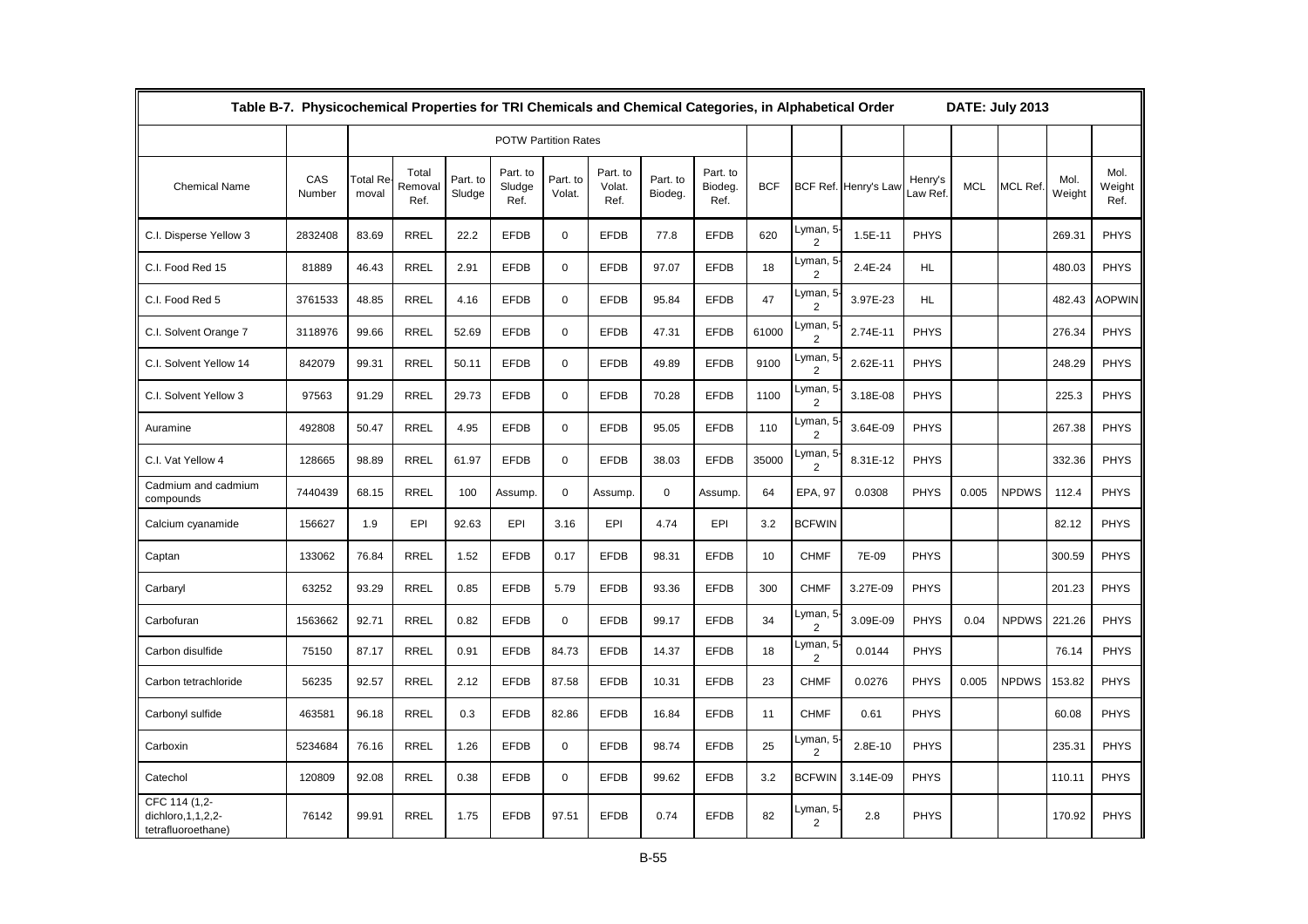|                                                                             | Table B-7. Physicochemical Properties for TRI Chemicals and Chemical Categories, in Alphabetical Order |                          |                          |                    |                             |                    |                            |                     |                             |            |                            |                      |                            |            | DATE: July 2013 |                |                        |
|-----------------------------------------------------------------------------|--------------------------------------------------------------------------------------------------------|--------------------------|--------------------------|--------------------|-----------------------------|--------------------|----------------------------|---------------------|-----------------------------|------------|----------------------------|----------------------|----------------------------|------------|-----------------|----------------|------------------------|
|                                                                             |                                                                                                        |                          |                          |                    | <b>POTW Partition Rates</b> |                    |                            |                     |                             |            |                            |                      |                            |            |                 |                |                        |
| <b>Chemical Name</b>                                                        | CAS<br>Number                                                                                          | <b>Total Re</b><br>moval | Total<br>Removal<br>Ref. | Part. to<br>Sludge | Part. to<br>Sludge<br>Ref.  | Part. to<br>Volat. | Part. to<br>Volat.<br>Ref. | Part. to<br>Biodeg. | Part. to<br>Biodeg.<br>Ref. | <b>BCF</b> |                            | BCF Ref. Henry's Law | Henry's<br>Law Ref.        | <b>MCL</b> | <b>MCL Ref</b>  | Mol.<br>Weight | Mol.<br>Weight<br>Ref. |
| CFC 115 (chloropenta-<br>fluoroethane)                                      | 76153                                                                                                  | 99.9                     | <b>RREL</b>              | 0.93               | <b>EFDB</b>                 | 98.41              | <b>EFDB</b>                | 0.66                | <b>EFDB</b>                 | 44         | Lyman, 5<br>$\overline{2}$ | 5.58                 | <b>PHYS</b>                |            |                 | 154.47         | <b>PHYS</b>            |
| CFC-11<br>(trichlorofluoromethane)                                          | 75694                                                                                                  | 97.48                    | <b>RREL</b>              | 1.11               | <b>EFDB</b>                 | 97.47              | <b>EFDB</b>                | 1.43                | <b>EFDB</b>                 | 49         | <b>CHMF</b>                | 0.097                | <b>PHYS</b>                |            |                 | 137.37         | <b>PHYS</b>            |
| CFC-12 (dichlorodi-<br>fluoromethane)                                       | 75718                                                                                                  | 99.27                    | <b>RREL</b>              | 0.59               | <b>EFDB</b>                 | 98.58              | <b>EFDB</b>                | 0.82                | <b>EFDB</b>                 | 26         | <b>CHMF</b>                | 0.343                | <b>PHYS</b>                |            |                 | 120.91         | <b>PHYS</b>            |
| Chinomethionat (6-methyl-<br>1,3-dithiolo[4,5-b]quinoxalin-<br>$2$ -one $)$ | 2439012                                                                                                | 77.37                    | <b>RREL</b>              | 17.95              | <b>EFDB</b>                 | $\mathbf 0$        | <b>EFDB</b>                | 82.05               | <b>EFDB</b>                 | 440        | Lyman,<br>$\overline{2}$   | 6.17E-08             | <b>PHYS</b>                |            |                 | 234.3          | <b>PHYS</b>            |
| Chloramben                                                                  | 133904                                                                                                 | 46.32                    | <b>RREL</b>              | 2.87               | <b>EFDB</b>                 | $\mathbf 0$        | <b>EFDB</b>                | 97.13               | <b>EFDB</b>                 | 16         | Lyman, 5<br>2              | 3.87E-11             | <b>PHYS</b>                |            |                 | 206.03         | <b>PHYS</b>            |
| Chlordane                                                                   | 57749                                                                                                  | 98.72                    | <b>RREL</b>              | 61.52              | <b>EFDB</b>                 | 0.01               | <b>EFDB</b>                | 38.48               | <b>EFDB</b>                 | 11050      | <b>EPA. 99</b>             | 0.0000486            | <b>PHYS</b>                | 0.002      | <b>NPDWS</b>    | 409.78         | <b>PHYS</b>            |
| Chlorendic acid                                                             | 115286                                                                                                 | 33.15                    | <b>RREL</b>              | 17.83              | <b>EFDB</b>                 | $\Omega$           | <b>EFDB</b>                | 82.17               | <b>EFDB</b>                 | 140        | Lyman, 5<br>2              | 1.12E-13             | <b>PHYS</b>                |            |                 | 388.85         | <b>PHYS</b>            |
| Chlorimuron ethyl                                                           | 90982324                                                                                               | 77.46                    | <b>RREL</b>              | 1.81               | <b>EFDB</b>                 | $\Omega$           | <b>EFDB</b>                | 98.19               | <b>EFDB</b>                 | 47         | Lyman, 5<br>2              | 1.82E-15             | <b>PHYS</b>                |            |                 | 414.83         | <b>PHYS</b>            |
| Chlorine                                                                    | 7782505                                                                                                | 1.87                     | EPI                      | 95.19              | EPI                         | $\Omega$           | EPI                        | 4.81                | EPI                         | 3.2        | <b>BCFWIN</b>              | 0.0117               | <b>PHYS</b>                |            |                 | 70.91          | <b>PHYS</b>            |
| Chlorine dioxide                                                            | 10049044                                                                                               | 1.85                     | EPI                      | 94.59              | EPI                         | $\Omega$           | EPI                        | 4.86                | EPI                         | 3.2        | <b>BCFWIN</b>              | 0.0245               | <b>HENRY</b><br><b>WIN</b> |            |                 | 67.45          | <b>AOPWIN</b>          |
| 2-Chloro-1,1,1,2-<br>tetrafluoroethane                                      | 2837890                                                                                                | 99.53                    | <b>RREL</b>              | 0.42               | <b>EFDB</b>                 | 98.85              | <b>EFDB</b>                | 0.72                | <b>EFDB</b>                 | 15         | Lyman, 5<br>$\overline{2}$ | 0.54                 | <b>HENRY</b><br><b>WIN</b> |            |                 | 136.48         | <b>PHYS</b>            |
| 2-Chloro-1,1,1-<br>trifluoroethane                                          | 75887                                                                                                  | 99.07                    | <b>RREL</b>              | 0.49               | <b>EFDB</b>                 | 98.66              | <b>EFDB</b>                | 0.86                | <b>EFDB</b>                 | 19         | Lyman, 5<br>$\overline{2}$ | 0.271                | <b>PHYS</b>                |            |                 | 118.49         | <b>PHYS</b>            |
| 3-Chloro-1.1.1-<br>trifluoropropane (HCFC-<br>253fb)                        | 460355                                                                                                 | 99.3                     | <b>RREL</b>              | 0.97               | <b>EFDB</b>                 | 98.19              | <b>EFDB</b>                | 0.85                | <b>EFDB</b>                 | 45         | Lyman, 5<br>2              | 0.36                 | <b>HENRY</b><br><b>WIN</b> |            |                 | 132.51         | <b>PHYS</b>            |
| 1-Chloro-1,1,2,2-<br>tetrafluoroethane                                      | 354256                                                                                                 | 99.53                    | <b>RREL</b>              | 0.42               | <b>EFDB</b>                 | 98.85              | <b>EFDB</b>                | 0.72                | <b>EFDB</b>                 | 15         | Lyman, 5<br>$\overline{2}$ | 0.54                 | <b>HENRY</b><br><b>WIN</b> |            |                 | 136.48         | <b>PHYS</b>            |
| 1-Chloro-1,1-difluoroethane                                                 | 75683                                                                                                  | 96.62                    | <b>RREL</b>              | 0.58               | <b>EFDB</b>                 | 97.85              | <b>EFDB</b>                | 1.56                | <b>EFDB</b>                 | 21         | Lyman, 5<br>$\overline{c}$ | 0.0588               | <b>PHYS</b>                |            |                 | 100.5          | <b>PHYS</b>            |
| 3-Chloro-2-methyl-1-propene                                                 | 563473                                                                                                 | 95.78                    | <b>RREL</b>              | 1.06               | <b>EFDB</b>                 | 93.07              | <b>EFDB</b>                | 5.88                | <b>EFDB</b>                 | 45         | Lyman, 5<br>$\overline{2}$ | 0.0087               | <b>PHYS</b>                |            |                 | 90.55          | <b>PHYS</b>            |
| Chloroacetic acid                                                           | 79118                                                                                                  | 92.06                    | <b>RREL</b>              | 0.37               | <b>EFDB</b>                 | 0                  | <b>EFDB</b>                | 99.64               | <b>EFDB</b>                 | 3.2        | <b>BCFWIN</b>              | 9.42E-09             | <b>PHYS</b>                |            |                 | 94.5           | <b>PHYS</b>            |
| 2-Chloroacetophenone                                                        | 532274                                                                                                 | 46.45                    | <b>RREL</b>              | 2.88               | <b>EFDB</b>                 | 0.26               | <b>EFDB</b>                | 96.86               | <b>EFDB</b>                 | 17         | Lyman, 5<br>$\overline{2}$ | 3.46E-06             | <b>PHYS</b>                |            |                 | 154.6          | <b>PHYS</b>            |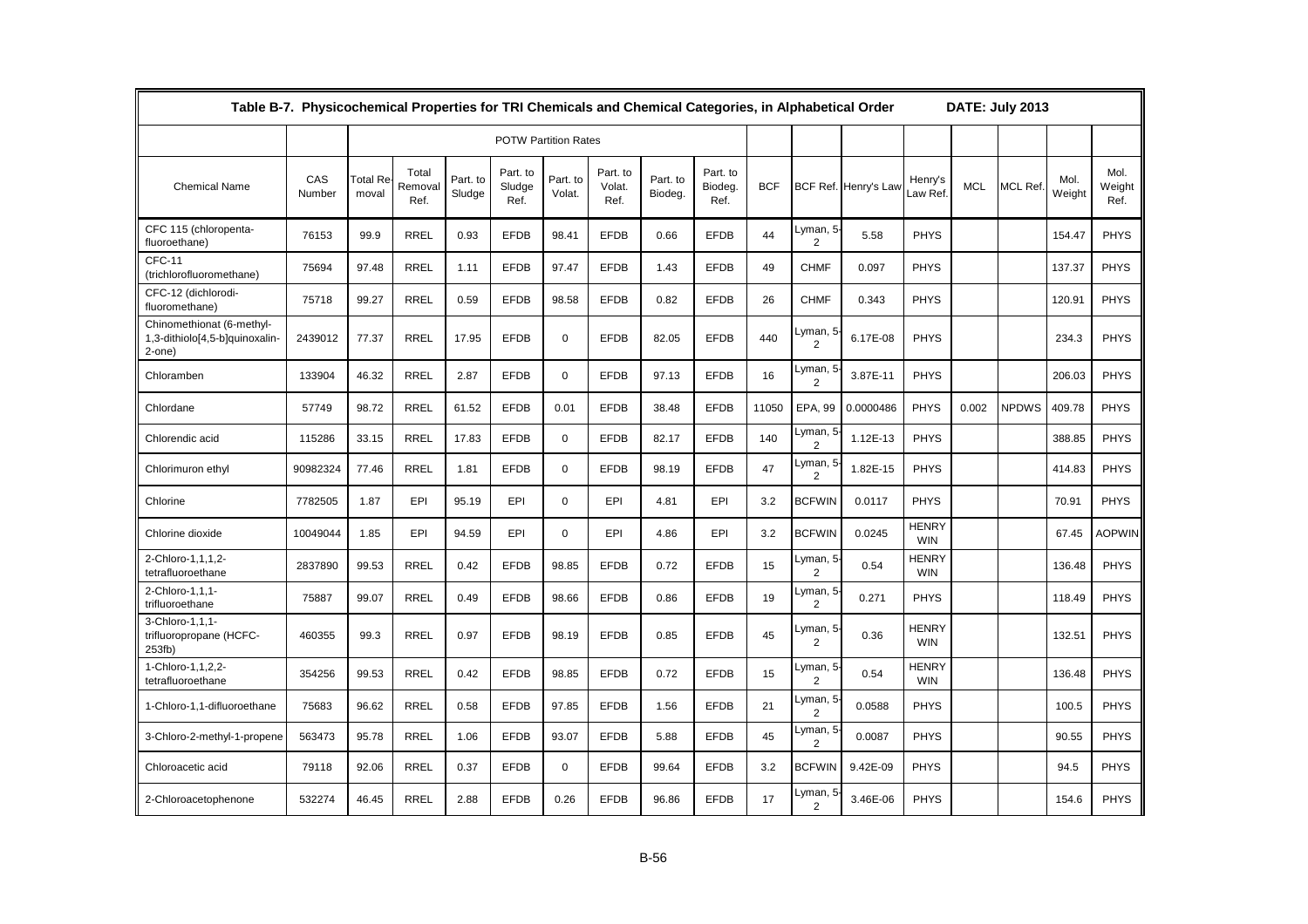|                                                                   | Table B-7. Physicochemical Properties for TRI Chemicals and Chemical Categories, in Alphabetical Order |                          |                          |                    |                             |                    |                            |                     |                             |            |                                        |                      |                            |            | DATE: July 2013 |                |                        |
|-------------------------------------------------------------------|--------------------------------------------------------------------------------------------------------|--------------------------|--------------------------|--------------------|-----------------------------|--------------------|----------------------------|---------------------|-----------------------------|------------|----------------------------------------|----------------------|----------------------------|------------|-----------------|----------------|------------------------|
|                                                                   |                                                                                                        |                          |                          |                    | <b>POTW Partition Rates</b> |                    |                            |                     |                             |            |                                        |                      |                            |            |                 |                |                        |
| <b>Chemical Name</b>                                              | CAS<br>Number                                                                                          | <b>Total Re</b><br>moval | Total<br>Removal<br>Ref. | Part. to<br>Sludge | Part. to<br>Sludge<br>Ref.  | Part. to<br>Volat. | Part. to<br>Volat.<br>Ref. | Part. to<br>Biodeg. | Part. to<br>Biodeg.<br>Ref. | <b>BCF</b> |                                        | BCF Ref. Henry's Law | Henry's<br>Law Ref.        | <b>MCL</b> | MCL Ref.        | Mol.<br>Weight | Mol.<br>Weight<br>Ref. |
| 1-(3-chloroallyl)-3,5,7-triaza-<br>1-azoniaadamantane<br>chloride | 4080313                                                                                                | 45.42                    | <b>RREL</b>              | 2.38               | <b>EFDB</b>                 | $\mathbf 0$        | <b>EFDB</b>                | 97.62               | <b>EFDB</b>                 | 3.2        | <b>BCFWIN</b>                          | 1.76E-08             | <b>PHYS</b>                |            |                 | 251.16         | <b>PHYS</b>            |
| p-Chloroaniline                                                   | 106478                                                                                                 | 46.22                    | <b>RREL</b>              | 2.79               | <b>EFDB</b>                 | 0.13               | <b>EFDB</b>                | 97.1                | <b>EFDB</b>                 | 14         | <b>CHMF</b>                            | 1.16E-06             | <b>PHYS</b>                |            |                 | 127.57         | <b>PHYS</b>            |
| Chlorobenzene                                                     | 108907                                                                                                 | 85.32                    | <b>RREL</b>              | 2.47               | <b>EFDB</b>                 | 28.63              | <b>EFDB</b>                | 68.89               | <b>EFDB</b>                 | 79         | <b>CHMF</b>                            | 0.00311              | <b>PHYS</b>                | 0.1        | <b>NPDWS</b>    | 112.56         | <b>PHYS</b>            |
| Chlorobenzilate                                                   | 510156                                                                                                 | 96.95                    | <b>RREL</b>              | 40.37              | <b>EFDB</b>                 | $\mathbf 0$        | <b>EFDB</b>                | 59.63               | <b>EFDB</b>                 | 2400       | yman, 5.<br>$\overline{2}$             | 7.24E-08             | PHYS                       |            |                 | 325.19         | <b>PHYS</b>            |
| 2,4-D chlorocrotyl ester                                          | 2971382                                                                                                | 99.65                    | <b>RREL</b>              | 15.76              | <b>EFDB</b>                 | $\mathbf 0$        | <b>EFDB</b>                | 84.24               | <b>EFDB</b>                 | 1300       | yman, 5<br>$\overline{2}$              | 2.14E-06             | <b>HENRY</b><br><b>WIN</b> |            |                 | 309.58         | <b>AOPWIN</b>          |
| Chlorodifluoromethane<br>(HCFC-22)                                | 75456                                                                                                  | 60.96                    | <b>RREL</b>              | 1.44               | <b>EFDB</b>                 | 80.87              | <b>EFDB</b>                | 17.68               | <b>EFDB</b>                 | 3.9        | -yman, 5<br>$\overline{2}$             | 0.0406               | <b>PHYS</b>                |            |                 | 86.47          | <b>PHYS</b>            |
| Chloroethane (Ethyl chloride)                                     | 75003                                                                                                  | 84.39                    | <b>RREL</b>              | 0.65               | <b>EFDB</b>                 | 82.45              | <b>EFDB</b>                | 16.9                | <b>EFDB</b>                 | 7.2        | <b>CHMF</b>                            | 0.0111               | <b>PHYS</b>                |            |                 | 64.52          | <b>PHYS</b>            |
| Chloroform                                                        | 67663                                                                                                  | 70.8                     | <b>RREL</b>              | 1.34               | <b>EFDB</b>                 | 62.23              | <b>EFDB</b>                | 36.43               | <b>EFDB</b>                 | 4.8        | <b>CHMF</b>                            | 0.00367              | <b>PHYS</b>                | 0.1        | <b>NPDWS</b>    | 119.38         | <b>PHYS</b>            |
| Chloromethane                                                     | 74873                                                                                                  | 87.66                    | <b>RREL</b>              | 0.5                | <b>EFDB</b>                 | 53.59              | <b>EFDB</b>                | 45.92               | <b>EFDB</b>                 | 2.9        | <b>CHMF</b>                            | 0.00882              | <b>PHYS</b>                |            |                 | 50.49          | <b>PHYS</b>            |
| Chloromethyl methyl ether                                         | 107302                                                                                                 | 100                      | <b>RREL</b>              | 0                  | <b>EFDB</b>                 | 0.01               | <b>EFDB</b>                | 99.98               | <b>EFDB</b>                 |            | Fast Hyd                               | 0.000304             | <b>PHYS</b>                |            |                 | 80.51          | <b>PHYS</b>            |
| p-Chloro-o-toluidine                                              | 95692                                                                                                  | 47.52                    | <b>RREL</b>              | 3.47               | <b>EFDB</b>                 | 0.11               | <b>EFDB</b>                | 96.42               | <b>EFDB</b>                 | 31         | Lyman, 5 <sub></sub><br>$\overline{2}$ | 1.99E-06             | PHYS                       |            |                 | 141.6          | <b>PHYS</b>            |
| Chlorophenols                                                     | N084                                                                                                   | 96.2                     | RREL:<br>penta           | 56.27              | EFDB:<br>penta              | $\mathbf 0$        | EFDB:<br>penta             | 43.73               | EFDB:<br>penta              | 46         | CHMF:<br>penta                         | 2.45E-08             | PHYS:<br>penta             |            |                 | 266.34         | PHYS:<br>penta         |
| Chloropicrin                                                      | 76062                                                                                                  | 61.7                     | <b>RREL</b>              | 1.94               | <b>EFDB</b>                 | 80.16              | <b>EFDB</b>                | 17.89               | <b>EFDB</b>                 | 23         | yman, 5<br>$\overline{2}$              | 0.00205              | <b>PHYS</b>                |            |                 | 164.38         | <b>PHYS</b>            |
| Chloroprene                                                       | 126998                                                                                                 | 95.71                    | <b>RREL</b>              | 1.16               | <b>EFDB</b>                 | 92.82              | <b>EFDB</b>                | 6.02                | <b>EFDB</b>                 | 49         | -yman, 5<br>$\overline{2}$             | 0.0561               | <b>PHYS</b>                |            |                 | 88.54          | <b>PHYS</b>            |
| 3-Chloropropionitrile                                             | 542767                                                                                                 | 45.73                    | <b>RREL</b>              | 2.36               | <b>EFDB</b>                 | 1.05               | <b>EFDB</b>                | 96.59               | <b>EFDB</b>                 | 1.4        | _yman,<br>3                            | 0.0000143            | PHYS                       |            |                 | 89.53          | <b>PHYS</b>            |
| Chlorotetrafluoroethane                                           | 63938103                                                                                               | 99.53                    | <b>RREL</b>              | 0.42               | <b>EFDB</b>                 | 98.85              | <b>EFDB</b>                | 0.72                | <b>EFDB</b>                 | 15         | _yman,<br>$\overline{2}$               | 0.0000153            | <b>HENRY</b><br><b>WIN</b> |            |                 | 136.48         | CRC; est               |
| Chlorothalonil                                                    | 1897456                                                                                                | 82.03                    | <b>SUM</b>               | 3.93               | <b>EFDB</b>                 | 0.037              | <b>EFDB</b>                | 96.04               | <b>EFDB</b>                 | 120        | _yman, 5<br>$\overline{2}$             | 0.000002             | PHYS                       |            |                 | 265.91         | <b>PHYS</b>            |
| Chlorotrifluoromethane                                            | 75729                                                                                                  | 99.82                    | <b>RREL</b>              | 0.35               | <b>EFDB</b>                 | 99.01              | <b>EFDB</b>                | 0.63                | <b>EFDB</b>                 | 11         | yman, 5<br>$\overline{2}$              | 1.38                 | PHYS                       |            |                 | 104.46         | <b>PHYS</b>            |
| Chlorpyrifos methyl                                               | 5598130                                                                                                | 97.73                    | <b>RREL</b>              | 22.19              | <b>EFDB</b>                 | 0.041              | <b>EFDB</b>                | 77.78               | <b>EFDB</b>                 | 1100       | -yman, 5<br>$\overline{2}$             | 3.75E-06             | <b>PHYS</b>                |            |                 | 322.54         | <b>PHYS</b>            |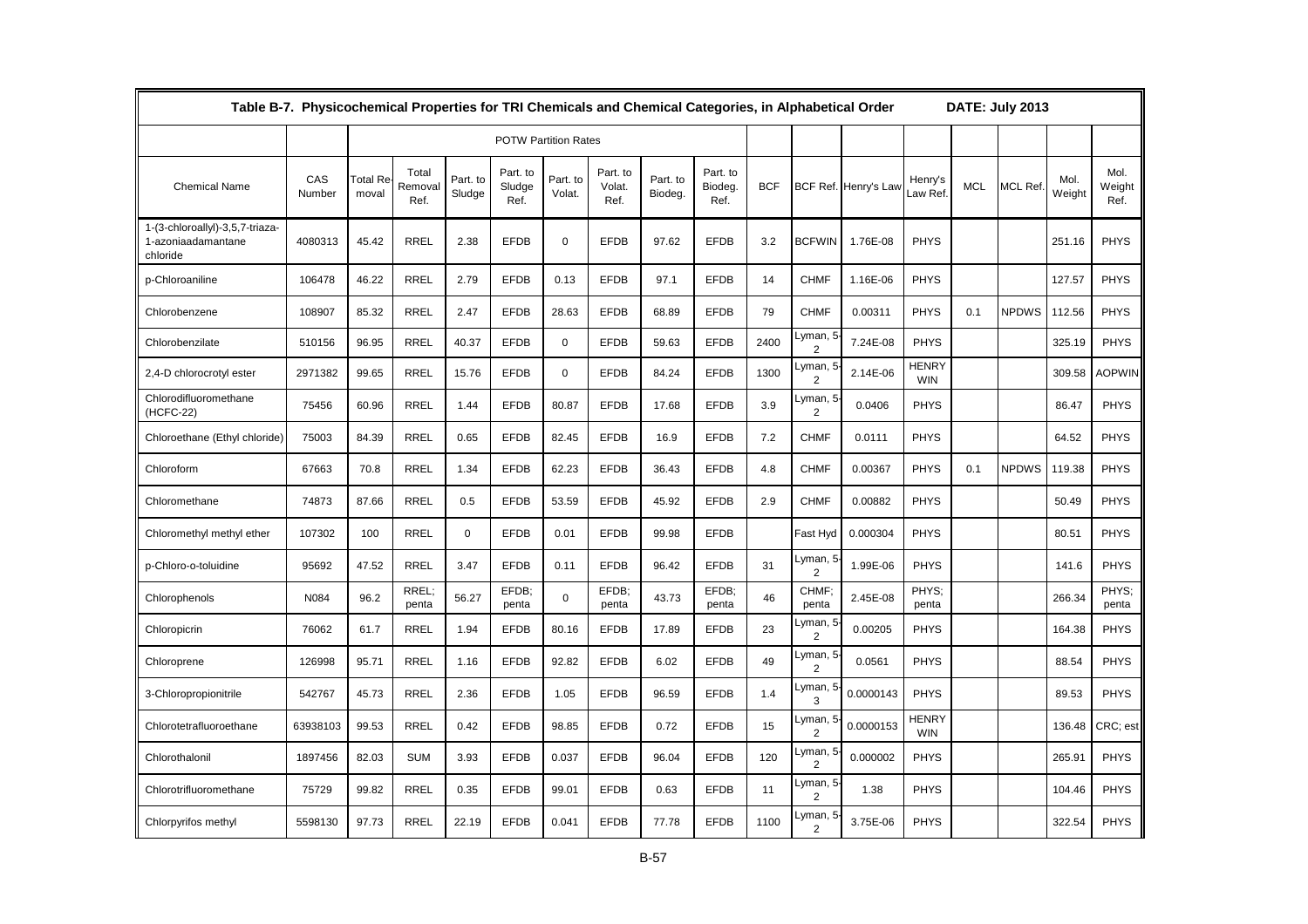|                                    | Table B-7. Physicochemical Properties for TRI Chemicals and Chemical Categories, in Alphabetical Order |                                |                          |                    |                             |                    |                            |                     |                             |            |                            |                      |                      |            | DATE: July 2013     |                |                        |
|------------------------------------|--------------------------------------------------------------------------------------------------------|--------------------------------|--------------------------|--------------------|-----------------------------|--------------------|----------------------------|---------------------|-----------------------------|------------|----------------------------|----------------------|----------------------|------------|---------------------|----------------|------------------------|
|                                    |                                                                                                        |                                |                          |                    | <b>POTW Partition Rates</b> |                    |                            |                     |                             |            |                            |                      |                      |            |                     |                |                        |
| <b>Chemical Name</b>               | CAS<br>Number                                                                                          | Γotal Re <sup>.</sup><br>moval | Total<br>Removal<br>Ref. | Part. to<br>Sludge | Part. to<br>Sludge<br>Ref.  | Part. to<br>Volat. | Part. to<br>Volat.<br>Ref. | Part. to<br>Biodeg. | Part. to<br>Biodeg.<br>Ref. | <b>BCF</b> |                            | BCF Ref. Henry's Law | Henry's<br>aw Ref    | <b>MCL</b> | <b>MCL Ref</b>      | Mol.<br>Weight | Mol.<br>Weight<br>Ref. |
| Chlorsulfuron                      | 64902723                                                                                               | 46.55                          | <b>RREL</b>              | 2.99               | <b>EFDB</b>                 | $\mathbf 0$        | <b>EFDB</b>                | 97.01               | <b>EFDB</b>                 | 19         | Lyman, 5<br>2              | 3.9E-15              | <b>PHYS</b>          |            |                     | 357.78         | <b>PHYS</b>            |
| Chromium and chromium<br>compounds | 7440473                                                                                                | 76.4                           | <b>RREL</b>              | 100                | Assump.                     | $\mathbf 0$        | Assump.                    | $\mathbf 0$         | Assump                      | 16         | EPA, 97                    |                      |                      | 0.1        | <b>NPDWS</b>        | 52             | <b>PHYS</b>            |
| Cobalt and cobalt<br>compounds     | 7440484                                                                                                | 32.06                          | <b>RREL</b>              | 100                | Assump.                     | $\mathbf 0$        | Assump.                    | $\mathbf 0$         | Assump.                     | 4430       | Jorg                       |                      |                      |            |                     | 58.93          | <b>PHYS</b>            |
| Copper and copper<br>compounds     | 7440508                                                                                                | 72.47                          | <b>RREL</b>              | 100                | Assump.                     | $\mathbf 0$        | Assump.                    | $\mathbf 0$         | Assump.                     | 36         | EPA, 97                    | 0.0245               | <b>PHYS</b>          | 1.3        | <b>NPDWS</b>        | 63.55          | <b>PHYS</b>            |
| Creosote, coal tar                 | 8001589                                                                                                |                                |                          |                    |                             |                    |                            |                     |                             |            |                            |                      |                      |            |                     |                |                        |
| p-Cresidine                        | 120718                                                                                                 | 46.05                          | <b>RREL</b>              | 2.71               | <b>EFDB</b>                 | $\mathbf 0$        | <b>EFDB</b>                | 97.26               | <b>EFDB</b>                 | 10         | <b>CHMF</b>                | 1.24E-07             | <b>PHYS</b>          |            |                     | 137.18         | <b>PHYS</b>            |
| Cresol (mixed isomers)             | 1319773                                                                                                | 92.37                          | <b>RREL</b>              | 0.58               | <b>EFDB</b>                 | 0.011              | <b>EFDB</b>                | 99.42               | <b>EFDB</b>                 | 18         | Lyman, 5<br>$\overline{2}$ | 6.19E-07             | <b>PHYS</b>          |            |                     | 324.42         | <b>PHYS</b>            |
| m-Cresol                           | 108394                                                                                                 | 92.35                          | <b>RREL</b>              | 0.56               | <b>EFDB</b>                 | 0.011              | <b>EFDB</b>                | 99.43               | <b>EFDB</b>                 | 20         | <b>CHMF</b>                | 8.56E-07             | <b>PHYS</b>          |            |                     | 108.14         | <b>PHYS</b>            |
| o-Cresol                           | 95487                                                                                                  | 92.35                          | <b>RREL</b>              | 0.56               | <b>EFDB</b>                 | 0.011              | <b>EFDB</b>                | 99.43               | <b>EFDB</b>                 | 18         | <b>CHMF</b>                | 0.0000012            | <b>PHYS</b>          |            |                     | 108.14         | <b>PHYS</b>            |
| p-Cresol                           | 106445                                                                                                 | 92.34                          | <b>RREL</b>              | 0.56               | <b>EFDB</b>                 | 0.011              | <b>EFDB</b>                | 99.44               | <b>EFDB</b>                 | 18         | <b>CHMF</b>                | 0.000001             | <b>PHYS</b>          |            |                     | 108.14         | <b>PHYS</b>            |
| Crotonaldehyde                     | 4170303                                                                                                | 92.27                          | <b>RREL</b>              | 0.37               | <b>EFDB</b>                 | 1.81               | <b>EFDB</b>                | 97.83               | <b>EFDB</b>                 | 3.2        | <b>BCFWIN</b>              | 9.68E-06             | <b>PHYS</b>          |            |                     | 70.09          | <b>PHYS</b>            |
| Cumene                             | 98828                                                                                                  | 98.07                          | <b>RREL</b>              | 6.93               | <b>EFDB</b>                 | 11.35              | <b>EFDB</b>                | 81.71               | <b>EFDB</b>                 | 35         | <b>CHMF</b>                | 0.0115               | <b>PHYS</b>          |            |                     | 120.2          | <b>PHYS</b>            |
| Cumene hydroperoxide               | 80159                                                                                                  | 76.21                          | <b>RREL</b>              | 1.29               | <b>EFDB</b>                 | $\mathbf 0$        | <b>EFDB</b>                | 98.71               | <b>EFDB</b>                 | 26         | Lyman, 5<br>$\overline{2}$ | 4.71E-08             | <b>PHYS</b>          |            |                     | 152.19         | <b>PHYS</b>            |
| Cupferron                          | 135206                                                                                                 | 21.97                          | <b>RREL</b>              | 6.55               | <b>EFDB</b>                 | $\mathbf 0$        | <b>EFDB</b>                | 93.45               | <b>EFDB</b>                 | 3.2        | <b>BCFWIN</b>              | 3.62E-09             | <b>PHYS</b>          |            |                     | 155.16         | <b>PHYS</b>            |
| Cyanazine                          | 21725462                                                                                               | 23.52                          | <b>RREL</b>              | 8.67               | <b>EFDB</b>                 | $\mathbf 0$        | <b>EFDB</b>                | 91.33               | <b>EFDB</b>                 | 29         | Lyman, 5<br>$\overline{2}$ | 2.96E-12             | <b>PHYS</b>          |            |                     | 240.7          | <b>PHYS</b>            |
| Cyanide compounds                  | N <sub>106</sub>                                                                                       | 1.89                           | EPI:<br>Cu(CN)2          | 92.59              | EPI:<br>Cu(CN)2             | 2.65               | EPI;<br>Cu(CN)2            | 4.76                | EPI;<br>Cu(CN)2             | 3.2        | <b>BCFWIN</b><br>Cu(CN)2   | 0.000122             | Bodek;<br><b>HCN</b> | 0.2        | <b>NPDWS</b><br>CN- | 89.56          | PHYS:<br>Cu(CN)2       |
| Cycloate                           | 1134232                                                                                                | 93.92                          | <b>RREL</b>              | 13.64              | <b>EFDB</b>                 | 0.44               | <b>EFDB</b>                | 85.92               | <b>EFDB</b>                 | 520        | Lyman, 5<br>$\overline{2}$ | 0.0000067            | <b>PHYS</b>          |            |                     | 215.36         | <b>PHYS</b>            |
| Cyclohexane                        | 110827                                                                                                 | 88.74                          | <b>RREL</b>              | 6.99               | <b>EFDB</b>                 | 9.14               | <b>EFDB</b>                | 83.89               | <b>EFDB</b>                 | 240        | <b>CHMF</b>                | 0.15                 | <b>PHYS</b>          |            |                     | 84.16          | <b>PHYS</b>            |
| Cyclohexanol                       | 108930                                                                                                 | 92.22                          | <b>RREL</b>              | 0.4                | <b>EFDB</b>                 | 0.87               | <b>EFDB</b>                | 98.73               | <b>EFDB</b>                 | 5.1        | Lyman, 5<br>$\overline{2}$ | 0.0000044            | <b>PHYS</b>          |            |                     | 100.16         | <b>PHYS</b>            |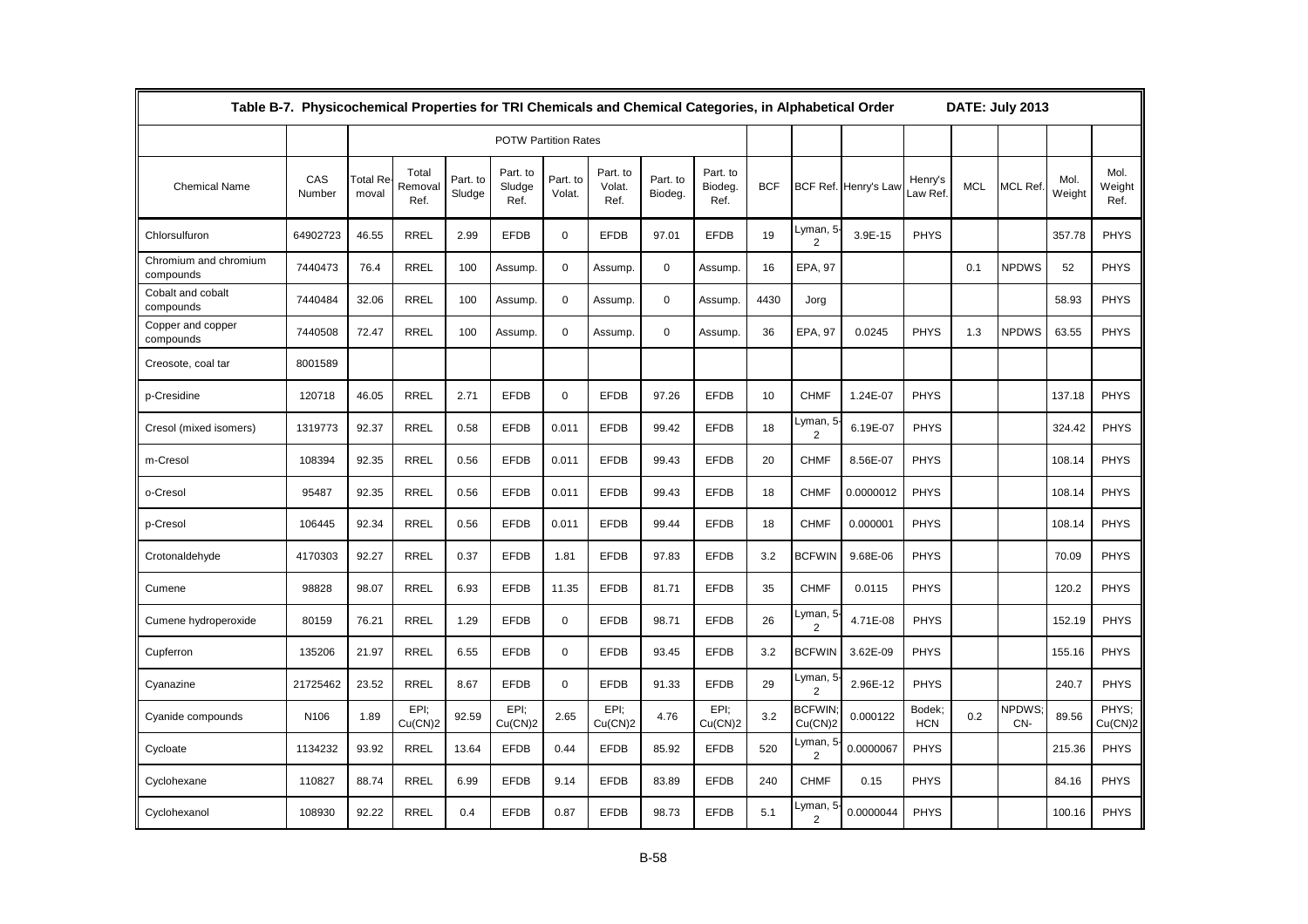|                                        | Table B-7. Physicochemical Properties for TRI Chemicals and Chemical Categories, in Alphabetical Order |                          |                          |                    |                             |                    |                            |                     |                             |            |                            |                      |                            |            | DATE: July 2013 |                |                        |
|----------------------------------------|--------------------------------------------------------------------------------------------------------|--------------------------|--------------------------|--------------------|-----------------------------|--------------------|----------------------------|---------------------|-----------------------------|------------|----------------------------|----------------------|----------------------------|------------|-----------------|----------------|------------------------|
|                                        |                                                                                                        |                          |                          |                    | <b>POTW Partition Rates</b> |                    |                            |                     |                             |            |                            |                      |                            |            |                 |                |                        |
| <b>Chemical Name</b>                   | CAS<br>Number                                                                                          | <b>Total Re</b><br>moval | Total<br>Removal<br>Ref. | Part. to<br>Sludge | Part. to<br>Sludge<br>Ref.  | Part. to<br>Volat. | Part. to<br>Volat.<br>Ref. | Part. to<br>Biodeg. | Part. to<br>Biodeg.<br>Ref. | <b>BCF</b> |                            | BCF Ref. Henry's Law | Henry's<br>_aw Ref.        | <b>MCL</b> | <b>MCL Ref</b>  | Mol.<br>Weight | Mol.<br>Weight<br>Ref. |
| Cyfluthrin                             | 68359375                                                                                               | 99.9                     | <b>RREL</b>              | 37.6               | <b>EFDB</b>                 | 0                  | <b>EFDB</b>                | 62.4                | <b>EFDB</b>                 | 20000      | Lyman, 5<br>2              | 2.9E-08              | <b>PHYS</b>                |            |                 | 434.3          | <b>PHYS</b>            |
| Cyhalothrin                            | 68085858                                                                                               | 99.58                    | <b>RREL</b>              | 52.02              | <b>EFDB</b>                 | $\mathbf 0$        | <b>EFDB</b>                | 47.98               | <b>EFDB</b>                 | 87000      | Lyman, 5<br>$\overline{c}$ | 1.48E-06             | <b>PHYS</b>                |            |                 | 449.86         | <b>PHYS</b>            |
| Dazomet                                | 533744                                                                                                 | 96.67                    | <b>RREL</b>              | 0.17               | <b>EFDB</b>                 | 0.01               | <b>EFDB</b>                | 99.81               | <b>EFDB</b>                 | 6.8        | Lyman, 5<br>2              | 4.98E-10             | <b>PHYS</b>                |            |                 | 162.28         | <b>PHYS</b>            |
| Dazomet, sodium salt                   | 53404607                                                                                               | 45.71                    | <b>RREL</b>              | 2.54               | <b>EFDB</b>                 | $\mathbf 0$        | <b>EFDB</b>                | 97.46               | <b>EFDB</b>                 | 6.8        | Lyman, 5<br>2              | 1.97E-10             | HL.                        |            |                 |                |                        |
| $2,4-DB$                               | 94826                                                                                                  | 88.9                     | <b>RREL</b>              | 8.29               | <b>EFDB</b>                 | $\mathbf 0$        | <b>EFDB</b>                | 91.71               | <b>EFDB</b>                 | 71         | <b>CHMF</b>                | 2.29E-09             | <b>PHYS</b>                |            |                 | 249.1          | <b>PHYS</b>            |
| Decabromodiphenyl ether                | 1163195                                                                                                | 99.07                    | <b>RREL</b>              | 62.47              | <b>EFDB</b>                 | $\mathbf 0$        | <b>EFDB</b>                | 37.52               | <b>EFDB</b>                 | 4900       | Lyman, 5<br>3              | 1.19E-08             | <b>PHYS</b>                |            |                 | 959.17         | <b>PHYS</b>            |
| Desmedipham                            | 13684565                                                                                               | 90.71                    | <b>RREL</b>              | 5.2                | <b>EFDB</b>                 | $\mathbf 0$        | <b>EFDB</b>                | 94.8                | <b>EFDB</b>                 | 220        | Lyman, 5<br>2              | 1.69E-10             | <b>PHYS</b>                |            |                 | 300.32         | <b>PHYS</b>            |
| Di(2-ethylhexyl) phthalate             | 117817                                                                                                 | 99.93                    | <b>RREL</b>              | 38.25              | <b>EFDB</b>                 | $\mathbf 0$        | <b>EFDB</b>                | 61.75               | <b>EFDB</b>                 | 210        | <b>CHMF</b>                | 2.7E-07              | <b>PHYS</b>                | 0.006      | <b>NPDWS</b>    | 390.57         | <b>PHYS</b>            |
| <b>Diallate</b>                        | 2303164                                                                                                | 86.49                    | <b>RREL</b>              | 24.52              | <b>EFDB</b>                 | 0.046              | <b>EFDB</b>                | 75.43               | <b>EFDB</b>                 | 1500       | Lyman, 5<br>$\overline{c}$ | 0.0000038            | <b>PHYS</b>                |            |                 | 270.22         | <b>PHYS</b>            |
| 2.4-Diaminoanisole sulfate             | 39156417                                                                                               | 45.43                    | <b>RREL</b>              | 2.38               | <b>EFDB</b>                 | $\Omega$           | <b>EFDB</b>                | 97.6                | <b>EFDB</b>                 | 3.2        | <b>BCFWIN</b>              | 1.16E-24             | <b>HENRY</b><br><b>WIN</b> |            |                 | 234.23         | <b>AOPWIN</b>          |
| 2,4-Diaminoanisole                     | 615054                                                                                                 | 45.43                    | <b>RREL</b>              | 2.38               | <b>EFDB</b>                 | $\mathbf 0$        | <b>EFDB</b>                | 97.6                | <b>EFDB</b>                 | 2.4        | Lyman, 5<br>3              | 7.22E-10             | <b>PHYS</b>                |            |                 | 138.17         | <b>PHYS</b>            |
| 4,4'-Diaminodiphenylether              | 101804                                                                                                 | 76.37                    | <b>RREL</b>              | 1.35               | <b>EFDB</b>                 | $\mathbf 0$        | <b>EFDB</b>                | 98.65               | <b>EFDB</b>                 | 6.4        | Lyman, 5<br>2              | 1.5E-11              | <b>PHYS</b>                |            |                 | 200.24         | <b>PHYS</b>            |
| Diaminotoluene (mixed<br>isomers)      | 25376458                                                                                               | 22                       | EPI                      | 4.55               | EPI                         | $\mathbf 0$        | EPI                        | 95.45               | EPI                         | 3.2        | <b>BCFWIN</b>              | 7.43E-10             | <b>PHYS</b>                |            |                 | 610.86         | <b>PHYS</b>            |
| 2,4-Diaminotoluene                     | 95807                                                                                                  | 45.44                    | <b>RREL</b>              | 2.4                | <b>EFDB</b>                 | $\mathbf 0$        | <b>EFDB</b>                | 97.6                | <b>EFDB</b>                 | 3.2        | <b>BCFWIN</b>              | 7.92E-10             | <b>PHYS</b>                |            |                 | 122.17         | <b>PHYS</b>            |
| Diazinon                               | 333415                                                                                                 | 92.99                    | <b>RREL</b>              | 12.44              | <b>EFDB</b>                 | $\mathbf 0$        | <b>EFDB</b>                | 87.56               | <b>EFDB</b>                 | 460        | Lyman, 5<br>2              | 1.13E-07             | <b>PHYS</b>                |            |                 | 304.35         | <b>PHYS</b>            |
| Diazomethane                           | 334883                                                                                                 | 92.38                    | <b>RREL</b>              | 0.58               | <b>EFDB</b>                 | $\mathbf 0$        | <b>EFDB</b>                | 99.42               | <b>EFDB</b>                 | 19         | Lyman, 5<br>2              | 3.37E-08             | <b>PHYS</b>                |            |                 | 42.04          | <b>PHYS</b>            |
| Dibenzofuran                           | 132649                                                                                                 | 96.39                    | <b>RREL</b>              | 18.29              | <b>EFDB</b>                 | 0.23               | <b>EFDB</b>                | 81.49               | <b>EFDB</b>                 | 1350       | <b>CHMF</b>                | 0.000213             | PHYS                       |            |                 | 168.2          | <b>PHYS</b>            |
| 1,2-Dibromo-3-<br>chloropropane (DBCP) | 96128                                                                                                  | 33.45                    | <b>RREL</b>              | 13.03              | <b>EFDB</b>                 | 15.22              | <b>EFDB</b>                | 71.78               | <b>EFDB</b>                 | 100        | Lyman, 5<br>$\overline{2}$ | 0.000147             | <b>PHYS</b>                | 0.0002     | <b>NPDWS</b>    | 236.33         | <b>PHYS</b>            |
| 1,2-Dibromoethane                      | 106934                                                                                                 | 54.38                    | <b>RREL</b>              | 2.24               | <b>EFDB</b>                 | 25.78              | <b>EFDB</b>                | 71.97               | <b>EFDB</b>                 | 10         | <b>CHMF</b>                | 0.000667             | <b>PHYS</b>                | 0.00005    | <b>NPDWS</b>    | 187.86         | <b>PHYS</b>            |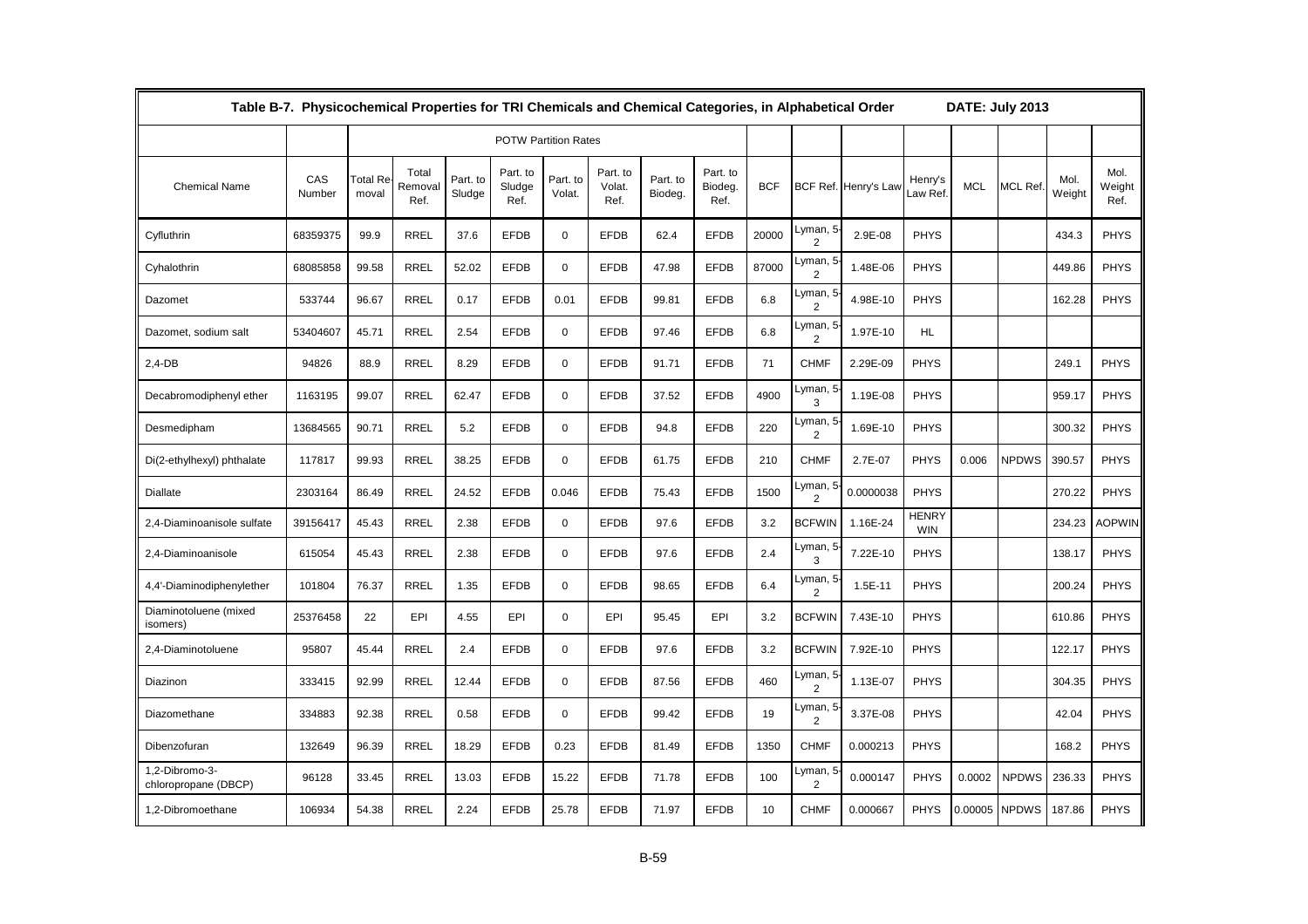|                                                                | Table B-7. Physicochemical Properties for TRI Chemicals and Chemical Categories, in Alphabetical Order |                          |                          |                    |                             |                    |                            |                     |                             |            |                            | DATE: July 2013      |                            |            |                |                |                         |
|----------------------------------------------------------------|--------------------------------------------------------------------------------------------------------|--------------------------|--------------------------|--------------------|-----------------------------|--------------------|----------------------------|---------------------|-----------------------------|------------|----------------------------|----------------------|----------------------------|------------|----------------|----------------|-------------------------|
|                                                                |                                                                                                        |                          |                          |                    | <b>POTW Partition Rates</b> |                    |                            |                     |                             |            |                            |                      |                            |            |                |                |                         |
| <b>Chemical Name</b>                                           | CAS<br>Number                                                                                          | <b>Total Re</b><br>moval | Total<br>Removal<br>Ref. | Part. to<br>Sludge | Part. to<br>Sludge<br>Ref.  | Part. to<br>Volat. | Part. to<br>Volat.<br>Ref. | Part. to<br>Biodeg. | Part. to<br>Biodeg.<br>Ref. | <b>BCF</b> |                            | BCF Ref. Henry's Law | Henry's<br>_aw Ref.        | <b>MCL</b> | <b>MCL Ref</b> | Mol.<br>Weight | Mol.<br>Weight<br>Ref.  |
| $1,2-$<br>Dibromotetrafluoroethane                             | 124732                                                                                                 | 98.48                    | <b>RREL</b>              | 2.39               | <b>EFDB</b>                 | 96.3               | <b>EFDB</b>                | 1.31                | <b>EFDB</b>                 | 100        | Lyman, 5<br>$\overline{2}$ | 0.162                | <b>PHYS</b>                |            |                | 259.82         | <b>PHYS</b>             |
| Dibutyl phthalate                                              | 84742                                                                                                  | 99.22                    | <b>RREL</b>              | 29.61              | <b>EFDB</b>                 | $\mathbf 0$        | <b>EFDB</b>                | 70.38               | <b>EFDB</b>                 | 866        | <b>CHMF</b>                | 1.81E-06             | <b>PHYS</b>                |            |                | 278.35         | <b>PHYS</b>             |
| Dicamba                                                        | 1918009                                                                                                | 47.23                    | <b>RREL</b>              | 3.35               | <b>EFDB</b>                 | $\mathbf 0$        | <b>EFDB</b>                | 96.65               | <b>EFDB</b>                 | 28         | Lyman, 5<br>2              | 2.18E-09             | <b>PHYS</b>                |            |                | 221.04         | <b>PHYS</b>             |
| Dichloran                                                      | 99309                                                                                                  | 51.39                    | <b>RREL</b>              | 5.39               | <b>EFDB</b>                 | $\mathbf{0}$       | <b>EFDB</b>                | 94.59               | <b>EFDB</b>                 | 79         | Lyman, 5<br>$\overline{2}$ | 4.67E-08             | <b>PHYS</b>                |            |                | 207.02         | <b>PHYS</b>             |
| 3,3-Dichloro-1,1,1,2,2-<br>pentafluoropropane (HCFC-<br>225ca) | 422560                                                                                                 | 99.51                    | <b>RREL</b>              | 3.34               | <b>EFDB</b>                 | 95.61              | <b>EFDB</b>                | 1.05                | <b>EFDB</b>                 | 140        | Lyman, 5<br>$\overline{2}$ | 0.502                | <b>HENRY</b><br><b>WIN</b> |            |                | 202.94         | <b>AOPWIN</b>           |
| 2,3-Dichloro-1,1,1,2,3-<br>pentafluoropropane (HCFC-<br>225ba) | 422480                                                                                                 | 99.51                    | <b>RREL</b>              | 3.34               | <b>EFDB</b>                 | 95.61              | <b>EFDB</b>                | 1.05                | <b>EFDB</b>                 | 140        | Lyman, 5<br>$\overline{2}$ | 0.502                | HL.                        |            |                | 202.94         | <b>AOPWIN:</b><br>isom. |
| 2,2-Dichloro-1,1,1,3,3-<br>pentafluoropropane (HCFC-<br>225aa) | 128903219                                                                                              | 99.51                    | <b>RREL</b>              | 3.34               | <b>EFDB</b>                 | 95.61              | <b>EFDB</b>                | 1.05                | <b>EFDB</b>                 | 140        | Lyman, 5<br>$\overline{2}$ | 0.502                | <b>HENRY</b><br><b>WIN</b> |            |                | 202.94         | <b>AOPWIN</b>           |
| 2,2-Dichloro-1,1,1-<br>trifluoroethane                         | 306832                                                                                                 | 97.43                    | <b>RREL</b>              | 0.66               | <b>EFDB</b>                 | 98                 | <b>EFDB</b>                | 1.34                | <b>EFDB</b>                 | 26         | Lyman, 5<br>$\overline{2}$ | 0.0256               | <b>PHYS</b>                |            |                | 152.93         | <b>PHYS</b>             |
| 1,3-Dichloro-1,1,2,2,3-<br>pentafluoropropane                  | 507551                                                                                                 | 99.51                    | <b>RREL</b>              | 3.34               | <b>EFDB</b>                 | 95.61              | <b>EFDB</b>                | 1.05                | <b>EFDB</b>                 | 140        | Lyman, 5<br>2              | 0.502                | <b>HENRY</b><br><b>WIN</b> |            |                | 202.94         | <b>AOPWIN</b>           |
| 1,2-Dichloro-1,1,2,3,3-<br>pentafluoropropane (HCFC-<br>225bb) | 422446                                                                                                 | 99.51                    | <b>RREL</b>              | 3.34               | <b>EFDB</b>                 | 95.61              | <b>EFDB</b>                | 1.05                | <b>EFDB</b>                 | 140        | Lyman, 5<br>$\overline{2}$ | 0.502                | <b>HENRY</b><br><b>WIN</b> |            |                | 202.94         | <b>AOPWIN</b>           |
| 1,3-Dichloro-1,1,2,3,3-<br>pentafluoropropane (HCFC-<br>225ea) | 136013791                                                                                              | 99.51                    | <b>RREL</b>              | 3.34               | <b>EFDB</b>                 | 95.61              | <b>EFDB</b>                | 1.05                | <b>EFDB</b>                 | 140        | Lyman, 5<br>$\overline{2}$ | 0.502                | HL.                        |            |                | 202.94         | <b>AOPWIN</b>           |
| Dichloro-1,1,2-trifluoroethane                                 | 90454185                                                                                               | 97.43                    | <b>RREL</b>              | 0.66               | <b>EFDB</b>                 | 98                 | <b>EFDB</b>                | 1.34                | <b>EFDB</b>                 | 26         | Lyman, 5<br>$\overline{2}$ | 0.0955               | HL.                        |            |                | 152.93         | <b>AOPWIN</b><br>isom.  |
| 1,2-Dichloro-1,1,2-<br>trifluoroethane                         | 354234                                                                                                 | 97.43                    | <b>RREL</b>              | 0.66               | <b>EFDB</b>                 | 98                 | <b>EFDB</b>                | 1.34                | <b>EFDB</b>                 | 26         | Lyman, 5<br>$\overline{2}$ | 0.0955               | <b>HENRY</b><br><b>WIN</b> |            |                | 152.93         | <b>PHYS</b>             |
| 1,2-Dichloro-1,1,3,3,3-<br>pentafluoropropane (HCFC-<br>225da  | 431867                                                                                                 | 99.51                    | <b>RREL</b>              | 3.34               | <b>EFDB</b>                 | 95.61              | <b>EFDB</b>                | 1.05                | <b>EFDB</b>                 | 140        | _yman, 5<br>$\overline{2}$ | 0.502                | HL.                        |            |                | 202.94         | OPWIN<br>isom.          |
| 1,2-Dichloro-1,1-<br>difluoroethane                            | 1649087                                                                                                | 95.06                    | <b>RREL</b>              | 0.85               | <b>EFDB</b>                 | 97.04              | <b>EFDB</b>                | 2.1                 | <b>EFDB</b>                 | 34         | Lyman, 5<br>$\overline{2}$ | 0.048                | <b>PHYS</b>                |            |                | 134.94         | <b>PHYS</b>             |
| 1,1-Dichloro-1,2,2,3,3-<br>pentafluoropropane (HCFC-<br>225cc) | 13474889                                                                                               | 99.51                    | <b>RREL</b>              | 3.34               | <b>EFDB</b>                 | 95.61              | <b>EFDB</b>                | 1.05                | <b>EFDB</b>                 | 140        | Lyman, 5<br>$\overline{2}$ | 0.502                | <b>HENRY</b><br><b>WIN</b> |            |                | 202.94         | <b>AOPWIN</b>           |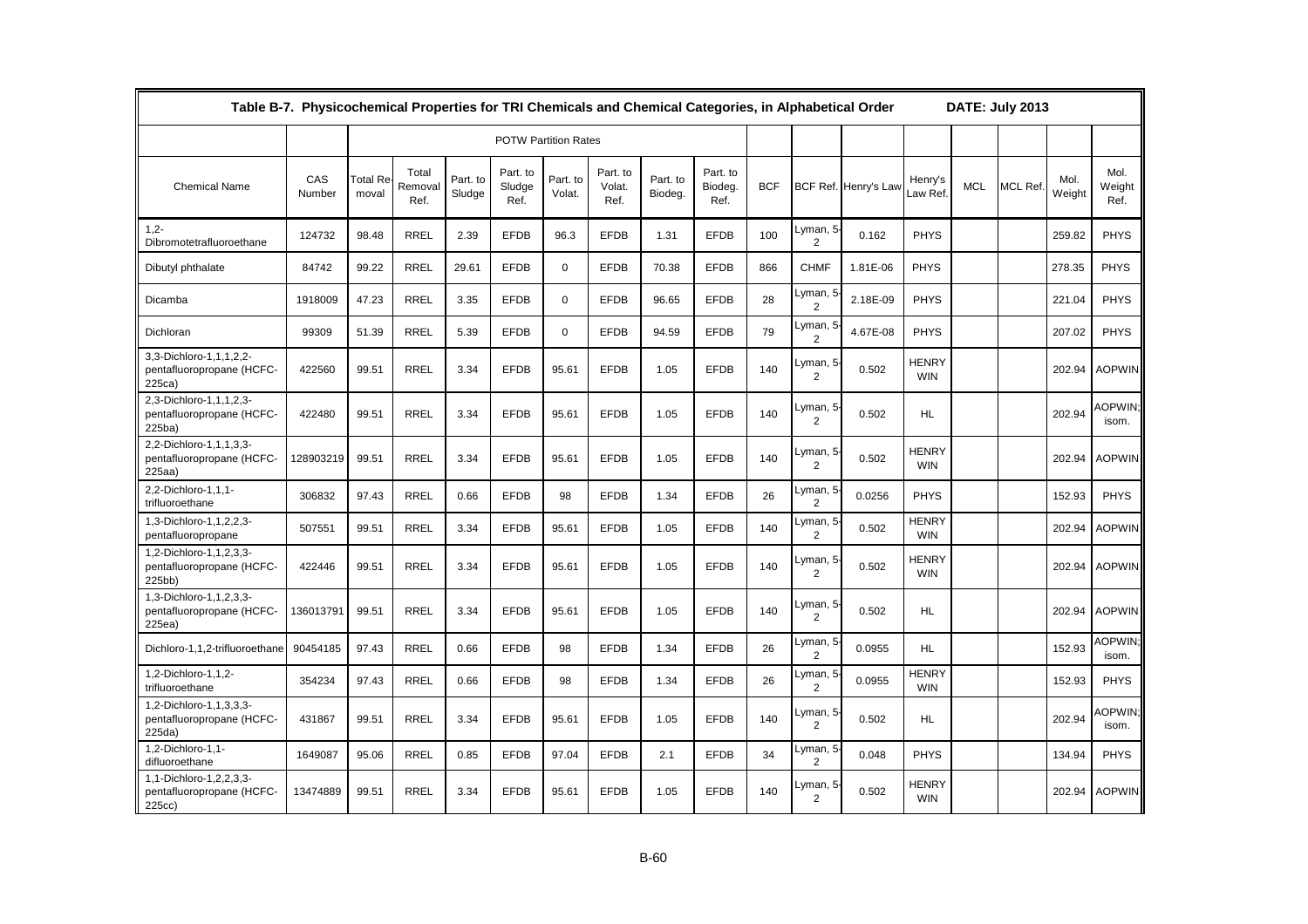|                                                                | Table B-7. Physicochemical Properties for TRI Chemicals and Chemical Categories, in Alphabetical Order |                          |                          |                    |                             |                    |                            |                     |                             |                |                            |                      |                            |            | DATE: July 2013 |                |                        |
|----------------------------------------------------------------|--------------------------------------------------------------------------------------------------------|--------------------------|--------------------------|--------------------|-----------------------------|--------------------|----------------------------|---------------------|-----------------------------|----------------|----------------------------|----------------------|----------------------------|------------|-----------------|----------------|------------------------|
|                                                                |                                                                                                        |                          |                          |                    | <b>POTW Partition Rates</b> |                    |                            |                     |                             |                |                            |                      |                            |            |                 |                |                        |
| <b>Chemical Name</b>                                           | CAS<br>Number                                                                                          | <b>Total Re</b><br>moval | Total<br>Removal<br>Ref. | Part. to<br>Sludge | Part. to<br>Sludge<br>Ref.  | Part. to<br>Volat. | Part. to<br>Volat.<br>Ref. | Part. to<br>Biodeg. | Part. to<br>Biodeg.<br>Ref. | <b>BCF</b>     |                            | BCF Ref. Henry's Law | Henry's<br>Law Ref.        | <b>MCL</b> | <b>MCL Ref</b>  | Mol.<br>Weight | Mol.<br>Weight<br>Ref. |
| 1,1-Dichloro-1,2,2-<br>trifluoroethane (HCFC-123b)             | 812044                                                                                                 | 97.43                    | <b>RREL</b>              | 0.66               | <b>EFDB</b>                 | 98                 | <b>EFDB</b>                | 1.34                | <b>EFDB</b>                 | 26             | Lyman, 5 <sup>.</sup><br>2 | 0.0955               | HL.                        |            |                 | 152.93         | OPWIN;<br>isom.        |
| 1,1-Dichloro-1,2,3,3,3-<br>pentafluoropropane (HCFC-<br>225eb) | 111512562                                                                                              | 99.51                    | <b>RREL</b>              | 3.34               | <b>EFDB</b>                 | 95.61              | <b>EFDB</b>                | 1.05                | <b>EFDB</b>                 | 140            | Lyman, 5<br>$\overline{2}$ | 0.502                | <b>HENRY</b><br><b>WIN</b> |            |                 | 202.94         | <b>AOPWIN</b>          |
| 1,1-Dichloro-1-fluoroethane                                    | 1717006                                                                                                | 90.83                    | <b>RREL</b>              | 1.07               | <b>EFDB</b>                 | 95.38              | <b>EFDB</b>                | 3.56                | <b>EFDB</b>                 | 37             | Lyman, 5<br>2              | 0.0241               | <b>PHYS</b>                |            |                 | 116.95         | <b>PHYS</b>            |
| 1,4-Dichloro-2-butene                                          | 764410                                                                                                 | 90.12                    | <b>RREL</b>              | 1.49               | <b>EFDB</b>                 | 82.28              | <b>EFDB</b>                | 16.22               | <b>EFDB</b>                 | 56             | Lyman, 5<br>$\overline{c}$ | 0.00851              | <b>PHYS</b>                |            |                 | 125            | <b>PHYS</b>            |
| Dichlorobenzene (mixed<br>isomers)                             | 25321226                                                                                               | 75.23                    | <b>RREL</b>              | 10.46              | <b>EFDB</b>                 | 29.48              | <b>EFDB</b>                | 60.06               | <b>EFDB</b>                 | 180            | Lyman, 5<br>2              | 0.00355              | <b>PHYS</b>                |            |                 | 441.01         | <b>PHYS</b>            |
| 1,2-Dichlorobenzene                                            | 95501                                                                                                  | 73.77                    | <b>RREL</b>              | 10                 | <b>EFDB</b>                 | 28.37              | <b>EFDB</b>                | 61.64               | <b>EFDB</b>                 | 150            | <b>CHMF</b>                | 0.00192              | PHYS                       | 0.6        | <b>NPDWS</b>    | 147            | <b>PHYS</b>            |
| 1,3-Dichlorobenzene                                            | 541731                                                                                                 | 76.9                     | <b>SUM</b>               | 10.48              | <b>EFDB</b>                 | 31.64              | <b>EFDB</b>                | 57.88               | <b>EFDB</b>                 | 575            | <b>CHMF</b>                | 0.00263              | <b>PHYS</b>                |            |                 | 147            | <b>PHYS</b>            |
| 1,4-Dichlorobenzene                                            | 106467                                                                                                 | 75.34                    | <b>RREL</b>              | 9.85               | <b>EFDB</b>                 | 32.51              | <b>EFDB</b>                | 57.65               | <b>EFDB</b>                 | 150            | <b>CHMF</b>                | 0.00241              | <b>PHYS</b>                | 0.075      | <b>NPDWS</b>    | 147            | <b>PHYS</b>            |
| 3,3'-Dichlorobenzidine<br>dihydrochloride                      | 612839                                                                                                 | 68.37                    | <b>RREL</b>              | 13.21              | <b>EFDB</b>                 | $\Omega$           | <b>EFDB</b>                | 86.78               | <b>EFDB</b>                 | 270            | Lyman, 5<br>2              | 2.44E-19             | <b>HENRY</b><br><b>WIN</b> |            |                 | 326.05         | <b>AOPWIN</b>          |
| 3,3'-Dichlorobenzidine<br>sulfate                              | 64969342                                                                                               | 68.37                    | RREL                     | 13.21              | <b>EFDB</b>                 | $\mathbf 0$        | <b>EFDB</b>                | 86.78               | <b>EFDB</b>                 | 270            | Lyman, 5<br>2              | 2.84E-11             | <b>HENRY</b><br><b>WIN</b> |            |                 | 253.13         | <b>AOPWIN</b>          |
| 3,3'-Dichlorobenzidine                                         | 91941                                                                                                  | 68.37                    | <b>RREL</b>              | 13.21              | <b>EFDB</b>                 | $\mathbf 0$        | <b>EFDB</b>                | 86.78               | <b>EFDB</b>                 | 329            | <b>CHMF</b>                | 2.84E-11             | <b>PHYS</b>                |            |                 | 253.13         | <b>PHYS</b>            |
| Dichlorobromomethane                                           | 75274                                                                                                  | 64.24                    | <b>RREL</b>              | 1.68               | <b>EFDB</b>                 | 49.67              | <b>EFDB</b>                | 48.63               | <b>EFDB</b>                 | 19             | Lyman, 5<br>$\overline{c}$ | 0.00212              | <b>PHYS</b>                | 0.1        | <b>NPDWS</b>    | 163.83         | <b>PHYS</b>            |
| 1.2-Dichloroethane                                             | 107062                                                                                                 | 58.03                    | <b>RREL</b>              | 1.69               | <b>EFDB</b>                 | 37.34              | <b>EFDB</b>                | 60.97               | <b>EFDB</b>                 | $\overline{2}$ | <b>CHMF</b>                | 0.00118              | <b>PHYS</b>                | 0.005      | <b>NPDWS</b>    | 98.96          | <b>PHYS</b>            |
| 1,2-Dichloroethylene                                           | 540590                                                                                                 | 72.25                    | <b>RREL</b>              | 1.4                | <b>EFDB</b>                 | 64.18              | <b>EFDB</b>                | 34.42               | <b>EFDB</b>                 | 15             | <b>CHMF</b>                | 0.00408              | PHYS                       | 0.1        | <b>NPDWS</b>    | 96.94          | <b>PHYS</b>            |
| Dichlorofluoromethane                                          | 75434                                                                                                  | 71.35                    | <b>RREL</b>              | 1.09               | <b>EFDB</b>                 | 87.5               | <b>EFDB</b>                | 11.41               | <b>EFDB</b>                 | 8.9            | _yman, 5<br>$\overline{2}$ | 0.0108               | <b>PHYS</b>                |            |                 | 120.92         | <b>PHYS</b>            |
| Dichloromethane                                                | 75092                                                                                                  | 81.57                    | <b>SUM</b>               | 0.67               | <b>EFDB</b>                 | 31.68              | <b>EFDB</b>                | 67.65               | <b>EFDB</b>                 | 5.2            | <b>CHMF</b>                | 0.00325              | PHYS                       | 0.005      | <b>NPDWS</b>    | 84.93          | <b>PHYS</b>            |
| Dichloropentafluoro-propane                                    | 127564925                                                                                              | 99.51                    | <b>RREL</b>              | 3.34               | <b>EFDB</b>                 | 95.61              | <b>EFDB</b>                | 1.05                | <b>EFDB</b>                 | 140            | Lyman, 5<br>2              | 0.502                | HL.                        |            |                 | 202.94         | OPWIN:<br>isom.        |
| Dichlorophene                                                  | 97234                                                                                                  | 78.05                    | <b>RREL</b>              | 40.23              | <b>EFDB</b>                 | $\mathbf 0$        | <b>EFDB</b>                | 59.77               | <b>EFDB</b>                 | 1000           | Lyman, 5<br>$\overline{2}$ | 1.15E-12             | <b>PHYS</b>                |            |                 | 269.13         | <b>PHYS</b>            |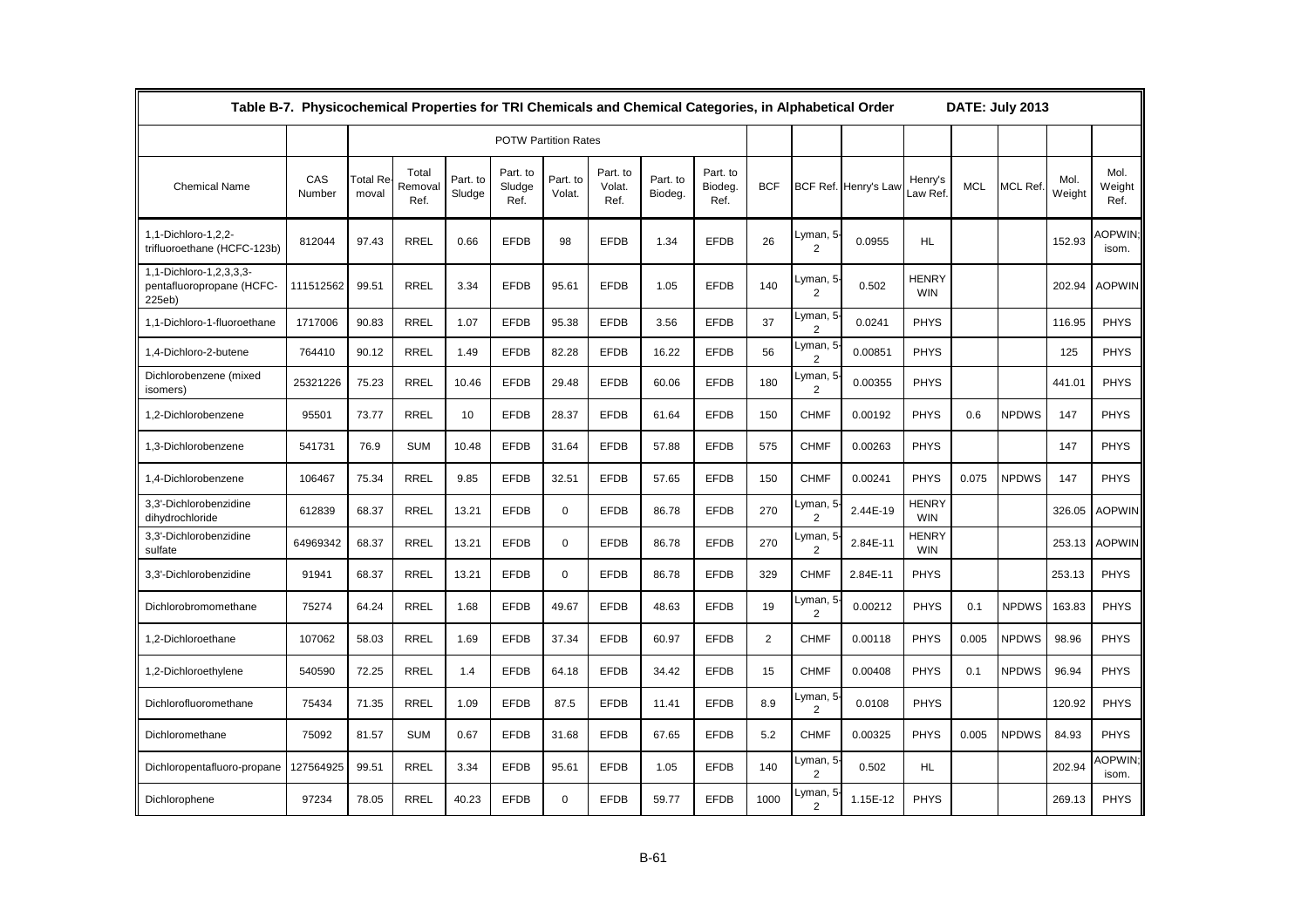|                             | Table B-7. Physicochemical Properties for TRI Chemicals and Chemical Categories, in Alphabetical Order |                          |                          |                    |                             |                    |                            |                     |                             |                |                            | DATE: July 2013      |                            |            |                |                |                        |
|-----------------------------|--------------------------------------------------------------------------------------------------------|--------------------------|--------------------------|--------------------|-----------------------------|--------------------|----------------------------|---------------------|-----------------------------|----------------|----------------------------|----------------------|----------------------------|------------|----------------|----------------|------------------------|
|                             |                                                                                                        |                          |                          |                    | <b>POTW Partition Rates</b> |                    |                            |                     |                             |                |                            |                      |                            |            |                |                |                        |
| <b>Chemical Name</b>        | CAS<br>Number                                                                                          | <b>Total Re</b><br>moval | Total<br>Removal<br>Ref. | Part. to<br>Sludge | Part. to<br>Sludge<br>Ref.  | Part. to<br>Volat. | Part. to<br>Volat.<br>Ref. | Part. to<br>Biodeg. | Part. to<br>Biodeg.<br>Ref. | <b>BCF</b>     |                            | BCF Ref. Henry's Lav | Henry's<br>aw Ref          | <b>MCL</b> | <b>MCL Ref</b> | Mol.<br>Weight | Mol.<br>Weight<br>Ref. |
| 2,4-Dichlorophenol          | 120832                                                                                                 | 94.76                    | <b>RREL</b>              | 2.63               | <b>EFDB</b>                 | 0.021              | <b>EFDB</b>                | 97.34               | <b>EFDB</b>                 | 62             | <b>CHMF</b>                | 5.51E-06             | <b>PHYS</b>                |            |                | 163            | <b>PHYS</b>            |
| 1,2-Dichloropropane         | 78875                                                                                                  | 67.88                    | <b>RREL</b>              | 1.83               | <b>EFDB</b>                 | 55.36              | <b>EFDB</b>                | 42.81               | <b>EFDB</b>                 | 10             | <b>CHMF</b>                | 0.00282              | <b>PHYS</b>                | 0.005      | <b>NPDWS</b>   | 112.99         | <b>PHYS</b>            |
| 2,3-Dichloropropene         | 78886                                                                                                  | 65.86                    | <b>RREL</b>              | 2.31               | <b>EFDB</b>                 | 49.56              | <b>EFDB</b>                | 48.15               | <b>EFDB</b>                 | 41             | Lyman, 5<br>2              | 0.00416              | <b>PHYS</b>                |            |                | 110.97         | <b>PHYS</b>            |
| 1,3-Dichloropropylene       | 542756                                                                                                 | 82.99                    | <b>RREL</b>              | 0.92               | <b>EFDB</b>                 | 32.34              | <b>EFDB</b>                | 66.73               | <b>EFDB</b>                 | 32             | Lyman, 5<br>$\overline{2}$ | 0.00355              | <b>PHYS</b>                |            |                | 110.97         | <b>PHYS</b>            |
| Dichlorotrifluoroethane     | 34077877                                                                                               | 97.43                    | <b>RREL</b>              | 0.66               | <b>EFDB</b>                 | 98                 | <b>EFDB</b>                | 1.34                | <b>EFDB</b>                 | 26             | Lyman, 5<br>$\overline{2}$ | 0.0955               | HL.                        |            |                | 152.93         | <b>OPWIN</b><br>isom.  |
| <b>Dichlorvos</b>           | 62737                                                                                                  | 75.26                    | <b>RREL</b>              | 0.86               | <b>EFDB</b>                 | 0.35               | <b>EFDB</b>                | 98.79               | <b>EFDB</b>                 | 7.7            | Lyman, 5<br>$\overline{2}$ | 5.74E-07             | <b>PHYS</b>                |            |                | 220.98         | <b>PHYS</b>            |
| Diclofop methyl             | 51338273                                                                                               | 95.96                    | <b>RREL</b>              | 37.78              | <b>EFDB</b>                 | $\Omega$           | <b>EFDB</b>                | 62.21               | <b>EFDB</b>                 | 1900           | Lyman, 5<br>2              | 1.97E-06             | <b>PHYS</b>                |            |                | 341.19         | <b>PHYS</b>            |
| Dicofol                     | 115322                                                                                                 | 98.37                    | RREL                     | 45.27              | <b>EFDB</b>                 | $\mathbf 0$        | <b>EFDB</b>                | 54.73               | <b>EFDB</b>                 | 13900          | <b>CHMF</b>                | 2.42E-07             | <b>PHYS</b>                |            |                | 370.49         | <b>PHYS</b>            |
| Dicyclopentadiene           | 77736                                                                                                  | 96.68                    | <b>RREL</b>              | 7.24               | <b>EFDB</b>                 | 83.13              | <b>EFDB</b>                | 9.63                | <b>EFDB</b>                 | 150            | Lyman, 5<br>$\overline{2}$ | 0.0625               | <b>PHYS</b>                |            |                | 132.21         | <b>PHYS</b>            |
| Diepoxybutane               | 1464535                                                                                                | 75.07                    | <b>RREL</b>              | 0.83               | <b>EFDB</b>                 | 0.027              | <b>EFDB</b>                | 99.16               | <b>EFDB</b>                 | 3.2            | <b>BCFWIN</b>              | 3.54E-08             | <b>PHYS</b>                |            |                | 86.09          | <b>PHYS</b>            |
| Diethanolamine              | 111422                                                                                                 | 92.06                    | <b>RREL</b>              | 0.36               | <b>EFDB</b>                 | $\mathbf 0$        | <b>EFDB</b>                | 99.63               | <b>EFDB</b>                 | 3.2            | <b>BCFWIN</b>              | 3.87E-11             | <b>PHYS</b>                |            |                | 105.14         | <b>PHYS</b>            |
| Diethatyl ethyl             | 38727558                                                                                               | 89.98                    | RREL                     | 9.21               | <b>EFDB</b>                 | $\mathbf 0$        | <b>EFDB</b>                | 90.78               | <b>EFDB</b>                 | 320            | Lyman, 5<br>2              | 6.03E-09             | <b>PHYS</b>                |            |                | 311.81         | <b>PHYS</b>            |
| Diethyl sulfate             | 64675                                                                                                  | 95.12                    | <b>RREL</b>              | 0.22               | <b>EFDB</b>                 | 0.053              | <b>EFDB</b>                | 99.73               | <b>EFDB</b>                 | 4.3            | <b>CHMF</b>                | 6.14E-06             | <b>PHYS</b>                |            |                | 154.19         | <b>PHYS</b>            |
| Diflubenzuron               | 35367385                                                                                               | 93.88                    | RREL                     | 13.68              | <b>EFDB</b>                 | $\mathbf 0$        | <b>EFDB</b>                | 86.33               | <b>EFDB</b>                 | 520            | Lyman, 5<br>$\overline{c}$ | 4.6E-09              | <b>PHYS</b>                |            |                | 310.69         | <b>PHYS</b>            |
| Diglycidyl resorcinol ether | 101906                                                                                                 | 75.2                     | <b>RREL</b>              | 0.88               | <b>EFDB</b>                 | $\mathbf 0$        | <b>EFDB</b>                | 99.12               | <b>EFDB</b>                 | 5.1            | Lyman, 5<br>$\overline{2}$ | 2.8E-10              | <b>HENRY</b><br><b>WIN</b> |            |                | 222.24         | <b>PHYS</b>            |
| Dihydrosafrole              | 94586                                                                                                  | 70.75                    | <b>RREL</b>              | 14.3               | <b>EFDB</b>                 | 0.34               | <b>EFDB</b>                | 85.36               | <b>EFDB</b>                 | 310            | Lyman, 5<br>$\overline{2}$ | 0.0000122            | <b>PHYS</b>                |            |                | 164.21         | <b>PHYS</b>            |
| Diisocyanates               | N120                                                                                                   |                          |                          |                    |                             |                    |                            |                     |                             |                |                            |                      |                            |            |                |                |                        |
| Dimethipin                  | 55290647                                                                                               | 45.43                    | <b>RREL</b>              | 2.38               | <b>EFDB</b>                 | $\mathbf 0$        | <b>EFDB</b>                | 97.6                | <b>EFDB</b>                 | 5.3            | Lyman, 5<br>3              | 2.3E-11              | <b>PHYS</b>                |            |                | 210.27         | <b>PHYS</b>            |
| Dimethoate                  | 60515                                                                                                  | 45.49                    | <b>RREL</b>              | 2.42               | <b>EFDB</b>                 | $\Omega$           | <b>EFDB</b>                | 97.58               | <b>EFDB</b>                 | $\overline{2}$ | Lyman, 5<br>3              | 1.05E-10             | <b>PHYS</b>                |            |                | 229.26         | <b>PHYS</b>            |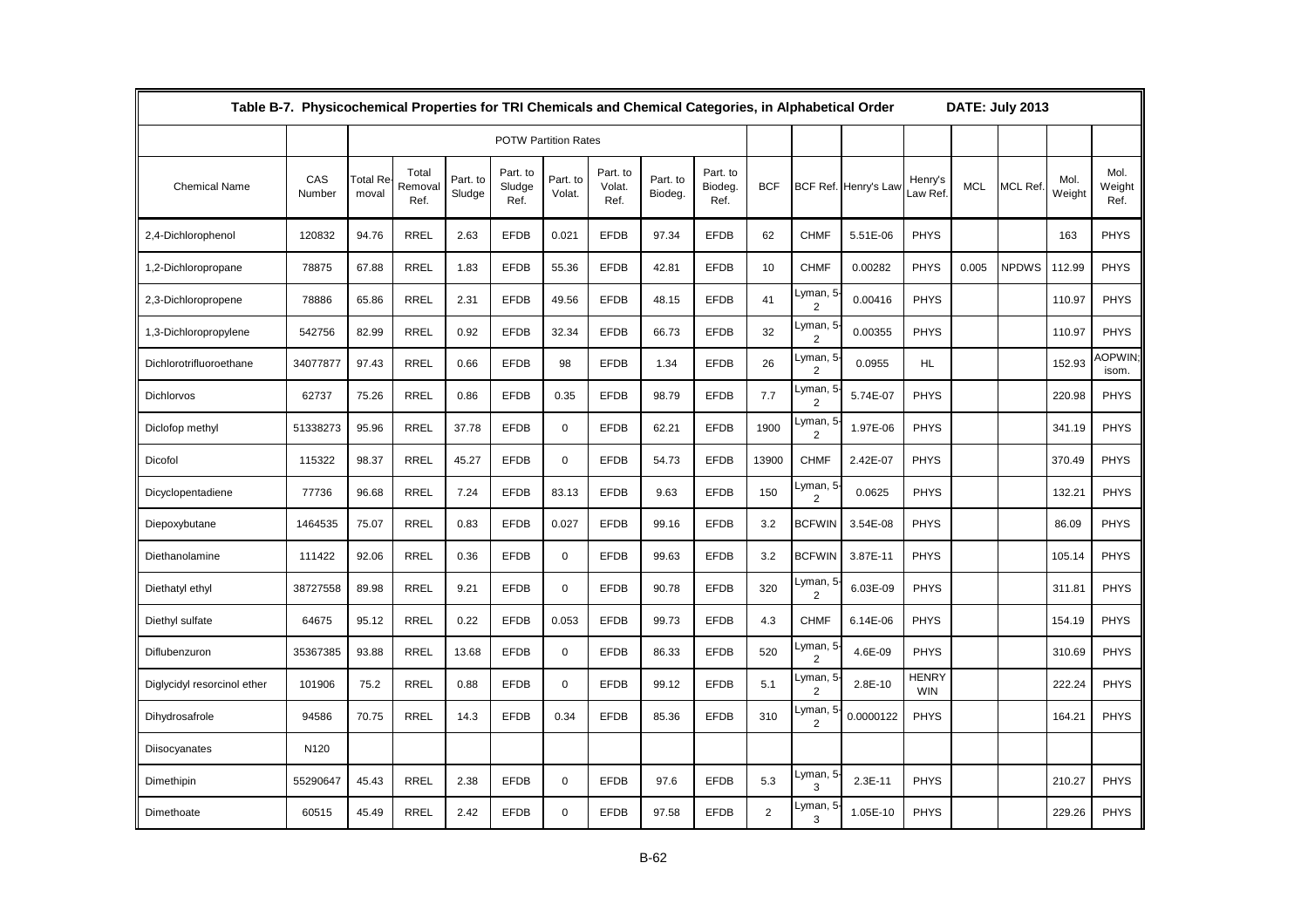|                                            | Table B-7. Physicochemical Properties for TRI Chemicals and Chemical Categories, in Alphabetical Order |                                |                          |                    |                             |                    |                            |                     |                             |                |                            |                      |                            |            | DATE: July 2013 |                |                        |
|--------------------------------------------|--------------------------------------------------------------------------------------------------------|--------------------------------|--------------------------|--------------------|-----------------------------|--------------------|----------------------------|---------------------|-----------------------------|----------------|----------------------------|----------------------|----------------------------|------------|-----------------|----------------|------------------------|
|                                            |                                                                                                        |                                |                          |                    | <b>POTW Partition Rates</b> |                    |                            |                     |                             |                |                            |                      |                            |            |                 |                |                        |
| <b>Chemical Name</b>                       | CAS<br>Number                                                                                          | Γotal Re <sup>.</sup><br>moval | Total<br>Removal<br>Ref. | Part. to<br>Sludge | Part. to<br>Sludge<br>Ref.  | Part. to<br>Volat. | Part. to<br>Volat.<br>Ref. | Part. to<br>Biodeg. | Part. to<br>Biodeg.<br>Ref. | <b>BCF</b>     |                            | BCF Ref. Henry's Law | Henry's<br>aw Ref.         | <b>MCL</b> | <b>MCL Ref</b>  | Mol.<br>Weight | Mol.<br>Weight<br>Ref. |
| 3,3'-Dimethoxybenzidine<br>dihydrochloride | 20325400                                                                                               | 45.56                          | <b>RREL</b>              | 2.46               | <b>EFDB</b>                 | $\mathbf 0$        | <b>EFDB</b>                | 97.54               | <b>EFDB</b>                 | $\overline{4}$ | Lyman, 5<br>$\overline{2}$ | 1.81E-13             | HENRY<br><b>WIN</b>        |            |                 | 244.3          | AOPWIN                 |
| 3,3'-Dimethoxybenzidine<br>hydrochloride   | 111984099                                                                                              | 46.15                          | <b>RREL</b>              | 2.77               | <b>EFDB</b>                 | $\Omega$           | <b>EFDB</b>                | 97.23               | <b>EFDB</b>                 |                |                            |                      |                            |            |                 |                |                        |
| 3,3'-Dimethoxybenzidine                    | 119904                                                                                                 | 46.15                          | <b>RREL</b>              | 2.77               | <b>EFDB</b>                 | $\mathbf 0$        | <b>EFDB</b>                | 97.23               | <b>EFDB</b>                 | 14             | <b>CHMF</b>                | 4.7E-11              | <b>PHYS</b>                |            |                 | 244.3          | <b>PHYS</b>            |
| Dimethyl<br>chlorothiophosphate            | 2524030                                                                                                | 96.76                          | <b>RREL</b>              | 0.17               | <b>EFDB</b>                 | 0.99               | <b>EFDB</b>                | 98.84               | <b>EFDB</b>                 | 6.7            | Lyman, 5<br>$\overline{2}$ | 0.00152              | <b>PHYS</b>                |            |                 | 160.56         | <b>PHYS</b>            |
| 1,1-Dimethyl hydrazine                     | 57147                                                                                                  | 75.12                          | <b>RREL</b>              | 0.83               | <b>EFDB</b>                 | 0.24               | <b>EFDB</b>                | 98.94               | <b>EFDB</b>                 | 3.2            | <b>BCFWIN</b>              | 0.0000124            | <b>PHYS</b>                |            |                 | 60.1           | <b>PHYS</b>            |
| Dimethyl phthalate                         | 131113                                                                                                 | 92.18                          | <b>RREL</b>              | 0.44               | <b>EFDB</b>                 | $\mathbf 0$        | <b>EFDB</b>                | 99.56               | <b>EFDB</b>                 | 58             | <b>CHMF</b>                | 1.97E-07             | <b>PHYS</b>                |            |                 | 194.19         | <b>PHYS</b>            |
| Dimethyl sulfate                           | 77781                                                                                                  | 96.97                          | <b>RREL</b>              | 0.14               | <b>EFDB</b>                 | 0.021              | <b>EFDB</b>                | 99.84               | <b>EFDB</b>                 | 1.9            | <b>CHMF</b>                | 0.000004             | <b>PHYS</b>                |            |                 | 126.13         | <b>PHYS</b>            |
| Dimethylamine                              | 124403                                                                                                 | 92.08                          | <b>RREL</b>              | 0.36               | <b>EFDB</b>                 | 0.17               | <b>EFDB</b>                | 99.46               | <b>EFDB</b>                 | 3.2            | <b>BCFWIN</b>              | 0.0000177            | <b>PHYS</b>                |            |                 | 45.08          | <b>PHYS</b>            |
| Dimethylamine dicamba                      | 2300665                                                                                                | 45.58                          | <b>RREL</b>              | 2.46               | <b>EFDB</b>                 | $\mathbf 0$        | <b>EFDB</b>                | 97.52               | <b>EFDB</b>                 | 4.3            | Lyman, 5<br>$\overline{2}$ | 5.55E-17             | <b>HENRY</b><br><b>WIN</b> |            |                 | 266.13         | <b>AOPWIN</b>          |
| 4-Dimethyl-<br>aminoazobenzene             | 60117                                                                                                  | 95.55                          | <b>RREL</b>              | 36.86              | <b>EFDB</b>                 | $\mathbf 0$        | <b>EFDB</b>                | 63.14               | <b>EFDB</b>                 | 1800           | <b>CHMF</b>                | 4E-10                | <b>PHYS</b>                |            |                 | 225.3          | <b>PHYS</b>            |
| N,N-Dimethylaniline                        | 121697                                                                                                 | 48.68                          | <b>RREL</b>              | 3.45               | <b>EFDB</b>                 | 3.53               | <b>EFDB</b>                | 93                  | <b>EFDB</b>                 | 10             | <b>CHMF</b>                | 0.0000568            | <b>PHYS</b>                |            |                 | 121.18         | <b>PHYS</b>            |
| 3,3'-Dimethylbenzidine<br>dihydrochloride  | 612828                                                                                                 | 55.46                          | <b>RREL</b>              | 7.3                | <b>EFDB</b>                 | $\mathbf 0$        | <b>EFDB</b>                | 92.7                | <b>EFDB</b>                 | 120            | Lyman, 5<br>$\overline{2}$ | 6.29E-11             | <b>HENRY</b><br><b>WIN</b> |            |                 | 212.3          | <b>AOPWIN</b>          |
| 3,3'-Dimethylbenzidine<br>dihydrofluoride  | 41766750                                                                                               | 47.84                          | <b>RREL</b>              | 3.64               | <b>EFDB</b>                 | $\mathbf 0$        | <b>EFDB</b>                | 96.34               | <b>EFDB</b>                 | 35             | Lyman, 5<br>2              | $8.1E-11$            | HL.                        |            |                 |                |                        |
| 3,3'-Dimethylbenzidine                     | 119937                                                                                                 | 76.76                          | <b>RREL</b>              | 1.51               | <b>EFDB</b>                 | $\mathbf 0$        | <b>EFDB</b>                | 98.49               | <b>EFDB</b>                 | 35             | <b>CHMF</b>                | 6.29E-11             | <b>PHYS</b>                |            |                 | 212.3          | <b>PHYS</b>            |
| Dimethylcarbamyl chloride                  | 79447                                                                                                  | 100                            | <b>RREL</b>              | $\mathbf 0$        | <b>EFDB</b>                 | $\mathbf 0$        | <b>EFDB</b>                | 100                 | <b>EFDB</b>                 |                | Fast Hyd                   | 7.23E-07             | <b>PHYS</b>                |            |                 | 107.54         | <b>PHYS</b>            |
| N,N-Dimethylformamide                      | 68122                                                                                                  | 92.06                          | <b>RREL</b>              | 0.36               | <b>EFDB</b>                 | $\mathbf 0$        | <b>EFDB</b>                | 99.63               | <b>EFDB</b>                 | 3.2            | <b>BCFWIN</b>              | 7.39E-08             | <b>PHYS</b>                |            |                 | 73.1           | <b>PHYS</b>            |
| 2,4-Dimethylphenol                         | 105679                                                                                                 | 76.63                          | <b>RREL</b>              | 1.46               | <b>EFDB</b>                 | 0.052              | <b>EFDB</b>                | 98.5                | <b>EFDB</b>                 | 48             | <b>CHMF</b>                | 9.51E-07             | <b>PHYS</b>                |            |                 | 122.17         | <b>PHYS</b>            |
| m-Dinitrobenzene                           | 99650                                                                                                  | 45.78                          | <b>RREL</b>              | 2.58               | <b>EFDB</b>                 | 0.022              | <b>EFDB</b>                | 97.4                | <b>EFDB</b>                 | 74             | <b>CHMF</b>                | 4.9E-08              | <b>PHYS</b>                |            |                 | 168.11         | <b>PHYS</b>            |
| o-Dinitrobenzene                           | 528290                                                                                                 | 45.98                          | <b>RREL</b>              | 2.68               | <b>EFDB</b>                 | $\Omega$           | <b>EFDB</b>                | 97.3                | <b>EFDB</b>                 | 11             | Lyman, 5<br>$\overline{2}$ | 8.39E-08             | <b>PHYS</b>                |            |                 | 168.11         | <b>PHYS</b>            |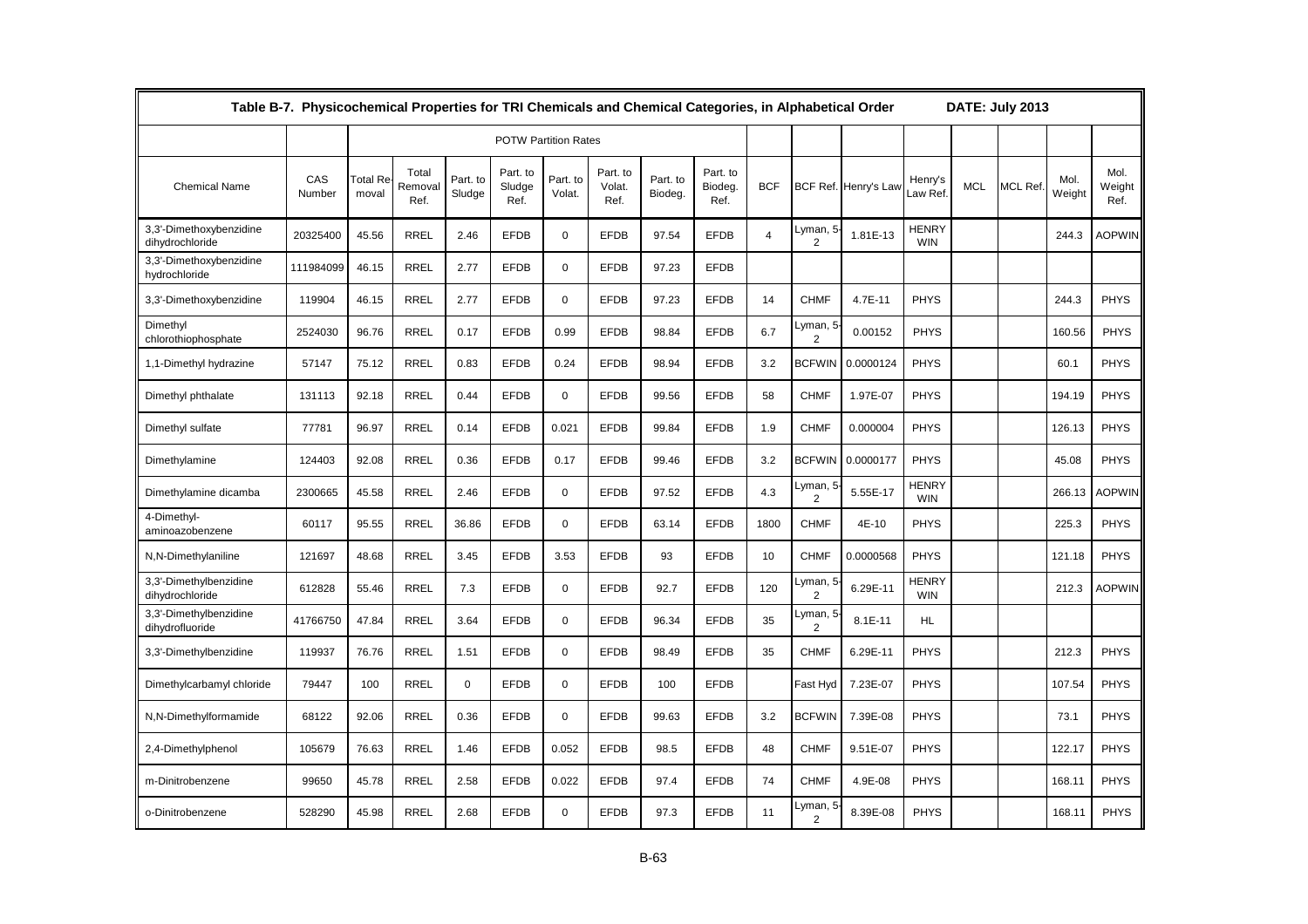|                                         | Table B-7. Physicochemical Properties for TRI Chemicals and Chemical Categories, in Alphabetical Order |                   |                          |                    |                             |                    |                            |                     |                             |            |                            | DATE: July 2013      |                            |            |                |                |                        |
|-----------------------------------------|--------------------------------------------------------------------------------------------------------|-------------------|--------------------------|--------------------|-----------------------------|--------------------|----------------------------|---------------------|-----------------------------|------------|----------------------------|----------------------|----------------------------|------------|----------------|----------------|------------------------|
|                                         |                                                                                                        |                   |                          |                    | <b>POTW Partition Rates</b> |                    |                            |                     |                             |            |                            |                      |                            |            |                |                |                        |
| <b>Chemical Name</b>                    | CAS<br>Number                                                                                          | Total Re<br>moval | Total<br>Removal<br>Ref. | Part. to<br>Sludge | Part. to<br>Sludge<br>Ref.  | Part. to<br>Volat. | Part. to<br>Volat.<br>Ref. | Part. to<br>Biodeg. | Part. to<br>Biodeg.<br>Ref. | <b>BCF</b> |                            | BCF Ref. Henry's Lav | Henry's<br>aw Ref          | <b>MCL</b> | <b>MCL Ref</b> | Mol.<br>Weight | Mol.<br>Weight<br>Ref. |
| p-Dinitrobenzene                        | 100254                                                                                                 | 45.75             | <b>RREL</b>              | 2.56               | <b>EFDB</b>                 | $\mathbf 0$        | <b>EFDB</b>                | 97.44               | <b>EFDB</b>                 | 7.6        | Lyman, 5<br>2              | 8.39E-08             | <b>PHYS</b>                |            |                | 168.11         | <b>PHYS</b>            |
| Dinitrobutyl phenol (Dinoseb)           | 88857                                                                                                  | 46.36             | <b>RREL</b>              | 25.39              | <b>EFDB</b>                 | 0.3                | <b>EFDB</b>                | 74.29               | <b>EFDB</b>                 | 30         | <b>CHMF</b>                | 4.56E-07             | <b>PHYS</b>                | 0.007      | <b>NPDWS</b>   | 240.22         | <b>PHYS</b>            |
| 4,6-Dinitro-o-cresol                    | 534521                                                                                                 | 46.93             | <b>RREL</b>              | 3.15               | <b>EFDB</b>                 | 0.11               | <b>EFDB</b>                | 96.74               | <b>EFDB</b>                 | 24         | <b>CHMF</b>                | 0.0000014            | <b>PHYS</b>                |            |                | 198.14         | <b>PHYS</b>            |
| 2,4-Dinitrophenol                       | 51285                                                                                                  | 75.45             | <b>RREL</b>              | 0.98               | <b>EFDB</b>                 | 0.013              | <b>EFDB</b>                | 99.01               | <b>EFDB</b>                 | 11         | Lyman,<br>$\overline{2}$   | 8.6E-08              | <b>PHYS</b>                |            |                | 184.11         | <b>PHYS</b>            |
| Dinitrotoluene (mixed<br>isomers)       | 25321146                                                                                               | 47.12             | <b>RREL</b>              | 3.27               | <b>EFDB</b>                 | 0.042              | <b>EFDB</b>                | 96.69               | <b>EFDB</b>                 | 27         | Lyman,<br>$\overline{2}$   | 9.26E-08             | <b>PHYS</b>                |            |                | 546.41         | <b>PHYS</b>            |
| 2,4-Dinitrotoluene                      | 121142                                                                                                 | 46.5              | <b>RREL</b>              | 2.95               | <b>EFDB</b>                 | $\mathbf 0$        | <b>EFDB</b>                | 97.03               | <b>EFDB</b>                 | 204        | <b>CHMF</b>                | 5.4E-08              | <b>PHYS</b>                |            |                | 182.14         | <b>PHYS</b>            |
| 2,6-Dinitrotoluene                      | 606202                                                                                                 | 46.85             | <b>RREL</b>              | 3.14               | <b>EFDB</b>                 | 0.064              | <b>EFDB</b>                | 96.82               | <b>EFDB</b>                 | 23         | Lyman, 5<br>2              | 7.47E-07             | <b>PHYS</b>                |            |                | 182.14         | <b>PHYS</b>            |
| Dinocap                                 | 39300453                                                                                               | 99.57             | RREL                     | 51.93              | <b>EFDB</b>                 | $\mathbf 0$        | <b>EFDB</b>                | 48.07               | <b>EFDB</b>                 | 21000      | Lyman, 5<br>$\overline{2}$ | 4.79E-09             | <b>PHYS</b>                |            |                | 364.4          | <b>PHYS</b>            |
| Dioxane                                 | 123911                                                                                                 | 45.53             | <b>RREL</b>              | 2.37               | <b>EFDB</b>                 | 0.35               | <b>EFDB</b>                | 97.25               | <b>EFDB</b>                 | 3.2        | <b>BCFWIN</b>              | 0.0000048            | <b>PHYS</b>                |            |                | 88.11          | <b>PHYS</b>            |
| Dioxin and dioxin-like<br>compounds     | N <sub>150</sub>                                                                                       |                   |                          |                    |                             |                    |                            |                     | EPI                         | 14200      | <b>BCFWIN</b>              |                      |                            | 3E-08      | <b>NPDWS</b>   | 321.98         | <b>PHYS</b>            |
| Diphenamid                              | 957517                                                                                                 | 52.74             | <b>RREL</b>              | 6.05               | <b>EFDB</b>                 | $\mathbf 0$        | <b>EFDB</b>                | 93.97               | <b>EFDB</b>                 | 26         | Lyman, 5<br>$\overline{2}$ | 3.63E-11             | <b>PHYS</b>                |            |                | 239.32         | <b>PHYS</b>            |
| Diphenylamine                           | 122394                                                                                                 | 88.44             | RREL                     | 7.93               | <b>EFDB</b>                 | 0.045              | <b>EFDB</b>                | 92.04               | <b>EFDB</b>                 | 30         | <b>CHMF</b>                | 3.39E-06             | <b>PHYS</b>                |            |                | 169.23         | <b>PHYS</b>            |
| 1,2-Diphenylhydrazine                   | 122667                                                                                                 | 54.01             | <b>RREL</b>              | 6.63               | <b>EFDB</b>                 | $\mathbf 0$        | <b>EFDB</b>                | 93.37               | <b>EFDB</b>                 | 100        | <b>CHMF</b>                | 4.39E-09             | <b>PHYS</b>                |            |                | 184.24         | <b>PHYS</b>            |
| Dipotassium endothall                   | 2164070                                                                                                | 75.72             | RREL                     | 1.08               | <b>EFDB</b>                 | $\mathbf 0$        | <b>EFDB</b>                | 98.92               | <b>EFDB</b>                 | 17         | Lyman, 5<br>$\overline{2}$ | 3.62E-15             | <b>HENRY</b><br><b>WIN</b> |            |                | 186.17         | <b>AOPWIN</b>          |
| Dipropyl isocinchomeronate              | 136458                                                                                                 | 97.24             | <b>RREL</b>              | 6.16               | <b>EFDB</b>                 | $\mathbf 0$        | <b>EFDB</b>                | 93.84               | <b>EFDB</b>                 | 300        | $\overline{2}$             | 9.09E-10             | <b>PHYS</b>                |            |                | 251.28         | <b>PHYS</b>            |
| Disodium cyanodithio-<br>imidocarbonate | 138932                                                                                                 | 77.6              | <b>RREL</b>              | 0.75               | <b>EFDB</b>                 | 11.33              | <b>EFDB</b>                | 87.93               | <b>EFDB</b>                 | 3.2        | <b>BCFWIN</b>              | 0.000776             | <b>HENRY</b><br><b>WIN</b> |            |                | 118.17         | <b>AOPWIN</b>          |
| 2,4-Dithiobiuret                        | 541537                                                                                                 | 48.65             | <b>RREL</b>              | 2.12               | <b>EFDB</b>                 | $\mathbf 0$        | <b>EFDB</b>                | 97.88               | <b>EFDB</b>                 | 7.2        | Lyman, 5<br>3              | 7.23E-09             | HENRY<br><b>WIN</b>        |            |                | 135.21         | <b>PHYS</b>            |
| Diuron                                  | 330541                                                                                                 | 50.51             | <b>RREL</b>              | 4.95               | <b>EFDB</b>                 | 0.18               | <b>EFDB</b>                | 94.89               | <b>EFDB</b>                 | 64         | Lyman, 5<br>$\overline{2}$ | 5.04E-10             | <b>PHYS</b>                |            |                | 233.1          | <b>PHYS</b>            |
| Dodine                                  | 2439103                                                                                                | 75.06             | <b>RREL</b>              | 0.83               | <b>EFDB</b>                 | $\Omega$           | <b>EFDB</b>                | 99.17               | <b>EFDB</b>                 | 16         | Lyman, 5<br>3              | 9.01E-11             | <b>PHYS</b>                |            |                | 287.45         | <b>PHYS</b>            |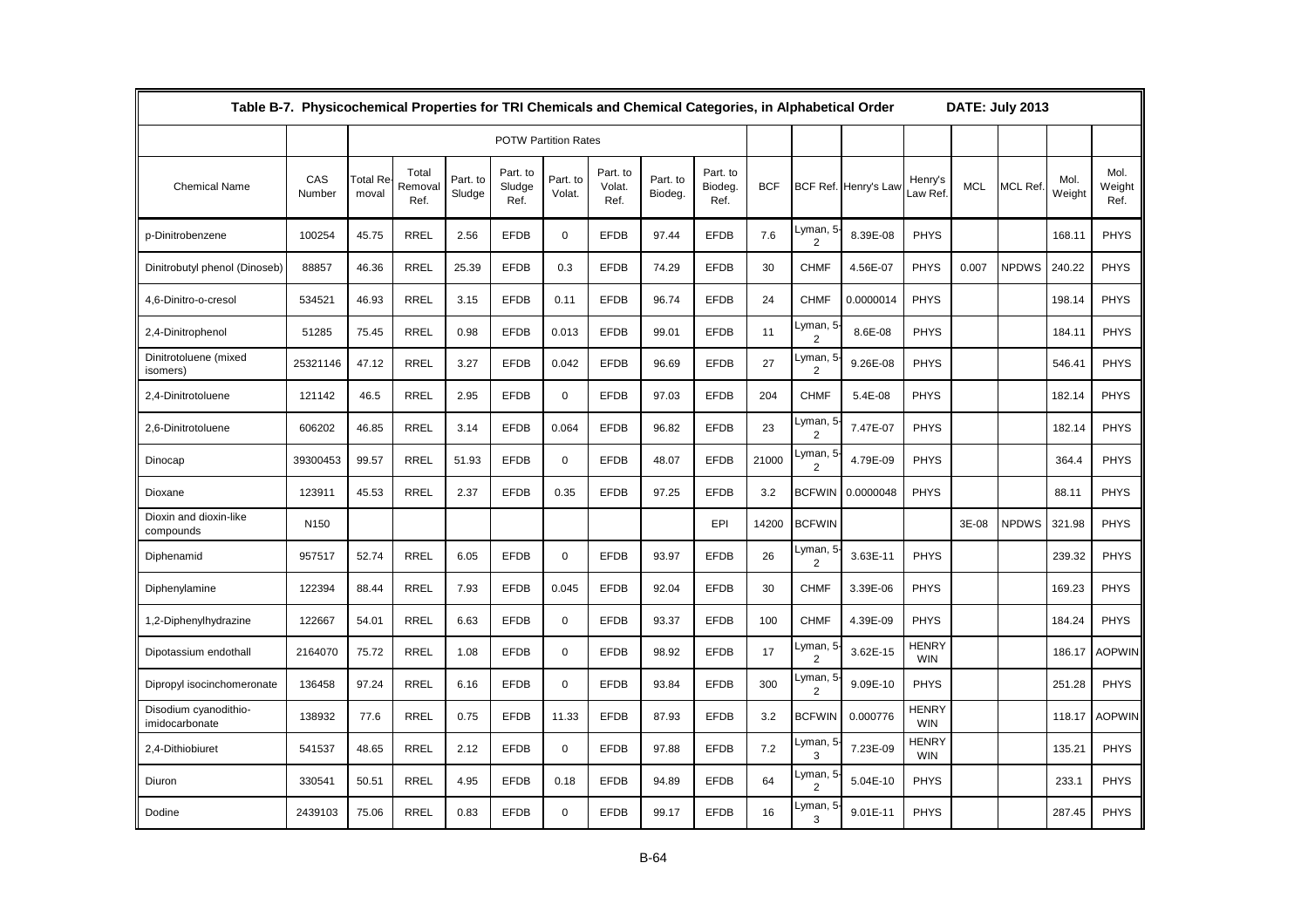|                                                                        | Table B-7. Physicochemical Properties for TRI Chemicals and Chemical Categories, in Alphabetical Order |                   |                          |                    |                             |                    |                            |                     |                             |            |                            |                      |                            |            | DATE: July 2013        |                |                        |
|------------------------------------------------------------------------|--------------------------------------------------------------------------------------------------------|-------------------|--------------------------|--------------------|-----------------------------|--------------------|----------------------------|---------------------|-----------------------------|------------|----------------------------|----------------------|----------------------------|------------|------------------------|----------------|------------------------|
|                                                                        |                                                                                                        |                   |                          |                    | <b>POTW Partition Rates</b> |                    |                            |                     |                             |            |                            |                      |                            |            |                        |                |                        |
| <b>Chemical Name</b>                                                   | CAS<br>Number                                                                                          | Total Re<br>moval | Total<br>Removal<br>Ref. | Part. to<br>Sludge | Part. to<br>Sludge<br>Ref.  | Part. to<br>Volat. | Part. to<br>Volat.<br>Ref. | Part. to<br>Biodeg. | Part. to<br>Biodeg.<br>Ref. | <b>BCF</b> |                            | BCF Ref. Henry's Lav | Henry's<br>aw Ref.         | <b>MCL</b> | <b>MCL Ref</b>         | Mol.<br>Weight | Mol.<br>Weight<br>Ref. |
| 2,4-DP (Dichlorprop)                                                   | 120365                                                                                                 | 65.84             | <b>RREL</b>              | 12.01              | <b>EFDB</b>                 | $\mathbf 0$        | <b>EFDB</b>                | 87.97               | <b>EFDB</b>                 | 240        | <b>CHMF</b>                | 8.68E-11             | <b>PHYS</b>                |            |                        | 235.07         | <b>PHYS</b>            |
| D-trans-allethrin (D-trans-<br>chrysanthemic acid of D-<br>allethrone) | 28057489                                                                                               | 99.33             | <b>RREL</b>              | 30.47              | <b>EFDB</b>                 | $\mathbf 0$        | <b>EFDB</b>                | 69.52               | <b>EFDB</b>                 | 2500       | Lyman, 5<br>2              | 6.12E-07             | HL.                        |            |                        |                |                        |
| Epichlorohydrin                                                        | 106898                                                                                                 | 46.05             | <b>RREL</b>              | 2.35               | <b>EFDB</b>                 | 2.17               | <b>EFDB</b>                | 95.5                | <b>EFDB</b>                 | 3.2        | <b>BCFWIN</b>              | 0.0000304            | <b>PHYS</b>                |            | <b>NPDWS</b><br>TTreg. | 92.53          | <b>PHYS</b>            |
| Ethoprop                                                               | 13194484                                                                                               | 71                | <b>RREL</b>              | 14.51              | <b>EFDB</b>                 | $\mathbf 0$        | <b>EFDB</b>                | 85.49               | <b>EFDB</b>                 | 320        | Lyman, 5<br>$\overline{2}$ | 1.62E-07             | <b>PHYS</b>                |            |                        | 242.34         | <b>PHYS</b>            |
| 2-Ethoxyethanol                                                        | 110805                                                                                                 | 92.06             | <b>RREL</b>              | 0.36               | <b>EFDB</b>                 | 0.011              | <b>EFDB</b>                | 99.63               | <b>EFDB</b>                 |            |                            | 4.7E-07              | <b>PHYS</b>                |            |                        | 90.12          | <b>PHYS</b>            |
| Ethyl acrylate                                                         | 140885                                                                                                 | 92.4              | <b>RREL</b>              | 0.4                | <b>EFDB</b>                 | 2.51               | <b>EFDB</b>                | 97.08               | <b>EFDB</b>                 | 5.9        | <b>CHMF</b>                | 0.000339             | <b>PHYS</b>                |            |                        | 100.12         | <b>PHYS</b>            |
| Ethyl chloroformate                                                    | 541413                                                                                                 | 81.95             | <b>RREL</b>              | 0.63               | <b>EFDB</b>                 | 30.76              | <b>EFDB</b>                | 68.6                | <b>EFDB</b>                 | 1.8        | Lyman, 5<br>3              | 0.00312              | <b>PHYS</b>                |            |                        | 108.53         | <b>PHYS</b>            |
| Ethyl dipropylthiocarbamate                                            | 759944                                                                                                 | 59.92             | <b>RREL</b>              | 9.15               | <b>EFDB</b>                 | 0.95               | <b>EFDB</b>                | 89.9                | <b>EFDB</b>                 | 160        | Lyman, 5<br>2              | 0.0000159            | <b>PHYS</b>                |            |                        | 189.32         | <b>PHYS</b>            |
| 2,4-D 2-ethyl-4-methylpentyl<br>ester                                  | 53404378                                                                                               | 99.97             | <b>RREL</b>              | 21.23              | <b>EFDB</b>                 | $\mathbf 0$        | <b>EFDB</b>                | 78.77               | <b>EFDB</b>                 | 9700       | Lyman, 5<br>2              | 0.000029             | HL.                        |            |                        |                |                        |
| Ethylbenzene                                                           | 100414                                                                                                 | 89.8              | <b>RREL</b>              | 3.93               | <b>EFDB</b>                 | 38.24              | <b>EFDB</b>                | 57.82               | <b>EFDB</b>                 | 8.4        | <b>CHMF</b>                | 0.00788              | <b>PHYS</b>                | 0.7        | <b>NPDWS</b>           | 106.17         | <b>PHYS</b>            |
| Ethylene                                                               | 74851                                                                                                  | 99.06             | <b>RREL</b>              | 0.28               | <b>EFDB</b>                 | 91.49              | <b>EFDB</b>                | 8.23                | <b>EFDB</b>                 | 4.3        | <b>CHMF</b>                | 0.228                | <b>PHYS</b>                |            |                        | 28.05          | <b>PHYS</b>            |
| Ethylene glycol                                                        | 107211                                                                                                 | 92.06             | <b>RREL</b>              | 0.36               | <b>EFDB</b>                 | $\mathbf 0$        | <b>EFDB</b>                | 99.63               | <b>EFDB</b>                 | 10         | <b>CHMF</b>                | 6E-08                | <b>PHYS</b>                |            |                        | 62.07          | <b>PHYS</b>            |
| Ethylene oxide                                                         | 75218                                                                                                  | 92.2              | <b>RREL</b>              | 0.36               | <b>EFDB</b>                 | 1.18               | <b>EFDB</b>                | 98.45               | <b>EFDB</b>                 | 3.2        | <b>BCFWIN</b>              | 0.000148             | <b>PHYS</b>                |            |                        | 44.05          | <b>PHYS</b>            |
| Ethylene thiourea                                                      | 96457                                                                                                  | 45.43             | <b>RREL</b>              | 2.38               | <b>EFDB</b>                 | 0.022              | <b>EFDB</b>                | 97.6                | <b>EFDB</b>                 | 2.3        | Lyman, 5<br>3              | 1.36E-11             | <b>PHYS</b>                |            |                        | 102.16         | <b>PHYS</b>            |
| Ethylenebisdithiocarbamic<br>acid, salts and esters<br>(EBDCs)         | N171                                                                                                   | 1.85              | EPI; met                 | 95.14              | EPI; met                    | $\mathbf 0$        | EPI; met                   | 4.86                | EPI; met                    | 2.8        | -yman, 5<br>3: met         | 5.33E-08             | PHYS:<br>met               |            |                        | 504.13         | PHYS;<br>met           |
| Ethyleneimine (Aziridine)                                              | 151564                                                                                                 | 45.67             | <b>RREL</b>              | 2.36               | <b>EFDB</b>                 | 0.9                | <b>EFDB</b>                | 96.76               | <b>EFDB</b>                 | 3.2        | <b>BCFWIN</b>              | 0.0000121            | <b>PHYS</b>                |            |                        | 43.07          | <b>PHYS</b>            |
| 2,4-D 2-ethylhexyl ester                                               | 1928434                                                                                                | 99.99             | <b>RREL</b>              | 21.72              | <b>EFDB</b>                 | $\mathbf 0$        | <b>EFDB</b>                | 78.28               | <b>EFDB</b>                 | 34000      | Lyman, 5<br>2              | 0.0000214            | <b>HENRY</b><br><b>WIN</b> |            |                        | 333.26         | <b>AOPWIN</b>          |
| Ethylidene dichloride                                                  | 75343                                                                                                  | 76.2              | <b>RREL</b>              | 1.01               | <b>EFDB</b>                 | 71.3               | <b>EFDB</b>                | 27.69               | <b>EFDB</b>                 | 14         | <b>CHMF</b>                | 0.00562              | <b>PHYS</b>                |            |                        | 98.96          | <b>PHYS</b>            |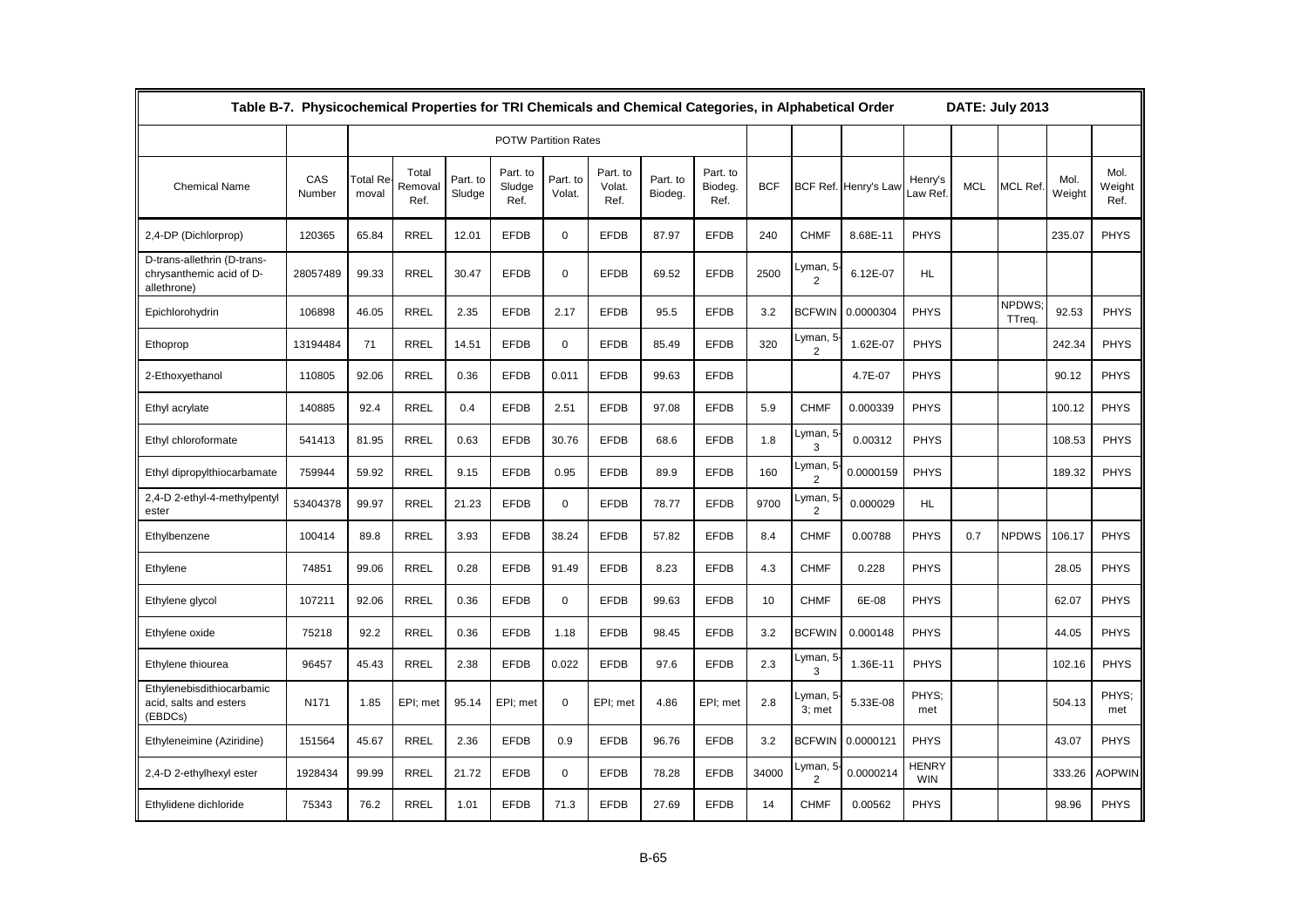|                                                       | Table B-7. Physicochemical Properties for TRI Chemicals and Chemical Categories, in Alphabetical Order |                          |                          |                    |                             |                    |                            |                     |                             |            |                                    |                      |                            |                | DATE: July 2013 |                |                        |
|-------------------------------------------------------|--------------------------------------------------------------------------------------------------------|--------------------------|--------------------------|--------------------|-----------------------------|--------------------|----------------------------|---------------------|-----------------------------|------------|------------------------------------|----------------------|----------------------------|----------------|-----------------|----------------|------------------------|
|                                                       |                                                                                                        |                          |                          |                    | <b>POTW Partition Rates</b> |                    |                            |                     |                             |            |                                    |                      |                            |                |                 |                |                        |
| <b>Chemical Name</b>                                  | CAS<br>Number                                                                                          | <b>Total Re</b><br>moval | Total<br>Removal<br>Ref. | Part. to<br>Sludge | Part. to<br>Sludge<br>Ref.  | Part. to<br>Volat. | Part. to<br>Volat.<br>Ref. | Part. to<br>Biodeg. | Part. to<br>Biodeg.<br>Ref. | <b>BCF</b> |                                    | BCF Ref. Henry's Law | Henry's<br>Law Ref.        | <b>MCL</b>     | MCL Ref         | Mol.<br>Weight | Mol.<br>Weight<br>Ref. |
| Famphur                                               | 52857                                                                                                  | 76.4                     | <b>RREL</b>              | 1.36               | <b>EFDB</b>                 | $\mathbf 0$        | <b>EFDB</b>                | 98.64               | <b>EFDB</b>                 | 29         | yman, 5 <u>.</u><br>2              | 1.61E-08             | <b>PHYS</b>                |                |                 | 325.34         | <b>PHYS</b>            |
| Fenarimol                                             | 60168889                                                                                               | 71.33                    | <b>RREL</b>              | 14.66              | <b>EFDB</b>                 | $\mathbf 0$        | <b>EFDB</b>                | 85.34               | <b>EFDB</b>                 | 320        | Lyman, 5<br>$\overline{2}$         | 7E-09                | <b>PHYS</b>                |                |                 | 331.2          | <b>PHYS</b>            |
| Fenbutatin oxide (Vendex)                             | 13356086                                                                                               | 94.04                    | EPI                      | 99.17              | EPI                         | 0                  | EPI                        | 0.83                | EPI                         | 5300       | _yman, 5<br>$\overline{2}$         | 0.028                | <b>PHYS</b>                |                |                 | 1052.7         | <b>PHYS</b>            |
| Fenoxaprop ethyl                                      | 66441234                                                                                               | 99.55                    | <b>RREL</b>              | 32.6               | <b>EFDB</b>                 | $\mathbf 0$        | <b>EFDB</b>                | 67.4                | <b>EFDB</b>                 | 3400       | yman, 5 <u>.</u><br>$\overline{2}$ | 1.96E-11             | <b>HENRY</b><br><b>WIN</b> |                |                 | 361.78         | <b>PHYS</b>            |
| Fenoxycarb                                            | 72490018                                                                                               | 97.67                    | <b>RREL</b>              | 21.99              | <b>EFDB</b>                 | $\mathbf 0$        | <b>EFDB</b>                | 78.01               | <b>EFDB</b>                 | 1100       | yman, 5<br>2                       | 4.3E-10              | <b>PHYS</b>                |                |                 | 301.35         | <b>PHYS</b>            |
| Fenpropathrin                                         | 39515418                                                                                               | 99.88                    | <b>RREL</b>              | 37.09              | <b>EFDB</b>                 | $\mathbf 0$        | <b>EFDB</b>                | 62.9                | <b>EFDB</b>                 | 13000      | _yman, 5<br>2                      | 7.64E-06             | <b>PHYS</b>                |                |                 | 349.43         | <b>PHYS</b>            |
| Fenthion                                              | 55389                                                                                                  | 96.12                    | <b>RREL</b>              | 17.71              | <b>EFDB</b>                 | 0.01               | <b>EFDB</b>                | 82.28               | <b>EFDB</b>                 | 760        | Lyman, 5<br>$\overline{2}$         | 1.46E-06             | <b>PHYS</b>                |                |                 | 278.33         | <b>PHYS</b>            |
| Fenvalerate                                           | 51630581                                                                                               | 99.62                    | <b>RREL</b>              | 52.32              | <b>EFDB</b>                 | $\mathbf 0$        | <b>EFDB</b>                | 47.67               | <b>EFDB</b>                 | 30000      | _yman, 5<br>2                      | 3.45E-08             | <b>PHYS</b>                |                |                 | 419.91         | <b>PHYS</b>            |
| Ferbam (Tris(dimethylcarba-<br>modithioato-S,S')iron) | 14484641                                                                                               | 45.48                    | <b>RREL</b>              | 2.42               | <b>EFDB</b>                 | $\mathbf 0$        | <b>EFDB</b>                | 97.58               | <b>EFDB</b>                 | 40         | _yman, 5<br>3                      | 1E-24                | <b>HL</b>                  |                |                 | 416.49         | <b>PHYS</b>            |
| Fluazifop butyl                                       | 69806504                                                                                               | 99.8                     | <b>RREL</b>              | 35.71              | <b>EFDB</b>                 | $\mathbf 0$        | <b>EFDB</b>                | 64.29               | <b>EFDB</b>                 | 1500       | yman, 5<br>2                       | 2.08E-07             | <b>PHYS</b>                |                |                 | 383.37         | <b>PHYS</b>            |
| Fluometuron                                           | 2164172                                                                                                | 48.3                     | <b>RREL</b>              | 3.89               | <b>EFDB</b>                 | $\mathbf 0$        | <b>EFDB</b>                | 96.13               | <b>EFDB</b>                 | 41         | _yman, 5<br>2                      | 2.61E-09             | <b>PHYS</b>                |                |                 | 232.21         | <b>PHYS</b>            |
| Fluorine                                              | 7782414                                                                                                | 1.85                     | EPI                      | 95.14              | EPI                         | 0                  | EPI                        | 4.86                | EPI                         | 3.2        | <b>BCFWIN</b>                      | 0.0245               | <b>HENRY</b><br><b>WIN</b> | $\overline{4}$ | <b>NPDWS</b>    | 38             | <b>PHYS</b>            |
| Fluorouracil (5-fluorouracil)                         | 51218                                                                                                  | 45.42                    | <b>RREL</b>              | 2.38               | <b>EFDB</b>                 | $\mathbf 0$        | <b>EFDB</b>                | 97.62               | <b>EFDB</b>                 | 3.2        | _yman, 5<br>3                      | 1.66E-10             | <b>PHYS</b>                |                |                 | 130.08         | <b>PHYS</b>            |
| Fluvalinate                                           | 69409945                                                                                               | 99.93                    | <b>RREL</b>              | 38.17              | <b>EFDB</b>                 | $\mathbf 0$        | <b>EFDB</b>                | 61.83               | <b>EFDB</b>                 | 88000      | yman, 5 <u>.</u><br>2              | 1.45E-08             | <b>PHYS</b>                |                |                 | 502.93         | <b>PHYS</b>            |
| Folpet                                                | 133073                                                                                                 | 79.92                    | <b>RREL</b>              | 2.89               | <b>EFDB</b>                 | 0.075              | <b>EFDB</b>                | 97.03               | <b>EFDB</b>                 | 86         | _yman, 5<br>2                      | 3.81E-06             | <b>PHYS</b>                |                |                 | 296.56         | <b>PHYS</b>            |
| Fomesafen                                             | 72178020                                                                                               | 53.36                    | <b>RREL</b>              | 6.33               | <b>EFDB</b>                 | $\mathbf 0$        | <b>EFDB</b>                | 93.67               | <b>EFDB</b>                 | 94         | yman, 5 <u>.</u><br>$\overline{2}$ | 7.53E-13             | <b>PHYS</b>                |                |                 | 438.77         | <b>PHYS</b>            |
| Formaldehyde                                          | 50000                                                                                                  | 92.07                    | <b>RREL</b>              | 0.37               | <b>EFDB</b>                 | $\mathbf 0$        | <b>EFDB</b>                | 99.62               | <b>EFDB</b>                 | 0          | <b>CHMF</b>                        | 3.37E-07             | <b>PHYS</b>                |                |                 | 30.03          | <b>PHYS</b>            |
| Formic acid                                           | 64186                                                                                                  | 92.06                    | <b>RREL</b>              | 0.36               | <b>EFDB</b>                 | $\mathbf 0$        | <b>EFDB</b>                | 99.63               | <b>EFDB</b>                 | 3.2        | <b>BCFWIN</b>                      | 1.67E-07             | <b>PHYS</b>                |                |                 | 46.03          | <b>PHYS</b>            |
| Freon 113                                             | 76131                                                                                                  | 99.53                    | <b>RREL</b>              | 3.48               | <b>EFDB</b>                 | 95.47              | <b>EFDB</b>                | 1.05                | <b>EFDB</b>                 | 150        | <b>CHMF</b>                        | 0.526                | <b>PHYS</b>                |                |                 | 187.38         | <b>PHYS</b>            |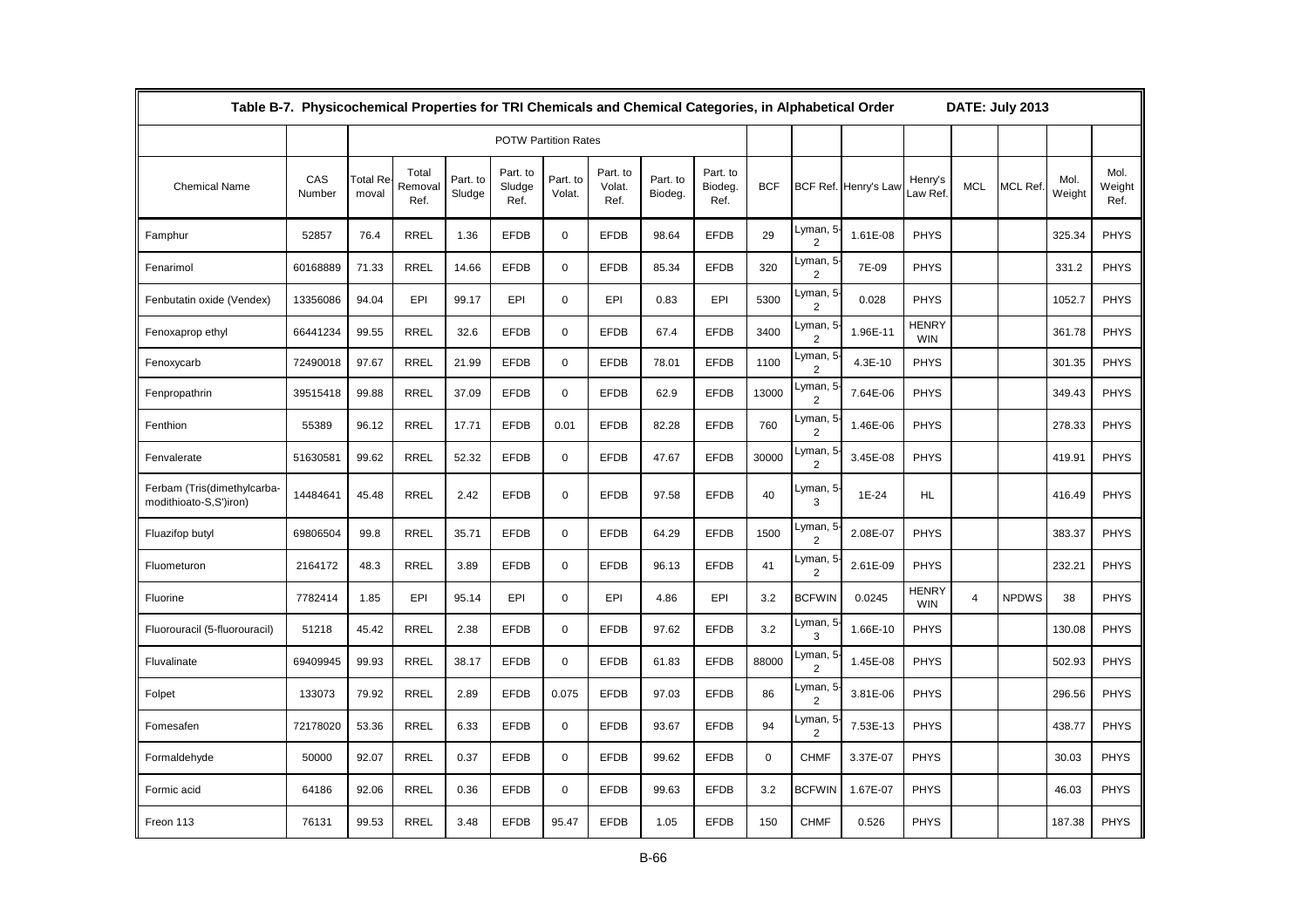|                                 | Table B-7. Physicochemical Properties for TRI Chemicals and Chemical Categories, in Alphabetical Order |                   |                          |                    |                             |                    |                            |                     |                             |            |                            |                      |                            |            | DATE: July 2013 |                |                        |
|---------------------------------|--------------------------------------------------------------------------------------------------------|-------------------|--------------------------|--------------------|-----------------------------|--------------------|----------------------------|---------------------|-----------------------------|------------|----------------------------|----------------------|----------------------------|------------|-----------------|----------------|------------------------|
|                                 |                                                                                                        |                   |                          |                    | <b>POTW Partition Rates</b> |                    |                            |                     |                             |            |                            |                      |                            |            |                 |                |                        |
| <b>Chemical Name</b>            | CAS<br>Number                                                                                          | Total Re<br>moval | Total<br>Removal<br>Ref. | Part. to<br>Sludge | Part. to<br>Sludge<br>Ref.  | Part. to<br>Volat. | Part. to<br>Volat.<br>Ref. | Part. to<br>Biodeg. | Part. to<br>Biodeg.<br>Ref. | <b>BCF</b> |                            | BCF Ref. Henry's Law | Henry's<br>Law Ref         | <b>MCL</b> | <b>MCL Ref</b>  | Mol.<br>Weight | Mol.<br>Weight<br>Ref. |
| Furan                           | 110009                                                                                                 |                   |                          |                    |                             |                    |                            |                     |                             | 5.9        | Lyman, 5<br>2              | 0.00538              | Reaxys                     |            |                 | 68.075         | Reaxys                 |
| Glycidol                        | 556525                                                                                                 |                   |                          |                    |                             |                    |                            |                     |                             | 0.9        | <b>BCFWIN</b>              | 5.84E-09             | Reaxys                     |            |                 | 74.079         | Reaxys                 |
| Glycol ethers                   | N230                                                                                                   | 92.06             | RREL:<br>methoxy         | 0.36               | EFDB:<br>methoxy            | 0.01               | EFDB;<br>methoxy           | 99.63               | EFDB:<br>methoxy            |            |                            | 3.3E-07              | PHYS:<br>methoxy           |            |                 | 76.1           | PHYS:<br>methoxy       |
| Heptachlor                      | 76448                                                                                                  | 99.3              | <b>RREL</b>              | 50                 | <b>EFDB</b>                 | 0.28               | <b>EFDB</b>                | 49.72               | <b>EFDB</b>                 | 19953      | EPA, 99                    | 0.000294             | <b>PHYS</b>                | 0.0004     | <b>NPDWS</b>    | 373.32         | <b>PHYS</b>            |
| Hexachloro-1,3-butadiene        | 87683                                                                                                  | 94.82             | <b>RREL</b>              | 47.54              | <b>EFDB</b>                 | 18.49              | <b>EFDB</b>                | 33.97               | <b>EFDB</b>                 | 11400      | <b>CHMF</b>                | 0.0103               | <b>PHYS</b>                |            |                 | 260.76         | <b>PHYS</b>            |
| Hexachlorobenzene               | 118741                                                                                                 | 98.43             | <b>RREL</b>              | 60.63              | <b>EFDB</b>                 | 0.46               | <b>EFDB</b>                | 38.91               | <b>EFDB</b>                 | 66000      | EPA/<br>OPPT,<br>98; high  | 0.0017               | <b>PHYS</b>                | 0.001      | <b>NPDWS</b>    | 284.78         | <b>PHYS</b>            |
| alpha-<br>Hexachlorocyclohexane | 319846                                                                                                 | 78.08             | <b>RREL</b>              | 18.33              | <b>EFDB</b>                 | 0.2                | <b>EFDB</b>                | 81.45               | <b>EFDB</b>                 | 1950       | <b>CHMF</b>                | 0.0000122            | <b>PHYS</b>                |            |                 | 290.83         | <b>PHYS</b>            |
| Hexachlorocyclo-pentadiene      | 77474                                                                                                  | 98.78             | <b>RREL</b>              | 44.83              | <b>EFDB</b>                 | 9.86               | <b>EFDB</b>                | 45.31               | <b>EFDB</b>                 | 120        | <b>CHMF</b>                | 0.027                | <b>PHYS</b>                | 0.05       | <b>NPDWS</b>    | 272.77         | <b>PHYS</b>            |
| Hexachloroethane                | 67721                                                                                                  | 77.49             | <b>RREL</b>              | 23.01              | <b>EFDB</b>                 | 43.8               | <b>EFDB</b>                | 33.19               | <b>EFDB</b>                 | 440        | <b>CHMF</b>                | 0.00389              | <b>PHYS</b>                |            |                 | 236.74         | <b>PHYS</b>            |
| Hexachloronaphthalene           | 1335871                                                                                                | 99.04             | <b>RREL</b>              | 62.38              | <b>EFDB</b>                 | 0                  | <b>EFDB</b>                | 37.61               | <b>EFDB</b>                 | 24000      | yman, 5 <u>.</u><br>3      | 0.000087             | <b>PHYS</b>                |            |                 | 334.85         | <b>PHYS</b>            |
| Hexachlorophene                 | 70304                                                                                                  | 99.06             | <b>RREL</b>              | 62.45              | <b>EFDB</b>                 | $\mathbf 0$        | <b>EFDB</b>                | 37.55               | <b>EFDB</b>                 | 320000     | CHMF:<br>hexa              | 5.48E-13             | <b>PHYS</b>                |            |                 | 406.91         | <b>PHYS</b>            |
| Hexamethyl-phosphoramide        | 680319                                                                                                 | 45.44             | <b>RREL</b>              | 2.4                | <b>EFDB</b>                 | 0                  | <b>EFDB</b>                | 97.6                | <b>EFDB</b>                 | 3.2        | <b>BCFWIN</b>              | 2E-08                | <b>PHYS</b>                |            |                 | 179.2          | <b>PHYS</b>            |
| n-Hexane                        | 110543                                                                                                 | 99.94             | <b>RREL</b>              | 9.37               | <b>EFDB</b>                 | 52.66              | <b>EFDB</b>                | 37.96               | <b>EFDB</b>                 | 540        | _yman, 5<br>$\overline{2}$ | 1.8                  | <b>PHYS</b>                |            |                 | 86.18          | <b>PHYS</b>            |
| Hexazinone                      | 51235042                                                                                               | 84.56             | <b>RREL</b>              | 22.88              | <b>EFDB</b>                 | 0                  | <b>EFDB</b>                | 77.11               | <b>EFDB</b>                 | 15         | _yman, 5<br>$\overline{2}$ | 2.26E-12             | <b>PHYS</b>                |            |                 | 252.32         | <b>PHYS</b>            |
| Hydramethylnon                  | 67485294                                                                                               | 99.69             | <b>RREL</b>              | 52.93              | <b>EFDB</b>                 | 0                  | <b>EFDB</b>                | 47.07               | <b>EFDB</b>                 | 34         | yman, 5<br>2               | 0.0000022            | <b>PHYS</b>                |            |                 | 494.49         | <b>PHYS</b>            |
| Hydrazine                       | 302012                                                                                                 | 85                | Howard                   | $\mathbf 0$        | Assump.<br>hydr             | 0                  | Assump<br>hydr             | 100                 | Assump.<br>hydr             |            | lon                        | 6.07E-07             | <b>PHYS</b>                |            |                 | 32.05          | <b>PHYS</b>            |
| Hydrazine sulfate               | 10034932                                                                                               | 1.85              | EPI                      | 94.59              | EPI                         | $\Omega$           | EPI                        | 4.86                | EPI                         | 1.8        | _yman, 5<br>3              | 8.72E-14             | <b>HENRY</b><br><b>WIN</b> |            |                 | 128.1          | <b>AOPWIN</b>          |
| Hydrochloric acid               | 7647010                                                                                                | 100               | Assump.<br>neu           | $\mathbf 0$        | Assump.<br>neu              | $\Omega$           | Assump<br>neu              | 100                 | Assump.<br>neu              | 3.2        | <b>BCFWIN</b>              | 0.0245               | <b>HENRY</b><br><b>WIN</b> |            |                 | 36.45          | <b>AOPWIN</b>          |
| Hydrogen cyanide                | 74908                                                                                                  | 7.28              | EPI                      | 22.94              | EPI                         | 75.82              | EPI                        | 1.24                | EPI                         |            |                            | 0.000133             | <b>PHYS</b>                |            |                 | 27.03          | <b>PHYS</b>            |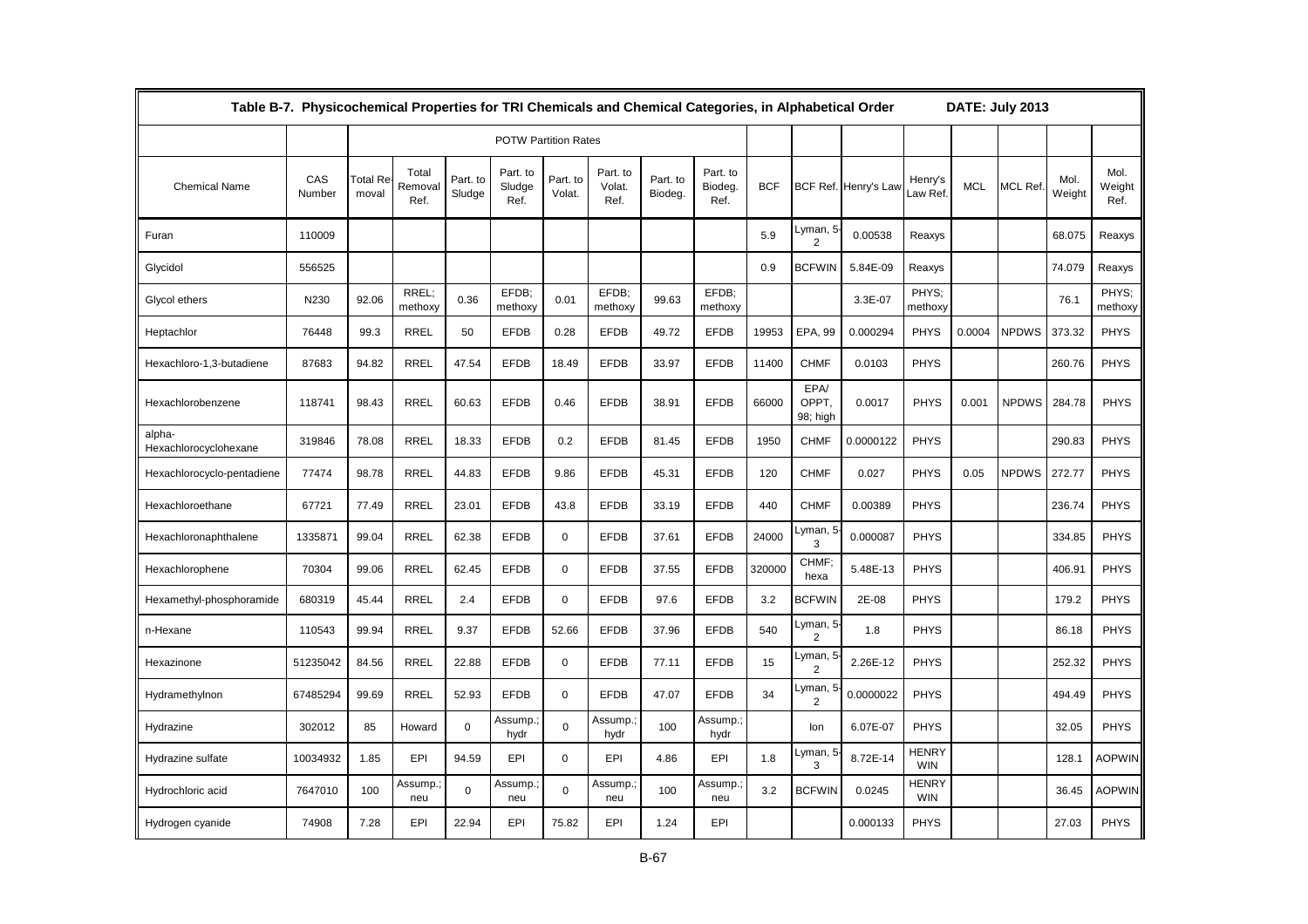|                                     | Table B-7. Physicochemical Properties for TRI Chemicals and Chemical Categories, in Alphabetical Order |                          |                          |                    |                             |                    |                            |                     |                             |            |                            |                      |                            |            | DATE: July 2013 |                |                        |
|-------------------------------------|--------------------------------------------------------------------------------------------------------|--------------------------|--------------------------|--------------------|-----------------------------|--------------------|----------------------------|---------------------|-----------------------------|------------|----------------------------|----------------------|----------------------------|------------|-----------------|----------------|------------------------|
|                                     |                                                                                                        |                          |                          |                    | <b>POTW Partition Rates</b> |                    |                            |                     |                             |            |                            |                      |                            |            |                 |                |                        |
| <b>Chemical Name</b>                | CAS<br>Number                                                                                          | <b>Total Re</b><br>moval | Total<br>Removal<br>Ref. | Part. to<br>Sludge | Part. to<br>Sludge<br>Ref.  | Part. to<br>Volat. | Part. to<br>Volat.<br>Ref. | Part. to<br>Biodeg. | Part. to<br>Biodeg.<br>Ref. | <b>BCF</b> |                            | BCF Ref. Henry's Law | Henry's<br>aw Ref.         | <b>MCL</b> | <b>MCL Ref</b>  | Mol.<br>Weight | Mol.<br>Weight<br>Ref. |
| Hydrogen fluoride                   | 7664393                                                                                                | 1.85                     | EPI                      | 95.14              | EPI                         | $\mathbf 0$        | EPI                        | 4.86                | EPI                         | 3.2        | <b>BCFWIN</b>              |                      |                            |            |                 | 20.01          | <b>PHYS</b>            |
| Hydroquinone                        | 123319                                                                                                 | 92.07                    | <b>RREL</b>              | 0.37               | <b>EFDB</b>                 | $\mathbf 0$        | <b>EFDB</b>                | 99.63               | <b>EFDB</b>                 | 40         | <b>CHMF</b>                | 4.73E-11             | <b>PHYS</b>                |            |                 | 110.11         | <b>PHYS</b>            |
| Imazalil                            | 35554440                                                                                               | 78.69                    | <b>RREL</b>              | 18.76              | <b>EFDB</b>                 | $\mathbf 0$        | <b>EFDB</b>                | 81.24               | <b>EFDB</b>                 | 470        | Lyman, 5<br>2              | 2.59E-09             | <b>PHYS</b>                |            |                 | 297.19         | <b>PHYS</b>            |
| 3-lodo-2-propynyl<br>butylcarbamate | 55406536                                                                                               | 77.22                    | <b>RREL</b>              | 1.71               | <b>EFDB</b>                 | $\mathbf 0$        | <b>EFDB</b>                | 98.29               | <b>EFDB</b>                 | 43         | Lyman, 5<br>$\overline{2}$ | 8.93E-09             | <b>HENRY</b><br><b>WIN</b> |            |                 | 281.09         | <b>AOPWIN</b>          |
| Iron pentacarbonyl                  | 13463406                                                                                               |                          |                          |                    |                             |                    |                            |                     |                             |            |                            |                      |                            |            |                 | 195.9          | <b>PHYS</b>            |
| Isobutyraldehyde                    | 78842                                                                                                  | 92.23                    | <b>RREL</b>              | 0.37               | <b>EFDB</b>                 | 1.39               | <b>EFDB</b>                | 98.24               | <b>EFDB</b>                 | 3.2        | <b>BCFWIN</b>              | 0.00018              | <b>PHYS</b>                |            |                 | 72.11          | <b>PHYS</b>            |
| Isodrin                             | 465736                                                                                                 | 98.96                    | <b>RREL</b>              | 62.16              | <b>EFDB</b>                 | 0.02               | <b>EFDB</b>                | 37.82               | <b>EFDB</b>                 | 20180      | EPA, 99                    | 0.000387             | <b>PHYS</b>                |            |                 | 364.92         | <b>PHYS</b>            |
| Isofenphos                          | 25311711                                                                                               | 96.38                    | <b>RREL</b>              | 18.31              | <b>EFDB</b>                 | $\mathbf 0$        | <b>EFDB</b>                | 81.69               | <b>EFDB</b>                 | 800        | Lyman, 5<br>$\overline{2}$ | 6.17E-08             | <b>PHYS</b>                |            |                 | 345.4          | <b>PHYS</b>            |
| Isoprene                            | 78795                                                                                                  |                          |                          |                    |                             |                    |                            |                     |                             | 33         | Lyman, 5<br>$\overline{2}$ | 0.122                | Reaxys                     |            |                 | 68.119         | Reaxys                 |
| Isopropyl alcohol                   | 67630                                                                                                  | 92.07                    | <b>RREL</b>              | 0.37               | <b>EFDB</b>                 | 0.087              | <b>EFDB</b>                | 99.55               | <b>EFDB</b>                 | 3.2        | <b>BCFWIN</b>              | 0.0000081            | <b>PHYS</b>                |            |                 | 60.1           | <b>PHYS</b>            |
| 2,4-D isopropyl ester               | 94111                                                                                                  | 98.28                    | <b>RREL</b>              | 8.7                | <b>EFDB</b>                 | 0.02               | <b>EFDB</b>                | 91.28               | <b>EFDB</b>                 | 460        | Lyman, 5<br>$\overline{2}$ | 2.15E-06             | <b>PHYS</b>                |            |                 | 263.12         | <b>PHYS</b>            |
| 4,4'-Isopropylidenediphenol         | 80057                                                                                                  | 85.68                    | <b>RREL</b>              | 6                  | <b>EFDB</b>                 | $\mathbf 0$        | <b>EFDB</b>                | 94                  | <b>EFDB</b>                 | 100        | <b>CHMF</b>                | $1E-11$              | <b>PHYS</b>                |            |                 | 228.29         | <b>PHYS</b>            |
| Isosafrole                          | 120581                                                                                                 | 64.08                    | <b>RREL</b>              | 11.17              | <b>EFDB</b>                 | 0.19               | <b>EFDB</b>                | 88.64               | <b>EFDB</b>                 | 210        | Lyman, 5<br>$\overline{2}$ | 0.036                | <b>PHYS</b>                |            |                 | 162.19         | <b>PHYS</b>            |
| Lactofen                            | 77501634                                                                                               | 99.37                    | <b>RREL</b>              | 30.89              | <b>EFDB</b>                 | 0                  | <b>EFDB</b>                | 69.12               | <b>EFDB</b>                 | 2700       | yman, 5<br>2               | 5.73E-10             | <b>PHYS</b>                |            |                 | 461.78         | <b>PHYS</b>            |
| Lead and lead compounds             | 7439921                                                                                                | 63.48                    | <b>RREL</b>              | 100                | Assump.                     | 0                  | Assump.                    | $\mathbf 0$         | Assump.                     | 42         | EPA/<br>OPPT,<br>99        | 0.0245               | <b>PHYS</b>                | 0.015      | <b>NPDWS</b>    | 209.21         | <b>PHYS</b>            |
| Lindane                             | 58899                                                                                                  | 75.38                    | <b>RREL</b>              | 16.79              | <b>EFDB</b>                 | 0.04               | <b>EFDB</b>                | 83.15               | <b>EFDB</b>                 | 1300       | <b>CHMF</b>                | 5.14E-06             | <b>PHYS</b>                | 0.0002     | <b>NPDWS</b>    | 290.83         | <b>PHYS</b>            |
| Linuron                             | 330552                                                                                                 | 59.41                    | <b>RREL</b>              | 9.09               | <b>EFDB</b>                 | $\mathbf 0$        | <b>EFDB</b>                | 90.91               | <b>EFDB</b>                 | 160        | <b>CHMF</b>                | 6.25E-09             | <b>PHYS</b>                |            |                 | 249.1          | <b>PHYS</b>            |
| Lithium carbonate                   | 554132                                                                                                 | 1.85                     | EPI                      | 94.59              | EPI                         | $\Omega$           | EPI                        | 4.86                | EPI                         | 3          | Lyman, 5<br>3              |                      |                            |            |                 | 73.89          | <b>PHYS</b>            |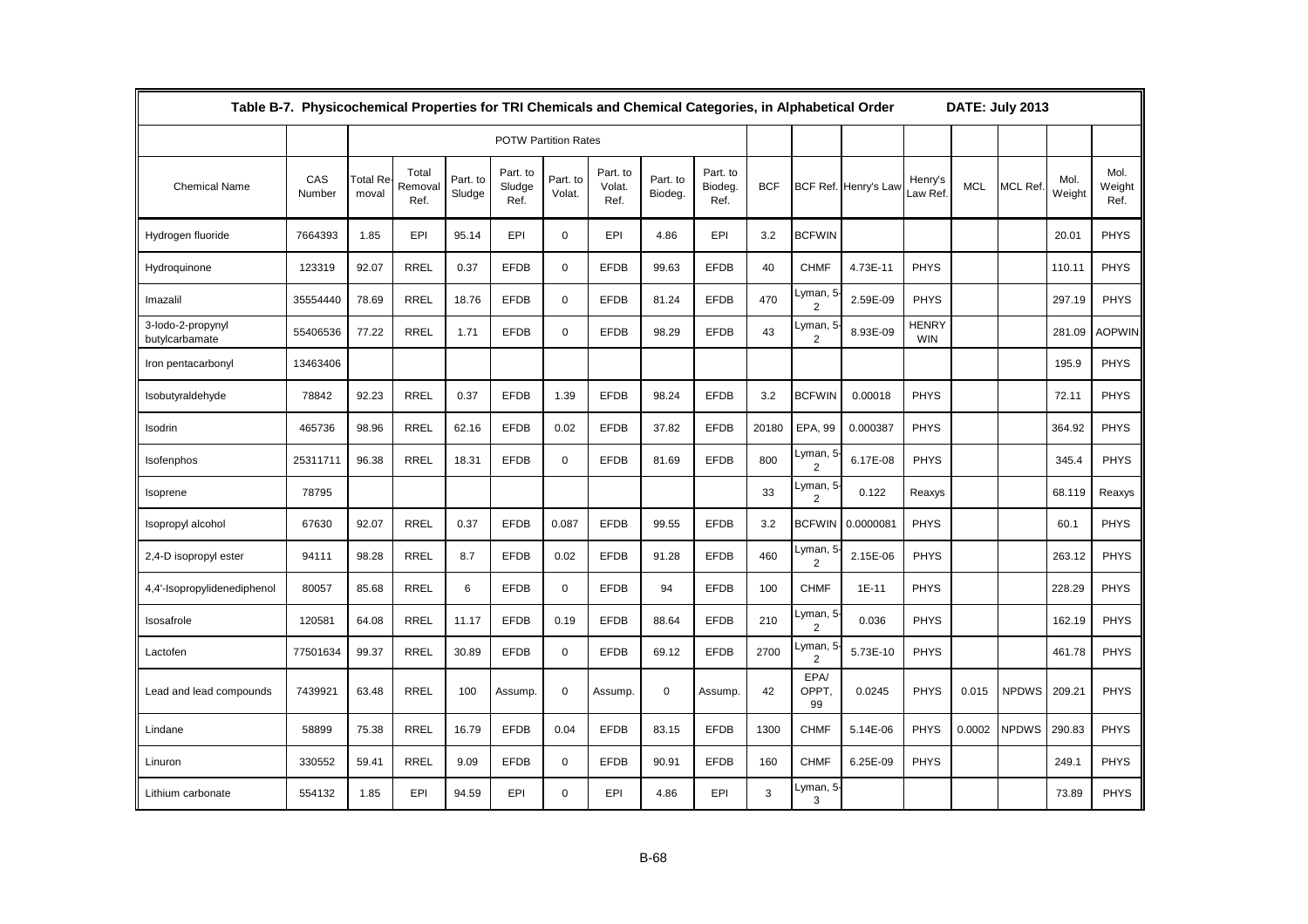|                                      | Table B-7. Physicochemical Properties for TRI Chemicals and Chemical Categories, in Alphabetical Order |                          |                          |                    |                             |                    |                            |                     |                             |                |                            |                      |                    |            | DATE: July 2013 |                |                        |
|--------------------------------------|--------------------------------------------------------------------------------------------------------|--------------------------|--------------------------|--------------------|-----------------------------|--------------------|----------------------------|---------------------|-----------------------------|----------------|----------------------------|----------------------|--------------------|------------|-----------------|----------------|------------------------|
|                                      |                                                                                                        |                          |                          |                    | <b>POTW Partition Rates</b> |                    |                            |                     |                             |                |                            |                      |                    |            |                 |                |                        |
| <b>Chemical Name</b>                 | CAS<br>Number                                                                                          | <b>Total Re</b><br>moval | Total<br>Removal<br>Ref. | Part. to<br>Sludge | Part. to<br>Sludge<br>Ref.  | Part. to<br>Volat. | Part. to<br>Volat.<br>Ref. | Part. to<br>Biodeg. | Part. to<br>Biodeg.<br>Ref. | <b>BCF</b>     |                            | BCF Ref. Henry's Law | Henry's<br>aw Ref. | <b>MCL</b> | <b>MCL Ref</b>  | Mol.<br>Weight | Mol.<br>Weight<br>Ref. |
| Malathion                            | 121755                                                                                                 | 92.76                    | <b>RREL</b>              | 0.86               | <b>EFDB</b>                 | $\mathbf 0$        | <b>EFDB</b>                | 99.14               | <b>EFDB</b>                 | 36             | <b>CHMF</b>                | 4.89E-09             | <b>PHYS</b>        |            |                 | 330.36         | <b>PHYS</b>            |
| Maleic anhydride                     | 108316                                                                                                 | 100                      | <b>RREL</b>              | $\mathbf 0$        | <b>EFDB</b>                 | $\mathbf 0$        | <b>EFDB</b>                | 100                 | <b>EFDB</b>                 |                | Fast Hyd                   | 3.93E-06             | <b>PHYS</b>        |            |                 | 98.06          | <b>PHYS</b>            |
| Malonitrile                          | 109773                                                                                                 | 45.42                    | <b>RREL</b>              | 2.38               | <b>EFDB</b>                 | $\mathbf 0$        | <b>EFDB</b>                | 97.62               | <b>EFDB</b>                 | 3.2            | <b>BCFWIN</b>              | 1.27E-08             | <b>PHYS</b>        |            |                 | 66.06          | <b>PHYS</b>            |
| Maneb                                | 12427382                                                                                               | 1.86                     | EPI                      | 95.16              | EPI                         | $\Omega$           | EPI                        | 4.84                | EPI                         | 220            | Lyman, 5<br>3              | 4.86E-09             | <b>PHYS</b>        |            |                 | 295.37         | <b>PHYS</b>            |
| Manganese and manganese<br>compounds | 7439965                                                                                                | 38.85                    | <b>RREL</b>              | 100                | Assump.                     | $\mathbf 0$        | Assump.                    | $\mathbf 0$         | Assump.                     | 3.2            | <b>BCFWIN</b>              |                      |                    |            |                 | 54.94          | <b>PHYS</b>            |
| Mecoprop                             | 93652                                                                                                  | 57.76                    | <b>RREL</b>              | 8.34               | <b>EFDB</b>                 | $\mathbf 0$        | <b>EFDB</b>                | 91.66               | <b>EFDB</b>                 | 140            | Lyman, 5<br>2              | 1.82E-08             | <b>PHYS</b>        |            |                 | 214.65         | <b>PHYS</b>            |
| 2-Mercaptobenzothiazole              | 149304                                                                                                 | 48.3                     | <b>RREL</b>              | 3.89               | <b>EFDB</b>                 | $\mathbf 0$        | <b>EFDB</b>                | 96.13               | <b>EFDB</b>                 | 41             | Lyman, 5<br>$\overline{2}$ | 3.63E-08             | <b>PHYS</b>        |            |                 | 167.25         | <b>PHYS</b>            |
| Mercury and mercury<br>compounds     | 7439976                                                                                                | 68.57                    | <b>RREL</b>              | 100                | Assump.                     | $\mathbf 0$        | Assump.                    | 0                   | Assump.                     | 36000          | EPA, 99<br>methyl          | 0.008622             | <b>PHYS</b>        | 0.002      | <b>NPDWS</b>    | 200.59         | <b>PHYS</b>            |
| Merphos                              | 150505                                                                                                 | 99.99                    | <b>RREL</b>              | 21.83              | <b>EFDB</b>                 | $\mathbf 0$        | <b>EFDB</b>                | 78.16               | <b>EFDB</b>                 | 15000          | Lyman, 5<br>3              | 0.0000227            | <b>PHYS</b>        |            |                 | 298.51         | <b>PHYS</b>            |
| Methacrylonitrile                    | 126987                                                                                                 | 76.17                    | <b>RREL</b>              | 0.8                | <b>EFDB</b>                 | 4.59               | <b>EFDB</b>                | 94.59               | <b>EFDB</b>                 | $\overline{2}$ | Lyman, 5<br>3              | 0.000247             | <b>PHYS</b>        |            |                 | 67.09          | <b>PHYS</b>            |
| Metham sodium                        | 137428                                                                                                 | 75.91                    | <b>RREL</b>              | 0.8                | <b>EFDB</b>                 | 3.5                | <b>EFDB</b>                | 95.69               | <b>EFDB</b>                 | 3.2            | <b>BCFWIN</b>              | 0.000177             | HL                 |            |                 | 129.18         | <b>PHYS</b>            |
| Methanol                             | 67561                                                                                                  | 92.07                    | <b>RREL</b>              | 0.36               | <b>EFDB</b>                 | 0.043              | <b>EFDB</b>                | 99.59               | <b>EFDB</b>                 | 3              | <b>CHMF</b>                | 4.55E-06             | PHYS               |            |                 | 32.04          | <b>PHYS</b>            |
| Methazole                            | 20354261                                                                                               | 59.91                    | <b>RREL</b>              | 9.31               | <b>EFDB</b>                 | 0.017              | <b>EFDB</b>                | 90.67               | <b>EFDB</b>                 | 160            | Lyman, 5<br>2              | 2.29E-07             | <b>PHYS</b>        |            |                 | 261.07         | <b>PHYS</b>            |
| Methiocarb                           | 2032657                                                                                                | 80.58                    | <b>RREL</b>              | 3.21               | <b>EFDB</b>                 | $\mathbf 0$        | <b>EFDB</b>                | 96.79               | <b>EFDB</b>                 | 98             | 2                          | 1.18E-09             | <b>PHYS</b>        |            |                 | 225.31         | <b>PHYS</b>            |
| Methoxone (MCPA)                     | 94746                                                                                                  | 60.68                    | <b>RREL</b>              | 9.67               | <b>EFDB</b>                 | $\mathbf 0$        | <b>EFDB</b>                | 90.34               | <b>EFDB</b>                 | 170            | Lyman, 5<br>$\overline{c}$ | 1.33E-09             | <b>PHYS</b>        |            |                 | 200.62         | <b>PHYS</b>            |
| Methoxone sodium salt                | 3653483                                                                                                | 75.23                    | <b>RREL</b>              | 0.89               | <b>EFDB</b>                 | $\mathbf 0$        | <b>EFDB</b>                | 99.11               | <b>EFDB</b>                 | 3.2            | <b>BCFWIN</b>              | 1.38E-08             | <b>PHYS</b>        |            |                 | 222.61         | <b>PHYS</b>            |
| Methoxychlor                         | 72435                                                                                                  | 98.56                    | <b>RREL</b>              | 46.1               | <b>EFDB</b>                 | $\mathbf 0$        | <b>EFDB</b>                | 53.91               | <b>EFDB</b>                 | 8128           | EPA, 99                    | 2.03E-07             | <b>PHYS</b>        | 0.04       | <b>NPDWS</b>    | 345.66         | <b>PHYS</b>            |
| 2-Methoxyethanol                     | 109864                                                                                                 | 92.06                    | <b>RREL</b>              | 0.36               | <b>EFDB</b>                 | 0.011              | <b>EFDB</b>                | 99.63               | <b>EFDB</b>                 |                |                            | 3.3E-07              | <b>PHYS</b>        |            |                 | 76.1           | <b>PHYS</b>            |
| Methyl acrylate                      | 96333                                                                                                  | 92.25                    | <b>RREL</b>              | 0.37               | <b>EFDB</b>                 | 1.49               | <b>EFDB</b>                | 98.14               | <b>EFDB</b>                 | 1.4            | Lyman, 5<br>3              | 0.000199             | <b>PHYS</b>        |            |                 | 86.09          | <b>PHYS</b>            |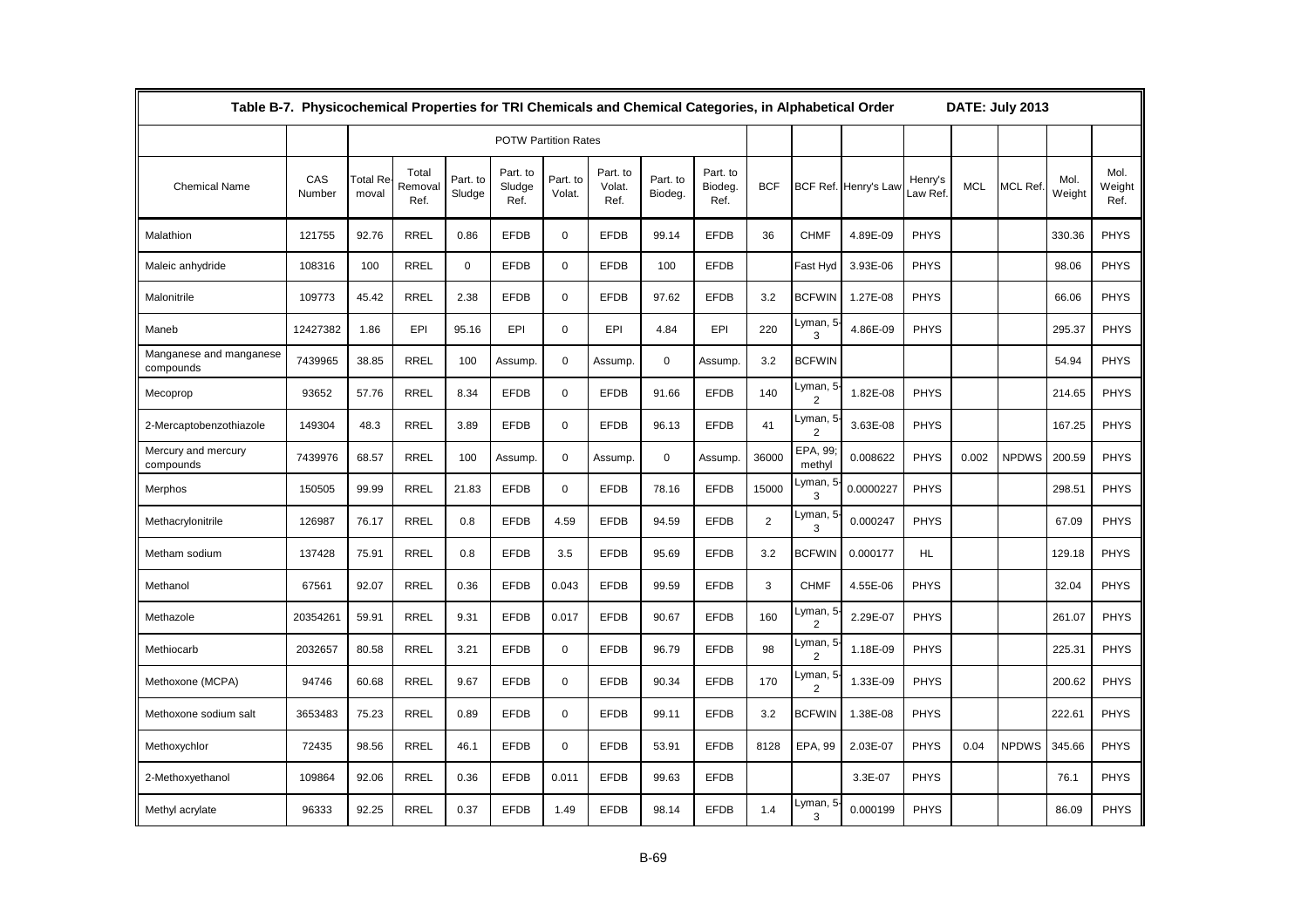|                                                | Table B-7. Physicochemical Properties for TRI Chemicals and Chemical Categories, in Alphabetical Order |                   |                          |                    |                            |                             |                            |                     |                             |            |                            |                      |                     |            | DATE: July 2013 |                |                        |
|------------------------------------------------|--------------------------------------------------------------------------------------------------------|-------------------|--------------------------|--------------------|----------------------------|-----------------------------|----------------------------|---------------------|-----------------------------|------------|----------------------------|----------------------|---------------------|------------|-----------------|----------------|------------------------|
|                                                |                                                                                                        |                   |                          |                    |                            | <b>POTW Partition Rates</b> |                            |                     |                             |            |                            |                      |                     |            |                 |                |                        |
| <b>Chemical Name</b>                           | CAS<br>Number                                                                                          | Total Re<br>moval | Total<br>Removal<br>Ref. | Part. to<br>Sludge | Part. to<br>Sludge<br>Ref. | Part. to<br>Volat.          | Part. to<br>Volat.<br>Ref. | Part. to<br>Biodeg. | Part. to<br>Biodeg.<br>Ref. | <b>BCF</b> |                            | BCF Ref. Henry's Lav | Henry's<br>Law Ref. | <b>MCL</b> | <b>MCL Ref</b>  | Mol.<br>Weight | Mol.<br>Weight<br>Ref. |
| Methyl chlorocarbonate                         | 79221                                                                                                  | 99.63             | <b>RREL</b>              | 0.05               | <b>EFDB</b>                | 0.82                        | <b>EFDB</b>                | 99.13               | <b>EFDB</b>                 |            | Fast Hyd                   | 0.00235              | <b>PHYS</b>         |            |                 | 94.5           | <b>PHYS</b>            |
| Methyl ethyl ketone                            | 78933                                                                                                  | 92.13             | <b>RREL</b>              | 0.37               | <b>EFDB</b>                | 0.53                        | <b>EFDB</b>                | 99.11               | <b>EFDB</b>                 | 3.2        | <b>BCFWIN</b>              | 0.0000569            | <b>PHYS</b>         |            |                 | 72.11          | <b>PHYS</b>            |
| Methyl hydrazine                               | 60344                                                                                                  | 75.08             | <b>RREL</b>              | 0.83               | <b>EFDB</b>                | 0.08                        | <b>EFDB</b>                | 99.11               | <b>EFDB</b>                 | 3.2        | <b>BCFWIN</b>              | 3.03E-06             | <b>PHYS</b>         |            |                 | 46.07          | <b>PHYS</b>            |
| Methyl iodide                                  | 74884                                                                                                  | 75.27             | <b>RREL</b>              | 0.94               | <b>EFDB</b>                | 70.35                       | <b>EFDB</b>                | 28.71               | <b>EFDB</b>                 | 8.3        | <b>CHMF</b>                | 0.00526              | PHYS                |            |                 | 141.94         | <b>PHYS</b>            |
| Methyl isobutyl ketone                         | 108101                                                                                                 | 92.25             | <b>RREL</b>              | 0.4                | <b>EFDB</b>                | 1.12                        | <b>EFDB</b>                | 98.48               | <b>EFDB</b>                 | 5.8        | Lyman, 5<br>$\overline{2}$ | 0.000138             | <b>PHYS</b>         |            |                 | 100.16         | <b>PHYS</b>            |
| Methyl isocyanate                              | 624839                                                                                                 | 99.95             | <b>RREL</b>              | 0.02               | <b>EFDB</b>                | 0.14                        | <b>EFDB</b>                | 99.84               | <b>EFDB</b>                 |            | Fast Hyd                   | 0.000926             | <b>PHYS</b>         |            |                 | 57.05          | <b>PHYS</b>            |
| Methyl isothiocyanate                          | 556616                                                                                                 | 99.96             | <b>RREL</b>              | 0.02               | <b>EFDB</b>                | 0.23                        | <b>EFDB</b>                | 99.75               | <b>EFDB</b>                 | 3.1        | Lyman, 5<br>2              | 0.0000448            | <b>PHYS</b>         |            |                 | 73.12          | <b>PHYS</b>            |
| Methyl methacrylate                            | 80626                                                                                                  | 92.38             | <b>RREL</b>              | 0.41               | <b>EFDB</b>                | 2.23                        | <b>EFDB</b>                | 97.36               | <b>EFDB</b>                 | 6.6        | <b>CHMF</b>                | 0.000319             | PHYS                |            |                 | 100.12         | <b>PHYS</b>            |
| Methyl parathion                               | 298000                                                                                                 | 93.97             | <b>RREL</b>              | 1.86               | <b>EFDB</b>                | $\mathbf 0$                 | <b>EFDB</b>                | 98.14               | <b>EFDB</b>                 | 40         | <b>CHMF</b>                | 0.0000001            | <b>PHYS</b>         |            |                 | 263.21         | <b>PHYS</b>            |
| Methyl tert-butyl ether                        | 1634044                                                                                                | 52.94             | <b>RREL</b>              | 1.87               | <b>EFDB</b>                | 24.35                       | <b>EFDB</b>                | 73.78               | <b>EFDB</b>                 | 1.5        | <b>CHMF</b>                | 0.000587             | <b>PHYS</b>         |            |                 | 88.15          | <b>PHYS</b>            |
| Methylene bromide                              | 74953                                                                                                  | 55.71             | <b>RREL</b>              | 1.94               | <b>EFDB</b>                | 30.77                       | <b>EFDB</b>                | 67.29               | <b>EFDB</b>                 | 12         | Lyman, 5<br>2              | 0.000822             | <b>PHYS</b>         |            |                 | 173.84         | <b>PHYS</b>            |
| 4,4'-Methylenebis(2-<br>chloroaniline)         | 101144                                                                                                 | 81.57             | <b>RREL</b>              | 20.64              | <b>EFDB</b>                | $\mathbf 0$                 | <b>EFDB</b>                | 79.36               | <b>EFDB</b>                 | 550        | Lyman, 5<br>2              | 4.06E-11             | <b>PHYS</b>         |            |                 | 267.16         | <b>PHYS</b>            |
| 4,4'-Methylenebis(N,N-<br>dimethylbenzenamine) | 101611                                                                                                 | 92.73             | <b>RREL</b>              | 31.74              | <b>EFDB</b>                | $\mathbf 0$                 | <b>EFDB</b>                | 68.25               | <b>EFDB</b>                 | 1200       | Lyman, 5<br>$\overline{2}$ | 1.07E-09             | <b>PHYS</b>         |            |                 | 254.38         | <b>PHYS</b>            |
| Methylenebis(phenyl-<br>isocyanate) (MDI)      | 101688                                                                                                 | 99.99             | <b>RREL</b>              | 3.18               | <b>EFDB</b>                | $\Omega$                    | <b>EFDB</b>                | 96.82               | <b>EFDB</b>                 |            | Fast Hyd                   | 8.95E-07             | <b>PHYS</b>         |            |                 | 250.26         | <b>PHYS</b>            |
| 4,4'-Methylenedianiline                        | 101779                                                                                                 | 75.38             | <b>RREL</b>              | 0.96               | <b>EFDB</b>                | $\Omega$                    | <b>EFDB</b>                | 99.04               | <b>EFDB</b>                 | 9.5        | <b>CHMF</b>                | 5.6E-11              | <b>PHYS</b>         |            |                 | 198.27         | <b>PHYS</b>            |
| Methyleugenol                                  | 93152                                                                                                  |                   |                          |                    |                            |                             |                            |                     |                             | 110        | Lyman, 5<br>$\overline{2}$ | 0.0000056            | Reaxys              |            |                 | 178.23         | Reaxys                 |
| 2-Methyllactonitrile                           | 75865                                                                                                  | 99.95             | <b>RREL</b>              | 0.02               | <b>EFDB</b>                | $\Omega$                    | <b>EFDB</b>                | 99.98               | <b>EFDB</b>                 |            | Fast Hyd                   | 1.97E-09             | <b>PHYS</b>         |            |                 | 85.11          | <b>PHYS</b>            |
| 2-Methylpyridine                               | 109068                                                                                                 | 92.11             | <b>RREL</b>              | 0.39               | <b>EFDB</b>                | 0.098                       | <b>EFDB</b>                | 99.51               | <b>EFDB</b>                 | 4.1        | Lyman, 5<br>2              | 9.96E-06             | <b>PHYS</b>         |            |                 | 93.13          | <b>PHYS</b>            |
| Metiram                                        | 9006422                                                                                                | 1.85              | EPI                      | 95.14              | EPI                        | $\Omega$                    | EPI                        | 4.86                | EPI                         | 2.8        | Lyman, 5<br>3              | 5.33E-08             | <b>PHYS</b>         |            |                 | 504.13         | <b>PHYS</b>            |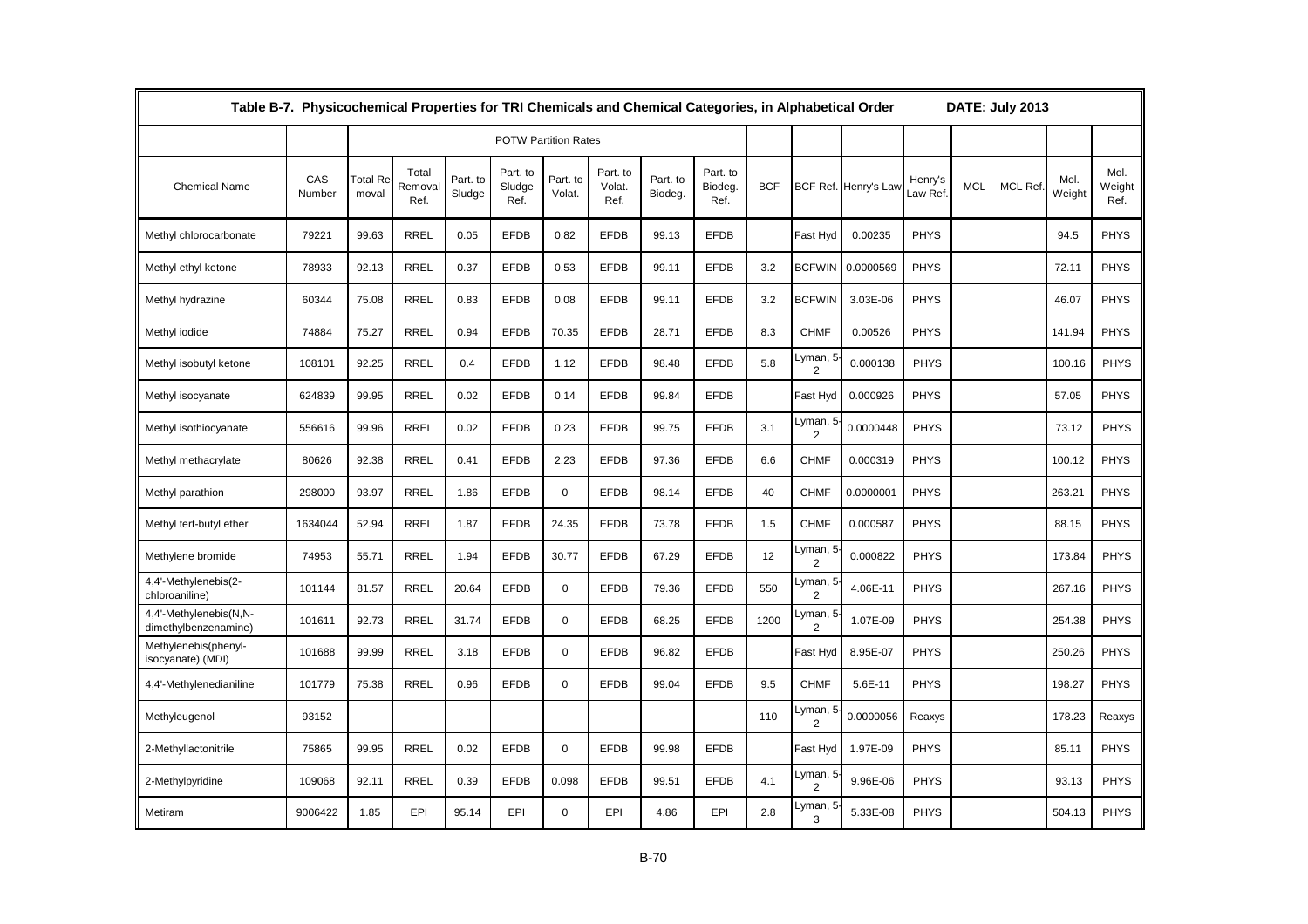|                                          | Table B-7. Physicochemical Properties for TRI Chemicals and Chemical Categories, in Alphabetical Order |                          |                          |                    |                             |                    |                            |                     |                             |            |                            |                      |                   |            | DATE: July 2013 |                |                        |
|------------------------------------------|--------------------------------------------------------------------------------------------------------|--------------------------|--------------------------|--------------------|-----------------------------|--------------------|----------------------------|---------------------|-----------------------------|------------|----------------------------|----------------------|-------------------|------------|-----------------|----------------|------------------------|
|                                          |                                                                                                        |                          |                          |                    | <b>POTW Partition Rates</b> |                    |                            |                     |                             |            |                            |                      |                   |            |                 |                |                        |
| <b>Chemical Name</b>                     | CAS<br>Number                                                                                          | <b>Total Re</b><br>moval | Total<br>Removal<br>Ref. | Part. to<br>Sludge | Part. to<br>Sludge<br>Ref.  | Part. to<br>Volat. | Part. to<br>Volat.<br>Ref. | Part. to<br>Biodeg. | Part. to<br>Biodeg.<br>Ref. | <b>BCF</b> |                            | BCF Ref. Henry's Law | Henry's<br>aw Ref | <b>MCL</b> | <b>MCL Ref</b>  | Mol.<br>Weight | Mol.<br>Weight<br>Ref. |
| Metribuzin                               | 21087649                                                                                               | 45.99                    | <b>RREL</b>              | 2.7                | <b>EFDB</b>                 | $\mathbf 0$        | <b>EFDB</b>                | 97.33               | <b>EFDB</b>                 | 12         | Lyman, 5<br>2              | 1.17E-10             | <b>PHYS</b>       |            |                 | 214.29         | <b>PHYS</b>            |
| Mevinphos                                | 7786347                                                                                                | 92.06                    | <b>RREL</b>              | 0.37               | <b>EFDB</b>                 | $\mathbf 0$        | <b>EFDB</b>                | 99.64               | <b>EFDB</b>                 | 3.2        | <b>BCFWIN</b>              | 6.39E-11             | <b>PHYS</b>       |            |                 | 224.15         | <b>PHYS</b>            |
| <b>Michlers Ketone</b>                   | 90948                                                                                                  | 60.21                    | <b>RREL</b>              | 31.74              | <b>EFDB</b>                 | $\mathbf 0$        | <b>EFDB</b>                | 68.28               | <b>EFDB</b>                 | 510        | Lyman, 5<br>2              | 4.91E-10             | <b>PHYS</b>       |            |                 | 268.36         | <b>PHYS</b>            |
| Molinate                                 | 2212671                                                                                                | 59.71                    | <b>RREL</b>              | 9.19               | <b>EFDB</b>                 | 0.18               | <b>EFDB</b>                | 90.62               | <b>EFDB</b>                 | 160        | Lyman, 5<br>$\overline{2}$ | 0.0000041            | <b>PHYS</b>       |            |                 | 187.31         | <b>PHYS</b>            |
| Molybdenum trioxide                      | 1313275                                                                                                | 2.52                     | EPI                      | 96.03              | EPI                         | $\Omega$           | EPI                        | 3.97                | EPI                         | 10         | <b>BCFWIN</b>              |                      |                   |            |                 | 143.95         | Merck                  |
| Monuron                                  | 150685                                                                                                 | 22.77                    | <b>RREL</b>              | 7.69               | <b>EFDB</b>                 | $\mathbf 0$        | <b>EFDB</b>                | 92.31               | <b>EFDB</b>                 | 18         | Lyman,<br>$\overline{2}$   | 5.72E-10             | <b>PHYS</b>       |            |                 | 198.65         | <b>PHYS</b>            |
| Mustard gas                              | 505602                                                                                                 | 99.99                    | <b>RREL</b>              | 0.03               | <b>EFDB</b>                 | 0.01               | <b>EFDB</b>                | 99.97               | <b>EFDB</b>                 | 40         | Lyman, 5<br>2              | 0.0000275            | <b>PHYS</b>       |            |                 | 159.08         | <b>PHYS</b>            |
| Myclobutanil                             | 88671890                                                                                               | 68.04                    | <b>RREL</b>              | 13.07              | <b>EFDB</b>                 | 0                  | <b>EFDB</b>                | 86.95               | <b>EFDB</b>                 | 100        | Lyman, 5<br>$\overline{2}$ | 4.28E-09             | <b>PHYS</b>       |            |                 | 274.76         | <b>PHYS</b>            |
| Nabam                                    | 142596                                                                                                 | 90                       | RREL;<br><b>NAB</b>      | $\mathbf 0$        | Assump.                     | 0                  | Assump.                    | 100                 | Assump.                     | 3.2        | <b>BCFWIN</b>              | 1.6E-18              | <b>PHYS</b>       |            |                 | 256.34         | <b>PHYS</b>            |
| Naled                                    | 300765                                                                                                 | 75.26                    | <b>RREL</b>              | 0.9                | <b>EFDB</b>                 | $\mathbf 0$        | <b>EFDB</b>                | 99.1                | <b>EFDB</b>                 | 6.6        | Lyman, 5<br>2              | 0.0000651            | <b>PHYS</b>       |            |                 | 380.79         | <b>PHYS</b>            |
| Naphthalene                              | 91203                                                                                                  | 95.99                    | <b>RREL</b>              | 3.94               | <b>EFDB</b>                 | 1.71               | <b>EFDB</b>                | 94.35               | <b>EFDB</b>                 | 60         | <b>CHMF</b>                | 0.00044              | <b>PHYS</b>       |            |                 | 128.18         | <b>PHYS</b>            |
| beta-Naphthylamine                       | 91598                                                                                                  | 76.56                    | RREL                     | 1.42               | <b>EFDB</b>                 | $\mathbf 0$        | <b>EFDB</b>                | 98.56               | <b>EFDB</b>                 | 32         | <b>CHMF</b>                | 8.1E-08              | <b>PHYS</b>       |            |                 | 143.19         | <b>PHYS</b>            |
| alpha-Naphthylamine                      | 134327                                                                                                 | 76.46                    | <b>RREL</b>              | 1.39               | <b>EFDB</b>                 | 0.013              | <b>EFDB</b>                | 98.6                | <b>EFDB</b>                 | 30         | <b>CHMF</b>                | 1.11E-07             | <b>PHYS</b>       |            |                 | 143.19         | <b>PHYS</b>            |
| Nickel and nickel<br>compounds           | 7440020                                                                                                | 38.28                    | RREL                     | 100                | Assump.                     | $\mathbf 0$        | Assump.                    | $\mathbf 0$         | Assump.                     | 47         | EPA, 97                    | 0.0245               | <b>PHYS</b>       | 0.1        | <b>NPDWS</b>    | 58.71          | <b>PHYS</b>            |
| Nicotine and salts                       | N503                                                                                                   | 1.91                     | EPI; nic                 | 94.76              | EPI; nic                    | $\mathbf 0$        | EPI; nic                   | 4.71                | EPI; nic                    | 4.6        | CHMF:<br>nic               | 3E-09                | PHYS:<br>nic      |            |                 | 162.24         | PHYS:<br>nic           |
| Nitrapyrin                               | 1929824                                                                                                | 65.8                     | <b>RREL</b>              | 11.57              | <b>EFDB</b>                 | 2.2                | <b>EFDB</b>                | 86.25               | <b>EFDB</b>                 | 230        | Lyman, 5<br>$\overline{2}$ | 0.0000203            | <b>PHYS</b>       |            |                 | 230.91         | <b>PHYS</b>            |
| Nitrate compounds (water<br>dissociable) | N511                                                                                                   |                          |                          |                    |                             |                    |                            |                     |                             | 3.2        | <b>BCFWIN</b>              |                      |                   | 10         | <b>NPDWS</b>    |                |                        |
| Nitric acid                              | 7697372                                                                                                | 100                      | Assump;<br>neu           | $\mathbf 0$        | Assump;<br>neu              | $\Omega$           | Assump;<br>neu             | 100                 | Assump<br>neu               | 3.2        | <b>BCFWIN</b>              | 0.0245               | <b>PHYS</b>       |            |                 | 63.01          | <b>PHYS</b>            |
| Nitrilotriacetic acid                    | 139139                                                                                                 | 92.06                    | <b>RREL</b>              | 0.36               | <b>EFDB</b>                 | $\Omega$           | <b>EFDB</b>                | 99.63               | <b>EFDB</b>                 | 3.2        | <b>BCFWIN</b>              | $1.3E-10$            | <b>PHYS</b>       |            |                 | 191.14         | <b>PHYS</b>            |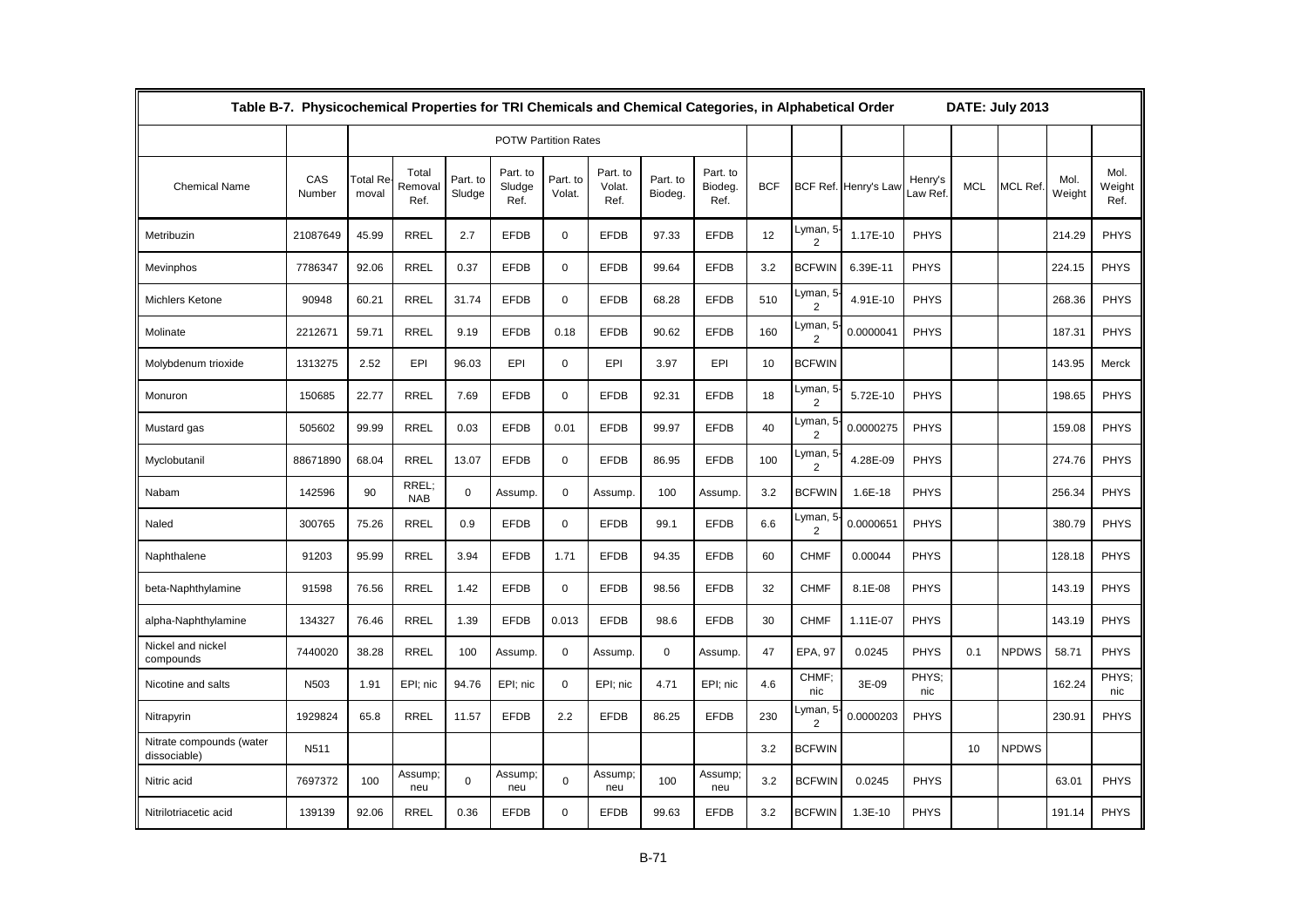|                           | Table B-7. Physicochemical Properties for TRI Chemicals and Chemical Categories, in Alphabetical Order |                          |                          |                    |                             |                    |                            |                     |                             |            |                            |                      |                   |            | DATE: July 2013 |                |                        |
|---------------------------|--------------------------------------------------------------------------------------------------------|--------------------------|--------------------------|--------------------|-----------------------------|--------------------|----------------------------|---------------------|-----------------------------|------------|----------------------------|----------------------|-------------------|------------|-----------------|----------------|------------------------|
|                           |                                                                                                        |                          |                          |                    | <b>POTW Partition Rates</b> |                    |                            |                     |                             |            |                            |                      |                   |            |                 |                |                        |
| <b>Chemical Name</b>      | CAS<br>Number                                                                                          | <b>Total Re</b><br>moval | Total<br>Removal<br>Ref. | Part. to<br>Sludge | Part. to<br>Sludge<br>Ref.  | Part. to<br>Volat. | Part. to<br>Volat.<br>Ref. | Part. to<br>Biodeg. | Part. to<br>Biodeg.<br>Ref. | <b>BCF</b> |                            | BCF Ref. Henry's Law | Henry's<br>aw Ref | <b>MCL</b> | <b>MCL Ref</b>  | Mol.<br>Weight | Mol.<br>Weight<br>Ref. |
| o-Nitroanisole            | 91236                                                                                                  |                          |                          |                    |                             |                    |                            |                     |                             | 12         | Lyman, 5<br>2              | 4.29E-07             | Reaxys            |            |                 | 153.14         | Reaxys                 |
| Nitrobenzene              | 98953                                                                                                  | 92.32                    | <b>RREL</b>              | 0.52               | <b>EFDB</b>                 | 0.23               | <b>EFDB</b>                | 99.24               | <b>EFDB</b>                 | 13         | <b>CHMF</b>                | 0.000024             | <b>PHYS</b>       |            |                 | 123.11         | <b>PHYS</b>            |
| 4-Nitrobiphenyl           | 92933                                                                                                  | 93.12                    | <b>RREL</b>              | 12.62              | <b>EFDB</b>                 | 0.011              | <b>EFDB</b>                | 87.37               | <b>EFDB</b>                 | 470        | Lyman, 5<br>2              | 3.54E-06             | <b>PHYS</b>       |            |                 | 199.21         | <b>PHYS</b>            |
| Nitrofen                  | 1836755                                                                                                | 96.14                    | <b>RREL</b>              | 38.23              | <b>EFDB</b>                 | $\mathbf 0$        | <b>EFDB</b>                | 61.77               | <b>EFDB</b>                 | 1550       | <b>CHMF</b>                | 2.55E-07             | <b>PHYS</b>       |            |                 | 284.1          | <b>PHYS</b>            |
| Nitrogen mustard          | 51752                                                                                                  | 99.1                     | <b>RREL</b>              | 0.071              | <b>EFDB</b>                 | 0.01               | <b>EFDB</b>                | 99.92               | <b>EFDB</b>                 | 2.9        | Lyman, 5<br>$\overline{2}$ | 8.48E-08             | <b>PHYS</b>       |            |                 | 156.06         | <b>PHYS</b>            |
| Nitroglycerin             | 55630                                                                                                  | 75.4                     | <b>RREL</b>              | 0.95               | <b>EFDB</b>                 | $\mathbf 0$        | <b>EFDB</b>                | 99.05               | <b>EFDB</b>                 | 10         | <b>CHMF</b>                | 9.87E-08             | <b>PHYS</b>       |            |                 | 227.09         | <b>PHYS</b>            |
| Nitromethane              | 75525                                                                                                  |                          |                          |                    |                             |                    |                            |                     |                             | 3.2        | Lyman, 5<br>3              | 0.0000286            | Reaxys            |            |                 | 61.04          | Reaxys                 |
| 5-Nitro-o-anisidine       | 99592                                                                                                  | 45.76                    | RREL                     | 2.56               | <b>EFDB</b>                 | 0                  | <b>EFDB</b>                | 97.44               | <b>EFDB</b>                 | 7.7        | <b>CHMF</b>                | 1.25E-08             | <b>PHYS</b>       |            |                 | 168.15         | <b>PHYS</b>            |
| 5-Nitro-o-toluidine       | 99558                                                                                                  | 46.26                    | <b>RREL</b>              | 2.83               | <b>EFDB</b>                 | 0                  | <b>EFDB</b>                | 97.17               | <b>EFDB</b>                 | 16         | Lyman, 5<br>$\overline{2}$ | 1.77E-08             | <b>PHYS</b>       |            |                 | 152.15         | <b>PHYS</b>            |
| 2-Nitrophenol             | 88755                                                                                                  | 53.42                    | <b>RREL</b>              | 2.15               | <b>EFDB</b>                 | 23.96              | <b>EFDB</b>                | 73.89               | <b>EFDB</b>                 | 14         | Lyman, 5<br>2              | 0.0000128            | <b>PHYS</b>       |            |                 | 139.11         | <b>PHYS</b>            |
| 4-Nitrophenol             | 100027                                                                                                 | 99.48                    | <b>RREL</b>              | 0.42               | <b>EFDB</b>                 | 92.39              | <b>EFDB</b>                | 7.18                | <b>EFDB</b>                 | 110        | <b>CHMF</b>                | 4.15E-10             | <b>PHYS</b>       |            |                 | 139.11         | <b>PHYS</b>            |
| 2-Nitropropane            | 79469                                                                                                  | 75.73                    | RREL                     | 0.83               | <b>EFDB</b>                 | 2.5                | <b>EFDB</b>                | 96.66               | <b>EFDB</b>                 | 10         | <b>CHMF</b>                | 0.000119             | <b>PHYS</b>       |            |                 | 89.1           | <b>PHYS</b>            |
| N-Nitrosodiethylamine     | 55185                                                                                                  | 22.14                    | <b>RREL</b>              | 6.55               | <b>EFDB</b>                 | 0.77               | <b>EFDB</b>                | 92.68               | <b>EFDB</b>                 | 3.2        | <b>BCFWIN</b>              | 3.63E-06             | <b>PHYS</b>       |            |                 | 102.14         | <b>PHYS</b>            |
| N-Nitrosodimethylamine    | 62759                                                                                                  | 45.46                    | RREL                     | 2.38               | <b>EFDB</b>                 | 0.13               | <b>EFDB</b>                | 97.49               | <b>EFDB</b>                 | 3.2        | <b>BCFWIN</b>              | 1.82E-06             | <b>PHYS</b>       |            |                 | 74.08          | <b>PHYS</b>            |
| N-Nitrosodi-n-butylamine  | 924163                                                                                                 | 46.62                    | <b>RREL</b>              | 2.85               | <b>EFDB</b>                 | 0.94               | <b>EFDB</b>                | 96.2                | <b>EFDB</b>                 | 59         | Lyman, 5<br>$\overline{2}$ | 0.0000132            | <b>PHYS</b>       |            |                 | 158.25         | <b>PHYS</b>            |
| N-Nitrosodi-n-propylamine | 621647                                                                                                 | 45.79                    | <b>RREL</b>              | 2.51               | <b>EFDB</b>                 | 0.39               | <b>EFDB</b>                | 97.1                | <b>EFDB</b>                 | 6.4        | <b>CHMF</b>                | 5.38E-06             | <b>PHYS</b>       |            |                 | 130.19         | <b>PHYS</b>            |
| N-Nitrosodiphenylamine    | 86306                                                                                                  | 57.77                    | <b>RREL</b>              | 8.34               | <b>EFDB</b>                 | 0.052              | <b>EFDB</b>                | 91.6                | <b>EFDB</b>                 | 219        | <b>CHMF</b>                | 1.21E-06             | <b>PHYS</b>       |            |                 | 198.23         | <b>PHYS</b>            |
| p-Nitrosodiphenylamine    | 156105                                                                                                 | 58.45                    | <b>RREL</b>              | 8.66               | <b>EFDB</b>                 | $\mathbf{0}$       | <b>EFDB</b>                | 91.34               | <b>EFDB</b>                 | 150        | Lyman, 5<br>$\overline{2}$ | 1.1E-08              | <b>PHYS</b>       |            |                 | 198.23         | <b>PHYS</b>            |
| N-Nitrosomethylvinylamine | 4549400                                                                                                | 59.08                    | <b>SUM</b>               | 15.22              | <b>EFDB</b>                 | 16.49              | <b>EFDB</b>                | 68.3                | <b>EFDB</b>                 | 1.8        | Lyman, 5<br>3              | 0.0000036            | <b>PHYS</b>       |            |                 | 86.09          | <b>PHYS</b>            |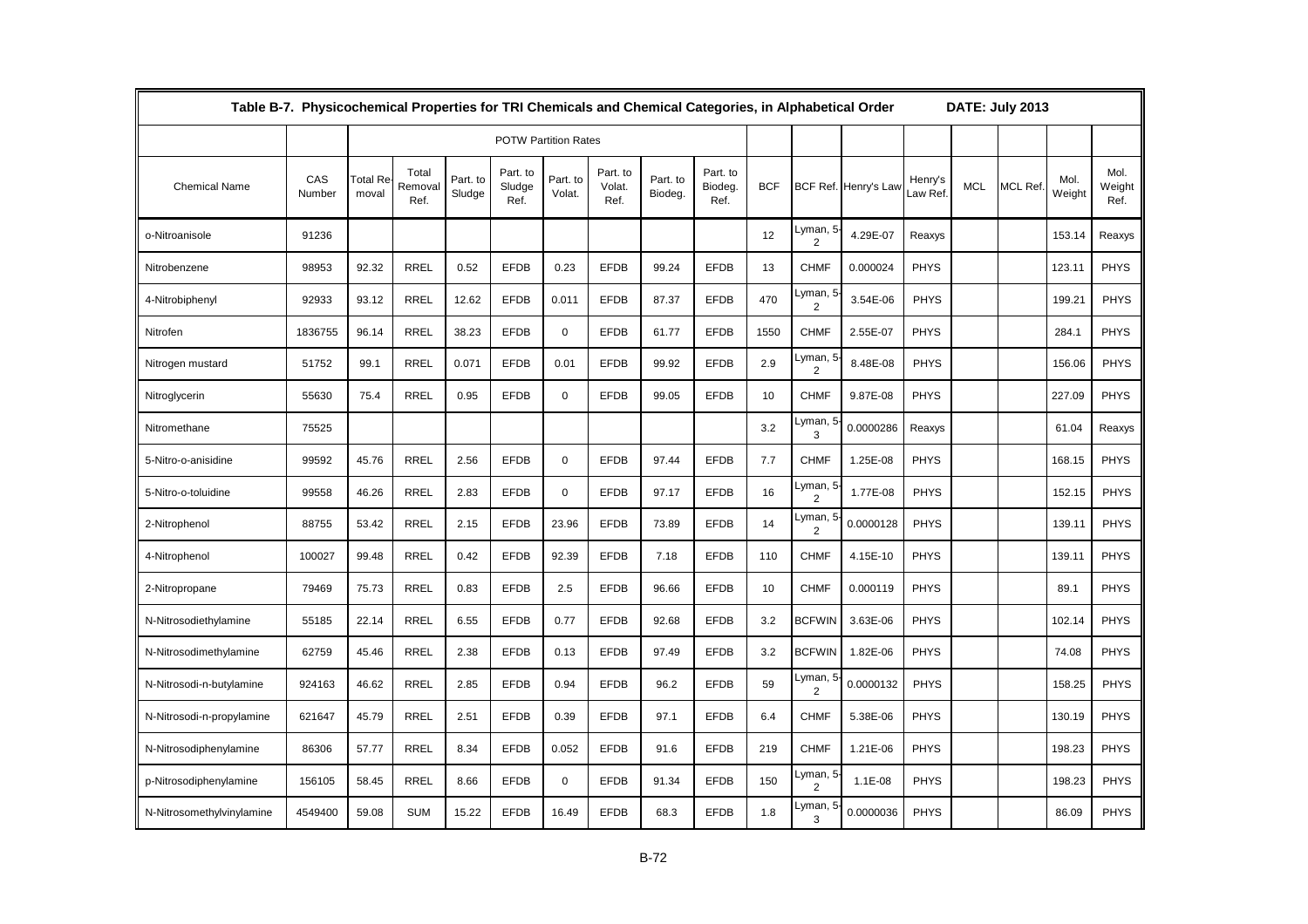|                                                                     | Table B-7. Physicochemical Properties for TRI Chemicals and Chemical Categories, in Alphabetical Order |                   |                          |                    |                             |                    |                            |                     |                             |            |                            |                      |                            |            | DATE: July 2013 |                |                        |
|---------------------------------------------------------------------|--------------------------------------------------------------------------------------------------------|-------------------|--------------------------|--------------------|-----------------------------|--------------------|----------------------------|---------------------|-----------------------------|------------|----------------------------|----------------------|----------------------------|------------|-----------------|----------------|------------------------|
|                                                                     |                                                                                                        |                   |                          |                    | <b>POTW Partition Rates</b> |                    |                            |                     |                             |            |                            |                      |                            |            |                 |                |                        |
| <b>Chemical Name</b>                                                | CAS<br>Number                                                                                          | Total Re<br>moval | Total<br>Removal<br>Ref. | Part. to<br>Sludge | Part. to<br>Sludge<br>Ref.  | Part. to<br>Volat. | Part. to<br>Volat.<br>Ref. | Part. to<br>Biodeg. | Part. to<br>Biodeg.<br>Ref. | <b>BCF</b> |                            | BCF Ref. Henry's Law | Henry's<br>aw Ref.         | <b>MCL</b> | <b>MCL Ref</b>  | Mol.<br>Weight | Mol.<br>Weight<br>Ref. |
| N-Nitrosomorpholine                                                 | 59892                                                                                                  | 45.43             | <b>RREL</b>              | 2.38               | <b>EFDB</b>                 | $\mathbf 0$        | <b>EFDB</b>                | 97.6                | <b>EFDB</b>                 | 3.2        | <b>BCFWIN</b>              | 2.45E-08             | <b>PHYS</b>                |            |                 | 116.12         | <b>PHYS</b>            |
| N-Nitroso-N-ethylurea                                               | 759739                                                                                                 | 45.44             | <b>RREL</b>              | 2.4                | <b>EFDB</b>                 | $\mathbf 0$        | <b>EFDB</b>                | 97.6                | <b>EFDB</b>                 | 3          | Lyman, 5<br>3              | 1.32E-10             | <b>PHYS</b>                |            |                 | 117.11         | <b>PHYS</b>            |
| N-Nitroso-N-methylurea                                              | 684935                                                                                                 | 45.43             | <b>RREL</b>              | 2.38               | <b>EFDB</b>                 | $\mathbf 0$        | <b>EFDB</b>                | 97.62               | <b>EFDB</b>                 | 2.8        | Lyman, 5<br>3              | 9.91E-11             | <b>PHYS</b>                |            |                 | 103.08         | <b>PHYS</b>            |
| Nitrosonornicotine                                                  | 16543558                                                                                               | 45.44             | <b>RREL</b>              | 2.4                | <b>EFDB</b>                 | $\mathbf 0$        | <b>EFDB</b>                | 97.62               | <b>EFDB</b>                 | 3.2        | <b>BCFWIN</b>              | 1.69E-10             | <b>PHYS</b>                |            |                 | 177.21         | <b>PHYS</b>            |
| N-Nitrosopiperidine                                                 | 100754                                                                                                 | 45.46             | <b>RREL</b>              | 2.4                | <b>EFDB</b>                 | 0.066              | <b>EFDB</b>                | 97.56               | <b>EFDB</b>                 | 3.2        | <b>BCFWIN</b>              | 8.44E-07             | <b>PHYS</b>                |            |                 | 114.15         | <b>PHYS</b>            |
| N-methyl-2-pyrrolidone                                              | 872504                                                                                                 | 92.06             | <b>RREL</b>              | 0.36               | <b>EFDB</b>                 | $\mathbf 0$        | <b>EFDB</b>                | 99.64               | <b>EFDB</b>                 | 3.2        | <b>BCFWIN</b>              | 4.46E-08             | <b>PHYS</b>                |            |                 | 99.13          | <b>PHYS</b>            |
| N-methylolacrylamide                                                | 924425                                                                                                 | 92.06             | <b>RREL</b>              | 0.36               | <b>EFDB</b>                 | $\mathbf 0$        | <b>EFDB</b>                | 99.63               | <b>EFDB</b>                 | 3.2        | <b>BCFWIN</b>              | 9.45E-12             | <b>HENRY</b><br><b>WIN</b> |            |                 | 101.11         | <b>AOPWIN</b>          |
| Norflurazon                                                         | 27314132                                                                                               | 47.63             | <b>RREL</b>              | 3.55               | <b>EFDB</b>                 | $\mathbf 0$        | <b>EFDB</b>                | 96.45               | <b>EFDB</b>                 | 33         | Lyman, 5<br>$\overline{2}$ | 3.43E-10             | <b>PHYS</b>                |            |                 | 303.67         | <b>PHYS</b>            |
| Octachloronaphthalene                                               | 2234131                                                                                                | 99.07             | <b>RREL</b>              | 62.47              | <b>EFDB</b>                 | $\mathbf 0$        | <b>EFDB</b>                | 37.53               | <b>EFDB</b>                 | 100000     | Lyman, 5<br>$\overline{4}$ | 0.000102             | <b>PHYS</b>                |            |                 | 403.74         | <b>PHYS</b>            |
| Octochlorostyrene                                                   | 29082744                                                                                               |                   |                          |                    |                             |                    |                            |                     |                             | 7921       | <b>BCFWIN</b>              |                      |                            |            |                 | 379.71         | <b>PHYS</b>            |
| Oryzalin (4-(dipropylamino)-<br>3,5-dinitro-<br>benzenesulfonamide) | 19044883                                                                                               | 51.02             | <b>RREL</b>              | 5.23               | <b>EFDB</b>                 | 0                  | <b>EFDB</b>                | 94.79               | <b>EFDB</b>                 | 70         | Lyman, 5<br>2              | 1.91E-09             | <b>PHYS</b>                |            |                 | 346.36         | <b>PHYS</b>            |
| Osmium tetroxide                                                    | 20816120                                                                                               | 2.52              | EPI                      | 96.03              | EPI                         | $\mathbf 0$        | EPI                        | 3.97                | EPI                         | 10         | <b>BCFWIN</b>              |                      |                            |            |                 | 254.1          | Merck                  |
| Oxadiazon                                                           | 19666309                                                                                               | 97.35             | <b>RREL</b>              | 41.56              | <b>EFDB</b>                 | $\mathbf 0$        | <b>EFDB</b>                | 58.44               | <b>EFDB</b>                 | 2600       | Lyman, 5<br>2              | 7.27E-08             | <b>PHYS</b>                |            |                 | 345.23         | <b>PHYS</b>            |
| Oxydemeton methyl                                                   | 301122                                                                                                 | 75.06             | <b>RREL</b>              | 0.83               | <b>EFDB</b>                 | $\mathbf 0$        | <b>EFDB</b>                | 99.17               | <b>EFDB</b>                 | 3.2        | <b>BCFWIN</b>              | 1.62E-13             | <b>PHYS</b>                |            |                 | 246.29         | <b>PHYS</b>            |
| Oxyfluorfen                                                         | 42874033                                                                                               | 96.88             | <b>RREL</b>              | 40.16              | <b>EFDB</b>                 | 0.01               | <b>EFDB</b>                | 59.84               | <b>EFDB</b>                 | 2300       | Lyman, 5<br>$\overline{2}$ | 1.18E-06             | <b>PHYS</b>                |            |                 | 361.71         | <b>PHYS</b>            |
| Ozone                                                               | 10028156                                                                                               | 1.85              | EPI                      | 94.59              | EPI                         | $\Omega$           | EPI                        | 4.86                | EPI                         | 3.2        | <b>BCFWIN</b>              |                      |                            |            |                 | 48             | <b>PHYS</b>            |
| Paraldehyde                                                         | 123637                                                                                                 | 45.48             | <b>RREL</b>              | 2.42               | <b>EFDB</b>                 | 0.044              | <b>EFDB</b>                | 97.56               | <b>EFDB</b>                 | 3.2        | <b>BCFWIN</b>              | 0.0000171            | <b>PHYS</b>                |            |                 | 132.16         | <b>PHYS</b>            |
| Paraquat dichloride                                                 | 1910425                                                                                                | 45.42             | <b>RREL</b>              | 2.38               | <b>EFDB</b>                 | $\mathbf 0$        | <b>EFDB</b>                | 97.62               | <b>EFDB</b>                 | 3.2        | <b>BCFWIN</b>              | 3.22E-13             | <b>HENRY</b><br><b>WIN</b> |            |                 | 257.16         | <b>PHYS</b>            |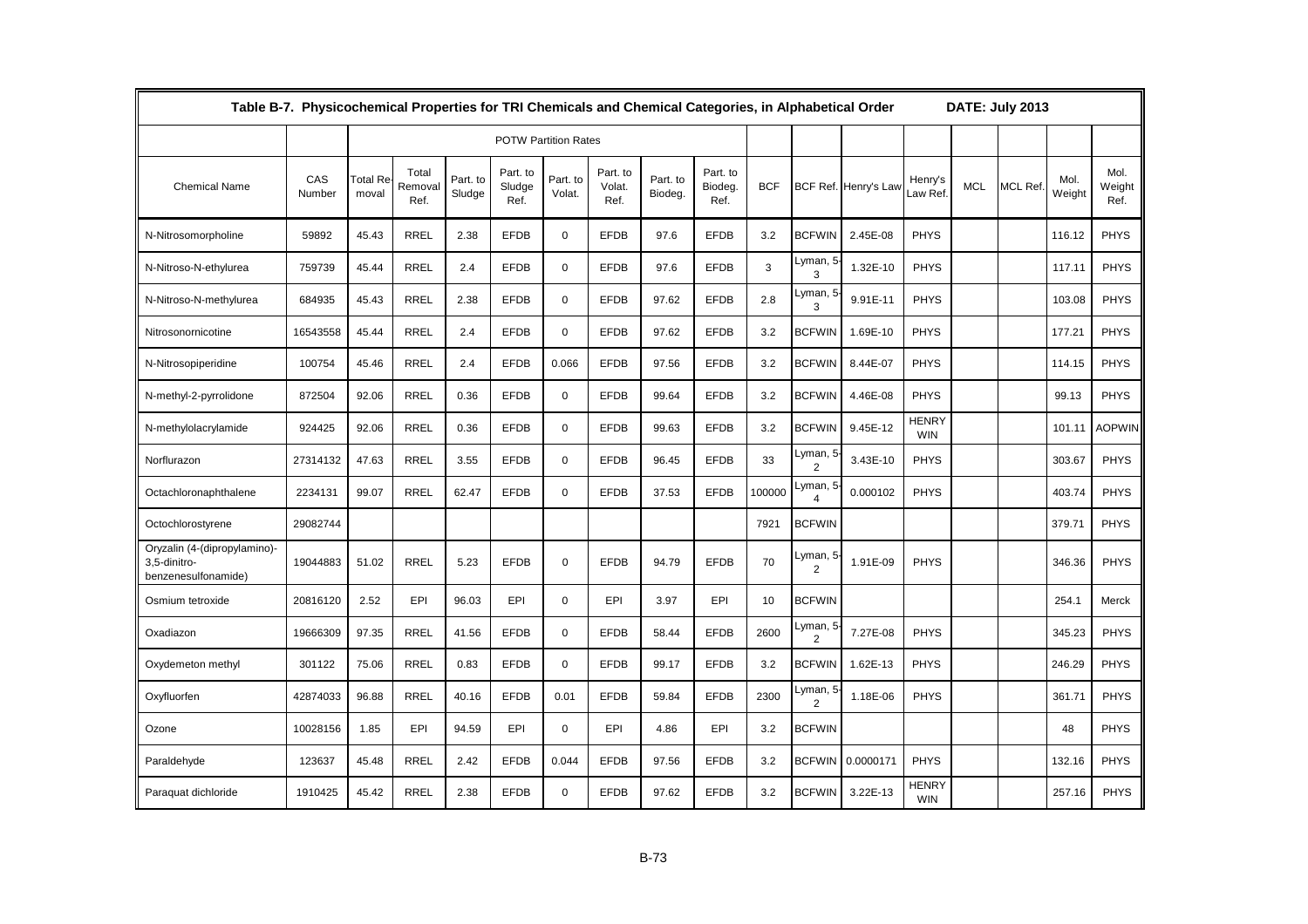|                                         | Table B-7. Physicochemical Properties for TRI Chemicals and Chemical Categories, in Alphabetical Order |                                |                          |                    |                             |                    |                            |                     |                             |            |                            |                      |                            |            | DATE: July 2013 |                |                        |
|-----------------------------------------|--------------------------------------------------------------------------------------------------------|--------------------------------|--------------------------|--------------------|-----------------------------|--------------------|----------------------------|---------------------|-----------------------------|------------|----------------------------|----------------------|----------------------------|------------|-----------------|----------------|------------------------|
|                                         |                                                                                                        |                                |                          |                    | <b>POTW Partition Rates</b> |                    |                            |                     |                             |            |                            |                      |                            |            |                 |                |                        |
| <b>Chemical Name</b>                    | CAS<br>Number                                                                                          | Γotal Re <sup>.</sup><br>moval | Total<br>Removal<br>Ref. | Part. to<br>Sludge | Part. to<br>Sludge<br>Ref.  | Part. to<br>Volat. | Part. to<br>Volat.<br>Ref. | Part. to<br>Biodeg. | Part. to<br>Biodeg.<br>Ref. | <b>BCF</b> |                            | BCF Ref. Henry's Law | Henry's<br>aw Ref          | <b>MCL</b> | <b>MCL Ref</b>  | Mol.<br>Weight | Mol.<br>Weight<br>Ref. |
| Parathion                               | 56382                                                                                                  | 98.36                          | <b>RREL</b>              | 8.93               | <b>EFDB</b>                 | $\mathbf 0$        | <b>EFDB</b>                | 91.06               | <b>EFDB</b>                 | 480        | <b>CHMF</b>                | 2.98E-07             | <b>PHYS</b>                |            |                 | 291.26         | <b>PHYS</b>            |
| p-Chlorophenyl isocyanate               | 104121                                                                                                 | 98.53                          | <b>RREL</b>              | 1.18               | <b>EFDB</b>                 | 0.28               | <b>EFDB</b>                | 98.54               | <b>EFDB</b>                 | 170        | Lyman, 5<br>$\overline{2}$ | 0.000172             | <b>PHYS</b>                |            |                 | 153.57         | <b>PHYS</b>            |
| Pebulate                                | 1114712                                                                                                | 98.37                          | <b>RREL</b>              | 8.91               | <b>EFDB</b>                 | 0.4                | <b>EFDB</b>                | 90.69               | <b>EFDB</b>                 | 480        | Lyman, 5<br>2              | 0.000237             | <b>PHYS</b>                |            |                 | 203.35         | <b>PHYS</b>            |
| Pendimethalin                           | 40487421                                                                                               | 98.82                          | <b>RREL</b>              | 47.3               | <b>EFDB</b>                 | 0.081              | <b>EFDB</b>                | 52.62               | <b>EFDB</b>                 | 1944       | EPA, 99                    | 8.56E-07             | <b>PHYS</b>                |            |                 | 281.31         | <b>PHYS</b>            |
| Pentachlorobenzene                      | 608935                                                                                                 | 83.63                          | EPI                      | 95.097             | EPI                         | 4.0894             | EPI                        | 0.801148            | EPI                         | 7500       | <b>CHMF</b>                | 0.000703             | <b>PHYS</b>                |            |                 | 250.34         | <b>PHYS</b>            |
| Pentachloroethane                       | 76017                                                                                                  | 57.89                          | <b>RREL</b>              | 9.85               | <b>EFDB</b>                 | 57.59              | <b>EFDB</b>                | 32.56               | <b>EFDB</b>                 | 67         | <b>CHMF</b>                | 0.00194              | <b>PHYS</b>                |            |                 | 202.3          | <b>PHYS</b>            |
| Pentachlorophenol                       | 87865                                                                                                  | 96.2                           | <b>RREL</b>              | 56.27              | <b>EFDB</b>                 | 0                  | <b>EFDB</b>                | 43.73               | <b>EFDB</b>                 | 110        | <b>CHMF</b>                | 2.45E-08             | <b>PHYS</b>                | 0.001      | <b>NPDWS</b>    | 266.34         | <b>PHYS</b>            |
| Pentobarbital sodium                    | 57330                                                                                                  | 46.83                          | <b>RREL</b>              | 3.14               | <b>EFDB</b>                 | $\mathbf 0$        | <b>EFDB</b>                | 96.88               | <b>EFDB</b>                 | 23         | Lyman,<br>$\overline{2}$   | 8.44E-13             | <b>HENRY</b><br><b>WIN</b> |            |                 | 248.26         | Merck                  |
| Perchloromethyl mercaptan               | 594423                                                                                                 | 88.26                          | <b>RREL</b>              | 7.49               | <b>EFDB</b>                 | 2.13               | <b>EFDB</b>                | 90.38               | <b>EFDB</b>                 | 260        | Lyman, 5<br>$\overline{2}$ | 0.000241             | <b>PHYS</b>                |            |                 | 185.89         | <b>PHYS</b>            |
| Permethrin                              | 52645531                                                                                               | 99.92                          | <b>RREL</b>              | 38.07              | <b>EFDB</b>                 | $\mathbf 0$        | <b>EFDB</b>                | 61.93               | <b>EFDB</b>                 | 51000      | _yman, 5<br>$\overline{2}$ | 1.87E-06             | <b>PHYS</b>                |            |                 | 391.3          | <b>PHYS</b>            |
| Peroxyacetic acid                       | 79210                                                                                                  | 92.06                          | <b>RREL</b>              | 0.36               | <b>EFDB</b>                 | 0.022              | <b>EFDB</b>                | 99.62               | <b>EFDB</b>                 | 3.2        | <b>BCFWIN</b>              | 2.14E-06             | <b>PHYS</b>                |            |                 | 76.05          | <b>PHYS</b>            |
| Phenanthrene                            | 85018                                                                                                  | 94.11                          | <b>RREL</b>              | 33.95              | <b>EFDB</b>                 | 0.18               | <b>EFDB</b>                | 65.87               | <b>EFDB</b>                 | 2160       | <b>CHMF</b>                | 0.0000423            | <b>PHYS</b>                |            |                 | 178.24         | <b>PHYS</b>            |
| Phenol                                  | 108952                                                                                                 | 92.15                          | <b>RREL</b>              | 0.42               | <b>EFDB</b>                 | $\mathbf 0$        | <b>EFDB</b>                | 99.58               | <b>EFDB</b>                 | 45         | <b>CHMF</b>                | 3.33E-07             | <b>PHYS</b>                |            |                 | 94.11          | <b>PHYS</b>            |
| Phenolphthalein                         | 77098                                                                                                  |                                |                          |                    |                             |                    |                            |                     |                             | 130        | _yman, 5<br>$\overline{2}$ | 8.98E-16             | EPI                        |            |                 | 318.33         | Reaxys                 |
| Phenothrin                              | 26002802                                                                                               | 99.93                          | <b>RREL</b>              | 38.25              | <b>EFDB</b>                 | $\mathbf 0$        | <b>EFDB</b>                | 61.76               | <b>EFDB</b>                 | 8400       | Lyman, 5<br>3              | 0.0000068            | <b>PHYS</b>                |            |                 | 350.46         | <b>PHYS</b>            |
| 1,2-Phenylenediamine<br>dihydrochloride | 615281                                                                                                 | 45.44                          | <b>RREL</b>              | 2.4                | <b>EFDB</b>                 | $\mathbf 0$        | <b>EFDB</b>                | 97.6                | <b>EFDB</b>                 | 3.2        | <b>BCFWIN</b>              | 6.73E-10             | <b>HENRY</b><br><b>WIN</b> |            |                 | 108.14         | <b>AOPWIN</b>          |
| 1,4-Phenylenediamine<br>dihydrochloride | 624180                                                                                                 | 45.43                          | <b>RREL</b>              | 2.38               | <b>EFDB</b>                 | $\mathbf 0$        | <b>EFDB</b>                | 97.6                | <b>EFDB</b>                 | 3.2        | <b>BCFWIN</b>              | 6.73E-10             | HENRY<br><b>WIN</b>        |            |                 | 108.14         | <b>AOPWIN</b>          |
| 1,2-Phenylenediamine                    | 95545                                                                                                  | 45.44                          | <b>RREL</b>              | 2.4                | <b>EFDB</b>                 | $\mathbf 0$        | <b>EFDB</b>                | 97.6                | <b>EFDB</b>                 | 1.6        | Lyman, 5<br>3              | 7.2E-09              | <b>PHYS</b>                |            |                 | 108.14         | <b>PHYS</b>            |
| 1,3-Phenylenediamine                    | 108452                                                                                                 | 45.43                          | <b>RREL</b>              | 2.38               | <b>EFDB</b>                 | $\Omega$           | <b>EFDB</b>                | 97.6                | <b>EFDB</b>                 | 3.2        | <b>BCFWIN</b>              | 1.25E-09             | <b>PHYS</b>                |            |                 | 108.14         | <b>PHYS</b>            |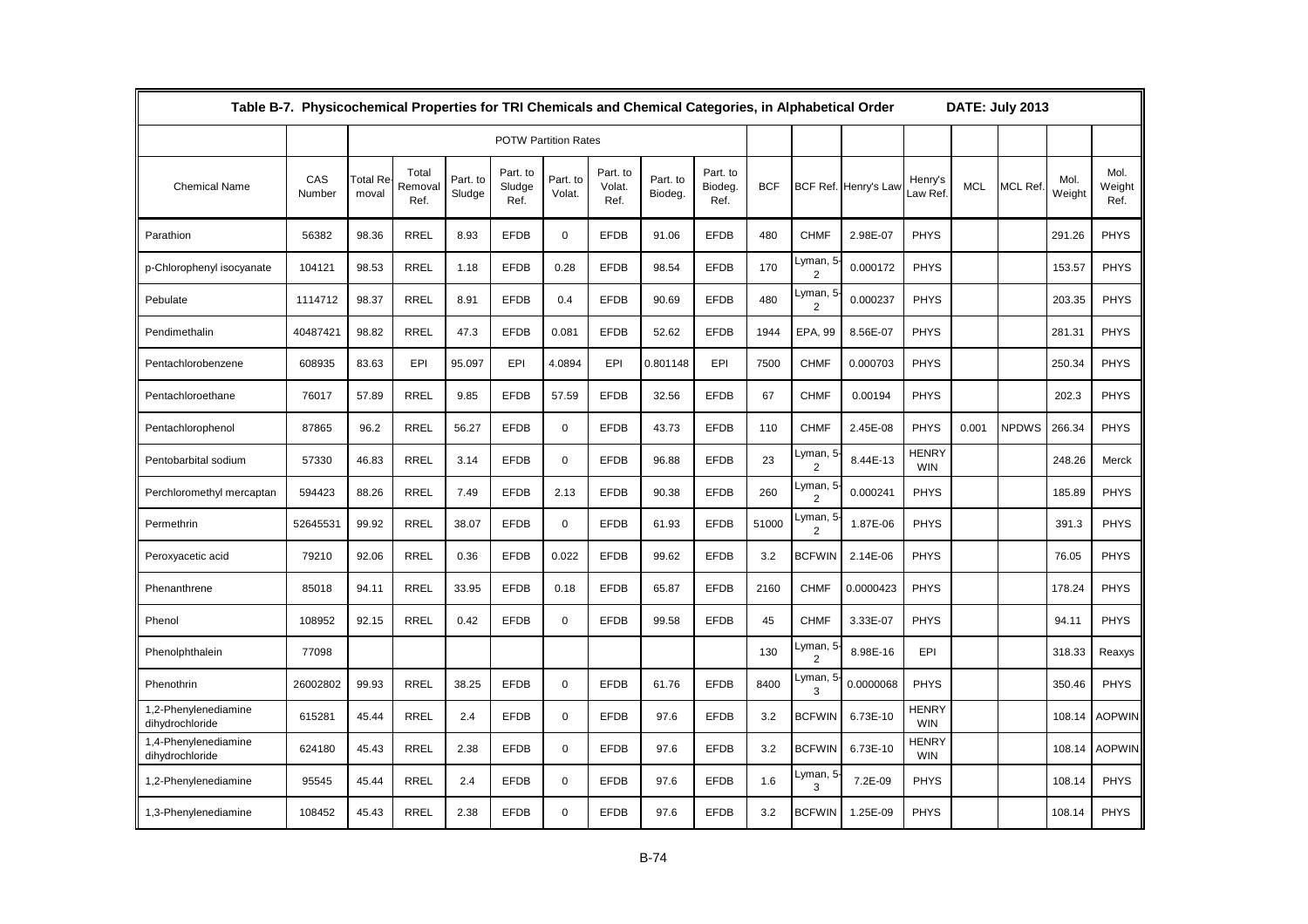|                                      | Table B-7. Physicochemical Properties for TRI Chemicals and Chemical Categories, in Alphabetical Order |                   |                          |                    |                             |                    |                            |                     |                             |              |                            |                      |                            |            | DATE: July 2013       |                |                        |
|--------------------------------------|--------------------------------------------------------------------------------------------------------|-------------------|--------------------------|--------------------|-----------------------------|--------------------|----------------------------|---------------------|-----------------------------|--------------|----------------------------|----------------------|----------------------------|------------|-----------------------|----------------|------------------------|
|                                      |                                                                                                        |                   |                          |                    | <b>POTW Partition Rates</b> |                    |                            |                     |                             |              |                            |                      |                            |            |                       |                |                        |
| <b>Chemical Name</b>                 | CAS<br>Number                                                                                          | Total Re<br>moval | Total<br>Removal<br>Ref. | Part. to<br>Sludge | Part. to<br>Sludge<br>Ref.  | Part. to<br>Volat. | Part. to<br>Volat.<br>Ref. | Part. to<br>Biodeg. | Part. to<br>Biodeg.<br>Ref. | <b>BCF</b>   |                            | BCF Ref. Henry's Law | Henry's<br>aw Ref.         | <b>MCL</b> | MCL Ref               | Mol.<br>Weight | Mol.<br>Weight<br>Ref. |
| p-Phenylenediamine                   | 106503                                                                                                 | 45.43             | <b>RREL</b>              | 2.38               | <b>EFDB</b>                 | $\mathbf 0$        | <b>EFDB</b>                | 97.6                | <b>EFDB</b>                 | 1.6          | Lyman, 5<br>3              | 6.73E-10             | <b>PHYS</b>                |            |                       | 108.14         | <b>PHYS</b>            |
| 2-Phenylphenol                       | 90437                                                                                                  | 94.89             | <b>RREL</b>              | 2.76               | <b>EFDB</b>                 | 0.011              | <b>EFDB</b>                | 97.22               | <b>EFDB</b>                 | 130          | Lyman, 5<br>$\overline{2}$ | 1.05E-06             | <b>PHYS</b>                |            |                       | 170.21         | <b>PHYS</b>            |
| Phenytoin                            | 57410                                                                                                  | 48.63             | <b>RREL</b>              | 4.05               | <b>EFDB</b>                 | $\mathbf 0$        | <b>EFDB</b>                | 95.95               | <b>EFDB</b>                 | 44           | Lyman, 5<br>2              | 1.02E-11             | <b>PHYS</b>                |            |                       | 252.28         | <b>PHYS</b>            |
| Phosgene                             | 75445                                                                                                  | 100               | <b>RREL</b>              | $\mathbf 0$        | <b>EFDB</b>                 | $\mathbf 0$        | <b>EFDB</b>                | 100                 | <b>EFDB</b>                 |              | Fast Hyd                   | 0.00892              | <b>PHYS</b>                |            |                       | 98.92          | <b>PHYS</b>            |
| Phosphine                            | 7803512                                                                                                | 1.85              | EPI                      | 95.14              | EPI                         | $\Omega$           | EPI                        | 4.86                | EPI                         |              | Gas                        | 0.0244               | <b>PHYS</b>                |            |                       | 34             | <b>PHYS</b>            |
| Phosphorus (yellow or white)         | 7723140                                                                                                | 59.8              | <b>RREL</b>              | 100                | Assump.                     | $\mathbf 0$        | Assump.                    | $\mathbf 0$         | Assump.                     | 3.2          | <b>BCFWIN</b>              | 0.0244               | <b>PHYS</b>                |            |                       | 34             | <b>PHYS</b>            |
| Phthalic anhydride                   | 85449                                                                                                  | 99.3              | <b>RREL</b>              | 0.081              | <b>EFDB</b>                 | $\mathbf 0$        | <b>EFDB</b>                | 99.91               | <b>EFDB</b>                 |              | Fast Hyd                   | 1.63E-08             | <b>PHYS</b>                |            |                       | 148.12         | <b>PHYS</b>            |
| Picloram                             | 1918021                                                                                                | 9.6               | <b>RREL</b>              | 17.81              | <b>EFDB</b>                 | $\mathbf 0$        | <b>EFDB</b>                | 82.19               | <b>EFDB</b>                 | 20           | Lyman, 5<br>3              | 5.33E-14             | <b>PHYS</b>                | 0.5        | <b>NPDWS</b>          | 241.46         | <b>PHYS</b>            |
| Picric acid                          | 88891                                                                                                  | 22.17             | <b>RREL</b>              | 6.86               | <b>EFDB</b>                 | $\mathbf 0$        | <b>EFDB</b>                | 93.14               | <b>EFDB</b>                 | $\mathbf{1}$ | <b>CHMF</b>                | 1.7E-11              | <b>PHYS</b>                |            |                       | 229.11         | <b>PHYS</b>            |
| Piperonyl butoxide                   | 51036                                                                                                  | 97.02             | <b>RREL</b>              | 40.57              | <b>EFDB</b>                 | $\mathbf 0$        | <b>EFDB</b>                | 59.43               | <b>EFDB</b>                 | 2400         | Lyman, 5<br>$\overline{2}$ | 8.89E-11             | <b>PHYS</b>                |            |                       | 338.45         | <b>PHYS</b>            |
| Pirimiphos methyl                    | 29232937                                                                                               | 97.02             | <b>RREL</b>              | 19.94              | <b>EFDB</b>                 | $\mathbf 0$        | <b>EFDB</b>                | 80.05               | <b>EFDB</b>                 | 920          | Lyman, 5<br>2              | 7.01E-07             | <b>PHYS</b>                |            |                       | 305.34         | <b>PHYS</b>            |
| p-Nitroaniline                       | 100016                                                                                                 | 45.7              | <b>RREL</b>              | 2.54               | <b>EFDB</b>                 | $\mathbf 0$        | <b>EFDB</b>                | 97.46               | <b>EFDB</b>                 | 6.7          | <b>CHMF</b>                | 1.26E-09             | <b>PHYS</b>                |            |                       | 138.13         | <b>PHYS</b>            |
| Polybrominated biphenyls<br>(PBBs)   | N575                                                                                                   | 94.03             | EPI; hex                 | 99.18              | EPI; hex                    | $\mathbf 0$        | EPI; hex                   | 0.83                | EPI; hex                    | 18200        | CHMF;<br>hex               | 4.29E-06             | PHYS;<br>hex               |            |                       | 627.59         | PHYS;<br>hex           |
| Polychlorinated alkanes              | N583                                                                                                   |                   |                          |                    |                             |                    |                            |                     |                             |              |                            |                      |                            |            |                       |                |                        |
| Polychlorinated biphenyls<br>(PCBs)  | 1336363                                                                                                | 98.93             | <b>RREL</b>              | 62.08              | <b>EFDB</b>                 | 0.03               | <b>EFDB</b>                | 37.9                | <b>EFDB</b>                 | 47000        | EPA/<br>OPPT.<br>98; est   | 0.000415             | <b>PHYS</b>                | 0.0005     | <b>NPDWS</b>          | 291.99         | <b>PHYS</b>            |
| Polycyclic aromatic<br>compounds     | N590                                                                                                   | 92.64             | EPI; B(a)p               | 99.16              | EPI; B(a)p                  | 0                  | EPI; B(a)p                 | 0.83                | EPI; B(a)p                  | 912          | EPA, 99<br>B(a)p           | 4.57E-07             | PHYS:<br>B(a)p             | 0.0002     | <b>NPDWS</b><br>B(a)p | 252.32         | PHYS:<br>B(a)p         |
| Potassium bromate                    | 7758012                                                                                                | 1.85              | EPI                      | 94.59              | EPI                         | $\mathbf 0$        | EPI                        | 4.86                | EPI                         | 3.2          | <b>BCFWIN</b>              |                      |                            |            |                       | 167            | <b>PHYS</b>            |
| Potassium<br>dimethyldithiocarbamate | 128030                                                                                                 | 76.61             | <b>RREL</b>              | 0.8                | <b>EFDB</b>                 | 6.59               | <b>EFDB</b>                | 92.61               | <b>EFDB</b>                 | 3.9          | <b>BCFWIN</b>              | 0.000684             | <b>HENRY</b><br><b>WIN</b> |            |                       | 149.27         | <b>AOPWIN</b>          |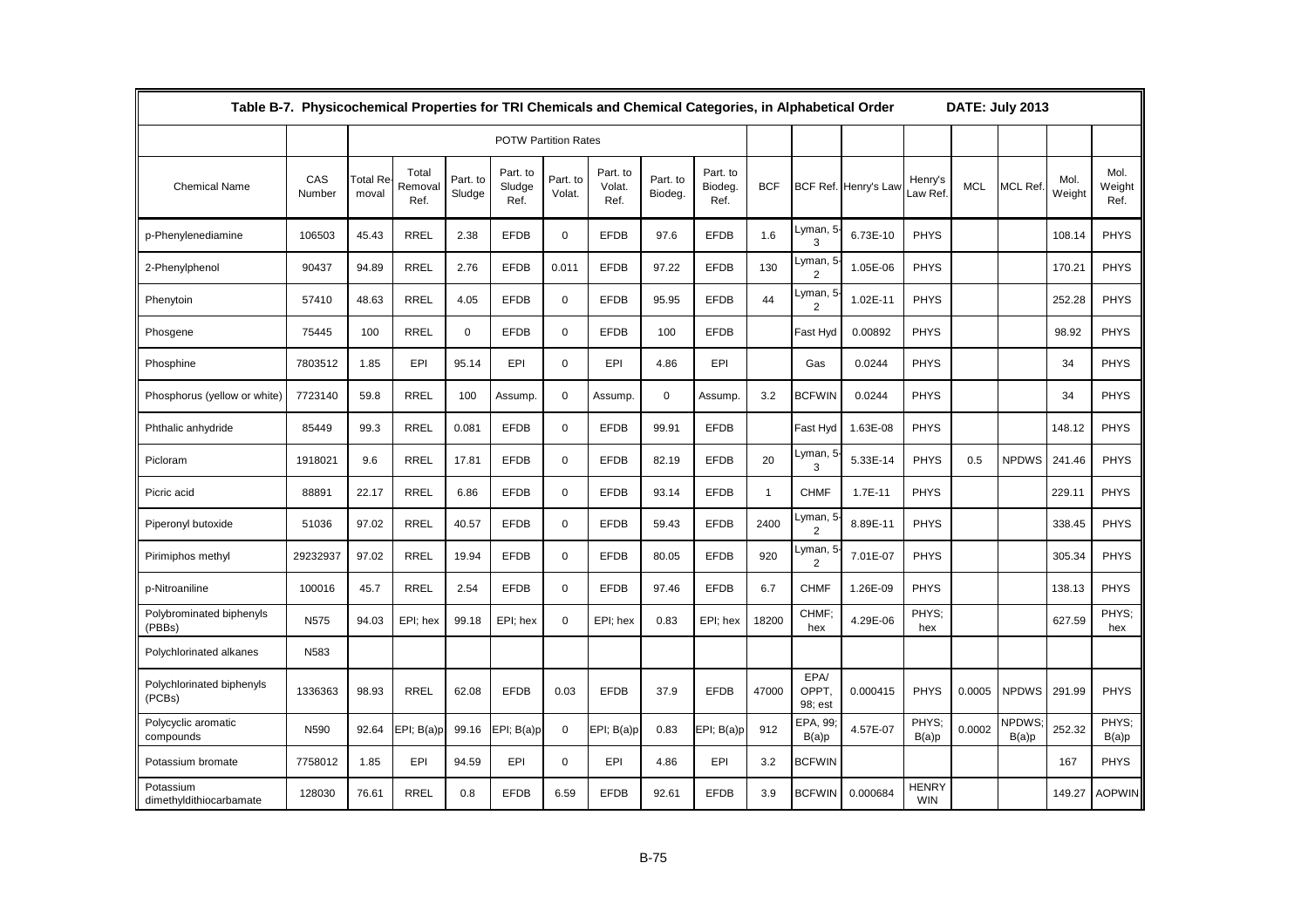|                                             | Table B-7. Physicochemical Properties for TRI Chemicals and Chemical Categories, in Alphabetical Order |                          |                          |                    |                             |                    |                            |                     |                             |            |                                    |                      |                            |            | DATE: July 2013 |                |                        |
|---------------------------------------------|--------------------------------------------------------------------------------------------------------|--------------------------|--------------------------|--------------------|-----------------------------|--------------------|----------------------------|---------------------|-----------------------------|------------|------------------------------------|----------------------|----------------------------|------------|-----------------|----------------|------------------------|
|                                             |                                                                                                        |                          |                          |                    | <b>POTW Partition Rates</b> |                    |                            |                     |                             |            |                                    |                      |                            |            |                 |                |                        |
| <b>Chemical Name</b>                        | CAS<br>Number                                                                                          | <b>Total Re</b><br>moval | Total<br>Removal<br>Ref. | Part. to<br>Sludge | Part. to<br>Sludge<br>Ref.  | Part. to<br>Volat. | Part. to<br>Volat.<br>Ref. | Part. to<br>Biodeg. | Part. to<br>Biodeg.<br>Ref. | <b>BCF</b> |                                    | BCF Ref. Henry's Law | Henry's<br>aw Ref          | <b>MCL</b> | <b>MCL Ref</b>  | Mol.<br>Weight | Mol.<br>Weight<br>Ref. |
| Potassium N-<br>methyldithiocarbamate       | 137417                                                                                                 | 75.91                    | <b>RREL</b>              | 0.8                | <b>EFDB</b>                 | 3.5                | <b>EFDB</b>                | 95.69               | <b>EFDB</b>                 | 3.2        | <b>BCFWIN</b>                      | 0.000177             | <b>HENRY</b><br><b>WIN</b> |            |                 | 107.19         | AOPWIN                 |
| Profenofos                                  | 41198087                                                                                               | 99.13                    | <b>RREL</b>              | 28.99              | <b>EFDB</b>                 | $\mathbf 0$        | <b>EFDB</b>                | 71.01               | <b>EFDB</b>                 | 2100       | Lyman, 5<br>2                      | 2.21E-08             | <b>PHYS</b>                |            |                 | 373.64         | <b>PHYS</b>            |
| Prometryn                                   | 7287196                                                                                                | 44.31                    | <b>RREL</b>              | 24.49              | <b>EFDB</b>                 | $\mathbf 0$        | <b>EFDB</b>                | 75.51               | <b>EFDB</b>                 | 270        | Lyman, 5<br>2                      | 1.32E-08             | <b>PHYS</b>                |            |                 | 241.36         | <b>PHYS</b>            |
| Pronamide                                   | 23950585                                                                                               | 70.37                    | <b>RREL</b>              | 14.15              | <b>EFDB</b>                 | 0.16               | <b>EFDB</b>                | 85.69               | <b>EFDB</b>                 | 240        | Lyman, 5<br>2                      | 9.77E-09             | <b>PHYS</b>                |            |                 | 256.13         | <b>PHYS</b>            |
| Propachlor                                  | 1918167                                                                                                | 76.46                    | <b>RREL</b>              | 1.29               | <b>EFDB</b>                 | 0.84               | <b>EFDB</b>                | 97.86               | <b>EFDB</b>                 | 27         | Lyman, 5<br>$\overline{2}$         | 9.15E-08             | <b>PHYS</b>                |            |                 | 211.69         | <b>PHYS</b>            |
| Propane sultone                             | 1120714                                                                                                | 70.61                    | <b>RREL</b>              | 0.93               | <b>EFDB</b>                 | 0.071              | <b>EFDB</b>                | 99.01               | <b>EFDB</b>                 | 3.2        | <b>BCFWIN</b>                      | 2.36E-06             | PHYS                       |            |                 | 122.14         | <b>PHYS</b>            |
| Propanil                                    | 709988                                                                                                 | 56.46                    | <b>RREL</b>              | 7.76               | <b>EFDB</b>                 | 0.018              | <b>EFDB</b>                | 92.24               | <b>EFDB</b>                 | 1.6        | <b>CHMF</b>                        | 1.71E-08             | <b>PHYS</b>                |            |                 | 218.08         | <b>PHYS</b>            |
| Propargite                                  | 2312358                                                                                                | 99.95                    | <b>RREL</b>              | 41.99              | <b>EFDB</b>                 | 44.12              | <b>EFDB</b>                | 13.88               | <b>EFDB</b>                 | 3700       | Lyman, 5<br>2                      | 4.15E-08             | <b>PHYS</b>                |            |                 | 350.48         | <b>PHYS</b>            |
| Propargyl alcohol                           | 107197                                                                                                 | 92.06                    | <b>RREL</b>              | 0.36               | <b>EFDB</b>                 | 0.011              | <b>EFDB</b>                | 99.63               | <b>EFDB</b>                 | 3.2        | <b>BCFWIN</b>                      | 1.15E-06             | PHYS                       |            |                 | 56.06          | <b>PHYS</b>            |
| Propetamphos                                | 31218834                                                                                               | 77.51                    | <b>RREL</b>              | 1.83               | <b>EFDB</b>                 | $\mathbf 0$        | <b>EFDB</b>                | 98.17               | <b>EFDB</b>                 | 470        | Lyman, 5<br>2                      | 4.81E-08             | <b>PHYS</b>                |            |                 | 281.31         | <b>PHYS</b>            |
| Propiconazole                               | 60207901                                                                                               | 68.04                    | <b>RREL</b>              | 13.07              | <b>EFDB</b>                 | $\mathbf 0$        | <b>EFDB</b>                | 86.95               | <b>EFDB</b>                 | 400        | Lyman, 5<br>2                      | 4.12E-09             | <b>PHYS</b>                |            |                 | 342.23         | <b>PHYS</b>            |
| beta-Propiolactone                          | 57578                                                                                                  | 95.91                    | <b>RREL</b>              | 0.22               | <b>EFDB</b>                 | $\mathbf 0$        | <b>EFDB</b>                | 99.77               | <b>EFDB</b>                 | 3.2        | <b>BCFWIN</b>                      | 0.0000128            | <b>PHYS</b>                |            |                 | 72.06          | <b>PHYS</b>            |
| Propionaldehyde                             | 123386                                                                                                 | 92.15                    | <b>RREL</b>              | 0.37               | <b>EFDB</b>                 | 0.66               | <b>EFDB</b>                | 98.97               | <b>EFDB</b>                 | 3.2        | <b>BCFWIN</b>                      | 0.0000734            | PHYS                       |            |                 | 58.08          | <b>PHYS</b>            |
| Propoxur                                    | 114261                                                                                                 | 92.17                    | <b>RREL</b>              | 0.43               | <b>EFDB</b>                 | $\mathbf 0$        | <b>EFDB</b>                | 99.56               | <b>EFDB</b>                 | 8.4        | <b>CHMF</b>                        | 1.43E-09             | <b>PHYS</b>                |            |                 | 209.25         | <b>PHYS</b>            |
| Propylene (Propene)                         | 115071                                                                                                 | 98.91                    | <b>RREL</b>              | 0.38               | <b>EFDB</b>                 | 90.83              | <b>EFDB</b>                | 8.8                 | <b>EFDB</b>                 | 13         | <b>CHMF</b>                        | 0.196                | PHYS                       |            |                 | 42.08          | <b>PHYS</b>            |
| 2,4-D, propylene glycol<br>butylether ester | 1320189                                                                                                | 99.55                    | <b>RREL</b>              | 14.82              | <b>EFDB</b>                 | $\mathbf 0$        | <b>EFDB</b>                | 85.18               | <b>EFDB</b>                 | 1200       | yman, 5 <u>.</u><br>$\overline{2}$ | 2.18E-08             | <b>HENRY</b><br><b>WIN</b> |            |                 | 349.21         | <b>AOPWIN</b>          |
| Propylene oxide                             | 75569                                                                                                  | 92.16                    | <b>RREL</b>              | 0.36               | <b>EFDB</b>                 | 0.88               | <b>EFDB</b>                | 98.76               | <b>EFDB</b>                 | 3.2        | <b>BCFWIN</b>                      | 0.0000696            | <b>PHYS</b>                |            |                 | 58.08          | <b>PHYS</b>            |
| Propyleneimine                              | 75558                                                                                                  | 75.16                    | <b>RREL</b>              | 0.82               | <b>EFDB</b>                 | 0.35               | <b>EFDB</b>                | 98.83               | <b>EFDB</b>                 | 3.2        | <b>BCFWIN</b>                      | 8.42E-06             | <b>PHYS</b>                |            |                 | 57.1           | <b>PHYS</b>            |
| Pyridine                                    | 110861                                                                                                 | 92.09                    | <b>RREL</b>              | 0.37               | <b>EFDB</b>                 | 0.11               | <b>EFDB</b>                | 99.51               | <b>EFDB</b>                 | 3.2        | <b>BCFWIN</b>                      | 0.000011             | <b>PHYS</b>                |            |                 | 79.1           | <b>PHYS</b>            |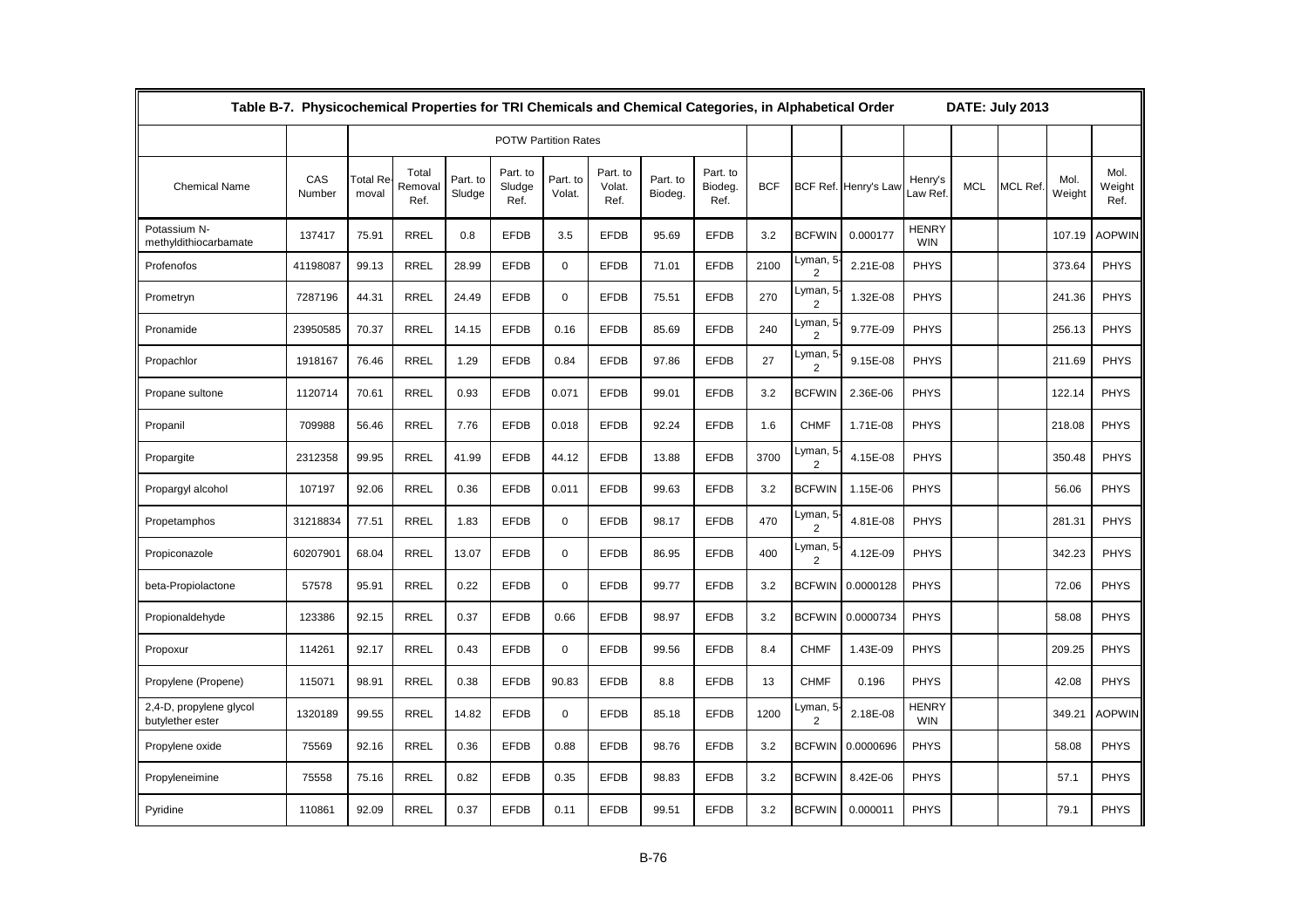|                                    | Table B-7. Physicochemical Properties for TRI Chemicals and Chemical Categories, in Alphabetical Order |                   |                          |                    |                             |                    |                            |                     |                             |            |                            |                      |                   |            | DATE: July 2013 |                |                        |
|------------------------------------|--------------------------------------------------------------------------------------------------------|-------------------|--------------------------|--------------------|-----------------------------|--------------------|----------------------------|---------------------|-----------------------------|------------|----------------------------|----------------------|-------------------|------------|-----------------|----------------|------------------------|
|                                    |                                                                                                        |                   |                          |                    | <b>POTW Partition Rates</b> |                    |                            |                     |                             |            |                            |                      |                   |            |                 |                |                        |
| <b>Chemical Name</b>               | CAS<br>Number                                                                                          | Total Re<br>moval | Total<br>Removal<br>Ref. | Part. to<br>Sludge | Part. to<br>Sludge<br>Ref.  | Part. to<br>Volat. | Part. to<br>Volat.<br>Ref. | Part. to<br>Biodeg. | Part. to<br>Biodeg.<br>Ref. | <b>BCF</b> |                            | BCF Ref. Henry's Lav | Henry's<br>aw Ref | <b>MCL</b> | <b>MCL Ref</b>  | Mol.<br>Weight | Mol.<br>Weight<br>Ref. |
| Quinoline                          | 91225                                                                                                  | 75.94             | <b>RREL</b>              | 1.17               | <b>EFDB</b>                 | 0.066              | <b>EFDB</b>                | 98.76               | <b>EFDB</b>                 | 8          | <b>CHMF</b>                | 1.67E-06             | <b>PHYS</b>       |            |                 | 129.16         | <b>PHYS</b>            |
| Quinone                            | 106514                                                                                                 | 51.81             | <b>RREL</b>              | 1.91               | <b>EFDB</b>                 | 21.25              | <b>EFDB</b>                | 76.84               | <b>EFDB</b>                 | 3.2        | Lyman, 5<br>3              | 0.000479             | <b>PHYS</b>       |            |                 | 108.1          | <b>PHYS</b>            |
| Quintozene                         | 82688                                                                                                  | 89.86             | <b>RREL</b>              | 48.35              | <b>EFDB</b>                 | 0.52               | <b>EFDB</b>                | 51.14               | <b>EFDB</b>                 | 912        | <b>CHMF</b>                | 0.0000442            | <b>PHYS</b>       |            |                 | 295.34         | <b>PHYS</b>            |
| Quizalofop-ethyl                   | 76578148                                                                                               | 97.55             | <b>RREL</b>              | 21.59              | <b>EFDB</b>                 | $\mathbf 0$        | <b>EFDB</b>                | 78.41               | <b>EFDB</b>                 | 1100       | Lyman, 5<br>$\overline{2}$ | 1.06E-08             | <b>PHYS</b>       |            |                 | 372.81         | <b>PHYS</b>            |
| Resmethrin                         | 10453868                                                                                               | 99.99             | <b>RREL</b>              | 21.82              | <b>EFDB</b>                 | $\mathbf 0$        | <b>EFDB</b>                | 78.18               | <b>EFDB</b>                 | 3900       | Lyman, 5<br>3              | 1.33E-07             | <b>PHYS</b>       |            |                 | 338.45         | <b>PHYS</b>            |
| Saccharin (manufacturing)          | 81072                                                                                                  | 75.13             | <b>RREL</b>              | 0.85               | <b>EFDB</b>                 | $\mathbf 0$        | <b>EFDB</b>                | 99.15               | <b>EFDB</b>                 | 2.9        | <b>CHMF</b>                | 1.23E-09             | <b>PHYS</b>       |            |                 | 183.19         | <b>PHYS</b>            |
| Safrole                            | 94597                                                                                                  | 66.53             | <b>RREL</b>              | 12.28              | <b>EFDB</b>                 | 0.3                | <b>EFDB</b>                | 87.42               | <b>EFDB</b>                 | 250        | Lyman, 5<br>2              | 9.07E-06             | <b>PHYS</b>       |            |                 | 162.19         | <b>PHYS</b>            |
| Selenium and selenium<br>compounds | 7782492                                                                                                | 43.66             | <b>RREL</b>              | 100                | Assump.                     | 0                  | Assump.                    | $\mathbf 0$         | Assump.                     | 4.8        | EPA, 97                    | 0.00974              | <b>PHYS</b>       | 0.05       | <b>NPDWS</b>    | 78.96          | <b>PHYS</b>            |
| Sethoxydim                         | 74051802                                                                                               | 83.98             | <b>RREL</b>              | 22.43              | <b>EFDB</b>                 | $\mathbf 0$        | <b>EFDB</b>                | 77.57               | <b>EFDB</b>                 | 1300       | Lyman, 5<br>$\overline{2}$ | 2.16E-11             | <b>PHYS</b>       |            |                 | 327.49         | <b>PHYS</b>            |
| Silver and silver compounds        | 7440224                                                                                                | 66.47             | <b>RREL</b>              | 100                | Assump.                     | $\mathbf 0$        | Assump.                    | $\mathbf 0$         | Assump.                     | 0.5        | EPA, 97                    |                      |                   |            |                 | 107.87         | <b>PHYS</b>            |
| Simazine                           | 122349                                                                                                 | 23.35             | <b>RREL</b>              | 8.44               | <b>EFDB</b>                 | $\mathbf 0$        | <b>EFDB</b>                | 91.56               | <b>EFDB</b>                 | 27         | Lyman, 5<br>2              | 9.42E-10             | <b>PHYS</b>       | 0.004      | <b>NPDWS</b>    | 201.66         | <b>PHYS</b>            |
| Sodium azide                       | 26628228                                                                                               | 1.85              | EPI                      | 95.14              | EPI                         | $\mathbf 0$        | EPI                        | 4.86                | EPI                         | 1.5        | Lyman, 5<br>3              |                      |                   |            |                 | 65.01          | <b>AOPWIN</b>          |
| Sodium dicamba                     | 1982690                                                                                                | 47.23             | <b>RREL</b>              | 3.35               | <b>EFDB</b>                 | $\mathbf 0$        | <b>EFDB</b>                | 96.65               | <b>EFDB</b>                 | 28         | Lyman, 5<br>2              | 7.55E-09             | HL                |            |                 | 243.02         | <b>AOPWIN</b>          |
| Sodium<br>dimethyldithiocarbamate  | 128041                                                                                                 | 76.61             | <b>RREL</b>              | 0.8                | <b>EFDB</b>                 | 6.59               | <b>EFDB</b>                | 92.61               | <b>EFDB</b>                 | 3.2        | <b>BCFWIN</b>              | 0.000388             | HL.               |            |                 | 143.21         | <b>PHYS</b>            |
| Sodium fluoroacetate               | 62748                                                                                                  | 75.08             | <b>RREL</b>              | 0.83               | <b>EFDB</b>                 | 0.027              | <b>EFDB</b>                | 99.15               | <b>EFDB</b>                 | 3.2        | <b>BCFWIN</b>              | 1.09E-06             | HL.               |            |                 | 100.03         | <b>PHYS</b>            |
| Sodium nitrite                     | 7632000                                                                                                | 1.85              | EPI                      | 94.59              | EPI                         | $\Omega$           | EPI                        | 4.86                | EPI                         | 3.2        | <b>BCFWIN</b>              |                      |                   |            |                 | 69             | <b>AOPWIN</b>          |
| Sodium o-phenylphenoxide           | 132274                                                                                                 | 95.02             | <b>RREL</b>              | 2.74               | <b>EFDB</b>                 | 1.86               | <b>EFDB</b>                | 95.39               | <b>EFDB</b>                 | 48         | <b>BCFWIN</b>              | 0.000428             | <b>HL</b>         |            |                 | 192.19         | <b>PHYS</b>            |
| Sodium pentachlorophenate          | 131522                                                                                                 | 96.2              | <b>RREL</b>              | 56.27              | <b>EFDB</b>                 | $\mathbf 0$        | <b>EFDB</b>                | 43.73               | <b>EFDB</b>                 | 21         | Lyman, 5<br>$\overline{2}$ | $3.1E-17$            | <b>PHYS</b>       |            |                 | 288.32         | <b>PHYS</b>            |
| 2,4-D sodium salt                  | 2702729                                                                                                | 93.8              | <b>RREL</b>              | 1.71               | <b>EFDB</b>                 | $\Omega$           | <b>EFDB</b>                | 98.29               | <b>EFDB</b>                 | 3.2        | <b>BCFWIN</b>              | 1.96E-10             | HL                |            |                 | 243.02         | <b>PHYS</b>            |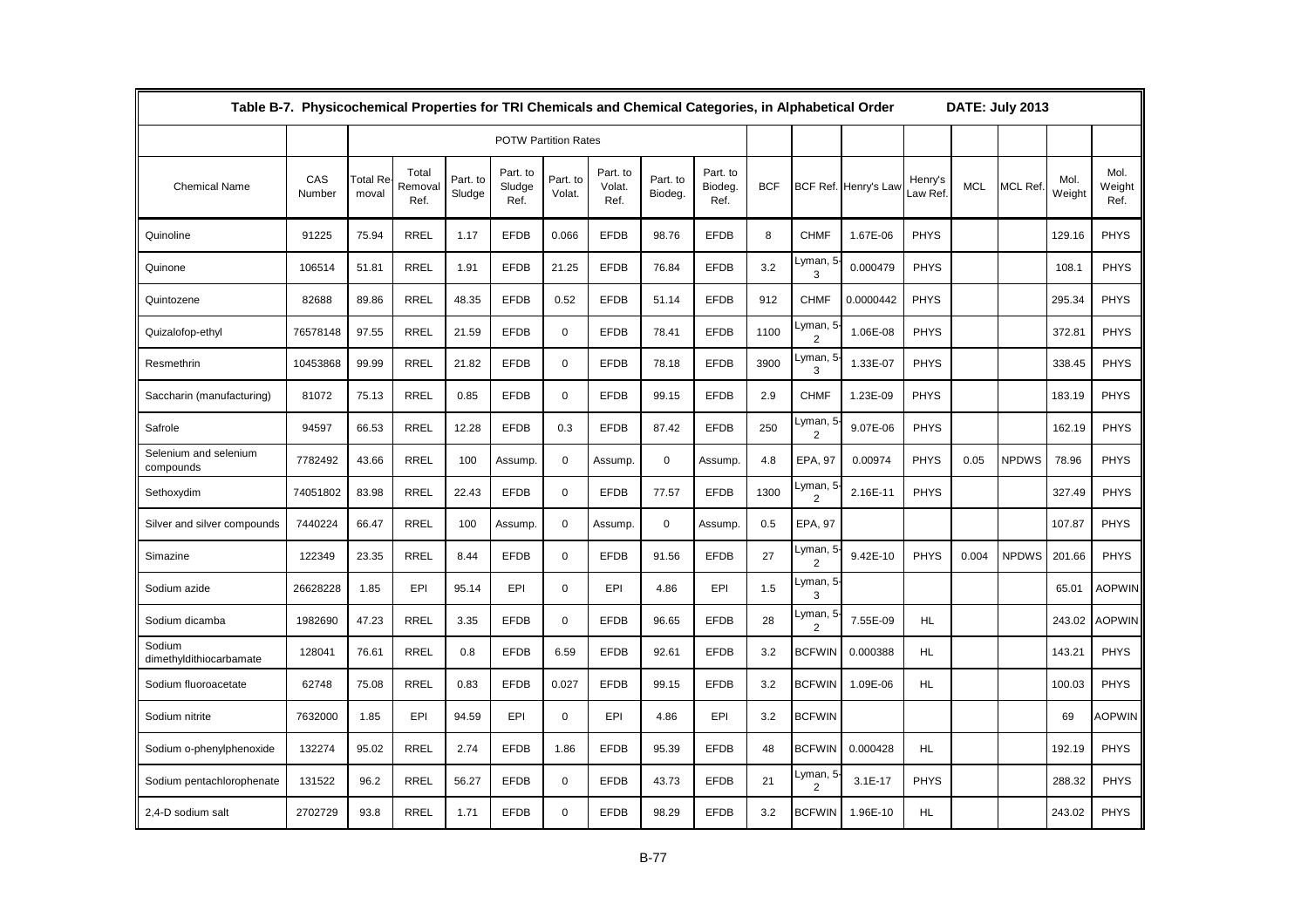|                                                    | Table B-7. Physicochemical Properties for TRI Chemicals and Chemical Categories, in Alphabetical Order |                   |                          |                    |                             |                    |                            |                     |                             |            |                            |                      |                            |            | DATE: July 2013 |                |                        |
|----------------------------------------------------|--------------------------------------------------------------------------------------------------------|-------------------|--------------------------|--------------------|-----------------------------|--------------------|----------------------------|---------------------|-----------------------------|------------|----------------------------|----------------------|----------------------------|------------|-----------------|----------------|------------------------|
|                                                    |                                                                                                        |                   |                          |                    | <b>POTW Partition Rates</b> |                    |                            |                     |                             |            |                            |                      |                            |            |                 |                |                        |
| <b>Chemical Name</b>                               | CAS<br>Number                                                                                          | Total Re<br>moval | Total<br>Removal<br>Ref. | Part. to<br>Sludge | Part. to<br>Sludge<br>Ref.  | Part. to<br>Volat. | Part. to<br>Volat.<br>Ref. | Part. to<br>Biodeg. | Part. to<br>Biodeg.<br>Ref. | <b>BCF</b> |                            | BCF Ref. Henry's Law | Henry's<br>Law Ref         | <b>MCL</b> | <b>MCL Ref</b>  | Mol.<br>Weight | Mol.<br>Weight<br>Ref. |
| Strychnine and salts                               | N746                                                                                                   | 2.19              | EPI: str                 | 95.43              | EPI: str                    | $\Omega$           | EPI; str                   | 4.11                | EPI; str                    |            | lon; str                   | 7.56E-14             | PHYS:<br>str               |            |                 | 334.42         | PHYS; str              |
| Styrene                                            | 100425                                                                                                 | 94.89             | <b>RREL</b>              | 2.12               | <b>EFDB</b>                 | 8.27               | <b>EFDB</b>                | 89.61               | <b>EFDB</b>                 | 13         | <b>CHMF</b>                | 0.00275              | <b>PHYS</b>                | 0.1        | <b>NPDWS</b>    | 104.15         | <b>PHYS</b>            |
| Styrene oxide                                      | 96093                                                                                                  | 75.49             | <b>RREL</b>              | 0.95               | <b>EFDB</b>                 | 0.38               | <b>EFDB</b>                | 98.66               | <b>EFDB</b>                 | 9.9        | <b>CHMF</b>                | 0.0000158            | <b>PHYS</b>                |            |                 | 120.15         | PHYS                   |
| Sulfuric acid                                      | 7664939                                                                                                | 100               | Assump;<br>neu           | $\mathbf 0$        | Assump;<br>neu              | $\mathbf 0$        | Assump;<br>neu             | 100                 | Assump:<br>neu              | 3.2        | <b>BCFWIN</b>              | 7.65E-12             | PHYS                       |            |                 | 98.08          | <b>PHYS</b>            |
| Sulfuryl fluoride (Vikane)                         | 2699798                                                                                                | 1.86              | EPI                      | 94.62              | EPI                         | $\mathbf 0$        | EPI                        | 4.84                | EPI                         | 15         | Lyman, 5<br>3              | 0.000974             | <b>PHYS</b>                |            |                 | 102.06         | <b>PHYS</b>            |
| Sulprofos                                          | 35400432                                                                                               | 99.84             | <b>RREL</b>              | 36.37              | <b>EFDB</b>                 | $\mathbf 0$        | <b>EFDB</b>                | 63.62               | <b>EFDB</b>                 | 8600       | yman, 5<br>$\overline{2}$  | 1.64E-06             | <b>PHYS</b>                |            |                 | 322.45         | <b>PHYS</b>            |
| Tebuthiuron                                        | 34014181                                                                                               | 22.53             | <b>RREL</b>              | 7.37               | <b>EFDB</b>                 | $\mathbf 0$        | <b>EFDB</b>                | 92.63               | <b>EFDB</b>                 | 14         | Lyman, 5<br>$\overline{2}$ | $1.2E-10$            | <b>PHYS</b>                |            |                 | 228.32         | <b>PHYS</b>            |
| Temephos                                           | 3383968                                                                                                | 99.9              | <b>RREL</b>              | 37.61              | <b>EFDB</b>                 | $\mathbf 0$        | <b>EFDB</b>                | 62.39               | <b>EFDB</b>                 | 20000      | .yman,<br>$\overline{2}$   | 1.96E-09             | <b>PHYS</b>                |            |                 | 466.47         | <b>PHYS</b>            |
| Terbacil                                           | 5902512                                                                                                | 46.3              | <b>RREL</b>              | 2.85               | <b>EFDB</b>                 | $\mathbf 0$        | <b>EFDB</b>                | 97.15               | <b>EFDB</b>                 | 16         | Lyman, 5<br>2              | $1.2E-10$            | <b>PHYS</b>                |            |                 | 216.67         | <b>PHYS</b>            |
| Tetrabromobisphenol A<br>(TBBPA)                   | 79947                                                                                                  |                   |                          |                    |                             |                    |                            |                     |                             | 10580      | <b>BCFWIN</b>              |                      |                            |            |                 | 543.88         | <b>PHYS</b>            |
| 1,1,2,2-Tetrachloro-1-<br>fluoroethane (HCFC-121)  | 354143                                                                                                 | 61.83             | <b>RREL</b>              | 4.33               | <b>EFDB</b>                 | 74.58              | <b>EFDB</b>                | 21.11               | <b>EFDB</b>                 | 79         | Lyman, 5<br>2              | 0.003                | <b>HENRY</b><br><b>WIN</b> |            |                 | 185.84         | <b>PHYS</b>            |
| 1,1,1,2-Tetrachloro-2-<br>fluoroethane (HCFC-121a) | 354110                                                                                                 | 61.83             | <b>RREL</b>              | 4.33               | <b>EFDB</b>                 | 74.58              | <b>EFDB</b>                | 21.11               | <b>EFDB</b>                 | 79         | _yman, 5<br>$\overline{2}$ | 0.003                | <b>HENRY</b><br><b>WIN</b> |            |                 | 185.84         | <b>PHYS</b>            |
| 1,1,1,2-Tetrachloroethane                          | 630206                                                                                                 | 58.8              | <b>RREL</b>              | 5.77               | <b>EFDB</b>                 | 68.76              | <b>EFDB</b>                | 25.48               | <b>EFDB</b>                 | 99         | Lyman, 5<br>2              | 0.00242              | <b>PHYS</b>                |            |                 | 167.85         | <b>PHYS</b>            |
| 1,1,2,2-Tetrachloroethane                          | 79345                                                                                                  | 33.23             | <b>RREL</b>              | 6.38               | <b>EFDB</b>                 | 34.85              | <b>EFDB</b>                | 58.8                | <b>EFDB</b>                 | 8          | <b>CHMF</b>                | 0.000367             | <b>PHYS</b>                |            |                 | 167.85         | <b>PHYS</b>            |
| Tetrachloroethylene<br>(Perchloroethylene)         | 127184                                                                                                 | 88.85             | <b>RREL</b>              | 6.99               | <b>EFDB</b>                 | 85.41              | <b>EFDB</b>                | 7.6                 | <b>EFDB</b>                 | 23         | <b>CHMF</b>                | 0.0177               | <b>PHYS</b>                | 0.005      | <b>NPDWS</b>    | 165.83         | <b>PHYS</b>            |
| Tetrachlorvinphos                                  | 961115                                                                                                 | 88.9              | <b>RREL</b>              | 8.29               | <b>EFDB</b>                 | $\mathbf 0$        | <b>EFDB</b>                | 91.71               | <b>EFDB</b>                 | 280        | <b>CHMF</b>                | 1.84E-09             | <b>PHYS</b>                |            |                 | 365.97         | <b>PHYS</b>            |
| Tetracycline hydrochloride                         | 64755                                                                                                  | 45.42             | <b>RREL</b>              | 2.38               | <b>EFDB</b>                 | $\mathbf 0$        | <b>EFDB</b>                | 97.62               | <b>EFDB</b>                 | 3.2        | <b>BCFWIN</b>              | 1.26E-31             | <b>HENRY</b><br><b>WIN</b> |            |                 | 444.43         | Merck                  |
| Tetrafluoroethylene                                | 116143                                                                                                 |                   |                          |                    |                             |                    |                            |                     |                             | 6.3        | Lyman, 5<br>2              | 0.828                | <b>ACD</b>                 |            |                 | 100.02         | Reaxys                 |
| Tetramethrin                                       | 7696120                                                                                                | 99.49             | <b>RREL</b>              | 21.85              | <b>EFDB</b>                 | $\mathbf 0$        | <b>EFDB</b>                | 78.15               | <b>EFDB</b>                 | 2300       | Lyman, 5<br>2              | 8.34E-09             | <b>PHYS</b>                |            |                 | 331.42         | <b>PHYS</b>            |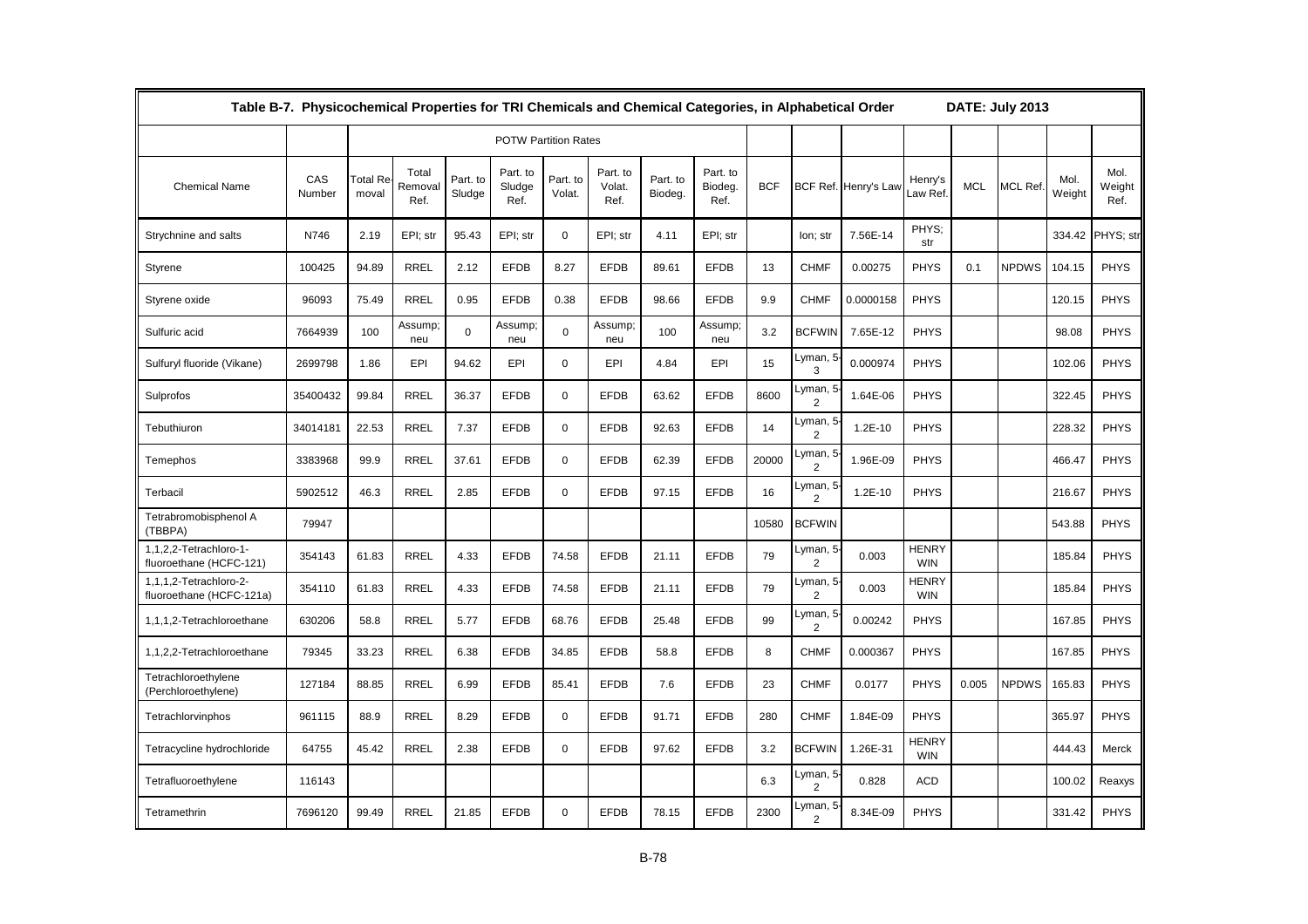|                                    | Table B-7. Physicochemical Properties for TRI Chemicals and Chemical Categories, in Alphabetical Order |                          |                              |                    |                             |                    |                             |                     |                             |            |                            |                      |                            |              | DATE: July 2013 |                |                        |
|------------------------------------|--------------------------------------------------------------------------------------------------------|--------------------------|------------------------------|--------------------|-----------------------------|--------------------|-----------------------------|---------------------|-----------------------------|------------|----------------------------|----------------------|----------------------------|--------------|-----------------|----------------|------------------------|
|                                    |                                                                                                        |                          |                              |                    | <b>POTW Partition Rates</b> |                    |                             |                     |                             |            |                            |                      |                            |              |                 |                |                        |
| <b>Chemical Name</b>               | CAS<br>Number                                                                                          | <b>Total Re</b><br>moval | Total<br>Removal<br>Ref.     | Part. to<br>Sludge | Part. to<br>Sludge<br>Ref.  | Part. to<br>Volat. | Part. to<br>Volat.<br>Ref.  | Part. to<br>Biodeg. | Part. to<br>Biodeg.<br>Ref. | <b>BCF</b> |                            | BCF Ref. Henry's Law | Henry's<br>aw Ref          | <b>MCL</b>   | <b>MCL Ref</b>  | Mol.<br>Weight | Mol.<br>Weight<br>Ref. |
| Tetranitromethane                  | 509148                                                                                                 |                          |                              |                    |                             |                    |                             |                     |                             | 13         | Lyman, 5<br>3              | 0.00024              | <b>ACD</b>                 |              |                 | 196.03         | Reaxys                 |
| Thallium and thallium<br>compounds | 7440280                                                                                                | 53.55                    | <b>RREL</b>                  | 100                | Assump.                     | $\mathbf 0$        | Assump.                     | $\mathbf 0$         | Assump.                     | 116        | EPA, 97                    |                      |                            | 0.002        | <b>NPDWS</b>    | 205.38         | <b>PHYS</b>            |
| Thiabendazole                      | 148798                                                                                                 | 48.63                    | <b>RREL</b>                  | 4.05               | <b>EFDB</b>                 | $\mathbf 0$        | <b>EFDB</b>                 | 95.95               | <b>EFDB</b>                 | 44         | Lyman, 5<br>$\overline{2}$ | 2.12E-11             | <b>PHYS</b>                |              |                 | 201.25         | <b>PHYS</b>            |
| Thioacetamide                      | 62555                                                                                                  | 45.56                    | <b>RREL</b>                  | 2.37               | <b>EFDB</b>                 | 0.48               | <b>EFDB</b>                 | 97.15               | <b>EFDB</b>                 | 3.2        | <b>BCFWIN</b>              | 6.44E-06             | <b>PHYS</b>                |              |                 | 75.13          | <b>PHYS</b>            |
| Thiobencarb                        | 28249776                                                                                               | 64.92                    | <b>RREL</b>                  | 11.6               | <b>EFDB</b>                 | 0.015              | <b>EFDB</b>                 | 88.4                | <b>EFDB</b>                 | 230        | Lyman, 5<br>$\overline{2}$ | 2.67E-07             | <b>PHYS</b>                |              |                 | 257.78         | <b>PHYS</b>            |
| 4,4'-Thiodianiline                 | 139651                                                                                                 | 47.11                    | <b>RREL</b>                  | 3.27               | <b>EFDB</b>                 | $\mathbf 0$        | <b>EFDB</b>                 | 96.73               | <b>EFDB</b>                 | 27         | Lyman, {<br>2              | 3.92E-12             | <b>PHYS</b>                |              |                 | 216.31         | <b>PHYS</b>            |
| Thiodicarb                         | 59669260                                                                                               | 75.47                    | <b>RREL</b>                  | 0.98               | <b>EFDB</b>                 | $\mathbf 0$        | <b>EFDB</b>                 | 99.02               | <b>EFDB</b>                 | 12         | Lyman, {<br>$\overline{2}$ | 9.33E-07             | <b>PHYS</b>                |              |                 | 354.47         | <b>PHYS</b>            |
| Thiophanate ethyl                  | 23564069                                                                                               | 87.35                    | <b>RREL</b>                  | 7.12               | <b>EFDB</b>                 | $\mathbf 0$        | <b>EFDB</b>                 | 92.89               | <b>EFDB</b>                 | 22         | Lyman, 5<br>$\overline{2}$ | 5.18E-13             | <b>HENRY</b><br><b>WIN</b> |              |                 | 370.45         | <b>PHYS</b>            |
| Thiophanate-methyl                 | 23564058                                                                                               | 75.27                    | <b>RREL</b>                  | 0.9                | <b>EFDB</b>                 | $\mathbf 0$        | <b>EFDB</b>                 | 99.1                | <b>EFDB</b>                 | 6.8        | Lyman, 5<br>$\overline{2}$ | 2.94E-13             | <b>PHYS</b>                |              |                 | 342.4          | <b>PHYS</b>            |
| Thiosemicarbazide                  | 79196                                                                                                  | 45.42                    | <b>RREL</b>                  | 2.38               | <b>EFDB</b>                 | $\mathbf 0$        | <b>EFDB</b>                 | 97.62               | <b>EFDB</b>                 | 3.4        | Lyman, 5<br>3              | 6.6E-10              | <b>PHYS</b>                |              |                 | 91.14          | <b>PHYS</b>            |
| Thiourea                           | 62566                                                                                                  | 75.06                    | <b>RREL</b>                  | 0.83               | <b>EFDB</b>                 | $\mathbf 0$        | <b>EFDB</b>                 | 99.17               | <b>EFDB</b>                 | 3.2        | <b>BCFWIN</b>              | 1.98E-09             | PHYS                       |              |                 | 76.12          | <b>PHYS</b>            |
| Thiram                             | 137268                                                                                                 | 75.47                    | <b>RREL</b>                  | 0.98               | <b>EFDB</b>                 | 0.013              | <b>EFDB</b>                 | 99.01               | <b>EFDB</b>                 | 100        | <b>CHMF</b>                | 1.82E-07             | PHYS                       |              |                 | 240.43         | <b>PHYS</b>            |
| Thorium dioxide                    | 1314201                                                                                                | 90                       | Assump.;<br>Th <sub>02</sub> | 100                | Assump.<br>Th <sub>02</sub> | $\mathbf 0$        | Assump.<br>Th <sub>02</sub> | $\mathbf 0$         | Assump.<br>Th <sub>02</sub> | 10         | <b>BCFWIN</b>              |                      |                            |              |                 | 264.05         | Merck                  |
| Titanium tetrachloride             | 7550450                                                                                                | 1.96                     | EPI                          | 95.41              | EPI                         | $\mathbf 0$        | EPI                         | 4.59                | EPI                         | 2.7        | <b>BCFWIN</b>              |                      |                            |              |                 | 189.73         | Merck                  |
| Toluene                            | 108883                                                                                                 | 94.96                    | <b>RREL</b>                  | 1.43               | <b>EFDB</b>                 | 18.26              | <b>EFDB</b>                 | 80.32               | <b>EFDB</b>                 | 7.4        | <b>CHMF</b>                | 0.00664              | <b>PHYS</b>                | $\mathbf{1}$ | <b>NPDWS</b>    | 92.14          | <b>PHYS</b>            |
| Toluenediisocyanate                | 26471625                                                                                               | 99.48                    | RREL                         | 2.03               | <b>EFDB</b>                 | 0.01               | <b>EFDB</b>                 | 97.96               | <b>EFDB</b>                 |            | Fast Hyd                   | 0.0000111            | PHYS                       |              |                 | 174.16         | <b>PHYS</b>            |
| Toluene-2,4-diisocyanate           | 584849                                                                                                 | 99.48                    | <b>RREL</b>                  | 2.03               | <b>EFDB</b>                 | 0.01               | <b>EFDB</b>                 | 97.96               | <b>EFDB</b>                 |            | Fast Hyd                   | 0.0000111            | <b>PHYS</b>                |              |                 | 174.16         | <b>PHYS</b>            |
| Toluene-2,6-diisocyanate           | 91087                                                                                                  | 99.48                    | <b>RREL</b>                  | 2.03               | <b>EFDB</b>                 | 0.01               | <b>EFDB</b>                 | 97.96               | <b>EFDB</b>                 |            | Fast Hyd                   | 0.0000111            | <b>PHYS</b>                |              |                 | 174.16         | <b>PHYS</b>            |
| o-Toluidine hydrochloride          | 636215                                                                                                 | 45.7                     | RREL                         | 2.52               | <b>EFDB</b>                 | 0.15               | <b>EFDB</b>                 | 97.35               | <b>EFDB</b>                 | 10         | Lyman, 5 <sup>.</sup><br>2 | 0.0000021            | <b>PHYS</b>                |              |                 | 143.62         | <b>PHYS</b>            |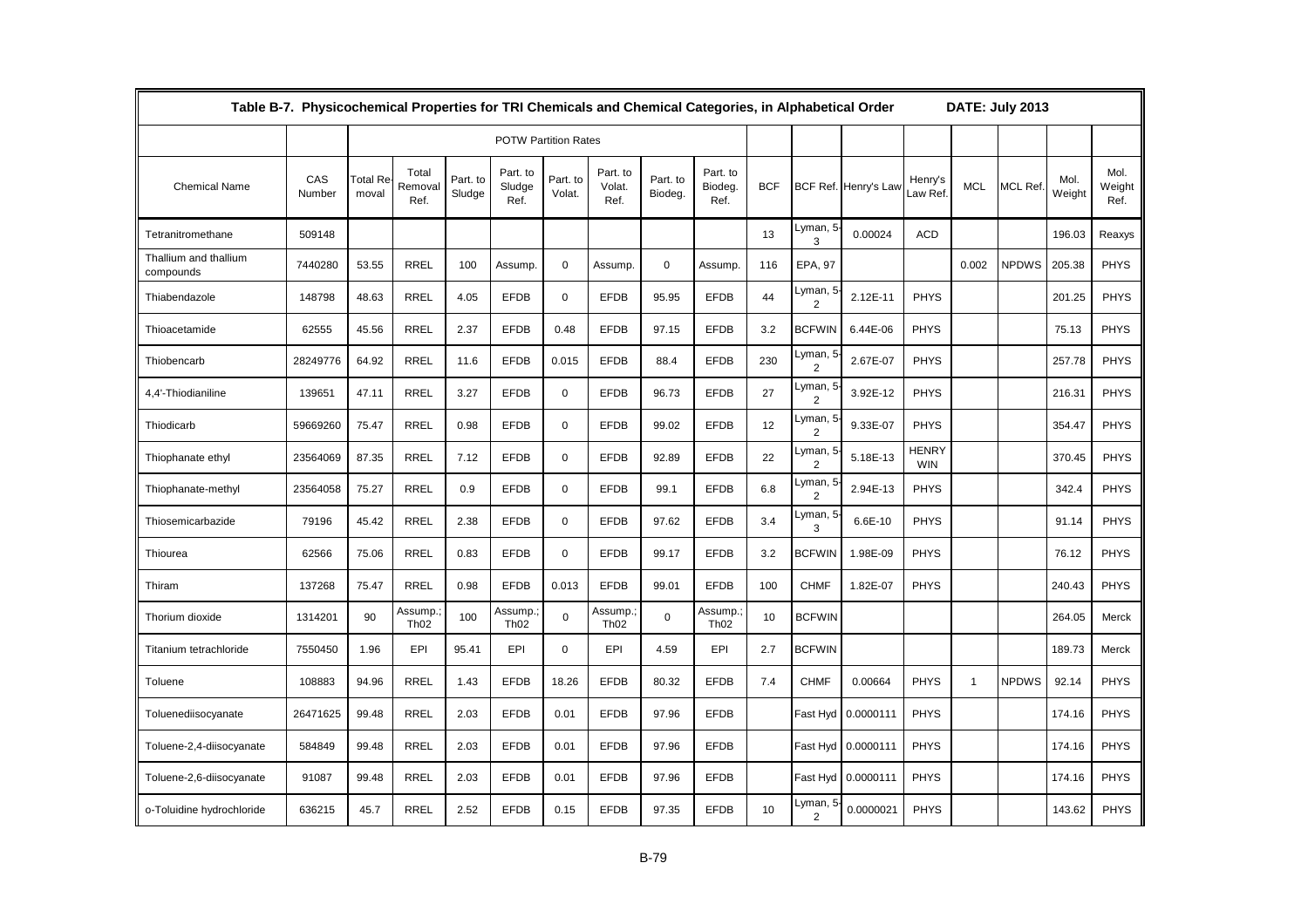|                                | Table B-7. Physicochemical Properties for TRI Chemicals and Chemical Categories, in Alphabetical Order |                          |                          |                    |                             |                    |                            |                     |                             |            |                            |                      |                            |            | DATE: July 2013 |                |                        |
|--------------------------------|--------------------------------------------------------------------------------------------------------|--------------------------|--------------------------|--------------------|-----------------------------|--------------------|----------------------------|---------------------|-----------------------------|------------|----------------------------|----------------------|----------------------------|------------|-----------------|----------------|------------------------|
|                                |                                                                                                        |                          |                          |                    | <b>POTW Partition Rates</b> |                    |                            |                     |                             |            |                            |                      |                            |            |                 |                |                        |
| <b>Chemical Name</b>           | CAS<br>Number                                                                                          | <b>Total Re</b><br>moval | Total<br>Removal<br>Ref. | Part. to<br>Sludge | Part. to<br>Sludge<br>Ref.  | Part. to<br>Volat. | Part. to<br>Volat.<br>Ref. | Part. to<br>Biodeg. | Part. to<br>Biodeg.<br>Ref. | <b>BCF</b> |                            | BCF Ref. Henry's Lav | Henry's<br>Law Ref.        | <b>MCL</b> | <b>MCL Ref</b>  | Mol.<br>Weight | Mol.<br>Weight<br>Ref. |
| o-Toluidine                    | 95534                                                                                                  | 99.92                    | <b>RREL</b>              | 0.28               | <b>EFDB</b>                 | 93.98              | <b>EFDB</b>                | 5.74                | <b>EFDB</b>                 | 5.9        | <b>CHMF</b>                | 1.98E-06             | <b>PHYS</b>                |            |                 | 107.16         | <b>PHYS</b>            |
| Toxaphene                      | 8001352                                                                                                | 99.01                    | <b>RREL</b>              | 62.32              | <b>EFDB</b>                 | $\mathbf 0$        | <b>EFDB</b>                | 37.68               | <b>EFDB</b>                 | 34050      | EPA, 99                    | 0.000006             | <b>PHYS</b>                | 0.003      | <b>NPDWS</b>    | 448.26         | <b>PHYS</b>            |
| trans-1,3-Dichloropropene      | 10061026                                                                                               | 78.51                    | <b>RREL</b>              | 1.07               | <b>EFDB</b>                 | 11.91              | <b>EFDB</b>                | 87.02               | <b>EFDB</b>                 | 21         | Lyman, 5<br>$\overline{2}$ | 0.000871             | <b>PHYS</b>                |            |                 | 110.97         | <b>PHYS</b>            |
| trans-1,4-Dichloro-2-butene    | 110576                                                                                                 | 79.81                    | <b>RREL</b>              | 1.94               | <b>EFDB</b>                 | 8.72               | <b>EFDB</b>                | 89.34               | <b>EFDB</b>                 | 56         | Lyman, 5<br>$\overline{2}$ | 0.000664             | <b>PHYS</b>                |            |                 | 125            | <b>PHYS</b>            |
| Triadimefon                    | 43121433                                                                                               | 51.51                    | <b>RREL</b>              | 5.46               | <b>EFDB</b>                 | $\mathbf 0$        | <b>EFDB</b>                | 94.54               | <b>EFDB</b>                 | 75         | Lyman, 5<br>$\overline{2}$ | 8.11E-11             | <b>PHYS</b>                |            |                 | 293.76         | <b>PHYS</b>            |
| Triallate                      | 2303175                                                                                                | 95.45                    | <b>RREL</b>              | 36.61              | <b>EFDB</b>                 | 0.13               | <b>EFDB</b>                | 63.28               | <b>EFDB</b>                 | 1800       | _yman, 5<br>$\overline{2}$ | 0.0000193            | <b>PHYS</b>                |            |                 | 304.67         | <b>PHYS</b>            |
| Triaziquone                    | 68768                                                                                                  | 45.43                    | <b>RREL</b>              | 2.38               | <b>EFDB</b>                 | $\Omega$           | <b>EFDB</b>                | 97.6                | <b>EFDB</b>                 | 3.2        | <b>BCFWIN</b>              | 9.25E-16             | <b>PHYS</b>                |            |                 | 231.26         | <b>PHYS</b>            |
| Tribenuron methyl              | 101200480                                                                                              | 77.72                    | <b>RREL</b>              | 1.92               | <b>EFDB</b>                 | $\mathbf 0$        | <b>EFDB</b>                | 98.08               | <b>EFDB</b>                 | 68         | Lyman, 5<br>3              | 1.02E-13             | <b>PHYS</b>                |            |                 | 395.4          | <b>PHYS</b>            |
| Tributyltin fluoride           | 1983104                                                                                                | 50.15                    | EPI                      | 99.02              | EPI                         | 0.04               | EPI                        | 0.96                | EPI                         | 1200       | <b>BCFWIN</b>              | 0.83                 | <b>PHYS</b>                |            |                 | 309.04         | <b>PHYS</b>            |
| Tributyltin methacrylate       | 2155706                                                                                                | 37.65                    | EPI                      | 96.28              | EPI                         | 2.74               | EPI                        | 0.98                | EPI                         | 770        | <b>BCFWIN</b>              | 0.048                | <b>HENRY</b><br><b>WIN</b> |            |                 | 375.14         | <b>AOPWIN</b>          |
| S,S,S-tributyltrithiophosphate | 78488                                                                                                  | 99.88                    | RREL                     | 37.22              | <b>EFDB</b>                 | $\mathbf 0$        | <b>EFDB</b>                | 62.79               | <b>EFDB</b>                 | 13000      | Lyman, 5<br>2              | 2.94E-07             | <b>PHYS</b>                |            |                 | 314.51         | <b>PHYS</b>            |
| Trichlorfon                    | 52686                                                                                                  | 92.07                    | <b>RREL</b>              | 0.37               | <b>EFDB</b>                 | $\mathbf 0$        | <b>EFDB</b>                | 99.63               | <b>EFDB</b>                 | 3.2        | <b>BCFWIN</b>              | 1.7E-11              | <b>PHYS</b>                |            |                 | 257.44         | <b>PHYS</b>            |
| Trichloroacetyl chloride       | 76028                                                                                                  |                          |                          |                    |                             |                    |                            |                     |                             |            | Fast Hyd                   | 0.0000291            | <b>PHYS</b>                |            |                 | 181.83         | <b>PHYS</b>            |
| 1,2,4-Trichlorobenzene         | 120821                                                                                                 | 86.46                    | <b>RREL</b>              | 22.2               | <b>EFDB</b>                 | 9.6                | <b>EFDB</b>                | 68.22               | <b>EFDB</b>                 | 720        | <b>CHMF</b>                | 0.00142              | <b>PHYS</b>                | 0.07       | <b>NPDWS</b>    | 181.45         | <b>PHYS</b>            |
| 1,1,1-Trichloroethane          | 71556                                                                                                  | 87.75                    | <b>RREL</b>              | 1.38               | <b>EFDB</b>                 | 93.82              | <b>EFDB</b>                | 4.8                 | <b>EFDB</b>                 | 8.9        | <b>CHMF</b>                | 0.0172               | <b>PHYS</b>                | 0.2        | <b>NPDWS</b>    | 133.41         | <b>PHYS</b>            |
| 1,1,2-Trichloroethane          | 79005                                                                                                  | 39.79                    | <b>RREL</b>              | 3.59               | <b>EFDB</b>                 | 54.49              | <b>EFDB</b>                | 41.92               | <b>EFDB</b>                 | 10         | <b>CHMF</b>                | 0.000824             | <b>PHYS</b>                | 0.005      | <b>NPDWS</b>    | 133.41         | <b>PHYS</b>            |
| Trichloroethylene              | 79016                                                                                                  | 80.97                    | <b>RREL</b>              | 1.52               | <b>EFDB</b>                 | 90.97              | <b>EFDB</b>                | 7.51                | <b>EFDB</b>                 | 17         | <b>CHMF</b>                | 0.00985              | <b>PHYS</b>                | 0.005      | <b>NPDWS</b>    | 131.39         | <b>PHYS</b>            |
| 2,4,5-Trichlorophenol          | 95954                                                                                                  | 75.39                    | <b>RREL</b>              | 16.79              | <b>EFDB</b>                 | 0.093              | <b>EFDB</b>                | 83.1                | <b>EFDB</b>                 | 1910       | <b>CHMF</b>                | 1.62E-06             | <b>PHYS</b>                |            |                 | 197.45         | <b>PHYS</b>            |
| 2,4,6-Trichlorophenol          | 88062                                                                                                  | 91.33                    | <b>RREL</b>              | 10.51              | <b>EFDB</b>                 | 0.077              | <b>EFDB</b>                | 89.41               | <b>EFDB</b>                 | 309        | <b>CHMF</b>                | 0.0000026            | <b>PHYS</b>                |            |                 | 197.45         | <b>PHYS</b>            |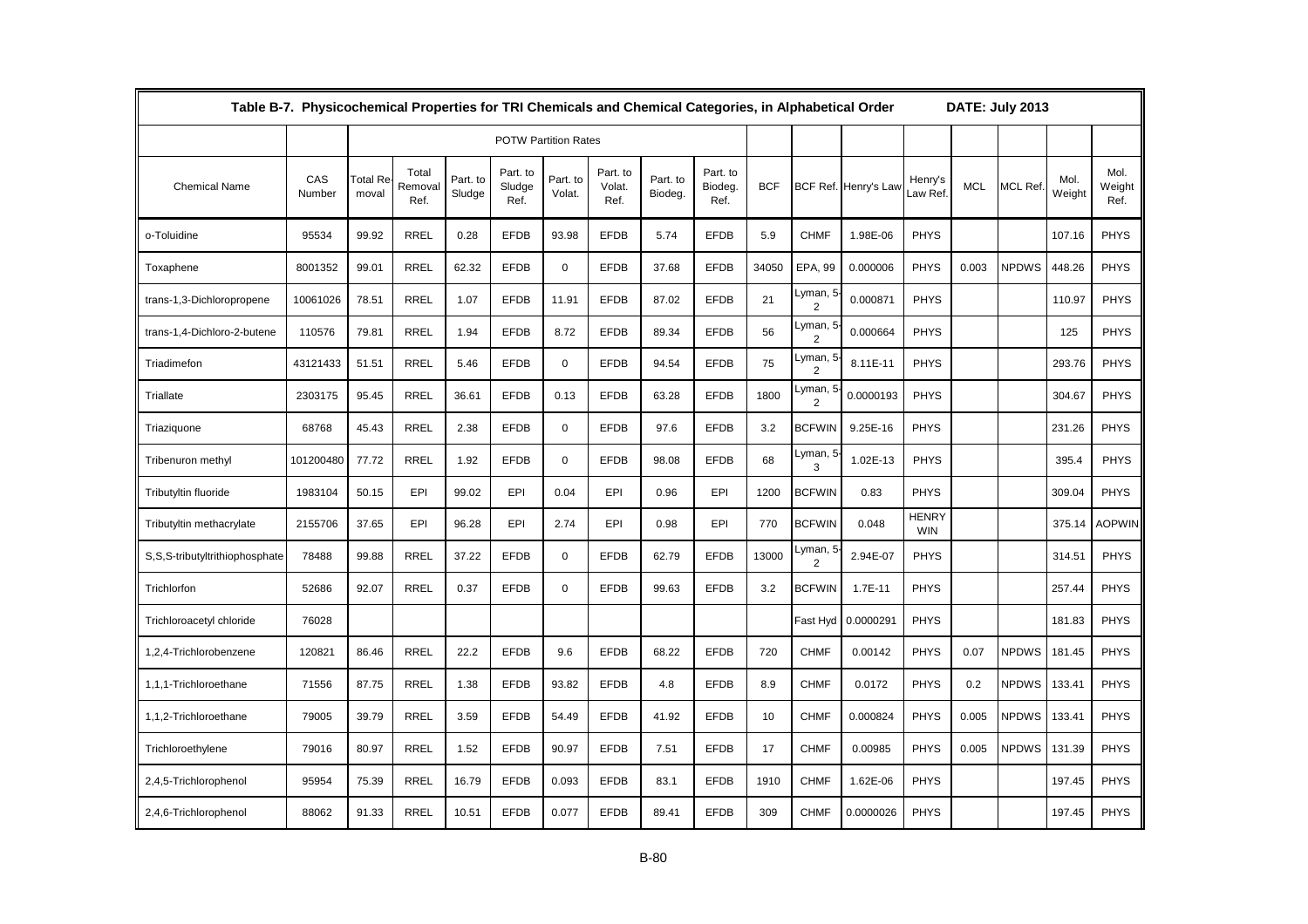|                                                | Table B-7. Physicochemical Properties for TRI Chemicals and Chemical Categories, in Alphabetical Order |                   |                          |                    |                             |                    |                            |                     |                             |            |                                        |                      |                            |            | DATE: July 2013 |                |                        |
|------------------------------------------------|--------------------------------------------------------------------------------------------------------|-------------------|--------------------------|--------------------|-----------------------------|--------------------|----------------------------|---------------------|-----------------------------|------------|----------------------------------------|----------------------|----------------------------|------------|-----------------|----------------|------------------------|
|                                                |                                                                                                        |                   |                          |                    | <b>POTW Partition Rates</b> |                    |                            |                     |                             |            |                                        |                      |                            |            |                 |                |                        |
| <b>Chemical Name</b>                           | CAS<br>Number                                                                                          | Total Re<br>moval | Total<br>Removal<br>Ref. | Part. to<br>Sludge | Part. to<br>Sludge<br>Ref.  | Part. to<br>Volat. | Part. to<br>Volat.<br>Ref. | Part. to<br>Biodeg. | Part. to<br>Biodeg.<br>Ref. | <b>BCF</b> |                                        | BCF Ref. Henry's Law | Henry's<br>Law Ref.        | <b>MCL</b> | MCL Ref.        | Mol.<br>Weight | Mol.<br>Weight<br>Ref. |
| 1,2,3-Trichloropropane                         | 96184                                                                                                  | 52.08             | <b>RREL</b>              | 3                  | <b>EFDB</b>                 | 15.67              | <b>EFDB</b>                | 81.36               | <b>EFDB</b>                 | 31         | Lyman, 5 <sub></sub><br>$\overline{2}$ | 0.000343             | PHYS                       |            |                 | 147.43         | <b>PHYS</b>            |
| Triclopyr triethylammonium<br>salt             | 57213691                                                                                               | 75.32             | <b>RREL</b>              | 0.93               | <b>EFDB</b>                 | $\mathbf 0$        | <b>EFDB</b>                | 99.07               | <b>EFDB</b>                 | 8.1        | yman, 5<br>$\overline{2}$              | 7.23E-15             | <b>HENRY</b><br><b>WIN</b> |            |                 | 355.67         | <b>AOPWIN</b>          |
| Triethylamine                                  | 121448                                                                                                 | 48.22             | <b>RREL</b>              | 2.34               | <b>EFDB</b>                 | 8.71               | <b>EFDB</b>                | 88.95               | <b>EFDB</b>                 | 7.4        | Lyman, 5<br>$\overline{2}$             | 0.000149             | <b>PHYS</b>                |            |                 | 101.19         | <b>PHYS</b>            |
| Trifluralin                                    | 1582098                                                                                                | 97.4              | <b>RREL</b>              | 58.45              | <b>EFDB</b>                 | 0.031              | <b>EFDB</b>                | 41.51               | <b>EFDB</b>                 | 5674       | EPA, 99                                | 0.000103             | <b>PHYS</b>                |            |                 | 335.29         | <b>PHYS</b>            |
| Triforine                                      | 26644462                                                                                               | 75.94             | <b>RREL</b>              | 1.17               | <b>EFDB</b>                 | $\mathbf 0$        | <b>EFDB</b>                | 98.83               | <b>EFDB</b>                 | 28         | Lyman, 5-<br>2                         | 3.82E-09             | PHYS                       |            |                 | 434.97         | <b>PHYS</b>            |
| 1,2,4-Trimethylbenzene                         | 95636                                                                                                  | 94.11             | <b>RREL</b>              | 11.47              | <b>EFDB</b>                 | 16.52              | <b>EFDB</b>                | 72                  | <b>EFDB</b>                 | 340        | yman, 5<br>$\overline{2}$              | 0.00616              | PHYS                       |            |                 | 120.2          | <b>PHYS</b>            |
| 2,3,5-trimethylphenyl<br>methylcarbamate       | 2655154                                                                                                | 77.78             | <b>RREL</b>              | 1.94               | <b>EFDB</b>                 | 0.026              | <b>EFDB</b>                | 98.03               | <b>EFDB</b>                 | 52         | Lyman, 5 <sub></sub><br>$\overline{2}$ | 4.32E-08             | <b>HENRY</b><br><b>WIN</b> |            |                 | 193.25         | <b>AOPWIN</b>          |
| Triphenyltin chloride                          | 639587                                                                                                 | 39.49             | EPI                      | 98.76              | EPI                         | 0.23               | EPI                        | 0.99                | EPI                         | 900        | Lyman,<br>5<br>$\overline{2}$          | 0.0000623            | PHYS                       |            |                 | 385.46         | <b>PHYS</b>            |
| Triphenyltin hydroxide                         | 76879                                                                                                  | 13.73             | EPI                      | 98.62              | EPI                         | $\mathbf 0$        | EPI                        | 1.38                | EPI                         | 280        | -yman, 5<br>$\overline{2}$             | 4.26E-07             | PHYS                       |            |                 | 367.02         | <b>PHYS</b>            |
| Tris(2,3-dibromopropyl)-<br>phosphate          | 126727                                                                                                 | 99.5              | <b>RREL</b>              | 14.38              | <b>EFDB</b>                 | 0.04               | <b>EFDB</b>                | 85.58               | <b>EFDB</b>                 | 2.8        | <b>CHMF</b>                            | 0.0000218            | <b>PHYS</b>                |            |                 | 697.62         | <b>PHYS</b>            |
| Trypan blue                                    | 72571                                                                                                  | 45.43             | <b>RREL</b>              | 2.38               | <b>EFDB</b>                 | $\Omega$           | <b>EFDB</b>                | 97.6                | <b>EFDB</b>                 | 3.2        | <b>BCFWIN</b>                          | $1E-24$              | <b>HL</b>                  |            |                 | 960.82         | <b>PHYS</b>            |
| Urethane (Ethyl carbamate)                     | 51796                                                                                                  | 45.43             | <b>RREL</b>              | 2.38               | <b>EFDB</b>                 | 0                  | <b>EFDB</b>                | 97.6                | <b>EFDB</b>                 | 3.2        | <b>BCFWIN</b>                          | 6.43E-08             | <b>PHYS</b>                |            |                 | 89.1           | <b>PHYS</b>            |
| Vanadium and vanadium<br>compounds             | 7440622                                                                                                | 31.81             | <b>RREL</b>              | 100                | Assump.                     | $\mathbf 0$        | Assump.                    | $\mathbf 0$         | Assump                      | 3.2        | <b>BCFWIN:</b><br>el                   |                      |                            |            |                 | 50.94          | EPI; el                |
| Vinclozolin                                    | 50471448                                                                                               | 67.65             | <b>RREL</b>              | 5.84               | <b>EFDB</b>                 | $\mathbf 0$        | <b>EFDB</b>                | 94.16               | <b>EFDB</b>                 | 130        | yman, 5<br>2                           | 1.74E-08             | PHYS                       |            |                 | 286.12         | <b>PHYS</b>            |
| Vinyl acetate                                  | 108054                                                                                                 | 92.4              | <b>RREL</b>              | 0.37               | <b>EFDB</b>                 | 3.07               | <b>EFDB</b>                | 96.56               | <b>EFDB</b>                 | 2.3        | yman, 5<br>3                           | 0.000511             | <b>PHYS</b>                |            |                 | 86.09          | <b>PHYS</b>            |
| Vinyl bromide                                  | 593602                                                                                                 | 94.65             | <b>RREL</b>              | 0.22               | <b>EFDB</b>                 | 27.87              | <b>EFDB</b>                | 71.91               | <b>EFDB</b>                 | 9.2        | <b>CHMF</b>                            | 0.0256               | <b>PHYS</b>                |            |                 | 106.95         | <b>PHYS</b>            |
| Vinyl chloride                                 | 75014                                                                                                  | 92.41             | <b>RREL</b>              | 0.5                | <b>EFDB</b>                 | 91                 | <b>EFDB</b>                | 8.51                | <b>EFDB</b>                 | 10         | <b>CHMF</b>                            | 0.0278               | <b>PHYS</b>                | 0.002      | <b>NPDWS</b>    | 62.5           | <b>PHYS</b>            |
| Vinyl Fluoride                                 | 75025                                                                                                  |                   |                          |                    |                             |                    |                            |                     |                             | 10         | yman, 5<br>$\overline{2}$              | 0.118                | <b>ACD</b>                 |            |                 | 46.044         | Reaxys                 |
| Vinylidene chloride (1,1-<br>dichloroethylene) | 75354                                                                                                  | 92.02             | <b>RREL</b>              | 0.75               | <b>EFDB</b>                 | 90.06              | <b>EFDB</b>                | 9.19                | <b>EFDB</b>                 | 24         | <b>CHMF</b>                            | 0.0261               | <b>PHYS</b>                | 0.007      | <b>NPDWS</b>    | 96.94          | <b>PHYS</b>            |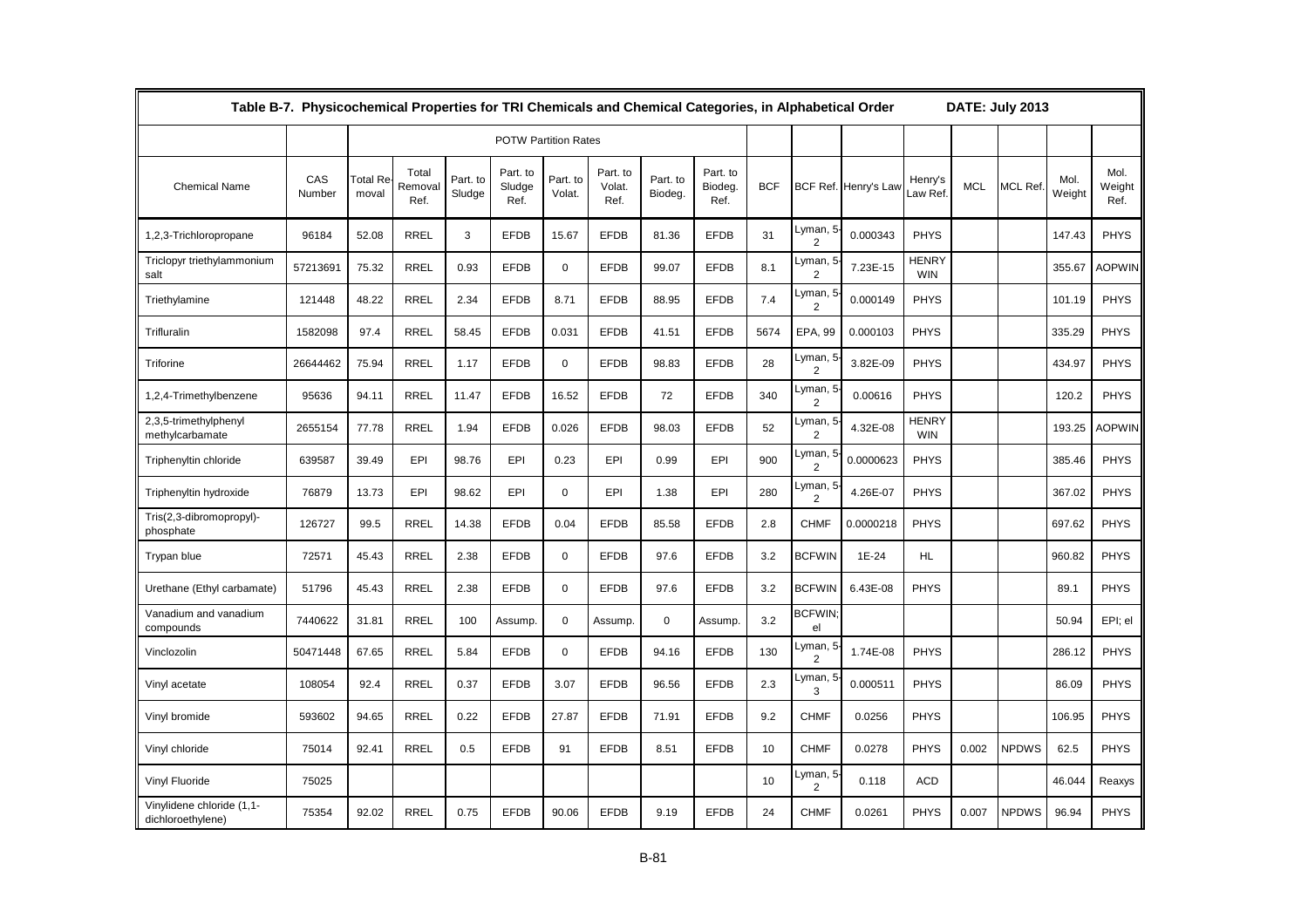|                         | Table B-7. Physicochemical Properties for TRI Chemicals and Chemical Categories, in Alphabetical Order |                    |                          |                    |                             |                    |                            |                     |                             |            |                       |                      |                     |            | DATE: July 2013 |                |                        |
|-------------------------|--------------------------------------------------------------------------------------------------------|--------------------|--------------------------|--------------------|-----------------------------|--------------------|----------------------------|---------------------|-----------------------------|------------|-----------------------|----------------------|---------------------|------------|-----------------|----------------|------------------------|
|                         |                                                                                                        |                    |                          |                    | <b>POTW Partition Rates</b> |                    |                            |                     |                             |            |                       |                      |                     |            |                 |                |                        |
| <b>Chemical Name</b>    | CAS<br>Number                                                                                          | Total Re-<br>moval | Total<br>Removal<br>Ref. | Part. to<br>Sludge | Part. to<br>Sludge<br>Ref.  | Part. to<br>Volat. | Part. to<br>Volat.<br>Ref. | Part. to<br>Biodeg. | Part. to<br>Biodeg.<br>Ref. | <b>BCF</b> |                       | BCF Ref. Henry's Law | Henry's<br>Law Ref. | <b>MCL</b> | MCL Ref.        | Mol.<br>Weight | Mol.<br>Weight<br>Ref. |
| Warfarin and salts      | N874                                                                                                   | 3.41               | EPI; wrf                 | 97.07              | EPI; wrf                    | $\mathbf 0$        | EPI; wrf                   | 3.23                | EPI; wrf                    | 56         | Lyman, 5<br>$2$ ; wrf | 2.77E-09             | PHYS:<br>wrf        |            |                 | 308.34         | PHYS:<br>wrf           |
| Xylene (mixed isomers)  | 1330207                                                                                                | 96.07              | <b>RREL</b>              | 3.03               | <b>EFDB</b>                 | 14.03              | <b>EFDB</b>                | 82.94               | <b>EFDB</b>                 | 150        | Lyman, 5<br>2         | 0.00663              | <b>PHYS</b>         | 10         | <b>NPDWS</b>    | 106.17         | <b>PHYS</b>            |
| m-Xylene                | 108383                                                                                                 | 96.25              | <b>RREL</b>              | 3.25               | <b>EFDB</b>                 | 14.38              | <b>EFDB</b>                | 82.38               | <b>EFDB</b>                 | 13         | <b>CHMF</b>           | 0.00718              | <b>PHYS</b>         |            |                 | 106.17         | <b>PHYS</b>            |
| o-Xylene                | 95476                                                                                                  | 95.78              | <b>RREL</b>              | 2.84               | <b>EFDB</b>                 | 12.01              | <b>EFDB</b>                | 85.16               | <b>EFDB</b>                 | 11         | <b>CHMF</b>           | 0.00518              | <b>PHYS</b>         |            |                 | 106.17         | <b>PHYS</b>            |
| p-Xylene                | 106423                                                                                                 | 96.12              | <b>RREL</b>              | 2.98               | <b>EFDB</b>                 | 15.57              | <b>EFDB</b>                | 81.45               | <b>EFDB</b>                 | 19         | <b>CHMF</b>           | 0.0069               | <b>PHYS</b>         |            |                 | 106.17         | <b>PHYS</b>            |
| 2,6-Xylidine            | 87627                                                                                                  | 47.12              | RREL                     | 3.25               | <b>EFDB</b>                 | 0.17               | <b>EFDB</b>                | 96.58               | <b>EFDB</b>                 | 15         | Lyman, 5<br>2         | 2.52E-06             | <b>PHYS</b>         |            |                 | 121.18         | <b>PHYS</b>            |
| Zinc and zinc compounds | 7440666                                                                                                | 66.15              | <b>RREL</b>              | 100                | Assump.                     | 0                  | Assump.                    | $\mathbf 0$         | Assump.                     | 47         | EPA, 97               | 0.0245               | <b>PHYS</b>         |            |                 | 65.37          | <b>PHYS</b>            |
| Zineb                   | 12122677                                                                                               | 97.61              | <b>RREL</b>              | 0.13               | <b>EFDB</b>                 | 0                  | <b>EFDB</b>                | 99.87               | <b>EFDB</b>                 | 5.7        | Lyman, 5<br>2         | 2.72E-09             | <b>PHYS</b>         |            |                 | 275.73         | <b>PHYS</b>            |

\* When chlorine dioxide dissolves in water, it rapidly reacts to form chlorate, chlorite, and chloride ions. The IRIS oral toxicity data for chlorine dioxide is largely based on the toxicity of sodium chlorite. The water decay term for chlorine dioxide used in the RSEI model reflects rapid hydrolysis to sodium chlorite, which is toxic and does not decay rapidly in water.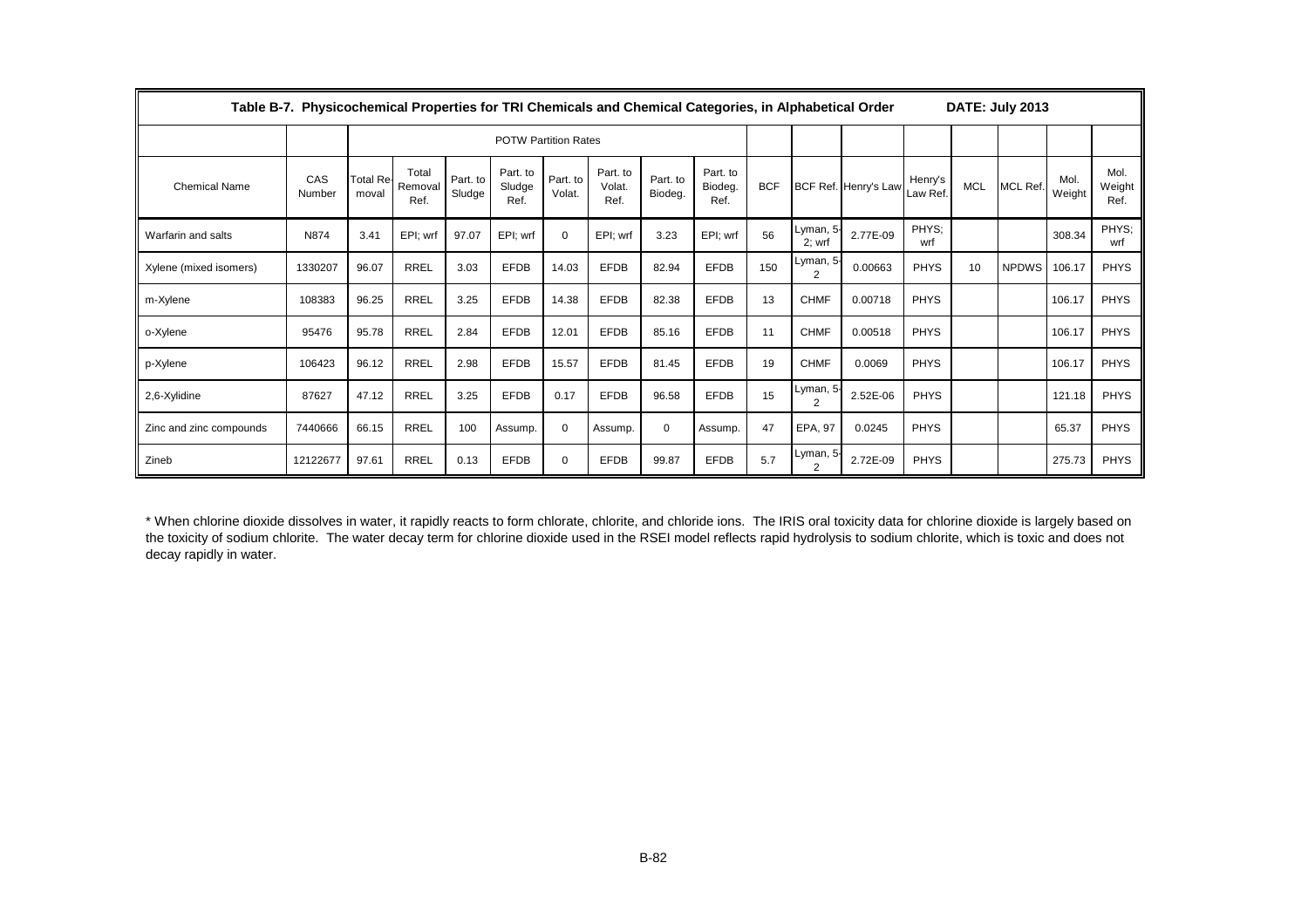| DATE: July 2013<br>Table B-8. Physicochemical Property Reference Notes For Tables B-6 and B-7 |                                                                                                                                                                                                                                                                                                                                                                                                                                                               |  |
|-----------------------------------------------------------------------------------------------|---------------------------------------------------------------------------------------------------------------------------------------------------------------------------------------------------------------------------------------------------------------------------------------------------------------------------------------------------------------------------------------------------------------------------------------------------------------|--|
| Reference Code                                                                                | Source Description                                                                                                                                                                                                                                                                                                                                                                                                                                            |  |
| <b>ACD</b>                                                                                    | ACD Labs, as listed in ChemSpider online database, www.chemspider.com, accessed December 2013.                                                                                                                                                                                                                                                                                                                                                                |  |
| <b>AOPWIN</b>                                                                                 | Atmospheric Oxidation Program, Syracuse Research Corp., v. 1.88. 1994-1998. Syracuse, NY.                                                                                                                                                                                                                                                                                                                                                                     |  |
| AOPWIN; ave                                                                                   | AOPWIN provided calculations for two isomers; an arithmetic average of the two was used.                                                                                                                                                                                                                                                                                                                                                                      |  |
| AOPWIN; exp                                                                                   | Experimental data (instead of estimated data) in AOPWIN used.                                                                                                                                                                                                                                                                                                                                                                                                 |  |
| AOPWIN; isom.                                                                                 | Molecular weight of an isomer from AOPWIN used.                                                                                                                                                                                                                                                                                                                                                                                                               |  |
| Assump.                                                                                       | For Incinerator DRE value, assumed the typical municipal waste combustor destruction/removal efficiency for organics is 99 percent. For the POTW Partition (Sludge) value, assumed<br>that all metals and metal compounds partition 100 percent to sludge.                                                                                                                                                                                                    |  |
| Assump.; hydr                                                                                 | Assumed that all hydrazine biodegrades.                                                                                                                                                                                                                                                                                                                                                                                                                       |  |
| Assump.; neu                                                                                  | Assumed strong acids are completely neutralized by POTW. Neutralization assigned to biodegradation category rather than sorption to sludge or volatilization categories because<br>neutralization and biodegradation are both chemical transformation processes.                                                                                                                                                                                              |  |
| Assump.; Th02                                                                                 | Based on physical properties and standard EPA assumptions regarding inorganic chemicals, assumed that POTW removal rate for thorium dioxide is 90%, and that it partitions<br>completely to sludge.                                                                                                                                                                                                                                                           |  |
| Assump.; TiCl4                                                                                | Titanium tetrachloride reacts rapidly with water, including moisture in the air, to form hydrochloric acid and other titanium compounds (ATSDR FAQs). To estimate a decay constant<br>for both water and air, it was assumed that 99% of titanium tetrachloride reacted within 1 minute, according to first-order kinetics.                                                                                                                                   |  |
| B(a)p                                                                                         | Benzo(a)pyrene used as surrogate for polycyclic aromatic compounds for physicochemical properties.                                                                                                                                                                                                                                                                                                                                                            |  |
| <b>BCFWIN</b>                                                                                 | Bioconcentration Factor Estimation Program, Syracuse Research Corp., v. 3.02. 1994-1998. Syracuse, NY.                                                                                                                                                                                                                                                                                                                                                        |  |
| BCFWIN eq.                                                                                    | Used Kow from PhysProp with BCFWIN equation to estimate BCF.                                                                                                                                                                                                                                                                                                                                                                                                  |  |
| <b>Bodek</b>                                                                                  | Bodek, I., W.J. Lyman, W.F. Reehl, and D.H. Rosenblatt. 1988. Environmental Inorganic Chemistry. Pergamon Press. New York. The Kd value for aluminum is based on Langmuir<br>isotherm data.                                                                                                                                                                                                                                                                   |  |
| by law                                                                                        | PCBs and dioxins are assumed to have an Incinerator DRE of 99.9999 percent, as required by TSCA regulation.                                                                                                                                                                                                                                                                                                                                                   |  |
| Chem Spider                                                                                   | ChemSpider online database. www.chemspider.com. Accessed December 2013.                                                                                                                                                                                                                                                                                                                                                                                       |  |
| <b>CHMF</b>                                                                                   | CHEMFATE database, a data source within the Environmental Fate Data Base (EFDB), Syracuse Research Corporation. Downloaded from http://syrres.com/efdb.htm, 2000.                                                                                                                                                                                                                                                                                             |  |
| CHMF*                                                                                         | According to CHEMFATE, the compound "Hydrolyzes rapidly in water." Assumed a half-life of 10 minutes to estimate a first-order decay rate.                                                                                                                                                                                                                                                                                                                    |  |
| CHMF; hexa                                                                                    | A BCF value was estimated in CHEMFATE using log Kow, even though the value of log Kow was above the range for Lyman, 5-2. A solubility value was available, but the BCF<br>estimated using that value in Lyman, 5-3 seemed too low, given the log Kow value and the Koc value in ChemFate.                                                                                                                                                                    |  |
| CHMF; octa                                                                                    | A Koc value was estimated in CHEMFATE using a solubility value in Lyman, 4-5. The solubility value was slightly below the range for Lyman, 4-5. This estimated Koc value was then<br>used to estimate a BCF value using Lyman, 5-4. The Koc estimate was accepted, and a BCF value was estimated, because the very high Kow and the very low solubility suggest that<br>soil sorption and bioconcentration are significant processes to capture in the model. |  |
| CHMF; photo                                                                                   | Water decay rate estimated based on information on photodegradation in CHEMFATE.                                                                                                                                                                                                                                                                                                                                                                              |  |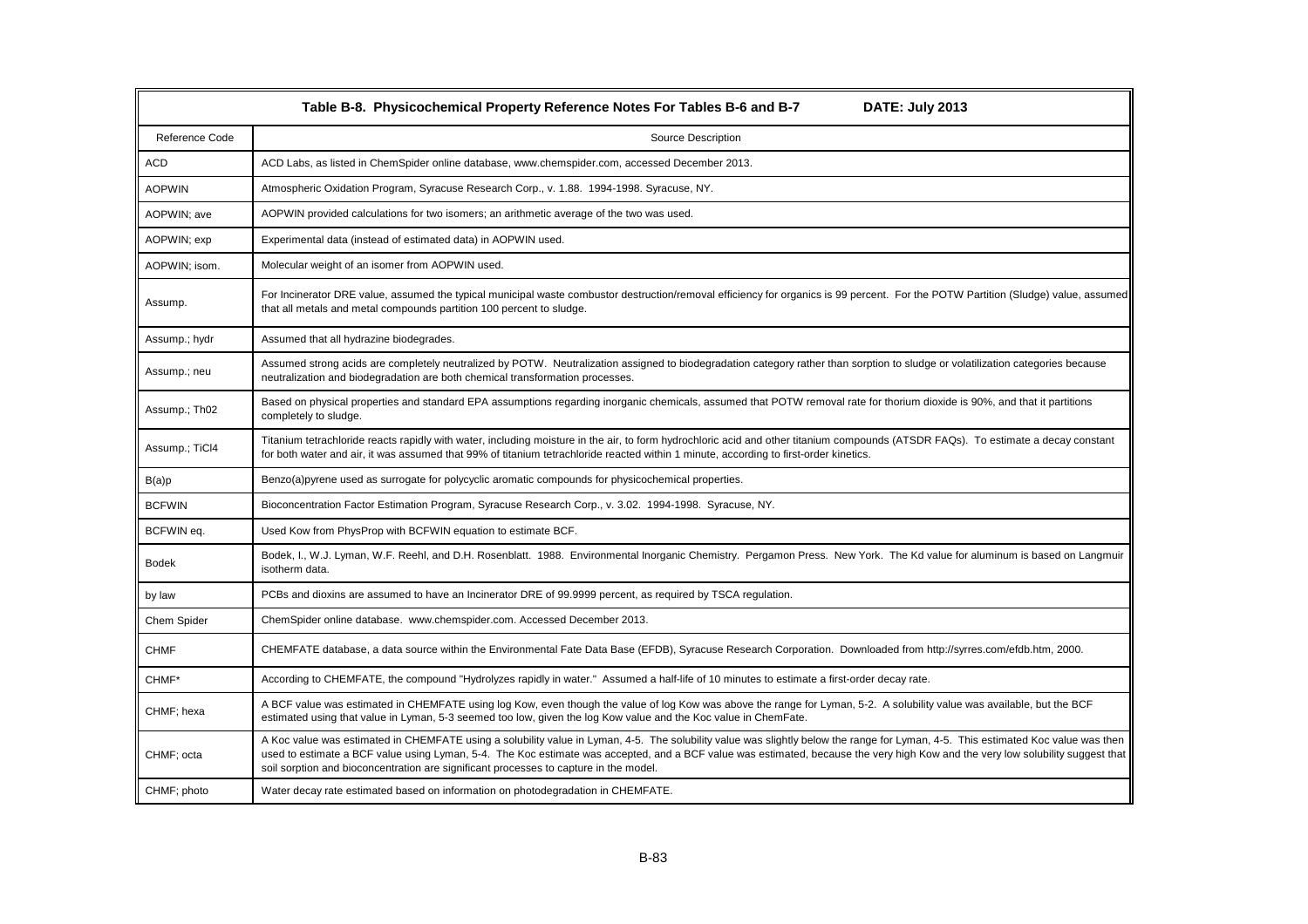| Table B-8. Physicochemical Property Reference Notes For Tables B-6 and B-7<br>DATE: July 2013 |                                                                                                                                                                                                                                                                                                                                                                                                                              |  |
|-----------------------------------------------------------------------------------------------|------------------------------------------------------------------------------------------------------------------------------------------------------------------------------------------------------------------------------------------------------------------------------------------------------------------------------------------------------------------------------------------------------------------------------|--|
| Reference Code                                                                                | Source Description                                                                                                                                                                                                                                                                                                                                                                                                           |  |
| C.I.                                                                                          | Koc and BCF values were estimated based on Lyman, 4-8 and 5-2, even though the log Kow value was above the upper ends of the ranges for these two equations. Given the high<br>log Kow, soil sorption and bioconcentration are significant processes to capture in the model.                                                                                                                                                |  |
| ${\sf CRC}$                                                                                   | Handbook of Chemistry and Physics. 70th Edition. CRC Press, Inc. Boca Raton, FL.                                                                                                                                                                                                                                                                                                                                             |  |
| CRC; est                                                                                      | Handbook of Chemistry and Physics. 70th Edition. CRC Press, Inc. Boca Raton, FL. Estimated from periodic table for C2F4CIH.                                                                                                                                                                                                                                                                                                  |  |
| CRC; 0 degrees C                                                                              | Handbook of Chemistry and Physics. 70th Edition. CRC Press, Inc. Boca Raton, FL. Calculated at 0 degrees Celsius.                                                                                                                                                                                                                                                                                                            |  |
| Cu(CN)2                                                                                       | Copper cyanide used as surrogate for cyanide compounds for all physicochemical properties except those used in air modeling.                                                                                                                                                                                                                                                                                                 |  |
| EFDB                                                                                          | Environmental Fate Data Base, Syracuse Research Corporation. 1995. Syracuse, NY.                                                                                                                                                                                                                                                                                                                                             |  |
| el                                                                                            | Metal compounds are assumed to behave like the elemental metal.                                                                                                                                                                                                                                                                                                                                                              |  |
| EPA, 88a                                                                                      | U.S. EPA, 1988. Ambient Water Quality Criteria for Aluminum. 1988. EPA 440/5-86-008. August.                                                                                                                                                                                                                                                                                                                                 |  |
| EPA, 92                                                                                       | U.S. EPA. 1992. Human Health Risk Assessment for the Use and Disposal of Sewage Sludge: Benefits of Regulation. Ppd by Abt Associates for the U.S. EPA Office of Water.                                                                                                                                                                                                                                                      |  |
| EPA, 97                                                                                       | U.S. EPA, 1997. Water Quality Benefits Analysis for Proposed Pretreatment Standards for Existing and New Sources for the Industrial Laundries Point Source Category. EPA 821-R-<br>97-009. November.                                                                                                                                                                                                                         |  |
| EPA/OPPT, 98; est                                                                             | U.S. EPA/OPPT. 1998. Technical Support Document for Determination of Bioaccumulation (BAF) and Bioconcentration (BCF) Values for Persistent Bioaccumulative Toxic (PBT)<br>Chemicals and for Identification of PBT Chemicals. Jerry Smrchek, PhD., Biologist, Existing Chemicals Assessment Branch, Risk Assessment Division. September. Estimated using<br>equation 1 from page 2 of document and logKow from SRC PhysProp. |  |
| EPA/OPPT, 98; high                                                                            | U.S. EPA/OPPT. 1998. Technical Support Document for Determination of Bioaccumulation (BAF) and Bioconcentration (BCF) Values for Persistent Bioaccumulative Toxic (PBT)<br>Chemicals and for Identification of PBT Chemicals. Jerry Smrchek, PhD., Biologist, Existing Chemicals Assessment Branch, Risk Assessment Division. September. High end of the<br>range taken.                                                     |  |
| EPA/OPPT, 99                                                                                  | U.S. EPA/OPPT. 1999. Memorandum from Jerry Smrchek, PhD., Biologist, Existing Chemicals Assessment Branch, Risk Assessment Division to Dan Bushman, Toxics Release<br>Inventory Branch, Environmental Assistance Division. May 26. Subject: Bioaccumulation/Bioconcentration Assessment for Lead and Lead Compounds.                                                                                                         |  |
| EPA, 99                                                                                       | U.S. EPA. 1999. Persistent Bioaccumulative Toxic (PBT) Chemicals; Final Rule. Federal Register, Part VII, 40 CFR Part 372, Vol. 64, No. 209, pp.58666-58753, October 29.                                                                                                                                                                                                                                                     |  |
| EPI                                                                                           | STP Estimation Program, Syracuse Research Corp., v. 1.66. 1994-1998. Syracuse, NY.                                                                                                                                                                                                                                                                                                                                           |  |
| Fast Hyd                                                                                      | Hydrolysis is so rapid that Koc and BCF values were not estimated.                                                                                                                                                                                                                                                                                                                                                           |  |
| Gas                                                                                           | Koc and BCF values were not estimated due to chemical being in gas phase at ambient environmental temperatures.                                                                                                                                                                                                                                                                                                              |  |
| Gerritse                                                                                      | Gerritse, R.G., R. Vriesema, J.W. Dalenberg, and H.P. De Roos. 1982. Effect of Sewage Sludge on Trace Element Mobility in Soils. J. Environ. Qual. 11(3):359-364. Kd values<br>measured in column studies using sand with an foc of 0.0355, a CEC of 0.22 meg/g, zero clay content, and a solution pH of 5.                                                                                                                  |  |
| <b>HCN</b>                                                                                    | Hydrogen cyanide used as surrogate for cyanide compounds for physicochemical properties used in air modeling.                                                                                                                                                                                                                                                                                                                |  |
| hex                                                                                           | Hexabromobiphenyl used as surrogate for polybrominated biphenyls for physicochemical properties.                                                                                                                                                                                                                                                                                                                             |  |
| <b>HENRYWIN</b>                                                                               | Henry's Law Estimation Program, Syracuse Research Corp., v. 3.02. 1994-1998. Syracuse, NY.                                                                                                                                                                                                                                                                                                                                   |  |
| <b>HL</b>                                                                                     | EPA estimates based on SRC data. File 'hl.xls.'                                                                                                                                                                                                                                                                                                                                                                              |  |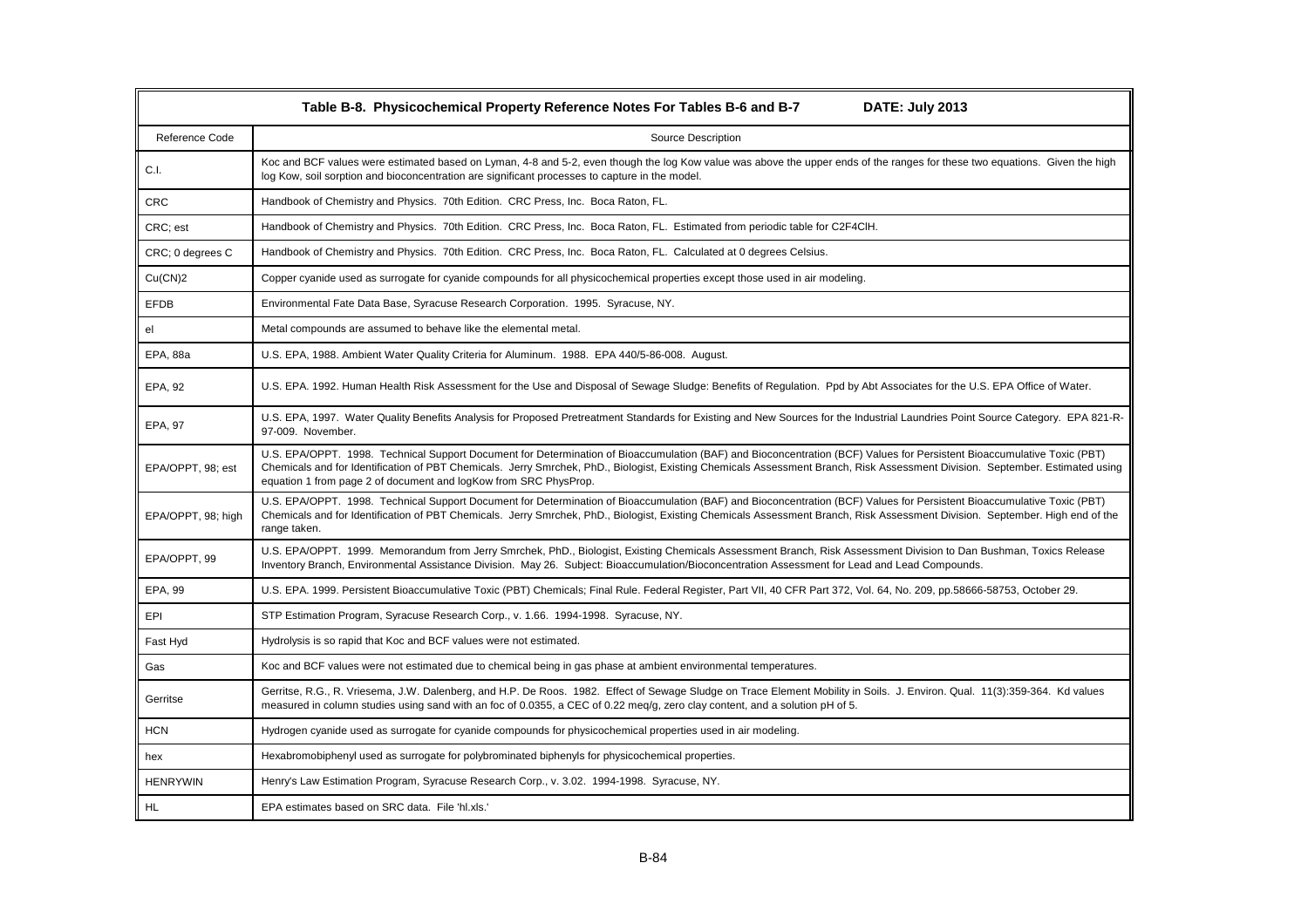| Table B-8. Physicochemical Property Reference Notes For Tables B-6 and B-7<br>DATE: July 2013 |                                                                                                                                                                                                      |  |
|-----------------------------------------------------------------------------------------------|------------------------------------------------------------------------------------------------------------------------------------------------------------------------------------------------------|--|
| Reference Code                                                                                | <b>Source Description</b>                                                                                                                                                                            |  |
| Howard                                                                                        | Used mean of values reported in Howard, P.H., R.S. Boethling, W.F. Jarvis, W.M. Meylan and E.M. Michalenko. 1991. Handbook of Environmental Degradation Rates.Lewis<br>Publishers, Inc. Chelsea, MI. |  |
| <b>HYDRO</b>                                                                                  | HYDROWIN, Syracuse Research Corp., 1991-97. Syracuse, NY.                                                                                                                                            |  |
| lon                                                                                           | Koc and/or BCF values were not estimated due to ionization.                                                                                                                                          |  |
| Jorg                                                                                          | Jorgensen, S.E. and I. Johnsen. 1981. Principles of Environmental Science and Technology. Elsevier, NY.                                                                                              |  |
| <b>KOWWIN</b>                                                                                 | Log Kow Estimation Program, Syracuse Research Corp., v. 3.02. 1994-1998. Syracuse, NY.                                                                                                               |  |
| KOWWIN; exp                                                                                   | Experimental value for Kow provided in KOWWIN program.                                                                                                                                               |  |
| Lyman, 4-5                                                                                    | Lyman, W.J., W.F. Reehl, and D.H. Rosenblatt. 1990. Handbook of Chemical Property Estimation Methods. American Chemical Society. Washington, D.C. Eq'n 4-5 used to<br>estimate Koc.                  |  |
| Lyman, 4-8                                                                                    | See above reference; Equation 4-8 used to estimate Koc.                                                                                                                                              |  |
| Lyman, 5-2                                                                                    | See above reference; Equation 5-2 used to estimate BCF.                                                                                                                                              |  |
| Lyman, 5-3                                                                                    | See above reference; Equation 5-3 used to estimate BCF.                                                                                                                                              |  |
| Lyman, 5-4                                                                                    | See above reference; Equation 5-4 used to estimate BCF.                                                                                                                                              |  |
| Merck                                                                                         | Budavari, S. (ed.). 1989. The Merck Index. Merck & Co., Inc. Rahway, NJ.                                                                                                                             |  |
| Merck, est.                                                                                   | Molecular weight for asbestos calculated from molecular formula for chrysotile in Merck Index.                                                                                                       |  |
| Merck; calc                                                                                   | Molecular weight calculated based on information presented in Merck Index.                                                                                                                           |  |
| methyl                                                                                        | Methylmercury used as a surrogate for mercury and mercury compounds for physicochemical properties.                                                                                                  |  |
| methoxy                                                                                       | 2-Methoxyethanol (Ethylene glycol monomethyl ether) used as surrogate for glycol ethers for physicochemical properties.                                                                              |  |
| met                                                                                           | Metiram used as surrogate for EBDCs for physicochemical properties.                                                                                                                                  |  |
| <b>NAB</b>                                                                                    | RREL Treatability Database reported greater than 95.9% removal in a bench scale study; EPA conservatively assumed 90% removal and 10% pass-through.                                                  |  |
| nic                                                                                           | Nicotine used as surrogate for nicotine and salts category for physicochemical properties.                                                                                                           |  |
| <b>NPDWS</b>                                                                                  | MCLs taken from the National Primary Drinking Water Standards (U.S. EPA, 1994).                                                                                                                      |  |
| NPDWS; fpl                                                                                    | MCL for asbestos is expressed in million fibers/liter; does not affect model results because MCL is not modeled.                                                                                     |  |
| NPDWS; TTreq.                                                                                 | No MCL in place; instead, a treatment technique is required.                                                                                                                                         |  |
| <b>PCKOC</b>                                                                                  | KOC Estimation Program, Syracuse Research Corp., v. 1.66. 1994-1998. Syracuse, NY.                                                                                                                   |  |
| penta                                                                                         | Pentachlorophenol used as surrogate for chlorophenols for physicochemical properties.                                                                                                                |  |
| <b>PHYS</b>                                                                                   | PhysProp database, Syracuse Research Corporation. Downloaded from http://esc.syrres.com/interkow/physdemo.htm, 2000.                                                                                 |  |